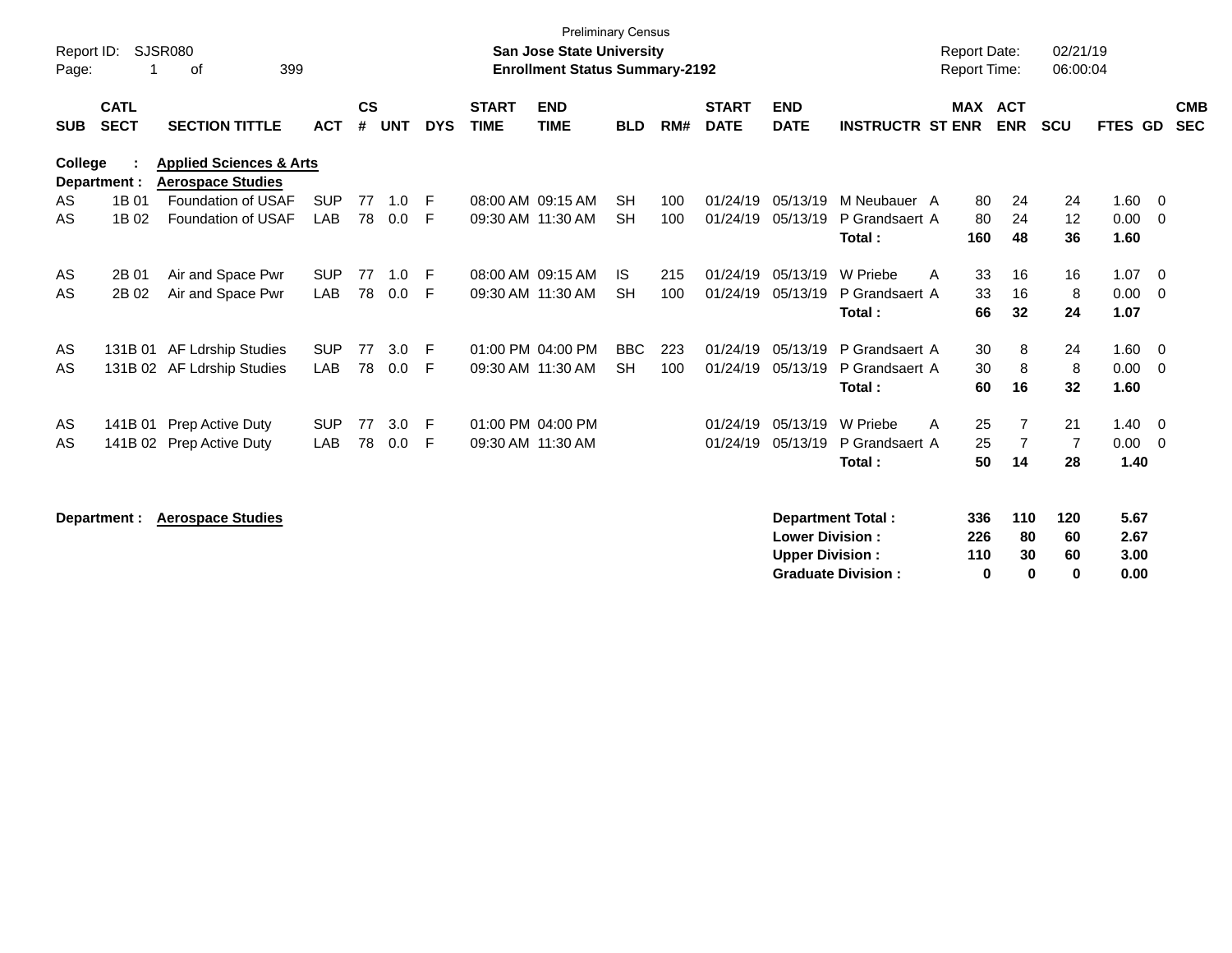| Report ID: |                                | SJSR080 |                                                                                                                            |            |                |            |            |                             |                           | <b>Preliminary Census</b><br><b>San Jose State University</b> |     |                             |                                                   |                                                       | <b>Report Date:</b> |                                  | 02/21/19           |                              |                          |
|------------|--------------------------------|---------|----------------------------------------------------------------------------------------------------------------------------|------------|----------------|------------|------------|-----------------------------|---------------------------|---------------------------------------------------------------|-----|-----------------------------|---------------------------------------------------|-------------------------------------------------------|---------------------|----------------------------------|--------------------|------------------------------|--------------------------|
| Page:      |                                | 2       | 0f                                                                                                                         | 399        |                |            |            |                             |                           | <b>Enrollment Status Summary-2192</b>                         |     |                             |                                                   |                                                       | <b>Report Time:</b> |                                  | 06:00:04           |                              |                          |
| <b>SUB</b> | <b>CATL</b><br><b>SECT</b>     |         | <b>SECTION TITTLE</b>                                                                                                      | <b>ACT</b> | <b>CS</b><br># | <b>UNT</b> | <b>DYS</b> | <b>START</b><br><b>TIME</b> | <b>END</b><br><b>TIME</b> | <b>BLD</b>                                                    | RM# | <b>START</b><br><b>DATE</b> | <b>END</b><br><b>DATE</b>                         | <b>INSTRUCTR ST ENR</b>                               | <b>MAX</b>          | <b>ACT</b><br><b>ENR</b>         | <b>SCU</b>         | FTES GD                      | <b>CMB</b><br><b>SEC</b> |
| College    | $\mathbb{R}^n$<br>Department : |         | <b>Applied Sciences &amp; Arts</b><br><b>Health &amp; Human Sciences - All College</b><br>APSC 198ITL 80Internat Exper Sem | SEM 05     |                | 1.0        | <b>TBA</b> |                             |                           |                                                               |     | 01/24/19                    | 05/13/19                                          | D Singamsett A<br>Total :                             | 30<br>30            | 25<br>25                         | 25<br>25           | $1.82$ 9<br>1.82             |                          |
|            |                                |         | Department: Health & Human Sciences - All College                                                                          |            |                |            |            |                             |                           |                                                               |     |                             | <b>Lower Division :</b><br><b>Upper Division:</b> | <b>Department Total:</b><br><b>Graduate Division:</b> | 30<br>0<br>30<br>0  | 25<br>$\bf{0}$<br>25<br>$\bf{0}$ | 25<br>0<br>25<br>0 | 1.82<br>0.00<br>1.82<br>0.00 |                          |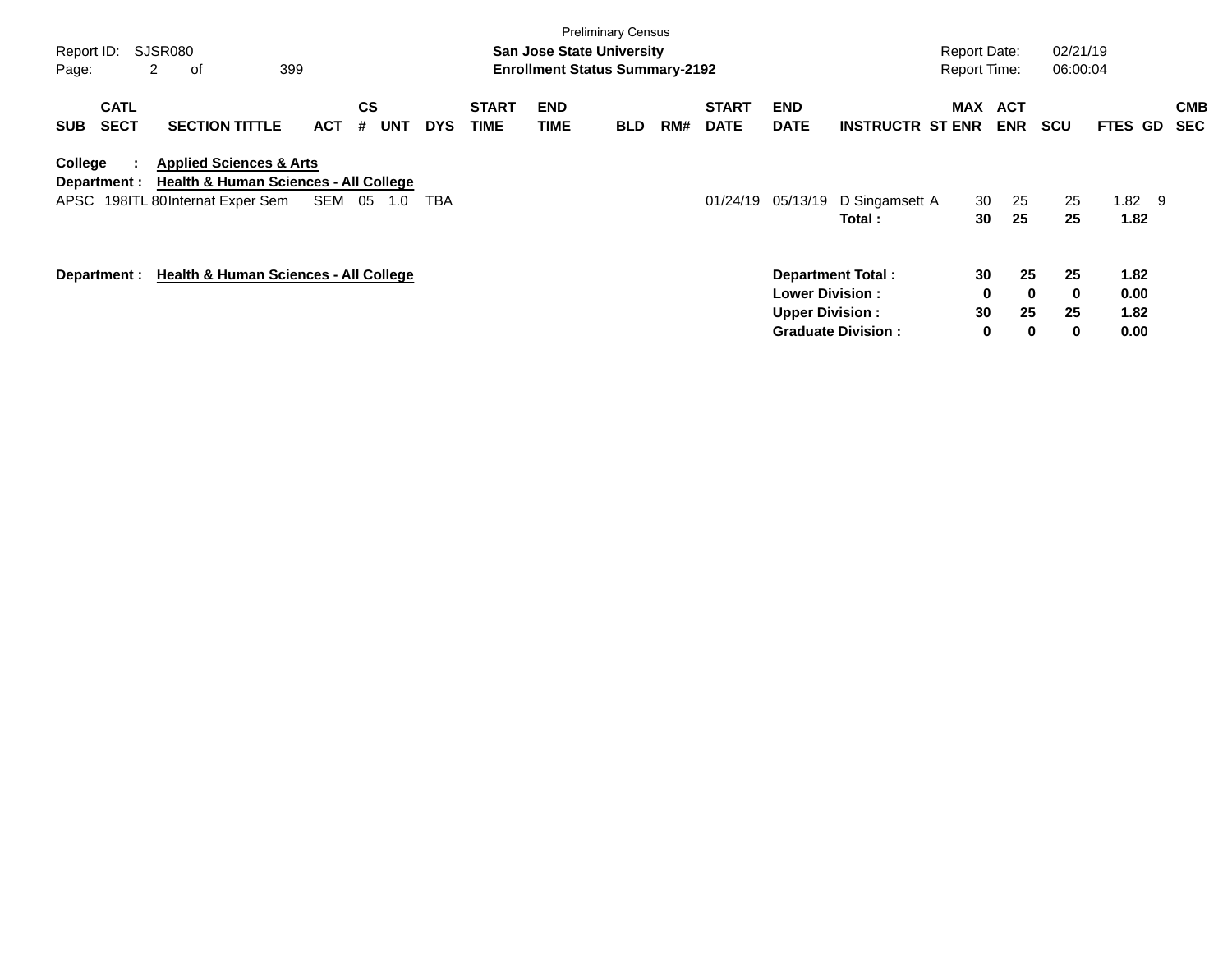| Page:            | Report ID: SJSR080<br>3    | 399<br>of                                      |                |               |        |            |                             | <b>Preliminary Census</b><br><b>San Jose State University</b><br><b>Enrollment Status Summary-2192</b> |            |     |                             |                            |                             | <b>Report Date:</b><br><b>Report Time:</b> |             |                       | 02/21/19<br>06:00:04 |                |                         |                          |
|------------------|----------------------------|------------------------------------------------|----------------|---------------|--------|------------|-----------------------------|--------------------------------------------------------------------------------------------------------|------------|-----|-----------------------------|----------------------------|-----------------------------|--------------------------------------------|-------------|-----------------------|----------------------|----------------|-------------------------|--------------------------|
| <b>SUB</b>       | <b>CATL</b><br><b>SECT</b> | <b>SECTION TITTLE</b>                          | <b>ACT</b>     | $\mathsf{cs}$ | # UNT  | <b>DYS</b> | <b>START</b><br><b>TIME</b> | <b>END</b><br><b>TIME</b>                                                                              | <b>BLD</b> | RM# | <b>START</b><br><b>DATE</b> | <b>END</b><br><b>DATE</b>  | <b>INSTRUCTR ST ENR</b>     |                                            |             | MAX ACT<br><b>ENR</b> | <b>SCU</b>           | FTES GD        |                         | <b>CMB</b><br><b>SEC</b> |
| College          |                            | <b>Applied Sciences &amp; Arts</b>             |                |               |        |            |                             |                                                                                                        |            |     |                             |                            |                             |                                            |             |                       |                      |                |                         |                          |
|                  | Department :               | <b>Nutrition, Food Science &amp; Packaging</b> |                |               |        |            |                             |                                                                                                        |            |     |                             |                            |                             |                                            |             |                       |                      |                |                         |                          |
| <b>NUFS</b>      | 1A 01                      | Physical Science of                            | SEM 04 3.0     |               |        | MW         |                             | 10:30 AM 11:45 AM                                                                                      | <b>CCB</b> | 102 |                             | 01/24/19 05/13/19          | K Mauldin<br>Total:         | A                                          | 45<br>45    | 44<br>44              | 132<br>132           | 8.80 0<br>8.80 |                         |                          |
| <b>NUFS</b>      | 801                        | Nutr Health Prof                               | <b>LEC</b>     | 01            | 3.0    | MW         |                             | 12:00 PM 01:15 PM                                                                                      | CL         | 222 |                             | 01/24/19 05/13/19          | A Rubin                     | A                                          | 53          | 53                    | 159                  | 10.60          | $\overline{0}$          |                          |
| <b>NUFS</b>      | 880                        | <b>Nutr Health Prof</b>                        | <b>LEC</b>     | 01            | 3.0    | <b>TBA</b> |                             |                                                                                                        |            |     |                             | 01/24/19 05/13/19          | E MacKusick A               |                                            | 45          | 43                    | 129                  | 8.60           | $\overline{0}$          |                          |
|                  |                            |                                                |                |               |        |            |                             |                                                                                                        |            |     |                             |                            | Total:                      |                                            | 98          | 96                    | 288                  | 19.20          |                         |                          |
| <b>NUFS</b>      | 901                        | Intro Human Nutr                               | <b>LEC</b>     | 01            | 3.0    | MW         |                             | 09:00 AM 10:15 AM                                                                                      | <b>BBC</b> | 201 |                             | 01/24/19 05/13/19          | K Knoblaugh A               |                                            | 45          | 27                    | 81                   | 5.40           | $\overline{\mathbf{0}}$ |                          |
| <b>NUFS</b>      | 902                        | Intro Human Nutr                               | <b>LEC</b>     | 01            | 3.0    | MW         |                             | 10:30 AM 11:45 AM                                                                                      | <b>BBC</b> | 201 |                             | 01/24/19 05/13/19          | K Knoblaugh A               |                                            | 45          | 45                    | 135                  | 9.00           | $\overline{0}$          |                          |
| <b>NUFS</b>      | 903                        | Intro Human Nutr                               | <b>LEC</b>     | 01            | 3.0    | <b>TR</b>  |                             | 09:00 AM 10:15 AM                                                                                      | <b>BBC</b> | 201 |                             | 01/24/19 05/13/19          | L Sweeney                   | A                                          | 45          | 46                    | 138                  | 9.20           | 0                       |                          |
| <b>NUFS</b>      | 980                        | Intro Human Nutr                               | <b>LEC</b>     | 01            | 3.0    | <b>TBA</b> |                             |                                                                                                        |            |     |                             | 01/24/19 05/13/19          | A Whitson                   | A                                          | 45          | 44                    | 132                  | 8.80           | 0                       |                          |
|                  |                            |                                                |                |               |        |            |                             |                                                                                                        |            |     |                             |                            | Total:                      |                                            | 180         | 162                   | 486                  | 32.40          |                         |                          |
| <b>NUFS</b>      | 16 01                      | Sci, Physio, Nutr                              | <b>LEC</b>     | 02            | 3.0    | <b>TR</b>  |                             | 12:00 PM 01:15 PM                                                                                      | <b>BBC</b> | 201 |                             | 01/24/19 05/13/19          | Y Sun                       | A                                          | 45          | 44                    | 132                  | 8.80           | $\overline{0}$          |                          |
| <b>NUFS</b>      | 16 02                      | Sci, Physio, Nutr                              | <b>LEC</b>     | 02            | 3.0    | <b>TR</b>  |                             | 01:30 PM 02:45 PM                                                                                      | <b>BBC</b> | 201 |                             | 01/24/19 05/13/19          | Y Sun                       | A                                          | 45          | 44                    | 132                  | 8.80           | $\overline{0}$          |                          |
| <b>NUFS</b>      | 16 03                      | Sci, Physio, Nutr                              | <b>LEC</b>     | 02            | 3.0    | TR         |                             | 03:00 PM 04:15 PM                                                                                      | <b>BBC</b> | 201 |                             | 01/24/19 05/13/19          | Y Sun                       | Α                                          | 45          | 42                    | 126                  | 8.40           | 0                       |                          |
|                  |                            |                                                |                |               |        |            |                             |                                                                                                        |            |     |                             |                            | Total:                      |                                            | 135         | 130                   | 390                  | 26.00          |                         |                          |
| <b>NUFS</b>      | 20 01                      | Sanitatn & Env Iss                             | SEM            | 04            | 2.0    | M          |                             | 12:00 PM 01:40 PM                                                                                      | CL         | 310 |                             | 01/24/19 05/13/19          | A Widaman                   | A                                          | 35          | 38                    | 76                   | 5.07           |                         | 0 <sup>o</sup>           |
|                  | HSPM 2001                  | Sanitatn & Env Iss                             | SEM            |               | 04 2.0 | M          |                             | 12:00 PM 01:40 PM                                                                                      | CL.        | 310 |                             | 01/24/19 05/13/19          | A Widaman                   | A                                          | $\mathbf 0$ | 0                     | 0                    | 0.00           |                         | $0\,C$                   |
|                  |                            |                                                |                |               |        |            |                             |                                                                                                        |            |     |                             |                            | Total:                      |                                            | 35          | 38                    | 76                   | 5.07           |                         |                          |
| <b>NUFS</b>      | 21 01                      | Culinary Prin & Prac                           | <b>LEC</b>     | 02            | 3.0    | W          |                             | 08:30 AM 10:10 AM                                                                                      | <b>CCB</b> | 122 |                             | 01/24/19 05/13/19          | R Larson                    | A                                          | 40          | 30                    | 60                   | 6.00           | $\overline{\mathbf{0}}$ |                          |
| <b>NUFS</b>      | 21 02                      | Culinary Prin & Prac                           | LAB            | 16            | 0.0    | W          |                             | 10:15 AM 01:15 PM                                                                                      | <b>CCB</b> | 125 |                             | 01/24/19 05/13/19          | R Larson                    | Α                                          | 20          | 17                    | 17                   | 0.00           | $\overline{0}$          |                          |
|                  | NUFS 21 03                 | <b>Culinary Prin &amp; Prac</b>                | LAB            | 16            | 0.0    | F          |                             | 09:00 AM 12:00 PM                                                                                      | <b>CCB</b> | 125 |                             | 01/24/19 05/13/19          | R Larson                    | Α                                          | 20          | 13                    | 13                   | 0.00           | $\overline{0}$          |                          |
|                  |                            |                                                |                |               |        |            |                             |                                                                                                        |            |     |                             |                            | Total:                      |                                            | 80          | 60                    | 90                   | 6.00           |                         |                          |
| <b>NUFS 2501</b> |                            | Intern Fdserv Mgmt                             | <b>SUP</b>     | 36            | 1.0    | TBA        |                             |                                                                                                        |            |     |                             | 01/24/19 05/13/19          | J Kubota                    | A                                          | 20          |                       | $\mathbf 1$          | 0.07           | $\overline{\mathbf{0}}$ |                          |
|                  | NUFS 25 02                 | Intern Fdserv Mgmt                             | SUP 36 2.0 TBA |               |        |            |                             |                                                                                                        |            |     |                             | 01/24/19 05/13/19 J Kubota |                             | Α                                          | 20          | $\Omega$              | $\Omega$             | $0.00 \t 0$    |                         |                          |
|                  |                            |                                                |                |               |        |            |                             |                                                                                                        |            |     |                             |                            | Total:                      |                                            | 40          | -1                    | -1                   | 0.07           |                         |                          |
|                  | NUFS 31 01                 | Prof in Nufs and Pkg LEC 02 1.0 T              |                |               |        |            |                             | 01:30 PM 02:20 PM CCB 122                                                                              |            |     |                             |                            | 01/24/19 05/13/19 K Mauldin | A                                          | 35          | 23                    | 23                   | $1.53 \t 0$    |                         |                          |
|                  | NUFS 31 02                 | Prof in Nufs and Pkg LEC 02 1.0 W              |                |               |        |            |                             | 03:30 PM 04:20 PM CCB 122                                                                              |            |     |                             |                            | 01/24/19 05/13/19 K Mauldin | A                                          | 35          | 25                    | 25                   | $1.67 \t 0$    |                         |                          |
|                  |                            |                                                |                |               |        |            |                             |                                                                                                        |            |     |                             |                            | Total:                      |                                            | 70          | 48                    | 48                   | 3.20           |                         |                          |
|                  |                            | NUFS 101A 01 Food Science                      | LEC 04 4.0 TR  |               |        |            |                             | 10:30 AM 11:45 AM                                                                                      | BBC 201    |     |                             | 01/24/19 05/13/19 X Feng   |                             | A                                          | 60          | 39                    | 117                  | 10.60 3        |                         |                          |
|                  |                            | NUFS 101A 02 Food Science                      | LAB 16 0.0 T   |               |        |            |                             | 12:00 PM 03:00 PM CCB 125                                                                              |            |     |                             | 01/24/19 05/13/19 X Feng   |                             | A                                          | 20          | $\overline{4}$        | 4                    | $0.00$ 1       |                         |                          |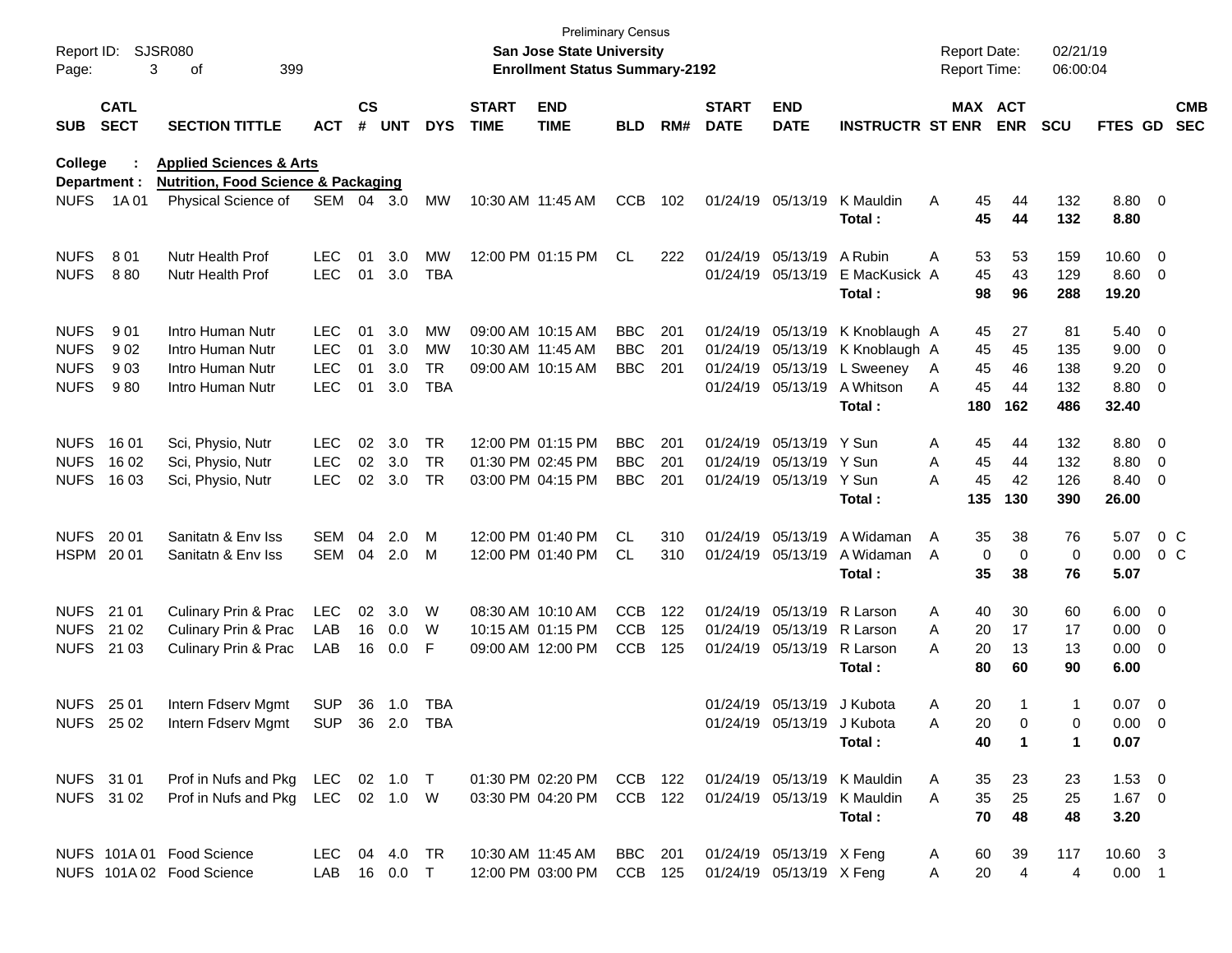| Report ID:<br>Page: | 4                                         | SJSR080<br>399<br>οf                                                   |                          |                    |                   |                  |                             | <b>Preliminary Census</b><br><b>San Jose State University</b><br><b>Enrollment Status Summary-2192</b> |                          |            |                             |                                        |                                                                      | <b>Report Date:</b><br><b>Report Time:</b> |                               |                               | 02/21/19<br>06:00:04 |                                     |                                                      |                          |
|---------------------|-------------------------------------------|------------------------------------------------------------------------|--------------------------|--------------------|-------------------|------------------|-----------------------------|--------------------------------------------------------------------------------------------------------|--------------------------|------------|-----------------------------|----------------------------------------|----------------------------------------------------------------------|--------------------------------------------|-------------------------------|-------------------------------|----------------------|-------------------------------------|------------------------------------------------------|--------------------------|
| <b>SUB</b>          | <b>CATL</b><br><b>SECT</b>                | <b>SECTION TITTLE</b>                                                  | <b>ACT</b>               | $\mathsf{cs}$<br># | <b>UNT</b>        | <b>DYS</b>       | <b>START</b><br><b>TIME</b> | <b>END</b><br><b>TIME</b>                                                                              | <b>BLD</b>               | RM#        | <b>START</b><br><b>DATE</b> | <b>END</b><br><b>DATE</b>              | <b>INSTRUCTR ST ENR</b>                                              |                                            | MAX ACT                       | <b>ENR</b>                    | <b>SCU</b>           | <b>FTES GD</b>                      |                                                      | <b>CMB</b><br><b>SEC</b> |
|                     |                                           | NUFS 101A 03 Food Science<br>NUFS 101A 04 Food Science                 | LAB<br>LAB               | 16<br>16           | 0.0<br>0.0        | R<br>M           |                             | 12:00 PM 03:00 PM<br>12:00 PM 02:45 PM                                                                 | <b>CCB</b><br><b>CCB</b> | 125<br>125 |                             | 01/24/19 05/13/19<br>01/24/19 05/13/19 | S Spencer<br>A Telias Rab A<br>Total :                               | Α                                          | 20<br>20<br>120               | 16<br>19<br>78                | 16<br>19<br>156      | $0.00$ 1<br>0.00<br>10.60           | - 1                                                  |                          |
|                     | NUFS 103 01<br>NUFS 103 02                | Food Proc & Pkg I<br>Food Proc & Pkg I                                 | SEM<br><b>SEM</b>        | 02                 | 2.0<br>02 2.0     | W<br>R.          |                             | 04:30 PM 06:10 PM<br>08:30 AM 10:10 AM                                                                 | <b>CCB</b><br><b>CCB</b> | 102<br>122 |                             | 01/24/19 05/13/19<br>01/24/19 05/13/19 | S Spencer<br>S Spencer<br>Total :                                    | A<br>A                                     | 35<br>35<br>70                | 19<br>27<br>46                | 38<br>54<br>92       | 2.57<br>$3.63$ 1<br>6.20            | $\overline{\phantom{1}}$                             |                          |
|                     | NUFS 103L01<br>NUFS 103L02<br>NUFS 103L03 | <b>Food Process Lab</b><br><b>Food Process Lab</b><br>Food Process Lab | LAB<br>LAB<br>LAB        | 16<br>16           | 1.0<br>1.0<br>1.0 | W<br>W           |                             | 10:30 AM 01:20 PM<br>01:30 PM 04:20 PM                                                                 | <b>CCB</b><br><b>CCB</b> | 216<br>216 |                             | 01/24/19 05/13/19<br>01/24/19 05/13/19 | S Spencer<br>S Spencer<br>Total :                                    | A<br>X<br>A                                | 16<br>$\mathbf 0$<br>16<br>32 | 11<br>$\mathbf 0$<br>12<br>23 | 11<br>0<br>12<br>23  | 0.75<br>$0.00 \t 0$<br>0.80<br>1.55 | $\overline{\phantom{1}}$<br>$\overline{\phantom{0}}$ |                          |
|                     |                                           | NUFS 104A 01 Cultural Food<br>NUFS 104A 02 Cultural Food               | <b>LEC</b><br><b>ACT</b> | 02<br>09           | 3.0<br>0.0        | W<br>W           |                             | 12:00 PM 01:40 PM<br>01:45 PM 03:45 PM                                                                 | <b>CCB</b><br><b>CCB</b> | 122<br>122 |                             | 01/24/19 05/13/19<br>01/24/19 05/13/19 | J Kubota<br>J Kubota<br>Total :                                      | Α<br>А                                     | 20<br>20<br>40                | 22<br>22<br>44                | 44<br>22<br>66       | 4.70<br>0.00<br>4.70                | - 6<br>- 6                                           |                          |
| HS.                 | NUFS 105 01<br>105 01                     | <b>Curr Issues in Nutr</b><br>Curr Issues in Nutr                      | <b>LEC</b><br><b>LEC</b> | 01<br>01           | 3.0<br>3.0        | $\top$<br>$\top$ |                             | 03:00 PM 05:45 PM<br>03:00 PM 05:45 PM                                                                 | <b>CCB</b><br><b>CCB</b> | 102<br>102 |                             | 01/24/19 05/13/19<br>01/24/19 05/13/19 | L Sweeney<br>L Sweeney<br>Total :                                    | A<br>A                                     | 35<br>$\mathbf 0$<br>35       | 34<br>$\overline{4}$<br>38    | 102<br>12<br>114     | 6.85<br>0.80<br>7.65                | 1 C<br>$0\,C$                                        |                          |
|                     |                                           | NUFS 106A 01 Nutr in Life Span<br>NUFS 106A 02 Nutr in Life Span       | <b>LEC</b><br><b>LEC</b> | 02                 | 3.0<br>02 3.0     | <b>MW</b><br>TR  |                             | 01:30 PM 02:45 PM<br>01:30 PM 02:45 PM                                                                 | <b>CCB</b><br><b>CL</b>  | 102<br>302 |                             | 01/24/19 05/13/19<br>01/24/19 05/13/19 | E Brown<br>L Steinberg<br>Total :                                    | Α<br>A                                     | 35<br>35<br>70                | 23<br>15<br>38                | 69<br>45<br>114      | $4.60 \quad 0$<br>3.00<br>7.60      | $\overline{\mathbf{0}}$                              |                          |
|                     | NUFS 106B 01                              | <b>Resrch Method NufS</b>                                              | LEC                      |                    | 01 3.0            | TR               |                             | 01:30 PM 02:45 PM                                                                                      | <b>CCB</b>               | 102        |                             | 01/24/19 05/13/19                      | S Gieng<br>Total :                                                   | A                                          | 30<br>30                      | 36<br>36                      | 108<br>108           | $7.20 \t 0$<br>7.20                 |                                                      |                          |
|                     |                                           | NUFS 108A 01 Nutr & Metab                                              | <b>LEC</b>               |                    | 02 3.0            | TR               |                             | 12:00 PM 01:15 PM                                                                                      | <b>CL</b>                | 310        |                             | 01/24/19 05/13/19                      | C Hollenbeck A<br>Total :                                            |                                            | 30<br>30                      | 48<br>48                      | 144<br>144           | 10.10 10<br>10.10                   |                                                      |                          |
|                     |                                           | NUFS 108L 01 Nutrition Lab<br>NUFS 108L 02 Nutrition Lab               | LAB 16 1.0 R<br>LAB      |                    | 16 1.0 F          |                  |                             | 01:30 PM 04:30 PM CCB 221<br>10:00 AM 12:45 PM CCB 221                                                 |                          |            |                             | 01/24/19 05/13/19 S Gieng              | 01/24/19 05/13/19 K Mauldin<br>Total:                                | A<br>A                                     | 16<br>16<br>32                | 16<br>14<br>30                | 16<br>14<br>30       | $1.15$ 5<br>$0.95$ 1<br>2.10        |                                                      |                          |
|                     |                                           | NUFS 109 01 Adv Nutr                                                   | LEC 02 3.0 TR            |                    |                   |                  |                             |                                                                                                        |                          |            |                             |                                        | 10:30 AM 11:45 AM CCB 102 01/24/19 05/13/19 C Hollenbeck A<br>Total: |                                            | 30<br>30                      | 15<br>15                      | 45<br>45             | $3.05$ 1<br>3.05                    |                                                      |                          |
|                     |                                           | NUFS 110B 01 Med Nutrition Ther                                        |                          |                    |                   |                  |                             | SEM 04 3.0 M 12:00 PM 01:40 PM IRC 306 01/24/19 05/13/19 C LaSalle                                     |                          |            |                             |                                        |                                                                      | A                                          | 45 43                         |                               | 86                   | 9.00 8                              |                                                      |                          |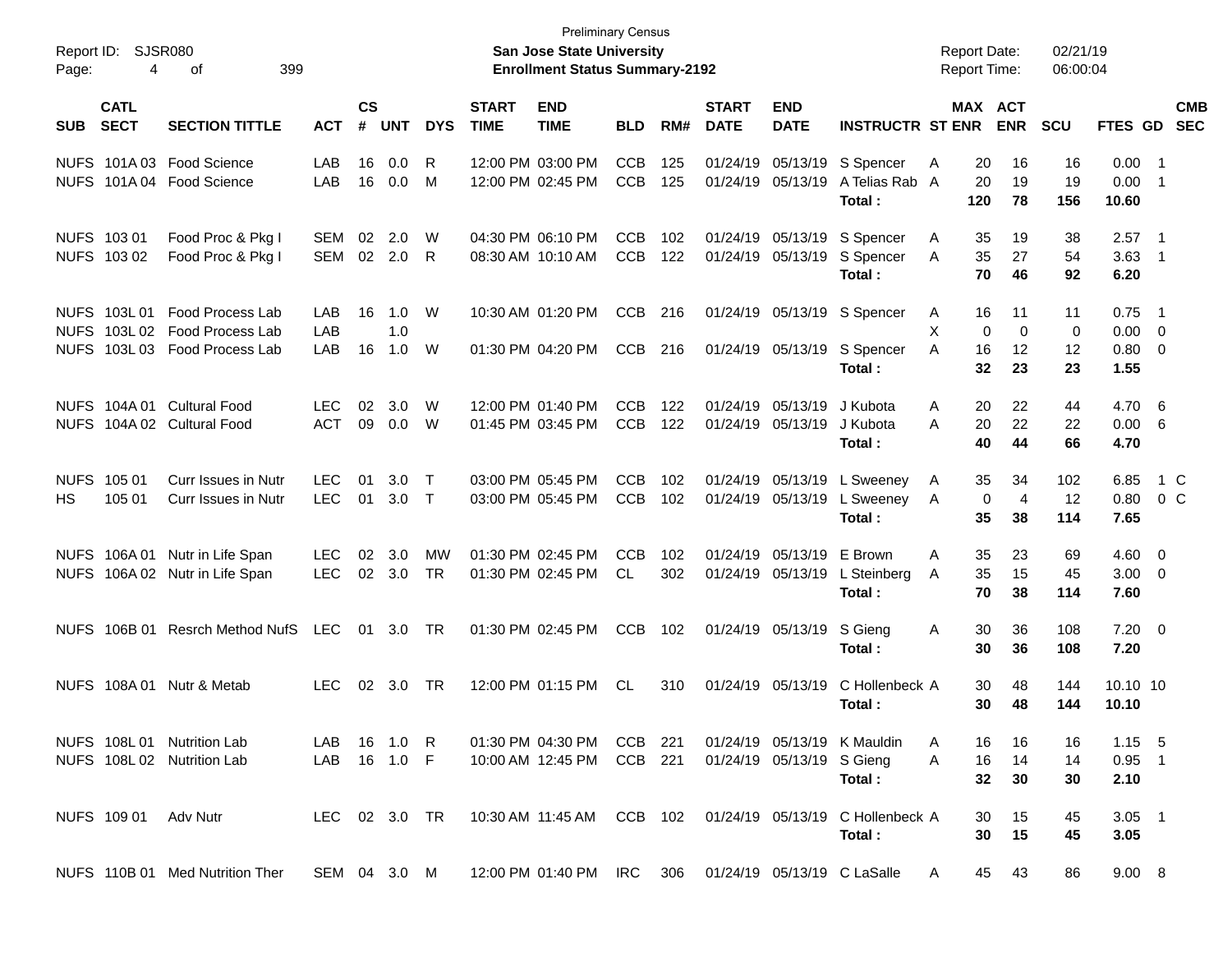| Report ID:<br>Page: | 5                                                        | SJSR080<br>399<br>of                                                                                                       |                          |                             |                                      |                             |                                        | <b>Preliminary Census</b><br>San Jose State University<br><b>Enrollment Status Summary-2192</b> |                                        |                          |                                                             |                                                                                                           |                                            | <b>Report Date:</b><br>Report Time: |                                              | 02/21/19<br>06:00:04  |                                   |                                                                                        |                          |
|---------------------|----------------------------------------------------------|----------------------------------------------------------------------------------------------------------------------------|--------------------------|-----------------------------|--------------------------------------|-----------------------------|----------------------------------------|-------------------------------------------------------------------------------------------------|----------------------------------------|--------------------------|-------------------------------------------------------------|-----------------------------------------------------------------------------------------------------------|--------------------------------------------|-------------------------------------|----------------------------------------------|-----------------------|-----------------------------------|----------------------------------------------------------------------------------------|--------------------------|
| <b>SUB</b>          | <b>CATL</b><br><b>SECT</b>                               | <b>SECTION TITTLE</b>                                                                                                      | <b>ACT</b>               | $\mathsf{cs}$<br>$\pmb{\#}$ | <b>UNT</b>                           | <b>DYS</b>                  | <b>START</b><br><b>TIME</b>            | <b>END</b><br><b>TIME</b>                                                                       | <b>BLD</b>                             | RM#                      | <b>START</b><br><b>DATE</b>                                 | <b>END</b><br><b>DATE</b>                                                                                 | <b>INSTRUCTR ST ENR</b>                    |                                     | MAX ACT<br><b>ENR</b>                        | <b>SCU</b>            | <b>FTES GD</b>                    |                                                                                        | <b>CMB</b><br><b>SEC</b> |
| <b>NUFS</b>         | 110B 02                                                  | <b>Med Nutrition Ther</b>                                                                                                  | <b>ACT</b>               |                             | 13 0.0                               | W                           |                                        | 12:00 PM 01:45 PM                                                                               | <b>IRC</b>                             | 306                      | 01/24/19 05/13/19                                           |                                                                                                           | C LaSalle<br>Total:                        | Α                                   | 45<br>43<br>90<br>86                         | 43<br>129             | 0.00 8<br>9.00                    |                                                                                        |                          |
|                     | NUFS 111 01<br>NUFS 111 02<br>NUFS 111 03                | <b>Fdserv Prod Mgmt</b><br>Fdserv Prod Mgmt<br>Fdserv Prod Mgmt                                                            | <b>LEC</b><br>LAB<br>LAB | 02<br>16<br>16              | 3.0<br>0.0<br>0.0                    | Τ<br>T<br>F                 | 09:00 AM 11:45 AM                      | 09:00 AM 10:40 AM<br>10:45 AM 01:25 PM                                                          | <b>CCB</b><br><b>CCB</b><br><b>CCB</b> | 122<br>122<br>122        | 01/24/19 05/13/19<br>01/24/19 05/13/19<br>01/24/19 05/13/19 |                                                                                                           | J Kubota<br>J Kubota<br>J Kubota<br>Total: | A<br>A<br>А                         | 34<br>40<br>20<br>19<br>20<br>15<br>80<br>68 | 68<br>19<br>15<br>102 | 7.004<br>0.00<br>0.00<br>7.00     | -1<br>$\overline{\mathbf{3}}$                                                          |                          |
|                     | NUFS 113 01<br>NUFS 113 02                               | FdsrSys:Mgmt&Pro<br>FdsrSys:Mgmt&Pro                                                                                       | <b>SEM</b><br>LAB        | 04<br>16                    | 3.0<br>0.0                           | M<br>W                      | 10:00 AM 11:40 AM<br>09:00 AM 11:45 AM |                                                                                                 | IS.<br>IS                              | 230<br>230               | 01/24/19 05/13/19<br>01/24/19 05/13/19                      |                                                                                                           | A Widaman<br>A Widaman<br>Total:           | A<br>A                              | 30<br>30<br>30<br>30<br>60<br>60             | 60<br>30<br>90        | 6.30<br>0.00<br>6.30              | - 6<br>- 6                                                                             |                          |
| <b>NUFS</b>         | 114A 01                                                  | Comm Nutrition, Majo LEC                                                                                                   |                          | 03                          | 3.0                                  | МW                          |                                        | 07:30 AM 08:45 AM                                                                               | <b>CCB</b>                             | 102                      | 01/24/19 05/13/19                                           |                                                                                                           | K Harvey<br>Total:                         | Α                                   | 45<br>40<br>45<br>40                         | 120<br>120            | 8.40 8<br>8.40                    |                                                                                        |                          |
|                     | NUFS 115 01<br>NUFS 115 02                               | <b>Issues in Food Tox</b><br><b>Issues in Food Tox</b>                                                                     | <b>SEM</b><br>SEM        | 04<br>04                    | 3.0<br>3.0                           | TR<br>TR                    |                                        | 09:00 AM 10:15 AM<br>10:30 AM 11:45 AM                                                          | IS.<br>IS                              | 215<br>215               |                                                             | 01/24/19 05/13/19<br>01/24/19 05/13/19                                                                    | I Chou<br>I Chou<br>Total:                 | A<br>Α                              | 24<br>30<br>30<br>29<br>60<br>53             | 72<br>87<br>159       | 4.80<br>5.80<br>10.60             | $\overline{\mathbf{0}}$<br>$\overline{\mathbf{0}}$                                     |                          |
|                     | NUFS 116 01<br>GERO 116 01                               | Aging and Nutr<br>Aging and Nutr                                                                                           | <b>LEC</b><br><b>LEC</b> | 02<br>02                    | 3.0<br>3.0                           | R<br>R                      |                                        | 03:00 PM 05:45 PM<br>03:00 PM 05:45 PM                                                          | <b>CCB</b><br><b>CCB</b>               | 102<br>102               |                                                             | 01/24/19 05/13/19<br>01/24/19 05/13/19                                                                    | C Haas<br>C Haas<br>Total:                 | A<br>Α                              | 40<br>32<br>0<br>$\overline{1}$<br>40<br>33  | 96<br>3<br>99         | 6.40<br>0.20<br>6.60              | $0\,$ C<br>$0\,$ C                                                                     |                          |
|                     | NUFS 122 01<br>NUFS 122 02                               | Chem Analysis Food<br>Chem Analysis Food                                                                                   | <b>LEC</b><br>LAB        | 04                          | 3.0<br>16  0.0                       | F<br>F                      |                                        | 09:00 AM 10:40 AM<br>11:00 AM 01:45 PM                                                          | <b>CCB</b><br><b>CCB</b>               | 102<br>216               |                                                             | 01/24/19 05/13/19<br>01/24/19 05/13/19                                                                    | X Feng<br>X Feng<br>Total:                 | A<br>A                              | 8<br>16<br>16<br>8<br>32<br>16               | 16<br>8<br>24         | 1.60<br>0.00<br>1.60              | $\overline{\mathbf{0}}$<br>$\overline{\phantom{0}}$                                    |                          |
|                     | NUFS 124 01                                              | Disordr Eat & Nut Th                                                                                                       | SEM                      |                             | 04 3.0                               | MW                          |                                        | 12:00 PM 01:15 PM                                                                               | <b>CCB</b>                             | 102                      | 01/24/19 05/13/19                                           |                                                                                                           | E Brown<br>Total :                         | Α                                   | 40<br>34<br>40<br>34                         | 102<br>102            | $6.80$ 0<br>6.80                  |                                                                                        |                          |
|                     | NUFS 139 01<br>NUFS 139 02<br>NUFS 139 03<br>NUFS 139 04 | Hunger & Environ Nut SEM 04 3.0<br>Hunger & Environ Nut SEM 04 3.0<br>Hunger & Environ Nut SEM<br>Hunger & Environ Nut SEM |                          |                             | 04 3.0<br>04 3.0                     | TR<br>TR<br><b>TR</b><br>MW |                                        | 01:30 PM 02:45 PM<br>03:00 PM 04:15 PM<br>12:00 PM 01:15 PM<br>09:00 AM 10:15 AM                | IS.<br>IS.<br>IS.<br>CL.               | 215<br>215<br>215<br>302 |                                                             | 01/24/19 05/13/19 G Acker<br>01/24/19 05/13/19 G Acker<br>01/24/19 05/13/19<br>01/24/19 05/13/19 K Cahill | D Billings                                 | А<br>A<br>A<br>A                    | 30<br>29<br>30<br>30<br>30<br>21<br>30<br>23 | 87<br>90<br>63<br>69  | $5.80\ 0$<br>6.00<br>4.20<br>4.60 | $\overline{\mathbf{0}}$<br>$\overline{\mathbf{0}}$<br>$\overline{\mathbf{0}}$          |                          |
|                     | NUFS 139 05<br>NUFS 139 06<br>NUFS 139 07<br>NUFS 139 08 | Hunger & Environ Nut SEM<br>Hunger & Environ Nut SEM<br>Hunger & Environ Nut SEM<br>Hunger & Environ Nut SEM               |                          |                             | 04 3.0<br>04 3.0<br>04 3.0<br>04 3.0 | MW<br>MW<br>МW<br>F         |                                        | 01:30 PM 02:45 PM<br>12:00 PM 01:15 PM<br>01:30 PM 02:45 PM<br>09:00 AM 11:45 AM                | CL<br>IS.<br>IS.<br>CL                 | 302<br>230<br>230<br>302 |                                                             | 01/24/19 05/13/19 K Cahill<br>01/24/19 05/13/19 K Harvey<br>01/24/19 05/13/19 K Harvey                    | 01/24/19 05/13/19 A Gossard                | Α<br>A<br>Α<br>A                    | 30<br>22<br>30<br>29<br>30<br>30<br>30<br>10 | 66<br>87<br>90<br>30  | 4.45<br>5.80<br>6.00<br>2.00      | - 1<br>$\overline{\mathbf{0}}$<br>$\overline{\phantom{0}}$<br>$\overline{\phantom{0}}$ |                          |
|                     | NUFS 139 09                                              | Hunger & Environ Nut SEM                                                                                                   |                          |                             | 04 3.0                               | F                           |                                        | 12:00 PM 02:45 PM                                                                               | CL                                     | 302                      |                                                             |                                                                                                           | 01/24/19 05/13/19 A Gossard                | A                                   | 30<br>14                                     | 42                    | $2.80\ 0$                         |                                                                                        |                          |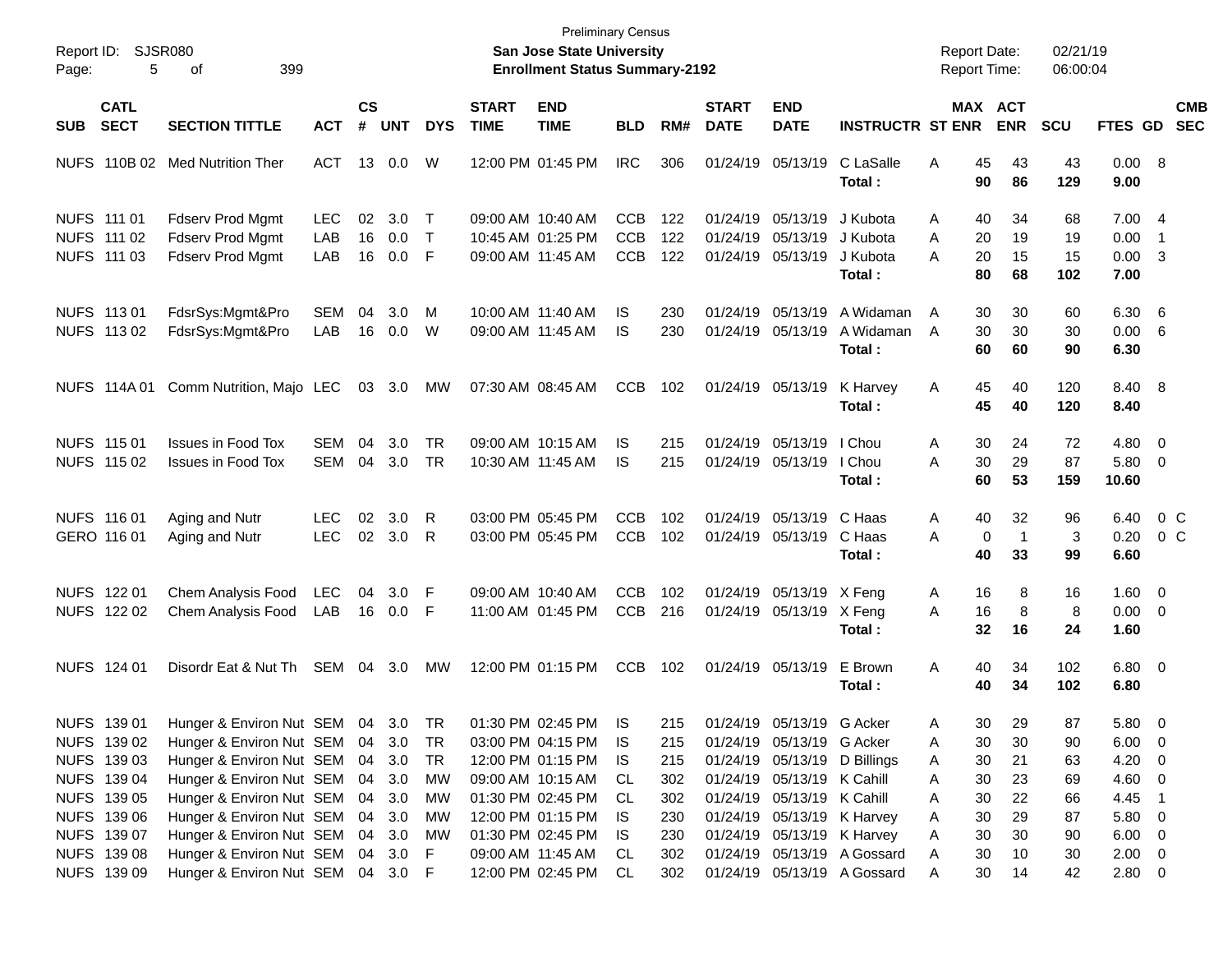| <b>Preliminary Census</b><br>SJSR080<br>Report ID:<br><b>San Jose State University</b><br><b>Report Date:</b> |             |                                 |            |               |            |            |                   |                                       |            |     |              |                              |                                |   | 02/21/19            |                |            |         |                         |
|---------------------------------------------------------------------------------------------------------------|-------------|---------------------------------|------------|---------------|------------|------------|-------------------|---------------------------------------|------------|-----|--------------|------------------------------|--------------------------------|---|---------------------|----------------|------------|---------|-------------------------|
| Page:                                                                                                         | 6           | 399<br>оf                       |            |               |            |            |                   | <b>Enrollment Status Summary-2192</b> |            |     |              |                              |                                |   | <b>Report Time:</b> |                | 06:00:04   |         |                         |
|                                                                                                               | <b>CATL</b> |                                 |            | $\mathsf{cs}$ |            |            | <b>START</b>      | <b>END</b>                            |            |     | <b>START</b> | <b>END</b>                   |                                |   |                     | MAX ACT        |            |         | <b>CMB</b>              |
| <b>SUB</b>                                                                                                    | <b>SECT</b> | <b>SECTION TITTLE</b>           | <b>ACT</b> | #             | <b>UNT</b> | <b>DYS</b> | <b>TIME</b>       | <b>TIME</b>                           | <b>BLD</b> | RM# | <b>DATE</b>  | <b>DATE</b>                  | <b>INSTRUCTR ST ENR</b>        |   |                     | <b>ENR</b>     | <b>SCU</b> | FTES GD | <b>SEC</b>              |
|                                                                                                               | NUFS 139 10 | Hunger & Environ Nut SEM        |            | 04            | 3.0        | <b>MW</b>  |                   | 12:00 PM 01:15 PM                     | <b>BBC</b> | 201 | 01/24/19     | 05/13/19                     | K Knoblaugh A                  |   | 30                  | 32             | 96         | 6.40    | - 0                     |
|                                                                                                               | NUFS 139 11 | Hunger & Environ Nut SEM        |            | 04            | 3.0        | <b>MW</b>  |                   | 01:30 PM 02:45 PM                     | <b>BBC</b> | 201 | 01/24/19     | 05/13/19                     | A Reisenauer A                 |   | 30                  | 34             | 102        | 6.80    | 0                       |
| <b>NUFS</b>                                                                                                   | 139 12      | Hunger & Environ Nut SEM        |            | 04            | 3.0        | <b>MW</b>  |                   | 03:00 PM 04:15 PM                     | <b>BBC</b> | 201 | 01/24/19     | 05/13/19                     | A Reisenauer A                 |   | 30                  | 32             | 96         | 6.40    | 0                       |
| <b>NUFS</b>                                                                                                   | 139 13      | Hunger & Environ Nut SEM        |            | 04            | 3.0        | Т          |                   | 03:00 PM 05:45 PM                     | CL.        | 302 | 01/24/19     | 05/13/19                     | L Steinberg                    | A | 30                  | 31             | 93         | 6.20    | 0                       |
| <b>NUFS</b>                                                                                                   | 139 14      | Hunger & Environ Nut SEM        |            | 04            | 3.0        | TR         | 07:30 AM 08:45 AM |                                       | <b>CCB</b> | 102 | 01/24/19     | 05/13/19                     | A Whitson                      | Α | 30                  | 30             | 90         | 6.00    | 0                       |
| <b>NUFS</b>                                                                                                   | 139 15      | Hunger & Environ Nut SEM        |            | 04            | 3.0        | TR         | 09:00 AM 10:15 AM |                                       | <b>CCB</b> | 102 | 01/24/19     | 05/13/19                     | A Whitson                      | Α | 30                  | 28             | 84         | 5.60    | 0                       |
| <b>NUFS</b>                                                                                                   | 139 16      | Hunger & Environ Nut SEM        |            | 04            | 3.0        | <b>TR</b>  |                   | 01:30 PM 02:45 PM                     | <b>SH</b>  | 315 | 01/24/19     | 05/13/19                     | D Billings                     | Α | 30                  | 16             | 48         | 3.20    | 0                       |
| <b>NUFS</b>                                                                                                   | 13980       | Hunger & Environ Nut SEM        |            | 04            | 3.0        | <b>TBA</b> |                   |                                       |            |     | 01/24/19     | 05/13/19                     | E MacKusick A                  |   | 30                  | 29             | 87         | 5.80    | 0                       |
|                                                                                                               | NUFS 139 81 | Hunger & Environ Nut SEM 04 3.0 |            |               |            | <b>TBA</b> |                   |                                       |            |     | 01/24/19     | 05/13/19                     | E MacKusick A                  |   | 30                  | 29             | 87         | 5.80    | - 0                     |
|                                                                                                               |             |                                 |            |               |            |            |                   |                                       |            |     |              |                              | Total:                         |   | 540                 | 469            | 1407       | 93.85   |                         |
|                                                                                                               | NUFS 144 01 | <b>Food Culture</b>             | <b>LEC</b> | 02            | 3.0        | TR         | 09:00 AM 10:15 AM |                                       | <b>CCB</b> | 101 | 01/24/19     | 05/13/19                     | D Billings                     | A | 30                  | 30             | 90         | 6.00    | - 0                     |
|                                                                                                               | NUFS 144 02 | <b>Food Culture</b>             | <b>LEC</b> | 02            | 3.0        | <b>MW</b>  | 10:30 AM 11:45 AM |                                       | CL         | 302 | 01/24/19     | 05/13/19                     | K Cahill                       | Α | 30                  | 30             | 90         | 6.00    | $\overline{0}$          |
|                                                                                                               | NUFS 144 03 | <b>Food Culture</b>             | <b>LEC</b> | 02            | 3.0        | M          |                   | 05:30 PM 08:15 PM                     | CL         | 302 |              | 01/24/19 05/13/19 K Cahill   |                                | A | 30                  | 30             | 90         | 6.00    | - 0                     |
|                                                                                                               | NUFS 144 04 | <b>Food Culture</b>             | <b>LEC</b> |               | 3.0        |            |                   |                                       |            |     |              |                              |                                | Х | 0                   | $\mathbf 0$    | 0          | 0.00    | 0                       |
|                                                                                                               | NUFS 144 05 | <b>Food Culture</b>             | <b>LEC</b> |               | 3.0        |            |                   |                                       |            |     |              |                              |                                | X | 0                   | 0              | 0          | 0.00    | 0                       |
|                                                                                                               | NUFS 144 06 | <b>Food Culture</b>             | <b>LEC</b> | 02            | 3.0        | МW         |                   | 09:00 AM 10:15 AM                     | CCB        | 102 |              | 01/24/19 05/13/19 K Harvey   |                                | Α | 30                  | 30             | 90         | 6.00    | 0                       |
|                                                                                                               | NUFS 144 07 | <b>Food Culture</b>             | <b>LEC</b> |               | 3.0        |            |                   |                                       |            |     |              |                              |                                | X | $\mathbf 0$         | $\mathbf 0$    | 0          | 0.00    | 0                       |
|                                                                                                               | NUFS 144 08 | <b>Food Culture</b>             | <b>LEC</b> | 02            | 3.0        | Т          |                   | 03:00 PM 05:45 PM                     | CL.        | 310 |              |                              | 01/24/19 05/13/19 R Ritter Spi | A | 30                  | 26             | 78         | 5.20    | 0                       |
|                                                                                                               | NUFS 144 09 | <b>Food Culture</b>             | <b>LEC</b> | 02            | 3.0        | R          |                   | 05:30 PM 08:15 PM                     | CL         | 302 | 01/24/19     | 05/13/19                     | R Ritter Spi                   | A | 30                  | 20             | 60         | 4.00    | 0                       |
|                                                                                                               | NUFS 144 10 | <b>Food Culture</b>             | <b>LEC</b> | 02            | 3.0        | <b>MW</b>  | 10:30 AM 11:45 AM |                                       | CL         | 310 | 01/24/19     | 05/13/19                     | A Rubin                        | A | 30                  | 30             | 90         | 6.00    | - 0                     |
|                                                                                                               | NUFS 144 11 | <b>Food Culture</b>             | <b>LEC</b> | 02            | 3.0        | <b>TR</b>  | 10:30 AM 11:45 AM |                                       | IS.        | 230 | 01/24/19     |                              | 05/13/19 D Singamsett A        |   | 30                  | 30             | 90         | 6.00    | 0                       |
|                                                                                                               | NUFS 144 12 | <b>Food Culture</b>             | <b>LEC</b> | 02            | 3.0        | TR.        |                   | 12:00 PM 01:15 PM                     | IS.        | 230 | 01/24/19     |                              | 05/13/19 D Singamsett A        |   | 30                  | 30             | 90         | 6.00    | 0                       |
| <b>NUFS</b>                                                                                                   | 144 13      | <b>Food Culture</b>             | <b>LEC</b> | 02            | 3.0        | Т          |                   | 01:30 PM 04:15 PM                     | IS.        | 230 | 01/24/19     |                              | 05/13/19 D Singamsett A        |   | 30                  | 29             | 87         | 5.80    | 0                       |
| <b>NUFS</b>                                                                                                   | 144 14      | <b>Food Culture</b>             | <b>LEC</b> | 02            | 3.0        | R          |                   | 01:30 PM 04:15 PM                     | IS.        | 230 | 01/24/19     |                              | 05/13/19 D Singamsett A        |   | 30                  | 30             | 90         | 6.00    | 0                       |
| <b>NUFS</b>                                                                                                   | 144 15      | <b>Food Culture</b>             | <b>LEC</b> | 02            | 3.0        | TR         | 09:00 AM 10:15 AM |                                       | CL         | 302 | 01/24/19     |                              | 05/13/19 L Steinberg           | A | 30                  | 30             | 90         | 6.00    | 0                       |
| <b>NUFS</b>                                                                                                   | 144 16      | <b>Food Culture</b>             | <b>LEC</b> | 02            | 3.0        | TR         | 10:30 AM 11:45 AM |                                       | CL.        | 302 | 01/24/19     | 05/13/19                     | L Steinberg                    | A | 30                  | 30             | 90         | 6.00    | 0                       |
| <b>NUFS</b>                                                                                                   | 144 17      | <b>Food Culture</b>             | <b>LEC</b> | 02            | 3.0        | TR         | 01:30 PM 02:45 PM |                                       | <b>BBC</b> | 126 | 01/24/19     | 05/13/19                     | L Sweeney                      | A | 30                  | 33             | 99         | 6.60    | 0                       |
| <b>NUFS</b>                                                                                                   | 144 18      | <b>Food Culture</b>             | <b>LEC</b> | 02            | 3.0        | W          |                   | 04:30 PM 07:15 PM                     | CL         | 302 | 01/24/19     | 05/13/19                     | N Tsuji                        | A | 30                  | 29             | 87         | 5.80    | 0                       |
|                                                                                                               | NUFS 144 19 | <b>Food Culture</b>             | <b>LEC</b> |               | 02 3.0     | TR         |                   | 12:00 PM 01:15 PM                     | DBH        | 225 |              | 01/24/19 05/13/19 L Wiley    |                                | A | 30                  | 31             | 93         | 6.20    | 0                       |
|                                                                                                               | NUFS 144 20 | Food Culture                    | LEC        |               | 02 3.0     | <b>TR</b>  |                   | 01:30 PM 02:45 PM                     | DBH        | 225 |              | 01/24/19 05/13/19 L Wiley    |                                | Α | $30\,$              | 28             | 84         | 5.60    | $\overline{0}$          |
|                                                                                                               | NUFS 144 21 | Food Culture                    | <b>LEC</b> |               | 02 3.0     | TR         |                   | 03:00 PM 04:15 PM                     | DBH        | 225 |              | 01/24/19 05/13/19 L Wiley    |                                | Α | 30                  | 29             | 87         | 5.80    | - 0                     |
|                                                                                                               | NUFS 144 22 | Food Culture                    | <b>LEC</b> |               | 02 3.0     | TR         |                   | 12:00 PM 01:15 PM                     | CL         | 302 |              |                              | 01/24/19 05/13/19 A Whitson    | Α | 30                  | 30             | 90         | 6.00    | - 0                     |
|                                                                                                               | NUFS 144 23 | Food Culture                    | <b>LEC</b> |               | 02 3.0     | TR         |                   | 07:30 AM 08:45 AM                     | CL         | 243 |              | 01/24/19 05/13/19 D Billings |                                | Α | 30                  | 12             | 36         | 2.40    | $\overline{\mathbf{0}}$ |
|                                                                                                               |             |                                 |            |               |            |            |                   |                                       |            |     |              |                              | Total:                         |   | 600                 | 567            | 1701       | 113.40  |                         |
|                                                                                                               | NUFS 163 01 | Phys Fit + Nutrit               | LEC        |               | 02 3.0     | TR         | 10:30 AM 11:45 AM |                                       | CL.        | 310 |              | 01/24/19 05/13/19 E Brown    |                                | A | 32                  | 18             | 54         | 3.60    | 0 C                     |
| KIN                                                                                                           | 16301       | Phys Fit + Nutrit               | LEC        |               | 02 3.0     | TR         | 10:30 AM 11:45 AM |                                       | CL.        | 310 |              | 01/24/19 05/13/19 E Brown    |                                | Α | 0                   | 13             | 39         | 2.60    | 0 C                     |
|                                                                                                               | NUFS 163 02 | Phys Fit + Nutrit               | LEC        |               | 02 3.0     | TR         | 10:30 AM 11:45 AM |                                       | DBH        | 225 |              | 01/24/19 05/13/19 E Brown    |                                | Α | 32                  | $\overline{7}$ | 21         | 1.40    | $0\,C$                  |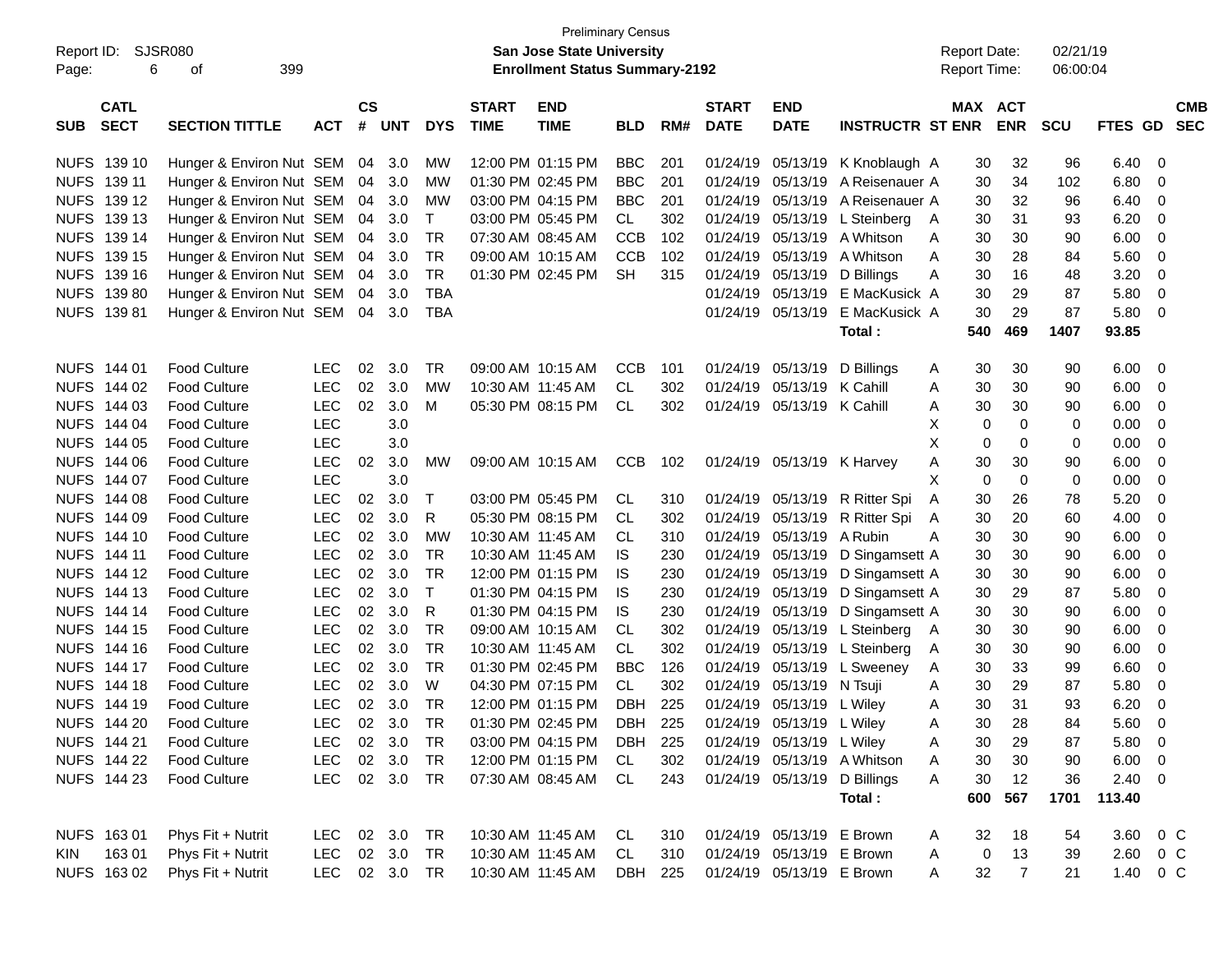| Report ID:<br>Page: | SJSR080<br>$\overline{7}$  | of                        | 399           |                    |            |            |                             | <b>Preliminary Census</b><br>San Jose State University<br><b>Enrollment Status Summary-2192</b> |            |     |                             |                           |                                                                       |   | <b>Report Date:</b><br>Report Time: |            | 02/21/19<br>06:00:04 |                |                         |                          |
|---------------------|----------------------------|---------------------------|---------------|--------------------|------------|------------|-----------------------------|-------------------------------------------------------------------------------------------------|------------|-----|-----------------------------|---------------------------|-----------------------------------------------------------------------|---|-------------------------------------|------------|----------------------|----------------|-------------------------|--------------------------|
| <b>SUB</b>          | <b>CATL</b><br><b>SECT</b> | <b>SECTION TITTLE</b>     | <b>ACT</b>    | $\mathsf{cs}$<br># | <b>UNT</b> | <b>DYS</b> | <b>START</b><br><b>TIME</b> | <b>END</b><br><b>TIME</b>                                                                       | <b>BLD</b> | RM# | <b>START</b><br><b>DATE</b> | <b>END</b><br><b>DATE</b> | <b>INSTRUCTR ST ENR</b>                                               |   | MAX ACT                             | <b>ENR</b> | <b>SCU</b>           | <b>FTES GD</b> |                         | <b>CMB</b><br><b>SEC</b> |
| <b>KIN</b>          | 163 02                     | Phys Fit + Nutrit         | <b>LEC</b>    | 02                 | 3.0        | TR         | 10:30 AM 11:45 AM           |                                                                                                 | <b>DBH</b> | 225 | 01/24/19                    | 05/13/19 E Brown          |                                                                       | A | 0                                   | 23         | 69                   | 4.60           | 0 <sup>C</sup>          |                          |
| <b>NUFS</b>         | 16303                      | Phys Fit + Nutrit         | <b>LEC</b>    | 02                 | 3.0        | <b>TR</b>  |                             | 12:00 PM 01:15 PM                                                                               | <b>CCB</b> | 101 | 01/24/19                    | 05/13/19                  | E Brown                                                               | A | 32                                  | 9          | 27                   | 1.80           | $0\,C$                  |                          |
| <b>KIN</b>          | 163 03                     | Phys Fit + Nutrit         | <b>LEC</b>    | 02                 | 3.0        | <b>TR</b>  |                             | 12:00 PM 01:15 PM                                                                               | <b>CCB</b> | 101 | 01/24/19                    | 05/13/19                  | E Brown                                                               | A | 0                                   | 16         | 48                   | 3.20           | $0\,C$                  |                          |
| <b>NUFS</b>         | 163 04                     | Phys Fit + Nutrit         | <b>LEC</b>    | 02                 | 3.0        | <b>TR</b>  |                             | 12:00 PM 01:15 PM                                                                               | <b>SH</b>  | 346 | 01/24/19                    | 05/13/19                  | E Brown                                                               | A | 32                                  | 14         | 42                   | 2.80           | $0\,C$                  |                          |
| <b>KIN</b>          | 163 04                     | Phys Fit + Nutrit         | <b>LEC</b>    | 02                 | 3.0        | <b>TR</b>  |                             | 12:00 PM 01:15 PM                                                                               | <b>SH</b>  | 346 | 01/24/19                    | 05/13/19 E Brown          |                                                                       | A | 0                                   | 17         | 51                   | 3.40           | $0\,C$                  |                          |
| <b>NUFS</b>         | 16305                      | Phys Fit + Nutrit         | <b>LEC</b>    | 02                 | 3.0        | МW         |                             | 09:00 AM 10:15 AM                                                                               | IS         | 215 | 01/24/19                    | 05/13/19 A Bloom          |                                                                       | A | 32                                  | 12         | 36                   | 2.40           | $0\,C$                  |                          |
| <b>KIN</b>          | 163 05                     | Phys Fit + Nutrit         | <b>LEC</b>    | 02                 | 3.0        | <b>MW</b>  |                             | 09:00 AM 10:15 AM                                                                               | IS         | 215 | 01/24/19                    | 05/13/19 A Bloom          |                                                                       | A | 0                                   | 12         | 36                   | 2.40           | $0\,C$                  |                          |
| <b>NUFS</b>         | 16306                      | Phys Fit + Nutrit         | <b>LEC</b>    | 02                 | 3.0        | <b>MW</b>  |                             | 09:00 AM 10:15 AM                                                                               | MН         | 322 | 01/24/19                    | 05/13/19 A Bloom          |                                                                       | A | 32                                  | 9          | 27                   | 1.80           | $0\,C$                  |                          |
| <b>KIN</b>          | 163 06                     | Phys Fit + Nutrit         | <b>LEC</b>    | 02                 | 3.0        | <b>MW</b>  |                             | 09:00 AM 10:15 AM                                                                               | MН         | 322 | 01/24/19                    | 05/13/19 A Bloom          |                                                                       | A | 0                                   | 9          | 27                   | 1.80           | $0\,C$                  |                          |
| <b>NUFS</b>         | 163 07                     | Phys Fit + Nutrit         | <b>LEC</b>    | 02                 | 3.0        | <b>MW</b>  |                             | 10:30 AM 11:45 AM                                                                               | IS         | 215 | 01/24/19                    | 05/13/19 A Bloom          |                                                                       | A | 32                                  | 11         | 33                   | 2.20           | $0\,C$                  |                          |
| <b>KIN</b>          | 163 07                     | Phys Fit + Nutrit         | <b>LEC</b>    | 02                 | 3.0        | МW         |                             | 10:30 AM 11:45 AM                                                                               | IS         | 215 | 01/24/19                    | 05/13/19 A Bloom          |                                                                       | A | $\mathbf 0$                         | 18         | 54                   | 3.60           | $0\,C$                  |                          |
| <b>NUFS</b>         | 16308                      | Phys Fit + Nutrit         | <b>LEC</b>    | 02                 | 3.0        | МW         |                             | 10:30 AM 11:45 AM                                                                               | <b>BBC</b> | 205 | 01/24/19                    | 05/13/19 A Bloom          |                                                                       | A | 32                                  | 6          | 18                   | 1.20           | $0\,C$                  |                          |
| <b>KIN</b>          | 163 08                     | Phys Fit + Nutrit         | <b>LEC</b>    | 02                 | 3.0        | <b>MW</b>  |                             | 10:30 AM 11:45 AM                                                                               | <b>BBC</b> | 205 | 01/24/19                    | 05/13/19 A Bloom          |                                                                       | A | 0                                   | 22         | 66                   | 4.40           | $0\,C$                  |                          |
| <b>NUFS</b>         | 16309                      | Phys Fit + Nutrit         | <b>LEC</b>    | 02                 | 3.0        | МW         |                             | 12:00 PM 01:15 PM                                                                               | IS         | 215 | 01/24/19                    | 05/13/19 A Bloom          |                                                                       | A | 32                                  | 13         | 39                   | 2.60           | $0\,C$                  |                          |
| KIN.                | 163 09                     | Phys Fit + Nutrit         | <b>LEC</b>    | 02                 | 3.0        | МW         |                             | 12:00 PM 01:15 PM                                                                               | IS         | 215 | 01/24/19                    | 05/13/19 A Bloom          |                                                                       | A | 0                                   | 17         | 51                   | 3.40           | $0\,C$                  |                          |
| <b>NUFS</b>         | 163 10                     | Phys Fit + Nutrit         | <b>LEC</b>    | 02                 | 3.0        | МW         |                             | 12:00 PM 01:15 PM                                                                               | <b>BBC</b> | 205 | 01/24/19                    | 05/13/19 A Bloom          |                                                                       | A | 32                                  | 8          | 24                   | 1.60           | $0\,C$                  |                          |
| <b>KIN</b>          | 163 10                     | Phys Fit + Nutrit         | <b>LEC</b>    | 02                 | 3.0        | МW         |                             | 12:00 PM 01:15 PM                                                                               | <b>BBC</b> | 205 | 01/24/19                    | 05/13/19 A Bloom          |                                                                       | A | $\mathbf 0$                         | 20         | 60                   | 4.00           | $0\,C$                  |                          |
| <b>NUFS</b>         | 163 11                     | Phys Fit + Nutrit         | <b>LEC</b>    | 02                 | 3.0        | МW         |                             | 01:30 PM 02:45 PM                                                                               | IS         | 215 | 01/24/19                    | 05/13/19                  | A Bloom                                                               | A | 32                                  | 12         | 36                   | 2.40           | $0\,C$                  |                          |
| <b>KIN</b>          | 163 11                     | Phys Fit + Nutrit         | <b>LEC</b>    | 02                 | 3.0        | МW         |                             | 01:30 PM 02:45 PM                                                                               | IS         | 215 | 01/24/19                    | 05/13/19 A Bloom          |                                                                       | A | $\mathbf 0$                         | 20         | 60                   | 4.00           | $0\,C$                  |                          |
| <b>NUFS</b>         | 163 12                     | Phys Fit + Nutrit         | <b>LEC</b>    | 02                 | 3.0        | МW         |                             | 01:30 PM 02:45 PM                                                                               | <b>SH</b>  | 242 | 01/24/19                    | 05/13/19                  | A Bloom                                                               | A | 32                                  | 12         | 36                   | 2.40           | $0\,C$                  |                          |
| <b>KIN</b>          | 163 12                     | Phys Fit + Nutrit         | LEC           | 02                 | 3.0        | <b>MW</b>  |                             | 01:30 PM 02:45 PM                                                                               | <b>SH</b>  | 242 | 01/24/19                    | 05/13/19                  | A Bloom                                                               | A | 0                                   | 13         | 39                   | 2.60           | 0 <sup>C</sup>          |                          |
|                     |                            |                           |               |                    |            |            |                             |                                                                                                 |            |     |                             |                           | Total:                                                                |   | 384                                 | 331        | 993                  | 66.20          |                         |                          |
|                     | NUFS 180 01                | <b>Individual Studies</b> | <b>SUP</b>    | 36                 | 1.0        | <b>TBA</b> |                             |                                                                                                 |            |     | 01/24/19                    | 05/13/19                  | J Kubota                                                              | A | 20                                  | 0          | 0                    | 0.00           | $\overline{\mathbf{0}}$ |                          |
| <b>NUFS</b>         | 180 02                     | <b>Individual Studies</b> | <b>SUP</b>    | 36                 | 2.0        | <b>TBA</b> |                             |                                                                                                 |            |     | 01/24/19                    | 05/13/19                  | J Kubota                                                              | A | 20                                  | -1         | 2                    | 0.13           | 0                       |                          |
| <b>NUFS</b>         | 180 03                     | <b>Individual Studies</b> | <b>SUP</b>    | 36                 | 3.0        | <b>TBA</b> |                             |                                                                                                 |            |     | 01/24/19                    | 05/13/19                  | J Kubota                                                              | A | 20                                  | -1         | 3                    | 0.20           | 0                       |                          |
| <b>NUFS</b>         | 18004                      | <b>Individual Studies</b> | <b>SUP</b>    | 36                 | 4.0        | <b>TBA</b> |                             |                                                                                                 |            |     | 01/24/19                    | 05/13/19                  | J Kubota                                                              | A | 20                                  | 0          | 0                    | 0.00           | 0                       |                          |
| <b>NUFS</b>         | 180 05                     | <b>Individual Studies</b> | <b>SUP</b>    | 36                 | 5.0        | <b>TBA</b> |                             |                                                                                                 |            |     | 01/24/19                    | 05/13/19                  | J Kubota                                                              | A | 20                                  | 0          | 0                    | 0.00           | 0                       |                          |
| <b>NUFS</b>         | 180 06                     | <b>Individual Studies</b> | <b>SUP</b>    | 36                 | 6.0        | <b>TBA</b> |                             |                                                                                                 |            |     | 01/24/19                    | 05/13/19                  | J Kubota                                                              | A | 20                                  | 0          | 0                    | 0.00           | 0                       |                          |
|                     | NUFS 180 07                | <b>Individual Studies</b> | <b>SUP</b>    | 36                 | 1.0        | <b>TBA</b> |                             |                                                                                                 |            |     |                             | 01/24/19 05/13/19 S Gieng |                                                                       | A | 20                                  | 3          | 3                    | 0.20           | $\boldsymbol{0}$        |                          |
|                     | NUFS 180 08                | <b>Individual Studies</b> | <b>SUP</b>    |                    | 36 2.0     | TBA        |                             |                                                                                                 |            |     |                             | 01/24/19 05/13/19 S Gieng |                                                                       | Α | 20                                  | 0          | 0                    | $0.00 \t 0$    |                         |                          |
|                     | NUFS 180 09                | <b>Individual Studies</b> | <b>SUP</b>    |                    | 36 1.0     | TBA        |                             |                                                                                                 |            |     |                             |                           | 01/24/19 05/13/19 G Pereira Pi A                                      |   | 20                                  |            | 1                    | $0.08$ 1       |                         |                          |
|                     | NUFS 180 10                | <b>Individual Studies</b> | <b>SUP</b>    |                    | 36 2.0     | TBA        |                             |                                                                                                 |            |     |                             |                           | 01/24/19 05/13/19 G Pereira Pi A                                      |   | 20                                  | 0          | 0                    | $0.00 \t 0$    |                         |                          |
|                     | NUFS 180 11                | <b>Individual Studies</b> | <b>SUP</b>    |                    | 36 1.0     | TBA        |                             |                                                                                                 |            |     |                             |                           | 01/24/19 05/13/19 A Widaman                                           | A | 20                                  | 2          | 2                    | $0.13 \ 0$     |                         |                          |
|                     | NUFS 180 12                | <b>Individual Studies</b> | <b>SUP</b>    |                    | 36 2.0     | TBA        |                             |                                                                                                 |            |     |                             |                           | 01/24/19 05/13/19 A Widaman                                           | A | 20                                  | 0          | 0                    | $0.00 \t 0$    |                         |                          |
|                     |                            |                           |               |                    |            |            |                             |                                                                                                 |            |     |                             |                           | Total:                                                                |   | 240                                 | 8          | 11                   | 0.75           |                         |                          |
|                     | NUFS 190 01                | Nutr Ed & Couns           | LEC 01 3.0 MW |                    |            |            |                             |                                                                                                 |            |     |                             |                           | 10:30 AM 11:45 AM CCB 122 01/24/19 05/13/19 G Pereira Pi A<br>Total : |   | 35<br>35                            | 36<br>36   | 108<br>108           | 7.55 7<br>7.55 |                         |                          |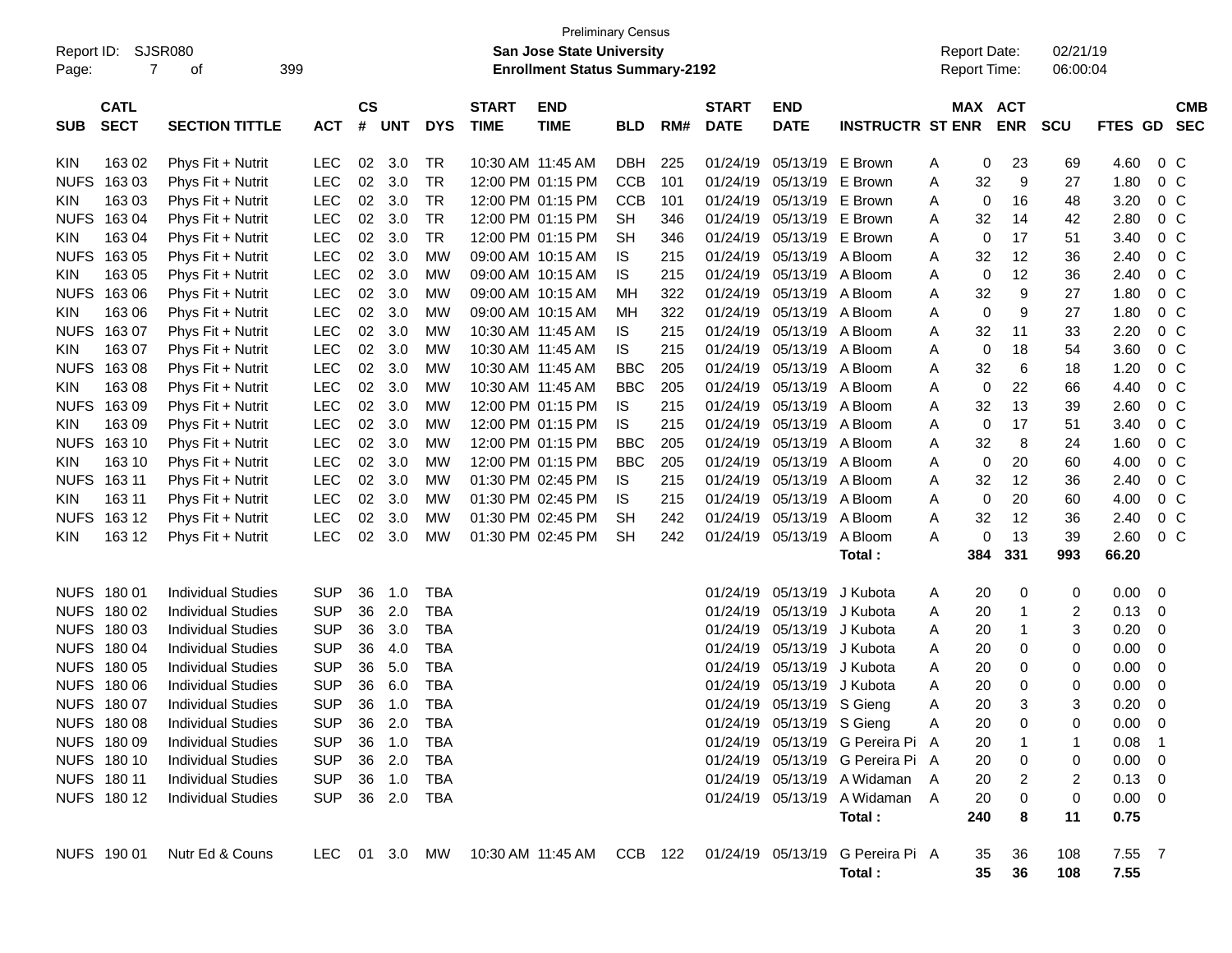| Page:      | Report ID: SJSR080<br>8 | 399<br>οf                                                                |                |           |            |            |              | <b>Preliminary Census</b><br>San Jose State University<br><b>Enrollment Status Summary-2192</b> |            |     |              |                           |                                  |   | <b>Report Date:</b><br><b>Report Time:</b> |            | 02/21/19<br>06:00:04 |             |                          |            |
|------------|-------------------------|--------------------------------------------------------------------------|----------------|-----------|------------|------------|--------------|-------------------------------------------------------------------------------------------------|------------|-----|--------------|---------------------------|----------------------------------|---|--------------------------------------------|------------|----------------------|-------------|--------------------------|------------|
|            | <b>CATL</b>             |                                                                          |                | <b>CS</b> |            |            | <b>START</b> | <b>END</b>                                                                                      |            |     | <b>START</b> | <b>END</b>                |                                  |   | MAX ACT                                    |            |                      |             |                          | <b>CMB</b> |
| <b>SUB</b> | <b>SECT</b>             | <b>SECTION TITTLE</b>                                                    | <b>ACT</b>     | #         | <b>UNT</b> | <b>DYS</b> | <b>TIME</b>  | <b>TIME</b>                                                                                     | <b>BLD</b> | RM# | <b>DATE</b>  | <b>DATE</b>               | <b>INSTRUCTR ST ENR</b>          |   |                                            | <b>ENR</b> | <b>SCU</b>           | FTES GD     |                          | <b>SEC</b> |
|            |                         |                                                                          |                |           |            |            |              |                                                                                                 |            |     |              |                           |                                  |   |                                            |            |                      |             |                          |            |
|            | NUFS 192 01             | Fld Exp NufS/Pkg                                                         | <b>SUP</b>     | 36        | 1.0        | TBA        |              |                                                                                                 |            |     |              | 01/24/19 05/13/19         | J Kubota                         | Α | 20                                         | 0          | 0                    | 0.00        | $\overline{\mathbf{0}}$  |            |
|            | NUFS 192 02             | Fld Exp NufS/Pkg                                                         | <b>SUP</b>     | 36        | 2.0        | <b>TBA</b> |              |                                                                                                 |            |     |              | 01/24/19 05/13/19         | J Kubota                         | Α | 20                                         | 30         | 60                   | 4.00        | 0                        |            |
|            | NUFS 192 03             | Fld Exp NufS/Pkg                                                         | <b>SUP</b>     | 36        | 3.0        | TBA        |              |                                                                                                 |            |     |              | 01/24/19 05/13/19         | J Kubota                         | A | 20                                         | 0          | 0                    | 0.00        | 0                        |            |
|            | NUFS 192 04             | Fld Exp NufS/Pkg                                                         | <b>SUP</b>     | 36        | 4.0        | <b>TBA</b> |              |                                                                                                 |            |     |              | 01/24/19 05/13/19         | J Kubota                         | A | 20                                         | 0          | 0                    | 0.00        | 0                        |            |
|            | NUFS 192 05             | Fld Exp NufS/Pkg                                                         | <b>SUP</b>     | 36        | 5.0        | <b>TBA</b> |              |                                                                                                 |            |     |              | 01/24/19 05/13/19         | J Kubota                         | A | 20                                         | 0          | 0                    | 0.00        | 0                        |            |
|            | NUFS 192 06             | Fld Exp NufS/Pkg                                                         | <b>SUP</b>     | 36        | 6.0        | <b>TBA</b> |              |                                                                                                 |            |     |              | 01/24/19 05/13/19         | J Kubota                         | A | 20                                         | 2          | 12                   | 0.80        | 0                        |            |
|            | NUFS 192 07             | Fld Exp NufS/Pkg                                                         | <b>SUP</b>     | 36        | 2.0        | <b>TBA</b> |              |                                                                                                 |            |     |              | 01/24/19 05/13/19 E Brown |                                  | A | 20                                         | 3          | 6                    | 0.40        | 0                        |            |
|            | NUFS 192 08             | Fld Exp NufS/Pkg                                                         | <b>SUP</b>     | 36        | 2.0        | <b>TBA</b> |              |                                                                                                 |            |     |              | 01/24/19 05/13/19 C Haas  |                                  | A | 20                                         | -1         | 2                    | 0.13        | 0                        |            |
|            | NUFS 192 09             | Fld Exp NufS/Pkg                                                         | <b>SUP</b>     | 36        | 4.0        | <b>TBA</b> |              |                                                                                                 |            |     |              |                           | 01/24/19 05/13/19 F Yambrach     | A | 20                                         | 12         | 48                   | 3.20        | 0                        |            |
|            | NUFS 192 10             | Fld Exp NufS/Pkg                                                         | <b>SUP</b>     | 36        | 5.0        | <b>TBA</b> |              |                                                                                                 |            |     |              |                           | 01/24/19 05/13/19 F Yambrach     | A | 20                                         | $\Omega$   | 0                    | 0.00        | 0                        |            |
|            | NUFS 192 11             | Fld Exp NufS/Pkg                                                         | <b>SUP</b>     | 36        | 6.0        | <b>TBA</b> |              |                                                                                                 |            |     |              | 01/24/19 05/13/19         | F Yambrach A                     |   | 20                                         | -1         | 6                    | 0.40        | 0                        |            |
|            |                         |                                                                          |                |           |            |            |              |                                                                                                 |            |     |              |                           | Total:                           |   | 220                                        | 49         | 134                  | 8.93        |                          |            |
|            |                         |                                                                          |                |           |            |            |              |                                                                                                 |            |     |              |                           |                                  |   |                                            |            |                      |             |                          |            |
|            |                         | NUFS 219B 01 Sem Adv Topics in Nu SEM 05 3.0                             |                |           |            | W          |              | 05:00 PM 07:45 PM                                                                               | <b>CCB</b> | 121 |              | 01/24/19 05/13/19         | C LaSalle                        | Α | 18                                         | 9          | 27                   | $2.25$ 9    |                          |            |
|            |                         |                                                                          |                |           |            |            |              |                                                                                                 |            |     |              |                           | Total :                          |   | 18                                         | 9          | 27                   | 2.25        |                          |            |
|            |                         |                                                                          |                |           |            |            |              |                                                                                                 |            |     |              |                           |                                  |   |                                            |            |                      |             |                          |            |
|            | NUFS 220A 01 Adv Mnt    |                                                                          | SEM 05         |           | 3.0        | M          |              | 06:00 PM 08:45 PM                                                                               | <b>CCB</b> | 122 |              | 01/24/19 05/13/19         | S Wood                           | Α | 18                                         | 3          | 9                    | $0.70$ 2    |                          |            |
|            |                         |                                                                          |                |           |            |            |              |                                                                                                 |            |     |              |                           | Total :                          |   | 18                                         | 3          | 9                    | 0.70        |                          |            |
|            |                         |                                                                          |                |           |            |            |              |                                                                                                 |            |     |              |                           |                                  |   |                                            |            |                      |             |                          |            |
|            | NUFS 280A 01            | Dietetic Internship                                                      | <b>SUP</b>     | 25        | 1.0        | R          |              | 04:00 PM 05:50 PM                                                                               | <b>CCB</b> | 121 |              | 01/24/19 05/13/19         | C LaSalle                        | A | 20                                         | 3          | 3                    | 0.23        | $\overline{\phantom{a}}$ |            |
|            |                         | NUFS 280A 02 Dietetic Internship                                         | <b>SUP</b>     | 25        | 3.0        | TBA        |              |                                                                                                 |            |     |              |                           | 01/24/19 05/13/19 C LaSalle      | A | 20                                         | 1          | 3                    | 0.25        | -1                       |            |
|            |                         | NUFS 280A 03 Dietetic Internship                                         | <b>SUP</b>     | 25        | 6.0        | <b>TBA</b> |              |                                                                                                 |            |     |              |                           | 01/24/19 05/13/19 C LaSalle      | A | 20                                         | 0          | 0                    | 0.00        | $\overline{0}$           |            |
|            |                         | NUFS 280A 04 Dietetic Internship                                         | <b>SUP</b>     | 25        | 9.0        | <b>TBA</b> |              |                                                                                                 |            |     |              |                           | 01/24/19 05/13/19 C LaSalle      | A | 20                                         | 0          | 0                    | 0.00        | 0                        |            |
|            |                         | NUFS 280A 05 Dietetic Internship                                         | <b>SUP</b>     |           | 25 12.0    | <b>TBA</b> |              |                                                                                                 |            |     |              |                           | 01/24/19 05/13/19 C LaSalle      | A | 20                                         | 0          | 0                    | 0.00        | 0                        |            |
|            |                         | NUFS 280A 06 Dietetic Internship                                         | <b>SUP</b>     |           | 25 6.0     | <b>TBA</b> |              |                                                                                                 |            |     |              |                           | 01/24/19 05/13/19 K Mauldin      | A | 20                                         | 0          | 0                    | 0.00        | 0                        |            |
|            |                         | NUFS 280A 07 Dietetic Internship                                         | <b>SUP</b>     |           | 25 12.0    | <b>TBA</b> |              |                                                                                                 |            |     |              |                           | 01/24/19 05/13/19 K Mauldin      | A | 20                                         | 0          | 0                    | 0.00        | 0                        |            |
|            |                         | NUFS 280A 08 Dietetic Internship                                         | <b>SUP</b>     |           | 25 6.0     | <b>TBA</b> |              |                                                                                                 |            |     |              | 01/24/19 05/13/19         | G Pereira Pi A                   |   | 20                                         | 0          | 0                    | 0.00        | 0                        |            |
|            |                         | NUFS 280A 09 Dietetic Internship                                         | <b>SUP</b>     |           | 25 12.0    | TBA        |              |                                                                                                 |            |     |              |                           | 01/24/19 05/13/19 G Pereira Pi A |   | 20                                         |            | 12                   | 1.00        | -1                       |            |
|            |                         | NUFS 280A 10 Dietetic Internship                                         | <b>SUP</b>     |           | 25 6.0     | <b>TBA</b> |              |                                                                                                 |            |     |              |                           | 01/24/19 05/13/19 A Widaman      | A | 20                                         | 0          | 0                    | 0.00        | 0                        |            |
|            |                         | NUFS 280A 11 Dietetic Internship                                         | <b>SUP</b>     |           | 25 12.0    | <b>TBA</b> |              |                                                                                                 |            |     |              |                           | 01/24/19 05/13/19 A Widaman      | Α | 20                                         | 0          | 0                    | 0.00        | 0                        |            |
|            |                         |                                                                          |                |           |            |            |              |                                                                                                 |            |     |              |                           | Total:                           |   | 220                                        | 5          | 18                   | 1.48        |                          |            |
|            |                         |                                                                          |                |           |            |            |              |                                                                                                 |            |     |              |                           |                                  |   |                                            |            |                      |             |                          |            |
|            |                         | NUFS 295A 01 Research Methodology SEM 05 3.0 T 05:15 PM 08:00 PM CCB 121 |                |           |            |            |              |                                                                                                 |            |     |              | 01/24/19 05/13/19 S Gieng |                                  | A | 18                                         | 18         | 54                   | 4.50 18     |                          |            |
|            |                         |                                                                          |                |           |            |            |              |                                                                                                 |            |     |              |                           | Total:                           |   | 18                                         | 18         | 54                   | 4.50        |                          |            |
|            |                         |                                                                          |                |           |            |            |              |                                                                                                 |            |     |              |                           |                                  |   |                                            |            |                      |             |                          |            |
|            | NUFS 298 01             | <b>Special Studies</b>                                                   | <b>SUP</b>     |           | 25 1.0     | <b>TBA</b> |              |                                                                                                 |            |     |              | 01/24/19 05/13/19 E Brown |                                  | A | 10                                         |            | 1                    | $0.08$ 1    |                          |            |
|            | NUFS 298 02             | <b>Special Studies</b>                                                   | <b>SUP</b>     |           | 25 2.0     | TBA        |              |                                                                                                 |            |     |              | 01/24/19 05/13/19 E Brown |                                  | A | 10                                         | 0          | 0                    | $0.00 \t 0$ |                          |            |
|            | NUFS 298 03             | <b>Special Studies</b>                                                   | SUP 25 3.0 TBA |           |            |            |              |                                                                                                 |            |     |              | 01/24/19 05/13/19 E Brown |                                  | A | 10                                         | 0          | 0                    | $0.00 \t 0$ |                          |            |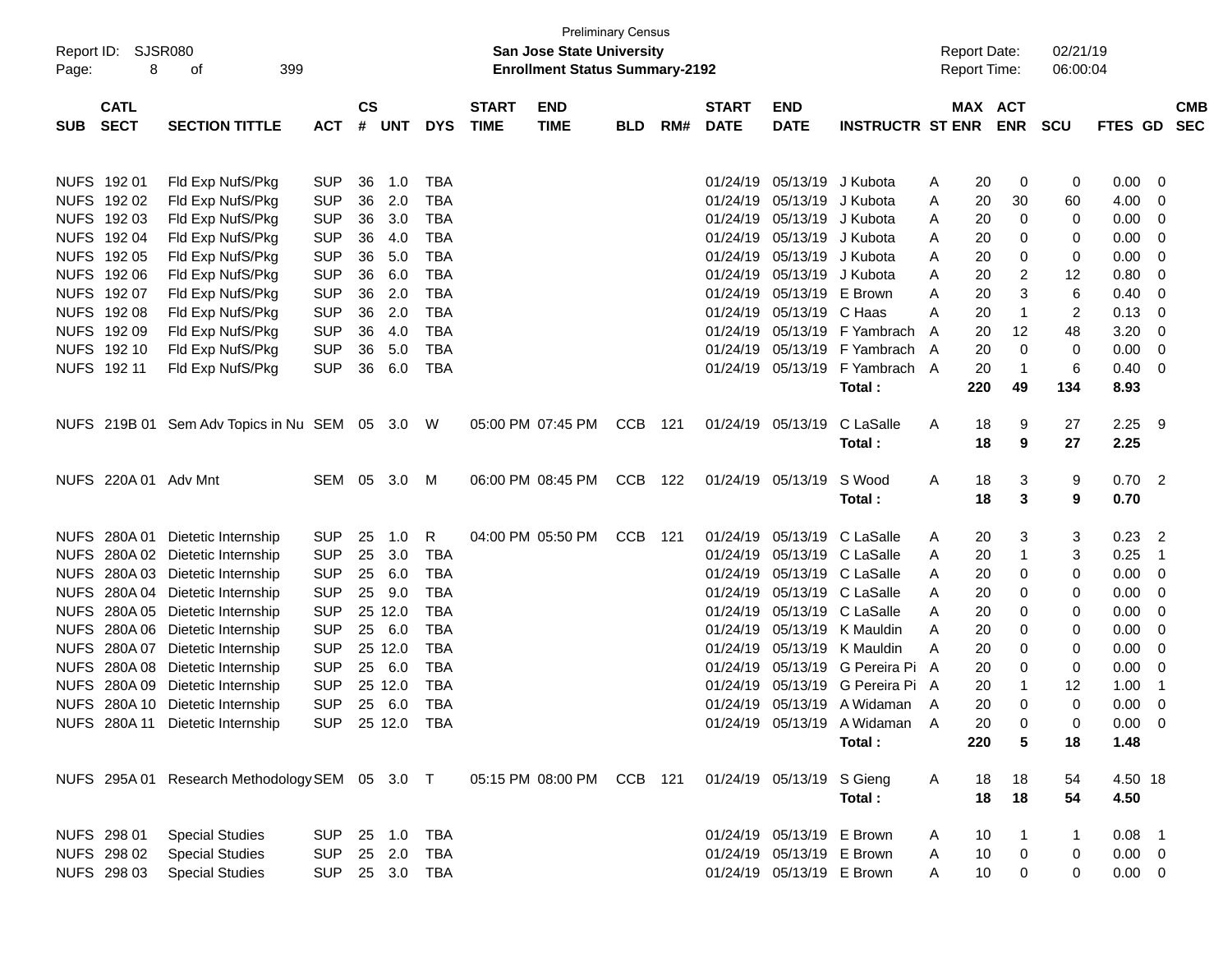|            | <b>Preliminary Census</b><br>SJSR080<br>San Jose State University<br>Report ID: |                        |            |                |            |            |                             |                                       |            |     |                             |                           |                               | <b>Report Date:</b> |      | 02/21/19                 |             |                |                          |
|------------|---------------------------------------------------------------------------------|------------------------|------------|----------------|------------|------------|-----------------------------|---------------------------------------|------------|-----|-----------------------------|---------------------------|-------------------------------|---------------------|------|--------------------------|-------------|----------------|--------------------------|
| Page:      | 9                                                                               | 399                    |            |                |            |            |                             | <b>Enrollment Status Summary-2192</b> |            |     |                             |                           |                               | <b>Report Time:</b> |      | 06:00:04                 |             |                |                          |
| <b>SUB</b> | <b>CATL</b><br><b>SECT</b>                                                      | <b>SECTION TITTLE</b>  | <b>ACT</b> | <b>CS</b><br># | <b>UNT</b> | <b>DYS</b> | <b>START</b><br><b>TIME</b> | <b>END</b><br><b>TIME</b>             | <b>BLD</b> | RM# | <b>START</b><br><b>DATE</b> | <b>END</b><br><b>DATE</b> | <b>INSTRUCTR ST ENR</b>       |                     | MAX  | <b>ACT</b><br><b>ENR</b> | <b>SCU</b>  | <b>FTES GD</b> | <b>CMB</b><br><b>SEC</b> |
|            | NUFS 298 04                                                                     | <b>Special Studies</b> | <b>SUP</b> | 25             | 1.0        | <b>TBA</b> |                             |                                       |            |     | 01/24/19                    | 05/13/19 S Gieng          |                               | A                   | 10   | 1                        | $\mathbf 1$ | 0.08           | -1                       |
|            | NUFS 298 05                                                                     | <b>Special Studies</b> | <b>SUP</b> | 25             | 2.0        | <b>TBA</b> |                             |                                       |            |     | 01/24/19                    | 05/13/19 S Gieng          |                               | A                   | 10   | 0                        | 0           | 0.00           | 0                        |
|            | NUFS 298 06                                                                     | <b>Special Studies</b> | <b>SUP</b> | 25             | 3.0        | <b>TBA</b> |                             |                                       |            |     | 01/24/19                    | 05/13/19 S Gieng          |                               | A                   | 10   | 0                        | 0           | 0.00           | 0                        |
|            | NUFS 298 07                                                                     | <b>Special Studies</b> | <b>SUP</b> | 25             | 1.0        | <b>TBA</b> |                             |                                       |            |     | 01/24/19                    | 05/13/19                  | X Liu                         | Α                   | 10   | 0                        | 0           | 0.00           | 0                        |
|            | NUFS 298 08                                                                     | <b>Special Studies</b> | <b>SUP</b> | 25             | 2.0        | <b>TBA</b> |                             |                                       |            |     | 01/24/19                    | 05/13/19                  | X Liu                         | Α                   | 10   | 0                        | 0           | 0.00           | 0                        |
|            | NUFS 298 09                                                                     | <b>Special Studies</b> | <b>SUP</b> | 25             | 3.0        | <b>TBA</b> |                             |                                       |            |     | 01/24/19                    | 05/13/19 X Liu            |                               | A                   | 10   | 0                        | 0           | 0.00           | 0                        |
|            | NUFS 298 10                                                                     | <b>Special Studies</b> | <b>SUP</b> | 25             | 1.0        | <b>TBA</b> |                             |                                       |            |     | 01/24/19                    | 05/13/19                  | K Mauldin                     | A                   | 10   | 3                        | 3           | 0.25           | 3                        |
|            | NUFS 298 11                                                                     | <b>Special Studies</b> | <b>SUP</b> | 25             | 2.0        | <b>TBA</b> |                             |                                       |            |     | 01/24/19                    | 05/13/19                  | K Mauldin                     | Α                   | 10   | 0                        | 0           | 0.00           | 0                        |
|            | NUFS 298 12                                                                     | <b>Special Studies</b> | <b>SUP</b> | 25             | 3.0        | <b>TBA</b> |                             |                                       |            |     | 01/24/19                    | 05/13/19                  | K Mauldin                     | Α                   | 10   | 0                        | 0           | 0.00           | 0                        |
|            | NUFS 298 13                                                                     | <b>Special Studies</b> | <b>SUP</b> | 25             | 1.0        | <b>TBA</b> |                             |                                       |            |     | 01/24/19                    | 05/13/19                  | G Pereira Pi                  | A                   | 10   | 1                        | -1          | 0.08           | 1                        |
|            | NUFS 298 14                                                                     | <b>Special Studies</b> | <b>SUP</b> | 25             | 2.0        | <b>TBA</b> |                             |                                       |            |     | 01/24/19                    | 05/13/19                  | G Pereira Pi A                |                     | 10   | 0                        | 0           | 0.00           | 0                        |
|            | NUFS 298 15                                                                     | <b>Special Studies</b> | <b>SUP</b> | 25             | 3.0        | <b>TBA</b> |                             |                                       |            |     | 01/24/19                    | 05/13/19                  | G Pereira Pi A                |                     | 10   | 0                        | 0           | 0.00           | 0                        |
|            | NUFS 298 16                                                                     | <b>Special Studies</b> | <b>SUP</b> | 25             | 1.0        | <b>TBA</b> |                             |                                       |            |     | 01/24/19                    | 05/13/19                  | A Widaman                     | A                   | 10   | 3                        | 3           | 0.25           | 3                        |
|            | NUFS 298 17                                                                     | <b>Special Studies</b> | <b>SUP</b> | 25             | 2.0        | <b>TBA</b> |                             |                                       |            |     | 01/24/19                    | 05/13/19                  | A Widaman                     | A                   | 10   | 0                        | 0           | 0.00           | 0                        |
|            | NUFS 298 18                                                                     | <b>Special Studies</b> | <b>SUP</b> | 25             | 3.0        | <b>TBA</b> |                             |                                       |            |     | 01/24/19                    | 05/13/19                  | A Widaman                     | A                   | 10   | 0                        | 0           | 0.00           | 0                        |
|            | NUFS 298 19                                                                     | <b>Special Studies</b> | <b>SUP</b> | 25             | 1.0        | <b>TBA</b> |                             |                                       |            |     | 01/24/19                    |                           | 05/13/19 F Yambrach A         |                     | 10   | 0                        | 0           | 0.00           | 0                        |
|            | NUFS 298 20                                                                     | <b>Special Studies</b> | <b>SUP</b> | 25             | 2.0        | <b>TBA</b> |                             |                                       |            |     | 01/24/19                    |                           | 05/13/19 F Yambrach A         |                     | 10   | 0                        | 0           | 0.00           | 0                        |
|            | NUFS 298 21                                                                     | <b>Special Studies</b> | <b>SUP</b> | 25             | 3.0        | <b>TBA</b> |                             |                                       |            |     | 01/24/19                    |                           | 05/13/19 F Yambrach           | A                   | 10   | 2                        | 6           | 0.50           | 2                        |
|            | <b>NUFS 298 22</b>                                                              | <b>Special Studies</b> | <b>SUP</b> | 25             | 1.0        | <b>TBA</b> |                             |                                       |            |     | 01/24/19                    | 05/13/19 X Feng           |                               | A                   | 10   | 0                        | 0           | 0.00           | 0                        |
|            | NUFS 298 23                                                                     | <b>Special Studies</b> | <b>SUP</b> | 25             | 2.0        | <b>TBA</b> |                             |                                       |            |     | 01/24/19                    | 05/13/19 X Feng           |                               | Α                   | 10   | 0                        | 0           | 0.00           | 0                        |
|            | NUFS 298 24                                                                     | <b>Special Studies</b> | <b>SUP</b> | 25             | 3.0        | <b>TBA</b> |                             |                                       |            |     | 01/24/19                    | 05/13/19 X Feng           |                               | Α                   | 10   | 0                        | 0           | 0.00           | 0                        |
|            | <b>NUFS 298 25</b>                                                              | <b>Special Studies</b> | <b>SUP</b> | 25             | 1.0        | <b>TBA</b> |                             |                                       |            |     | 01/24/19                    | 05/13/19                  | J Kubota                      | Α                   | 10   | 4                        | 4           | 0.33           | 4                        |
|            | NUFS 298 26                                                                     | <b>Special Studies</b> | <b>SUP</b> | 25             | 2.0        | <b>TBA</b> |                             |                                       |            |     | 01/24/19                    | 05/13/19                  | J Kubota                      | Α                   | 10   | 0                        | 0           | 0.00           | 0                        |
|            | NUFS 298 27                                                                     | <b>Special Studies</b> | <b>SUP</b> | 25             | 3.0        | <b>TBA</b> |                             |                                       |            |     | 01/24/19                    | 05/13/19                  | J Kubota                      | A                   | 10   | 0                        | 0           | 0.00           | 0                        |
|            | <b>NUFS 298 28</b>                                                              | <b>Special Studies</b> | <b>SUP</b> | 25             | 1.0        | <b>TBA</b> |                             |                                       |            |     | 01/24/19                    | 05/13/19                  | C LaSalle                     | A                   | 10   | 3                        | 3           | 0.25           | 3                        |
|            | NUFS 298 29                                                                     | <b>Special Studies</b> | <b>SUP</b> | 25             | 2.0        | <b>TBA</b> |                             |                                       |            |     | 01/24/19                    | 05/13/19                  | C LaSalle                     | A                   | 10   | 0                        | 0           | 0.00           | 0                        |
|            | NUFS 298 30                                                                     | <b>Special Studies</b> | <b>SUP</b> | 25             | 3.0        | <b>TBA</b> |                             |                                       |            |     | 01/24/19                    | 05/13/19                  | C LaSalle                     | Α                   | 10   | 1                        | 3           | 0.25           | 1                        |
|            |                                                                                 |                        |            |                |            |            |                             |                                       |            |     |                             |                           | Total:                        |                     | 300  | 19                       | 25          | 2.08           |                          |
|            | NUFS 299 01                                                                     | Mas Thesis or Proj     | <b>SUP</b> |                | 25 1.0     | TBA        |                             |                                       |            |     |                             | 01/24/19 05/13/19 S Gieng |                               | A                   | 10   | 1                        | 1           | 0.08           | -1                       |
|            | NUFS 299 02                                                                     | Mas Thesis or Proj     | SUP 25 2.0 |                |            | <b>TBA</b> |                             |                                       |            |     |                             | 01/24/19 05/13/19 S Gieng |                               | A                   | $10$ | $\overline{2}$           | 4           | 0.33           | $\overline{2}$           |
|            | NUFS 299 03                                                                     | Mas Thesis or Proj     | <b>SUP</b> | 25             | 3.0        | <b>TBA</b> |                             |                                       |            |     |                             | 01/24/19 05/13/19 S Gieng |                               | A                   | 10   | 0                        | 0           | 0.00           | 0                        |
|            | NUFS 299 04                                                                     | Mas Thesis or Proj     | <b>SUP</b> | 25             | 1.0        | <b>TBA</b> |                             |                                       |            |     |                             |                           | 01/24/19 05/13/19 K Mauldin   | A                   | 10   |                          |             | 0.08           | -1                       |
|            | NUFS 299 05                                                                     | Mas Thesis or Proj     | <b>SUP</b> | 25             | 2.0        | <b>TBA</b> |                             |                                       |            |     | 01/24/19                    |                           | 05/13/19 K Mauldin            | Α                   | 10   | 0                        | 0           | 0.00           | 0                        |
|            | NUFS 299 06                                                                     | Mas Thesis or Proj     | <b>SUP</b> |                | 25 3.0     | <b>TBA</b> |                             |                                       |            |     | 01/24/19                    |                           | 05/13/19 K Mauldin            | Α                   | 10   | 0                        | 0           | 0.00           | 0                        |
|            | NUFS 299 07                                                                     | Mas Thesis or Proj     | <b>SUP</b> | 25             | 1.0        | <b>TBA</b> |                             |                                       |            |     | 01/24/19                    |                           | 05/13/19 G Pereira Pi A       |                     | 10   | 0                        | 0           | 0.00           | 0                        |
|            | NUFS 299 08                                                                     | Mas Thesis or Proj     | <b>SUP</b> |                | 25 2.0     | <b>TBA</b> |                             |                                       |            |     | 01/24/19                    |                           | 05/13/19 G Pereira Pi A       |                     | 10   |                          | 2           | 0.17           |                          |
|            | NUFS 299 09                                                                     | Mas Thesis or Proj     | <b>SUP</b> |                | 25 3.0     | TBA        |                             |                                       |            |     | 01/24/19                    |                           | 05/13/19 G Pereira Pi A       |                     | 10   |                          | 3           | 0.25           |                          |
|            | NUFS 299 10                                                                     | Mas Thesis or Proj     | <b>SUP</b> |                | 25 1.0     | <b>TBA</b> |                             |                                       |            |     |                             |                           | 01/24/19 05/13/19 A Widaman A |                     | 10   |                          |             | 0.08           | $\mathbf 1$              |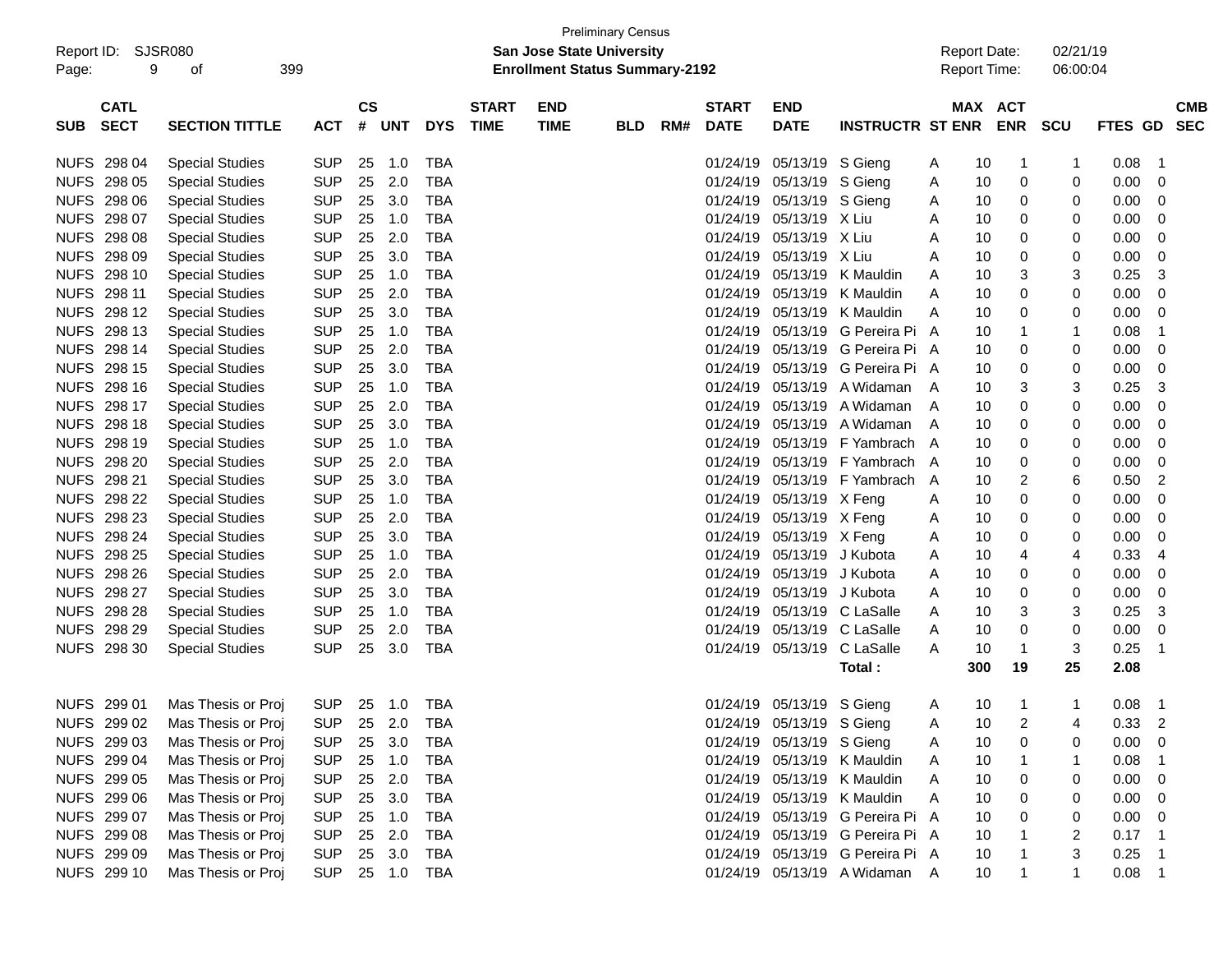| Report ID:<br>Page: | 10                         | SJSR080<br>399<br>оf                                 |              |                    |            |            |                             | <b>Preliminary Census</b><br><b>San Jose State University</b><br><b>Enrollment Status Summary-2192</b> |            |            |                              |                           |                         |   | <b>Report Date:</b><br>Report Time: |                       | 02/21/19<br>06:00:04 |              |                          |                          |
|---------------------|----------------------------|------------------------------------------------------|--------------|--------------------|------------|------------|-----------------------------|--------------------------------------------------------------------------------------------------------|------------|------------|------------------------------|---------------------------|-------------------------|---|-------------------------------------|-----------------------|----------------------|--------------|--------------------------|--------------------------|
| <b>SUB</b>          | <b>CATL</b><br><b>SECT</b> | <b>SECTION TITTLE</b>                                | <b>ACT</b>   | $\mathsf{cs}$<br># | <b>UNT</b> | <b>DYS</b> | <b>START</b><br><b>TIME</b> | <b>END</b><br><b>TIME</b>                                                                              | <b>BLD</b> | RM#        | <b>START</b><br><b>DATE</b>  | <b>END</b><br><b>DATE</b> | <b>INSTRUCTR ST ENR</b> |   |                                     | MAX ACT<br><b>ENR</b> | <b>SCU</b>           | FTES GD      |                          | <b>CMB</b><br><b>SEC</b> |
|                     | NUFS 299 11                | Mas Thesis or Proj                                   | <b>SUP</b>   | 25                 | 2.0        | TBA        |                             |                                                                                                        |            |            | 01/24/19                     | 05/13/19                  | A Widaman               | A | 10                                  | 0                     | 0                    | 0.00         | - 0                      |                          |
|                     | NUFS 299 12                | Mas Thesis or Proj                                   | <b>SUP</b>   | 25                 | 3.0        | <b>TBA</b> |                             |                                                                                                        |            |            | 01/24/19                     |                           | 05/13/19 A Widaman      | A | 10                                  | 0                     | 0                    | 0.00         | - 0                      |                          |
|                     | NUFS 299 13                | Mas Thesis or Proj                                   | <b>SUP</b>   | 25                 | 1.0        | <b>TBA</b> |                             |                                                                                                        |            |            | 01/24/19                     | 05/13/19                  | C LaSalle               | A | 10                                  | 0                     | 0                    | 0.00         | $\overline{0}$           |                          |
|                     | NUFS 299 14                | Mas Thesis or Proj                                   | <b>SUP</b>   | 25                 | 2.0        | <b>TBA</b> |                             |                                                                                                        |            |            | 01/24/19                     | 05/13/19                  | C LaSalle               | A | 10                                  | 0                     | 0                    | 0.00         | - 0                      |                          |
|                     | NUFS 299 15                | Mas Thesis or Proj                                   | <b>SUP</b>   | 25                 | 3.0        | <b>TBA</b> |                             |                                                                                                        |            |            | 01/24/19                     | 05/13/19                  | C LaSalle               | A | 10                                  | $\mathbf 1$           | 3                    | 0.25         | - 1                      |                          |
|                     | NUFS 299 16                | Mas Thesis or Proj                                   | <b>SUP</b>   | 25                 | 1.0        | <b>TBA</b> |                             |                                                                                                        |            |            | 01/24/19                     | 05/13/19                  | J Kubota                | A | 10                                  | 0                     | 0                    | 0.00         | - 0                      |                          |
|                     | NUFS 299 17                | Mas Thesis or Proj                                   | <b>SUP</b>   | 25                 | 2.0        | <b>TBA</b> |                             |                                                                                                        |            |            | 01/24/19                     | 05/13/19 J Kubota         |                         | A | 10                                  | 0                     | 0                    | 0.00         | $\overline{\mathbf{0}}$  |                          |
|                     |                            |                                                      |              |                    |            |            |                             |                                                                                                        |            |            |                              |                           | Total:                  |   | 170                                 | 8                     | 15                   | 1.25         |                          |                          |
| <b>PKG</b>          | 107 01                     | Prin of Packaging                                    | <b>LEC</b>   | 02                 | 3.0        | M          |                             | 05:00 PM 07:45 PM                                                                                      | <b>BBC</b> | 201        | 01/24/19                     | 05/13/19                  | X Liu                   | A | 40                                  | 31                    | 93                   | 6.20         | $0\,$ C                  |                          |
|                     | NUFS 107 01                | Prin of Packaging                                    | <b>LEC</b>   | 02                 | 3.0        | M          |                             | 05:00 PM 07:45 PM                                                                                      | <b>BBC</b> | 201        | 01/24/19                     | 05/13/19 X Liu            |                         | A | 0                                   | 11                    | 33                   | 2.20         | 0 <sup>C</sup>           |                          |
|                     |                            |                                                      |              |                    |            |            |                             |                                                                                                        |            |            |                              |                           | Total:                  |   | 40                                  | 42                    | 126                  | 8.40         |                          |                          |
|                     |                            |                                                      |              |                    |            |            |                             |                                                                                                        |            |            |                              |                           |                         |   |                                     |                       |                      |              |                          |                          |
| <b>PKG</b>          | 121 01                     | Solidworks for PKG                                   | <b>SEM</b>   | 02                 | 3.0        | F          |                             | 09:30 AM 11:10 AM                                                                                      | HB         | 102        | 01/24/19                     | 05/13/19                  | X Liu                   | A | 15                                  | 17                    | 34                   | 3.45         | - 1                      |                          |
| <b>PKG</b>          | 121 02                     | Solidworks for PKG                                   | ACT          | 13                 | 0.0        | F          |                             | 11:30 AM 01:30 PM                                                                                      | HB         | 102        | 01/24/19                     | 05/13/19 X Liu            |                         | A | 15                                  | 17                    | 17                   | 0.00         | $\overline{\phantom{1}}$ |                          |
|                     |                            |                                                      |              |                    |            |            |                             |                                                                                                        |            |            |                              |                           | Total:                  |   | 30                                  | 34                    | 51                   | 3.45         |                          |                          |
|                     |                            |                                                      | <b>LEC</b>   | 02                 | 3.0        |            |                             | 10:30 AM 12:10 PM                                                                                      |            |            | 01/24/19                     | 05/13/19                  | F Yambrach A            |   |                                     |                       |                      |              | $0\,$ C                  |                          |
| PKG.<br><b>NUFS</b> |                            | 141B 01 Pkg Materials II<br>141B 01 Pkg Materials II | <b>LEC</b>   | 02                 | 3.0        | M<br>M     |                             | 10:30 AM 12:10 PM                                                                                      | IS         | 115<br>115 | 01/24/19                     | 05/13/19                  | F Yambrach A            |   | 20<br>0                             | 16<br>$\overline{1}$  | 32<br>$\overline{2}$ | 3.20<br>0.25 | 1 C                      |                          |
| PKG.                |                            | 141B 02 Pkg Materials II                             | <b>ACT</b>   | 13                 | 0.0        | W          |                             | 10:30 AM 12:15 PM                                                                                      | IS<br>IS   | 114        | 01/24/19                     | 05/13/19                  | F Yambrach              | A | 20                                  | 16                    | 16                   | 0.00         | 0 <sup>C</sup>           |                          |
|                     |                            | NUFS 141B 02 Pkg Materials II                        | <b>ACT</b>   | 13                 | 0.0        | W          |                             | 10:30 AM 12:15 PM                                                                                      | IS         | 114        | 01/24/19                     | 05/13/19                  | F Yambrach A            |   | 0                                   | $\overline{1}$        | $\overline{1}$       | 0.00         | 1 C                      |                          |
|                     |                            |                                                      |              |                    |            |            |                             |                                                                                                        |            |            |                              |                           | Total:                  |   | 40                                  | 34                    | 51                   | 3.45         |                          |                          |
|                     |                            |                                                      |              |                    |            |            |                             |                                                                                                        |            |            |                              |                           |                         |   |                                     |                       |                      |              |                          |                          |
| <b>PKG</b>          | 146 01                     | <b>Medical Device Pkg</b>                            | <b>LEC</b>   | 02                 | 3.0        | $\top$     |                             | 10:30 AM 12:10 PM                                                                                      | IS         | 115        | 01/24/19                     | 05/13/19                  | F Yambrach A            |   | 20                                  | 27                    | 54                   | 5.45         | 1 C                      |                          |
| <b>NUFS</b>         | 146 01                     | <b>Medical Device Pkg</b>                            | <b>LEC</b>   | 02                 | 3.0        | $\top$     |                             | 10:30 AM 12:10 PM                                                                                      | IS         | 115        | 01/24/19                     | 05/13/19                  | F Yambrach A            |   | 0                                   | 0                     | 0                    | 0.00         | 0 <sup>o</sup>           |                          |
| <b>PKG</b>          | 146 02                     | <b>Medical Device Pkg</b>                            | <b>ACT</b>   | 07                 | 0.0        | R          |                             | 10:30 AM 12:15 PM                                                                                      | IS         | 114        | 01/24/19                     | 05/13/19                  | F Yambrach              | A | 20                                  | 27                    | 27                   | 0.00         | 1 C                      |                          |
|                     | NUFS 146 02                | <b>Medical Device Pkg</b>                            | <b>ACT</b>   | 07                 | 0.0        | R          |                             | 10:30 AM 12:15 PM                                                                                      | IS         | 114        | 01/24/19                     | 05/13/19                  | F Yambrach A            |   | 0                                   | $\mathbf 0$           | 0                    | 0.00         | 0 <sup>o</sup>           |                          |
|                     |                            |                                                      |              |                    |            |            |                             |                                                                                                        |            |            |                              |                           | Total:                  |   | 40                                  | 54                    | 81                   | 5.45         |                          |                          |
| PKG.                | 158 01                     | Protective Pkg Dsgn                                  | LEC 02 3.0 M |                    |            |            |                             | 04:00 PM 05:40 PM                                                                                      | - IS       | 115        |                              | 01/24/19 05/13/19 E Tang  |                         | A | 20                                  | 17                    | 34                   | 3.45         | 1 C                      |                          |
|                     |                            | NUFS 158 01 Protective Pkg Dsgn LEC 02 3.0 M         |              |                    |            |            |                             | 04:00 PM 05:40 PM IS                                                                                   |            |            | 115 01/24/19 05/13/19 E Tang |                           |                         | Α | $\overline{0}$                      | $\overline{1}$        | $\overline{c}$       | 0.25 1 C     |                          |                          |
| PKG                 | 158 02                     | Protective Pkg Dsgn                                  | ACT          |                    | 07 0.0     | W          |                             | 04:00 PM 05:45 PM                                                                                      | - IS       | 114        |                              | 01/24/19 05/13/19 E Tang  |                         | A | 20                                  | 17                    | 17                   | 0.00         | 1 C                      |                          |
|                     | NUFS 158 02                | Protective Pkg Dsgn                                  | ACT 07 0.0 W |                    |            |            |                             | 04:00 PM 05:45 PM IS                                                                                   |            | 114        |                              | 01/24/19 05/13/19 E Tang  |                         | A | 0                                   | $\overline{1}$        | $\mathbf{1}$         | 0.00 1 C     |                          |                          |
|                     |                            |                                                      |              |                    |            |            |                             |                                                                                                        |            |            |                              |                           | Total:                  |   | 40                                  | 36                    | 54                   | 3.70         |                          |                          |
|                     |                            |                                                      |              |                    |            |            |                             |                                                                                                        |            |            |                              |                           |                         |   |                                     |                       |                      |              |                          |                          |
| <b>PKG</b>          | 159 01                     | Pkg Mtrl Hndlng Dist LEC 02 3.0 TR                   |              |                    |            |            |                             | 09:00 AM 10:15 AM IS                                                                                   |            | 115        |                              | 01/24/19 05/13/19 X Liu   |                         | A | 20                                  | 20                    | 60                   | 4.05 1 C     |                          |                          |
|                     | NUFS 159 01                | Pkg Mtrl Hndlng Dist LEC 02 3.0 TR                   |              |                    |            |            |                             | 09:00 AM 10:15 AM IS                                                                                   |            | 115        |                              | 01/24/19 05/13/19 X Liu   |                         | A | 0                                   | $\overline{2}$        | 6                    | 0.45 1 C     |                          |                          |
|                     |                            |                                                      |              |                    |            |            |                             |                                                                                                        |            |            |                              |                           | Total:                  |   | 20                                  | 22                    | 66                   | 4.50         |                          |                          |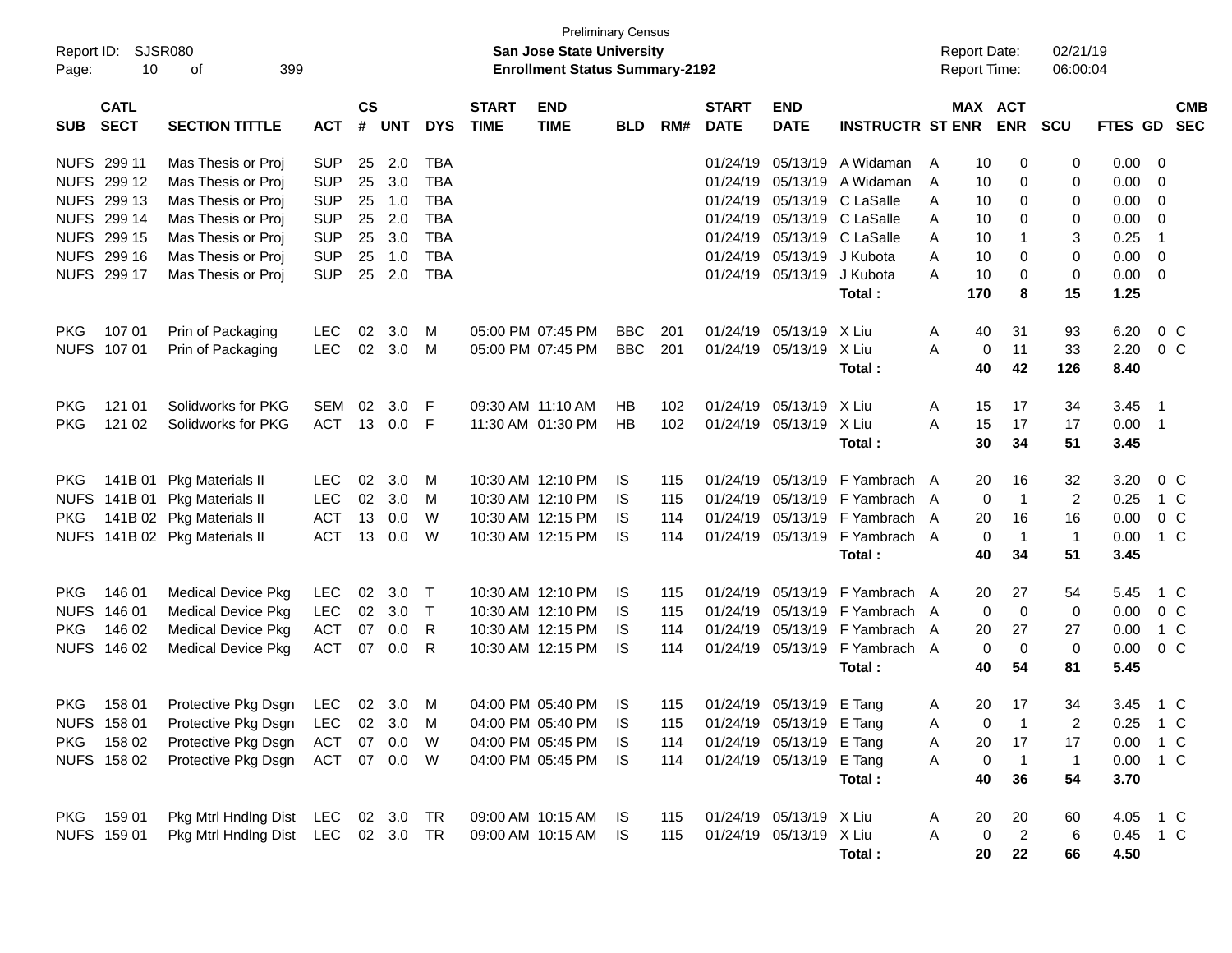| <b>Preliminary Census</b><br><b>SJSR080</b><br>Report ID:<br><b>San Jose State University</b><br>11<br>399<br><b>Enrollment Status Summary-2192</b><br>οf<br>Page: |                                                                                       |                                                                                                                                                                                                                                                                   |                                                                                                                            |                                                    |                                                             |                                                                                                                            |                             |                                                                                  |                                      |                          |                                                                                                          |                                                                                                          | <b>Report Date:</b><br><b>Report Time:</b>                                                                                    |                       | 02/21/19<br>06:00:04                                     |                                                                     |                                                    |                                                                              |                                                                                     |                          |
|--------------------------------------------------------------------------------------------------------------------------------------------------------------------|---------------------------------------------------------------------------------------|-------------------------------------------------------------------------------------------------------------------------------------------------------------------------------------------------------------------------------------------------------------------|----------------------------------------------------------------------------------------------------------------------------|----------------------------------------------------|-------------------------------------------------------------|----------------------------------------------------------------------------------------------------------------------------|-----------------------------|----------------------------------------------------------------------------------|--------------------------------------|--------------------------|----------------------------------------------------------------------------------------------------------|----------------------------------------------------------------------------------------------------------|-------------------------------------------------------------------------------------------------------------------------------|-----------------------|----------------------------------------------------------|---------------------------------------------------------------------|----------------------------------------------------|------------------------------------------------------------------------------|-------------------------------------------------------------------------------------|--------------------------|
| <b>SUB</b>                                                                                                                                                         | <b>CATL</b><br><b>SECT</b>                                                            | <b>SECTION TITTLE</b>                                                                                                                                                                                                                                             | <b>ACT</b>                                                                                                                 | $\mathsf{cs}$<br>#                                 | <b>UNT</b>                                                  | <b>DYS</b>                                                                                                                 | <b>START</b><br><b>TIME</b> | <b>END</b><br><b>TIME</b>                                                        | <b>BLD</b>                           | RM#                      | <b>START</b><br><b>DATE</b>                                                                              | <b>END</b><br><b>DATE</b>                                                                                | <b>INSTRUCTR ST ENR</b>                                                                                                       |                       | <b>MAX</b>                                               | <b>ACT</b><br><b>ENR</b>                                            | <b>SCU</b>                                         | FTES GD                                                                      |                                                                                     | <b>CMB</b><br><b>SEC</b> |
| <b>PKG</b><br><b>NUFS</b><br><b>PKG</b><br><b>NUFS</b>                                                                                                             | 170 01<br>170 01<br>170 02<br>170 02                                                  | Pkg Develmt and Mgt LEC<br>Pkg Develmt and Mgt LEC<br>Pkg Develmt and Mgt ACT<br>Pkg Develmt and Mgt ACT                                                                                                                                                          |                                                                                                                            | 02<br>02<br>07<br>07                               | 3.0<br>3.0<br>0.0<br>0.0                                    | м<br>м<br>W<br>W                                                                                                           |                             | 01:30 PM 03:10 PM<br>01:30 PM 03:10 PM<br>01:30 PM 03:15 PM<br>01:30 PM 03:15 PM | <b>IS</b><br><b>IS</b><br>IS.<br>IS. | 115<br>115<br>114<br>114 | 01/24/19<br>01/24/19<br>01/24/19<br>01/24/19                                                             | 05/13/19<br>05/13/19<br>05/13/19<br>05/13/19                                                             | X Liu<br>X Liu<br>F Yambrach<br>F Yambrach A<br>Total:                                                                        | A<br>A<br>A           | 20<br>0<br>20<br>$\mathbf 0$<br>40                       | 16<br>$\mathbf 1$<br>16<br>$\mathbf 1$<br>34                        | 32<br>$\overline{c}$<br>16<br>$\overline{1}$<br>51 | 3.25<br>0.20<br>0.00<br>0.00<br>3.45                                         | 1 C<br>$0\,C$<br>1 C<br>$0\,C$                                                      |                          |
| <b>PKG</b><br><b>PKG</b><br><b>PKG</b><br><b>PKG</b><br><b>PKG</b><br><b>PKG</b><br><b>PKG</b><br><b>PKG</b><br><b>PKG</b>                                         | 180 01<br>180 02<br>180 03<br>180 04<br>180 05<br>180 06<br>180 07<br>180 08<br>18009 | <b>Individual Studies</b><br><b>Individual Studies</b><br><b>Individual Studies</b><br><b>Individual Studies</b><br><b>Individual Studies</b><br><b>Individual Studies</b><br><b>Individual Studies</b><br><b>Individual Studies</b><br><b>Individual Studies</b> | <b>SUP</b><br><b>SUP</b><br><b>SUP</b><br><b>SUP</b><br><b>SUP</b><br><b>SUP</b><br><b>SUP</b><br><b>SUP</b><br><b>SUP</b> | 36<br>36<br>36<br>36<br>36<br>36<br>36<br>36<br>36 | 1.0<br>2.0<br>3.0<br>4.0<br>5.0<br>6.0<br>1.0<br>2.0<br>3.0 | <b>TBA</b><br><b>TBA</b><br><b>TBA</b><br><b>TBA</b><br><b>TBA</b><br><b>TBA</b><br><b>TBA</b><br><b>TBA</b><br><b>TBA</b> |                             |                                                                                  |                                      |                          | 01/24/19<br>01/24/19<br>01/24/19<br>01/24/19<br>01/24/19<br>01/24/19<br>01/24/19<br>01/24/19<br>01/24/19 | 05/13/19<br>05/13/19<br>05/13/19<br>05/13/19<br>05/13/19<br>05/13/19<br>05/13/19<br>05/13/19<br>05/13/19 | F Yambrach A<br>F Yambrach A<br>F Yambrach A<br>F Yambrach<br>F Yambrach A<br>F Yambrach<br>X Liu<br>X Liu<br>X Liu<br>Total: | A<br>A<br>A<br>A<br>Α | 10<br>10<br>10<br>10<br>10<br>10<br>10<br>10<br>10<br>90 | 0<br>$\Omega$<br>0<br>0<br>0<br>0<br>$\Omega$<br>0<br>0<br>$\bf{0}$ | 0<br>0<br>0<br>0<br>0<br>0<br>0<br>0<br>0<br>0     | 0.00<br>0.00<br>0.00<br>0.00<br>0.00<br>0.00<br>0.00<br>0.00<br>0.00<br>0.00 | 0<br>$\Omega$<br>0<br>$\Omega$<br>$\Omega$<br>$\Omega$<br>$\Omega$<br>0<br>$\Omega$ |                          |
| <b>PKG</b><br><b>NUFS</b>                                                                                                                                          | 270 01<br>270 01                                                                      | Pkg Dsgn End Use<br>Pkg Dsgn End Use                                                                                                                                                                                                                              | <b>SEM</b><br><b>SEM</b>                                                                                                   | 05<br>05                                           | 3.0<br>3.0                                                  | R<br>R                                                                                                                     |                             | 05:00 PM 07:45 PM<br>05:00 PM 07:45 PM                                           | <b>IS</b><br><b>IS</b>               | 115<br>115               | 01/24/19<br>01/24/19                                                                                     | 05/13/19<br>05/13/19                                                                                     | F Yambrach<br>F Yambrach A<br>Total:                                                                                          | A                     | 30<br>0<br>30                                            | 6<br>$\mathbf 1$<br>$\overline{7}$                                  | 18<br>3<br>21                                      | 1.35<br>0.25<br>1.60                                                         | $3\,C$<br>1 C                                                                       |                          |
|                                                                                                                                                                    | Department :                                                                          | <b>Nutrition, Food Science &amp; Packaging</b>                                                                                                                                                                                                                    |                                                                                                                            |                                                    |                                                             |                                                                                                                            |                             |                                                                                  |                                      |                          |                                                                                                          | <b>Lower Division:</b>                                                                                   | <b>Department Total:</b>                                                                                                      |                       | 4752<br>683                                              | 3150<br>579                                                         | 8231<br>1511                                       | 554.73<br>100.73                                                             |                                                                                     |                          |

**Upper Division : 3295 2502 6551 440.13 Graduate Division : 774 69 169 13.87**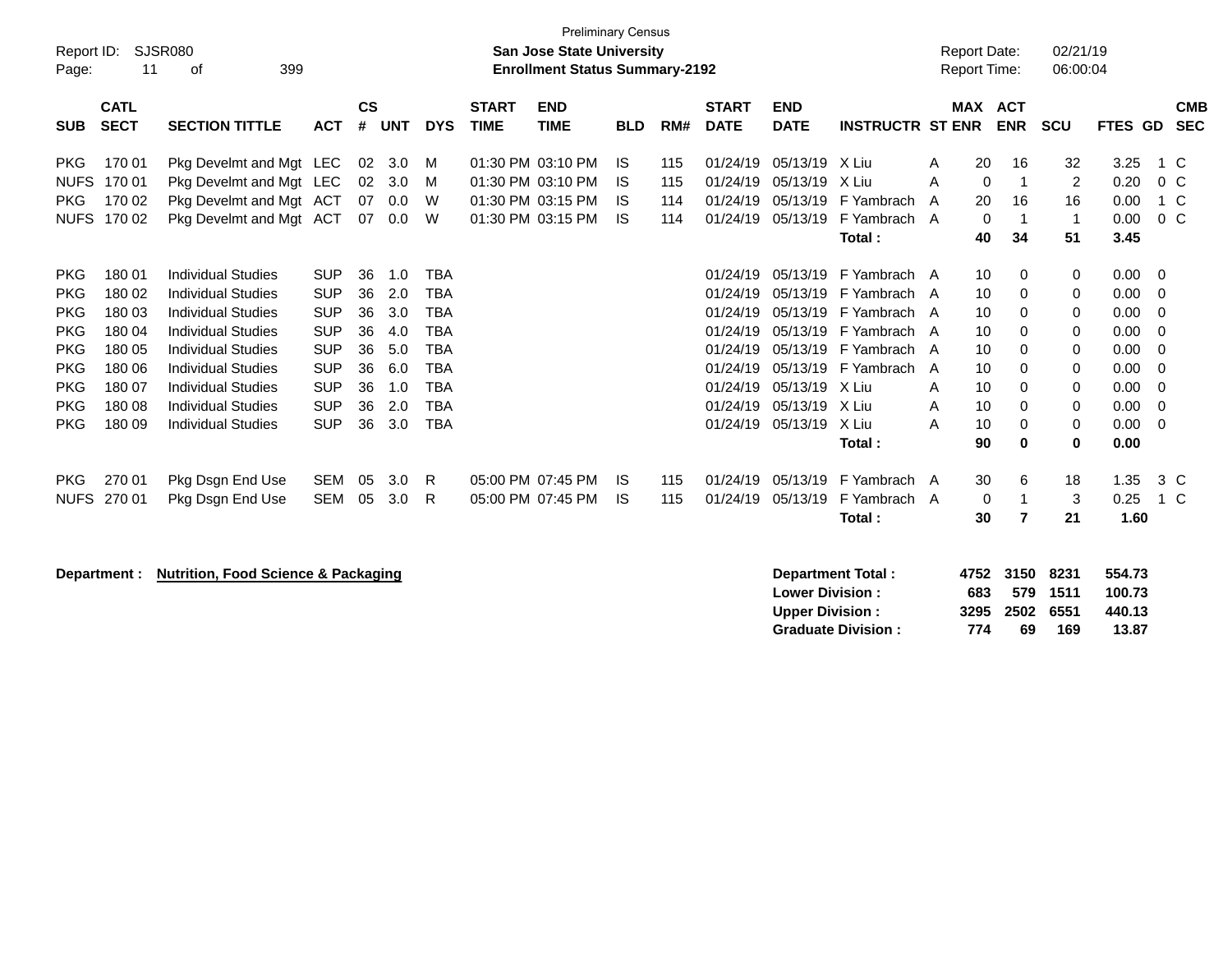| Report ID:<br>Page: |              | SJSR080<br>12<br>399<br>οf         |               |                 |            |            |              | <b>San Jose State University</b><br><b>Enrollment Status Summary-2192</b> | <b>Preliminary Census</b> |     |                            |                            |                              |   | <b>Report Date:</b><br><b>Report Time:</b> |                         | 02/21/19<br>06:00:04 |             |                         |                |
|---------------------|--------------|------------------------------------|---------------|-----------------|------------|------------|--------------|---------------------------------------------------------------------------|---------------------------|-----|----------------------------|----------------------------|------------------------------|---|--------------------------------------------|-------------------------|----------------------|-------------|-------------------------|----------------|
|                     | <b>CATL</b>  |                                    |               | $\mathsf{cs}$   |            |            | <b>START</b> | <b>END</b>                                                                |                           |     | <b>START</b>               | <b>END</b>                 |                              |   | <b>MAX ACT</b>                             |                         |                      |             |                         | <b>CMB</b>     |
| <b>SUB</b>          | <b>SECT</b>  | <b>SECTION TITTLE</b>              | ACT           | #               | <b>UNT</b> | <b>DYS</b> | <b>TIME</b>  | <b>TIME</b>                                                               | <b>BLD</b>                | RM# | <b>DATE</b>                | <b>DATE</b>                | <b>INSTRUCTR ST ENR</b>      |   |                                            | <b>ENR</b>              | <b>SCU</b>           | FTES GD     |                         | <b>SEC</b>     |
| <b>College</b>      |              | <b>Applied Sciences &amp; Arts</b> |               |                 |            |            |              |                                                                           |                           |     |                            |                            |                              |   |                                            |                         |                      |             |                         |                |
|                     | Department : | <b>Health Science</b>              |               |                 |            |            |              |                                                                           |                           |     |                            |                            |                              |   |                                            |                         |                      |             |                         |                |
| HS                  | 1 0 1        | <b>Understand Health</b>           | <b>LEC</b>    | 02              | 3.0        | MW         |              | 09:00 AM 10:15 AM                                                         | HВ                        | 407 | 01/24/19                   |                            | 05/13/19 M McCarthy A        |   | 30                                         | 29                      | 87                   | 5.80        | - 0                     |                |
| HS                  | 1 0 2        | <b>Understand Health</b>           | <b>LEC</b>    | 02 <sub>o</sub> | 3.0        | MW         |              | 03:00 PM 04:15 PM                                                         | ΗB                        | 407 | 01/24/19                   | 05/13/19                   | F Noonis                     | A | 30                                         | 20                      | 60                   | 4.00        | 0                       |                |
| HS                  | 1 0 3        | <b>Understand Health</b>           | <b>LEC</b>    | 02              | 3.0        | <b>MW</b>  |              | 12:00 PM 01:15 PM                                                         | ΗB                        | 407 | 01/24/19                   | 05/13/19                   | M McCarthy A                 |   | 30                                         | 30                      | 90                   | 6.00        | 0                       |                |
| HS                  | 1 0 4        | <b>Understand Health</b>           | <b>LEC</b>    | 02              | 3.0        | <b>MW</b>  |              | 10:30 AM 11:45 AM                                                         | ΗB                        | 407 | 01/24/19                   | 05/13/19                   | M McCarthy                   | A | 30                                         | 30                      | 90                   | 6.00        | 0                       |                |
| HS                  | 1 0 5        | <b>Understand Health</b>           | <b>LEC</b>    | 02              | 3.0        | <b>TR</b>  |              | 12:00 PM 01:15 PM                                                         | ΗB                        | 407 | 01/24/19                   | 05/13/19                   | L Mai                        | A | 30                                         | 22                      | 66                   | 4.40        | 0                       |                |
| HS                  | 1 0 6        | <b>Understand Health</b>           | <b>LEC</b>    | 02              | 3.0        | <b>TR</b>  |              | 10:30 AM 11:45 AM                                                         | ΗB                        | 407 | 01/24/19                   | 05/13/19 L Mai             |                              | A | 30                                         | 29                      | 87                   | 5.80        | 0                       |                |
| HS                  | 1 0 7        | <b>Understand Health</b>           | <b>LEC</b>    | 02              | 3.0        | <b>MW</b>  |              | 01:30 PM 02:45 PM                                                         | ΗB                        | 407 | 01/24/19                   | 05/13/19                   | M McCarthy                   | A | 30                                         | 30                      | 90                   | 6.00        | 0                       |                |
|                     |              |                                    |               |                 |            |            |              |                                                                           |                           |     |                            |                            | Total:                       |   | 210                                        | 190                     | 570                  | 38.00       |                         |                |
| HS                  | 15 01        | Human Life Span                    | <b>LEC</b>    | 02              | 3.0        | M          |              | 03:00 PM 05:45 PM                                                         | <b>BBC</b>                | 126 | 01/24/19                   | 05/13/19 C Doyle           |                              | A | 30                                         | 17                      | 51                   | 3.40        |                         | 0 <sup>C</sup> |
| <b>RECL</b>         | 15 01        | Human Life Span                    | <b>LEC</b>    | 02              | 3.0        | M          |              | 03:00 PM 05:45 PM                                                         | <b>BBC</b>                | 126 | 01/24/19                   | 05/13/19 C Doyle           |                              | Α | 0                                          | $\overline{\mathbf{1}}$ | 3                    | 0.20        |                         | $0\,C$         |
| HS                  | 15 02        | Human Life Span                    | <b>LEC</b>    | 02              | 3.0        | MW         |              | 12:00 PM 01:15 PM                                                         | <b>BBC</b>                | 126 | 01/24/19                   | 05/13/19                   | A Buckner-Ca A               |   | 30                                         | 30                      | 90                   | 6.00        |                         | $0\,C$         |
| <b>RECL</b>         | 15 02        | Human Life Span                    | <b>LEC</b>    | 02              | 3.0        | MW         |              | 12:00 PM 01:15 PM                                                         | <b>BBC</b>                | 126 | 01/24/19                   | 05/13/19                   | A Buckner-Ca A               |   | 0                                          | $\overline{1}$          | 3                    | 0.20        |                         | $0\,C$         |
| HS                  | 15 03        | Human Life Span                    | <b>LEC</b>    | 02              | 3.0        | <b>MW</b>  |              | 10:30 AM 11:45 AM                                                         | <b>BBC</b>                | 126 | 01/24/19                   | 05/13/19                   | A Buckner-Ca A               |   | 30                                         | 26                      | 78                   | 5.20        |                         | $0\,C$         |
| <b>RECL</b>         | 15 03        | Human Life Span                    | <b>LEC</b>    | 02              | 3.0        | MW         |              | 10:30 AM 11:45 AM                                                         | <b>BBC</b>                | 126 | 01/24/19                   | 05/13/19                   | A Buckner-Ca A               |   | 0                                          | $\overline{4}$          | 12                   | 0.80        |                         | 0 <sup>C</sup> |
| HS                  | 15 04        | Human Life Span                    | <b>LEC</b>    | 02              | 3.0        | <b>TR</b>  |              | 09:00 AM 10:15 AM                                                         | НB                        | 407 | 01/24/19                   | 05/13/19                   | M Duphily                    | A | 30                                         | 16                      | 48                   | 3.20        |                         | 0 <sup>C</sup> |
| <b>RECL</b>         | 15 04        | Human Life Span                    | LEC           | 02              | 3.0        | <b>TR</b>  |              | 09:00 AM 10:15 AM                                                         | HB                        | 407 | 01/24/19                   |                            | 05/13/19 M Duphily           | Α | 0                                          | $\overline{c}$          | 6                    | 0.40        |                         | 0 <sup>C</sup> |
| HS                  | 15 05        | Human Life Span                    | <b>LEC</b>    |                 | 3.0        |            |              |                                                                           |                           |     |                            |                            |                              | х | 0                                          | 0                       | 0                    | 0.00        | 0                       |                |
| <b>RECL</b>         | 15 05        | Human Life Span                    | <b>LEC</b>    |                 | 3.0        |            |              |                                                                           |                           |     |                            |                            |                              | X | 0                                          | 0                       | 0                    | 0.00        | 0                       |                |
| HS                  | 15 06        | Human Life Span                    | <b>LEC</b>    | 02              | 3.0        | TR         |              | 12:00 PM 01:15 PM                                                         | <b>BBC</b>                | 126 | 01/24/19                   | 05/13/19                   | J DiGiacomo A                |   | 30                                         | 27                      | 81                   | 5.40        |                         | 0 <sup>C</sup> |
| <b>RECL</b>         | 15 06        | Human Life Span                    | <b>LEC</b>    | 02              | 3.0        | <b>TR</b>  |              | 12:00 PM 01:15 PM                                                         | <b>BBC</b>                | 126 | 01/24/19                   | 05/13/19                   | J DiGiacomo A                |   | $\Omega$                                   | 3                       | 9                    | 0.60        |                         | 0 <sup>C</sup> |
|                     |              |                                    |               |                 |            |            |              |                                                                           |                           |     |                            |                            | Total:                       |   | 150                                        | 127                     | 381                  | 25.40       |                         |                |
| HS                  | 25 01        | <b>Hith Team Building</b>          | <b>LEC</b>    | 02              | 3.0        | M          |              | 09:00 AM 11:45 AM                                                         | HB                        | 408 | 01/24/19                   | 05/13/19                   | D McClure                    | Α | 25                                         | 30                      | 90                   | 6.00        | $\overline{\mathbf{0}}$ |                |
| НS                  | 25 02        | <b>Hith Team Building</b>          | <b>LEC</b>    | 02              | 3.0        | M          |              | 03:00 PM 05:45 PM                                                         | CL.                       | 324 | 01/24/19                   | 05/13/19                   | D McClure                    | A | 25                                         | 26                      | 78                   | 5.20        | 0                       |                |
| HS                  | 25 03        | <b>Hith Team Building</b>          | LEC           | 02              | 3.0        | W          |              | 03:00 PM 05:45 PM                                                         | CL                        | 324 | 01/24/19                   | 05/13/19                   | K Casselman A                |   | 25                                         | 24                      | 72                   | 4.80        | 0                       |                |
| HS                  | 25 04        | <b>Hith Team Building</b>          | LEC           | 02              | 3.0        | R          |              | 06:00 PM 08:45 PM                                                         | CL                        | 324 | 01/24/19                   | 05/13/19 R Rinck           |                              | Α | 25                                         | 25                      | 75                   | 5.00        | 0                       |                |
| HS                  | 25 05        | <b>Hith Team Building</b>          | <b>LEC</b>    |                 | 3.0        |            |              |                                                                           |                           |     |                            |                            |                              | Χ | 0                                          | $\Omega$                | 0                    | 0.00        | 0                       |                |
| HS                  | 25 06        | Hith Team Building                 | $LEC$ 02      |                 | 3.0        | TR         |              | 09:00 AM 10:15 AM                                                         | BBC                       | 126 |                            |                            | 01/24/19 05/13/19 S Paterson | А | 25                                         | 31                      | 93                   | 6.20        | $\Omega$                |                |
| HS.                 | 25 07        | Hith Team Building                 | LEC 02 3.0 T  |                 |            |            |              | 09:00 AM 11:45 AM CL                                                      |                           | 324 |                            | 01/24/19 05/13/19 N West   |                              | A | 25                                         | 25                      | 75                   | $5.00 \t 0$ |                         |                |
|                     |              |                                    |               |                 |            |            |              |                                                                           |                           |     |                            |                            | Total:                       |   |                                            | 150 161                 | 483                  | 32.20       |                         |                |
| HS                  | 67 01        | Intro Health Stat                  | LEC 01 3.0 TR |                 |            |            |              | 09:00 AM 10:15 AM MH                                                      |                           | 322 | 01/24/19 05/13/19 R Knight |                            |                              | A | 25                                         | 26                      | 78                   | $5.20 \ 0$  |                         |                |
| HS.                 | 67 02        | Intro Health Stat                  | LEC 01 3.0 TR |                 |            |            |              | 10:30 AM 11:45 AM MH                                                      |                           | 322 |                            | 01/24/19 05/13/19 R Knight |                              | A | 25                                         | 26                      | 78                   | $5.20 \ 0$  |                         |                |
|                     |              |                                    |               |                 |            |            |              |                                                                           |                           |     |                            |                            | Total:                       |   | 50                                         | 52                      | 156                  | 10.40       |                         |                |
| HS                  | 74 01        | <b>Healthy Comms</b>               |               |                 |            |            |              | LEC 02 3.0 TR 12:00 PM 01:15 PM MD 101 01/24/19 05/13/19 F Noonis         |                           |     |                            |                            |                              | A |                                            | 120 114                 | 342                  | 22.80 0     |                         |                |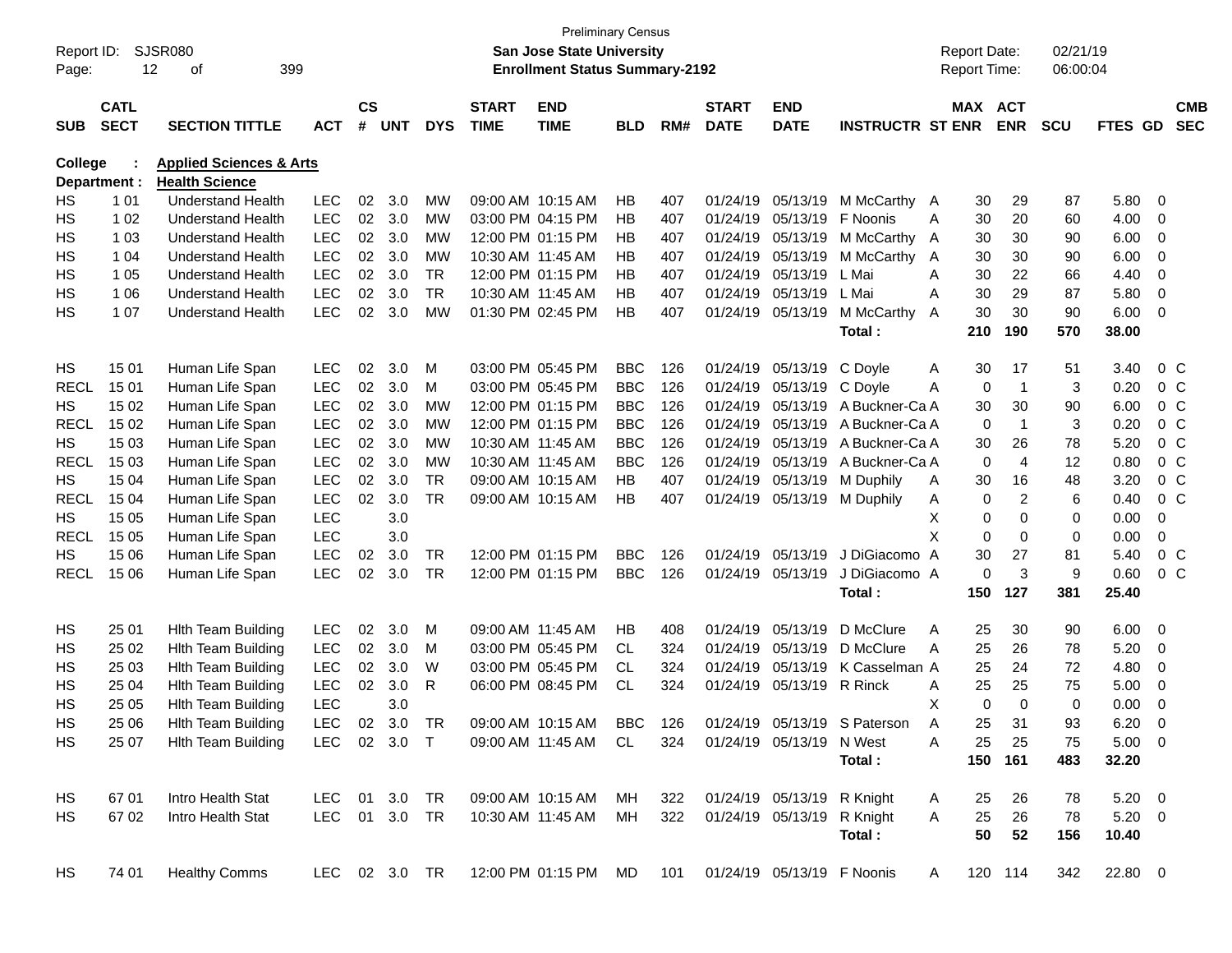| Report ID:<br>Page:       | <b>SJSR080</b><br>13                                              |                                                                           |                                        |                    |                   |                          | <b>Preliminary Census</b><br><b>San Jose State University</b><br><b>Enrollment Status Summary-2192</b> |                                                             |                                |                   |                             |                                                             | <b>Report Date:</b><br><b>Report Time:</b>                                                              |             |                               | 02/21/19<br>06:00:04    |                       |                               |                                                                                |                          |
|---------------------------|-------------------------------------------------------------------|---------------------------------------------------------------------------|----------------------------------------|--------------------|-------------------|--------------------------|--------------------------------------------------------------------------------------------------------|-------------------------------------------------------------|--------------------------------|-------------------|-----------------------------|-------------------------------------------------------------|---------------------------------------------------------------------------------------------------------|-------------|-------------------------------|-------------------------|-----------------------|-------------------------------|--------------------------------------------------------------------------------|--------------------------|
| <b>SUB</b>                | <b>CATL</b><br><b>SECT</b><br><b>SECTION TITTLE</b><br><b>ACT</b> |                                                                           |                                        | $\mathsf{cs}$<br># | <b>UNT</b>        | <b>DYS</b>               | <b>START</b><br><b>TIME</b>                                                                            | <b>END</b><br><b>TIME</b>                                   | <b>BLD</b>                     | RM#               | <b>START</b><br><b>DATE</b> | <b>END</b><br><b>DATE</b>                                   | <b>INSTRUCTR ST ENR</b>                                                                                 |             | MAX ACT                       | <b>ENR</b>              | <b>SCU</b>            | FTES GD                       |                                                                                | <b>CMB</b><br><b>SEC</b> |
| HS                        | 74 02                                                             | <b>Healthy Comms</b>                                                      | <b>LEC</b>                             | 02                 | 3.0               | MW                       |                                                                                                        | 01:30 PM 02:45 PM                                           | HB                             | 106               |                             | 01/24/19 05/13/19                                           | M Worthen<br>Total:                                                                                     | A           | 66<br>186                     | 66<br>180               | 198<br>540            | 13.20 0<br>36.00              |                                                                                |                          |
| HS<br>НS                  | 103 01<br>103 02                                                  | Intr Health Policy<br>Intr Health Policy                                  | <b>LEC</b><br><b>LEC</b>               | 01                 | 3.0<br>3.0        | W                        |                                                                                                        | 03:00 PM 05:45 PM                                           | <b>BBC</b>                     | 202               |                             | 01/24/19 05/13/19                                           | C Doyle                                                                                                 | A<br>X      | 75<br>$\mathbf 0$             | 74<br>$\mathbf 0$       | 222<br>0              | 14.80<br>0.00                 | $\overline{\phantom{0}}$<br>$\overline{0}$                                     |                          |
| НS                        | 103 03                                                            | Intr Health Policy                                                        | <b>LEC</b>                             | 01                 | 3.0               | F                        |                                                                                                        | 09:30 AM 12:15 PM                                           | МH                             | 324               |                             | 01/24/19 05/13/19                                           | A Shaw<br>Total:                                                                                        | A           | 75<br>150                     | 44<br>118               | 132<br>354            | 8.80<br>23.60                 | 0                                                                              |                          |
| НS<br>НS                  | 104 01<br>104 02                                                  | Com Hith Promo<br>Com Hith Promo                                          | <b>LEC</b><br><b>LEC</b>               | 02<br>02           | 3.0<br>3.0        | МW<br>MW                 |                                                                                                        | 01:30 PM 02:45 PM<br>03:00 PM 04:15 PM                      | <b>BBC</b><br><b>BBC</b>       | 004<br>004        |                             | 01/24/19 05/13/19<br>01/24/19 05/13/19                      | V Gomez<br>V Gomez<br>Total:                                                                            | A<br>A      | 66<br>75<br>141               | 80<br>62<br>142         | 240<br>186<br>426     | 16.00<br>12.40<br>28.40       | $\overline{\mathbf{0}}$<br>$\overline{\mathbf{0}}$                             |                          |
| НS<br>НS<br>НS            | 114 01<br>114 02<br>114 03                                        | <b>Applied ComHealth</b><br>Applied ComHealth<br><b>Applied ComHealth</b> | <b>SUP</b><br><b>SUP</b><br><b>SUP</b> | 36<br>36           | 3.0<br>3.0<br>3.0 | <b>TBA</b><br><b>TBA</b> |                                                                                                        |                                                             |                                |                   | 01/24/19                    | 05/13/19<br>01/24/19 05/13/19                               | D McClure<br>D McClure                                                                                  | A<br>Α<br>X | 85<br>56<br>0                 | 86<br>56<br>$\mathbf 0$ | 258<br>168<br>0       | 17.20<br>11.20<br>0.00        | $\overline{0}$<br>$\overline{0}$<br>$\overline{0}$                             |                          |
| HS<br><b>PSYC</b><br>SOCI | 145 01<br>145 01<br>145 01                                        | Comm Mental Health<br><b>Comm Mental Health</b><br>Comm Mental Health     | <b>LEC</b><br><b>LEC</b><br><b>LEC</b> | 03<br>03<br>03     | 3.0<br>3.0<br>3.0 | R<br>R<br>R              |                                                                                                        | 03:00 PM 05:45 PM<br>03:00 PM 05:45 PM<br>03:00 PM 05:45 PM | CL.<br>CL.<br>CL.              | 324<br>324<br>324 |                             | 01/24/19 05/13/19<br>01/24/19 05/13/19<br>01/24/19 05/13/19 | Total:<br>R Rinck<br>R Rinck<br>R Rinck                                                                 | A<br>A<br>A | 141<br>45<br>0<br>$\mathbf 0$ | 142<br>5<br>13<br>8     | 426<br>15<br>39<br>24 | 28.40<br>1.00<br>2.60<br>1.60 | 0 <sup>o</sup><br>0 <sup>o</sup><br>$0\,C$                                     |                          |
|                           |                                                                   |                                                                           |                                        |                    |                   |                          |                                                                                                        |                                                             |                                |                   |                             |                                                             | Total:                                                                                                  |             | 45                            | 26                      | 78                    | 5.20                          |                                                                                |                          |
| HS<br>НS<br>НS            | 158 01<br>158 02<br>158 03                                        | <b>Hlth Comm</b><br><b>Hith Comm</b><br><b>Hlth Comm</b>                  | <b>LEC</b><br><b>SEM</b><br><b>LEC</b> | 01<br>05<br>01     | 3.0<br>0.0<br>3.0 | M<br>M<br><b>TR</b>      |                                                                                                        | 09:00 AM 10:50 AM<br>11:00 AM 11:50 AM<br>01:30 PM 02:20 PM | НB<br>НB<br>CL.                | 106<br>106<br>310 | 01/24/19                    | 05/13/19<br>01/24/19 05/13/19                               | 01/24/19 05/13/19 A Ohringer<br>A Ohringer<br>N Zhang                                                   | A<br>A<br>A | 50<br>50<br>50                | 55<br>55<br>49          | 110<br>55<br>98       | 11.00<br>0.00<br>9.80         | $\overline{\mathbf{0}}$<br>$\overline{0}$<br>0                                 |                          |
| НS<br>НS<br>НS            | 158 04<br>158 05<br>158 06                                        | <b>Hlth Comm</b><br><b>Hlth Comm</b><br><b>Hlth Comm</b>                  | <b>SEM</b><br><b>LEC</b><br><b>SEM</b> | 05<br>01<br>05     | 0.0<br>3.0<br>0.0 | <b>TR</b><br>W<br>W      |                                                                                                        | 02:30 PM 02:55 PM<br>03:00 PM 04:50 PM<br>05:00 PM 05:50 PM | CL.<br>НB<br>НB                | 310<br>106<br>106 |                             | 01/24/19 05/13/19<br>01/24/19 05/13/19<br>01/24/19 05/13/19 | N Zhang<br>A Santiago<br>A Santiago<br>Total:                                                           | A<br>A<br>A | 50<br>50<br>50<br>300         | 49<br>45<br>45<br>298   | 49<br>90<br>45<br>447 | 0.00<br>9.00<br>0.00<br>29.80 | 0<br>0<br>0                                                                    |                          |
| HS<br>HS                  | 159 01<br>159 02                                                  | Hith Prgm Planning<br>Hith Prgm Planning                                  | SEM                                    | 05                 | LEC 01 3.0<br>0.0 | MW<br>МW                 |                                                                                                        | 01:30 PM 02:20 PM<br>02:30 PM 02:55 PM                      | -CL<br>CL.                     | 324<br>324        |                             | 01/24/19 05/13/19 F Noonis<br>01/24/19 05/13/19 F Noonis    |                                                                                                         | A<br>Α      | 20<br>20                      | 24<br>24                | 48<br>24              | $4.80\ 0$<br>0.00             | $\overline{\phantom{0}}$                                                       |                          |
| HS<br>HS<br>HS            | 159 03<br>159 04<br>159 05                                        | Hith Prgm Planning<br>Hith Prgm Planning<br>Hith Prgm Planning            | <b>LEC</b><br><b>SEM</b><br><b>LEC</b> | 01<br>05<br>01     | 3.0<br>0.0<br>3.0 | МW<br>МW<br>МW           |                                                                                                        | 01:30 PM 02:20 PM<br>02:30 PM 02:55 PM<br>01:30 PM 02:20 PM | <b>BBC</b><br><b>BBC</b><br>MH | 126<br>126<br>322 |                             |                                                             | 01/24/19 05/13/19 A Buckner-Ca A<br>01/24/19 05/13/19 A Buckner-Ca A<br>01/24/19 05/13/19 K Casselman A |             | 20<br>20<br>20                | 25<br>25<br>25          | 50<br>25<br>50        | 5.00<br>0.00<br>5.00          | $\overline{\mathbf{0}}$<br>$\overline{\mathbf{0}}$<br>$\overline{\phantom{0}}$ |                          |
| HS<br>HS<br>HS            | 159 06<br>159 07<br>159 08                                        | Hith Prgm Planning<br>Hith Prgm Planning<br>Hith Prgm Planning            | <b>SEM</b><br><b>LEC</b><br><b>SEM</b> | 05<br>01<br>05     | 0.0<br>3.0<br>0.0 | МW<br>МW<br>МW           |                                                                                                        | 02:30 PM 02:55 PM<br>01:30 PM 02:20 PM<br>02:30 PM 02:55 PM | MH<br>CL<br>CL                 | 322<br>224<br>224 |                             | 01/24/19 05/13/19 K Roe<br>01/24/19 05/13/19 K Roe          | 01/24/19 05/13/19 K Casselman A                                                                         | A<br>A      | 20<br>20<br>20                | 25<br>24<br>24          | 25<br>48<br>24        | 0.00<br>4.80<br>$0.00 \t 0$   | $\overline{\phantom{0}}$<br>$\overline{\phantom{0}}$                           |                          |
| HS                        | 159 09                                                            | Hith Prgm Planning                                                        | <b>LEC</b>                             |                    | 01 3.0            | MW                       |                                                                                                        | 01:30 PM 02:20 PM                                           | DBH                            | 225               |                             | 01/24/19 05/13/19 C Doyle                                   |                                                                                                         | A           | 20                            | 23                      | 46                    | 4.60 0                        |                                                                                |                          |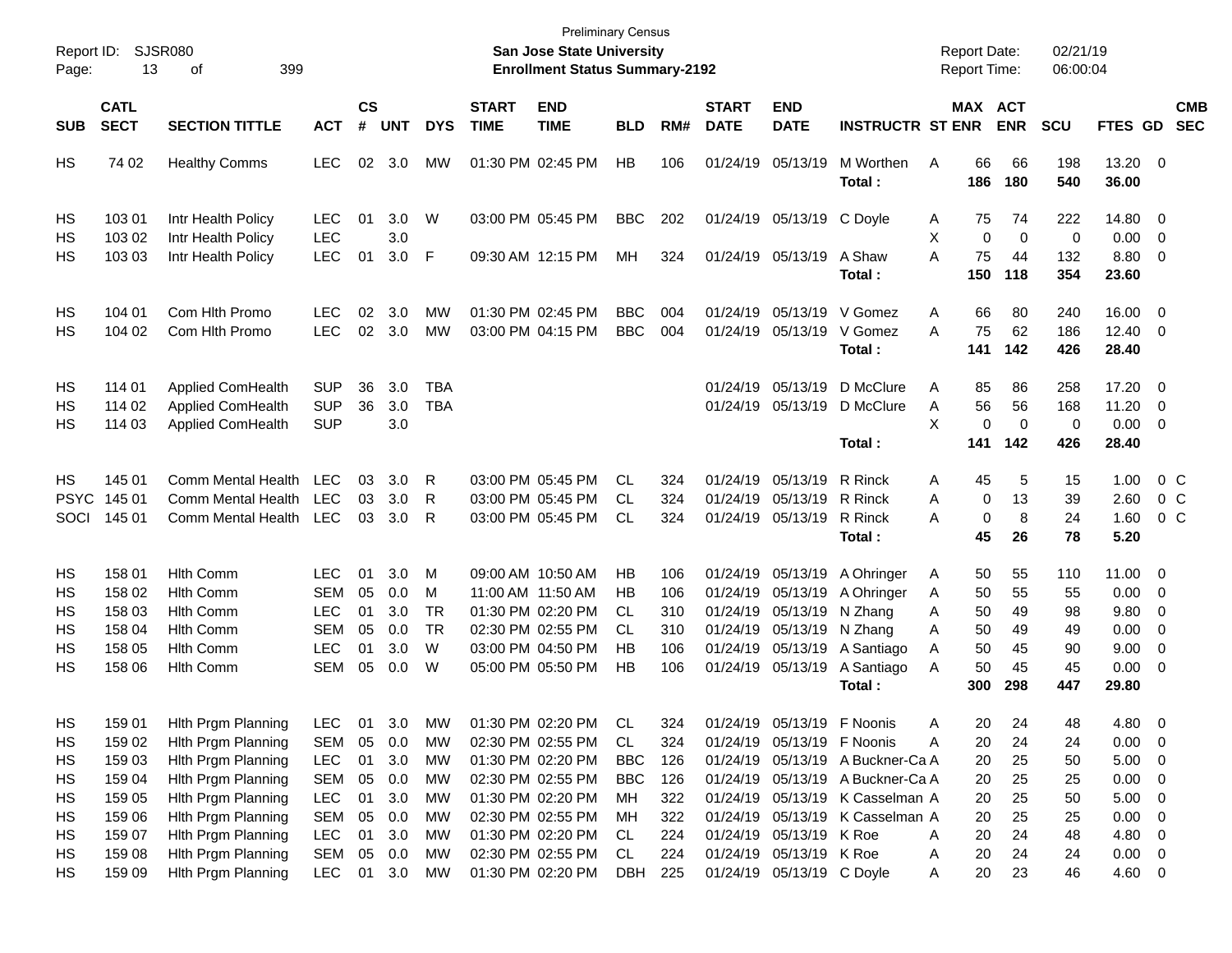| Report ID:            |                                                                   | SJSR080                                              |                                        |                |                   |                             |                             | <b>San Jose State University</b>                            | <b>Preliminary Census</b>                 |                   |                                  |                                        |                                        |             | <b>Report Date:</b>     |                       | 02/21/19          |                            |                          |                          |
|-----------------------|-------------------------------------------------------------------|------------------------------------------------------|----------------------------------------|----------------|-------------------|-----------------------------|-----------------------------|-------------------------------------------------------------|-------------------------------------------|-------------------|----------------------------------|----------------------------------------|----------------------------------------|-------------|-------------------------|-----------------------|-------------------|----------------------------|--------------------------|--------------------------|
| Page:                 | 14<br>399<br>οf                                                   |                                                      |                                        |                |                   |                             |                             | <b>Enrollment Status Summary-2192</b>                       |                                           |                   |                                  |                                        |                                        |             | Report Time:            |                       | 06:00:04          |                            |                          |                          |
| <b>SUB</b>            | <b>CATL</b><br><b>SECT</b><br><b>SECTION TITTLE</b><br><b>ACT</b> |                                                      |                                        | <b>CS</b><br># | <b>UNT</b>        | <b>DYS</b>                  | <b>START</b><br><b>TIME</b> | <b>END</b><br><b>TIME</b>                                   | <b>BLD</b>                                | RM#               | <b>START</b><br><b>DATE</b>      | <b>END</b><br><b>DATE</b>              | <b>INSTRUCTR ST ENR</b>                |             |                         | MAX ACT<br><b>ENR</b> | <b>SCU</b>        | FTES GD                    |                          | <b>CMB</b><br><b>SEC</b> |
| HS                    | 159 10                                                            | Hith Prgm Planning                                   | <b>SEM</b>                             | 05             | 0.0               | MW                          |                             | 02:30 PM 02:55 PM                                           | <b>DBH</b>                                | 225               | 01/24/19                         | 05/13/19                               | C Doyle<br>Total:                      | Α           | 20<br>200               | 23<br>242             | 23<br>363         | 0.00<br>24.20              | $\overline{0}$           |                          |
| HS<br>HS<br>HS        | 161 01<br>161 02<br>161 03                                        | Epidemiology<br>Epidemiology<br>Epidemiology         | <b>LEC</b><br><b>SEM</b><br><b>LEC</b> | 01<br>05<br>01 | 3.0<br>0.0<br>3.0 | M<br>M<br>T                 |                             | 03:00 PM 04:50 PM<br>05:00 PM 05:50 PM<br>03:00 PM 04:50 PM | <b>IS</b><br><b>IS</b><br><b>SPXC 152</b> | 215<br>215        | 01/24/19<br>01/24/19<br>01/24/19 | 05/13/19<br>05/13/19<br>05/13/19       | R Shah<br>R Shah<br>D Cao              | Α<br>Α<br>Α | 25<br>25<br>25          | 23<br>23<br>26        | 46<br>23<br>52    | 4.60<br>0.00<br>5.20       | 0<br>0<br>0              |                          |
| HS<br>HS<br>HS        | 161 04<br>161 05<br>161 06                                        | Epidemiology<br>Epidemiology<br>Epidemiology         | <b>SEM</b><br><b>LEC</b><br><b>SEM</b> | 05             | 0.0<br>3.0<br>0.0 | $\mathsf{T}$                |                             | 05:00 PM 05:50 PM                                           | <b>SPXC 152</b>                           |                   | 01/24/19                         | 05/13/19                               | D Cao                                  | Α<br>Х<br>X | 25<br>0<br>0            | 26<br>0<br>0          | 26<br>0<br>0      | 0.00<br>0.00<br>0.00       | 0<br>0<br>0              |                          |
| HS<br>HS<br>HS        | 161 07<br>161 08<br>161 09                                        | Epidemiology<br>Epidemiology<br>Epidemiology         | <b>LEC</b><br><b>SEM</b><br><b>LEC</b> |                | 3.0<br>0.0<br>3.0 |                             |                             |                                                             |                                           |                   |                                  |                                        |                                        | X<br>X<br>X | 0<br>0<br>0             | 0<br>$\Omega$<br>0    | 0<br>0<br>0       | 0.00<br>0.00<br>0.00       | 0<br>0<br>0              |                          |
| HS<br><b>HS</b><br>HS | 161 10<br>161 11<br>161 12                                        | Epidemiology<br>Epidemiology<br>Epidemiology         | <b>SEM</b><br><b>LEC</b><br><b>SEM</b> | 01<br>05       | 0.0<br>3.0<br>0.0 | <b>MW</b><br><b>MW</b>      |                             | 10:30 AM 11:20 AM<br>11:20 AM 11:45 AM                      | <b>HGH</b><br><b>HGH</b>                  | 217<br>217        | 01/24/19<br>01/24/19             | 05/13/19<br>05/13/19                   | M Worthen<br>M Worthen                 | X<br>A<br>Α | $\mathbf 0$<br>25<br>25 | 0<br>26<br>26         | 0<br>52<br>26     | 0.00<br>5.20<br>0.00       | 0<br>0<br>0              |                          |
| HS<br>HS<br>HS        | 161 13<br>161 14<br>161 50                                        | Epidemiology<br>Epidemiology<br>Epidemiology         | <b>LEC</b><br><b>SEM</b><br><b>LEC</b> | 01<br>05<br>01 | 3.0<br>0.0<br>3.0 | <b>TR</b><br><b>TR</b><br>M |                             | 09:00 AM 09:50 AM<br>09:50 AM 10:15 AM<br>03:00 PM 04:50 PM | <b>DMH</b><br><b>DMH</b><br><b>SH</b>     | 165<br>165<br>242 | 01/24/19<br>01/24/19<br>01/24/19 | 05/13/19<br>05/13/19<br>05/13/19       | L Mai<br>L Mai<br>A Ohringer           | A<br>Α<br>Α | 25<br>25<br>25          | 26<br>26<br>23        | 52<br>26<br>46    | 5.20<br>0.00<br>4.60       | 0<br>0<br>0              |                          |
| HS                    | 161 51                                                            | Epidemiology                                         | <b>SEM</b>                             | 05             | 0.0               | м                           |                             | 05:00 PM 05:50 PM                                           | <b>SH</b>                                 | 242               | 01/24/19                         | 05/13/19                               | A Ohringer<br>Total:                   | A           | 25<br>250               | 23<br>248             | 23<br>372         | 0.00<br>24.80              | 0                        |                          |
| HS                    | 162 01                                                            | Health Org & Admin                                   | <b>LEC</b>                             | 02             | 3.0               | W                           |                             | 06:00 PM 08:45 PM                                           | <b>BBC</b>                                | 204               |                                  | 01/24/19 05/13/19                      | A Santiago<br>Total:                   | Α           | 119<br>119              | 119<br>119            | 357<br>357        | 23.80<br>23.80             | $\overline{0}$           |                          |
| HS<br>HS              | 165 01<br>165 02                                                  | <b>Hith Professional</b><br><b>Hlth Professional</b> | <b>LEC</b><br><b>SEM</b>               | 01<br>05       | 3.0<br>0.0        | M<br>M                      |                             | 06:00 PM 07:50 PM<br>08:00 PM 08:50 PM                      | SCI<br>SCI                                | 142<br>142        | 01/24/19                         | 05/13/19<br>01/24/19 05/13/19          | K Roe<br>K Roe<br>Total:               | Α<br>A      | 145<br>145<br>290       | 142<br>142<br>284     | 284<br>142<br>426 | 28.40<br>0.00<br>28.40     | 0<br>0                   |                          |
| HS                    | 166A01                                                            | Field Exp Sem                                        | <b>SEM</b>                             | 05             | 3.0               | F                           |                             | 09:00 AM 11:45 AM                                           | YUH                                       | 243               |                                  | 01/24/19 05/13/19                      | J Jones<br>Total:                      | Α           | 48<br>48                | 34<br>34              | 102<br>102        | 6.80<br>6.80               | $\overline{\mathbf{0}}$  |                          |
| HS                    |                                                                   | 166B 01 Fieldwk Experience                           | SUP 36 3.0 TBA                         |                |                   |                             |                             |                                                             |                                           |                   |                                  | 01/24/19 05/13/19                      | J Jones<br>Total:                      | A           | 48<br>48                | 35<br>35              | 105<br>105        | $7.00 \t 0$<br>7.00        |                          |                          |
| HS<br>HS              | 167 01<br>167 02                                                  | <b>Biostatistics</b><br><b>Biostatistics</b>         | <b>LEC</b><br><b>SEM</b>               | 01<br>05       | 3.0<br>0.0        | TR<br>$\mathsf{R}$          |                             | 12:00 PM 01:15 PM<br>01:30 PM 02:15 PM                      | <b>YUH 124</b><br>MH                      | 321               |                                  | 01/24/19 05/13/19<br>01/24/19 05/13/19 | M Dougan<br>M Dougan                   | A<br>Α      | 125<br>25               | 112<br>25             | 224<br>25         | 22.40 0<br>0.00            | $\overline{\phantom{0}}$ |                          |
| HS                    | 167 03                                                            | <b>Biostatistics</b>                                 | <b>SEM</b>                             | 05             | 0.0               | $\mathsf{R}$                |                             | 02:15 PM 03:00 PM                                           | МH                                        | 321               |                                  | 01/24/19 05/13/19                      | M Dougan                               | Α           | 25                      | 19                    | 19                | $0.00 \t 0$                |                          |                          |
| HS<br>HS              | 167 04<br>167 05                                                  | <b>Biostatistics</b><br><b>Biostatistics</b>         | <b>SEM</b><br>SEM                      | 05             | 0.0<br>05  0.0  T | $\top$                      |                             | 01:30 PM 02:15 PM<br>02:15 PM 03:00 PM                      | MH<br>MH                                  | 321<br>321        |                                  | 01/24/19 05/13/19                      | M Dougan<br>01/24/19 05/13/19 M Dougan | Α<br>Α      | 25<br>25                | 24<br>19              | 24<br>19          | $0.00 \t 0$<br>$0.00 \t 0$ |                          |                          |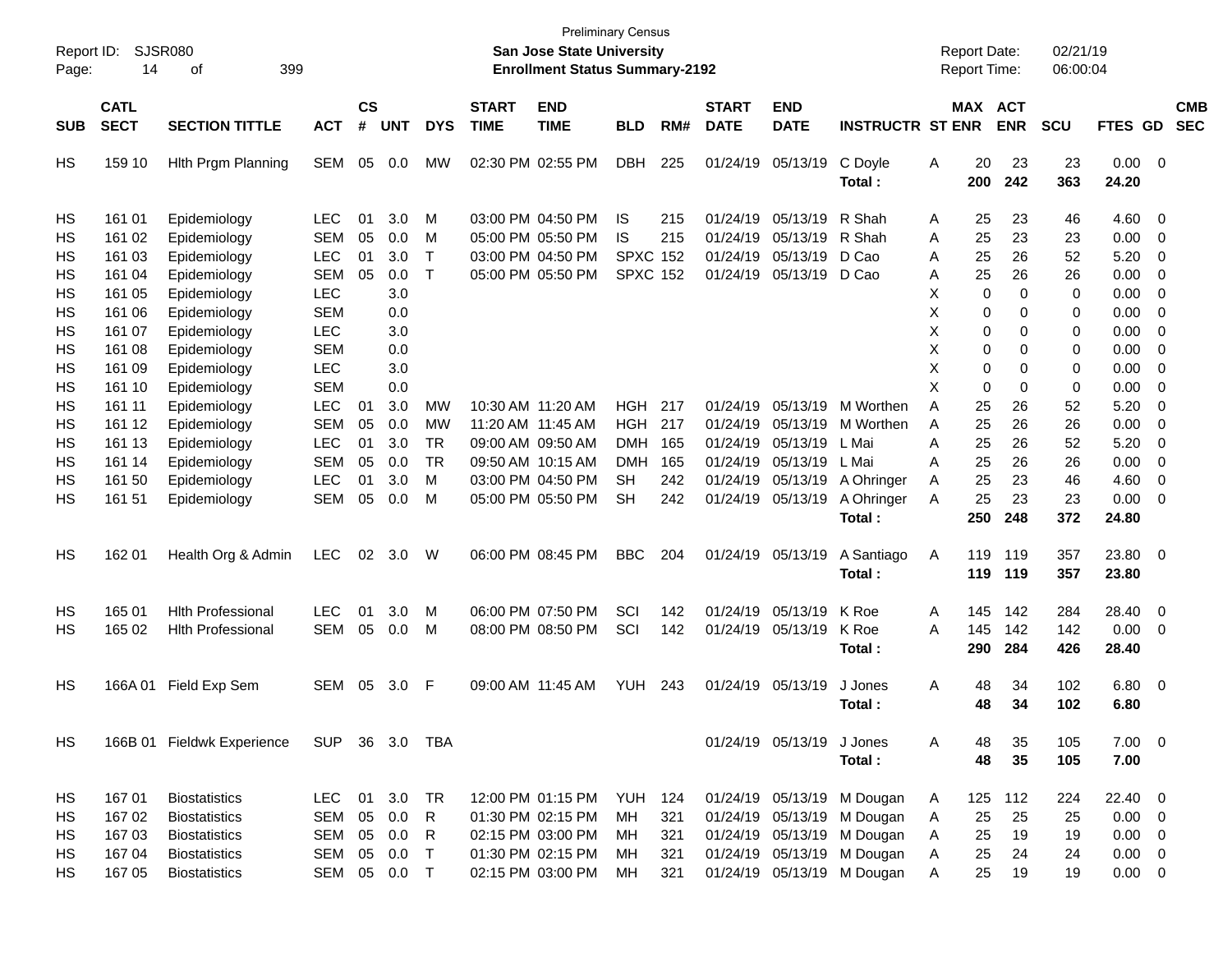| Report ID:<br>Page: | 15                         | SJSR080<br>399<br>оf                         |                          |                    |               |                          |                             | <b>Preliminary Census</b><br><b>San Jose State University</b><br><b>Enrollment Status Summary-2192</b> |                 |            |                             |                                                |                                                               | <b>Report Date:</b><br><b>Report Time:</b> |                       | 02/21/19<br>06:00:04 |                               |                                                     |                          |
|---------------------|----------------------------|----------------------------------------------|--------------------------|--------------------|---------------|--------------------------|-----------------------------|--------------------------------------------------------------------------------------------------------|-----------------|------------|-----------------------------|------------------------------------------------|---------------------------------------------------------------|--------------------------------------------|-----------------------|----------------------|-------------------------------|-----------------------------------------------------|--------------------------|
| <b>SUB</b>          | <b>CATL</b><br><b>SECT</b> | <b>SECTION TITTLE</b>                        | <b>ACT</b>               | $\mathsf{cs}$<br># | <b>UNT</b>    | <b>DYS</b>               | <b>START</b><br><b>TIME</b> | <b>END</b><br><b>TIME</b>                                                                              | <b>BLD</b>      | RM#        | <b>START</b><br><b>DATE</b> | <b>END</b><br><b>DATE</b>                      | <b>INSTRUCTR ST ENR</b>                                       |                                            | MAX ACT<br><b>ENR</b> | <b>SCU</b>           | FTES GD                       |                                                     | <b>CMB</b><br><b>SEC</b> |
| HS                  | 167 06                     | <b>Biostatistics</b>                         | <b>SEM</b>               | 05                 | 0.0           | $\top$                   |                             | 03:00 PM 03:45 PM                                                                                      | MН              | 321        |                             | 01/24/19 05/13/19                              | M Dougan<br>Total:                                            | 25<br>A<br>250                             | 25<br>224             | 25<br>336            | $0.00 \t 0$<br>22.40          |                                                     |                          |
| HS                  | 171 01                     | Managed Hith Care                            | <b>LEC</b>               | 02                 | 3.0           | $\top$                   |                             | 06:00 PM 08:45 PM                                                                                      | CL              | 324        |                             | 01/24/19 05/13/19                              | C Cherney<br>Total:                                           | 45<br>A<br>45                              | 38<br>38              | 114<br>114           | 7.60 0<br>7.60                |                                                     |                          |
| HS<br>HS            | 17201<br>172 02            | Contemp Env Hith<br>Contemp Env Hith         | LEC<br><b>LEC</b>        | 02                 | 3.0<br>02 3.0 | MW<br>MW                 |                             | 10:30 AM 11:45 AM<br>12:00 PM 01:15 PM                                                                 | SН<br><b>SH</b> | 346<br>346 |                             | 01/24/19 05/13/19 C Doyle<br>01/24/19 05/13/19 | C Doyle<br>Total :                                            | 30<br>A<br>30<br>A<br>60                   | 28<br>27<br>55        | 84<br>81<br>165      | 5.60 0<br>$5.40 \ 0$<br>11.00 |                                                     |                          |
| HS                  | 17301                      | Comp Healthcare Sys LEC                      |                          |                    | 02 3.0 R      |                          |                             | 03:00 PM 05:45 PM                                                                                      | <b>DMH</b>      |            | 149A 01/24/19 05/13/19      |                                                | <b>Y</b> Vantrees<br>Total:                                   | A<br>45<br>45                              | 32<br>32              | 96<br>96             | $6.40 \quad 0$<br>6.40        |                                                     |                          |
| HS                  | 175 01                     | Lgl/Ethcl--HC Adm                            | <b>LEC</b>               | 02                 | 3.0           | R                        |                             | 06:00 PM 08:45 PM                                                                                      | YUH             | 243        |                             | 01/24/19 05/13/19                              | C Castuciano A<br>Total:                                      | 45<br>45                                   | 27<br>27              | 81<br>81             | $5.40 \ 0$<br>5.40            |                                                     |                          |
| HS                  | 180 01                     | <b>Indiv Studies</b><br><b>Indiv Studies</b> | <b>SUP</b><br><b>SUP</b> | 36                 | 1.0           | <b>TBA</b>               |                             |                                                                                                        |                 |            |                             | 01/24/19 05/13/19 F Noonis                     |                                                               | 10<br>A                                    | 9                     | 9                    | $0.60 \quad 0$<br>$0.13 \ 0$  |                                                     |                          |
| HS<br>HS            | 180 02<br>180 03           | <b>Indiv Studies</b>                         | <b>SUP</b>               | 36                 | 2.0<br>2.0    | <b>TBA</b>               |                             |                                                                                                        |                 |            |                             |                                                | 01/24/19 05/13/19 M Dougan                                    | 15<br>A<br>X                               | 0<br>0                | 2<br>0               | 0.00                          | $\overline{\phantom{0}}$                            |                          |
| HS                  | 180 04                     | <b>Indiv Studies</b>                         | <b>SUP</b>               |                    | 2.0           |                          |                             |                                                                                                        |                 |            |                             |                                                |                                                               | X                                          | 0<br>0                | 0                    | 0.00                          | $\overline{\phantom{0}}$                            |                          |
| HS                  | 180 05                     | <b>Indiv Studies</b>                         | <b>SUP</b>               | 36                 | 3.0           | TBA                      |                             |                                                                                                        |                 |            |                             | 01/24/19 05/13/19 N Zhang                      |                                                               | A<br>10                                    |                       | 3                    | 0.20                          | $\overline{\mathbf{0}}$                             |                          |
| HS<br>HS            | 180 06<br>180 07           | <b>Indiv Studies</b><br><b>Indiv Studies</b> | <b>SUP</b><br><b>SUP</b> | 36<br>36           | 3.0<br>1.0    | <b>TBA</b><br><b>TBA</b> |                             |                                                                                                        |                 |            | 01/24/19                    | 01/24/19 05/13/19 J Hartle                     | 05/13/19 M Worthen                                            | 10<br>A<br>15                              |                       | 3                    | 0.20<br>0.07                  | $\overline{\mathbf{0}}$<br>$\overline{\phantom{0}}$ |                          |
| HS                  | 180 08                     | <b>Indiv Studies</b>                         | <b>SUP</b>               |                    | 4.0           |                          |                             |                                                                                                        |                 |            |                             |                                                |                                                               | A<br>X                                     | 0<br>0                | 1<br>0               | 0.00                          | $\overline{\mathbf{0}}$                             |                          |
| HS                  | 180 09                     | <b>Indiv Studies</b>                         | <b>SUP</b>               |                    | 1.0           |                          |                             |                                                                                                        |                 |            |                             |                                                |                                                               | X                                          | 0<br>0                | 0                    | 0.00                          | $\overline{\phantom{0}}$                            |                          |
| HS                  | 180 10                     | <b>Indiv Studies</b>                         | <b>SUP</b>               | 36                 | 3.0           | TBA                      |                             |                                                                                                        |                 |            |                             |                                                | 01/24/19 05/13/19 D McClure                                   | A                                          | 5<br>2                | 6                    | 0.40                          | $\overline{\mathbf{0}}$                             |                          |
| НS                  | 180 11                     | <b>Indiv Studies</b>                         | <b>SUP</b>               | 36                 | 3.0           | <b>TBA</b>               |                             |                                                                                                        |                 |            |                             | 01/24/19 05/13/19 V Gomez                      |                                                               | A                                          | 5<br>5                | 15                   | $1.00 \t 0$                   |                                                     |                          |
|                     |                            |                                              |                          |                    |               |                          |                             |                                                                                                        |                 |            |                             |                                                | Total:                                                        | 70                                         | 20                    | 39                   | 2.60                          |                                                     |                          |
| HS                  | 262 01                     | Health Care Org                              | LEC                      |                    | 02 2.0        | R                        |                             | 06:00 PM 08:45 PM                                                                                      | MН              | 322        |                             | 01/24/19 05/13/19                              | M Harvey<br>Total:                                            | 30<br>A<br>30                              | 16<br>16              | 32<br>32             | 2.67 16<br>2.67               |                                                     |                          |
| HS                  | 265 01                     | Env Health                                   | LEC 01 3.0 M             |                    |               |                          |                             | 06:00 PM 08:45 PM MH 322 01/24/19 05/13/19 R Bartlett                                                  |                 |            |                             |                                                | Total:                                                        | A<br>30<br>30                              | 17<br>17              | 51<br>51             | 4.25 17<br>4.25               |                                                     |                          |
| HS                  | 267 01                     | Cmp Pub Healt Sta                            | SEM 05 3.0 R             |                    |               |                          |                             |                                                                                                        |                 |            |                             |                                                | 03:00 PM 05:45 PM MH 322 01/24/19 05/13/19 M Dougan<br>Total: | A<br>30<br>30 <sub>o</sub>                 | 17<br>17              | 51<br>51             | 4.25 17<br>4.25               |                                                     |                          |
| HS.                 | 269 01                     | App Data Analysis                            | LEC 02 3.0 W             |                    |               |                          |                             | 03:00 PM 05:45 PM CL                                                                                   |                 |            |                             | 238 01/24/19 05/13/19 M Allen                  |                                                               | A                                          | 30 21                 | 63                   | 5.25 21                       |                                                     |                          |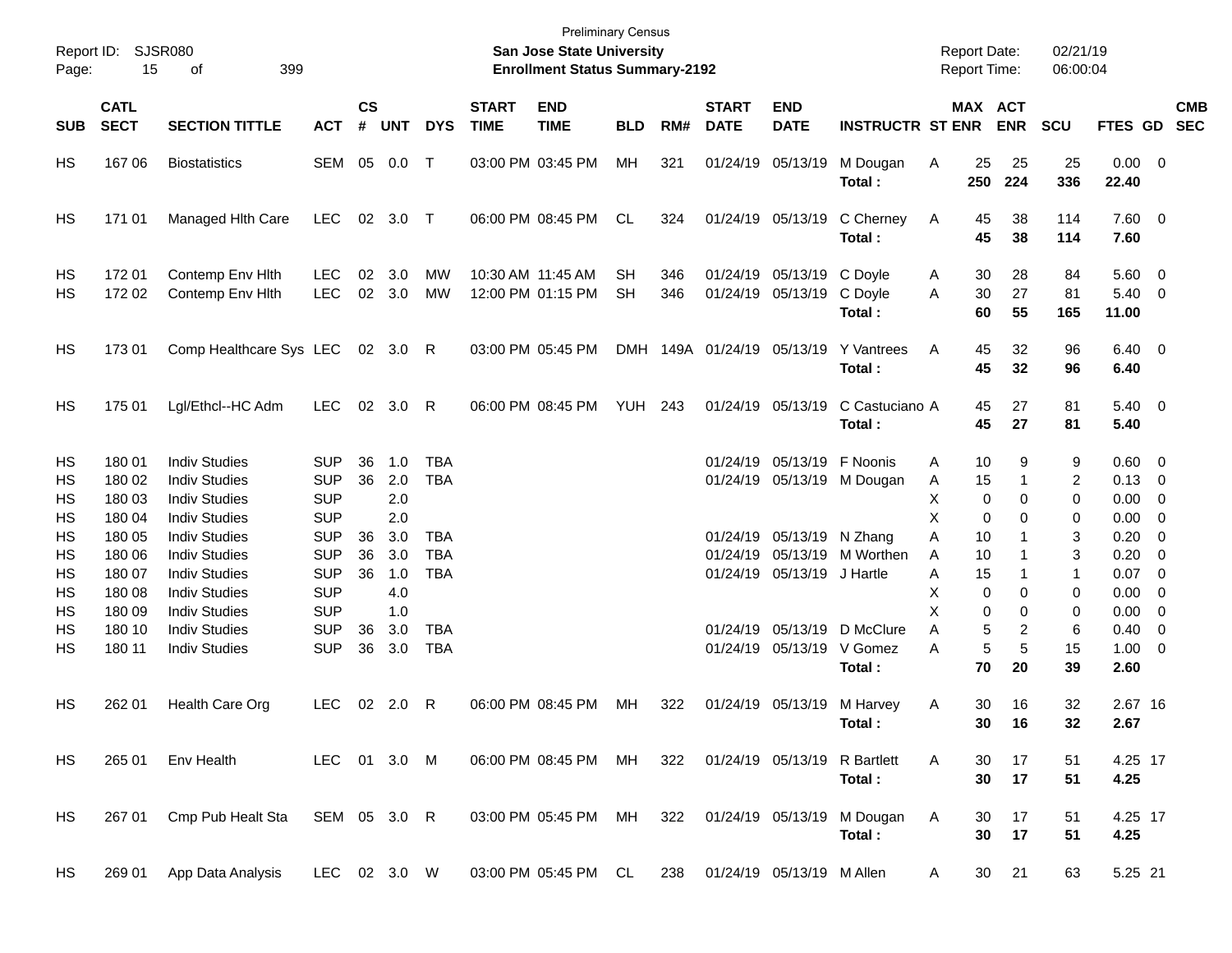| Report ID:<br>Page:    | 16                         | <b>SJSR080</b><br>399<br>of                  |                   |                    |            |            |                             | <b>Preliminary Census</b><br><b>San Jose State University</b><br><b>Enrollment Status Summary-2192</b> |            |     |                             |                                                  |                                                       | <b>Report Date:</b><br><b>Report Time:</b> |                                   | 02/21/19<br>06:00:04        |                                     |                          |
|------------------------|----------------------------|----------------------------------------------|-------------------|--------------------|------------|------------|-----------------------------|--------------------------------------------------------------------------------------------------------|------------|-----|-----------------------------|--------------------------------------------------|-------------------------------------------------------|--------------------------------------------|-----------------------------------|-----------------------------|-------------------------------------|--------------------------|
| <b>SUB</b>             | <b>CATL</b><br><b>SECT</b> | <b>SECTION TITTLE</b>                        | <b>ACT</b>        | $\mathsf{cs}$<br># | <b>UNT</b> | <b>DYS</b> | <b>START</b><br><b>TIME</b> | <b>END</b><br><b>TIME</b>                                                                              | <b>BLD</b> | RM# | <b>START</b><br><b>DATE</b> | <b>END</b><br><b>DATE</b>                        | <b>INSTRUCTR ST ENR</b>                               |                                            | MAX ACT<br><b>ENR</b>             | <b>SCU</b>                  | FTES GD                             | <b>CMB</b><br><b>SEC</b> |
|                        |                            |                                              |                   |                    |            |            |                             |                                                                                                        |            |     |                             |                                                  | Total:                                                | 30                                         | 21                                | 63                          | 5.25                                |                          |
| <b>HS</b>              | 272 01                     | Hth Prom Plan Eval                           | <b>SEM</b>        | 05                 | 3.0        | W          |                             | 06:00 PM 08:45 PM                                                                                      | <b>SH</b>  | 242 |                             | 01/24/19 05/13/19                                | V Gomez<br>Total:                                     | 30<br>A<br>30                              | 16<br>16                          | 48<br>48                    | 4.00 16<br>4.00                     |                          |
| <b>HS</b><br><b>HS</b> | 27701<br>277 02            | Multi Com Health Pro<br>Multi Com Health Pro | <b>SEM</b><br>SEM | 05                 | 3.0<br>3.0 | M          |                             | 03:00 PM 05:45 PM                                                                                      | МH         | 322 |                             | 01/24/19 05/13/19                                | M Allen<br>Total:                                     | X<br>A<br>25<br>25                         | 0<br>$\mathbf 0$<br>17<br>17      | 0<br>51<br>51               | $0.00 \t 0$<br>4.25 17<br>4.25      |                          |
| HS                     | 291A01                     | <b>Fldwrk Seminar</b>                        | <b>SEM</b>        | 04                 | 1.0        | $\top$     |                             | 06:00 PM 08:45 PM                                                                                      | <b>CL</b>  | 216 | 01/24/19 05/13/19           |                                                  | R Rinck<br>Total:                                     | 30<br>Α<br>30                              | 19<br>19                          | 19<br>19                    | 1.58 19<br>1.58                     |                          |
| <b>HS</b>              | 293 01                     | <b>Public Health Leader</b>                  | <b>LEC</b>        | 02                 | 3.0        | W          |                             | 06:00 PM 08:45 PM                                                                                      | MH         | 322 | 01/24/19 05/13/19           |                                                  | J Seavey-Hul A<br>Total:                              | 30<br>30                                   | 21<br>21                          | 42<br>42                    | 5.25 21<br>5.25                     |                          |
| <b>HS</b>              | 298 01                     | Spec Study                                   | <b>SUP</b>        |                    | 3.0        |            |                             |                                                                                                        |            |     |                             |                                                  | Total:                                                | X                                          | 0<br>0<br>$\bf{0}$<br>$\mathbf 0$ | 0<br>$\mathbf 0$            | $0.00 \t 0$<br>0.00                 |                          |
|                        | Department :               | <b>Health Science</b>                        |                   |                    |            |            |                             |                                                                                                        |            |     |                             | <b>Lower Division:</b><br><b>Upper Division:</b> | <b>Department Total:</b><br><b>Graduate Division:</b> | 3228<br>746<br>2247<br>235                 | 2938<br>710<br>2084<br>144        | 6774<br>2130<br>4287<br>357 | 459.30<br>142.00<br>285.80<br>31.50 |                          |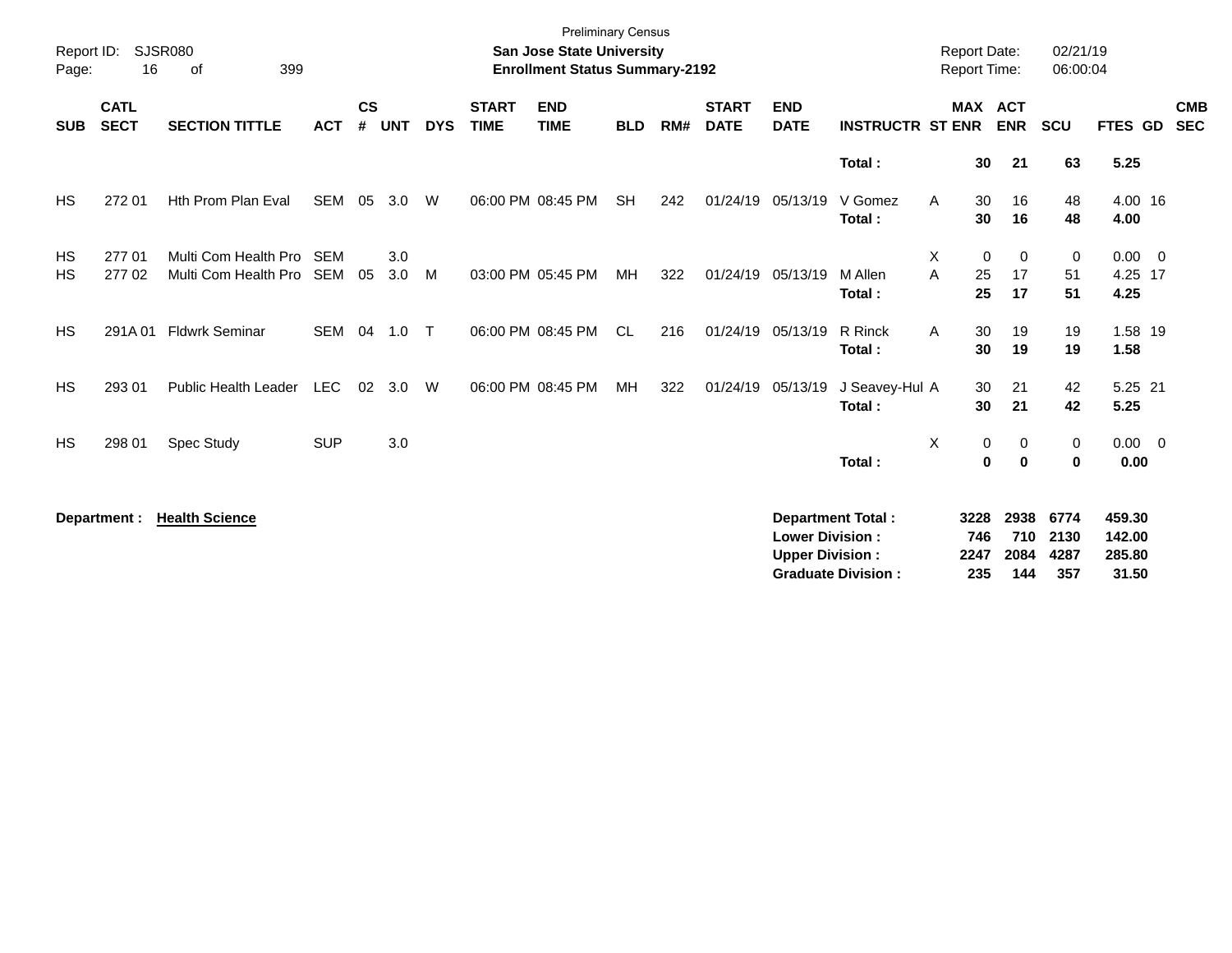|             |                    |                                    |            |           |            |            |                   | <b>Preliminary Census</b>             |                 |     |              |                           |                              |   |                     |                |            |                |                |            |
|-------------|--------------------|------------------------------------|------------|-----------|------------|------------|-------------------|---------------------------------------|-----------------|-----|--------------|---------------------------|------------------------------|---|---------------------|----------------|------------|----------------|----------------|------------|
|             | Report ID: SJSR080 |                                    |            |           |            |            |                   | San Jose State University             |                 |     |              |                           |                              |   | <b>Report Date:</b> |                | 02/21/19   |                |                |            |
| Page:       | 17                 | οf                                 | 399        |           |            |            |                   | <b>Enrollment Status Summary-2192</b> |                 |     |              |                           |                              |   | <b>Report Time:</b> |                | 06:00:04   |                |                |            |
|             |                    |                                    |            |           |            |            |                   |                                       |                 |     |              |                           |                              |   |                     |                |            |                |                |            |
|             | <b>CATL</b>        |                                    |            | <b>CS</b> |            |            | <b>START</b>      | <b>END</b>                            |                 |     | <b>START</b> | <b>END</b>                |                              |   | MAX ACT             |                |            |                |                | <b>CMB</b> |
| <b>SUB</b>  | <b>SECT</b>        | <b>SECTION TITTLE</b>              | <b>ACT</b> | #         | <b>UNT</b> | <b>DYS</b> | <b>TIME</b>       | <b>TIME</b>                           | BLD             | RM# | <b>DATE</b>  | <b>DATE</b>               | <b>INSTRUCTR ST ENR</b>      |   |                     | <b>ENR</b>     | <b>SCU</b> | <b>FTES GD</b> |                | <b>SEC</b> |
| College     |                    | <b>Applied Sciences &amp; Arts</b> |            |           |            |            |                   |                                       |                 |     |              |                           |                              |   |                     |                |            |                |                |            |
|             | Department :       | <b>Health Professions</b>          |            |           |            |            |                   |                                       |                 |     |              |                           |                              |   |                     |                |            |                |                |            |
| <b>HPRF</b> |                    | 100W 01 Writing Workshop           | SEM        | 04        | 3.0        | TR         |                   | 09:00 AM 10:15 AM                     | <b>SPXC 152</b> |     | 01/24/19     |                           | 05/13/19 N Williams          | Α | 25                  | 8              | 24         | 1.60           | $0\,$ C        |            |
| HS          |                    | 100W 01 Writing Workshop           | SEM        | 04        | 3.0        | TR         |                   | 09:00 AM 10:15 AM                     | <b>SPXC 152</b> |     | 01/24/19     |                           | 05/13/19 N Williams          | A | 0                   | 10             | 30         | 2.00           | 0 <sup>o</sup> |            |
|             |                    | NURS 100W 01 Writing Workshop      | SEM        | 04        | 3.0        | <b>TR</b>  |                   | 09:00 AM 10:15 AM                     | <b>SPXC 152</b> |     | 01/24/19     |                           | 05/13/19 N Williams          | A | 0                   | 5              | 15         | 1.00           | 0 <sup>o</sup> |            |
| <b>NUFS</b> |                    | 100W 01 Writing Workshop           | SEM        | 04        | 3.0        | <b>TR</b>  |                   | 09:00 AM 10:15 AM                     | <b>SPXC 152</b> |     | 01/24/19     | 05/13/19                  | N Williams                   | Α | 0                   | 2              | 6          | 0.40           | 0 <sup>o</sup> |            |
| <b>HPRF</b> |                    | 100W 02 Writing Workshop           | SEM        | 04        | 3.0        | TR         | 10:30 AM 11:45 AM |                                       | <b>SH</b>       | 346 | 01/24/19     |                           | 05/13/19 N Williams          | A | 25                  | 4              | 12         | 0.80           | 0 <sup>o</sup> |            |
| HS          |                    | 100W 02 Writing Workshop           | SEM        | 04        | 3.0        | TR         | 10:30 AM 11:45 AM |                                       | SН              | 346 | 01/24/19     |                           | 05/13/19 N Williams          | A | 0                   | 19             | 57         | 3.80           | 0 <sup>o</sup> |            |
|             |                    | NURS 100W 02 Writing Workshop      | SEM        | 04        | 3.0        | <b>TR</b>  | 10:30 AM 11:45 AM |                                       | <b>SH</b>       | 346 | 01/24/19     |                           | 05/13/19 N Williams          | Α | 0                   | 3              | 9          | 0.60           | 0 <sup>o</sup> |            |
| <b>NUFS</b> |                    | 100W 02 Writing Workshop           | SEM        | 04        | 3.0        | <b>TR</b>  | 10:30 AM 11:45 AM |                                       | <b>SH</b>       | 346 | 01/24/19     |                           | 05/13/19 N Williams          | Α | 0                   | 0              | 0          | 0.00           | 0 <sup>o</sup> |            |
| <b>HPRF</b> |                    | 100W 03 Writing Workshop           | SEM        | 04        | 3.0        | <b>TR</b>  |                   | 01:30 PM 02:45 PM                     | CL              | 324 | 01/24/19     |                           | 05/13/19 N Williams          | A | 25                  | 2              | 6          | 0.40           | 0 <sup>o</sup> |            |
| HS          |                    | 100W 03 Writing Workshop           | SEM        | 04        | 3.0        | <b>TR</b>  |                   | 01:30 PM 02:45 PM                     | CL              | 324 | 01/24/19     |                           | 05/13/19 N Williams          | A | 0                   | 19             | 57         | 3.80           | 0 <sup>o</sup> |            |
|             |                    | NURS 100W 03 Writing Workshop      | SEM        | 04        | 3.0        | <b>TR</b>  |                   | 01:30 PM 02:45 PM                     | CL              | 324 | 01/24/19     | 05/13/19                  | N Williams                   | A | 0                   | 1              | 3          | 0.20           | 0 <sup>o</sup> |            |
| <b>NUFS</b> |                    | 100W 03 Writing Workshop           | SEM        | 04        | 3.0        | TR         |                   | 01:30 PM 02:45 PM                     | CL              | 324 | 01/24/19     | 05/13/19                  | N Williams                   | A | 0                   | 2              | 6          | 0.40           | 0 <sup>o</sup> |            |
| <b>HPRF</b> |                    | 100W 04 Writing Workshop           | SEM        | 04        | 3.0        | <b>TBA</b> |                   |                                       |                 |     | 01/24/19     | 05/13/19                  | R Rinck                      | A | 25                  | 0              | 0          | 0.00           | 0 <sup>o</sup> |            |
| HS          |                    | 100W 04 Writing Workshop           | SEM        | 04        | 3.0        | <b>TBA</b> |                   |                                       |                 |     | 01/24/19     | 05/13/19                  | R Rinck                      | A | 0                   | 16             | 48         | 3.20           | 0 <sup>o</sup> |            |
|             |                    | NURS 100W 04 Writing Workshop      | SEM        | 04        | 3.0        | <b>TBA</b> |                   |                                       |                 |     | 01/24/19     | 05/13/19                  | R Rinck                      | Α | 0                   | 0              | 0          | 0.00           | 0 <sup>o</sup> |            |
| <b>NUFS</b> |                    | 100W 04 Writing Workshop           | SEM        | 04        | 3.0        | <b>TBA</b> |                   |                                       |                 |     | 01/24/19     | 05/13/19                  | R Rinck                      | Α | 0                   | 0              | 0          | 0.00           | 0 <sup>o</sup> |            |
| <b>HPRF</b> |                    | 100W 05 Writing Workshop           | SEM        | 04        | 3.0        | F          | 09:00 AM 11:45 AM |                                       | <b>BBC</b>      | 126 | 01/24/19     | 05/13/19                  | S Rivera                     | Α | 25                  | 11             | 33         | 2.20           | 0 <sup>o</sup> |            |
| HS          |                    | 100W 05 Writing Workshop           | SEM        | 04        | 3.0        | F          | 09:00 AM 11:45 AM |                                       | <b>BBC</b>      | 126 | 01/24/19     | 05/13/19 S Rivera         |                              | A | 0                   | $\overline{7}$ | 21         | 1.40           | 0 <sup>o</sup> |            |
|             |                    | NURS 100W 05 Writing Workshop      | SEM        | 04        | 3.0        | F          | 09:00 AM 11:45 AM |                                       | <b>BBC</b>      | 126 | 01/24/19     | 05/13/19 S Rivera         |                              | A | 0                   | 4              | 12         | 0.80           | 0 <sup>o</sup> |            |
| <b>NUFS</b> |                    | 100W 05 Writing Workshop           | SEM        | 04        | 3.0        | F          | 09:00 AM 11:45 AM |                                       | <b>BBC</b>      | 126 | 01/24/19     | 05/13/19 S Rivera         |                              | Α | 0                   | 1              | 3          | 0.20           | 0 <sup>o</sup> |            |
| <b>HPRF</b> |                    | 100W 06 Writing Workshop           | SEM        |           | 3.0        |            |                   |                                       |                 |     |              |                           |                              | х | 0                   | 0              | 0          | 0.00           | 0              |            |
| HS          |                    | 100W 06 Writing Workshop           | SEM        |           | 3.0        |            |                   |                                       |                 |     |              |                           |                              | х | 0                   | 0              | 0          | 0.00           | 0              |            |
|             |                    | NURS 100W 06 Writing Workshop      | SEM        |           | 3.0        |            |                   |                                       |                 |     |              |                           |                              | х | 0                   | 0              | 0          | 0.00           | 0              |            |
| <b>NUFS</b> |                    | 100W 06 Writing Workshop           | SEM        |           | 3.0        |            |                   |                                       |                 |     |              |                           |                              | х | 0                   | 0              | 0          | 0.00           | 0              |            |
| <b>HPRF</b> |                    | 100W 07 Writing Workshop           | SEM        | 04        | 3.0        | T          |                   | 03:00 PM 05:45 PM                     | HВ              | 407 | 01/24/19     | 05/13/19 N Clinch         |                              | Α | 25                  | 5              | 15         | 1.00           | $0\,C$         |            |
| HS          |                    | 100W 07 Writing Workshop           | SEM        | 04        | 3.0        | T          |                   | 03:00 PM 05:45 PM                     | HВ              | 407 | 01/24/19     | 05/13/19 N Clinch         |                              | A | 0                   | 11             | 33         | 2.20           | $0\,C$         |            |
|             |                    | NURS 100W 07 Writing Workshop      | SEM        | 04        | 3.0        | T          |                   | 03:00 PM 05:45 PM                     | HВ              | 407 | 01/24/19     | 05/13/19                  | N Clinch                     | A | 0                   | 1              | 3          | 0.20           | 0 <sup>o</sup> |            |
| <b>NUFS</b> |                    | 100W 07 Writing Workshop           | SEM        | 04        | 3.0        | Т          |                   | 03:00 PM 05:45 PM                     | HB              | 407 | 01/24/19     | 05/13/19 N Clinch         |                              | Α | 0                   | $\overline{2}$ | 6          | 0.40           | 0 <sup>o</sup> |            |
|             |                    | HPRF 100W 08 Writing Workshop      | SEM 04     |           | 3.0        | TR         |                   | 12:00 PM 01:15 PM                     | СL              | 324 |              |                           | 01/24/19 05/13/19 N Williams |   | 25                  |                | 21         | 1.40           |                | $0\,C$     |
| HS          |                    | 100W 08 Writing Workshop           | SEM 04 3.0 |           |            | TR         |                   | 12:00 PM 01:15 PM                     | CL.             | 324 |              |                           | 01/24/19 05/13/19 N Williams |   | 0                   | 14             | 42         | 2.80           | 0 <sup>o</sup> |            |
|             |                    | NURS 100W 08 Writing Workshop      | SEM 04 3.0 |           |            | TR         |                   | 12:00 PM 01:15 PM                     | CL.             | 324 |              |                           | 01/24/19 05/13/19 N Williams | Α | 0                   | 4              | 12         | 0.80           | 0 <sup>o</sup> |            |
|             |                    | NUFS 100W 08 Writing Workshop      | SEM 04 3.0 |           |            | TR         |                   | 12:00 PM 01:15 PM                     | CL.             | 324 |              |                           | 01/24/19 05/13/19 N Williams | Α | 0                   | 0              | 0          | 0.00           | $0\,C$         |            |
|             |                    | HPRF 100W 09 Writing Workshop      | SEM 04 3.0 |           |            | МW         |                   | 09:00 AM 10:15 AM                     | CL.             | 324 |              | 01/24/19 05/13/19 C Jones |                              | A | 25                  | 9              | 27         | 1.80           | $0\,C$         |            |
| HS          |                    | 100W 09 Writing Workshop           | SEM 04 3.0 |           |            | МW         |                   | 09:00 AM 10:15 AM                     | CL.             | 324 |              | 01/24/19 05/13/19 C Jones |                              | Α | 0                   | 8              | 24         | 1.60           | $0\,C$         |            |
|             |                    | NURS 100W 09 Writing Workshop      | SEM 04 3.0 |           |            | МW         |                   | 09:00 AM 10:15 AM                     | CL.             | 324 |              | 01/24/19 05/13/19 C Jones |                              | Α | 0                   | 2              | 6          | 0.40           | $0\,C$         |            |
|             |                    | NUFS 100W 09 Writing Workshop      | SEM 04 3.0 |           |            | МW         |                   | 09:00 AM 10:15 AM                     | CL.             | 324 |              | 01/24/19 05/13/19 C Jones |                              | A | 0                   | 2              | 6          | 0.40           | $0\,$ C        |            |
|             |                    | HPRF 100W 10 Writing Workshop      | SEM 04 3.0 |           |            | TBA        |                   |                                       |                 |     |              | 01/24/19 05/13/19 C Jones |                              | A | 25                  | 5              | 15         | 1.00           | $0\,C$         |            |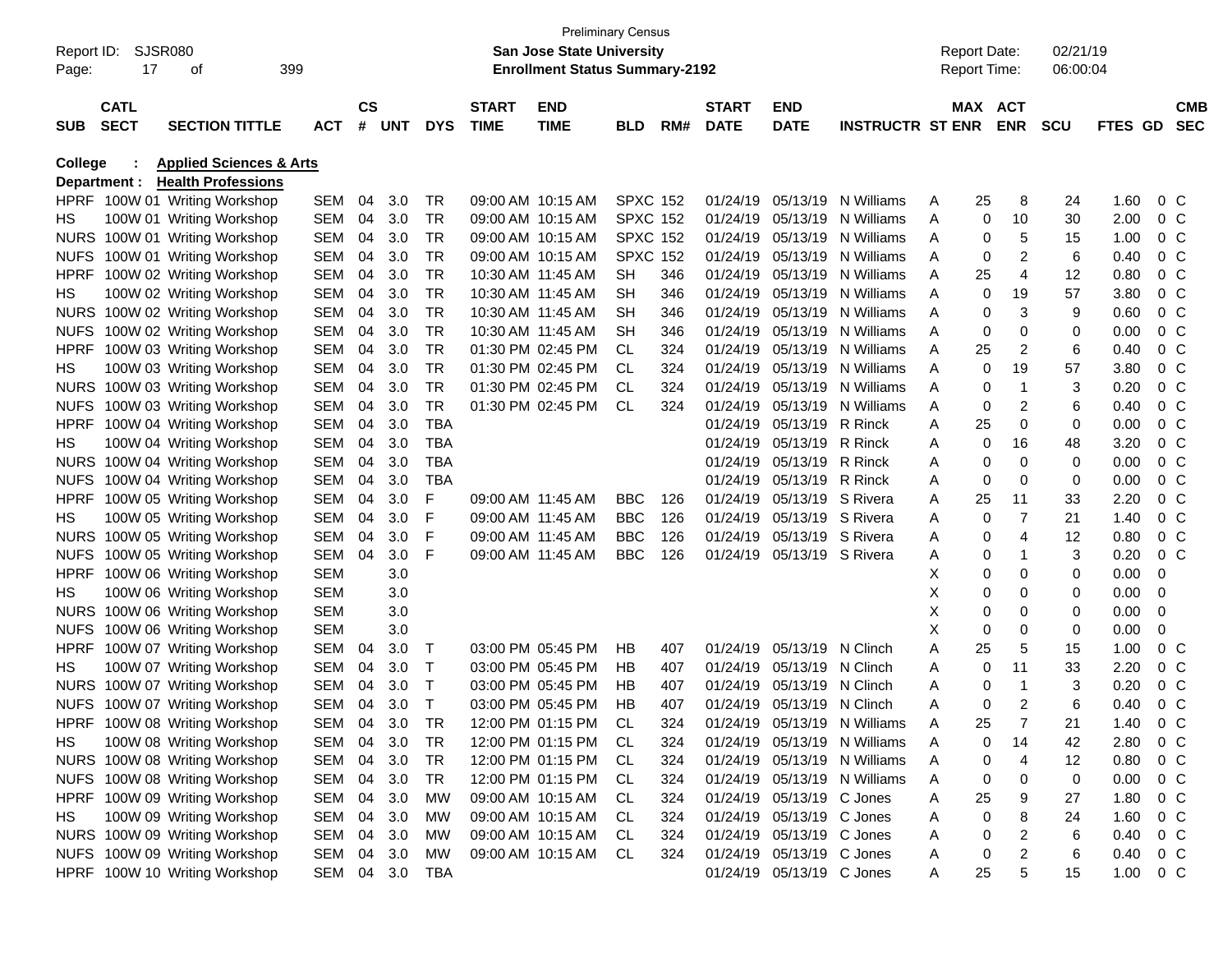|             | <b>Preliminary Census</b><br><b>SJSR080</b><br>Report ID:<br><b>San Jose State University</b> |                               |            |                |            |            |                             |                                       |            |     |                             |                           |                         |                                     |                       | 02/21/19   |                |                          |
|-------------|-----------------------------------------------------------------------------------------------|-------------------------------|------------|----------------|------------|------------|-----------------------------|---------------------------------------|------------|-----|-----------------------------|---------------------------|-------------------------|-------------------------------------|-----------------------|------------|----------------|--------------------------|
| Page:       | 18                                                                                            | οf                            | 399        |                |            |            |                             | <b>Enrollment Status Summary-2192</b> |            |     |                             |                           |                         | <b>Report Date:</b><br>Report Time: |                       | 06:00:04   |                |                          |
| <b>SUB</b>  | <b>CATL</b><br><b>SECT</b>                                                                    | <b>SECTION TITTLE</b>         | <b>ACT</b> | <b>CS</b><br># | <b>UNT</b> | <b>DYS</b> | <b>START</b><br><b>TIME</b> | <b>END</b><br><b>TIME</b>             | <b>BLD</b> | RM# | <b>START</b><br><b>DATE</b> | <b>END</b><br><b>DATE</b> | <b>INSTRUCTR ST ENR</b> |                                     | MAX ACT<br><b>ENR</b> | <b>SCU</b> | <b>FTES GD</b> | <b>CMB</b><br><b>SEC</b> |
| HS          |                                                                                               | 100W 10 Writing Workshop      | <b>SEM</b> | 04             | 3.0        | <b>TBA</b> |                             |                                       |            |     | 01/24/19                    | 05/13/19                  | C Jones                 | Α                                   | 0<br>19               | 57         | 3.80           | $0\,$ C                  |
| <b>NURS</b> |                                                                                               | 100W 10 Writing Workshop      | <b>SEM</b> | 04             | 3.0        | <b>TBA</b> |                             |                                       |            |     | 01/24/19                    | 05/13/19                  | C Jones                 | Α                                   | $\overline{1}$<br>0   | 3          | 0.20           | 0 <sup>C</sup>           |
| <b>NUFS</b> |                                                                                               | 100W 10 Writing Workshop      | <b>SEM</b> | 04             | 3.0        | <b>TBA</b> |                             |                                       |            |     | 01/24/19                    | 05/13/19                  | C Jones                 | Α                                   | 0<br>0                | 0          | 0.00           | 0 <sup>C</sup>           |
| <b>HPRF</b> |                                                                                               | 100W 11 Writing Workshop      | <b>SEM</b> |                | 3.0        |            |                             |                                       |            |     |                             |                           |                         | х                                   | 0<br>0                | 0          | 0.00           | 0                        |
| HS          |                                                                                               | 100W 11 Writing Workshop      | <b>SEM</b> |                | 3.0        |            |                             |                                       |            |     |                             |                           |                         | Х                                   | 0<br>0                | 0          | 0.00           | 0                        |
| <b>NURS</b> |                                                                                               | 100W 11 Writing Workshop      | <b>SEM</b> |                | 3.0        |            |                             |                                       |            |     |                             |                           |                         | Х                                   | 0<br>0                | 0          | 0.00           | 0                        |
| <b>NUFS</b> |                                                                                               | 100W 11 Writing Workshop      | <b>SEM</b> |                | 3.0        |            |                             |                                       |            |     |                             |                           |                         | Х                                   | 0<br>0                | 0          | 0.00           | 0                        |
| <b>HPRF</b> |                                                                                               | 100W 12 Writing Workshop      | <b>SEM</b> |                | 3.0        |            |                             |                                       |            |     |                             |                           |                         | Χ                                   | 0<br>0                | 0          | 0.00           | 0                        |
| HS          |                                                                                               | 100W 12 Writing Workshop      | <b>SEM</b> |                | 3.0        |            |                             |                                       |            |     |                             |                           |                         | Х                                   | 0<br>0                | 0          | 0.00           | 0                        |
| <b>NURS</b> |                                                                                               | 100W 12 Writing Workshop      | <b>SEM</b> |                | 3.0        |            |                             |                                       |            |     |                             |                           |                         | Х                                   | 0<br>0                | 0          | 0.00           | 0                        |
| <b>NUFS</b> |                                                                                               | 100W 12 Writing Workshop      | <b>SEM</b> |                | 3.0        |            |                             |                                       |            |     |                             |                           |                         | Χ                                   | 0<br>0                | 0          | 0.00           | 0                        |
| <b>HPRF</b> |                                                                                               | 100W 13 Writing Workshop      | <b>SEM</b> | 04             | 3.0        | S          |                             | 09:00 AM 11:50 AM                     | <b>OFF</b> |     | CAMP 01/24/19               | 05/13/19                  | A Petty                 | Α<br>25                             | -1                    | 3          | 0.20           | 0 <sup>o</sup>           |
| HS          |                                                                                               | 100W 13 Writing Workshop      | <b>SEM</b> | 04             | 3.0        | S          |                             | 09:00 AM 11:50 AM                     | <b>OFF</b> |     | CAMP 01/24/19               | 05/13/19                  | A Petty                 | Α                                   | 0<br>0                | 0          | 0.00           | 0 <sup>o</sup>           |
| <b>NURS</b> |                                                                                               | 100W 13 Writing Workshop      | <b>SEM</b> | 04             | 3.0        | S          |                             | 09:00 AM 11:50 AM                     | <b>OFF</b> |     | CAMP 01/24/19               | 05/13/19                  | A Petty                 | Α                                   | 9<br>0                | 27         | 1.80           | 0 <sup>o</sup>           |
| <b>NUFS</b> |                                                                                               | 100W 13 Writing Workshop      | <b>SEM</b> | 04             | 3.0        | S          |                             | 09:00 AM 11:50 AM                     | <b>OFF</b> |     | CAMP 01/24/19               | 05/13/19                  | A Petty                 | Α                                   | 0<br>0                | 0          | 0.00           | 0 <sup>o</sup>           |
| <b>HPRF</b> |                                                                                               | 100W 80 Writing Workshop      | <b>SEM</b> |                | 3.0        |            |                             |                                       |            |     |                             |                           |                         | х                                   | 0<br>0                | 0          | 0.00           | 0                        |
| HS          |                                                                                               | 100W 80 Writing Workshop      | <b>SEM</b> |                | 3.0        |            |                             |                                       |            |     |                             |                           |                         | Χ                                   | 0<br>0                | 0          | 0.00           | 0                        |
| <b>NURS</b> |                                                                                               | 100W 80 Writing Workshop      | <b>SEM</b> |                | 3.0        |            |                             |                                       |            |     |                             |                           |                         | Χ                                   | 0<br>0                | 0          | 0.00           | 0                        |
|             |                                                                                               | NUFS 100W 80 Writing Workshop | <b>SEM</b> |                | 3.0        |            |                             |                                       |            |     |                             |                           |                         | Χ                                   | 0<br>0                | 0          | 0.00           | 0                        |
|             |                                                                                               |                               |            |                |            |            |                             |                                       |            |     |                             |                           | Total:                  | 250                                 | 214                   | 642        | 42.80          |                          |
|             | HPRF 134 01                                                                                   | Comp Alt Health               | <b>LEC</b> | 02             | 3.0        | Т          |                             | 06:00 PM 08:45 PM                     | <b>CCB</b> | 102 | 01/24/19                    | 05/13/19                  | C Haas                  | 40<br>A                             | -7                    | 21         | 1.40           | $0\,$ C                  |
|             | NUFS 134 01                                                                                   | Comp Alt Health               | <b>LEC</b> | 02             | 3.0        | $\top$     |                             | 06:00 PM 08:45 PM                     | <b>CCB</b> | 102 | 01/24/19                    | 05/13/19                  | C Haas                  | Α                                   | 31<br>0               | 93         | 6.25           | 1 C                      |
|             |                                                                                               |                               |            |                |            |            |                             |                                       |            |     |                             |                           | Total:                  | 40                                  | 38                    | 114        | 7.65           |                          |
| <b>HPRF</b> | 135 01                                                                                        | <b>Hith Multiculture</b>      | <b>LEC</b> |                | 3.0        |            |                             |                                       |            |     |                             |                           |                         | X                                   | 0<br>0                | 0          | 0.00           | 0                        |
| НS          | 135 01                                                                                        | <b>Hith Multiculture</b>      | <b>LEC</b> |                | 3.0        |            |                             |                                       |            |     |                             |                           |                         | Χ                                   | 0<br>0                | 0          | 0.00           | 0                        |
| <b>NUFS</b> | 135 01                                                                                        | <b>Hith Multiculture</b>      | <b>LEC</b> |                | 3.0        |            |                             |                                       |            |     |                             |                           |                         | х                                   | 0<br>0                | 0          | 0.00           | 0                        |
|             | NURS 135 01                                                                                   | <b>Hith Multiculture</b>      | <b>LEC</b> |                | 3.0        |            |                             |                                       |            |     |                             |                           |                         | Χ                                   | 0<br>0                | 0          | 0.00           | 0                        |
|             | HPRF 135 02                                                                                   | <b>Hith Multiculture</b>      | <b>LEC</b> |                | 3.0        |            |                             |                                       |            |     |                             |                           |                         | Χ                                   | 0<br>$\mathbf 0$      | 0          | 0.00           | 0                        |
| HS          | 135 02                                                                                        | <b>Hith Multiculture</b>      | LEC        |                | 3.0        |            |                             |                                       |            |     |                             |                           |                         | Χ                                   | 0<br>0                | 0          | 0.00           | 0                        |
|             | NUFS 135 02                                                                                   | <b>Hith Multiculture</b>      | <b>LEC</b> |                | 3.0        |            |                             |                                       |            |     |                             |                           |                         | Χ                                   | 0<br>0                | 0          | 0.00           | 0                        |
|             | NURS 135 02                                                                                   | <b>Hith Multiculture</b>      | <b>LEC</b> |                | 3.0        |            |                             |                                       |            |     |                             |                           |                         | X                                   | 0<br>0                | 0          | 0.00           | 0                        |
|             | HPRF 135 03                                                                                   | <b>Hith Multiculture</b>      | <b>LEC</b> | 03             | 3.0        | Т          |                             | 03:00 PM 05:45 PM                     | BBC        | 105 |                             | 01/24/19 05/13/19         | N West                  | 30<br>Α                             | 10                    | 30         | 2.00           | $0\,C$                   |
| HS          | 135 03                                                                                        | <b>Hith Multiculture</b>      | <b>LEC</b> | 03             | 3.0        | $\top$     |                             | 03:00 PM 05:45 PM                     | <b>BBC</b> | 105 |                             | 01/24/19 05/13/19         | N West                  | Α                                   | 20<br>0               | 60         | 4.00           | $0\,C$                   |
|             | NUFS 135 03                                                                                   | <b>Hith Multiculture</b>      | <b>LEC</b> | 03             | 3.0        | $\top$     |                             | 03:00 PM 05:45 PM                     | BBC        | 105 |                             | 01/24/19 05/13/19         | N West                  | Α                                   | 5<br>0                | 15         | 1.00           | $0\,C$                   |
|             | NURS 135 03                                                                                   | <b>Hith Multiculture</b>      | <b>LEC</b> | 03             | 3.0        | Т          |                             | 03:00 PM 05:45 PM                     | BBC        | 105 | 01/24/19                    | 05/13/19                  | N West                  | Α                                   | 0<br>0                | 0          | 0.00           | $0\,C$                   |
|             | HPRF 135 04                                                                                   | <b>Hith Multiculture</b>      | <b>LEC</b> | 03             | 3.0        | W          |                             | 03:00 PM 05:45 PM                     | МH         | 322 | 01/24/19                    | 05/13/19                  | A Shaw                  | 30<br>Α                             | 5                     | 15         | 1.00           | $0\,C$                   |
| HS          | 135 04                                                                                        | <b>Hith Multiculture</b>      | <b>LEC</b> |                | 03 3.0     | W          |                             | 03:00 PM 05:45 PM                     | МH         | 322 |                             | 01/24/19 05/13/19 A Shaw  |                         | Α                                   | 0<br>19               | 57         | 3.80           | $0\,C$                   |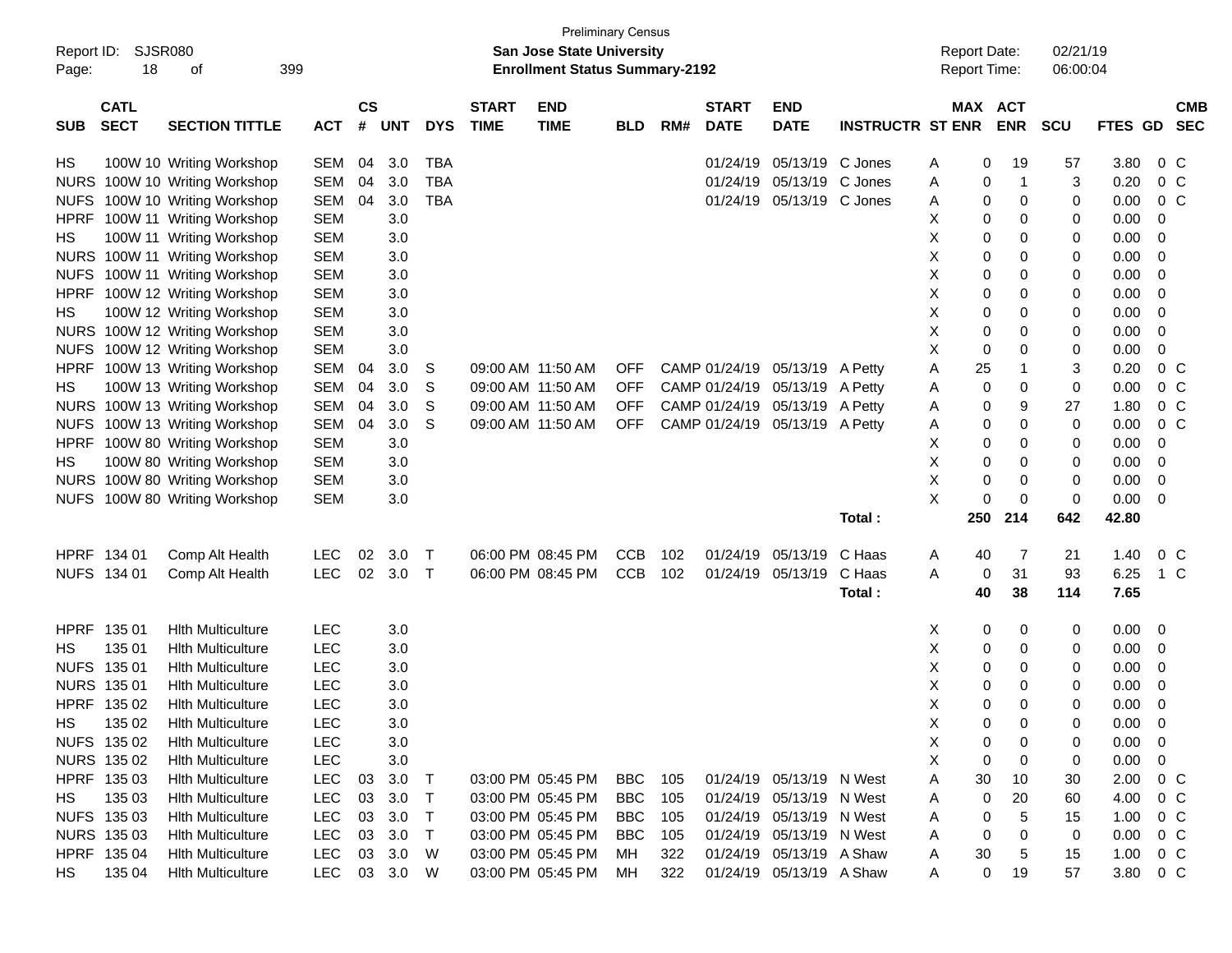| Report ID:<br>Page: | 19                         | SJSR080<br>399<br>οf     |            |                |            |            |                             | <b>Preliminary Census</b><br><b>San Jose State University</b><br><b>Enrollment Status Summary-2192</b> |            |     |                             |                           |                         | <b>Report Date:</b><br><b>Report Time:</b> |             |                          | 02/21/19<br>06:00:04 |                          |                |                          |
|---------------------|----------------------------|--------------------------|------------|----------------|------------|------------|-----------------------------|--------------------------------------------------------------------------------------------------------|------------|-----|-----------------------------|---------------------------|-------------------------|--------------------------------------------|-------------|--------------------------|----------------------|--------------------------|----------------|--------------------------|
| <b>SUB</b>          | <b>CATL</b><br><b>SECT</b> | <b>SECTION TITTLE</b>    | <b>ACT</b> | <b>CS</b><br># | <b>UNT</b> | <b>DYS</b> | <b>START</b><br><b>TIME</b> | <b>END</b><br><b>TIME</b>                                                                              | <b>BLD</b> | RM# | <b>START</b><br><b>DATE</b> | <b>END</b><br><b>DATE</b> | <b>INSTRUCTR ST ENR</b> | <b>MAX</b>                                 |             | <b>ACT</b><br><b>ENR</b> | <b>SCU</b>           | <b>FTES</b><br><b>GD</b> |                | <b>CMB</b><br><b>SEC</b> |
| <b>NUFS</b>         | 135 04                     | <b>Hith Multiculture</b> | <b>LEC</b> | 03             | 3.0        | W          | 03:00 PM 05:45 PM           |                                                                                                        | <b>MH</b>  | 322 | 01/24/19                    | 05/13/19                  | A Shaw                  | Α                                          | 0           | 4                        | 12                   | 0.85                     | 1 C            |                          |
| <b>NURS</b>         | 135 04                     | <b>Hith Multiculture</b> | <b>LEC</b> | 03             | 3.0        | W          | 03:00 PM 05:45 PM           |                                                                                                        | <b>MH</b>  | 322 | 01/24/19                    | 05/13/19                  | A Shaw                  | A                                          | $\mathbf 0$ | 0                        | 0                    | 0.00                     | $0\,C$         |                          |
| <b>HPRF</b>         | 135 05                     | <b>Hith Multiculture</b> | <b>LEC</b> |                | 3.0        |            |                             |                                                                                                        |            |     |                             |                           |                         | X                                          | 0           | 0                        | 0                    | 0.00                     | 0              |                          |
| HS                  | 135 05                     | <b>Hith Multiculture</b> | <b>LEC</b> |                | 3.0        |            |                             |                                                                                                        |            |     |                             |                           |                         | Х                                          | 0           | 0                        | 0                    | 0.00                     | 0              |                          |
| <b>NUFS</b>         | 135 05                     | <b>Hith Multiculture</b> | <b>LEC</b> |                | 3.0        |            |                             |                                                                                                        |            |     |                             |                           |                         | X                                          | $\mathbf 0$ | $\Omega$                 | 0                    | 0.00                     | $\Omega$       |                          |
| <b>NURS</b>         | 135 05                     | <b>Hith Multiculture</b> | <b>LEC</b> |                | 3.0        |            |                             |                                                                                                        |            |     |                             |                           |                         | X                                          | 0           | 0                        | 0                    | 0.00                     | 0              |                          |
| <b>HPRF</b>         | 135 06                     | <b>Hith Multiculture</b> | LEC        |                | 3.0        |            |                             |                                                                                                        |            |     |                             |                           |                         | X                                          | $\mathbf 0$ | 0                        | 0                    | 0.00                     | 0              |                          |
| HS.                 | 135 06                     | <b>Hith Multiculture</b> | <b>LEC</b> |                | 3.0        |            |                             |                                                                                                        |            |     |                             |                           |                         | X                                          | $\mathbf 0$ | $\mathbf 0$              | 0                    | 0.00                     | $\Omega$       |                          |
| <b>NUFS</b>         | 135 06                     | <b>Hith Multiculture</b> | <b>LEC</b> |                | 3.0        |            |                             |                                                                                                        |            |     |                             |                           |                         | X                                          | $\mathbf 0$ | 0                        | 0                    | 0.00                     | $\Omega$       |                          |
| <b>NURS</b>         | 135 06                     | <b>Hith Multiculture</b> | LEC        |                | 3.0        |            |                             |                                                                                                        |            |     |                             |                           |                         | X                                          | $\mathbf 0$ | 0                        | 0                    | 0.00                     | 0              |                          |
| <b>HPRF</b>         | 135 07                     | <b>Hith Multiculture</b> | <b>LEC</b> | 03             | 3.0        | TR         | 10:30 AM 11:45 AM           |                                                                                                        | <b>CCB</b> | 101 | 01/24/19                    | 05/13/19                  | N Zhang                 | Α                                          | 30          | 5                        | 15                   | 1.00                     | $0\,C$         |                          |
| <b>HS</b>           | 135 07                     | <b>Hith Multiculture</b> | <b>LEC</b> | 03             | 3.0        | <b>TR</b>  | 10:30 AM 11:45 AM           |                                                                                                        | <b>CCB</b> | 101 | 01/24/19                    | 05/13/19                  | N Zhang                 | A                                          | $\mathbf 0$ | 21                       | 63                   | 4.20                     | 0 <sup>o</sup> |                          |
| <b>NUFS</b>         | 135 07                     | <b>Hith Multiculture</b> | <b>LEC</b> | 03             | 3.0        | TR         | 10:30 AM 11:45 AM           |                                                                                                        | <b>CCB</b> | 101 | 01/24/19                    | 05/13/19                  | N Zhang                 | A                                          | 0           | 5                        | 15                   | 1.00                     | $0\,$ C        |                          |
| <b>NURS</b>         | 135 07                     | <b>Hith Multiculture</b> | <b>LEC</b> | 03             | 3.0        | <b>TR</b>  | 10:30 AM 11:45 AM           |                                                                                                        | <b>CCB</b> | 101 | 01/24/19                    | 05/13/19                  | N Zhang                 | Α                                          | 0           | 0                        | 0                    | 0.00                     | 0 <sup>o</sup> |                          |
| <b>HPRF</b>         | 135 08                     | <b>Hith Multiculture</b> | <b>LEC</b> | 03             | 3.0        | м          | 03:00 PM 05:45 PM           |                                                                                                        | <b>SH</b>  | 314 | 01/24/19                    | 05/13/19                  | N Zhang                 | A                                          | 30          | 6                        | 18                   | 1.25                     | $1\,C$         |                          |
| HS.                 | 135 08                     | <b>Hith Multiculture</b> | <b>LEC</b> | 03             | 3.0        | M          | 03:00 PM 05:45 PM           |                                                                                                        | <b>SH</b>  | 314 | 01/24/19                    | 05/13/19                  | N Zhang                 | Α                                          | $\mathbf 0$ | 20                       | 60                   | 4.00                     | 0 <sup>o</sup> |                          |
| <b>NUFS</b>         | 135 08                     | <b>Hith Multiculture</b> | <b>LEC</b> | 03             | 3.0        | м          | 03:00 PM 05:45 PM           |                                                                                                        | <b>SH</b>  | 314 | 01/24/19                    | 05/13/19                  | N Zhang                 | A                                          | 0           | 5                        | 15                   | 1.00                     | 0 <sup>C</sup> |                          |
| <b>NURS</b>         | 135 08                     | <b>Hith Multiculture</b> | <b>LEC</b> | 03             | 3.0        | м          | 03:00 PM 05:45 PM           |                                                                                                        | <b>SH</b>  | 314 | 01/24/19                    | 05/13/19                  | N Zhang                 | A                                          | $\mathbf 0$ | 0                        | 0                    | 0.00                     | $0\,C$         |                          |
| <b>HPRF</b>         | 135 09                     | <b>Hith Multiculture</b> | LEC        | 03             | 3.0        | W          | 09:00 AM 11:45 AM           |                                                                                                        | <b>BBC</b> | 320 | 01/24/19                    | 05/13/19                  | K Roe                   | A                                          | 30          | 4                        | 12                   | 0.80                     | $0\,C$         |                          |
| <b>HS</b>           | 135 09                     | <b>Hith Multiculture</b> | LEC        | 03             | 3.0        | W          | 09:00 AM 11:45 AM           |                                                                                                        | <b>BBC</b> | 320 | 01/24/19                    | 05/13/19                  | K Roe                   | A                                          | $\mathbf 0$ | 13                       | 39                   | 2.60                     | 0 <sup>o</sup> |                          |
| <b>NUFS</b>         | 135 09                     | <b>Hith Multiculture</b> | <b>LEC</b> | 03             | 3.0        | W          | 09:00 AM 11:45 AM           |                                                                                                        | <b>BBC</b> | 320 | 01/24/19                    | 05/13/19                  | K Roe                   | A                                          | $\mathbf 0$ | $\mathbf 0$              | 0                    | 0.00                     | 0 <sup>o</sup> |                          |
| <b>NURS</b>         | 135 09                     | <b>Hith Multiculture</b> | <b>LEC</b> | 03             | 3.0        | W          | 09:00 AM 11:45 AM           |                                                                                                        | <b>BBC</b> | 320 | 01/24/19                    | 05/13/19                  | K Roe                   | Α                                          | 0           | 0                        | 0                    | 0.00                     | $0\,C$         |                          |
|                     |                            |                          |            |                |            |            |                             |                                                                                                        |            |     |                             |                           | Total:                  |                                            | 150         | 142                      | 426                  | 28.50                    |                |                          |

**Department : Health Professions** 

| <b>Department Total:</b>  | 440 |              | 394 1182 | 78.95 |
|---------------------------|-----|--------------|----------|-------|
| <b>Lower Division:</b>    | n   | $\mathbf{u}$ | 0        | 0.00  |
| <b>Upper Division:</b>    | 440 |              | 394 1182 | 78.95 |
| <b>Graduate Division:</b> | o   | $\mathbf{u}$ | o        | 0.00  |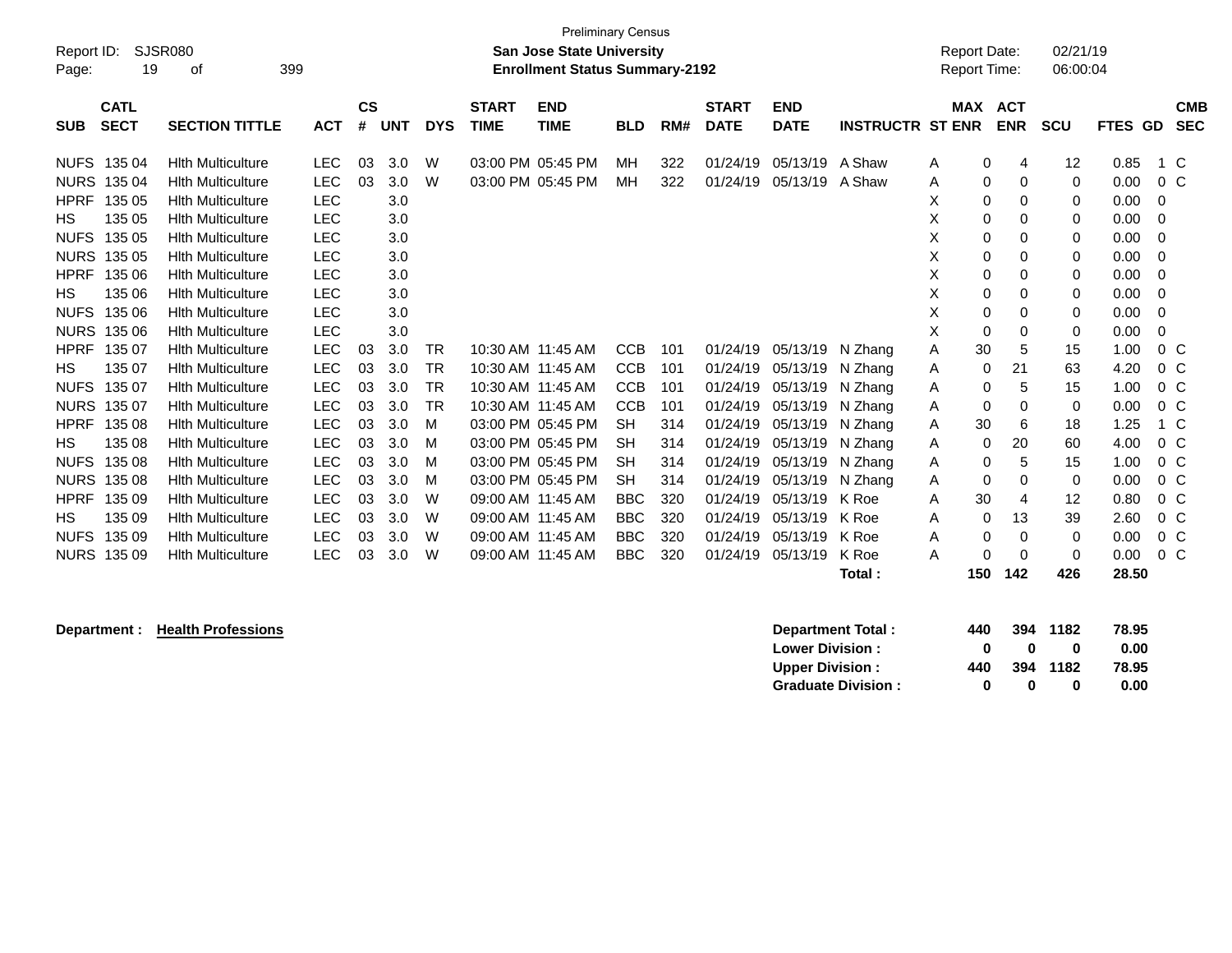| Page:            | Report ID: SJSR080<br>20   | 399<br>οf                                        |                |                    |            |            |                             | <b>Preliminary Census</b><br>San Jose State University<br><b>Enrollment Status Summary-2192</b> |            |     |                             |                           |                                 | <b>Report Date:</b><br><b>Report Time:</b> |                             | 02/21/19<br>06:00:04 |                 |                |                          |
|------------------|----------------------------|--------------------------------------------------|----------------|--------------------|------------|------------|-----------------------------|-------------------------------------------------------------------------------------------------|------------|-----|-----------------------------|---------------------------|---------------------------------|--------------------------------------------|-----------------------------|----------------------|-----------------|----------------|--------------------------|
| <b>SUB</b>       | <b>CATL</b><br><b>SECT</b> | <b>SECTION TITTLE</b>                            | <b>ACT</b>     | $\mathsf{cs}$<br># | <b>UNT</b> | <b>DYS</b> | <b>START</b><br><b>TIME</b> | <b>END</b><br><b>TIME</b>                                                                       | <b>BLD</b> | RM# | <b>START</b><br><b>DATE</b> | <b>END</b><br><b>DATE</b> | <b>INSTRUCTR ST ENR</b>         |                                            | MAX ACT<br><b>ENR</b>       | <b>SCU</b>           | <b>FTES GD</b>  |                | <b>CMB</b><br><b>SEC</b> |
| College          |                            | <b>Applied Sciences &amp; Arts</b>               |                |                    |            |            |                             |                                                                                                 |            |     |                             |                           |                                 |                                            |                             |                      |                 |                |                          |
| Department :     |                            | <b>Hospitality, Tourism and Event Management</b> |                |                    |            |            |                             |                                                                                                 |            |     |                             |                           |                                 |                                            |                             |                      |                 |                |                          |
| HSPM 101         |                            | Intro Hospitality                                | <b>LEC</b>     |                    | 02 3.0     | TR         |                             | 09:00 AM 10:15 AM                                                                               | <b>SH</b>  | 120 |                             | 01/24/19 05/13/19         | T Yen                           | A                                          | 17<br>40                    | 51                   | $3.40 \quad 0$  |                |                          |
| <b>HSPM</b>      | 180                        | Intro Hospitality                                | <b>LEC</b>     |                    | 02 3.0     | <b>TBA</b> |                             |                                                                                                 |            |     |                             | 01/24/19 05/13/19         | P Wey<br>Total:                 | 50<br>A<br>90                              | 43<br>60                    | 129<br>180           | 8.60 0<br>12.00 |                |                          |
| HSPM 11 01       |                            | <b>Restaurant Mgmt</b>                           | <b>LEC</b>     | 02                 | 3.0        | МW         |                             | 01:30 PM 02:45 PM                                                                               | <b>SH</b>  | 120 |                             | 01/24/19 05/13/19         | T Thompson A                    | 50                                         | 35                          | 105                  | $7.00 \t 0$     |                |                          |
|                  |                            |                                                  |                |                    |            |            |                             |                                                                                                 |            |     |                             |                           | Total :                         | 50                                         | 35                          | 105                  | 7.00            |                |                          |
| HSPM 1280        |                            | Cost Ctrl Hosp                                   | <b>SEM</b>     | 04                 | 3.0        | TBA        |                             |                                                                                                 |            |     |                             | 01/24/19 05/13/19         | J Ha                            | 40<br>A                                    | 22                          | 66                   | 4.40            | 0 <sup>o</sup> |                          |
| <b>NUFS 1280</b> |                            | Cost Ctrl Hosp                                   | SEM            | 04                 | 3.0        | <b>TBA</b> |                             |                                                                                                 |            |     |                             | 01/24/19 05/13/19         | J Ha                            | A                                          | $\mathbf 0$<br>$\mathbf{1}$ | 3                    | 0.20            | $0\,$ C        |                          |
|                  |                            |                                                  |                |                    |            |            |                             |                                                                                                 |            |     |                             |                           | Total :                         | 40                                         | 23                          | 69                   | 4.60            |                |                          |
| HSPM 65 01       |                            | Seminar in HSPM                                  | <b>LEC</b>     | 02                 | $1.0$ T    |            |                             | 03:00 PM 03:50 PM                                                                               | DBH        | 133 |                             | 01/24/19 05/13/19         | L Shroder                       | A<br>40                                    | 23                          | 23                   | $1.53 \t 0$     |                |                          |
|                  |                            |                                                  |                |                    |            |            |                             |                                                                                                 |            |     |                             |                           | Total:                          | 40                                         | 23                          | 23                   | 1.53            |                |                          |
| HSPM 86 01       |                            | <b>Special Events Mgt</b>                        | <b>LEC</b>     |                    | 01 3.0     | TBA        |                             |                                                                                                 |            |     |                             | 01/24/19 05/13/19         | T Thompson A                    | 40                                         | 31                          | 93                   | $6.20 \quad 0$  |                |                          |
|                  |                            |                                                  |                |                    |            |            |                             |                                                                                                 |            |     |                             |                           | Total:                          | 40                                         | 31                          | 93                   | 6.20            |                |                          |
|                  |                            | HSPM 100W 01 Writing Workshop                    | SEM            | 04                 | 3.0        | <b>MW</b>  |                             | 09:00 AM 10:15 AM                                                                               | <b>BBC</b> | 225 |                             | 01/24/19 05/13/19         | K Haven                         | 25<br>A                                    | 17                          | 51                   | $3.40 \quad 0$  |                |                          |
|                  |                            | HSPM 100W 80 Writing Workshop                    | SEM 04         |                    | 3.0        | <b>TBA</b> |                             |                                                                                                 |            |     |                             | 01/24/19 05/13/19         | M ModirzadehA                   | 25                                         | 22                          | 66                   | $4.40 \ 0$      |                |                          |
|                  |                            |                                                  |                |                    |            |            |                             |                                                                                                 |            |     |                             |                           | Total:                          | 50                                         | 39                          | 117                  | 7.80            |                |                          |
|                  | HSPM 102 01                | Hotel & Lodging Op                               | <b>LEC</b>     |                    | 02 3.0     | TR         |                             | 12:00 PM 01:15 PM                                                                               | <b>SH</b>  | 120 |                             | 01/24/19 05/13/19         | F MemarzadehA                   | 40                                         | 19                          | 57                   | $3.80\ 0$       |                |                          |
|                  |                            |                                                  |                |                    |            |            |                             |                                                                                                 |            |     |                             |                           | Total :                         | 40                                         | 19                          | 57                   | 3.80            |                |                          |
|                  | HSPM 104 80                | <b>Hospitality Mktg</b>                          | <b>LEC</b>     |                    | 02 3.0     | TBA        |                             |                                                                                                 |            |     |                             | 01/24/19 05/13/19         | Y Huang                         | 40<br>A                                    | 32                          | 96                   | $6.40 \quad 0$  |                |                          |
|                  |                            |                                                  |                |                    |            |            |                             |                                                                                                 |            |     |                             |                           | Total:                          | 40                                         | 32                          | 96                   | 6.40            |                |                          |
| HSPM 105 01      |                            | Finance in HSPM                                  | <b>LEC</b>     | 02 <sub>o</sub>    | 3.0        | <b>MW</b>  | 10:30 AM 11:45 AM           |                                                                                                 | <b>BBC</b> | 225 |                             |                           | 01/24/19 05/13/19 F MemarzadehA |                                            | 25<br>40                    | 75                   | $5.00 \t 0$     |                |                          |
|                  | HSPM 105 02                | Finance in HSPM                                  | LEC.           |                    | 3.0        |            |                             |                                                                                                 |            |     |                             |                           |                                 | X.                                         | $\Omega$<br>$\Omega$        | 0                    | $0.00 \t 0$     |                |                          |
|                  |                            |                                                  |                |                    |            |            |                             |                                                                                                 |            |     |                             |                           | Total:                          |                                            | 40<br>25                    | 75                   | 5.00            |                |                          |
|                  |                            | HSPM 107 01 Legal Hospitality                    |                |                    |            |            |                             | LEC 02 3.0 MW 10:30 AM 11:45 AM SH 120 01/24/19 05/13/19 J Dworak                               |            |     |                             |                           |                                 | A                                          | 26<br>40                    | 78                   | $5.20 \ 0$      |                |                          |
|                  |                            |                                                  |                |                    |            |            |                             |                                                                                                 |            |     |                             |                           | Total:                          |                                            | 40<br>26                    | 78                   | 5.20            |                |                          |
|                  |                            | HSPM 108 80 HSPM Info Sys                        | LEC 02 3.0 TBA |                    |            |            |                             |                                                                                                 |            |     |                             | 01/24/19 05/13/19 P Wey   |                                 | A<br>30                                    | 19                          | 57                   | $3.80\ 0$       |                |                          |
|                  |                            |                                                  |                |                    |            |            |                             |                                                                                                 |            |     |                             |                           | Total:                          |                                            | 30<br>19                    | 57                   | 3.80            |                |                          |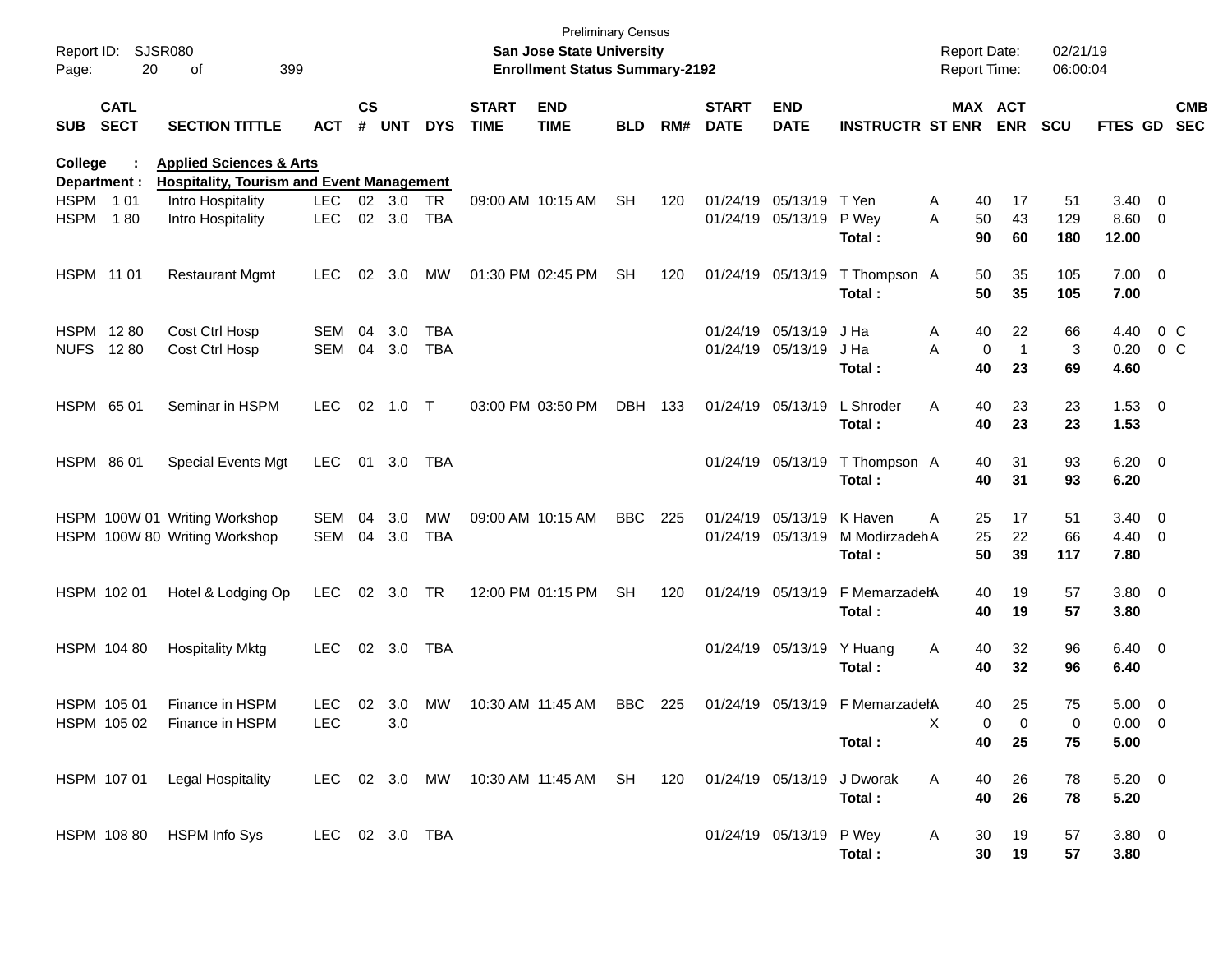| Report ID:<br>21<br>Page:                 | SJSR080<br>399<br>οf                                        |                                        |                |                      |                  |                             | <b>Preliminary Census</b><br><b>San Jose State University</b><br><b>Enrollment Status Summary-2192</b> |                  |                   |                               |                                        |                                                                          | <b>Report Date:</b><br><b>Report Time:</b> |                       |                       | 02/21/19<br>06:00:04     |                                           |                          |                          |
|-------------------------------------------|-------------------------------------------------------------|----------------------------------------|----------------|----------------------|------------------|-----------------------------|--------------------------------------------------------------------------------------------------------|------------------|-------------------|-------------------------------|----------------------------------------|--------------------------------------------------------------------------|--------------------------------------------|-----------------------|-----------------------|--------------------------|-------------------------------------------|--------------------------|--------------------------|
| <b>CATL</b><br><b>SECT</b><br><b>SUB</b>  | <b>SECTION TITTLE</b>                                       | <b>ACT</b>                             | <b>CS</b><br># | <b>UNT</b>           | <b>DYS</b>       | <b>START</b><br><b>TIME</b> | <b>END</b><br><b>TIME</b>                                                                              | <b>BLD</b>       | RM#               | <b>START</b><br><b>DATE</b>   | <b>END</b><br><b>DATE</b>              | <b>INSTRUCTR ST ENR</b>                                                  |                                            | MAX ACT               | <b>ENR</b>            | <b>SCU</b>               | FTES GD                                   |                          | <b>CMB</b><br><b>SEC</b> |
| HSPM 111 01                               | <b>Custom &amp; Courtesy</b>                                | <b>LEC</b>                             |                | 02 3.0               | TR               |                             | 12:00 PM 01:15 PM                                                                                      | <b>BBC</b>       | 220               |                               | 01/24/19 05/13/19                      | T Thompson A<br>Total:                                                   |                                            | 60<br>60              | 46<br>46              | 138<br>138               | $9.20 \ 0$<br>9.20                        |                          |                          |
| HSPM 121 01<br>HSPM 121 02                | <b>HSPM Leadership</b><br><b>HSPM Leadership</b>            | <b>LEC</b><br><b>LEC</b>               | 02             | 3.0<br>3.0           | <b>MW</b>        |                             | 12:00 PM 01:15 PM                                                                                      | <b>BBC</b>       | 324               |                               | 01/24/19 05/13/19                      | Y Huang<br>Total:                                                        | A<br>X                                     | 40<br>0<br>40         | 36<br>0<br>36         | 108<br>0<br>108          | $7.20 \t 0$<br>$0.00 \t 0$<br>7.20        |                          |                          |
| HSPM 130 01<br>HSPM 130 02                | <b>Hospitality Event</b><br><b>Hospitality Event</b>        | <b>LEC</b><br><b>LEC</b>               | 02<br>02       | 3.0<br>3.0           | M<br>$\top$      |                             | 06:00 PM 08:45 PM<br>06:00 PM 08:45 PM                                                                 | SН<br><b>SH</b>  | 120<br>120        |                               | 01/24/19 05/13/19<br>01/24/19 05/13/19 | L Shroder<br>C Vaticano<br>Total:                                        | A<br>A                                     | 40<br>40<br>80        | 23<br>17<br>40        | 69<br>51<br>120          | $4.60$ 0<br>$3.40 \ 0$<br>8.00            |                          |                          |
| HSPM 134 01<br>HSPM 134 02                | HR Management<br>HR Management                              | <b>LEC</b><br><b>LEC</b>               | 02             | 3.0<br>02 3.0        | MW<br>TR         |                             | 09:00 AM 10:15 AM<br>09:00 AM 10:15 AM                                                                 | SН<br><b>BBC</b> | 120<br>225        |                               | 01/24/19 05/13/19<br>01/24/19 05/13/19 | T Thompson A<br>T Thompson A<br>Total:                                   |                                            | 40<br>40<br>80        | 23<br>17<br>40        | 69<br>51<br>120          | $4.60$ 0<br>$3.40 \ 0$<br>8.00            |                          |                          |
| HSPM 140 01                               | Mtg, Conv & Event                                           | <b>LEC</b>                             |                | 02 3.0               | R                |                             | 03:00 PM 05:45 PM                                                                                      | <b>CL</b>        | 310               |                               | 01/24/19 05/13/19                      | K Moon<br>Total :                                                        | Α                                          | 30<br>30              | 10<br>10              | 30<br>30                 | $2.00 \t 0$<br>2.00                       |                          |                          |
| HSPM 142 01                               | <b>Tradeshow Mgnt</b>                                       | <b>LEC</b>                             | 02             | 3.0                  | W                |                             | 06:00 PM 08:45 PM                                                                                      | <b>BBC</b>       | 225               |                               | 01/24/19 05/13/19                      | A Roberts<br>Total:                                                      | A                                          | 30<br>30              | 12<br>12              | 36<br>36                 | $2.40 \ 0$<br>2.40                        |                          |                          |
| HSPM 148 01<br>HSPM 148 02<br>HSPM 148 03 | Wine Appreciation<br>Wine Appreciation<br>Wine Appreciation | <b>LEC</b><br><b>LEC</b><br><b>LEC</b> | 02<br>02       | 3.0<br>3.0<br>02 3.0 | $\top$<br>W<br>W |                             | 03:00 PM 05:45 PM<br>03:00 PM 05:45 PM<br>06:00 PM 08:45 PM                                            | SН<br>SН<br>SН   | 120<br>120<br>120 |                               | 01/24/19 05/13/19<br>01/24/19 05/13/19 | 01/24/19 05/13/19 A Ocegueda A<br>A Ocegueda A<br>A Ocegueda A<br>Total: |                                            | 55<br>55<br>55<br>165 | 51<br>57<br>53<br>161 | 153<br>171<br>159<br>483 | $10.20 \t 0$<br>11.45<br>10.60 0<br>32.25 | $\overline{\phantom{1}}$ |                          |
| HSPM 149 01<br>HSPM 149 02                | <b>Beer Appreciation</b><br><b>Beer Appreciation</b>        | <b>LEC</b><br><b>LEC</b>               | 02             | 3.0<br>02 3.0        | М<br>R           |                             | 03:00 PM 05:45 PM<br>03:00 PM 05:45 PM                                                                 | SН<br>SН         | 120<br>120        |                               | 01/24/19 05/13/19<br>01/24/19 05/13/19 | J Dworak<br>J Dworak<br>Total :                                          | Α<br>Α                                     | 55<br>55<br>110       | 58<br>57<br>115       | 174<br>171<br>345        | 11.60 0<br>$11.40 \t 0$<br>23.00          |                          |                          |
| HSPM 154 01                               | Revenue Management LEC 02 3.0 TR                            |                                        |                |                      |                  |                             | 10:30 AM 11:45 AM                                                                                      | SH               | 120               |                               | 01/24/19 05/13/19 Y Huang              | Total:                                                                   | A                                          | 40.<br>40             | 18<br>18              | 54<br>54                 | $3.60 \quad 0$<br>3.60                    |                          |                          |
| HSPM 161 01                               | Cruise Op Mgnt                                              | LEC 02 3.0 M                           |                |                      |                  |                             | 03:00 PM 05:45 PM BBC 225 01/24/19 05/13/19 R Adams                                                    |                  |                   |                               |                                        | Total:                                                                   | A                                          | 40<br>40              | 24<br>24              | 72<br>72                 | 4.80 0<br>4.80                            |                          |                          |
|                                           | HSPM 168 01 Gaming Management LEC 02 3.0 W                  |                                        |                |                      |                  |                             | 03:00 PM 05:45 PM SH                                                                                   |                  |                   | 242 01/24/19 05/13/19 D Andre |                                        | Total:                                                                   | A                                          | 40<br>40              | 21<br>21              | 63<br>63                 | $4.20 \ 0$<br>4.20                        |                          |                          |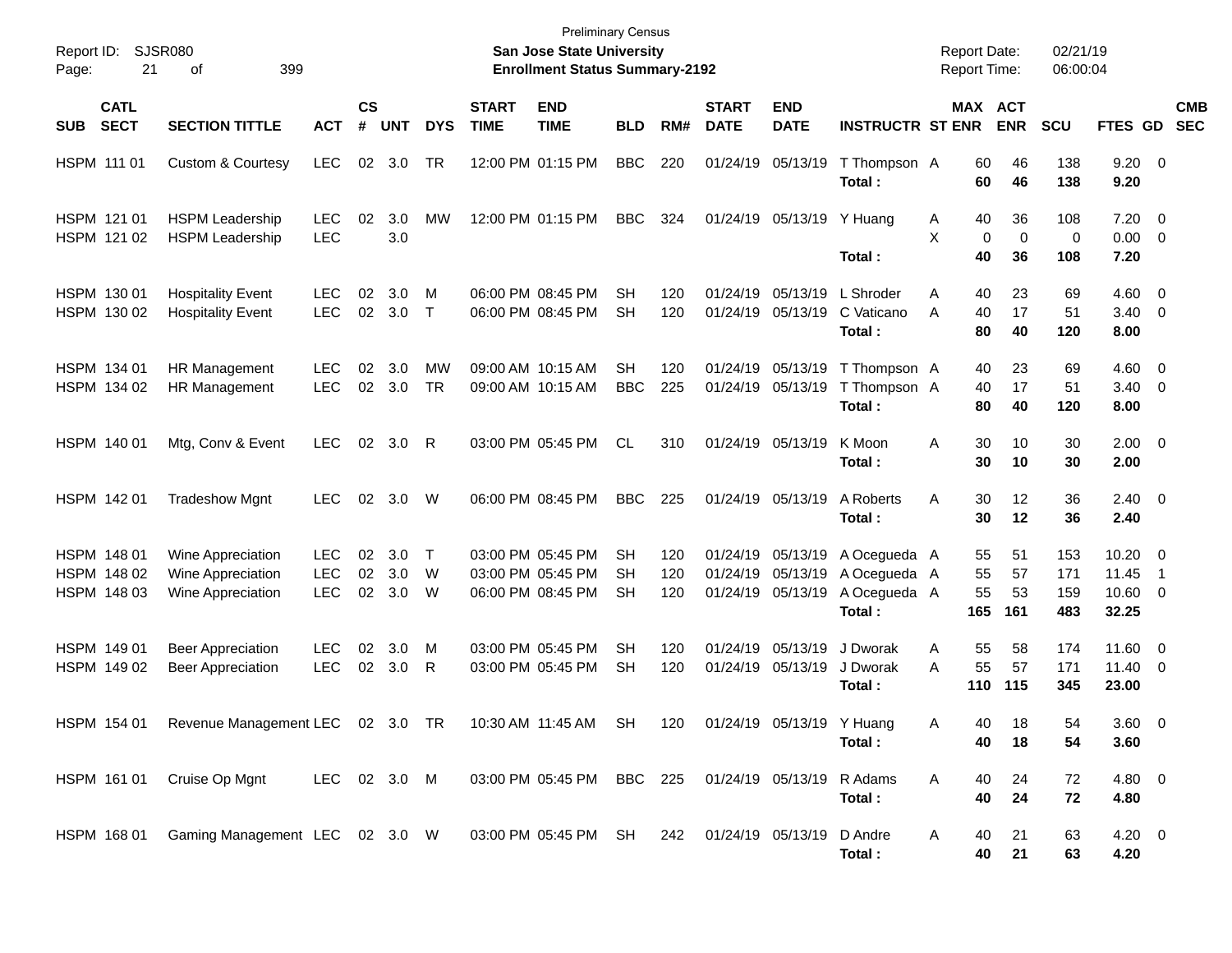| Report ID:<br>Page: | 22                                                                                        | <b>SJSR080</b><br>399<br>of                            |                          |                |            |                          |                             | <b>Preliminary Census</b><br><b>San Jose State University</b><br><b>Enrollment Status Summary-2192</b> |            |     |                                                  |                                                       |                              | <b>Report Date:</b><br><b>Report Time:</b> |                                                                | 02/21/19<br>06:00:04              |                             |                                                    |  |
|---------------------|-------------------------------------------------------------------------------------------|--------------------------------------------------------|--------------------------|----------------|------------|--------------------------|-----------------------------|--------------------------------------------------------------------------------------------------------|------------|-----|--------------------------------------------------|-------------------------------------------------------|------------------------------|--------------------------------------------|----------------------------------------------------------------|-----------------------------------|-----------------------------|----------------------------------------------------|--|
| <b>SUB</b>          | <b>CATL</b><br><b>SECT</b>                                                                | <b>SECTION TITTLE</b>                                  | <b>ACT</b>               | <b>CS</b><br># | <b>UNT</b> | <b>DYS</b>               | <b>START</b><br><b>TIME</b> | <b>END</b><br><b>TIME</b>                                                                              | <b>BLD</b> | RM# | <b>START</b><br><b>DATE</b>                      | <b>END</b><br><b>DATE</b>                             | <b>INSTRUCTR ST ENR</b>      |                                            | <b>MAX ACT</b><br><b>ENR</b>                                   | SCU                               | FTES GD                     | <b>CMB</b><br><b>SEC</b>                           |  |
|                     | HSPM 175 01<br>Entrepreneurship<br>HSPM 177 01<br><b>HSPM Service Mgnt</b><br>HSPM 177 02 |                                                        |                          | 04             | 3.0        | MW                       |                             | 01:30 PM 02:45 PM                                                                                      | <b>BBC</b> | 225 | 01/24/19                                         | 05/13/19                                              | F MemarzadehA<br>Total:      | 40<br>40                                   | 40<br>40                                                       | 120<br>120                        | 8.00<br>8.00                | $\overline{\phantom{0}}$                           |  |
|                     |                                                                                           | <b>HSPM Service Mgnt</b>                               | LEC<br><b>LEC</b>        | 02             | 3.0<br>3.0 | <b>MW</b>                |                             | 12:00 PM 01:15 PM                                                                                      | <b>SH</b>  | 120 | 01/24/19                                         | 05/13/19                                              | <b>B</b> Ratcliffe<br>Total: | 50<br>A<br>X<br>50                         | 41<br>$\mathbf 0$<br>$\mathbf 0$<br>41                         | 123<br>$\mathbf 0$<br>123         | 8.20<br>0.00<br>8.20        | $\overline{\mathbf{0}}$<br>$\overline{\mathbf{0}}$ |  |
|                     | HSPM 180 01<br>HSPM 180 02                                                                | <b>Individual Studies</b><br><b>Individual Studies</b> | <b>SUP</b><br><b>SUP</b> | 36<br>36       | 3.0<br>1.0 | <b>TBA</b><br><b>TBA</b> |                             |                                                                                                        |            |     | 01/24/19<br>01/24/19                             | 05/13/19<br>05/13/19                                  | T Yen<br>T Yen<br>Total:     | Α<br>A<br>10                               | 5<br>$\overline{c}$<br>5<br>$\overline{c}$<br>$\boldsymbol{4}$ | 6<br>$\overline{c}$<br>8          | 0.40<br>$0.13 \ 0$<br>0.53  | $\overline{\mathbf{0}}$                            |  |
|                     | HSPM 186 01                                                                               | <b>Strategic Mgmt</b>                                  | <b>LEC</b>               | 02             | 3.0        | $\mathsf{T}$             |                             | 03:00 PM 05:45 PM                                                                                      | <b>BBC</b> | 225 | 01/24/19                                         | 05/13/19                                              | <b>B</b> Ratcliffe<br>Total: | 25<br>A<br>25                              | 12<br>12                                                       | 36<br>36                          | $2.40 \ 0$<br>2.40          |                                                    |  |
|                     |                                                                                           | Intern Level 1                                         | <b>SUP</b>               | 36             | 2.0        | <b>TBA</b>               |                             |                                                                                                        |            |     | 01/24/19                                         | 05/13/19                                              | L Shroder<br>Total:          | A<br>40<br>40                              | 13<br>13                                                       | 26<br>26                          | $1.73 \t 0$<br>1.73         |                                                    |  |
|                     | <b>HSPM 191A01</b><br>HSPM 191B 01<br>Intern Level 2<br>HSPM 191B 02<br>Intern Level 2    |                                                        |                          |                | 3.0<br>1.0 | <b>TBA</b>               |                             |                                                                                                        |            |     | 01/24/19                                         | 05/13/19                                              | J Ha<br>Total:               | 40<br>A<br>X<br>40                         | 30<br>$\mathbf 0$<br>$\mathbf 0$<br>30                         | 90<br>0<br>90                     | $6.00 \t 0$<br>0.00<br>6.00 | $\overline{0}$                                     |  |
|                     | Department :                                                                              | <b>Hospitality, Tourism and Event Management</b>       |                          |                |            |                          |                             |                                                                                                        |            |     | <b>Lower Division:</b><br><b>Upper Division:</b> | <b>Department Total:</b><br><b>Graduate Division:</b> | 1420<br>260<br>1160          | 995<br>172<br>823<br>0<br>0                | 2922<br>470<br>2452<br>0                                       | 194.85<br>31.33<br>163.52<br>0.00 |                             |                                                    |  |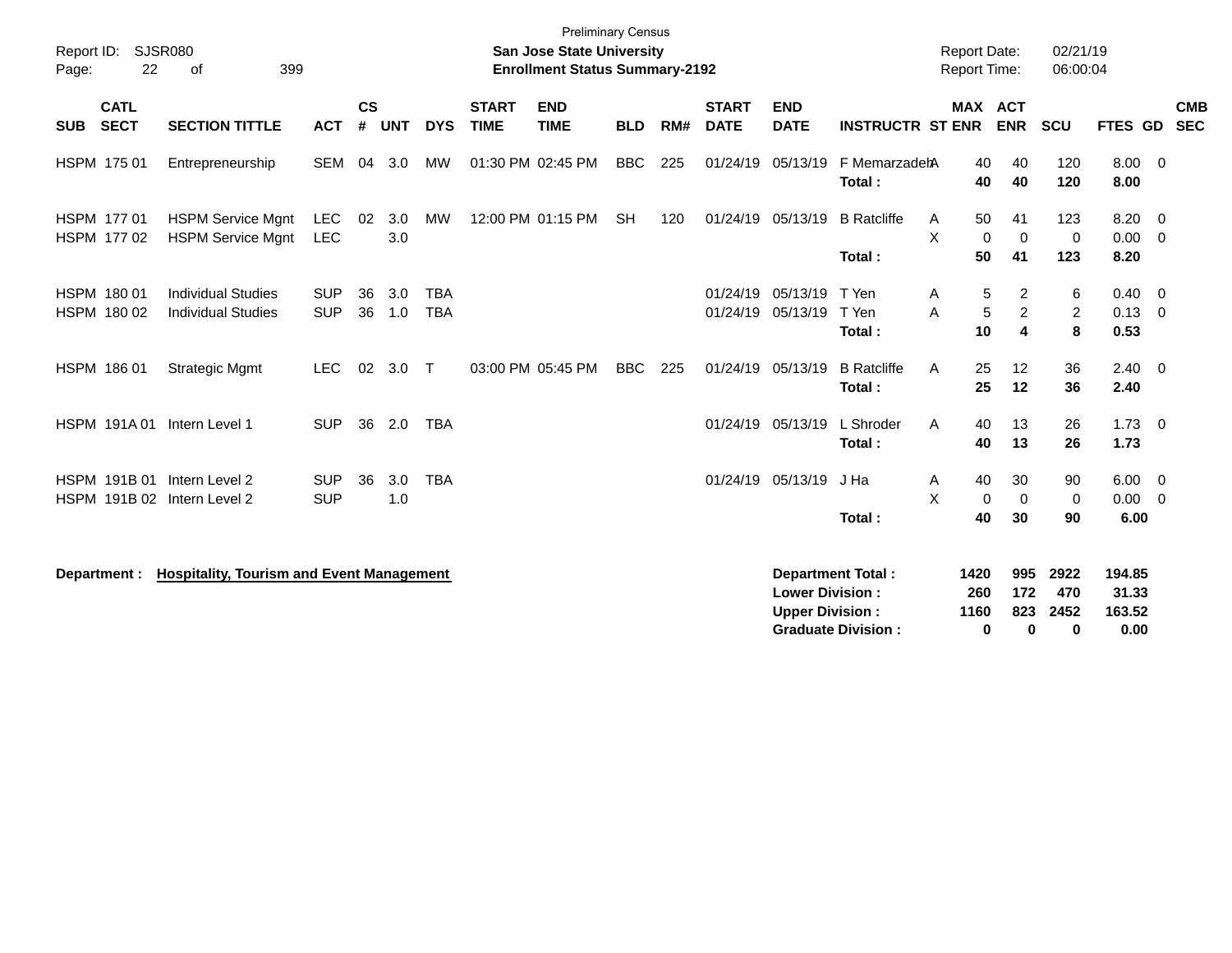| Report ID:<br>Page: | 23                         | <b>SJSR080</b><br>399<br>of                                     |               |               |                |               |                             | <b>Preliminary Census</b><br><b>San Jose State University</b><br><b>Enrollment Status Summary-2192</b> |                |     |                             |                           |                                       |   | <b>Report Date:</b><br><b>Report Time:</b> |                       | 02/21/19<br>06:00:04 |                |                          |
|---------------------|----------------------------|-----------------------------------------------------------------|---------------|---------------|----------------|---------------|-----------------------------|--------------------------------------------------------------------------------------------------------|----------------|-----|-----------------------------|---------------------------|---------------------------------------|---|--------------------------------------------|-----------------------|----------------------|----------------|--------------------------|
| <b>SUB</b>          | <b>CATL</b><br><b>SECT</b> | <b>SECTION TITTLE</b>                                           | ACT           | $\mathsf{cs}$ | # UNT          | <b>DYS</b>    | <b>START</b><br><b>TIME</b> | <b>END</b><br><b>TIME</b>                                                                              | <b>BLD</b>     | RM# | <b>START</b><br><b>DATE</b> | <b>END</b><br><b>DATE</b> | <b>INSTRUCTR ST ENR</b>               |   |                                            | MAX ACT<br><b>ENR</b> | <b>SCU</b>           | <b>FTES GD</b> | <b>CMB</b><br><b>SEC</b> |
| College             |                            | <b>Applied Sciences &amp; Arts</b>                              |               |               |                |               |                             |                                                                                                        |                |     |                             |                           |                                       |   |                                            |                       |                      |                |                          |
| ADV                 | Department :<br>91 01      | <b>Journalism &amp; Mass Communication</b><br>Intro Advertising | LEC.          |               | $02 \quad 3.0$ | МW            |                             | 03:00 PM 04:15 PM                                                                                      | <b>YUH 124</b> |     |                             | 01/24/19 05/13/19         | D Ocampo                              | A | 150                                        | 93                    | 279                  | 18.60 0        |                          |
|                     |                            |                                                                 |               |               |                |               |                             |                                                                                                        |                |     |                             |                           | Total:                                |   | 150                                        | 93                    | 279                  | 18.60          |                          |
| ADV                 | 116 01                     | Spartan Daily Ad Sta                                            | ACT           |               | 20 3.0         |               | MTWR01:30 PM 04:15 PM       |                                                                                                        | DBH 213        |     |                             | 01/24/19 05/13/19         | T Hendrick                            | A | 20                                         | 10                    | 30                   | $2.00 \t 0$    |                          |
|                     |                            |                                                                 |               |               |                |               |                             |                                                                                                        |                |     |                             |                           | Total:                                |   | 20                                         | 10                    | 30                   | 2.00           |                          |
| ADV                 | 121 01                     | Consumer Advertising LEC                                        |               |               | 02 3.0 T       |               |                             | 06:00 PM 08:45 PM                                                                                      | DBH            | 133 |                             | 01/24/19 05/13/19         | S Eckstone                            | A | 45                                         | 44                    | 132                  | 8.85 1         |                          |
|                     |                            |                                                                 |               |               |                |               |                             |                                                                                                        |                |     |                             |                           | Total:                                |   | 45                                         | 44                    | 132                  | 8.85           |                          |
| ADV                 | 122 01                     | Bus-to-Bus Advertisi                                            | SEM           | 04            | 3.0            | MW            |                             | 12:00 PM 01:15 PM                                                                                      | DBH            | 225 |                             | 01/24/19 05/13/19         | S Eckstone                            | A | 30                                         | 30                    | 90                   | $6.00 \t 0$    |                          |
|                     |                            |                                                                 |               |               |                |               |                             |                                                                                                        |                |     |                             |                           | Total:                                |   | 30                                         | 30                    | 90                   | 6.00           |                          |
| ADV                 | 123 01                     | Brdcast & New Media SEM 04 3.0                                  |               |               |                | M             |                             | 06:00 PM 08:45 PM                                                                                      | DBH            | 202 |                             | 01/24/19 05/13/19         | S Eckstone                            | A | 24                                         | 23                    | 69                   | 4.65 1         |                          |
|                     |                            |                                                                 |               |               |                |               |                             |                                                                                                        |                |     |                             |                           | Total:                                |   | 24                                         | 23                    | 69                   | 4.65           |                          |
| ADV                 | 124 01                     | Copywriting                                                     | SEM           | 04            | 3.0            | MW            |                             | 01:30 PM 02:45 PM                                                                                      |                |     | DBH 117D 01/24/19 05/13/19  |                           | D Ocampo                              | A | 20                                         | 20                    | 60                   | $4.00 \ 0$     |                          |
|                     |                            |                                                                 |               |               |                |               |                             |                                                                                                        |                |     |                             |                           | Total:                                |   | 20                                         | 20                    | 60                   | 4.00           |                          |
| ADV                 | 125 01                     | Ad Layout & Prod                                                | <b>SEM</b>    | 04            | 3.0            | <b>MW</b>     |                             | 12:00 PM 01:15 PM                                                                                      | DBH.           |     | 117D 01/24/19 05/13/19      |                           | J Delacruz                            | Α | 20                                         | 20                    | 60                   | $4.00 \ 0$     |                          |
| ADV                 | 125 02                     | Ad Layout & Prod                                                | SEM           | 04            | 3.0            | MW            |                             | 04:30 PM 05:45 PM                                                                                      | DBH.           |     | 117D 01/24/19 05/13/19      |                           | J Delacruz                            | A | 20                                         | 19                    | 57                   | $3.80\ 0$      |                          |
|                     |                            |                                                                 |               |               |                |               |                             |                                                                                                        |                |     |                             |                           | Total :                               |   | 40                                         | 39                    | 117                  | 7.80           |                          |
| ADV                 | 126 01                     | Media Planning & Buy SEM 04 3.0 TR                              |               |               |                |               |                             | 04:30 PM 05:45 PM                                                                                      | DBH 202        |     |                             | 01/24/19 05/13/19         | T Hendrick                            | Α | 20                                         | 12                    | 36                   | $2.40 \ 0$     |                          |
|                     |                            |                                                                 |               |               |                |               |                             |                                                                                                        |                |     |                             |                           | Total :                               |   | 20                                         | 12                    | 36                   | 2.40           |                          |
| ADV                 | 128 01                     | Integrtd Mktg Comm                                              | SEM 04 3.0    |               |                | MW            |                             | 04:30 PM 05:45 PM                                                                                      | DBH 225        |     |                             | 01/24/19 05/13/19         | T Hendrick                            | Α | 30                                         | 13                    | 39                   | 2.60 0         |                          |
|                     |                            |                                                                 |               |               |                |               |                             |                                                                                                        |                |     |                             |                           | Total :                               |   | 30                                         | 13                    | 39                   | 2.60           |                          |
| ADV                 | 129 01                     | Campaigns Mgmt                                                  | SEM 04 3.0 TR |               |                |               |                             | 12:00 PM 01:15 PM                                                                                      |                |     |                             |                           | DBH 117D 01/24/19 05/13/19 J Delacruz | A | 30                                         | 19                    | 57                   | $3.80\ 0$      |                          |
|                     |                            |                                                                 |               |               |                |               |                             |                                                                                                        |                |     |                             |                           | Total:                                |   | 30                                         | 19                    | 57                   | 3.80           |                          |
|                     | JOUR 61 01                 | Prnt/Mag and Online                                             | LEC           |               | 02 3.0         | TR            |                             | 03:00 PM 04:15 PM                                                                                      | DBH 224        |     |                             |                           | 01/24/19 05/13/19 D Martinet          | A | 20                                         | 18                    | 54                   | 3.60 0         |                          |
|                     | JOUR 61 02                 | Prnt/Mag and Online                                             | LEC           |               | 02 3.0         | TR            |                             | 10:30 AM 11:45 AM                                                                                      | DBH 224        |     |                             |                           | 01/24/19 05/13/19 N Garud Patk A      |   | 20                                         | 19                    | 57                   | $3.80\ 0$      |                          |
|                     | JOUR 61 03                 | Prnt/Mag and Online                                             | LEC 02 3.0    |               |                | MW            |                             | 06:00 PM 07:15 PM                                                                                      | DBH 224        |     |                             | 01/24/19 05/13/19         | D Purdy                               | Α | 20                                         | 13                    | 39                   | $2.60 \t 0$    |                          |
|                     |                            |                                                                 |               |               |                |               |                             |                                                                                                        |                |     |                             |                           | Total:                                |   | 60                                         | 50                    | 150                  | 10.00          |                          |
|                     | JOUR 95 01                 | <b>Digital News Photo</b>                                       |               |               |                | LEC 03 3.0 MW |                             | 09:00 AM 10:15 AM DBH 228                                                                              |                |     |                             |                           | 01/24/19 05/13/19 D Cheers            | A | 20                                         | 5                     | 15                   | $1.00 \t 0$    |                          |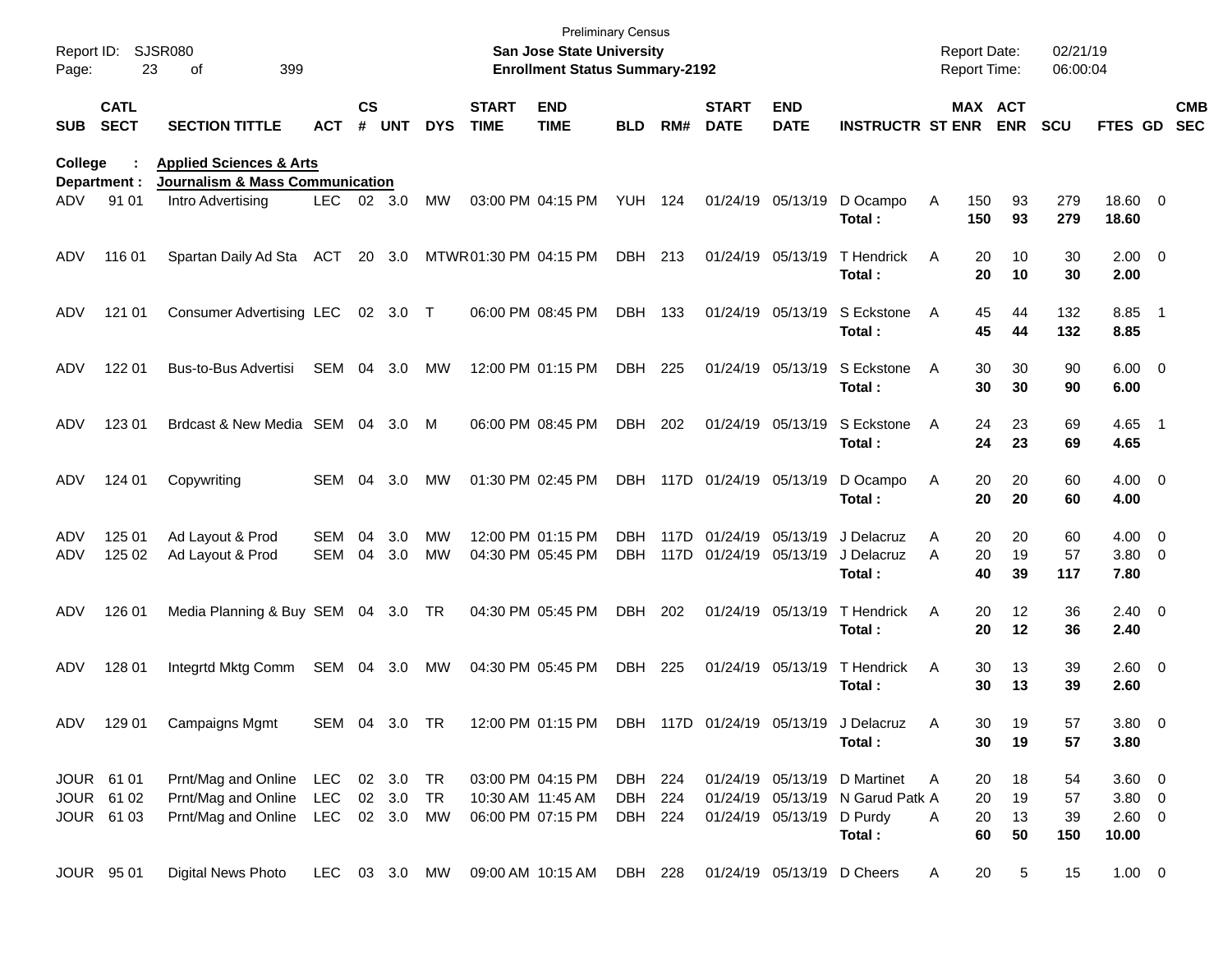| Report ID:<br>Page: | 24                                        | <b>SJSR080</b><br>399<br>οf                                          |                                        |                |                         |                                     |                                                 | <b>San Jose State University</b><br><b>Enrollment Status Summary-2192</b> | <b>Preliminary Census</b> |                   |                             |                                        |                                                                         | <b>Report Date:</b><br>Report Time: |                       | 02/21/19<br>06:00:04 |                                   |                                 |
|---------------------|-------------------------------------------|----------------------------------------------------------------------|----------------------------------------|----------------|-------------------------|-------------------------------------|-------------------------------------------------|---------------------------------------------------------------------------|---------------------------|-------------------|-----------------------------|----------------------------------------|-------------------------------------------------------------------------|-------------------------------------|-----------------------|----------------------|-----------------------------------|---------------------------------|
| <b>SUB</b>          | <b>CATL</b><br><b>SECT</b>                | <b>SECTION TITTLE</b>                                                | <b>ACT</b>                             | <b>CS</b><br># | <b>UNT</b>              | <b>DYS</b>                          | <b>START</b><br><b>TIME</b>                     | <b>END</b><br><b>TIME</b>                                                 | <b>BLD</b>                | RM#               | <b>START</b><br><b>DATE</b> | <b>END</b><br><b>DATE</b>              | <b>INSTRUCTR ST ENR</b>                                                 |                                     | MAX ACT<br><b>ENR</b> | <b>SCU</b>           | FTES GD                           | <b>CMB</b><br><b>SEC</b>        |
|                     | <b>JOUR 9502</b>                          | Digital News Photo                                                   | <b>LEC</b>                             |                | 03 3.0                  | <b>MW</b>                           | 10:30 AM 11:45 AM                               |                                                                           | DBH                       | 228               |                             | 01/24/19 05/13/19                      | D Cheers<br>Total:                                                      | 20<br>Α<br>40                       | 18<br>23              | 54<br>69             | 3.60 0<br>4.60                    |                                 |
|                     | JOUR 132 01                               | <b>Feature Reporting</b>                                             | <b>LEC</b>                             | 04             | 3.0                     | <b>MW</b>                           |                                                 | 01:30 PM 02:45 PM                                                         | DBH                       | 224               |                             | 01/24/19 05/13/19                      | S Fosdick<br>Total:                                                     | A<br>20<br>20                       | 19<br>19              | 57<br>57             | 3.80 0<br>3.80                    |                                 |
|                     | JOUR 133 01                               | <b>Editing/News Mgmt</b>                                             | SEM 04 3.0                             |                |                         | TR                                  |                                                 | 12:00 PM 01:15 PM                                                         | DBH 224                   |                   |                             | 01/24/19 05/13/19                      | R Craig<br>Total:                                                       | 20<br>Α<br>20                       | 20<br>20              | 60<br>60             | $4.00 \ 0$<br>4.00                |                                 |
|                     | JOUR 135 01<br>JOUR 135 02                | Rep/Editing & Mgmt<br>Rep/Editing & Mgmt                             | ACT<br><b>ACT</b>                      | 20<br>20       | -1.0<br>2.0             |                                     | MTWR 01:30 PM 02:45 PM<br>MTWR03:00 PM 04:15 PM |                                                                           | DBH<br><b>DBH</b>         | 209<br>209        | 01/24/19<br>01/24/19        | 05/13/19<br>05/13/19                   | R Craig<br>R Craig                                                      | 15<br>A<br>15<br>A                  | 12<br>13              | 12<br>13             | 0.80 0<br>1.73                    | - 0                             |
|                     | JOUR 135 03<br>JOUR 135 04                | Rep/Editing & Mgmt<br>Rep/Editing & Mgmt                             | <b>ACT</b><br><b>ACT</b>               | 20<br>20       | 1.0<br>2.0              |                                     | MTWR 01:30 PM 02:45 PM<br>MTWR03:00 PM 04:15 PM |                                                                           | <b>DBH</b><br>DBH         | 209<br>209        | 01/24/19                    | 05/13/19<br>01/24/19 05/13/19          | R Craig<br>R Craig<br>Total:                                            | 15<br>Α<br>15<br>Α<br>60            | 10<br>8<br>43         | 10<br>8<br>43        | 0.67<br>1.07<br>4.27              | $\overline{\phantom{0}}$<br>- 0 |
|                     | JOUR 136 01                               | Newspaper and Mag D&EC                                               |                                        |                | 02 3.0                  | МW                                  |                                                 | 09:00 AM 10:15 AM                                                         | DBH                       | 222               |                             | 01/24/19 05/13/19                      | T Korani<br>Total:                                                      | 20<br>A<br>20                       | 21<br>21              | 63<br>63             | $4.20 \ 0$<br>4.20                |                                 |
|                     | JOUR 137 01                               | Reviewing the Arts                                                   | SEM 05                                 |                | 3.0                     | TR                                  | 10:30 AM 11:45 AM                               |                                                                           | DBH 213                   |                   |                             | 01/24/19 05/13/19                      | S Fosdick<br>Total:                                                     | 20<br>A<br>20                       | 13<br>13              | 39<br>39             | $2.60 \ 0$<br>2.60                |                                 |
|                     | JOUR 138 01                               | Sports Journalism                                                    | <b>ACT</b>                             |                | 3.0                     |                                     |                                                 |                                                                           |                           |                   |                             |                                        | Total:                                                                  | X<br>0<br>0                         | 0<br>0                | 0<br>0               | $0.00 \t 0$<br>0.00               |                                 |
|                     | JOUR 165 01<br>JOUR 165 02                | <b>TV News Staff</b><br><b>TV News Staff</b>                         | <b>ACT</b><br><b>ACT</b>               |                | 1.0<br>2.0              |                                     |                                                 |                                                                           |                           |                   |                             |                                        |                                                                         | Х<br>0<br>X<br>0                    | 0<br>0                | 0<br>0               | $0.00 \ 0$<br>0.00                | $\overline{\phantom{0}}$        |
|                     | JOUR 165 03<br>JOUR 165 04<br>JOUR 165 05 | <b>TV News Staff</b><br><b>TV News Staff</b><br><b>TV News Staff</b> | <b>ACT</b><br><b>ACT</b><br><b>ACT</b> | 20<br>20       | 3.0<br>1.0<br>2.0       |                                     | MTWR 01:30 PM 02:45 PM<br>MTWR01:30 PM 02:45 PM |                                                                           | DBH.<br><b>DBH</b>        | 2091<br>2091      | 01/24/19<br>01/24/19        | 05/13/19<br>05/13/19                   | D Martinet<br>D Martinet                                                | X<br>0<br>Α<br>20<br>20<br>Α        | 0<br>0<br>$\Omega$    | 0<br>0<br>0          | 0.00<br>0.00<br>0.00              | 0<br>0<br>0                     |
|                     | JOUR 165 06                               | <b>TV News Staff</b>                                                 | <b>ACT</b>                             | 20             | 3.0                     |                                     | MTWR 01:30 PM 02:45 PM                          |                                                                           | <b>DBH</b>                | 2091              | 01/24/19                    | 05/13/19                               | D Martinet<br>Total :                                                   | 20<br>A<br>60                       | 17<br>17              | 17<br>17             | 3.40<br>3.40                      | - 0                             |
|                     | JOUR 166 01<br>JOUR 166 02                | Converged Newsroom LEC<br>Converged Newsroom ACT 12 0.0              |                                        |                | 04 3.0                  |                                     | MTWR01:30 PM 02:45 PM<br>MTWR 03:00 PM 04:15 PM |                                                                           | DBH<br>DBH                | 209<br>209        |                             | 01/24/19 05/13/19<br>01/24/19 05/13/19 | N Garud Patk A<br>N Garud Patk A<br>Total:                              | 20<br>20<br>40                      | 13<br>13<br>26        | 26<br>13<br>39       | 2.60 0<br>$0.00 \t 0$<br>2.60     |                                 |
|                     | MCOM 63 01<br>MCOM 63 02<br>MCOM 63 03    | New Media<br>New Media<br>New Media                                  | <b>LEC</b><br><b>LEC</b><br><b>LEC</b> | 02             | 3.0<br>02 3.0<br>02 3.0 | <b>TR</b><br><b>MW</b><br><b>MW</b> |                                                 | 09:00 AM 10:15 AM<br>12:00 PM 01:15 PM<br>03:00 PM 04:15 PM               | DBH<br>DBH<br>DBH         | 228<br>228<br>228 |                             | 01/24/19 05/13/19                      | D Nichols<br>01/24/19 05/13/19 D Nichols<br>01/24/19 05/13/19 D Nichols | 20<br>A<br>20<br>Α<br>Α<br>20       | 19<br>19<br>20        | 57<br>57<br>60       | 3.80 0<br>$3.80\ 0$<br>$4.00 \ 0$ |                                 |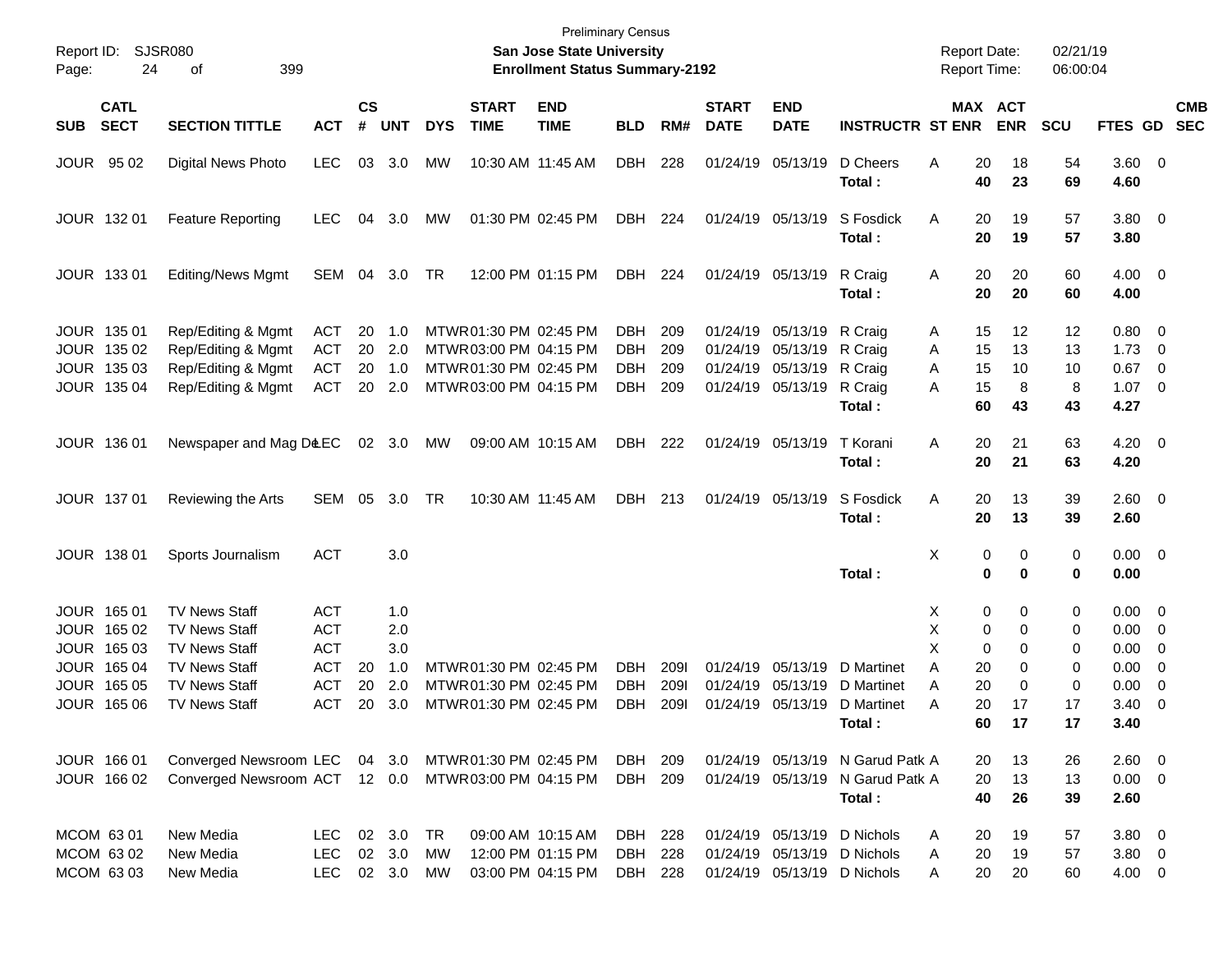| Report ID:<br>25<br>Page:                | <b>SJSR080</b><br>399<br>οf    |                |                |            |            |                             | <b>Preliminary Census</b><br><b>San Jose State University</b><br><b>Enrollment Status Summary-2192</b> |            |     |                             |                           |                             | <b>Report Date:</b><br><b>Report Time:</b> |                       | 02/21/19<br>06:00:04 |               |                         |            |
|------------------------------------------|--------------------------------|----------------|----------------|------------|------------|-----------------------------|--------------------------------------------------------------------------------------------------------|------------|-----|-----------------------------|---------------------------|-----------------------------|--------------------------------------------|-----------------------|----------------------|---------------|-------------------------|------------|
| <b>CATL</b><br><b>SECT</b><br><b>SUB</b> | <b>SECTION TITTLE</b>          | <b>ACT</b>     | <b>CS</b><br># | <b>UNT</b> | <b>DYS</b> | <b>START</b><br><b>TIME</b> | <b>END</b><br><b>TIME</b>                                                                              | <b>BLD</b> | RM# | <b>START</b><br><b>DATE</b> | <b>END</b><br><b>DATE</b> | <b>INSTRUCTR ST ENR</b>     |                                            | MAX ACT<br><b>ENR</b> | <b>SCU</b>           | FTES GD SEC   |                         | <b>CMB</b> |
| MCOM 63 04                               | New Media                      | <b>LEC</b>     | 02             | 3.0        | TR         |                             | 12:00 PM 01:15 PM                                                                                      | <b>DBH</b> | 228 | 01/24/19                    | 05/13/19                  | D Cheers                    | 20<br>A                                    | 13                    | 39                   | 2.60          | - 0                     |            |
| MCOM 63 05                               | New Media                      | <b>LEC</b>     | 02             | 3.0        | м          |                             | 06:00 PM 08:45 PM                                                                                      | <b>DBH</b> | 228 | 01/24/19                    | 05/13/19                  | V Nelson                    | 20<br>Α                                    | 19                    | 57                   | 3.80          | $\overline{0}$          |            |
| MCOM 63 06                               | New Media                      | <b>LEC</b>     | 02             | 3.0        | <b>TR</b>  |                             | 10:30 AM 11:45 AM                                                                                      | <b>DBH</b> | 228 |                             | 01/24/19 05/13/19         | D Cheers<br>Total:          | A<br>20<br>120                             | 8<br>98               | 24<br>294            | 1.60<br>19.60 | - 0                     |            |
| MCOM 70 01                               | Vis Comm Mod Media LEC         |                | 03             | 3.0        | мw         |                             | 09:00 AM 10:15 AM                                                                                      | DBH.       | 133 |                             | 01/24/19 05/13/19         | D Nichols                   | Α<br>70                                    | 25                    | 75                   | 5.00          | - 0                     |            |
| MCOM 70 02                               | Vis Comm Mod Media LEC         |                | 03             | 3.0        | <b>TR</b>  |                             | 09:00 AM 10:15 AM                                                                                      | <b>DBH</b> | 133 |                             | 01/24/19 05/13/19         | D Martinet                  | A<br>70                                    | 43                    | 129                  | 8.60          | $\overline{\mathbf{0}}$ |            |
|                                          |                                |                |                |            |            |                             |                                                                                                        |            |     |                             |                           | Total:                      | 140                                        | 68                    | 204                  | 13.60         |                         |            |
| <b>MCOM 7201</b>                         | Mcom & Society                 | <b>LEC</b>     | 02             | 3.0        | <b>MW</b>  |                             | 10:30 AM 11:45 AM                                                                                      | DBH        | 133 |                             | 01/24/19 05/13/19         | R Craig                     | 70<br>A                                    | 42                    | 126                  | 8.40          | - 0                     |            |
| MCOM 72 02                               | Mcom & Society                 | <b>LEC</b>     | 02             | 3.0        | MW         |                             | 12:00 PM 01:15 PM                                                                                      | <b>DBH</b> | 133 |                             | 01/24/19 05/13/19         | N Garud Patk A              | 70                                         | 33                    | 99                   | 6.60          | $\overline{\mathbf{0}}$ |            |
|                                          |                                |                |                |            |            |                             |                                                                                                        |            |     |                             |                           | Total:                      | 140                                        | 75                    | 225                  | 15.00         |                         |            |
|                                          | MCOM 100W 01 Wrtg Wkhp in Comm | SEM            | 04             | 3.0        | TR         |                             | 04:30 PM 05:45 PM                                                                                      | <b>DBH</b> | 224 |                             | 01/24/19 05/13/19         | R Nichols                   | 20<br>A                                    | 19                    | 57                   | 3.80          | - 0                     |            |
|                                          | MCOM 100W 02 Wrtg Wkhp in Comm | SEM            | 04             | 3.0        | F          |                             | 09:30 AM 12:15 PM                                                                                      | <b>DBH</b> | 224 | 01/24/19                    | 05/13/19                  | R Nichols                   | A<br>20                                    | 10                    | 30                   | 2.00          | $\overline{0}$          |            |
|                                          | MCOM 100W 03 Wrtg Wkhp in Comm | <b>SEM</b>     | 04             | 3.0        | МW         |                             | 04:30 PM 05:45 PM                                                                                      | <b>DBH</b> | 224 |                             | 01/24/19 05/13/19         | R Nichols                   | 20<br>A                                    | 20                    | 60                   | 4.00          | $\mathbf 0$             |            |
|                                          | MCOM 100W 04 Wrtg Wkhp in Comm | SEM            | 04             | 3.0        | TR         |                             | 12:00 PM 01:15 PM                                                                                      | <b>DBH</b> | 222 |                             | 01/24/19 05/13/19         | M Dowdy                     | 20<br>A                                    | 20                    | 60                   | 4.00          | $\overline{0}$          |            |
|                                          |                                |                |                |            |            |                             |                                                                                                        |            |     |                             |                           | Total:                      | 80                                         | 69                    | 207                  | 13.80         |                         |            |
| MCOM 101 01                              | Media Law & Ethics             | <b>LEC</b>     | 03             | 3.0        | МW         |                             | 03:00 PM 04:15 PM                                                                                      | DBH.       | 133 |                             | 01/24/19 05/13/19         | L Sokoloff                  | 40<br>A                                    | 30                    | 90                   | 6.00          | - 0                     |            |
| MCOM 101 02                              | Media Law & Ethics             | <b>LEC</b>     | 03             | 3.0        | TR         |                             | 01:30 PM 02:45 PM                                                                                      | <b>DBH</b> | 133 |                             | 01/24/19 05/13/19         | L Sokoloff                  | A<br>40                                    | 39                    | 117                  | 7.80          | - 0                     |            |
|                                          |                                |                |                |            |            |                             |                                                                                                        |            |     |                             |                           | Total:                      | 80                                         | 69                    | 207                  | 13.80         |                         |            |
| MCOM 104 01                              | Mass Comm Research SEM         |                | 04             | 3.0        | <b>TBA</b> |                             |                                                                                                        |            |     |                             | 01/24/19 05/13/19         | P Young                     | 45<br>A                                    | 41                    | 123                  | 8.20          | $\overline{\mathbf{0}}$ |            |
| MCOM 104 02                              | Mass Comm Research SEM         |                | 04             | 3.0        | <b>TBA</b> |                             |                                                                                                        |            |     |                             | 01/24/19 05/13/19         | P Young                     | 45<br>Α                                    | 42                    | 126                  | 8.45          | -1                      |            |
| MCOM 104 03                              | Mass Comm Research SEM         |                | 04             | 3.0        | MW         |                             | 10:30 AM 11:45 AM                                                                                      | MН         | 321 |                             | 01/24/19 05/13/19         | ZLi                         | A<br>26                                    | 26                    | 78                   | 5.20          | $\overline{\mathbf{0}}$ |            |
|                                          |                                |                |                |            |            |                             |                                                                                                        |            |     |                             |                           | Total:                      | 116                                        | 109                   | 327                  | 21.85         |                         |            |
| MCOM 105 01                              | Diversty & Media               | <b>LEC</b>     |                | 3.0        |            |                             |                                                                                                        |            |     |                             |                           |                             | Χ<br>0                                     | 0                     | 0                    | $0.00 \t 0$   |                         |            |
|                                          |                                |                |                |            |            |                             |                                                                                                        |            |     |                             |                           | Total:                      | 0                                          | $\bf{0}$              | 0                    | 0.00          |                         |            |
| MCOM 106 01                              | <b>Global Mass Comm</b>        | LEC 02 3.0 TR  |                |            |            |                             | 10:30 AM 11:45 AM DBH 133                                                                              |            |     |                             | 01/24/19 05/13/19         | D Martinet                  | Α<br>40                                    | 41                    | 123                  | 8.20 0        |                         |            |
|                                          |                                |                |                |            |            |                             |                                                                                                        |            |     |                             |                           | Total:                      | 40                                         | 41                    | 123                  | 8.20          |                         |            |
| MCOM 111 01                              | Internship                     | SEM 06 3.0 TBA |                |            |            |                             |                                                                                                        |            |     |                             | 01/24/19 05/13/19         | M Cabot                     | Α<br>60                                    | 31                    | 93                   | $6.25$ 1      |                         |            |
|                                          |                                |                |                |            |            |                             |                                                                                                        |            |     |                             |                           | Total:                      | 60                                         | 31                    | 93                   | 6.25          |                         |            |
| MCOM 139 01                              | Specialized Wrtg               | SEM 04 3.0     |                |            | МW         |                             | 04:30 PM 05:45 PM                                                                                      | DBH        | 209 |                             |                           | 01/24/19 05/13/19 D Nichols | 30<br>A                                    | 14                    | 42                   | $2.80 \t 0$   |                         |            |
| MCOM 139 02                              | Specialized Wrtg               | SEM 04 3.0 MW  |                |            |            |                             | 04:30 PM 05:45 PM                                                                                      | DBH        | 209 |                             | 01/24/19 05/13/19 D Purdy |                             | Α<br>30                                    | $\overline{c}$        | $\,6$                | $0.40 \ 0$    |                         |            |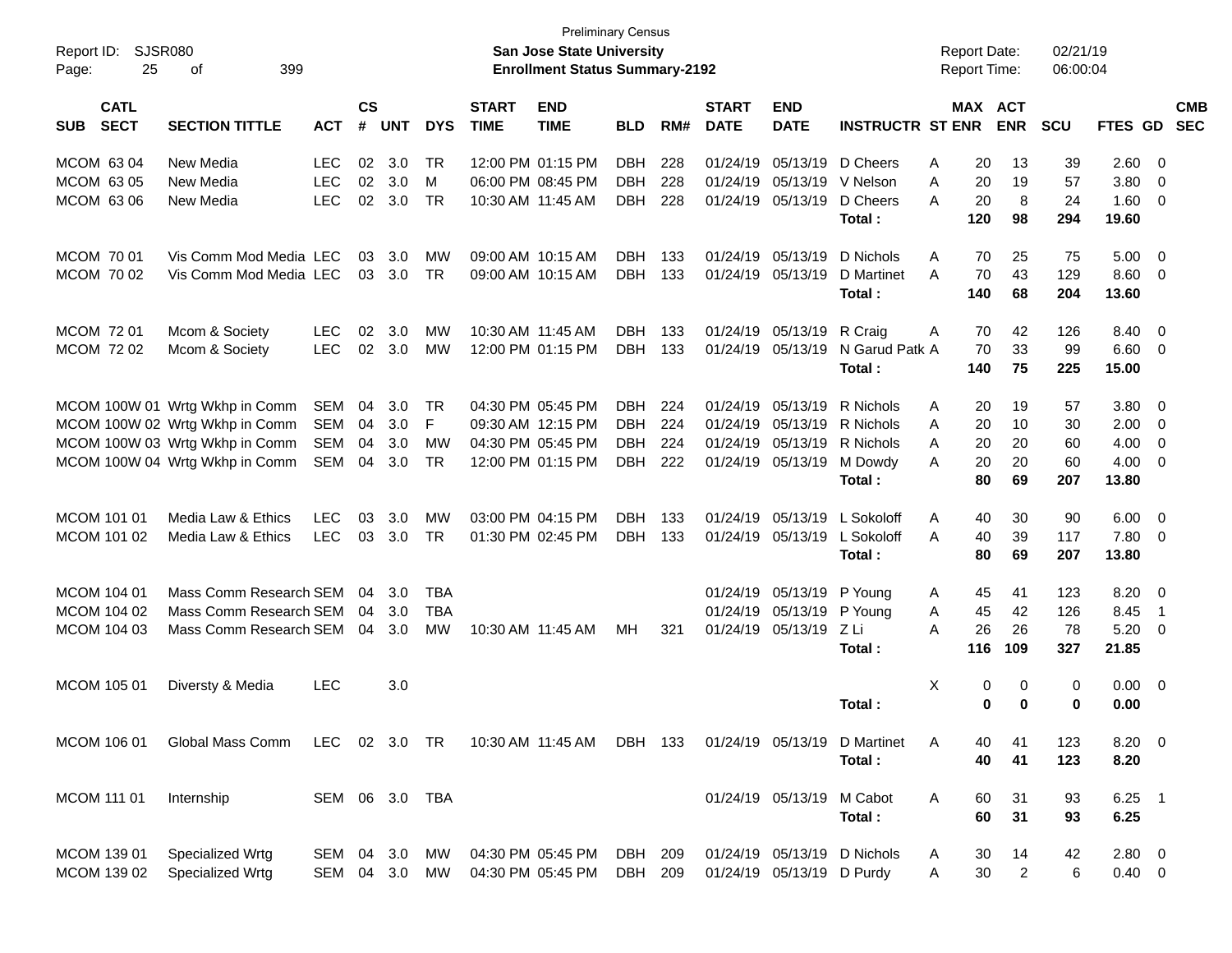| Report ID: SJSR080<br>Page:               | 26                         | 399<br>of                                                   |                                        |                    |                   |                                        |                             | <b>Preliminary Census</b><br>San Jose State University<br><b>Enrollment Status Summary-2192</b> |            |                 |                             |                                                             |                                                             | <b>Report Date:</b><br><b>Report Time:</b> |                                           | 02/21/19<br>06:00:04          |                                                   |                         |                          |
|-------------------------------------------|----------------------------|-------------------------------------------------------------|----------------------------------------|--------------------|-------------------|----------------------------------------|-----------------------------|-------------------------------------------------------------------------------------------------|------------|-----------------|-----------------------------|-------------------------------------------------------------|-------------------------------------------------------------|--------------------------------------------|-------------------------------------------|-------------------------------|---------------------------------------------------|-------------------------|--------------------------|
| <b>SUB</b>                                | <b>CATL</b><br><b>SECT</b> | <b>SECTION TITTLE</b>                                       | <b>ACT</b>                             | $\mathsf{cs}$<br># | <b>UNT</b>        | <b>DYS</b>                             | <b>START</b><br><b>TIME</b> | <b>END</b><br><b>TIME</b>                                                                       | <b>BLD</b> | RM#             | <b>START</b><br><b>DATE</b> | <b>END</b><br><b>DATE</b>                                   | <b>INSTRUCTR ST ENR</b>                                     |                                            | MAX ACT<br><b>ENR</b>                     | <b>SCU</b>                    | FTES GD                                           |                         | <b>CMB</b><br><b>SEC</b> |
|                                           |                            |                                                             |                                        |                    |                   |                                        |                             |                                                                                                 |            |                 |                             |                                                             | Total:                                                      | 60                                         | 16                                        | 48                            | 3.20                                              |                         |                          |
| MCOM 163 01                               |                            | Adv Media tech                                              | <b>LEC</b>                             | 03                 | 3.0               | MW                                     |                             | 10:30 AM 11:45 AM                                                                               | DBH        | 226             |                             | 01/24/19 05/13/19                                           | T Korani<br>Total:                                          | 20<br>A<br>20                              | 23<br>23                                  | 69<br>69                      | $4.60$ 0<br>4.60                                  |                         |                          |
| MCOM 170 01                               |                            | StrtgcSocialMedia&Bu LEC                                    |                                        | 01                 | 3.0               | W                                      |                             | 06:00 PM 08:45 PM                                                                               | DBH        | 117D            | 01/24/19 05/13/19           |                                                             | M Brito<br>Total:                                           | 50<br>A<br>50                              | 16<br>16                                  | 48<br>48                      | $3.20 \ 0$<br>3.20                                |                         |                          |
| MCOM 180 01<br>MCOM 180 02<br>MCOM 180 03 |                            | Global Leadership<br>Global Leadership<br>Global Leadership | <b>SUP</b><br><b>SUP</b><br><b>SUP</b> | 36<br>36<br>36     | 1.0<br>2.0<br>3.0 | <b>TBA</b><br><b>TBA</b><br><b>TBA</b> |                             |                                                                                                 |            |                 |                             | 01/24/19 05/13/19<br>01/24/19 05/13/19<br>01/24/19 05/13/19 | P West<br>P West<br>P West<br>Total:                        | 30<br>A<br>A<br>20<br>A<br>30<br>80        | 19<br>$\mathbf 0$<br>6<br>25              | 19<br>$\mathbf 0$<br>18<br>37 | $1.27 \t 0$<br>$0.00 \t 0$<br>$1.20 \t 0$<br>2.47 |                         |                          |
|                                           |                            | MCOM 199B 01 Ad & PR Agency II                              | LAB                                    | 15                 | 3.0               |                                        | MTWR 03:00 PM 04:15 PM      |                                                                                                 |            | <b>DBH 117D</b> | 01/24/19 05/13/19           |                                                             | C Disalvo<br>Total:                                         | A<br>30<br>30                              | 31<br>31                                  | 93<br>93                      | $6.20 \quad 0$<br>6.20                            |                         |                          |
| MCOM 215 01                               |                            | <b>Media Visionaries</b>                                    | SEM 05 3.0                             |                    |                   | M                                      |                             | 06:00 PM 08:45 PM                                                                               |            |                 | DBH 117D 01/24/19 05/13/19  |                                                             | S Fletcher<br>Total:                                        | 20<br>A<br>20                              | 5<br>5                                    | 15<br>15                      | $1.25 - 5$<br>1.25                                |                         |                          |
| MCOM 270 01                               |                            | Comm Law & Policy                                           | SEM 05 3.0                             |                    |                   | W                                      |                             | 06:00 PM 08:45 PM                                                                               | DBH 213    |                 |                             | 01/24/19 05/13/19                                           | H Kazem<br>Total:                                           | A<br>20<br>20                              | $\overline{7}$<br>$\overline{\mathbf{r}}$ | 21<br>21                      | $1.75$ 7<br>1.75                                  |                         |                          |
| MCOM 284 01                               |                            | Project Man                                                 | SEM 05 3.0                             |                    |                   | R                                      |                             | 06:00 PM 08:45 PM                                                                               | DBH        | 222             |                             | 01/24/19 05/13/19                                           | T Korani<br>Total:                                          | A<br>20<br>20                              | $\overline{7}$<br>$\overline{\mathbf{r}}$ | 21<br>21                      | 1.706<br>1.70                                     |                         |                          |
| MCOM 295 01                               |                            | Mass Comm Research SEM 05 3.0 T                             |                                        |                    |                   |                                        |                             | 06:00 PM 08:45 PM                                                                               | DBH        | 225             |                             | 01/24/19 05/13/19                                           | ZLi<br>Total:                                               | Α<br>20<br>20                              | $\overline{7}$<br>$\overline{7}$          | 21<br>21                      | $1.75$ 7<br>1.75                                  |                         |                          |
| MCOM 298 01<br>MCOM 298 02                |                            | SP Studies M C<br>SP Studies M C                            | <b>SUP</b><br><b>SUP</b>               | 25<br>25           | 3.0<br>6.0        | TBA<br><b>TBA</b>                      |                             |                                                                                                 |            |                 | 01/24/19                    |                                                             | 05/13/19 S Fosdick<br>01/24/19 05/13/19 S Fosdick<br>Total: | 20<br>A<br>20<br>A<br>40                   | 3<br>$\mathbf 0$<br>3                     | 9<br>0<br>9                   | 0.75<br>$0.00 \t 0$<br>0.75                       | $\overline{\mathbf{3}}$ |                          |
| MCOM 299 01<br>MCOM 299 02                |                            | <b>Mass Comm Thesis</b><br><b>Mass Comm Thesis</b>          | <b>SUP</b><br><b>SUP</b>               |                    | 25 3.0<br>25 6.0  | TBA<br>TBA                             |                             |                                                                                                 |            |                 |                             | 01/24/19 05/13/19<br>01/24/19 05/13/19                      | Total:                                                      | 20<br>A<br>Α<br>20<br>40                   | 0<br>$\pmb{0}$<br>0                       | 0<br>0<br>0                   | $0.00 \t 0$<br>$0.00 \t 0$<br>0.00                |                         |                          |
| <b>PR</b>                                 | 99 01                      | Contempory PR                                               | SEM 04 3.0 TR                          |                    |                   |                                        |                             | 10:30 AM 11:45 AM                                                                               |            |                 | DBH 117D 01/24/19 05/13/19  |                                                             | M Cabot<br>Total:                                           | 110<br>A<br>110                            | 24<br>24                                  | 72<br>72                      | 4.80 0<br>4.80                                    |                         |                          |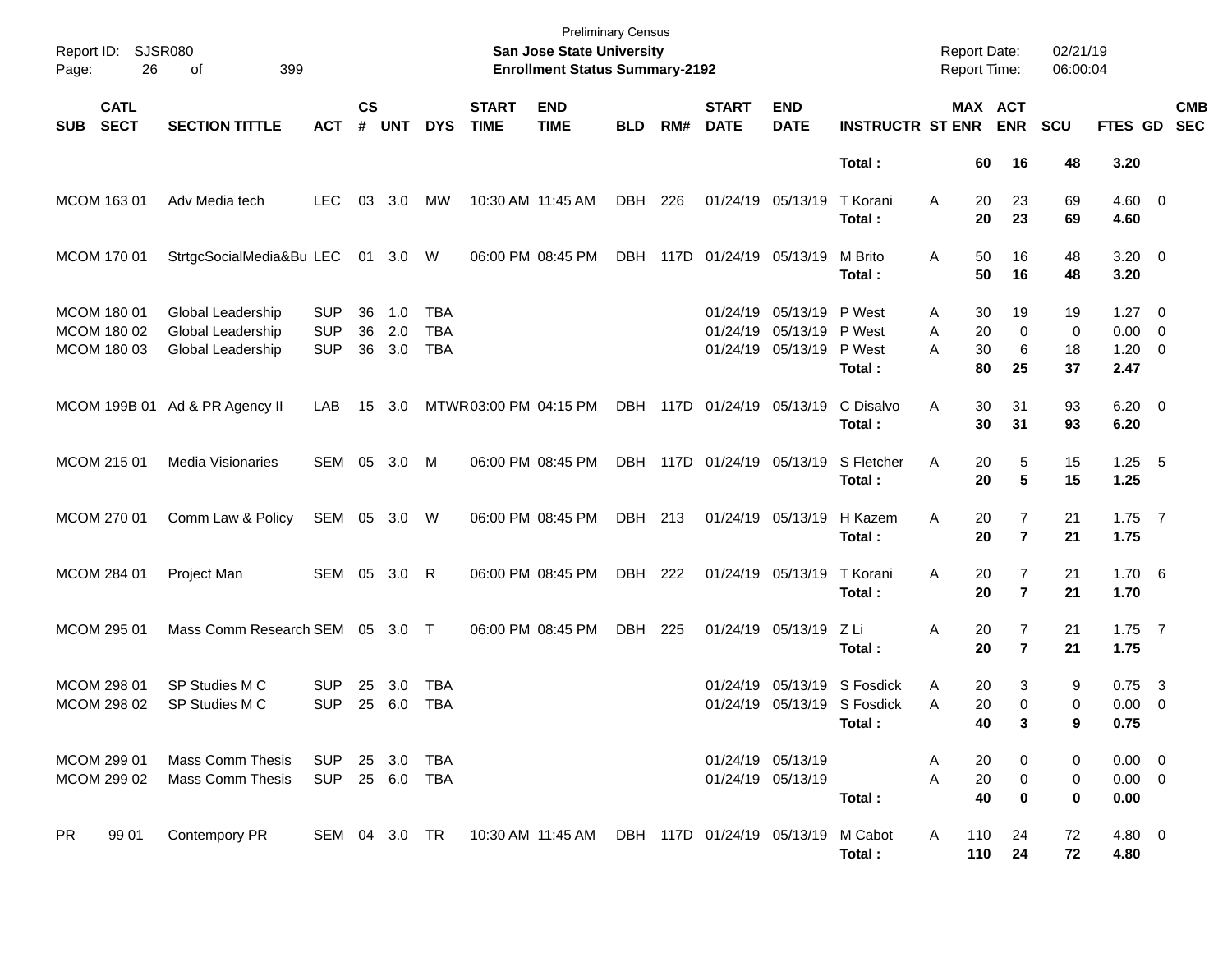| Report ID:<br>Page:                 | 27                         | <b>SJSR080</b><br>399<br>οf                                                      |                                        |                    |                   |                        |                             | <b>Preliminary Census</b><br><b>San Jose State University</b><br><b>Enrollment Status Summary-2192</b> |                          |             |                             |                           |                                  | <b>Report Date:</b><br><b>Report Time:</b>   |                          | 02/21/19<br>06:00:04 |                              |                       |                          |
|-------------------------------------|----------------------------|----------------------------------------------------------------------------------|----------------------------------------|--------------------|-------------------|------------------------|-----------------------------|--------------------------------------------------------------------------------------------------------|--------------------------|-------------|-----------------------------|---------------------------|----------------------------------|----------------------------------------------|--------------------------|----------------------|------------------------------|-----------------------|--------------------------|
| <b>SUB</b>                          | <b>CATL</b><br><b>SECT</b> | <b>SECTION TITTLE</b>                                                            | <b>ACT</b>                             | $\mathsf{cs}$<br># | <b>UNT</b>        | <b>DYS</b>             | <b>START</b><br><b>TIME</b> | <b>END</b><br><b>TIME</b>                                                                              | <b>BLD</b>               | RM#         | <b>START</b><br><b>DATE</b> | <b>END</b><br><b>DATE</b> | <b>INSTRUCTR ST ENR</b>          | MAX                                          | <b>ACT</b><br><b>ENR</b> | <b>SCU</b>           | <b>FTES GD</b>               |                       | <b>CMB</b><br><b>SEC</b> |
| <b>PR</b><br><b>PR</b>              | 190 01<br>190 02           | Media Writing<br>Media Writing                                                   | <b>SEM</b><br><b>SEM</b>               | 04<br>04           | 3.0<br>3.0        | <b>MW</b><br><b>MW</b> | 10:30 AM 11:45 AM           | 01:30 PM 02:45 PM                                                                                      | <b>DBH</b><br><b>DBH</b> | 222<br>222  | 01/24/19<br>01/24/19        | 05/13/19<br>05/13/19      | C Disalvo<br>M Cabot<br>Total:   | 20<br>A<br>20<br>A<br>40                     | 14<br>18<br>32           | 42<br>54<br>96       | 2.80<br>3.60<br>6.40         | - 0<br>$\overline{0}$ |                          |
| <b>PR</b><br><b>PR</b><br><b>PR</b> | 191 01<br>191 02<br>191 03 | <b>Strategic Writing</b><br><b>Strategic Writing</b><br><b>Strategic Writing</b> | <b>SEM</b><br><b>SEM</b><br><b>SEM</b> | 04<br>04           | 3.0<br>3.0<br>3.0 | <b>TR</b><br><b>TR</b> | 10:30 AM 11:45 AM           | 01:30 PM 02:45 PM                                                                                      | <b>DBH</b><br>DBH        | 222<br>222  | 01/24/19<br>01/24/19        | 05/13/19<br>05/13/19      | M Cabot<br>S Fletcher<br>Total:  | 20<br>A<br>X<br>$\mathbf 0$<br>20<br>A<br>40 | 19<br>0<br>11<br>30      | 57<br>0<br>33<br>90  | 3.80<br>0.00<br>2.20<br>6.00 | - 0<br>- 0<br>- 0     |                          |
| <b>PR</b><br><b>PR</b>              | 192 01<br>192 02           | <b>Case Studies</b><br><b>Case Studies</b>                                       | <b>SEM</b><br><b>SEM</b>               | 04<br>04           | 3.0<br>3.0        | <b>TR</b><br><b>TR</b> |                             | 01:30 PM 02:45 PM<br>03:00 PM 04:15 PM                                                                 | DBH<br><b>DBH</b>        | 117D<br>222 | 01/24/19<br>01/24/19        | 05/13/19<br>05/13/19      | R Siegel<br>S Fletcher<br>Total: | 20<br>A<br>20<br>A<br>40                     | 21<br>17<br>38           | 63<br>51<br>114      | 4.20<br>3.40<br>7.60         | - 0<br>$\overline{0}$ |                          |
| <b>PR</b>                           | 199 01                     | Campaign Mgmt                                                                    | <b>SEM</b>                             | -05                | 3.0               | MW                     |                             | 04:30 PM 05:45 PM                                                                                      | <b>DBH</b>               | 222         | 01/24/19                    | 05/13/19                  | C Disalvo<br>Total:              | 35<br>A<br>35                                | 15<br>15                 | 45<br>45             | $3.00 \ 0$<br>3.00           |                       |                          |

| Department : | Journalism & Mass Communication | Department Total:         |      | 2190 1374 | 3925 | 266.93 |
|--------------|---------------------------------|---------------------------|------|-----------|------|--------|
|              |                                 | <b>Lower Division:</b>    | 760  | 431       | 1293 | 86.20  |
|              |                                 | <b>Upper Division:</b>    | 1270 | 914       | 2545 | 173.53 |
|              |                                 | <b>Graduate Division:</b> | 160  | -29       | -87  | 7.20   |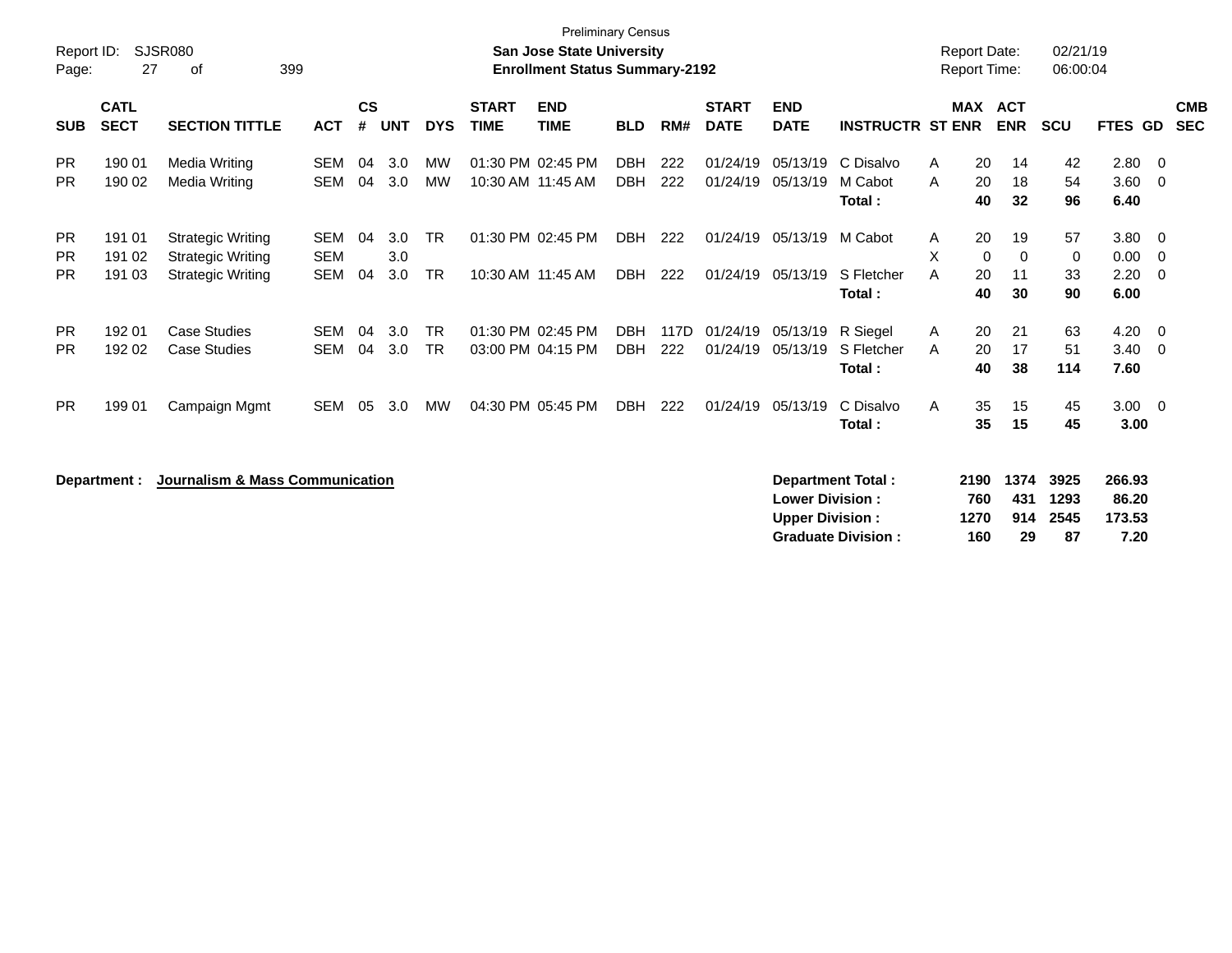| Report ID:<br>Page: | 28                         | <b>SJSR080</b><br>399<br>οf              |                |                    |            |            |                             | San Jose State University<br><b>Enrollment Status Summary-2192</b> | <b>Preliminary Census</b> |     |                             |                            |                           |   | <b>Report Date:</b><br>Report Time: |                       | 02/21/19<br>06:00:04 |                |                          |                          |
|---------------------|----------------------------|------------------------------------------|----------------|--------------------|------------|------------|-----------------------------|--------------------------------------------------------------------|---------------------------|-----|-----------------------------|----------------------------|---------------------------|---|-------------------------------------|-----------------------|----------------------|----------------|--------------------------|--------------------------|
| <b>SUB</b>          | <b>CATL</b><br><b>SECT</b> | <b>SECTION TITTLE</b>                    | <b>ACT</b>     | $\mathsf{cs}$<br># | <b>UNT</b> | <b>DYS</b> | <b>START</b><br><b>TIME</b> | <b>END</b><br><b>TIME</b>                                          | <b>BLD</b>                | RM# | <b>START</b><br><b>DATE</b> | <b>END</b><br><b>DATE</b>  | <b>INSTRUCTR ST ENR</b>   |   |                                     | MAX ACT<br><b>ENR</b> | <b>SCU</b>           | <b>FTES GD</b> |                          | <b>CMB</b><br><b>SEC</b> |
| College             |                            | <b>Applied Sciences &amp; Arts</b>       |                |                    |            |            |                             |                                                                    |                           |     |                             |                            |                           |   |                                     |                       |                      |                |                          |                          |
| FS                  | Department :<br>11 01      | <b>Justice Studies</b><br>Survey For Sci | <b>LEC</b>     |                    | 3.0        |            |                             |                                                                    |                           |     |                             |                            |                           | X | 0                                   | 0                     | 0                    | 0.00           | $\overline{\mathbf{0}}$  |                          |
| <b>FS</b>           | 11 02                      | Survey For Sci                           | <b>LEC</b>     |                    | 3.0        |            |                             |                                                                    |                           |     |                             |                            |                           | X | 0                                   | 0                     | 0                    | 0.00           | 0                        |                          |
| FS                  | 11 03                      | Survey For Sci                           | <b>LEC</b>     | 02                 | 3.0        | R          |                             | 04:30 PM 07:15 PM                                                  | МH                        | 324 |                             | 01/24/19 05/13/19          | M Juno                    | Α | 65                                  | 23                    | 69                   | 4.60           | 0                        |                          |
| <b>FS</b>           | 11 80                      |                                          | <b>LEC</b>     | 02                 | 3.0        | <b>TBA</b> |                             |                                                                    |                           |     |                             | 01/24/19 05/13/19          | S Lee                     | А | 65                                  | 29                    | 87                   | 5.80           | 0                        |                          |
|                     |                            | Survey For Sci                           |                |                    |            |            |                             |                                                                    |                           |     |                             |                            | Total:                    |   | 130                                 | 52                    | 156                  | 10.40          |                          |                          |
| FS                  | 161 01                     | <b>Crime Scene Invest</b>                | <b>LEC</b>     | 02                 | 3.0        | M          |                             | 09:00 AM 11:30 AM                                                  | НB                        | 207 |                             | 01/24/19 05/13/19          | S Bolton                  | Α | 36                                  | 29                    | 58                   | 5.80           | $\overline{\mathbf{0}}$  |                          |
| <b>FS</b>           | 161 02                     | Crime Scene Invest                       | LAB            |                    | 16 0.0     | W          |                             | 09:00 AM 11:30 AM                                                  | НB                        | 207 |                             | 01/24/19 05/13/19          | S Bolton                  | Α | 36                                  | 29                    | 29                   | 0.00           | $\overline{\mathbf{0}}$  |                          |
|                     |                            |                                          |                |                    |            |            |                             |                                                                    |                           |     |                             |                            | Total:                    |   | 72                                  | 58                    | 87                   | 5.80           |                          |                          |
| FS                  | 162 01                     | <b>FS Applications</b>                   | <b>SEM</b>     | 04                 | 3.0        | $\top$     |                             | 09:00 AM 11:30 AM                                                  | HВ                        | 207 |                             | 01/24/19 05/13/19          | M Juno                    | Α | 36                                  | 29                    | 58                   | 5.80           | $\overline{0}$           |                          |
| <b>FS</b>           | 162 02                     | <b>FS Applications</b>                   | <b>ACT</b>     | 07                 | 0.0        | R.         |                             | 09:00 AM 11:30 AM                                                  | НB                        | 207 |                             | 01/24/19 05/13/19          | M Juno                    | Α | 36                                  | 29                    | 29                   | 0.00           | $\overline{0}$           |                          |
|                     |                            |                                          |                |                    |            |            |                             |                                                                    |                           |     |                             |                            | Total:                    |   | 72                                  | 58                    | 87                   | 5.80           |                          |                          |
| FS                  | 164 01                     | Crim Scene Ev Phot                       | <b>SEM</b>     |                    | 3.0        |            |                             |                                                                    |                           |     |                             |                            |                           | X | 0                                   | 0                     | 0                    | 0.00           | $\overline{\phantom{0}}$ |                          |
| <b>FS</b>           | 164 02                     | Crim Scene Ev Phot                       | <b>ACT</b>     |                    | 0.0        |            |                             |                                                                    |                           |     |                             |                            |                           | X | 0                                   | 0                     | 0                    | 0.00           | $\overline{0}$           |                          |
|                     |                            |                                          |                |                    |            |            |                             |                                                                    |                           |     |                             |                            | Total:                    |   | 0                                   | 0                     | 0                    | 0.00           |                          |                          |
| <b>FS</b>           | 166 01                     | Forensic Chem                            | <b>SEM</b>     |                    | 3.0        |            |                             |                                                                    |                           |     |                             |                            |                           | X | 0                                   | 0                     | 0                    | $0.00 \t 0$    |                          |                          |
|                     |                            |                                          |                |                    |            |            |                             |                                                                    |                           |     |                             |                            | Total:                    |   | $\bf{0}$                            | 0                     | 0                    | 0.00           |                          |                          |
| FS                  | 16701                      | Forensic Mol Biol                        | <b>LEC</b>     | 02                 | 0.0        | M          |                             | 06:00 PM 08:30 PM                                                  | HB                        | 207 |                             | 01/24/19 05/13/19          | J Garrido                 | Α | 36                                  | 7                     | 28                   | 0.00           | $\overline{\mathbf{0}}$  |                          |
| <b>FS</b>           | 167 02                     | <b>Forensic Mol Biol</b>                 | LAB            | 16                 | 5.0        | $\top$     |                             | 06:00 PM 08:30 PM                                                  | HВ                        | 207 |                             | 01/24/19 05/13/19          | J Garrido                 | A | 36                                  | $\overline{7}$        | 7                    | 2.33           | $\overline{\mathbf{0}}$  |                          |
|                     |                            |                                          |                |                    |            |            |                             |                                                                    |                           |     |                             |                            | Total:                    |   | 72                                  | 14                    | 35                   | 2.33           |                          |                          |
| <b>FS</b>           | 169 01                     | <b>FS Senior Seminar</b>                 | SEM            | 05                 | 3.0        | МW         |                             | 03:00 PM 04:15 PM                                                  | <b>CCB</b>                | 102 |                             | 01/24/19 05/13/19          | S Bolton                  | Α | 27                                  | 23                    | 69                   | 4.60 0         |                          |                          |
|                     |                            |                                          |                |                    |            |            |                             |                                                                    |                           |     |                             |                            | Total :                   |   | 27                                  | 23                    | 69                   | 4.60           |                          |                          |
| <b>FS</b>           | 196 80                     | For Sci Hum Rights                       | LEC            |                    | 3.0        |            |                             |                                                                    |                           |     |                             |                            |                           | X | $\Omega$                            | $\Omega$              | $\Omega$             | $0.00 \t 0$    |                          |                          |
|                     |                            |                                          |                |                    |            |            |                             |                                                                    |                           |     |                             |                            | Total:                    |   | 0                                   | 0                     | 0                    | 0.00           |                          |                          |
| JS                  | 10 01                      | Intro Just Stud                          |                |                    |            |            |                             | LEC 01 3.0 MW 10:30 AM 11:45 AM MH                                 |                           | 520 |                             |                            | 01/24/19 05/13/19 G Woods | A | 65                                  | 30                    | 90                   | $6.00 \quad 0$ |                          |                          |
| JS                  | 1080                       | Intro Just Stud                          | LEC 01 3.0 TBA |                    |            |            |                             |                                                                    |                           |     |                             | 01/24/19 05/13/19 J Randle |                           | Α | 65                                  | 62                    | 186                  | $12.40 \t 0$   |                          |                          |
|                     |                            |                                          |                |                    |            |            |                             |                                                                    |                           |     |                             |                            | Total:                    |   | 130                                 | 92                    | 276                  | 18.40          |                          |                          |
| JS                  | 12 01                      | Intro to Leg Studie                      |                |                    |            |            |                             | LEC 02 3.0 MW 09:00 AM 10:15 AM MH 520 01/24/19 05/13/19 G Woods   |                           |     |                             |                            |                           | A | 65                                  | 19                    | 57                   | $3.80\ 0$      |                          |                          |
|                     |                            |                                          |                |                    |            |            |                             |                                                                    |                           |     |                             |                            | Total:                    |   | 65                                  | 19                    | 57                   | 3.80           |                          |                          |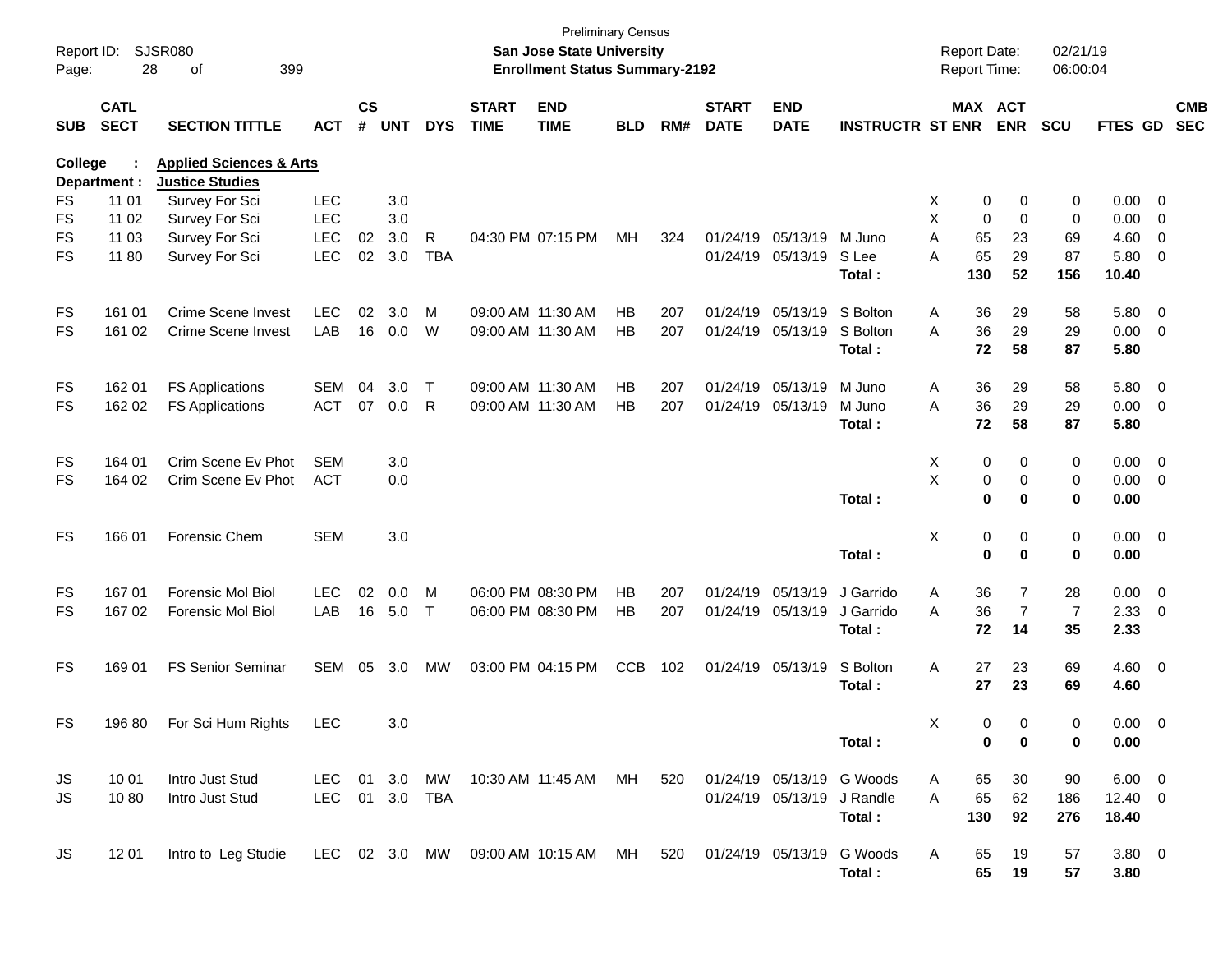| Page:      | Report ID: SJSR080<br>29   | 399<br>οf                 |                |                    |            |            |                             | San Jose State University<br><b>Enrollment Status Summary-2192</b> | <b>Preliminary Census</b> |     |                             |                            |                                  | <b>Report Date:</b><br><b>Report Time:</b> |             | 02/21/19<br>06:00:04 |                |                          |                          |
|------------|----------------------------|---------------------------|----------------|--------------------|------------|------------|-----------------------------|--------------------------------------------------------------------|---------------------------|-----|-----------------------------|----------------------------|----------------------------------|--------------------------------------------|-------------|----------------------|----------------|--------------------------|--------------------------|
| <b>SUB</b> | <b>CATL</b><br><b>SECT</b> | <b>SECTION TITTLE</b>     | <b>ACT</b>     | $\mathsf{cs}$<br># | <b>UNT</b> | <b>DYS</b> | <b>START</b><br><b>TIME</b> | <b>END</b><br><b>TIME</b>                                          | <b>BLD</b>                | RM# | <b>START</b><br><b>DATE</b> | <b>END</b><br><b>DATE</b>  | <b>INSTRUCTR ST ENR</b>          | MAX ACT                                    | <b>ENR</b>  | <b>SCU</b>           | <b>FTES GD</b> |                          | <b>CMB</b><br><b>SEC</b> |
|            |                            |                           |                |                    |            |            |                             |                                                                    |                           |     |                             |                            |                                  |                                            |             |                      |                |                          |                          |
| JS         | 1580                       | Intro Stat Justice        | LEC.           | 02                 | 3.0        | TBA        |                             |                                                                    |                           |     |                             | 01/24/19 05/13/19          | M Vallerga                       | 35<br>A                                    | 31          | 93                   | $6.20 \quad 0$ |                          |                          |
| JS         | 1581                       | Intro Stat Justice        | <b>LEC</b>     |                    | 02 3.0     | <b>TBA</b> |                             |                                                                    |                           |     |                             | 01/24/19 05/13/19          | M Vallerga                       | 35<br>Α                                    | 16          | 48                   | 3.20           | $\overline{\phantom{0}}$ |                          |
|            |                            |                           |                |                    |            |            |                             |                                                                    |                           |     |                             |                            | Total:                           | 70                                         | 47          | 141                  | 9.40           |                          |                          |
| JS         | 25 01                      | Intro HR & Justice        | LEC.           | 02                 | 3.0        | <b>MW</b>  | 01:30 PM 02:45 PM           |                                                                    | MН                        | 520 |                             | 01/24/19 05/13/19          | K Lynch                          | 65<br>A                                    | 62          | 186                  | $12.40 \t 0$   |                          |                          |
| JS         | 25 02                      | Intro HR & Justice        | <b>LEC</b>     | 02                 | 3.0        | <b>TR</b>  |                             | 09:00 AM 10:15 AM                                                  | MН                        | 520 |                             | 01/24/19 05/13/19          | N Birthelmer                     | 65<br>A                                    | 35          | 105                  | 7.00           | $\overline{\phantom{0}}$ |                          |
| JS         | 25 03                      | Intro HR & Justice        | <b>LEC</b>     | 02                 | 3.0        | <b>TBA</b> |                             |                                                                    |                           |     |                             | 01/24/19 05/13/19          | R Abusaad                        | 65<br>Α                                    | 42          | 126                  | 8.40           | $\overline{\phantom{0}}$ |                          |
| JS         | 25 06                      | Intro HR & Justice        | <b>LEC</b>     |                    | 3.0        |            |                             |                                                                    |                           |     |                             |                            |                                  | X<br>$\mathbf 0$                           | $\mathbf 0$ | 0                    | $0.00 \t 0$    |                          |                          |
|            |                            |                           |                |                    |            |            |                             |                                                                    |                           |     |                             |                            | Total:                           | 195                                        | 139         | 417                  | 27.80          |                          |                          |
| JS         |                            | 100W 02 Writing Workshop  | <b>SEM</b>     | 04                 | 3.0        | <b>MW</b>  |                             | 12:00 PM 01:15 PM                                                  | <b>DBH</b>                | 202 |                             | 01/24/19 05/13/19          | L Buckingham A                   | 24                                         | 24          | 72                   | 4.80 0         |                          |                          |
| JS         |                            | 100W 03 Writing Workshop  | <b>SEM</b>     | 04                 | 3.0        | <b>TR</b>  |                             | 12:00 PM 01:15 PM                                                  | MН                        | 520 |                             | 01/24/19 05/13/19          | H Peterson                       | 27<br>A                                    | 28          | 84                   | 5.60 0         |                          |                          |
| JS         |                            | 100W 06 Writing Workshop  | <b>SEM</b>     | 04                 | 3.0        | <b>MW</b>  |                             | 06:00 PM 07:15 PM                                                  | MН                        | 520 |                             | 01/24/19 05/13/19          | S Rivera                         | 27<br>A                                    | 11          | 33                   | 2.20           | $\overline{\mathbf{0}}$  |                          |
| JS         |                            | 100W 07 Writing Workshop  | <b>SEM</b>     | 04                 | 3.0        | F          |                             | 09:30 AM 12:15 PM                                                  | MН                        | 520 |                             | 01/24/19 05/13/19          | M Vallerga                       | 27<br>A                                    | 14          | 42                   | 2.80           | $\overline{\mathbf{0}}$  |                          |
| JS         |                            | 100W 08 Writing Workshop  | <b>SEM</b>     |                    | 3.0        |            |                             |                                                                    |                           |     |                             |                            |                                  | 0<br>X                                     | 0           | 0                    | 0.00           | $\overline{\phantom{0}}$ |                          |
| JS         |                            | 100W 09 Writing Workshop  | <b>SEM</b>     |                    | 3.0        |            |                             |                                                                    |                           |     |                             |                            |                                  | $\mathbf 0$<br>X                           | $\mathbf 0$ | 0                    | 0.00           | $\overline{\phantom{0}}$ |                          |
| JS         |                            | 100W 80 Writing Workshop  | SEM            | 04                 | 3.0        | <b>TBA</b> |                             |                                                                    |                           |     |                             | 01/24/19 05/13/19          | S Kil                            | Α<br>27                                    | 10          | 30                   | 2.00           | $\overline{\phantom{0}}$ |                          |
|            |                            |                           |                |                    |            |            |                             |                                                                    |                           |     |                             |                            | Total:                           | 132                                        | 87          | 261                  | 17.40          |                          |                          |
| JS         | 101 03                     | <b>Critical Issues</b>    | LEC.           | 01                 | 3.0        | <b>TR</b>  |                             | 04:30 PM 05:45 PM                                                  | <b>SH</b>                 | 312 |                             | 01/24/19 05/13/19          | D Kameda                         | Α<br>40                                    | 34          | 102                  | $6.80$ 0       |                          |                          |
| JS         | 10180                      | <b>Critical Issues</b>    | <b>LEC</b>     | 01                 | 3.0        | <b>TBA</b> |                             |                                                                    |                           |     |                             | 01/24/19 05/13/19          | S Kil                            | A<br>65                                    | 12          | 36                   | $2.40 \ 0$     |                          |                          |
|            |                            |                           |                |                    |            |            |                             |                                                                    |                           |     |                             |                            | Total:                           | 105                                        | 46          | 138                  | 9.20           |                          |                          |
| JS         | 102 02                     | Police and Society        | <b>LEC</b>     | 02                 | 3.0        | R          |                             | 05:30 PM 08:15 PM                                                  | <b>DBH</b>                | 133 |                             | 01/24/19 05/13/19          | E Sills                          | 65<br>A                                    | 34          | 102                  | $6.80$ 0       |                          |                          |
| JS         | 102 80                     | Police and Society        | <b>LEC</b>     | 02                 | 3.0        | <b>TBA</b> |                             |                                                                    |                           |     |                             | 01/24/19 05/13/19          | C Vera Sanch A                   | 65                                         | 33          | 99                   | 6.65           | $\overline{\phantom{1}}$ |                          |
|            |                            |                           |                |                    |            |            |                             |                                                                    |                           |     |                             |                            | Total:                           | 130                                        | 67          | 201                  | 13.45          |                          |                          |
| JS         | 103 02                     | <b>Courts and Society</b> | <b>LEC</b>     | 02                 | 3.0        | TR         |                             | 12:00 PM 01:15 PM                                                  | MH                        | 523 |                             | 01/24/19 05/13/19          | M Stevenson A                    | 65                                         | 27          | 81                   | $5.40\ 0$      |                          |                          |
| JS         | 103 03                     | <b>Courts and Society</b> | <b>LEC</b>     |                    | 02 3.0     | <b>TR</b>  |                             | 03:00 PM 04:15 PM                                                  | <b>MH</b>                 | 520 |                             |                            | 01/24/19 05/13/19 H Peterson     | 65<br>A                                    | 24          | 72                   | 4.80           | $\overline{\phantom{0}}$ |                          |
| JS         | 103 80                     | <b>Courts and Society</b> | LEC            |                    | 02 3.0     | TBA        |                             |                                                                    |                           |     |                             | 01/24/19 05/13/19 E Tejada |                                  | 65<br>A                                    | 22          | 66                   | $4.40 \quad 0$ |                          |                          |
|            |                            |                           |                |                    |            |            |                             |                                                                    |                           |     |                             |                            | Total :                          | 195                                        | 73          | 219                  | 14.60          |                          |                          |
| JS         | 104 80                     | Penal Pol & Inst          | LEC 02 3.0 TBA |                    |            |            |                             |                                                                    |                           |     |                             |                            | 01/24/19 05/13/19 D Kameda       | A<br>65                                    | 50          | 150                  | $10.00 \t 0$   |                          |                          |
|            |                            |                           |                |                    |            |            |                             |                                                                    |                           |     |                             |                            | Total:                           | 65                                         | 50          | 150                  | 10.00          |                          |                          |
| JS         | 107 01                     | Justice Mgmt              | LEC 02 3.0 TR  |                    |            |            |                             | 03:00 PM 04:15 PM MH                                               |                           | 523 |                             |                            | 01/24/19 05/13/19 N Birthelmer A | 65                                         | 26          | 78                   | $5.20 \ 0$     |                          |                          |
| JS         | 10780                      | Justice Mgmt              | LEC 02 3.0 TBA |                    |            |            |                             |                                                                    |                           |     |                             |                            | 01/24/19 05/13/19 N Birthelmer A | 65                                         | 34          | 102                  | $6.85$ 1       |                          |                          |
|            |                            |                           |                |                    |            |            |                             |                                                                    |                           |     |                             |                            | Total:                           | 130                                        | 60          | 180                  | 12.05          |                          |                          |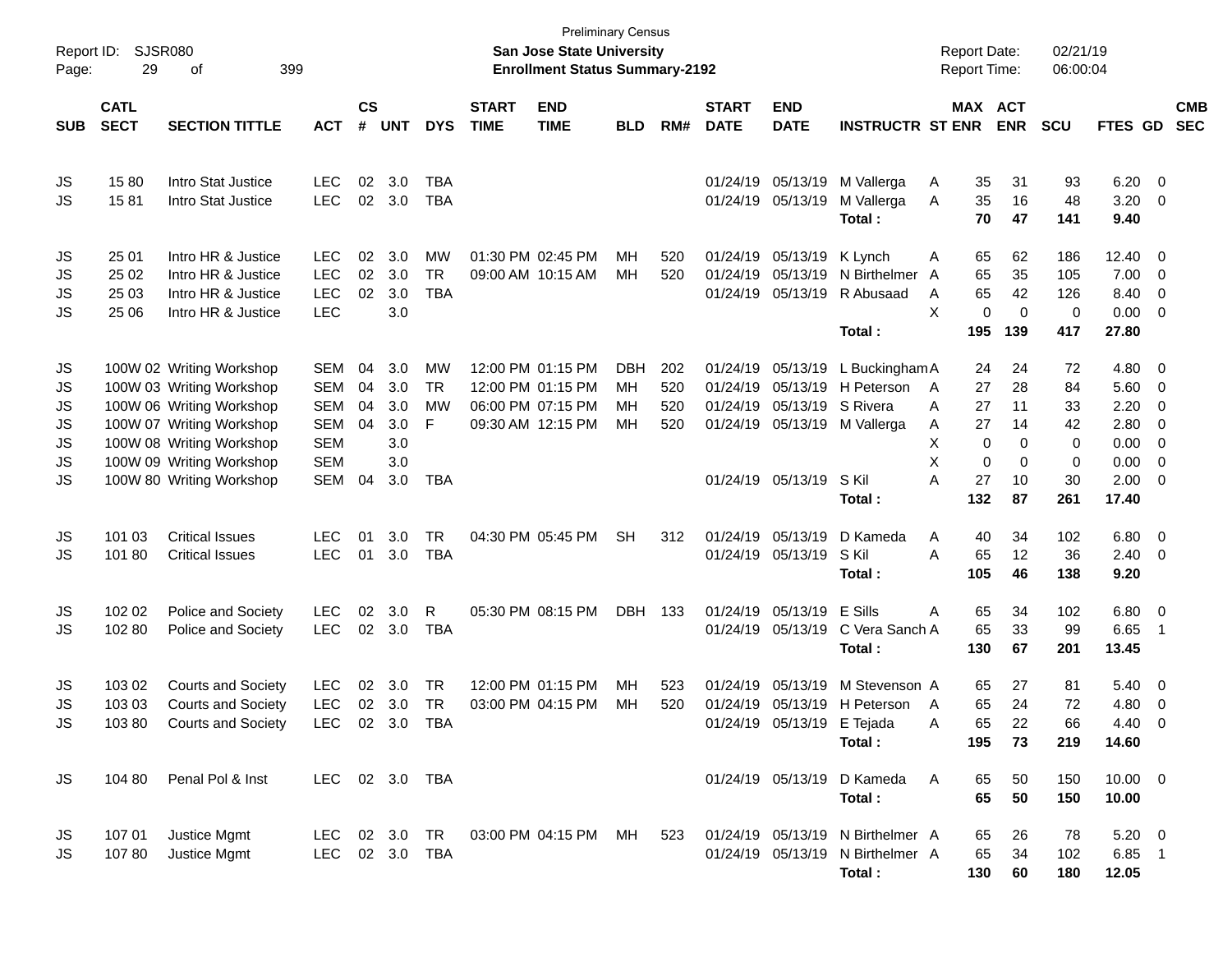| Report ID:<br>Page:        | 30                                             | <b>SJSR080</b><br>399<br>оf                                                                                                         |                                                                    |                |                                         |                               |                             | <b>Preliminary Census</b><br><b>San Jose State University</b><br><b>Enrollment Status Summary-2192</b> |            |                   |                             |                                                                                        |                                            | <b>Report Date:</b><br><b>Report Time:</b>              |                                 | 02/21/19<br>06:00:04            |                                                                |                                                                                                                              |                          |
|----------------------------|------------------------------------------------|-------------------------------------------------------------------------------------------------------------------------------------|--------------------------------------------------------------------|----------------|-----------------------------------------|-------------------------------|-----------------------------|--------------------------------------------------------------------------------------------------------|------------|-------------------|-----------------------------|----------------------------------------------------------------------------------------|--------------------------------------------|---------------------------------------------------------|---------------------------------|---------------------------------|----------------------------------------------------------------|------------------------------------------------------------------------------------------------------------------------------|--------------------------|
| <b>SUB</b>                 | <b>CATL</b><br><b>SECT</b>                     | <b>SECTION TITTLE</b>                                                                                                               | <b>ACT</b>                                                         | <b>CS</b><br># | <b>UNT</b>                              | <b>DYS</b>                    | <b>START</b><br><b>TIME</b> | <b>END</b><br><b>TIME</b>                                                                              | <b>BLD</b> | RM#               | <b>START</b><br><b>DATE</b> | <b>END</b><br><b>DATE</b>                                                              | <b>INSTRUCTR ST ENR</b>                    |                                                         | MAX ACT<br><b>ENR</b>           | <b>SCU</b>                      | FTES GD                                                        |                                                                                                                              | <b>CMB</b><br><b>SEC</b> |
| JS<br>JS<br>JS<br>JS<br>JS | 114 02<br>114 04<br>114 05<br>114 06<br>114 80 | <b>Research Methods</b><br><b>Research Methods</b><br><b>Research Methods</b><br><b>Research Methods</b><br><b>Research Methods</b> | <b>LEC</b><br><b>LEC</b><br><b>LEC</b><br><b>LEC</b><br><b>LEC</b> | 02<br>02       | 3.0<br>3.0<br>3.0<br>3.0<br>3.0         | МW<br><b>TBA</b>              |                             | 04:30 PM 05:45 PM                                                                                      | МH         | 523               | 01/24/19                    | 05/13/19 Y Yuan<br>01/24/19 05/13/19                                                   | Y Yuan<br>Total:                           | 50<br>Α<br>Χ<br>0<br>X<br>0<br>X<br>0<br>A<br>50<br>100 | 30<br>0<br>0<br>0<br>40<br>70   | 90<br>0<br>0<br>0<br>120<br>210 | 6.00<br>0.00<br>0.00<br>0.00<br>8.00<br>14.00                  | $\overline{\phantom{0}}$<br>$\overline{\mathbf{0}}$<br>$\overline{\phantom{0}}$<br>$\overline{\mathbf{0}}$<br>$\overline{0}$ |                          |
| JS                         | 117 01                                         | <b>QuaL Resrch Mds</b>                                                                                                              | <b>LEC</b>                                                         | 02             | 3.0                                     | МW                            |                             | 03:00 PM 04:15 PM                                                                                      | <b>DBH</b> | 225               |                             | 01/24/19 05/13/19                                                                      | A De Giorgi<br>Total:                      | 30<br>A<br>30                                           | 15<br>15                        | 45<br>45                        | $3.00 \ 0$<br>3.00                                             |                                                                                                                              |                          |
| JS                         | 121 01                                         | Media and Justice                                                                                                                   | <b>LEC</b>                                                         | 02             | 3.0                                     | TR                            |                             | 03:00 PM 04:15 PM                                                                                      | <b>SH</b>  | 312               |                             | 01/24/19 05/13/19                                                                      | D Kameda<br>Total:                         | A<br>40<br>40                                           | 27<br>27                        | 81<br>81                        | $5.40 \ 0$<br>5.40                                             |                                                                                                                              |                          |
| JS                         | 122 01                                         | Drugs & Society                                                                                                                     | <b>LEC</b>                                                         |                | 3.0                                     |                               |                             |                                                                                                        |            |                   |                             |                                                                                        | Total:                                     | X<br>0<br>0                                             | 0<br>0                          | 0<br>0                          | $0.00 \t 0$<br>0.00                                            |                                                                                                                              |                          |
| JS<br>JS                   | 123 02<br>12380                                | Terrorism & Security<br>Terrorism & Security                                                                                        | <b>LEC</b><br><b>LEC</b>                                           | 02             | 3.0<br>3.0                              | $\top$                        |                             | 04:30 PM 07:15 PM                                                                                      | MH         | 520               |                             | 01/24/19 05/13/19                                                                      | S Morewitz<br>Total:                       | 65<br>Α<br>X<br>0<br>65                                 | 38<br>0<br>38                   | 114<br>0<br>114                 | 7.65<br>$0.00 \t 0$<br>7.65                                    | $\overline{\phantom{1}}$                                                                                                     |                          |
| JS                         | 127 01                                         | Imm and Justice                                                                                                                     | <b>LEC</b>                                                         | 02             | 3.0                                     | МW                            |                             | 12:00 PM 01:15 PM                                                                                      | MH         | 523               |                             | 01/24/19 05/13/19                                                                      | H Kazem<br>Total:                          | 65<br>A<br>65                                           | 13<br>13                        | 39<br>39                        | $2.60 \t 0$<br>2.60                                            |                                                                                                                              |                          |
| JS                         | 128 01                                         | Punishment, Cult an LEC                                                                                                             |                                                                    |                | 02 3.0                                  | МW                            | 10:30 AM 11:45 AM           |                                                                                                        | MH         | 523               |                             | 01/24/19 05/13/19                                                                      | L Buckingham A<br>Total:                   | 65<br>65                                                | 27<br>27                        | 81<br>81                        | $5.40 \ 0$<br>5.40                                             |                                                                                                                              |                          |
| JS                         | 130 02                                         | Sex & Justice                                                                                                                       | <b>LEC</b>                                                         | 02             | 3.0                                     | TR                            |                             | 06:00 PM 07:15 PM                                                                                      | MH         | 523               |                             | 01/24/19 05/13/19                                                                      | J Randle<br>Total:                         | 65<br>A<br>65                                           | 17<br>17                        | 51<br>51                        | $3.40 \ 0$<br>3.40                                             |                                                                                                                              |                          |
| JS.                        | 131 01                                         | Intervntn/Mediatn                                                                                                                   | LEC                                                                |                | 02 3.0 TR                               |                               |                             | 07:30 AM 08:45 AM MH                                                                                   |            | 523               |                             |                                                                                        | 01/24/19 05/13/19 V Montelongo A<br>Total: | 65<br>65                                                | 12<br>12                        | 36<br>36                        | $2.45$ 1<br>2.45                                               |                                                                                                                              |                          |
| JS<br>JS<br>JS<br>JS       | 132 01<br>132 02<br>132 03<br>132 80           | Race Gender Inequali LEC<br>Race Gender Inequali LEC<br>Race Gender Inequali LEC<br>Race Gender Inequali LEC                        |                                                                    |                | 02 3.0 TR<br>02 3.0<br>02 3.0<br>02 3.0 | <b>MW</b><br>TR<br><b>TBA</b> |                             | 01:30 PM 02:45 PM<br>07:30 AM 08:45 AM<br>03:00 PM 04:15 PM CL                                         | SH<br>МH   | 346<br>523<br>117 |                             | 01/24/19 05/13/19 K Lynch<br>01/24/19 05/13/19 J DiSalvo<br>01/24/19 05/13/19 S Rivera | 01/24/19 05/13/19 J Halushka<br>Total:     | A<br>44<br>44<br>Α<br>44<br>A<br>44<br>A                | 45<br>17<br>34<br>45<br>176 141 | 135<br>51<br>102<br>135<br>423  | $9.00 \t 0$<br>$3.40 \ 0$<br>$6.80\ 0$<br>$9.00 \t 0$<br>28.20 |                                                                                                                              |                          |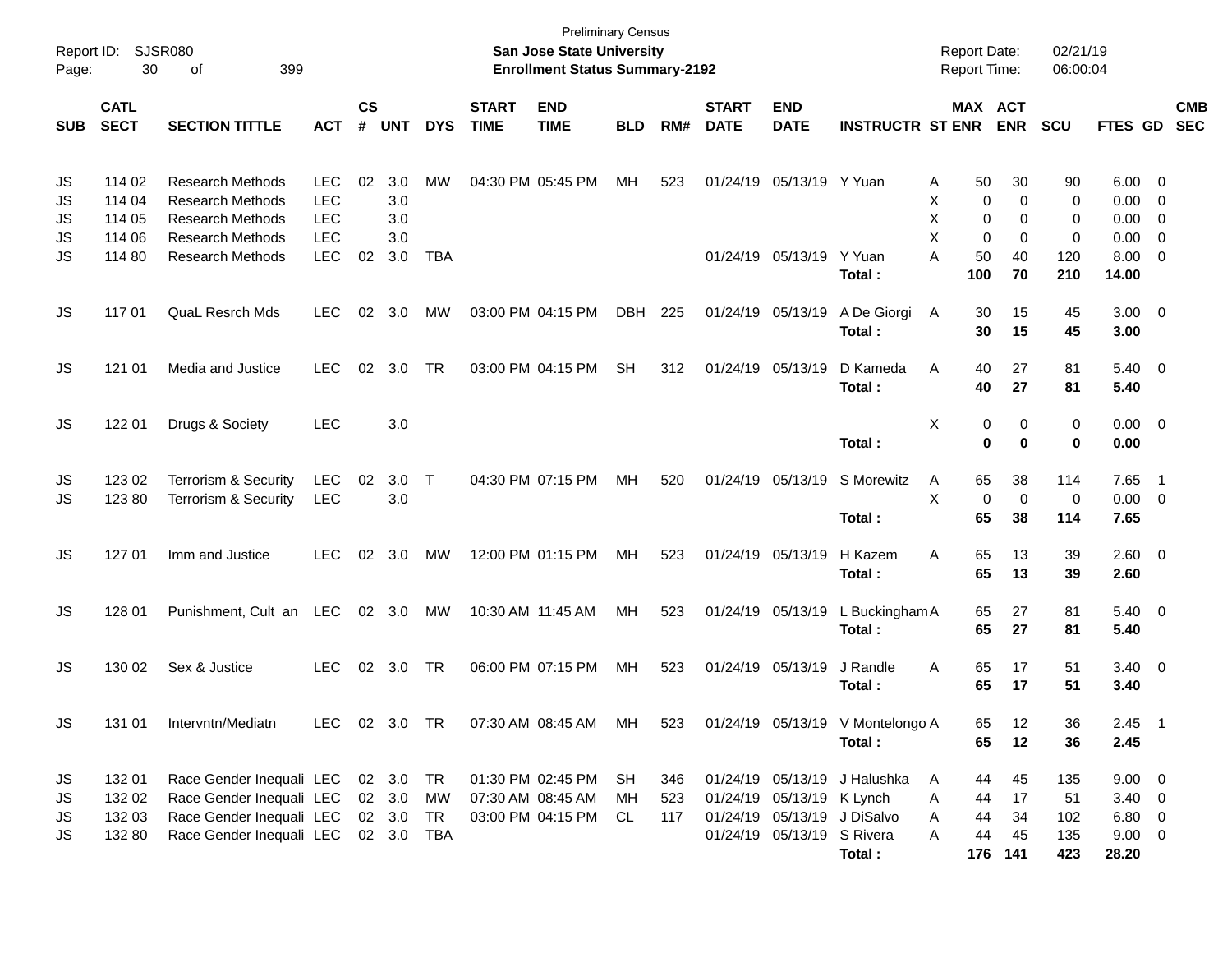| Page:                       | Report ID: SJSR080<br>31            | 399<br>οf                                                                     |                                                      |                      |                          |                                           |                             | <b>Preliminary Census</b><br><b>San Jose State University</b><br><b>Enrollment Status Summary-2192</b> |                |                   |                             |                                                                                                |                                        | <b>Report Date:</b><br>Report Time:             |                            | 02/21/19<br>06:00:04         |                                        |                                                                                      |
|-----------------------------|-------------------------------------|-------------------------------------------------------------------------------|------------------------------------------------------|----------------------|--------------------------|-------------------------------------------|-----------------------------|--------------------------------------------------------------------------------------------------------|----------------|-------------------|-----------------------------|------------------------------------------------------------------------------------------------|----------------------------------------|-------------------------------------------------|----------------------------|------------------------------|----------------------------------------|--------------------------------------------------------------------------------------|
| <b>SUB</b>                  | <b>CATL</b><br><b>SECT</b>          | <b>SECTION TITTLE</b>                                                         | <b>ACT</b>                                           | $\mathsf{cs}$<br>#   | <b>UNT</b>               | <b>DYS</b>                                | <b>START</b><br><b>TIME</b> | <b>END</b><br><b>TIME</b>                                                                              | <b>BLD</b>     | RM#               | <b>START</b><br><b>DATE</b> | <b>END</b><br><b>DATE</b>                                                                      | <b>INSTRUCTR ST ENR</b>                | MAX ACT                                         | <b>ENR</b>                 | SCU                          | FTES GD SEC                            | <b>CMB</b>                                                                           |
| JS<br><b>JS</b>             | 136 01<br>136 80                    | Famly & Comm ViolencLEC<br>Famly & Comm ViolencLEC                            |                                                      |                      | 02 3.0<br>02 3.0         | <b>TBA</b><br><b>TBA</b>                  |                             |                                                                                                        |                |                   |                             | 01/24/19 05/13/19<br>01/24/19 05/13/19                                                         | M Lowell<br>Total:                     | Α<br>44<br>Α<br>44<br>88                        | 42<br>39<br>81             | 126<br>117<br>243            | 8.40<br>7.80<br>16.20                  | - 0<br>- 0                                                                           |
| JS                          | 13782                               | Collaborative Respon LEC                                                      |                                                      |                      | 02 3.0                   | TBA                                       |                             |                                                                                                        |                |                   |                             | 01/24/19 05/13/19                                                                              | M Lowell<br>Total:                     | 35<br>A<br>35                                   | 6<br>6                     | 18<br>18                     | $1.20 \t 0$<br>1.20                    |                                                                                      |
| JS                          | 140 01                              | <b>RCP</b>                                                                    | <b>LEC</b>                                           | 02                   | 3.0                      | TR                                        |                             | 03:00 PM 04:15 PM                                                                                      | <b>SH</b>      | 242               |                             | 01/24/19 05/13/19                                                                              | M Stevenson A<br>Total:                | 40<br>40                                        | 14<br>14                   | 42<br>42                     | $2.80 \t 0$<br>2.80                    |                                                                                      |
| JS                          | 141 01                              | <b>RCP Representation</b>                                                     | SUP                                                  |                      | 36 3.0                   | TR                                        |                             | 04:30 PM 05:45 PM                                                                                      | <b>SH</b>      | 242               |                             | 01/24/19 05/13/19                                                                              | M Stevenson A<br>Total:                | 10<br>10                                        | 10<br>10                   | 30<br>30                     | $2.00 \t 0$<br>2.00                    |                                                                                      |
| JS                          | 142 02                              | <b>RCP ASCI</b>                                                               | <b>SUP</b>                                           |                      | 3.0                      |                                           |                             |                                                                                                        |                |                   |                             |                                                                                                | Total:                                 | X<br>0<br>$\bf{0}$                              | 0<br>$\bf{0}$              | 0<br>0                       | $0.00 \t 0$<br>0.00                    |                                                                                      |
| JS                          | 143 01                              | Evidence & Proced                                                             | <b>LEC</b>                                           |                      | 02 3.0                   | TR                                        |                             | 01:30 PM 02:45 PM                                                                                      | МH             | 520               |                             | 01/24/19 05/13/19                                                                              | H Peterson<br>Total:                   | 65<br>A<br>65                                   | 43<br>43                   | 129<br>129                   | $8.60 \quad 0$<br>8.60                 |                                                                                      |
| JS                          | 144 01                              | <b>Criminal Law</b>                                                           | LEC.                                                 |                      | 02 3.0                   | <b>TR</b>                                 |                             | 10:30 AM 11:45 AM                                                                                      | MН             | 520               |                             | 01/24/19 05/13/19                                                                              | H Peterson<br>Total:                   | 65<br>A<br>65                                   | 25<br>25                   | 75<br>75                     | $5.00 \t 0$<br>5.00                    |                                                                                      |
| JS<br>JS<br>JS<br><b>JS</b> | 151 01<br>151 02<br>151 03<br>15180 | Crim Theory<br><b>Crim Theory</b><br><b>Crim Theory</b><br><b>Crim Theory</b> | <b>LEC</b><br><b>LEC</b><br><b>LEC</b><br><b>LEC</b> | 02<br>02<br>02<br>02 | 3.0<br>3.0<br>3.0<br>3.0 | <b>MW</b><br><b>TR</b><br>R<br><b>TBA</b> |                             | 03:00 PM 04:15 PM<br>07:30 AM 08:45 AM<br>04:30 PM 07:15 PM                                            | MН<br>MН<br>МH | 523<br>520<br>520 |                             | 01/24/19 05/13/19<br>01/24/19 05/13/19<br>01/24/19 05/13/19 Y Baba<br>01/24/19 05/13/19 Y Baba | K Lynch<br>D Kameda<br>Total :         | 55<br>A<br>65<br>A<br>65<br>A<br>25<br>A<br>210 | 59<br>28<br>9<br>18<br>114 | 177<br>84<br>27<br>54<br>342 | 11.80<br>5.60<br>1.80<br>3.60<br>22.80 | $\overline{\phantom{0}}$<br>$\overline{\mathbf{0}}$<br>0<br>$\overline{\phantom{0}}$ |
| JS<br>JS<br>JS              | 152 02<br>152 03                    | Juv Delinquency<br>Juv Delinquency<br>152 80 Juv Delinguency                  | <b>LEC</b><br><b>LEC</b><br>LEC 02 3.0 TBA           | 02                   | 3.0<br>02 3.0            | <b>TR</b><br><b>TR</b>                    |                             | 09:00 AM 10:15 AM<br>10:30 AM 11:45 AM                                                                 | MН<br>MH       | 523<br>523        |                             | 01/24/19 05/13/19<br>01/24/19 05/13/19 J Randle<br>01/24/19 05/13/19 S Rivera                  | V Montelongo A<br>Total:               | 65<br>65<br>A<br>A<br>65                        | 23<br>51<br>54<br>195 128  | 69<br>153<br>162<br>384      | 4.60<br>10.20<br>$10.80 \t 0$<br>25.60 | $\overline{\phantom{0}}$<br>$\overline{\mathbf{0}}$                                  |
| JS                          |                                     | 153 01 Crime/Life course                                                      |                                                      |                      |                          |                                           |                             | LEC 02 3.0 MW 04:30 PM 05:45 PM CL                                                                     |                |                   |                             | 310 01/24/19 05/13/19                                                                          | G Woods<br>Total:                      | Α<br>60<br>60                                   | 19<br>19                   | 57<br>57                     | $3.80\ 0$<br>3.80                      |                                                                                      |
| JS                          |                                     | 155 01 Victimology                                                            | LEC 02 3.0 W                                         |                      |                          |                                           |                             | 03:00 PM 05:45 PM MH                                                                                   |                | 520               |                             |                                                                                                | 01/24/19 05/13/19 S Martinek<br>Total: | A<br>65<br>65                                   | 23<br>23                   | 69<br>69                     | 4.60 0<br>4.60                         |                                                                                      |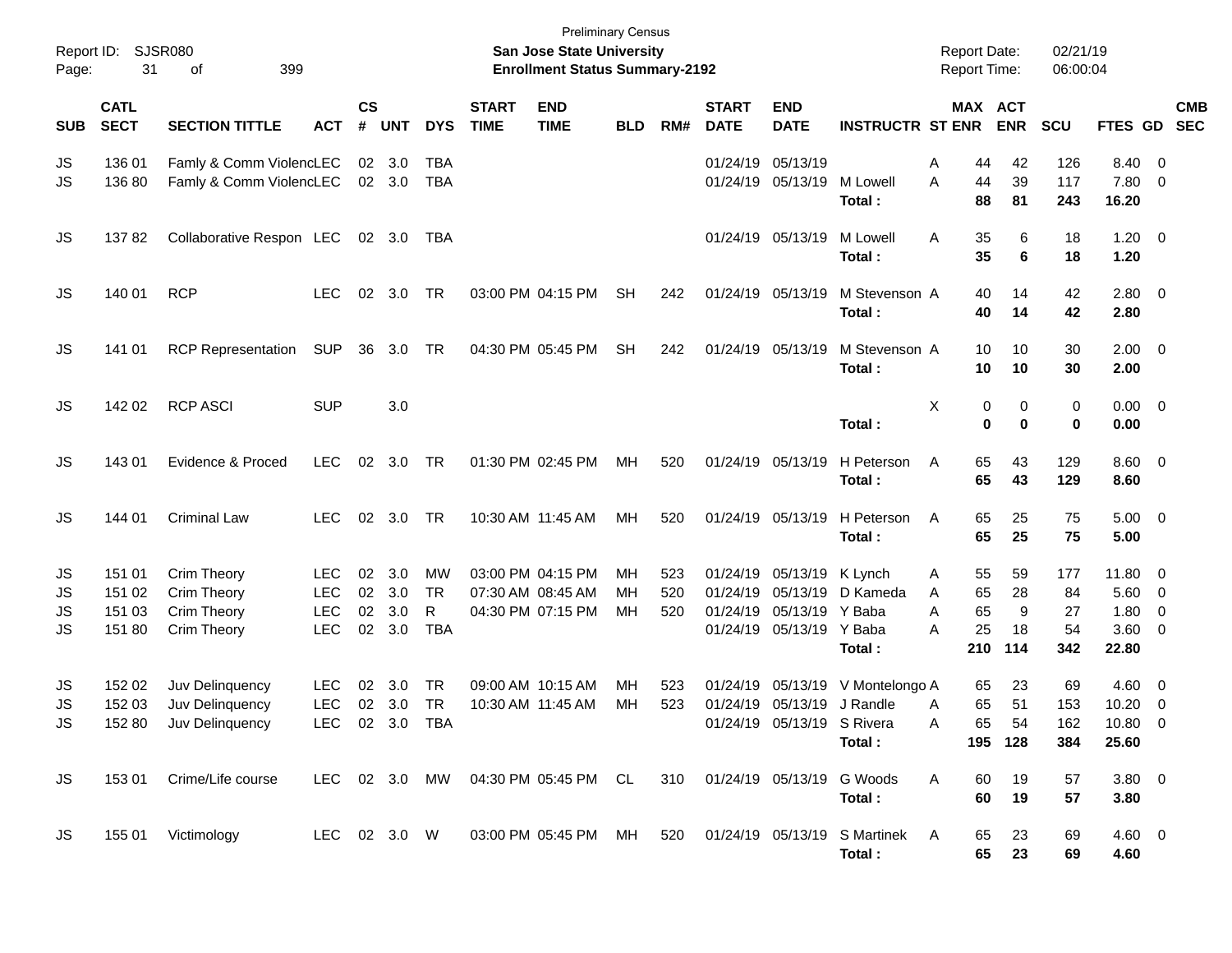| Page:                      | Report ID: SJSR080<br>32                       | 399<br>of                                                                                        |                                                                    |                            |                                 |                                                             |                             | San Jose State University<br><b>Enrollment Status Summary-2192</b> | <b>Preliminary Census</b> |     |                             |                                                                         |                                                                                                                                         | <b>Report Date:</b><br>Report Time:                 |                                      | 02/21/19<br>06:00:04                |                                          |                                                                                             |            |
|----------------------------|------------------------------------------------|--------------------------------------------------------------------------------------------------|--------------------------------------------------------------------|----------------------------|---------------------------------|-------------------------------------------------------------|-----------------------------|--------------------------------------------------------------------|---------------------------|-----|-----------------------------|-------------------------------------------------------------------------|-----------------------------------------------------------------------------------------------------------------------------------------|-----------------------------------------------------|--------------------------------------|-------------------------------------|------------------------------------------|---------------------------------------------------------------------------------------------|------------|
| <b>SUB</b>                 | <b>CATL</b><br><b>SECT</b>                     | <b>SECTION TITTLE</b>                                                                            | <b>ACT</b>                                                         | $\mathsf{cs}$<br>#         | <b>UNT</b>                      | <b>DYS</b>                                                  | <b>START</b><br><b>TIME</b> | <b>END</b><br><b>TIME</b>                                          | <b>BLD</b>                | RM# | <b>START</b><br><b>DATE</b> | <b>END</b><br><b>DATE</b>                                               | <b>INSTRUCTR ST ENR</b>                                                                                                                 | MAX ACT                                             | <b>ENR</b>                           | <b>SCU</b>                          | FTES GD SEC                              |                                                                                             | <b>CMB</b> |
| JS                         | 156 01                                         | Gngs, Crim & Just                                                                                | <b>LEC</b>                                                         | 02                         | 3.0                             | МW                                                          |                             | 12:00 PM 01:15 PM                                                  | <b>CCB</b>                | 101 |                             | 01/24/19 05/13/19                                                       | N Birthelmer A<br>Total:                                                                                                                | 40<br>40                                            | 40<br>40                             | 120<br>120                          | 8.00<br>8.00                             | $\overline{\mathbf{0}}$                                                                     |            |
| JS                         | 158 80                                         | <b>Prison Community</b>                                                                          | <b>LEC</b>                                                         |                            | 02 3.0                          | TBA                                                         |                             |                                                                    |                           |     |                             | 01/24/19 05/13/19                                                       | M Schlegel<br>Total:                                                                                                                    | 65<br>A<br>65                                       | 45<br>45                             | 135<br>135                          | $9.00 \t 0$<br>9.00                      |                                                                                             |            |
| JS                         | 16180                                          | Intro Cybercrime                                                                                 | <b>LEC</b>                                                         | 01                         | 3.0                             | TBA                                                         |                             |                                                                    |                           |     |                             | 01/24/19 05/13/19                                                       | D Sargent<br>Total:                                                                                                                     | 65<br>A<br>65                                       | 63<br>63                             | 189<br>189                          | $12.60 \t 0$<br>12.60                    |                                                                                             |            |
| JS<br>JS<br>JS<br>JS       | 171 02<br>171 03<br>17180<br>17181             | HR and Justice<br>HR and Justice<br>HR and Justice<br>HR and Justice                             | <b>LEC</b><br><b>LEC</b><br><b>LEC</b><br><b>LEC</b>               | 02<br>02                   | 3.0<br>3.0<br>3.0<br>02 3.0     | <b>TR</b><br><b>TBA</b><br><b>TBA</b>                       |                             | 12:00 PM 01:15 PM                                                  | DMH 160                   |     |                             | 01/24/19 05/13/19<br>01/24/19 05/13/19<br>01/24/19 05/13/19             | E Tejada<br>S Kil<br>E Kinney<br>Total:                                                                                                 | Х<br>0<br>Α<br>44<br>A<br>44<br>A<br>44<br>132      | $\mathbf 0$<br>44<br>14<br>43<br>101 | 0<br>132<br>42<br>129<br>303        | 0.00<br>8.80<br>2.80<br>8.60<br>20.20    | $\overline{\mathbf{0}}$<br>$\overline{0}$<br>- 0<br>$\overline{\mathbf{0}}$                 |            |
| JS                         | 172 01                                         | Human Trafficking                                                                                | LEC.                                                               | 02                         | 3.0                             | МW                                                          |                             | 09:00 AM 10:15 AM                                                  | МH                        | 523 |                             | 01/24/19 05/13/19                                                       | K Lynch<br>Total:                                                                                                                       | 65<br>A<br>65                                       | 63<br>63                             | 189<br>189                          | $12.60 \t 0$<br>12.60                    |                                                                                             |            |
| JS<br>JS                   | 179 01<br>179 02                               | <b>HR Pract and Sem</b><br>HR Pract and Sem                                                      | <b>LEC</b><br><b>LEC</b>                                           | 02                         | 3.0<br>3.0                      | MW                                                          |                             | 10:30 AM 11:45 AM                                                  | HB                        | 405 |                             | 01/24/19 05/13/19                                                       | H Kazem<br>Total:                                                                                                                       | X<br>0<br>Α<br>20<br>20                             | $\mathbf 0$<br>20<br>20              | 0<br>60<br>60                       | 0.00<br>4.00<br>4.00                     | $\overline{\mathbf{0}}$<br>$\overline{\mathbf{0}}$                                          |            |
| JS<br>JS<br>JS<br>JS       | 180 01<br>180 02<br>180 03<br>180 04           | <b>Indiv Studies</b><br><b>Indiv Studies</b><br><b>Indiv Studies</b><br><b>Indiv Studies</b>     | <b>SUP</b><br><b>SUP</b><br><b>SUP</b><br><b>SUP</b>               | 36<br>36<br>36<br>36       | 1.0<br>2.0<br>3.0<br>3.0        | <b>TBA</b><br><b>TBA</b><br><b>TBA</b><br><b>TBA</b>        |                             |                                                                    |                           |     | 01/24/19                    | 05/13/19<br>01/24/19 05/13/19<br>01/24/19 05/13/19<br>01/24/19 05/13/19 | C Vera Sanch A<br>C Vera Sanch A<br>C Vera Sanch A<br>M Juno<br>Total:                                                                  | 5<br>$\overline{c}$<br>10<br>2<br>Α<br>19           | $\mathbf 0$<br>4<br>12<br>17         | $\mathbf{1}$<br>0<br>12<br>36<br>49 | $0.07$ 0<br>0.00<br>0.80<br>2.40<br>3.27 | $\overline{\mathbf{0}}$<br>$\overline{0}$<br>$\overline{\mathbf{0}}$                        |            |
| JS<br>JS<br>JS<br>JS<br>JS | 181 01<br>181 02<br>181 03<br>181 04<br>181 05 | Internship in JS<br>Internship in JS<br>Internship in JS<br>Internship in JS<br>Internship in JS | <b>SUP</b><br><b>SUP</b><br><b>SUP</b><br><b>SUP</b><br><b>SUP</b> | 36<br>36<br>36<br>36<br>36 | 3.0<br>3.0<br>3.0<br>3.0<br>3.0 | <b>TBA</b><br><b>TBA</b><br>TBA<br><b>TBA</b><br><b>TBA</b> |                             |                                                                    |                           |     | 01/24/19                    | 05/13/19<br>01/24/19 05/13/19 S Bolton<br>01/24/19 05/13/19 E Kinney    | A De Giorgi<br>01/24/19 05/13/19 S Ghatak<br>01/24/19 05/13/19 J Halushka                                                               | 10<br>A<br>10<br>A<br>10<br>Α<br>10<br>A<br>10<br>Α | 13<br>13<br>15<br>17<br>14           | 39<br>39<br>45<br>51<br>42          | 2.60<br>2.60<br>3.00<br>3.40<br>2.80     | $\overline{\mathbf{0}}$<br>$\overline{\mathbf{0}}$<br>0<br>- 0<br>$\overline{0}$            |            |
| JS<br>JS<br>JS<br>JS<br>JS | 181 06<br>181 07<br>181 08<br>181 09<br>181 10 | Internship in JS<br>Internship in JS<br>Internship in JS<br>Internship in JS<br>Internship in JS | <b>SUP</b><br><b>SUP</b><br><b>SUP</b><br><b>SUP</b><br><b>SUP</b> | 36<br>36<br>36<br>36<br>36 | 3.0<br>3.0<br>1.0<br>6.0<br>6.0 | <b>TBA</b><br><b>TBA</b><br><b>TBA</b><br>TBA<br><b>TBA</b> |                             |                                                                    |                           |     |                             | 01/24/19 05/13/19 S Bolton                                              | 01/24/19 05/13/19 C Vera Sanch A<br>01/24/19 05/13/19 M Stevenson A<br>01/24/19 05/13/19 M Stevenson A<br>01/24/19 05/13/19 A De Giorgi | 10<br>10<br>10<br>10<br>A<br>10<br>Α                | 15<br>16<br>0<br>0<br>0              | 45<br>48<br>0<br>0<br>0             | 3.00<br>3.20<br>0.00<br>0.00<br>0.00     | $\overline{\mathbf{0}}$<br>$\overline{\mathbf{0}}$<br>0<br>$\overline{0}$<br>$\overline{0}$ |            |
| JS                         | 181 11                                         | Internship in JS                                                                                 | <b>SUP</b>                                                         |                            |                                 | 36 6.0 TBA                                                  |                             |                                                                    |                           |     |                             |                                                                         | 01/24/19 05/13/19 S Ghatak                                                                                                              | 10<br>A                                             | 0                                    | 0                                   | $0.00 \t 0$                              |                                                                                             |            |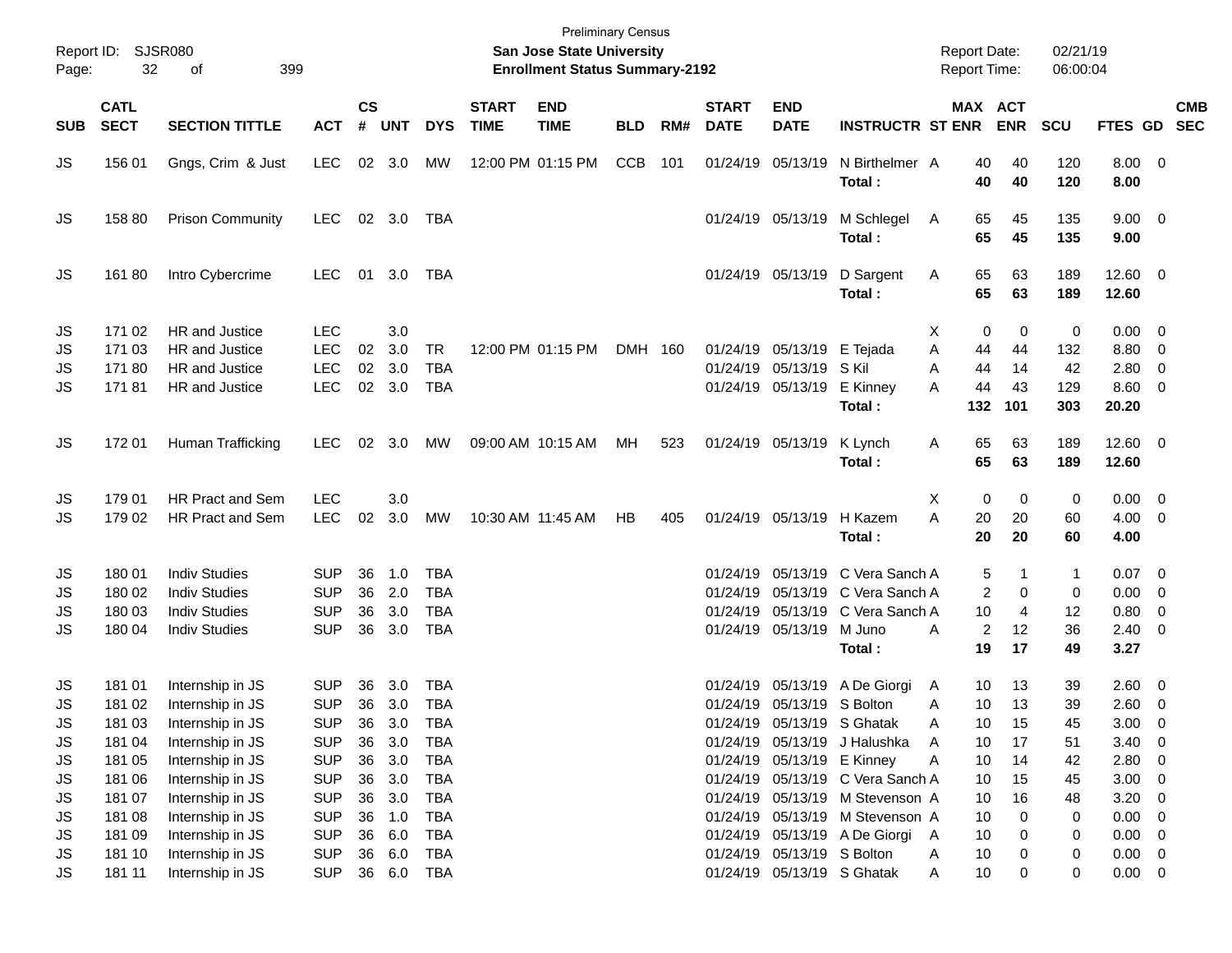| Report ID:<br>Page: | 33                         | <b>SJSR080</b><br>399<br>оf |              |                    |            |            |                             | <b>Preliminary Census</b><br>San Jose State University<br><b>Enrollment Status Summary-2192</b> |            |     |                             |                           |                                  | <b>Report Date:</b><br>Report Time: |               | 02/21/19<br>06:00:04 |                |                         |                          |
|---------------------|----------------------------|-----------------------------|--------------|--------------------|------------|------------|-----------------------------|-------------------------------------------------------------------------------------------------|------------|-----|-----------------------------|---------------------------|----------------------------------|-------------------------------------|---------------|----------------------|----------------|-------------------------|--------------------------|
| <b>SUB</b>          | <b>CATL</b><br><b>SECT</b> | <b>SECTION TITTLE</b>       | <b>ACT</b>   | $\mathsf{cs}$<br># | <b>UNT</b> | <b>DYS</b> | <b>START</b><br><b>TIME</b> | <b>END</b><br><b>TIME</b>                                                                       | <b>BLD</b> | RM# | <b>START</b><br><b>DATE</b> | <b>END</b><br><b>DATE</b> | <b>INSTRUCTR ST ENR</b>          | MAX ACT                             | <b>ENR</b>    | <b>SCU</b>           | <b>FTES GD</b> |                         | <b>CMB</b><br><b>SEC</b> |
| JS                  | 181 12                     | Internship in JS            | <b>SUP</b>   | 36                 | 6.0        | <b>TBA</b> |                             |                                                                                                 |            |     | 01/24/19                    | 05/13/19                  | J Halushka                       | $\overline{c}$<br>A                 | 0             | 0                    | 0.00           | $\overline{\mathbf{0}}$ |                          |
| JS                  | 181 13                     | Internship in JS            | <b>SUP</b>   | 36                 | 6.0        | <b>TBA</b> |                             |                                                                                                 |            |     | 01/24/19                    | 05/13/19                  | E Kinney                         | 5<br>A                              | 2             | 12                   | 0.80           | $\overline{\mathbf{0}}$ |                          |
| JS                  | 181 14                     | Internship in JS            | <b>SUP</b>   | 36                 | 6.0        | <b>TBA</b> |                             |                                                                                                 |            |     | 01/24/19                    | 05/13/19                  | C Vera Sanch A                   | 10                                  | 0             | 0                    | 0.00           | $\overline{\mathbf{0}}$ |                          |
| JS                  | 181 15                     | Internship in JS            | <b>SUP</b>   | 36                 | 6.0        | <b>TBA</b> |                             |                                                                                                 |            |     | 01/24/19                    | 05/13/19                  |                                  | 10<br>A                             | 0             | 0                    | 0.00           | 0                       |                          |
| <b>JS</b>           | 181 16                     | Internship in JS            | <b>SUP</b>   | 36                 | 6.0        | <b>TBA</b> |                             |                                                                                                 |            |     |                             | 01/24/19 05/13/19         |                                  | A<br>10                             | 0             | 0                    | 0.00           | $\overline{0}$          |                          |
|                     |                            |                             |              |                    |            |            |                             |                                                                                                 |            |     |                             |                           | Total:                           | 147                                 | 105           | 321                  | 21.40          |                         |                          |
| JS                  | 18301                      | Ethics in Criminal J        | <b>LEC</b>   |                    | 3.0        |            |                             |                                                                                                 |            |     |                             |                           | Total:                           | X<br>0<br>0                         | 0<br>$\bf{0}$ | 0<br>0               | 0.00<br>0.00   | $\overline{\mathbf{0}}$ |                          |
| JS                  | 184 02                     | Directed Reading            | <b>SUP</b>   | 36                 | 3.0        | <b>TBA</b> |                             |                                                                                                 |            |     | 01/24/19                    | 05/13/19                  | C Vera Sanch A                   | 5                                   | 4             | 12                   | 0.80           | $\overline{\mathbf{0}}$ |                          |
| JS                  | 184 03                     | Directed Reading            | <b>SUP</b>   | 36                 | 3.0        | <b>TBA</b> |                             |                                                                                                 |            |     |                             | 01/24/19 05/13/19         | S Bolton                         | 10<br>A                             | 4             | 12                   | 0.80           | $\overline{\mathbf{0}}$ |                          |
|                     |                            |                             |              |                    |            |            |                             |                                                                                                 |            |     |                             |                           | Total:                           | 15                                  | 8             | 24                   | 1.60           |                         |                          |
| JS                  | 185 08                     | <b>Special Topics</b>       | <b>LEC</b>   |                    | 3.0        |            |                             |                                                                                                 |            |     |                             |                           |                                  | X<br>0                              | 0             | 0                    | $0.00 \t 0$    |                         |                          |
|                     |                            |                             |              |                    |            |            |                             |                                                                                                 |            |     |                             |                           | Total:                           | 0                                   | $\bf{0}$      | 0                    | 0.00           |                         |                          |
| JS                  | 18901                      | Sen Sem Cont Prob           | <b>SEM</b>   | 05                 | 3.0        | <b>MW</b>  |                             | 12:00 PM 01:15 PM                                                                               | MН         | 520 | 01/24/19                    | 05/13/19                  | G Woods                          | Α<br>27                             | 37            | 111                  | 7.40           | - 0                     |                          |
| JS                  | 18902                      | Sen Sem Cont Prob           | <b>SEM</b>   | 05                 | 3.0        | <b>TR</b>  |                             | 09:00 AM 10:15 AM                                                                               | CL         | 218 | 01/24/19                    | 05/13/19                  | J Halushka                       | 26<br>A                             | 27            | 81                   | 5.40           | $\overline{\mathbf{0}}$ |                          |
| JS                  | 18903                      | Sen Sem Cont Prob           | <b>SEM</b>   | 05                 | 3.0        | <b>TR</b>  |                             | 01:30 PM 02:45 PM                                                                               | MН         | 322 | 01/24/19                    | 05/13/19                  | D Kameda                         | 25<br>A                             | 27            | 81                   | 5.40           | $\overline{\mathbf{0}}$ |                          |
| <b>JS</b>           | 18905                      | Sen Sem Cont Prob           | SEM          | 05                 | 3.0        | MW         |                             | 06:00 PM 07:15 PM                                                                               | MН         | 523 | 01/24/19                    | 05/13/19                  | <b>S</b> Martinek                | A<br>27                             | 34            | 102                  | 6.80           | $\overline{0}$          |                          |
|                     |                            |                             |              |                    |            |            |                             |                                                                                                 |            |     |                             |                           | Total:                           | 105                                 | 125           | 375                  | 25.00          |                         |                          |
| JS                  | 196 01                     | Guns and the Law            | <b>LEC</b>   |                    | 3.0        |            |                             |                                                                                                 |            |     |                             |                           |                                  | Χ<br>0                              | 0             | 0                    | 0.00           | $\overline{\mathbf{0}}$ |                          |
| <b>JS</b>           | 196 02                     | Guns and the Law            | <b>LEC</b>   |                    | 3.0        |            |                             |                                                                                                 |            |     |                             |                           |                                  | X<br>0                              | 0             | 0                    | 0.00           | $\overline{\mathbf{0}}$ |                          |
|                     |                            |                             |              |                    |            |            |                             |                                                                                                 |            |     |                             |                           | Total:                           | 0                                   | 0             | 0                    | 0.00           |                         |                          |
| JS                  | 203 01                     | Sem Stats Just              | SEM          | 05                 | 3.0        | MW         |                             | 06:00 PM 07:15 PM                                                                               | МH         | 526 |                             | 01/24/19 05/13/19         | <b>B</b> Westlake                | Α<br>20                             | 8             | 24                   | 2.00           | 8                       |                          |
|                     |                            |                             |              |                    |            |            |                             |                                                                                                 |            |     |                             |                           | Total:                           | 20                                  | 8             | 24                   | 2.00           |                         |                          |
| JS.                 | 206 01                     | Sem Juv Justice             | SEM 06 3.0 W |                    |            |            |                             | 03:00 PM 05:45 PM                                                                               | МH         | 526 |                             |                           | 01/24/19 05/13/19 C Vera Sanch A | 20                                  | ี             | 18                   | 1.50 6         |                         |                          |
|                     |                            |                             |              |                    |            |            |                             |                                                                                                 |            |     |                             |                           | Total:                           | 20                                  | 6             | 18                   | 1.50           |                         |                          |
| JS                  | 209 01                     | Sem Pol & Soc Contro SEM    |              |                    | 3.0        |            |                             |                                                                                                 |            |     |                             |                           |                                  | X<br>0                              | 0             | 0                    | $0.00 \t 0$    |                         |                          |
|                     |                            |                             |              |                    |            |            |                             |                                                                                                 |            |     |                             |                           | Total:                           | 0                                   | 0             | 0                    | 0.00           |                         |                          |
|                     |                            |                             |              |                    |            |            |                             |                                                                                                 |            |     |                             |                           |                                  |                                     |               |                      |                |                         |                          |
| JS                  | 211 01                     | Hist-Issues-Jus             | SEM 05 3.0 M |                    |            |            |                             | 03:00 PM 05:45 PM MH                                                                            |            | 520 | 01/24/19 05/13/19           |                           | S Ghatak                         | A<br>25                             | 5             | 15                   | $1.25$ 5       |                         |                          |
|                     |                            |                             |              |                    |            |            |                             |                                                                                                 |            |     |                             |                           | Total:                           | 25                                  | ${\bf 5}$     | 15                   | 1.25           |                         |                          |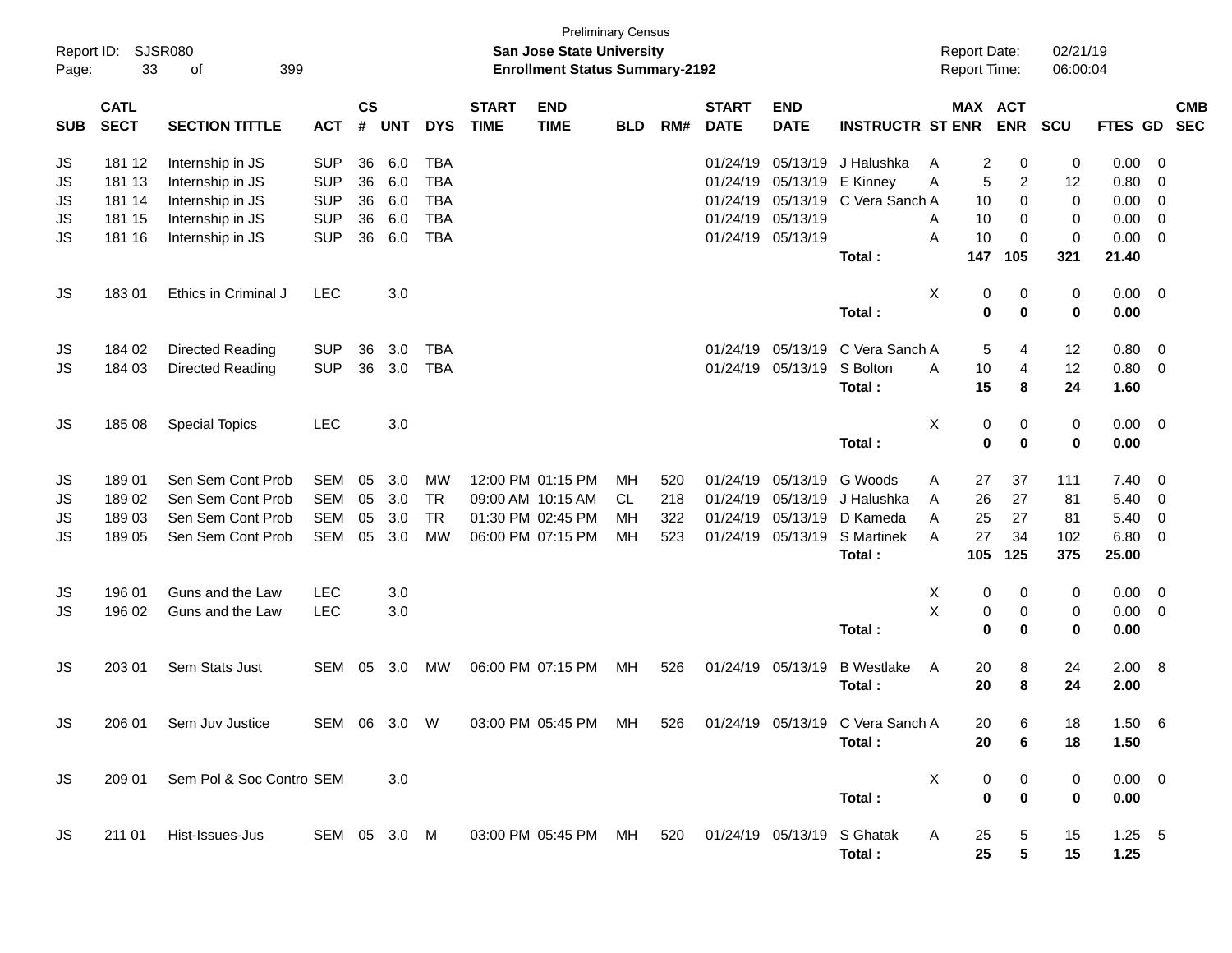| Page:           | Report ID: SJSR080<br>34   | 399<br>οf                                                   |                                        |                         |                      |                                        |                             | <b>Preliminary Census</b><br>San Jose State University<br><b>Enrollment Status Summary-2192</b> |            |     |                             |                                                             |                                         | <b>Report Date:</b><br>Report Time: |                                                       | 02/21/19<br>06:00:04 |                                     |                                                        |            |
|-----------------|----------------------------|-------------------------------------------------------------|----------------------------------------|-------------------------|----------------------|----------------------------------------|-----------------------------|-------------------------------------------------------------------------------------------------|------------|-----|-----------------------------|-------------------------------------------------------------|-----------------------------------------|-------------------------------------|-------------------------------------------------------|----------------------|-------------------------------------|--------------------------------------------------------|------------|
| <b>SUB</b>      | <b>CATL</b><br><b>SECT</b> | <b>SECTION TITTLE</b>                                       | <b>ACT</b>                             | <b>CS</b><br>$\pmb{\#}$ | <b>UNT</b>           | <b>DYS</b>                             | <b>START</b><br><b>TIME</b> | <b>END</b><br><b>TIME</b>                                                                       | <b>BLD</b> | RM# | <b>START</b><br><b>DATE</b> | <b>END</b><br><b>DATE</b>                                   | <b>INSTRUCTR ST ENR ENR</b>             |                                     | MAX ACT                                               | SCU                  | FTES GD SEC                         |                                                        | <b>CMB</b> |
| JS              | 21201                      | Lcl & Glb Hum Rght                                          | SEM 05 3.0                             |                         |                      | $\top$                                 |                             | 04:30 PM 07:15 PM                                                                               | MH         | 526 |                             | 01/24/19 05/13/19                                           | S Ghatak<br>Total:                      | Α                                   | 20<br>6<br>20<br>6                                    | 18<br>18             | 1.506<br>1.50                       |                                                        |            |
| JS              | 218 01                     | Imm, Law, Just                                              | <b>SEM</b>                             |                         | 3.0                  |                                        |                             |                                                                                                 |            |     |                             |                                                             | Total:                                  | X                                   | 0<br>0<br>$\bf{0}$<br>$\mathbf 0$                     | 0<br>$\bf{0}$        | $0.00 \t 0$<br>0.00                 |                                                        |            |
| JS              | 265 01                     | Compa Crim Jus Sys SEM 05 3.0 R                             |                                        |                         |                      |                                        |                             | 04:30 PM 07:15 PM                                                                               | MН         | 526 |                             | 01/24/19 05/13/19                                           | L Buckingham A<br>Total:                |                                     | 10<br>20<br>20<br>10                                  | 30<br>30             | 2.50 10<br>2.50                     |                                                        |            |
| JS              | 268 01                     | Immi and Interna law                                        | <b>SEM</b>                             |                         | 3.0                  |                                        |                             |                                                                                                 |            |     |                             |                                                             | Total:                                  | X                                   | 0<br>0<br>$\bf{0}$<br>$\mathbf 0$                     | 0<br>0               | $0.00 \t 0$<br>0.00                 |                                                        |            |
| JS              | 269 01                     | <b>Cyber Forensics</b>                                      | <b>SEM</b>                             |                         | 3.0                  |                                        |                             |                                                                                                 |            |     |                             |                                                             | Total:                                  | X                                   | 0<br>0<br>$\mathbf 0$<br>$\mathbf 0$                  | 0<br>$\bf{0}$        | $0.00 \t 0$<br>0.00                 |                                                        |            |
| <b>JS</b>       | 273 01                     | Inter Crim Juve Deli                                        | <b>SEM</b>                             |                         | 3.0                  |                                        |                             |                                                                                                 |            |     |                             |                                                             | Total:                                  | X                                   | 0<br>0<br>$\bf{0}$<br>$\mathbf 0$                     | 0<br>0               | $0.00 \t 0$<br>0.00                 |                                                        |            |
| JS              | 274 01                     | <b>Applied Project</b>                                      | <b>SUP</b>                             |                         | 3.0                  |                                        |                             |                                                                                                 |            |     |                             |                                                             | Total:                                  | X                                   | 0<br>0<br>$\bf{0}$<br>$\mathbf 0$                     | 0<br>0               | $0.00 \t 0$<br>0.00                 |                                                        |            |
| JS<br>JS<br>JS  | 281 01<br>281 02<br>281 03 | Justice Practicum<br>Justice Practicum<br>Justice Practicum | <b>SUP</b><br><b>SUP</b><br><b>SUP</b> | 25<br>25                | 1.0<br>2.0<br>25 3.0 | <b>TBA</b><br><b>TBA</b><br><b>TBA</b> |                             |                                                                                                 |            |     |                             | 01/24/19 05/13/19<br>01/24/19 05/13/19<br>01/24/19 05/13/19 | E Adams<br>E Adams<br>E Adams<br>Total: | A<br>Α<br>Α                         | 6<br>0<br>25<br>1<br>$\,6$<br>1<br>37<br>$\mathbf{2}$ | 0<br>2<br>3<br>5     | $0.00 \t 0$<br>0.17<br>0.25<br>0.42 | $\overline{\phantom{1}}$<br>$\overline{\phantom{0}}$ 1 |            |
| JS              | 297 01                     | Prgm Eval Proj                                              | <b>SUP</b>                             |                         | 25 3.0               | TBA                                    |                             |                                                                                                 |            |     |                             | 01/24/19 05/13/19                                           | E Adams<br>Total:                       | Α                                   | 6<br>6<br>1                                           | 3<br>3               | $0.25$ 1<br>0.25                    |                                                        |            |
| JS              | 298 01                     | <b>Special Study</b>                                        | <b>SUP</b>                             |                         | 25 3.0               | TBA                                    |                             |                                                                                                 |            |     |                             | 01/24/19 05/13/19 E Adams                                   | Total:                                  | Α                                   | 6<br>2<br>6<br>$\mathbf{2}$                           | 6<br>6               | $0.50$ 2<br>0.50                    |                                                        |            |
| JS<br><b>JS</b> | 299 01<br>299 02           | <b>Masters Thesis</b><br><b>Masters Thesis</b>              | <b>SUP</b><br><b>SUP</b>               | 25                      | 3.0<br>25 6.0        | TBA<br><b>TBA</b>                      |                             |                                                                                                 |            |     |                             | 01/24/19 05/13/19 E Adams<br>01/24/19 05/13/19 E Adams      | Total:                                  | A<br>A                              | 6<br>6<br>0<br>12<br>$\mathbf{1}$                     | 3<br>0<br>3          | $0.25$ 1<br>$0.00 \t 0$<br>0.25     |                                                        |            |
|                 | Department :               | <b>Justice Studies</b>                                      |                                        |                         |                      |                                        |                             |                                                                                                 |            |     |                             | <b>Lower Division:</b>                                      | <b>Department Total:</b>                | 3933<br>590                         | 2336                                                  | 6830<br>349 1047     | 457.57<br>69.80                     |                                                        |            |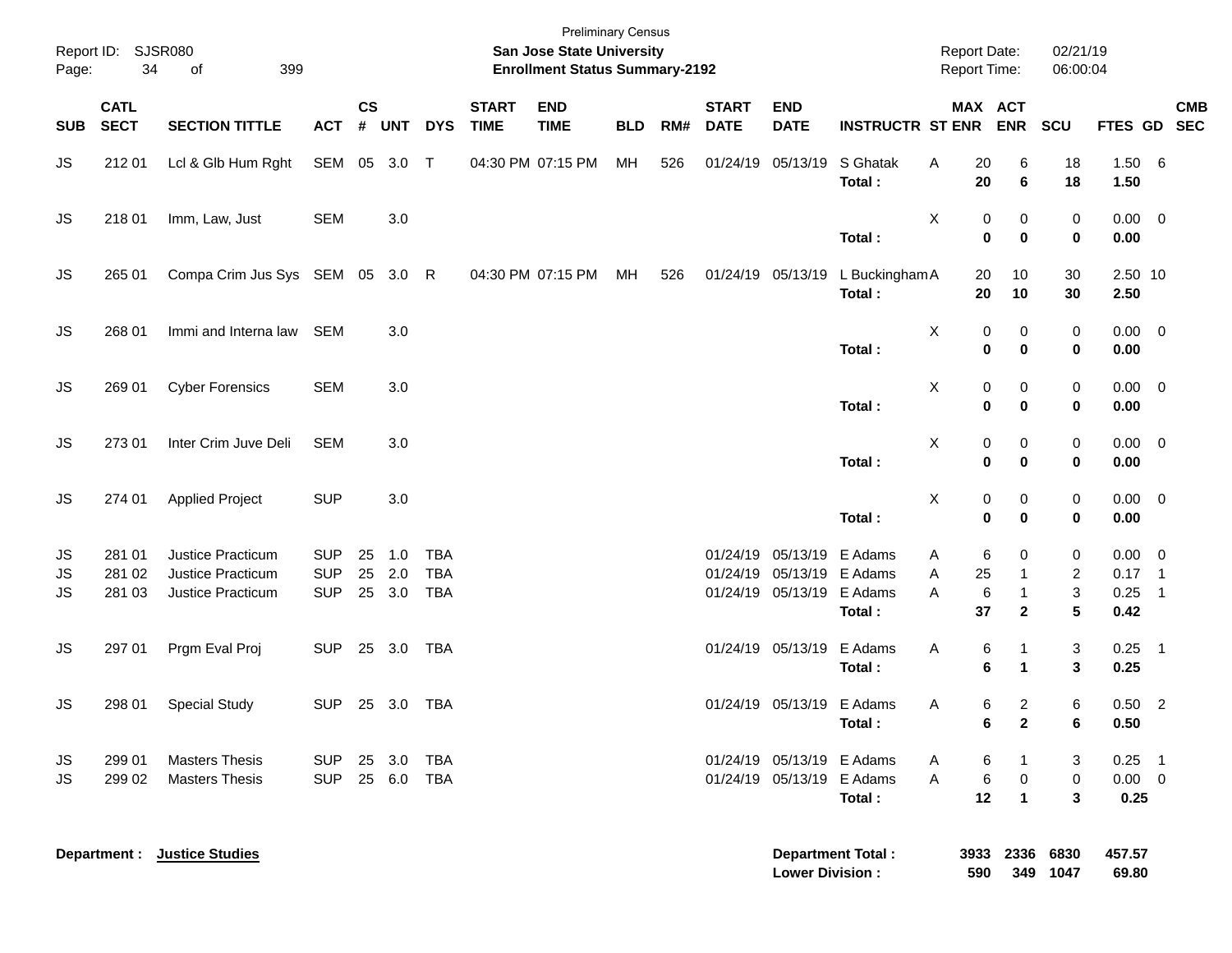| Report ID:<br>35<br>Page:                | SJSR080<br>399<br>of  |                       |            |                             | <b>San Jose State University</b><br><b>Enrollment Status Summary-2192</b> | <b>Preliminary Census</b> | 02/21/19<br>Report Date:<br>06:00:04<br><b>Report Time:</b> |                             |                                                     |                         |             |            |             |                 |            |
|------------------------------------------|-----------------------|-----------------------|------------|-----------------------------|---------------------------------------------------------------------------|---------------------------|-------------------------------------------------------------|-----------------------------|-----------------------------------------------------|-------------------------|-------------|------------|-------------|-----------------|------------|
| <b>CATL</b><br><b>SECT</b><br><b>SUB</b> | <b>SECTION TITTLE</b> | CS<br>ACT<br>#<br>UNT | <b>DYS</b> | <b>START</b><br><b>TIME</b> | <b>END</b><br><b>TIME</b>                                                 | <b>BLD</b>                | RM#                                                         | <b>START</b><br><b>DATE</b> | <b>END</b><br><b>DATE</b>                           | <b>INSTRUCTR ST ENR</b> | MAX ACT     | <b>ENR</b> | <b>SCU</b>  | FTES GD SEC     | <b>CMB</b> |
|                                          |                       |                       |            |                             |                                                                           |                           |                                                             |                             | <b>Upper Division:</b><br><b>Graduate Division:</b> |                         | 3177<br>166 | 1946<br>41 | 5661<br>122 | 377.60<br>10.17 |            |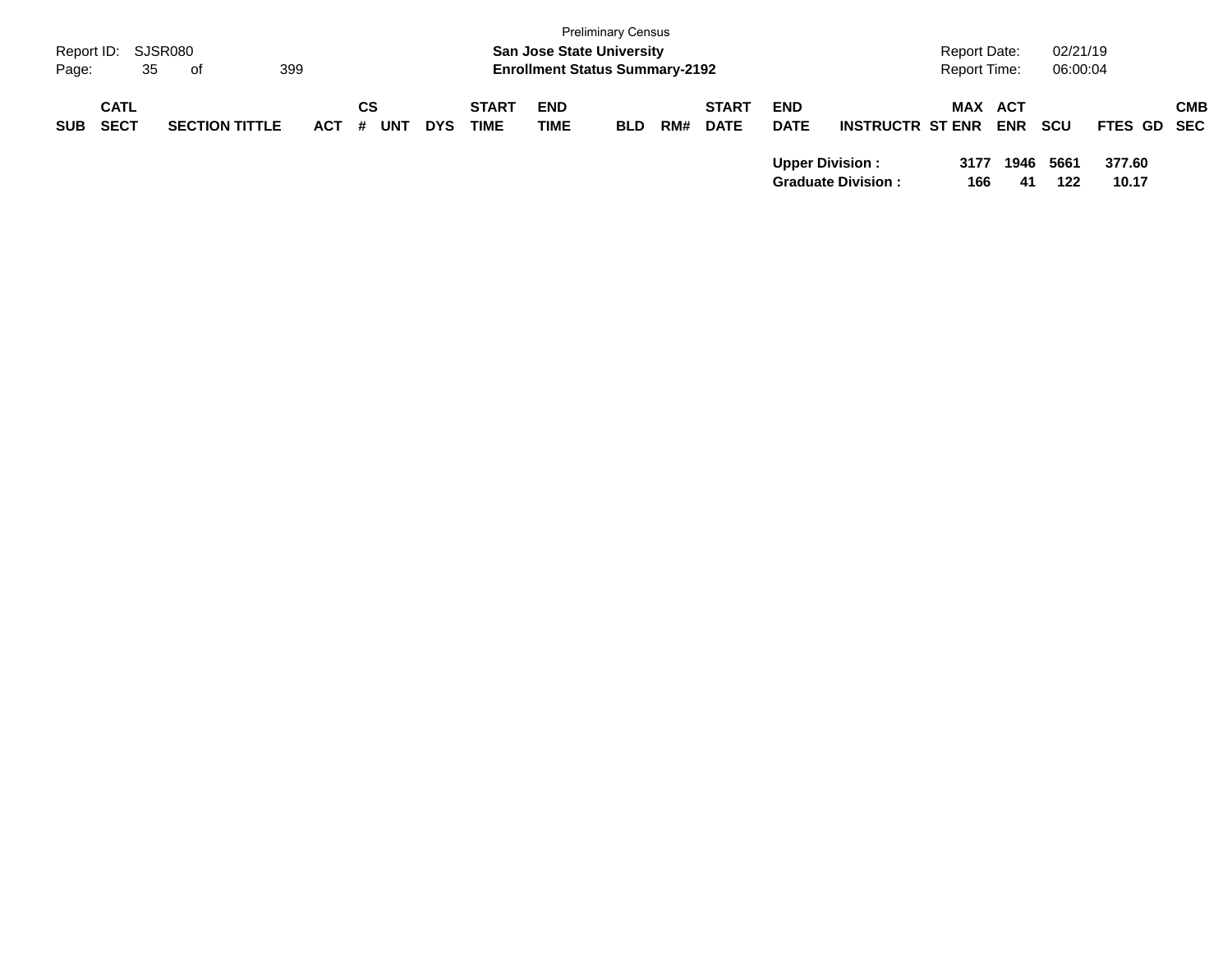| Page:                      | Report ID: SJSR080<br>36   | 399<br>of                                       |                          | <b>Preliminary Census</b><br><b>San Jose State University</b><br><b>Enrollment Status Summary-2192</b> |            |            |                             |                           |            |     |                             | <b>Report Date:</b><br>Report Time: |                                |   | 02/21/19<br>06:00:04 |            |            |                    |                          |
|----------------------------|----------------------------|-------------------------------------------------|--------------------------|--------------------------------------------------------------------------------------------------------|------------|------------|-----------------------------|---------------------------|------------|-----|-----------------------------|-------------------------------------|--------------------------------|---|----------------------|------------|------------|--------------------|--------------------------|
| <b>SUB</b>                 | <b>CATL</b><br><b>SECT</b> | <b>SECTION TITTLE</b>                           | <b>ACT</b>               | $\mathsf{cs}$<br>#                                                                                     | <b>UNT</b> | <b>DYS</b> | <b>START</b><br><b>TIME</b> | <b>END</b><br><b>TIME</b> | <b>BLD</b> | RM# | <b>START</b><br><b>DATE</b> | <b>END</b><br><b>DATE</b>           | <b>INSTRUCTR ST ENR</b>        |   | MAX ACT              | <b>ENR</b> | <b>SCU</b> | FTES GD            | <b>CMB</b><br><b>SEC</b> |
| College                    |                            | <b>Applied Sciences &amp; Arts</b>              |                          |                                                                                                        |            |            |                             |                           |            |     |                             |                                     |                                |   |                      |            |            |                    |                          |
|                            | Department :               | <b>School of Information</b>                    |                          |                                                                                                        |            |            |                             |                           |            |     |                             |                                     |                                |   |                      |            |            |                    |                          |
| INFO<br><b>INFO</b>        | 200 01                     | Inf. Comm                                       | <b>SEM</b>               | 05                                                                                                     | 3.0        | TBA        |                             |                           |            |     | 01/24/19<br>01/24/19        | 05/13/19                            | Z Liu                          | A | 35                   | 14         | 42         | 3.50 14            |                          |
|                            | 200 02<br>200 03           | Inf. Comm                                       | <b>SEM</b>               | 05                                                                                                     | 3.0        | TBA        |                             |                           |            |     |                             | 05/13/19                            | M Stephens                     | A | 35                   | 31         | 93         | 7.70 30            |                          |
| <b>INFO</b><br><b>INFO</b> | 200 04                     | Inf. Comm<br>Inf. Comm                          | <b>SEM</b><br><b>SEM</b> | 05<br>05                                                                                               | 3.0<br>3.0 | TBA<br>TBA |                             |                           |            |     | 01/24/19<br>01/24/19        | 05/13/19<br>05/13/19                | M Villagran<br>K Bontenbal A   | Α | 35<br>35             | 21<br>33   | 63<br>99   | 5.20 20<br>8.25 33 |                          |
|                            |                            |                                                 |                          |                                                                                                        |            |            |                             |                           |            |     |                             |                                     | Total:                         |   | 140                  | 99         | 297        | 24.65              |                          |
| <b>INFO</b>                | 202 01                     | Inf. Ret. Sys. Des                              | SEM                      | 05                                                                                                     | 3.0        | TBA        |                             |                           |            |     | 01/24/19                    | 05/13/19                            | H Chen                         | Α | 35                   | 34         | 102        | 8.45 33            |                          |
| <b>INFO</b>                | 202 02                     | Inf. Ret. Sys. Des                              | <b>SEM</b>               | 05                                                                                                     | 3.0        | TBA        |                             |                           |            |     | 01/24/19                    | 05/13/19                            | L Zhang                        | Α | 35                   | 13         | 39         | 3.25 13            |                          |
| <b>INFO</b>                | 202 03                     | Inf. Ret. Sys. Des                              | <b>SEM</b>               | 05                                                                                                     | 3.0        | TBA        |                             |                           |            |     | 01/24/19                    | 05/13/19                            | T San Nicola A                 |   | 35                   | 31         | 93         | 7.75 31            |                          |
| <b>INFO</b>                | 202 04                     | Inf. Ret. Sys. Des                              | SEM                      | 05                                                                                                     | 3.0        | TBA        |                             |                           |            |     | 01/24/19                    | 05/13/19                            | V Tucker                       | A | 35                   | 33         | 99         | 8.25 33            |                          |
|                            |                            |                                                 |                          |                                                                                                        |            |            |                             |                           |            |     |                             |                                     | Total:                         |   | 140                  | 111        | 333        | 27.70              |                          |
| <b>INFO</b>                | 203 01                     | Online Learning                                 | SEM                      | 02                                                                                                     | 1.0        | TBA        |                             |                           |            |     | 01/24/19                    | 05/13/19                            | <b>B</b> Ros                   | A | 35                   | 34         | 34         | 2.82 33            |                          |
| <b>INFO</b>                | 203 02                     | Online Learning                                 | <b>SEM</b>               | 02                                                                                                     | 1.0        | TBA        |                             |                           |            |     | 01/24/19                    | 05/13/19                            | <b>B</b> Ros                   | A | 35                   | 33         | 33         | 2.75 33            |                          |
| <b>INFO</b>                | 203 03                     | <b>Online Learning</b>                          | SEM                      | 02                                                                                                     | 1.0        | TBA        |                             |                           |            |     |                             | 01/24/19 05/13/19                   | <b>B</b> Ros                   | Α | 75                   | 29         | 29         | 2.38 27            |                          |
|                            |                            |                                                 |                          |                                                                                                        |            |            |                             |                           |            |     |                             |                                     | Total:                         |   | 145                  | 96         | 96         | 7.95               |                          |
| <b>INFO</b>                | 204 01                     | Inf. Prof                                       | <b>SEM</b>               | 05                                                                                                     | 3.0        | TBA        |                             |                           |            |     | 01/24/19                    | 05/13/19                            | C Dee                          | A | 35                   | 24         | 72         | 5.95 23            |                          |
| <b>INFO</b>                | 204 02                     | Inf. Prof                                       | SEM                      | 05                                                                                                     | 3.0        | TBA        |                             |                           |            |     | 01/24/19                    | 05/13/19                            | C Sawyer                       | A | 35                   | 10         | 30         | 2.50 10            |                          |
| <b>INFO</b>                | 204 03                     | Inf. Prof                                       | <b>SEM</b>               | 05                                                                                                     | 3.0        | TBA        |                             |                           |            |     | 01/24/19                    |                                     | 05/13/19 S Gaffney             | Α | 35                   | 32         | 96         | 7.95 31            |                          |
| <b>INFO</b>                | 204 04                     | Inf. Prof                                       | SEM                      | 05                                                                                                     | 3.0        | TBA        |                             |                           |            |     |                             | 01/24/19 05/13/19                   | D Hicks                        | A | 35                   | 32         | 96         | 8.00 32            |                          |
|                            |                            |                                                 |                          |                                                                                                        |            |            |                             |                           |            |     |                             |                                     | Total :                        |   | 140                  | 98         | 294        | 24.40              |                          |
| <b>INFO</b>                | 210 01                     | Reference Info Servi                            | SEM 05 3.0               |                                                                                                        |            | TBA        |                             |                           |            |     |                             | 01/24/19 05/13/19                   | M Otero-Bois A                 |   | 35                   | 34         | 34         | 8.50 34            |                          |
|                            |                            |                                                 |                          |                                                                                                        |            |            |                             |                           |            |     |                             |                                     | <b>Total:</b>                  |   | 35                   | 34         | 34         | 8.50               |                          |
| <b>INFO</b>                | 230 01                     | Iss Acad Libs                                   | <b>SUP</b>               | 36                                                                                                     | 3.0        | TBA        |                             |                           |            |     |                             | 01/24/19 05/13/19                   | T Gilman                       | A | 35                   | 13         | 39         | 3.25 13            |                          |
|                            |                            |                                                 |                          |                                                                                                        |            |            |                             |                           |            |     |                             |                                     | Total :                        |   | 35                   | 13         | 39         | 3.25               |                          |
|                            |                            | INFO 232 01 Iss Publ Libs                       | SUP 36 3.0 TBA           |                                                                                                        |            |            |                             |                           |            |     |                             |                                     | 01/24/19 05/13/19 R Barefoot A |   | 35                   | 28         | 84         | 7.00 28            |                          |
|                            |                            |                                                 |                          |                                                                                                        |            |            |                             |                           |            |     |                             |                                     | Total:                         |   | 35                   | 28         | 84         | 7.00               |                          |
|                            |                            | INFO 233 01 School Media Cent SEM 05 3.0 TBA    |                          |                                                                                                        |            |            |                             |                           |            |     |                             | 01/24/19 05/13/19 M Harlan          |                                | A | 35                   | 21         | 63         | 5.10 18            |                          |
|                            |                            |                                                 |                          |                                                                                                        |            |            |                             |                           |            |     |                             |                                     | Total:                         |   | 35                   | 21         | 63         | 5.10               |                          |
|                            |                            | INFO 240 01 Info Tech Tools & Ap SEM 05 3.0 TBA |                          |                                                                                                        |            |            |                             |                           |            |     |                             | 01/24/19 05/13/19 R Dean            |                                | A | 35                   | 31         | 93         | 7.75 31            |                          |
|                            |                            |                                                 |                          |                                                                                                        |            |            |                             |                           |            |     |                             |                                     | Total:                         |   | $35\,$               | 31         | 93         | 7.75               |                          |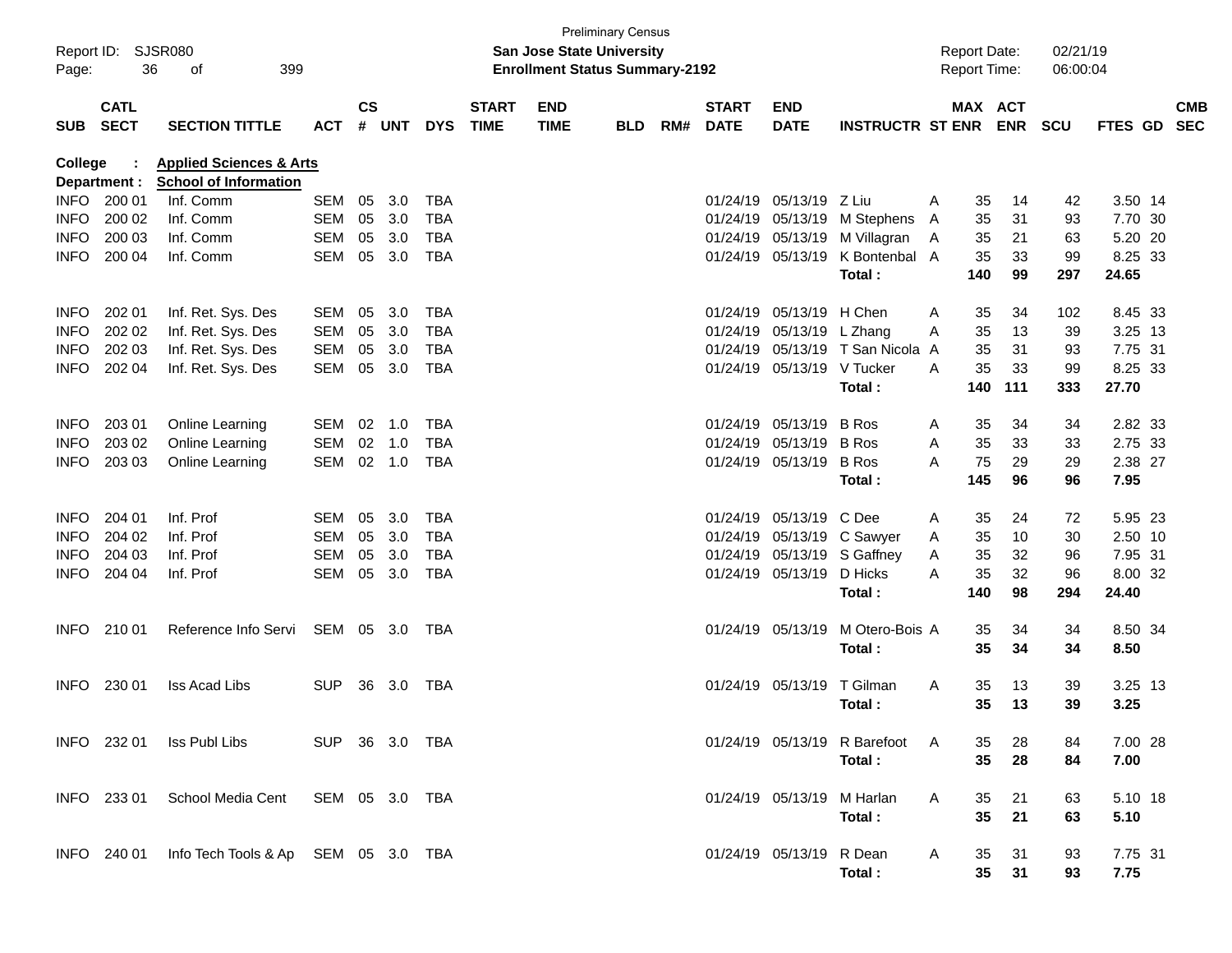| Page:                      | Report ID: SJSR080<br>37 | 399<br>of                                       |                |                  |            |                          |                             | <b>San Jose State University</b><br><b>Enrollment Status Summary-2192</b> | <b>Preliminary Census</b> |     |                             |                             |                                                        | <b>Report Date:</b><br>Report Time: |                            | 02/21/19<br>06:00:04 |                             |            |
|----------------------------|--------------------------|-------------------------------------------------|----------------|------------------|------------|--------------------------|-----------------------------|---------------------------------------------------------------------------|---------------------------|-----|-----------------------------|-----------------------------|--------------------------------------------------------|-------------------------------------|----------------------------|----------------------|-----------------------------|------------|
|                            | <b>CATL</b><br>SUB SECT  | <b>SECTION TITTLE</b>                           | <b>ACT</b>     | $\mathsf{cs}$    | # UNT      | <b>DYS</b>               | <b>START</b><br><b>TIME</b> | <b>END</b><br><b>TIME</b>                                                 | <b>BLD</b>                | RM# | <b>START</b><br><b>DATE</b> | <b>END</b><br><b>DATE</b>   | <b>INSTRUCTR ST ENR ENR</b>                            |                                     | MAX ACT                    | <b>SCU</b>           | FTES GD SEC                 | <b>CMB</b> |
|                            | INFO 242 01              | Database Mgmt                                   | SEM 05 3.0 TBA |                  |            |                          |                             |                                                                           |                           |     |                             | 01/24/19 05/13/19           | G Liu<br>Total:                                        | Α<br>35<br>35                       | 9<br>9                     | 27<br>27             | $2.25$ 9<br>2.25            |            |
|                            | INFO 244 01              | Online Searching                                | SEM 05 3.0 TBA |                  |            |                          |                             |                                                                           |                           |     |                             |                             | 01/24/19 05/13/19 N Friedland<br>Total:                | 35<br>A<br>35                       | 33<br>33                   | 99<br>99             | 8.25 33<br>8.25             |            |
|                            | INFO 248 01              | Beg Cat & Class                                 | SEM 05 3.0 TBA |                  |            |                          |                             |                                                                           |                           |     |                             | 01/24/19 05/13/19 G Cotton  | Total:                                                 | 35<br>Α<br>35                       | 34<br>34                   | 102<br>102           | 8.50 34<br>8.50             |            |
| <b>INFO</b><br><b>INFO</b> | 250 01<br>250 02         | Instr Dsgn Info Prof<br>Instr Dsgn Info Prof    | SEM<br>SEM     | 05 3.0<br>05 3.0 |            | <b>TBA</b><br><b>TBA</b> |                             |                                                                           |                           |     |                             | 01/24/19 05/13/19           | 01/24/19 05/13/19 D Kovacs<br>D Loertscher A<br>Total: | 35<br>A<br>35<br>70                 | 33<br>$\overline{4}$<br>37 | 99<br>12<br>111      | 8.15 31<br>$0.95$ 3<br>9.10 |            |
|                            | INFO 251 01              | Web Usability                                   | SEM 05 3.0 TBA |                  |            |                          |                             |                                                                           |                           |     |                             | 01/24/19 05/13/19           | J Kemp<br>Total:                                       | 35<br>Α<br>35                       | 13<br>13                   | 39<br>39             | 3.25 13<br>3.25             |            |
| <b>INFO</b>                | 254 01                   | Inf. Lit. Learn                                 | SEM 05 3.0 TBA |                  |            |                          |                             |                                                                           |                           |     |                             | 01/24/19 05/13/19           | <b>B</b> Becker<br>Total:                              | 35<br>Α<br>35                       | 34<br>34                   | 102<br>102           | 8.50 34<br>8.50             |            |
| <b>INFO</b>                | 256 01                   | Archv & Mnscpt                                  | SEM 05 3.0 TBA |                  |            |                          |                             |                                                                           |                           |     |                             | 01/24/19 05/13/19           | D DeLorenzo A<br>Total:                                | 35<br>35                            | 24<br>24                   | 72<br>72             | 6.00 24<br>6.00             |            |
| <b>INFO</b>                | 259 01                   | Presrv Mgmt                                     | SEM 05 3.0 TBA |                  |            |                          |                             |                                                                           |                           |     |                             | 01/24/19 05/13/19           | E Holmes<br>Total:                                     | 35<br>Α<br>35                       | 24<br>24                   | 72<br>72             | 6.00 24<br>6.00             |            |
| INFO.                      | 260A 01                  | Prgrm and Srvcs for                             | LEC            |                  | 02 3.0 TBA |                          |                             |                                                                           |                           |     |                             | 01/24/19 05/13/19 P Peck    | Total:                                                 | 35<br>Α<br>35                       | 28<br>28                   | 84<br>84             | 6.95 27<br>6.95             |            |
|                            |                          | INFO 261A 01 Prgrm and Srvcs for LEC 02 3.0 TBA |                |                  |            |                          |                             |                                                                           |                           |     |                             | 01/24/19 05/13/19 A Bernier | Total:                                                 | 35<br>Α<br>35                       | 11<br>$-11$                | 33<br>33             | 2.75 11<br>2.75             |            |
|                            | INFO 263 01              | Matrls For Chldrn                               | LEC 02 3.0 TBA |                  |            |                          |                             |                                                                           |                           |     |                             | 01/24/19 05/13/19 P Peck    | Total:                                                 | 35<br>Α<br>35                       | 21<br>21                   | 63<br>63             | 5.25 21<br>5.25             |            |
|                            | INFO 266 01              | <b>Collection Mgmt</b>                          | SEM 05 3.0 TBA |                  |            |                          |                             |                                                                           |                           |     |                             | 01/24/19 05/13/19 J Bodart  | Total:                                                 | 35<br>Α<br>35                       | 22<br>22                   | 66<br>66             | 5.50 22<br>5.50             |            |
|                            | INFO 275 01              | Libr Sev Div Comm                               | SEM 05 3.0 TBA |                  |            |                          |                             |                                                                           |                           |     |                             |                             | 01/24/19 05/13/19 K Rebmann A                          | 35                                  | 19                         | 57                   | 4.75 19                     |            |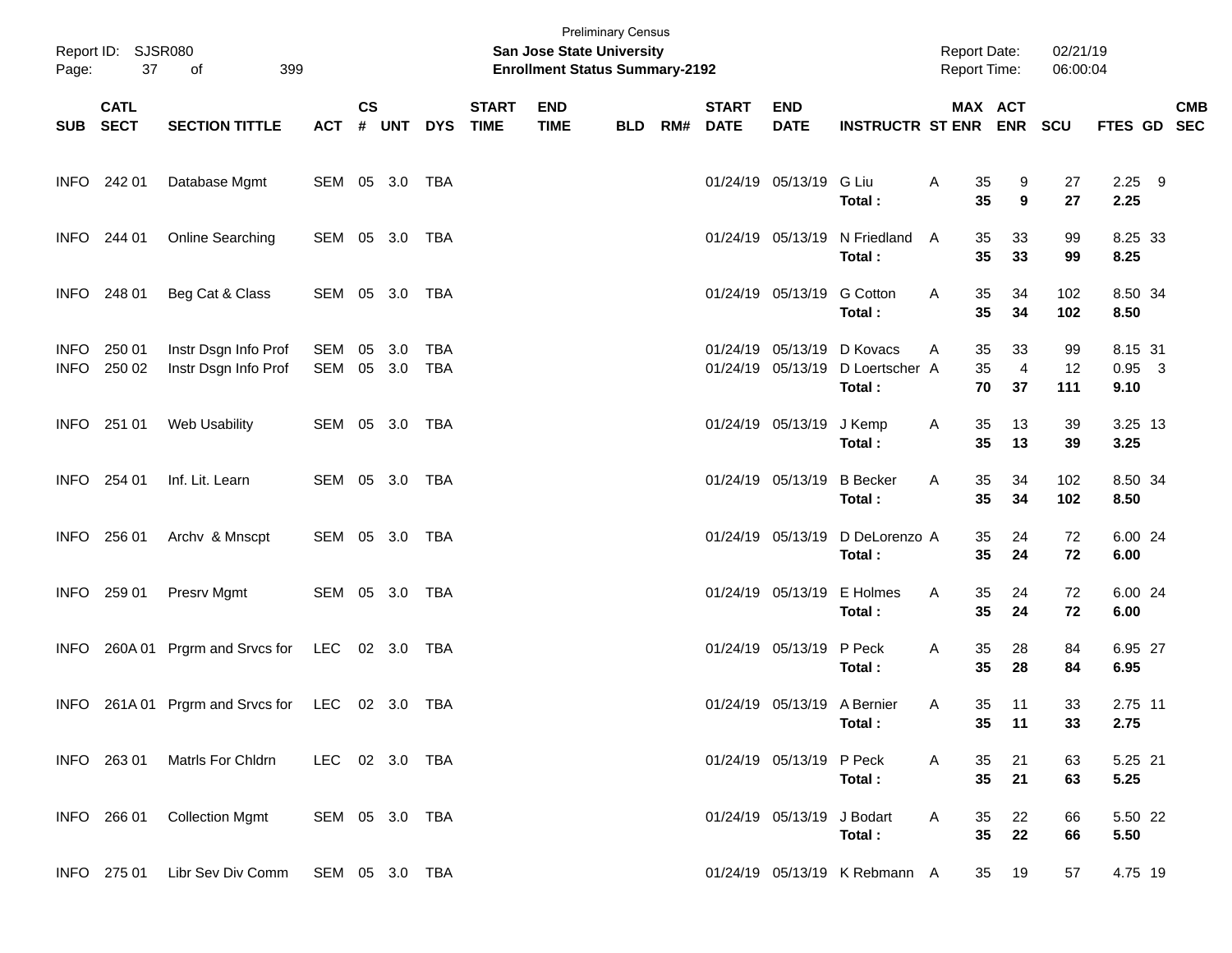| Report ID:<br>Page: | <b>SJSR080</b><br>38       | 399<br>οf                      |                |                    |            |            |                             | San Jose State University<br><b>Enrollment Status Summary-2192</b> | <b>Preliminary Census</b> |     |                             |                            |                               |   |          | <b>Report Date:</b><br><b>Report Time:</b> | 02/21/19<br>06:00:04 |                   |                 |            |
|---------------------|----------------------------|--------------------------------|----------------|--------------------|------------|------------|-----------------------------|--------------------------------------------------------------------|---------------------------|-----|-----------------------------|----------------------------|-------------------------------|---|----------|--------------------------------------------|----------------------|-------------------|-----------------|------------|
| <b>SUB</b>          | <b>CATL</b><br><b>SECT</b> | <b>SECTION TITTLE</b>          | <b>ACT</b>     | $\mathsf{cs}$<br># | <b>UNT</b> | <b>DYS</b> | <b>START</b><br><b>TIME</b> | <b>END</b><br><b>TIME</b>                                          | <b>BLD</b>                | RM# | <b>START</b><br><b>DATE</b> | <b>END</b><br><b>DATE</b>  | <b>INSTRUCTR ST ENR</b>       |   |          | MAX ACT<br><b>ENR</b>                      | <b>SCU</b>           | FTES GD SEC       |                 | <b>CMB</b> |
|                     |                            |                                |                |                    |            |            |                             |                                                                    |                           |     |                             |                            | Total:                        |   | 35       | 19                                         | 57                   | 4.75              |                 |            |
| <b>INFO</b>         | 280 01                     | Hist of Bks & Lib              | SEM 05 3.0     |                    |            | TBA        |                             |                                                                    |                           |     |                             | 01/24/19 05/13/19          | D Hansen<br>Total:            | Α | 35<br>35 | 22<br>22                                   | 66<br>66             | 5.50 22<br>5.50   |                 |            |
| <b>INFO</b>         | 281 01                     | Colloq Contemp Iss             | SEM            | 05                 | 3.0        | <b>TBA</b> |                             |                                                                    |                           |     | 01/24/19                    | 05/13/19                   | D DeLorenzo A                 |   | 35       | 18                                         | 54                   | 4.50 18           |                 |            |
| <b>INFO</b>         | 281 02                     | Colloq Contemp Iss             | <b>SEM</b>     | 05                 | 1.0        | <b>TBA</b> |                             |                                                                    |                           |     | 01/24/19                    | 05/13/19                   | A Agee                        | A | 35       | 10                                         | 30                   | $0.83$ 10         |                 |            |
| <b>INFO</b>         | 281 03                     | Colloq Contemp Iss             | <b>SEM</b>     | 05                 | 1.0        | <b>TBA</b> |                             |                                                                    |                           |     | 01/24/19                    | 05/13/19                   | M Driscoll                    | Α | 35       | 15                                         | 45                   | 1.25 15           |                 |            |
| <b>INFO</b>         | 281 04                     | Colloq Contemp Iss             | <b>SEM</b>     | 05                 | 2.0        | <b>TBA</b> |                             |                                                                    |                           |     |                             | 01/24/19 05/13/19          | D Buenting                    | A | 35       | 18                                         | 54                   | 3.00 18           |                 |            |
|                     |                            |                                |                |                    |            |            |                             |                                                                    |                           |     |                             |                            | Total:                        |   | 140      | 61                                         | 183                  | 9.58              |                 |            |
| <b>INFO</b>         | 282 01                     | Sem in Libr Mgmt               | SEM 05 1.0     |                    |            | TBA        |                             |                                                                    |                           |     |                             | 01/24/19 05/13/19          | C Koontz<br>Total:            | Α | 34<br>34 | 28<br>28                                   | 28<br>28             | 2.33 28<br>2.33   |                 |            |
| <b>INFO</b>         | 284 01                     | Sem Archiv Rec Mgmt SEM 05 3.0 |                |                    |            | TBA        |                             |                                                                    |                           |     |                             | 01/24/19 05/13/19          | L Gleason<br>Total:           | A | 35<br>35 | 18<br>18                                   | 18<br>18             | 4.50 18<br>4.50   |                 |            |
| <b>INFO</b>         | 285 01                     | App. Res. Methods              | SEM            | 05                 | 3.0        | <b>TBA</b> |                             |                                                                    |                           |     | 01/24/19                    | 05/13/19                   | S Walter                      | A | 35       | 19                                         | 19                   | 4.75 19           |                 |            |
| <b>INFO</b>         | 285 02                     | App. Res. Methods              | <b>SEM</b>     | 05                 | 3.0        | <b>TBA</b> |                             |                                                                    |                           |     | 01/24/19                    | 05/13/19                   | R Jefferson                   | Α | 35       | 35                                         | 35                   | 8.70 34           |                 |            |
| <b>INFO</b>         | 285 03                     | App. Res. Methods              | <b>SEM</b>     | 05                 | 3.0        | <b>TBA</b> |                             |                                                                    |                           |     |                             | 01/24/19 05/13/19          | L Luo                         | A | 35       | $\overline{a}$                             | $\overline{4}$       | 1.00              | $\overline{4}$  |            |
|                     |                            |                                |                |                    |            |            |                             |                                                                    |                           |     |                             |                            | Total:                        |   | 105      | 58                                         | 58                   | 14.45             |                 |            |
| <b>INFO</b>         | 287 01                     | Sem Inf Sci                    | <b>SEM</b>     | 05                 | 3.0        | <b>TBA</b> |                             |                                                                    |                           |     | 01/24/19                    | 05/13/19                   | E Valenti                     | A | 35       | 14                                         | 14                   | 3.50 14           |                 |            |
| <b>INFO</b>         | 287 02                     | Sem Inf Sci                    | <b>SEM</b>     |                    | 05 3.0     | <b>TBA</b> |                             |                                                                    |                           |     |                             |                            | 01/24/19 05/13/19 A Hammond A |   | 35       | 11                                         | 11                   | 2.75 11           |                 |            |
|                     |                            |                                |                |                    |            |            |                             |                                                                    |                           |     |                             |                            | Total:                        |   | 70       | 25                                         | 25                   | 6.25              |                 |            |
| <b>INFO</b>         | 289 01                     | Adv Topics Libr & In           | SUP            |                    | 25 3.0     | TBA        |                             |                                                                    |                           |     | 01/24/19 05/13/19           |                            | D Faires<br>Total:            | Α | 80<br>80 | 52<br>52                                   | 156<br>156           | 13.00 52<br>13.00 |                 |            |
|                     | INFO 294 02                | Prof Exp Intern                | <b>SUP</b>     |                    | 25 2.0     | TBA        |                             |                                                                    |                           |     |                             | 01/24/19 05/13/19 L Main   |                               | A | 25       | 3                                          | 6                    | $0.50$ 3          |                 |            |
|                     | INFO 294 03                | Prof Exp Intern                | SUP 25 3.0     |                    |            | <b>TBA</b> |                             |                                                                    |                           |     |                             | 01/24/19 05/13/19 L Main   |                               | Α | 35       | 6                                          | 18                   | 1.50              | $6\overline{6}$ |            |
|                     | INFO 294 04                | Prof Exp Intern                | <b>SUP</b>     |                    | 25 4.0     | TBA        |                             |                                                                    |                           |     |                             | 01/24/19 05/13/19 L Main   |                               | Α | 25       | -1                                         | $\overline{4}$       | $0.33$ 1          |                 |            |
|                     |                            |                                |                |                    |            |            |                             |                                                                    |                           |     |                             |                            | Total:                        |   | 85       | 10                                         | 28                   | 2.33              |                 |            |
|                     | INFO 295 01                | Sch Libr Fieldwork             | SUP 25 3.0 TBA |                    |            |            |                             |                                                                    |                           |     |                             | 01/24/19 05/13/19 M Harlan |                               | A | 25       | 8                                          | 24                   | $1.95$ 7          |                 |            |
|                     |                            |                                |                |                    |            |            |                             |                                                                    |                           |     |                             |                            | Total:                        |   | 25       | $\bf 8$                                    | 24                   | 1.95              |                 |            |
| INFO                | 298 01                     | <b>Special Study</b>           | <b>SUP</b>     |                    | 25 1.0     | TBA        |                             |                                                                    |                           |     |                             | 01/24/19 05/13/19 D Faires |                               | A | 25       | 0                                          | 0                    | $0.00 \t 0$       |                 |            |
| <b>INFO</b>         | 298 02                     | <b>Special Study</b>           | <b>SUP</b>     |                    | 25 2.0 TBA |            |                             |                                                                    |                           |     |                             | 01/24/19 05/13/19 D Faires |                               | Α | 25       | 0                                          | $\pmb{0}$            | $0.00 \t 0$       |                 |            |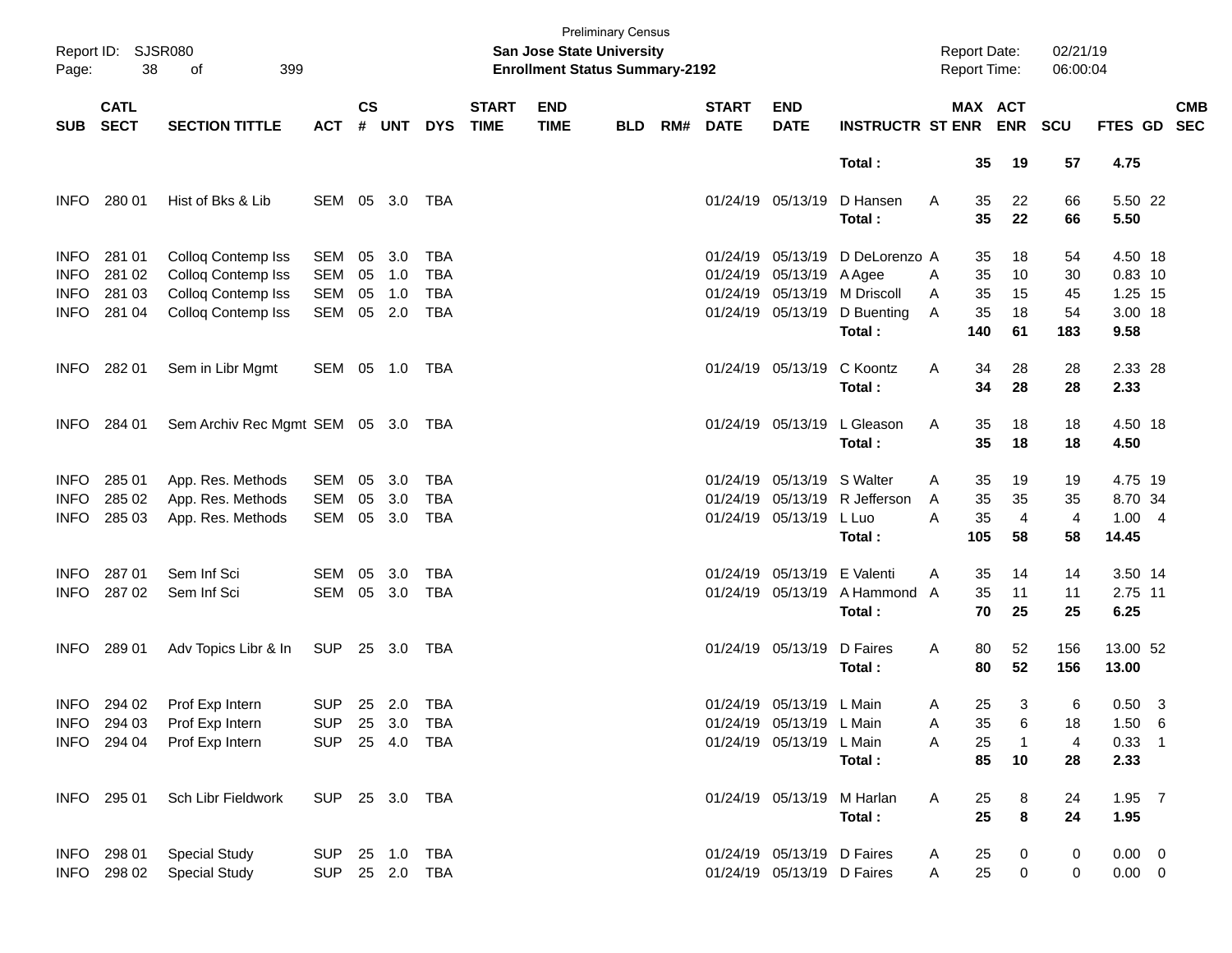| Report ID:<br>Page:                       | 39                         | SJSR080<br>399<br>οf                                          |                                        |                |                   |                   |                             | <b>San Jose State University</b><br><b>Enrollment Status Summary-2192</b> | <b>Preliminary Census</b> |     |                                  |                                    |                                            | <b>Report Date:</b><br><b>Report Time:</b> |                       |                            | 02/21/19<br>06:00:04 |                                |                         |                          |
|-------------------------------------------|----------------------------|---------------------------------------------------------------|----------------------------------------|----------------|-------------------|-------------------|-----------------------------|---------------------------------------------------------------------------|---------------------------|-----|----------------------------------|------------------------------------|--------------------------------------------|--------------------------------------------|-----------------------|----------------------------|----------------------|--------------------------------|-------------------------|--------------------------|
| <b>SUB</b>                                | <b>CATL</b><br><b>SECT</b> | <b>SECTION TITTLE</b>                                         | <b>ACT</b>                             | <b>CS</b><br># | <b>UNT</b>        | <b>DYS</b>        | <b>START</b><br><b>TIME</b> | <b>END</b><br>TIME                                                        | <b>BLD</b>                | RM# | <b>START</b><br><b>DATE</b>      | <b>END</b><br><b>DATE</b>          | <b>INSTRUCTR ST ENR</b>                    | <b>MAX</b>                                 |                       | <b>ACT</b><br><b>ENR</b>   | <b>SCU</b>           | FTES GD                        |                         | <b>CMB</b><br><b>SEC</b> |
| <b>INFO</b><br><b>INFO</b><br><b>INFO</b> | 298 03<br>298 04<br>298 05 | <b>Special Study</b><br><b>Special Study</b><br>Special Study | <b>SUP</b><br><b>SUP</b><br><b>SUP</b> | 25<br>25<br>25 | 3.0<br>3.0<br>3.0 | TBA<br>TBA<br>TBA |                             |                                                                           |                           |     | 01/24/19<br>01/24/19<br>01/24/19 | 05/13/19<br>05/13/19<br>05/13/19   | D Faires<br>D Faires<br>D Faires<br>Total: | A<br>A<br>A                                | 25<br>25<br>25<br>125 | 2<br>4                     | 6<br>3<br>3<br>12    | 0.50<br>0.25<br>0.25<br>1.00   | - 2<br>-1               |                          |
| <b>INFO</b>                               | 299 01<br>Department :     | MA Thesis/Project<br><b>School of Information</b>             | SEM                                    | 25             | 3.0               | TBA               |                             |                                                                           |                           |     | 01/24/19                         | 05/13/19<br><b>Lower Division:</b> | D Hansen<br>Total:<br>Department Total:    | A                                          | 6<br>6<br>1970<br>0   | 0<br>$\bf{0}$<br>1126<br>0 | 0<br>0<br>2858<br>0  | 0.00<br>0.00<br>254.25<br>0.00 | $\overline{\mathbf{0}}$ |                          |
|                                           |                            |                                                               |                                        |                |                   |                   |                             |                                                                           |                           |     |                                  | <b>Upper Division:</b>             | <b>Graduate Division:</b>                  |                                            | 140<br>1830           | 99<br>1027                 | 297<br>2561          | 24.65<br>229.60                |                         |                          |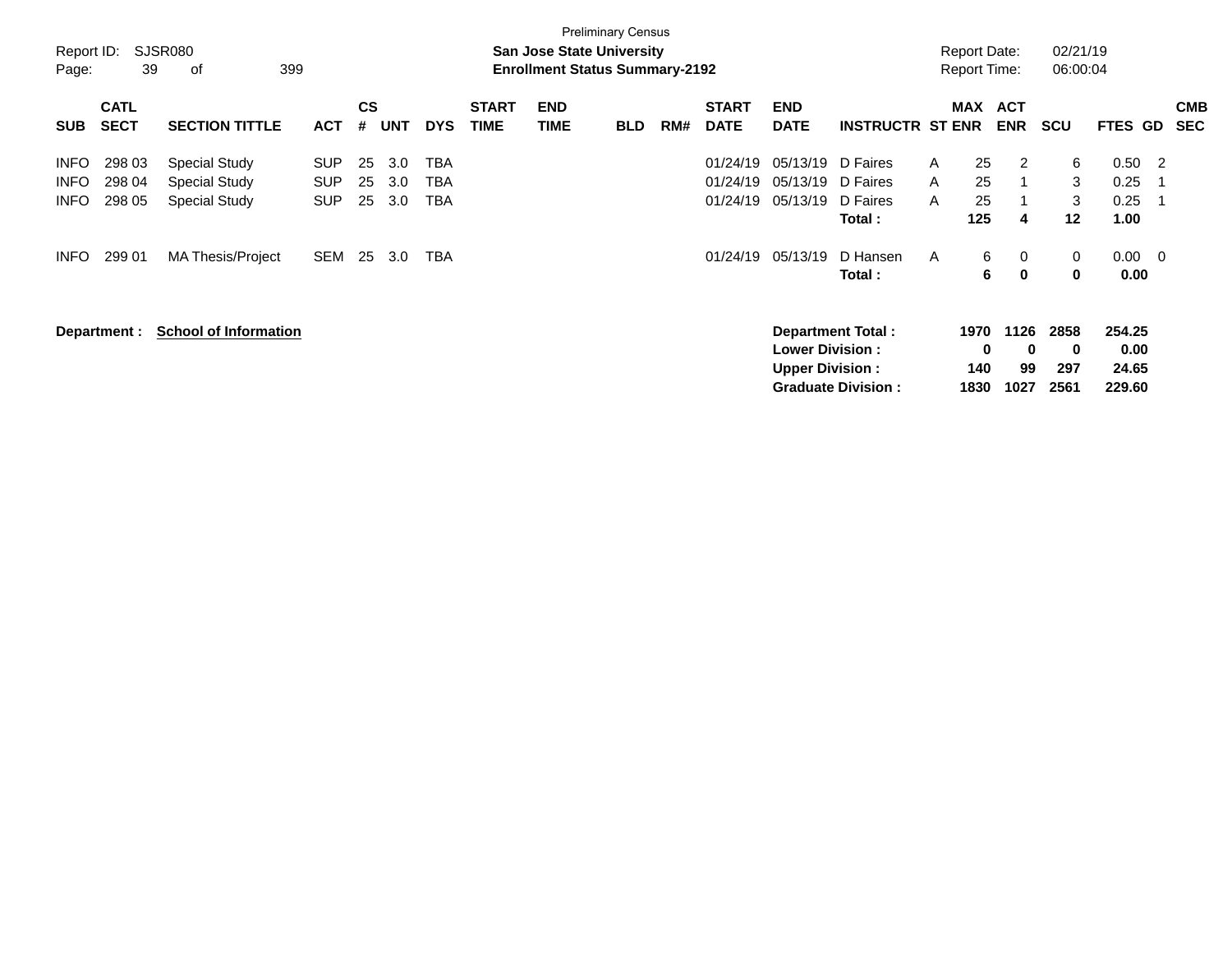| Report ID:<br>Page:        | 40                         | SJSR080<br>399<br>οf                                          |                          |               |            |                |                             | <b>Preliminary Census</b><br><b>San Jose State University</b><br><b>Enrollment Status Summary-2192</b> |            |     |                             |                                                  |                                                       | <b>Report Date:</b><br><b>Report Time:</b> |                        |                            | 02/21/19<br>06:00:04         |                              |                                                        |                          |
|----------------------------|----------------------------|---------------------------------------------------------------|--------------------------|---------------|------------|----------------|-----------------------------|--------------------------------------------------------------------------------------------------------|------------|-----|-----------------------------|--------------------------------------------------|-------------------------------------------------------|--------------------------------------------|------------------------|----------------------------|------------------------------|------------------------------|--------------------------------------------------------|--------------------------|
| <b>SUB</b>                 | <b>CATL</b><br><b>SECT</b> | <b>SECTION TITTLE</b>                                         | <b>ACT</b>               | $\mathsf{cs}$ | # UNT      | <b>DYS</b>     | <b>START</b><br><b>TIME</b> | <b>END</b><br><b>TIME</b>                                                                              | <b>BLD</b> | RM# | <b>START</b><br><b>DATE</b> | <b>END</b><br><b>DATE</b>                        | <b>INSTRUCTR ST ENR</b>                               |                                            | <b>MAX ACT</b>         | <b>ENR</b>                 | SCU                          | FTES GD                      |                                                        | <b>CMB</b><br><b>SEC</b> |
| College                    | Department :               | <b>Applied Sciences &amp; Arts</b><br><b>Military Science</b> |                          |               |            |                |                             |                                                                                                        |            |     |                             |                                                  |                                                       |                                            |                        |                            |                              |                              |                                                        |                          |
| <b>MILS</b><br><b>MILS</b> | 1B 01<br>1B 02             | Intro Tac Leadership<br>Intro Tac Leadership                  | <b>SUP</b><br>LAB        | 77<br>78      | 2.0<br>0.0 | <b>MW</b><br>W |                             | 08:00 AM 09:05 AM<br>02:15 PM 05:00 PM                                                                 |            |     | 01/24/19<br>01/24/19        | 05/13/19<br>05/13/19                             | M Morales<br><b>M</b> Morales<br>Total:               | A<br>A                                     | 30<br>30<br>60         | 5<br>5<br>10               | 10<br>5<br>15                | 0.67<br>0.00<br>0.67         | - 0<br>- 0                                             |                          |
| <b>MILS</b><br><b>MILS</b> | 2B 01<br>2B 02             | Fnd Tac Ldrshp<br>Fnd Tac Ldrshp                              | <b>SUP</b><br>LAB        | 77<br>78      | 2.0<br>0.0 | <b>MW</b><br>W |                             | 08:00 AM 09:05 AM<br>02:15 PM 05:00 PM                                                                 |            |     | 01/24/19<br>01/24/19        | 05/13/19<br>05/13/19                             | V Jackson<br>V Jackson<br>Total:                      | A<br>A                                     | 30<br>30<br>60         | 10<br>10<br>20             | 20<br>10<br>30               | 1.33<br>0.00<br>1.33         | - 0<br>$\overline{0}$                                  |                          |
| MILS<br><b>MILS</b>        |                            | 130B 01 Appl Tm Ldrshp<br>130B 02 Appl Tm Ldrshp              | <b>SUP</b><br><b>LAB</b> | 77<br>78      | 4.0<br>0.0 | <b>TR</b><br>W |                             | 08:30 AM 10:10 AM<br>02:15 PM 05:00 PM                                                                 |            |     | 01/24/19<br>01/24/19        | 05/13/19<br>05/13/19                             | <b>M</b> Morales<br><b>M</b> Morales<br>Total:        | A<br>A                                     | 30<br>30<br>60         | 14<br>14<br>28             | 56<br>14<br>70               | 3.80<br>0.00<br>3.80         | $\overline{\phantom{0}}$ 1<br>$\overline{\phantom{0}}$ |                          |
| MILS<br><b>MILS</b>        |                            | 140B 01 Ldrshp Cplx Wld<br>140B 02 Ldrshp Cplx Wld            | <b>SUP</b><br><b>LAB</b> | 77<br>78      | 4.0<br>0.0 | <b>TR</b><br>W |                             | 10:20 AM 12:00 PM<br>02:15 PM 05:00 PM                                                                 |            |     | 01/24/19<br>01/24/19        | 05/13/19<br>05/13/19                             | <b>M</b> Morales<br>M Morales<br>Total:               | A<br>A                                     | 30<br>30<br>60         | 10<br>10<br>20             | 40<br>10<br>50               | 2.73<br>0.00<br>2.73         | $\overline{\phantom{0}}$<br>$\overline{\phantom{0}}$   |                          |
| <b>MILS</b>                | 180 01                     | <b>Individual Studies</b>                                     | <b>SUP</b>               | 77            | 3.0        | TBA            |                             |                                                                                                        |            |     | 01/24/19                    | 05/13/19                                         | M Salas<br>Total:                                     | A                                          | 30<br>30               | 0<br>$\mathbf 0$           | 0<br>$\bf{0}$                | $0.00 \t 0$<br>0.00          |                                                        |                          |
|                            | Department :               | <b>Military Science</b>                                       |                          |               |            |                |                             |                                                                                                        |            |     |                             | <b>Lower Division:</b><br><b>Upper Division:</b> | <b>Department Total:</b><br><b>Graduate Division:</b> |                                            | 270<br>120<br>150<br>0 | 78<br>30<br>48<br>$\bf{0}$ | 165<br>45<br>120<br>$\bf{0}$ | 8.53<br>2.00<br>6.53<br>0.00 |                                                        |                          |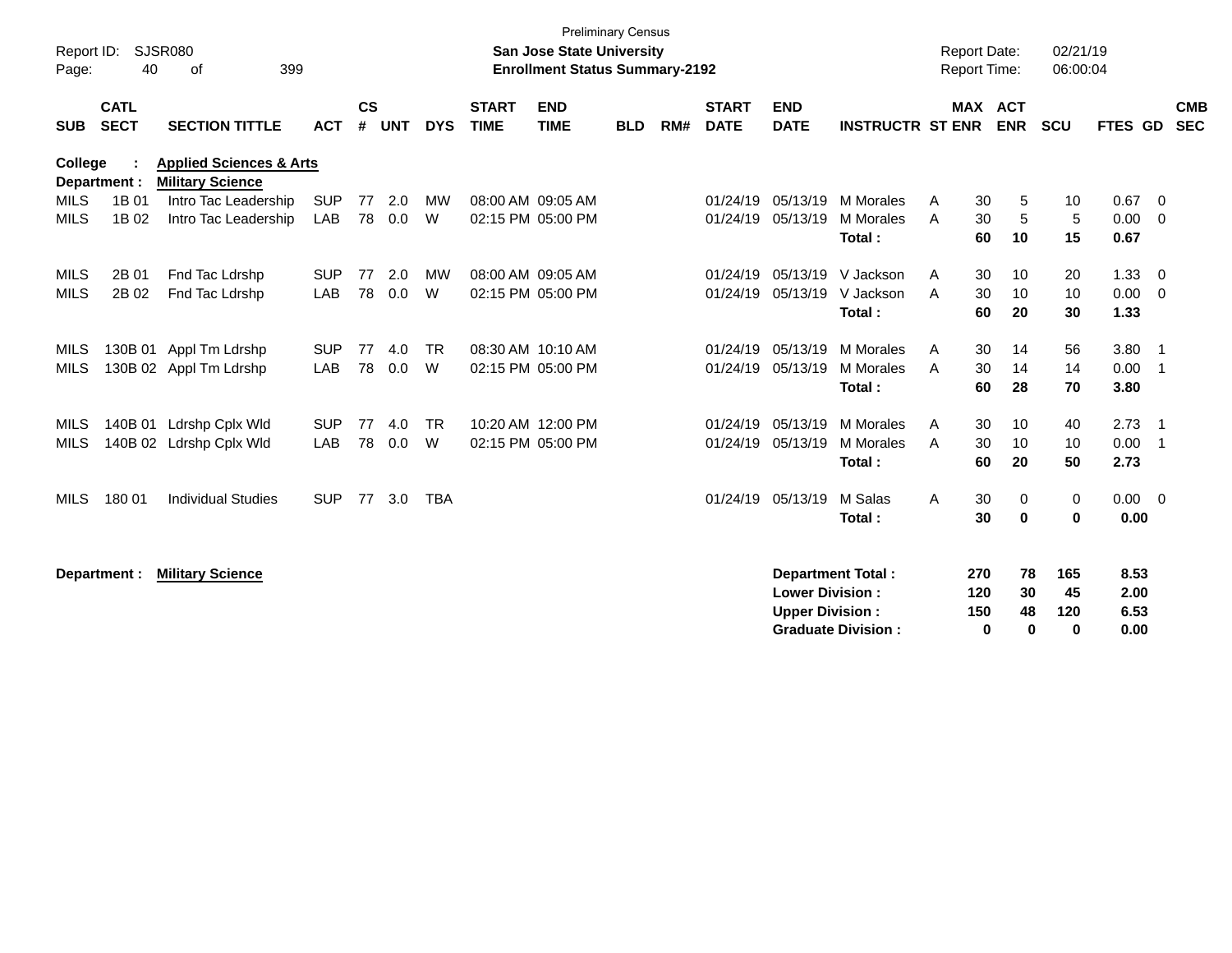| Report ID:<br>Page: | 41                         | <b>SJSR080</b><br>399<br>of        |            |                    |            |            |                             | <b>San Jose State University</b><br><b>Enrollment Status Summary-2192</b> | <b>Preliminary Census</b> |     |                             |                           |                                  | <b>Report Date:</b><br><b>Report Time:</b> |          |                       | 02/21/19<br>06:00:04 |                       |                          |                          |
|---------------------|----------------------------|------------------------------------|------------|--------------------|------------|------------|-----------------------------|---------------------------------------------------------------------------|---------------------------|-----|-----------------------------|---------------------------|----------------------------------|--------------------------------------------|----------|-----------------------|----------------------|-----------------------|--------------------------|--------------------------|
| <b>SUB</b>          | <b>CATL</b><br><b>SECT</b> | <b>SECTION TITTLE</b>              | ACT        | $\mathsf{cs}$<br># | <b>UNT</b> | <b>DYS</b> | <b>START</b><br><b>TIME</b> | <b>END</b><br><b>TIME</b>                                                 | <b>BLD</b>                | RM# | <b>START</b><br><b>DATE</b> | <b>END</b><br><b>DATE</b> | <b>INSTRUCTR ST ENR</b>          |                                            |          | MAX ACT<br><b>ENR</b> | <b>SCU</b>           | FTES GD               |                          | <b>CMB</b><br><b>SEC</b> |
| College             |                            | <b>Applied Sciences &amp; Arts</b> |            |                    |            |            |                             |                                                                           |                           |     |                             |                           |                                  |                                            |          |                       |                      |                       |                          |                          |
|                     | Department :               | <b>Nursing</b>                     |            |                    |            |            |                             |                                                                           |                           |     |                             |                           | A Wood                           |                                            |          |                       |                      |                       |                          |                          |
|                     | NURS 23 01                 | Pathophysiology-l                  | <b>LEC</b> | 01                 | 3.0        | R          |                             | 03:00 PM 05:45 PM                                                         | НB                        | 106 |                             | 01/24/19 05/13/19         | Total:                           | A                                          | 60<br>60 | 60<br>60              | 180<br>180           | $12.00 \t 0$<br>12.00 |                          |                          |
|                     | <b>NURS</b> 24 01          | Adult Care Mgmt                    | <b>LEC</b> | 01                 | 4.0        | TF         |                             | 10:30 AM 12:10 PM                                                         | HB                        | 106 |                             | 01/24/19 05/13/19         | C O'Leary-Ke A                   |                                            | 60       | 61                    | 244                  | 16.27 0               |                          |                          |
|                     |                            |                                    |            |                    |            |            |                             |                                                                           |                           |     |                             |                           | Total:                           |                                            | 60       | 61                    | 244                  | 16.27                 |                          |                          |
|                     | NURS 33 01                 | Prof Role Dev I                    | <b>LEC</b> | 02                 | 2.0        | W          |                             | 12:00 PM 01:50 PM                                                         | НB                        | 408 |                             | 01/24/19 05/13/19         | S Malloy                         | Α                                          | 30       | 29                    | 58                   | $3.87$ 0              |                          |                          |
|                     | NURS 33 02                 | Prof Role Dev I                    | <b>LEC</b> |                    | 02 2.0     | W          |                             | 05:00 PM 06:40 PM                                                         | НB                        | 408 |                             | 01/24/19 05/13/19         | M Haririfar                      | A                                          | 30       | 31                    | 62                   | $4.13 \quad 0$        |                          |                          |
|                     |                            |                                    |            |                    |            |            |                             |                                                                           |                           |     |                             |                           | Total:                           |                                            | 60       | 60                    | 120                  | 8.00                  |                          |                          |
|                     | NURS 34A 01                | Prof Role Dev II                   | <b>LEC</b> | 02                 | 1.0        | F          |                             | 08:00 AM 10:15 AM                                                         | НB                        | 408 |                             | 01/24/19 05/13/19         | C Finkbeiner A                   |                                            | 30       | 30                    | 30                   | $2.00 \t 0$           |                          |                          |
|                     | NURS 34A 02                | Prof Role Dev II                   | <b>LEC</b> | 02                 | 1.0        | F          |                             | 01:30 PM 03:50 PM                                                         | <b>BBC</b>                | 225 |                             | 01/24/19 05/13/19         | C Finkbeiner A                   |                                            | 30       | 30                    | 30                   | $2.00 \t 0$           |                          |                          |
|                     |                            |                                    |            |                    |            |            |                             |                                                                           |                           |     |                             |                           | Total:                           |                                            | 60       | 60                    | 60                   | 4.00                  |                          |                          |
|                     | <b>NURS 4301</b>           | Pharmacology                       | <b>LEC</b> | 01                 | 3.0        | $\top$     |                             | 01:30 PM 04:15 PM                                                         | НB                        | 106 |                             | 01/24/19 05/13/19         | S Malloy                         | Α                                          | 60       | 60                    | 180                  | $12.00 \t 0$          |                          |                          |
|                     |                            |                                    |            |                    |            |            |                             |                                                                           |                           |     |                             |                           | Total:                           |                                            | 60       | 60                    | 180                  | 12.00                 |                          |                          |
|                     | NURS 44 01                 | <b>Adult Care Clin Prac</b>        | LAB        | 17                 | 3.0        | M          |                             | 02:00 PM 11:00 PM                                                         | OFF                       |     |                             | CAMP 01/24/19 05/13/19    | D Law                            | Α                                          | 10       | 9                     | 27                   | $1.80 \ 0$            |                          |                          |
|                     | NURS 44 02                 | Adult Care Clin Prac               | LAB        | 17                 | 3.0        | M          |                             | 02:00 PM 11:00 PM                                                         | OFF                       |     |                             | CAMP 01/24/19 05/13/19    | C Keane                          | A                                          | 10       | 9                     | 27                   | $1.80 \ 0$            |                          |                          |
|                     | <b>NURS 44 03</b>          | Adult Care Clin Prac               | LAB        | 17                 | 3.0        | T          |                             | 02:00 PM 11:00 PM                                                         | OFF                       |     |                             | CAMP 01/24/19 05/13/19    | T Tchantchan A                   |                                            | 10       | 9                     | 27                   | $1.80 \ 0$            |                          |                          |
| <b>NURS</b>         | 44 04                      | Adult Care Clin Prac               | LAB        | 17                 | 3.0        | W          |                             | 07:00 AM 01:00 PM                                                         | <b>OFF</b>                |     |                             | CAMP 01/24/19 05/13/19    | A Wood                           | A                                          | 10       | 9                     | 27                   | 1.80                  | $\overline{\phantom{0}}$ |                          |
|                     | <b>NURS 44 05</b>          | Adult Care Clin Prac               | LAB        | 17                 | 3.0        | T          |                             | 02:00 PM 11:00 PM                                                         | <b>OFF</b>                |     |                             | CAMP 01/24/19 05/13/19    | P Mayer                          | Α                                          | 10       | 5                     | 15                   | $1.00 \t 0$           |                          |                          |
|                     | <b>NURS 44 06</b>          | <b>Adult Care Clin Prac</b>        | LAB        |                    | 3.0        |            |                             |                                                                           |                           |     |                             |                           |                                  | X                                          | 0        | $\Omega$              | 0                    | $0.00 \t 0$           |                          |                          |
|                     | <b>NURS 44 07</b>          | <b>Adult Care Clin Prac</b>        | LAB        | 17                 | 3.0        | W          |                             | 02:00 PM 11:00 PM                                                         | OFF                       |     |                             | CAMP 01/24/19 05/13/19    | M Diaz                           | Α                                          | 10       | 9                     | 27                   | 1.80                  | $\overline{\phantom{0}}$ |                          |
|                     | <b>NURS 44 08</b>          | Adult Care Clin Prac               | LAB        | 17                 | 3.0        | S          |                             | 06:30 AM 03:30 PM                                                         | OFF                       |     |                             | CAMP 01/24/19 05/13/19    | M Diaz                           | Α                                          | 10       | 10                    | 30                   | $2.00 \t 0$           |                          |                          |
|                     |                            |                                    |            |                    |            |            |                             |                                                                           |                           |     |                             |                           | Total:                           |                                            | 70       | 60                    | 180                  | 12.00                 |                          |                          |
|                     | <b>NURS 5301</b>           | Skills in Nursing I                | <b>LEC</b> |                    | 02 0.0     | <b>TBA</b> |                             |                                                                           |                           |     |                             | 01/24/19 05/13/19         | J Noel                           | Α                                          | 60       | 60                    | 60                   | $0.00 \t 0$           |                          |                          |
|                     | NURS 53 02                 | Skills in Nursing I                | LAB 16 3.0 |                    |            | WF         |                             | 08:00 AM 11:00 AM                                                         | HB.                       | 311 |                             | 01/24/19 05/13/19 J Noel  |                                  | A                                          | 20       | 20                    | 40                   | $4.00 \quad 0$        |                          |                          |
|                     | NURS 53 03                 | Skills in Nursing I                | LAB        |                    | 16 3.0     | WF         |                             | 11:00 AM 02:00 PM                                                         | HB                        | 311 |                             | 01/24/19 05/13/19 J Noel  |                                  | Α                                          | 20       | 20                    | 40                   | $4.00 \ 0$            |                          |                          |
|                     | <b>NURS 5304</b>           | Skills in Nursing I                | LAB        |                    | 16 3.0     | WF         |                             | 02:00 PM 05:00 PM                                                         | HB.                       | 311 |                             | 01/24/19 05/13/19 J Han   |                                  | A                                          | 20       | 20                    | 40                   | $4.00 \ 0$            |                          |                          |
|                     |                            |                                    |            |                    |            |            |                             |                                                                           |                           |     |                             |                           | Total:                           |                                            | 120      | 120                   | 180                  | 12.00                 |                          |                          |
|                     | NURS 54 01                 | Nursing Skills II                  | LEC        |                    | 02 0.0     | <b>TBA</b> |                             |                                                                           |                           |     |                             |                           | 01/24/19 05/13/19 R Billner-Ga A |                                            | 60       | 60                    | 60                   | $0.00 \t 0$           |                          |                          |
|                     | <b>NURS 54 02</b>          | Nursing Skills II                  | LAB        |                    | 16 2.0     | R          |                             | 08:00 AM 11:00 AM                                                         | HB.                       | 311 |                             |                           | 01/24/19 05/13/19 C Bertelsen A  |                                            | 20       | 20                    | 20                   | $2.67$ 0              |                          |                          |
|                     | <b>NURS 54 03</b>          | Nursing Skills II                  | LAB        |                    | 16 2.0     | R          |                             | 11:00 AM 02:00 PM                                                         | HB.                       | 311 |                             |                           | 01/24/19 05/13/19 L Higgins      | Α                                          | 20       | 20                    | 20                   | $2.67$ 0              |                          |                          |
|                     | <b>NURS 54 04</b>          | Nursing Skills II                  | LAB        |                    | 16 2.0 R   |            |                             | 02:00 PM 05:00 PM                                                         | HB                        | 311 |                             |                           | 01/24/19 05/13/19 R Billner-Ga A |                                            | 20       | 20                    | 20                   | $2.67$ 0              |                          |                          |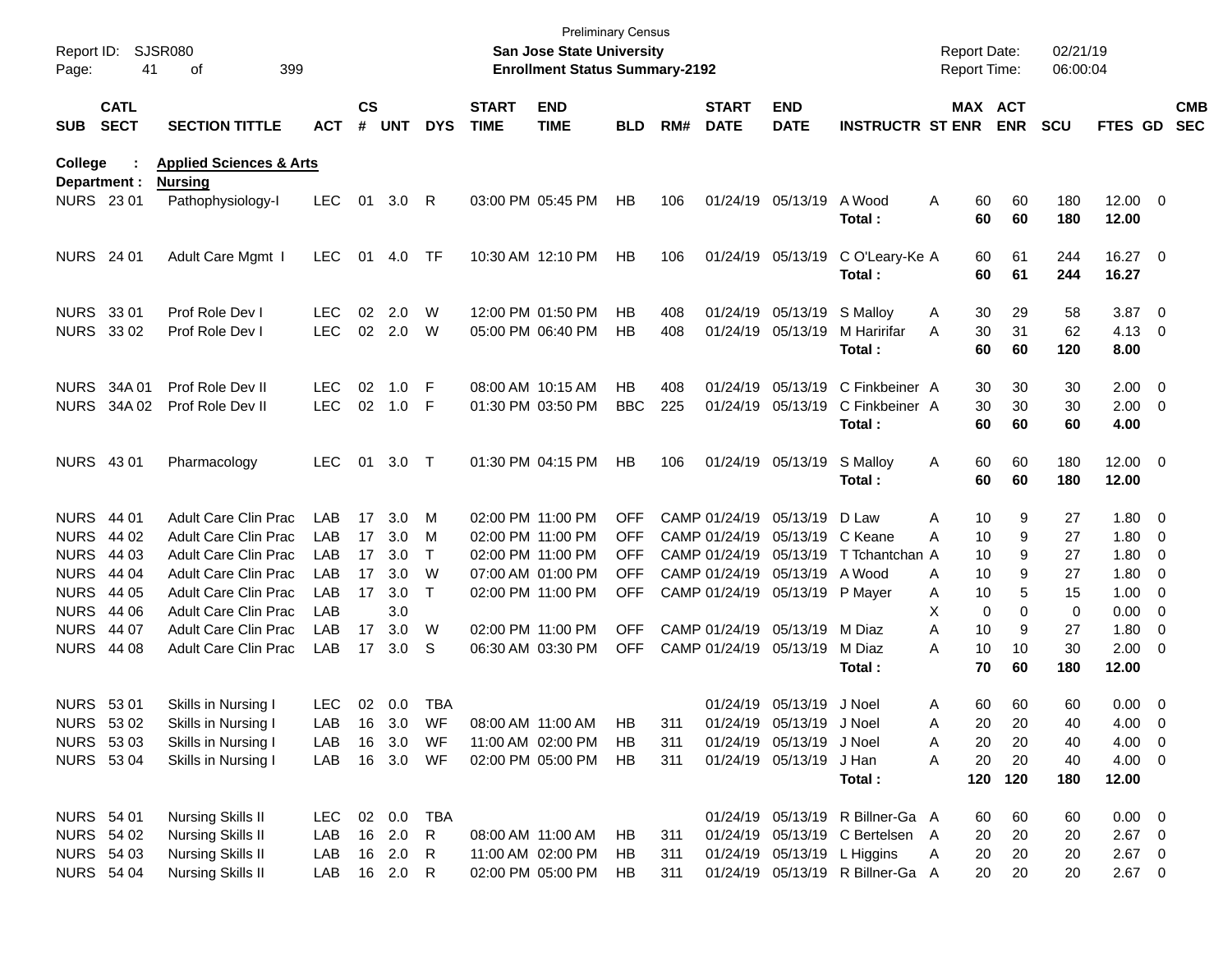| Page:      | Report ID: SJSR080<br>42                                 | 399<br>of                                                                   |                                                |                      |                                  |                  |                             | <b>Preliminary Census</b><br>San Jose State University<br><b>Enrollment Status Summary-2192</b> |                               |                   |                             |                                                             |                                                                                                   | <b>Report Date:</b><br><b>Report Time:</b> |                             |                              | 02/21/19<br>06:00:04        |                                                                   |                          |
|------------|----------------------------------------------------------|-----------------------------------------------------------------------------|------------------------------------------------|----------------------|----------------------------------|------------------|-----------------------------|-------------------------------------------------------------------------------------------------|-------------------------------|-------------------|-----------------------------|-------------------------------------------------------------|---------------------------------------------------------------------------------------------------|--------------------------------------------|-----------------------------|------------------------------|-----------------------------|-------------------------------------------------------------------|--------------------------|
| <b>SUB</b> | <b>CATL</b><br><b>SECT</b>                               | <b>SECTION TITTLE</b>                                                       | <b>ACT</b>                                     | $\mathsf{cs}$<br>#   | <b>UNT</b>                       | <b>DYS</b>       | <b>START</b><br><b>TIME</b> | <b>END</b><br><b>TIME</b>                                                                       | <b>BLD</b>                    | RM#               | <b>START</b><br><b>DATE</b> | <b>END</b><br><b>DATE</b>                                   | <b>INSTRUCTR ST ENR</b>                                                                           |                                            |                             | <b>MAX ACT</b><br><b>ENR</b> | <b>SCU</b>                  | <b>FTES GD</b>                                                    | <b>CMB</b><br><b>SEC</b> |
|            |                                                          |                                                                             |                                                |                      |                                  |                  |                             |                                                                                                 |                               |                   |                             |                                                             | Total:                                                                                            |                                            |                             | 120 120                      | 120                         | 8.00                                                              |                          |
|            | NURS 124 01                                              | Nursing Theory II                                                           | <b>LEC</b>                                     | 01                   | 3.0                              | W                |                             | 12:00 PM 02:45 PM                                                                               | <b>SH</b>                     | 435               |                             | 01/24/19 05/13/19                                           | C Hill<br>Total:                                                                                  | A                                          | 40<br>40                    | 36<br>36                     | 108<br>108                  | $7.20 \t 0$<br>7.20                                               |                          |
|            | NURS 125 01                                              | Adult Care Mgmt II                                                          | <b>LEC</b>                                     | 01                   | 4.0                              | W                |                             | 10:30 AM 12:10 PM                                                                               | <b>HB</b>                     | 106               |                             | 01/24/19 05/13/19                                           | Total:                                                                                            | A                                          | 61<br>61                    | 60<br>60                     | 240<br>240                  | 16.00 0<br>16.00                                                  |                          |
|            |                                                          | NURS 126A 01 Pediatric Theory                                               | <b>LEC</b>                                     | 01                   | $2.0$ R                          |                  |                             | 10:00 AM 11:40 AM                                                                               | <b>HB</b>                     | 106               |                             | 01/24/19 05/13/19                                           | C Hill<br>Total:                                                                                  | A                                          | 65<br>65                    | 64<br>64                     | 256<br>256                  | $8.53$ 0<br>8.53                                                  |                          |
|            |                                                          | NURS 126B 01 Mat/Newborn Theory LEC                                         |                                                |                      | 01 2.0 R                         |                  |                             | 01:00 PM 02:40 PM                                                                               | HB.                           | 106               |                             | 01/24/19 05/13/19                                           | D Nelson<br>Total:                                                                                | A                                          | 65<br>65                    | 64<br>64                     | 128<br>128                  | $8.53$ 0<br>8.53                                                  |                          |
|            |                                                          | NURS 127A 01 Psych / MH Theory                                              | <b>LEC</b>                                     | 01                   | $2.0$ F                          |                  |                             | 08:00 AM 09:40 AM                                                                               | <b>BBC</b>                    | 004               |                             | 01/24/19 05/13/19                                           | D Gaylle<br>Total:                                                                                | Α                                          | 59<br>59                    | 58<br>58                     | 116<br>116                  | $7.73 \t 0$<br>7.73                                               |                          |
|            |                                                          | NURS 127B 01 Community Theory                                               | <b>LEC</b>                                     | 01                   | $2.0$ F                          |                  |                             | 10:00 AM 11:40 AM                                                                               | <b>BBC</b>                    | 004               |                             | 01/24/19 05/13/19                                           | L Rauch<br>Total:                                                                                 | A                                          | 81<br>81                    | 79<br>79                     | 158<br>158                  | $10.53$ 0<br>10.53                                                |                          |
|            | NURS 128 01<br>NURS 128 02<br>NURS 128 03<br>NURS 128 07 | EBP in Nursing<br>EBP in Nursing<br>EBP in Nursing<br><b>EBP</b> in Nursing | LEC.<br><b>LEC</b><br><b>LEC</b><br><b>LEC</b> | 02<br>02<br>02<br>02 | 2.0<br>2.0<br>2.0<br>2.0         | R<br>R<br>W<br>S |                             | 12:00 PM 01:40 PM<br>02:00 PM 03:40 PM<br>03:00 PM 04:40 PM<br>09:00 AM 10:40 AM                | HB.<br>НB<br>НB<br><b>OFF</b> | 408<br>408<br>408 | CAMP 01/24/19 05/13/19      | 01/24/19 05/13/19<br>01/24/19 05/13/19<br>01/24/19 05/13/19 | C Hill<br>R Ballin<br>I Becerra<br>R Ballin<br>Total:                                             | Α<br>A<br>А<br>А                           | 30<br>30<br>40<br>25<br>125 | 31<br>29<br>21<br>13<br>94   | 62<br>58<br>42<br>26<br>188 | $4.13 \quad 0$<br>$3.87$ 0<br>$2.80 \t 0$<br>$1.73 \t 0$<br>12.53 |                          |
|            | NURS 133 01<br>NURS 133 02                               | Prof Role Dev IV<br>Prof Role Dev IV                                        | LEC<br><b>LEC</b>                              | 02<br>02             | 2.0<br>2.0                       | $\top$<br>$\top$ |                             | 10:30 AM 12:10 PM<br>01:00 PM 02:40 PM                                                          | HB.<br>HB                     | 408<br>408        |                             | 01/24/19 05/13/19<br>01/24/19 05/13/19                      | K Abriam-Yag A<br>D Gaylle<br>Total:                                                              | A                                          | 31<br>30<br>61              | 32<br>28<br>60               | 64<br>56<br>120             | $4.27 \t 0$<br>$3.73$ 0<br>8.00                                   |                          |
|            | NURS 136 01<br>NURS 136 02                               | Prof Role Dev III<br>Prof Role Dev III                                      | LEC.<br>LEC 02 2.0 R                           |                      | 02 2.0 R                         |                  |                             | 08:00 AM 09:40 AM<br>04:00 PM 05:40 PM                                                          | HB<br><b>HB</b>               | 408<br>408        |                             | 01/24/19 05/13/19 D Nelson                                  | 01/24/19 05/13/19 S McKenna<br>Total:                                                             | A<br>Α                                     | 32<br>33<br>65              | 32<br>32<br>64               | 64<br>64<br>128             | $4.27 \t 0$<br>$4.27$ 0<br>8.53                                   |                          |
|            | NURS 137 01<br>NURS 137 02<br><b>NURS 137 80</b>         | Prof Role Dev V<br>Prof Role Dev V<br>Prof Role Dev V                       | LEC<br>LEC<br>LEC                              |                      | 02 2.0 F<br>02 2.0 F<br>02 2.0 F |                  |                             | 12:30 PM 02:10 PM<br>12:30 PM 02:10 PM<br>12:30 PM 02:10 PM                                     | BBC<br>HB.                    | 004<br>408        |                             |                                                             | 01/24/19 05/13/19 T Adelman<br>01/24/19 05/13/19 D Canham<br>01/24/19 05/13/19 D Canham<br>Total: | Α<br>A<br>Α                                | 42<br>30<br>9<br>81         | 40<br>30<br>9<br>79          | 80<br>60<br>18<br>158       | 5.3300<br>$4.00 \ 0$<br>$1.20 \t 0$<br>10.53                      |                          |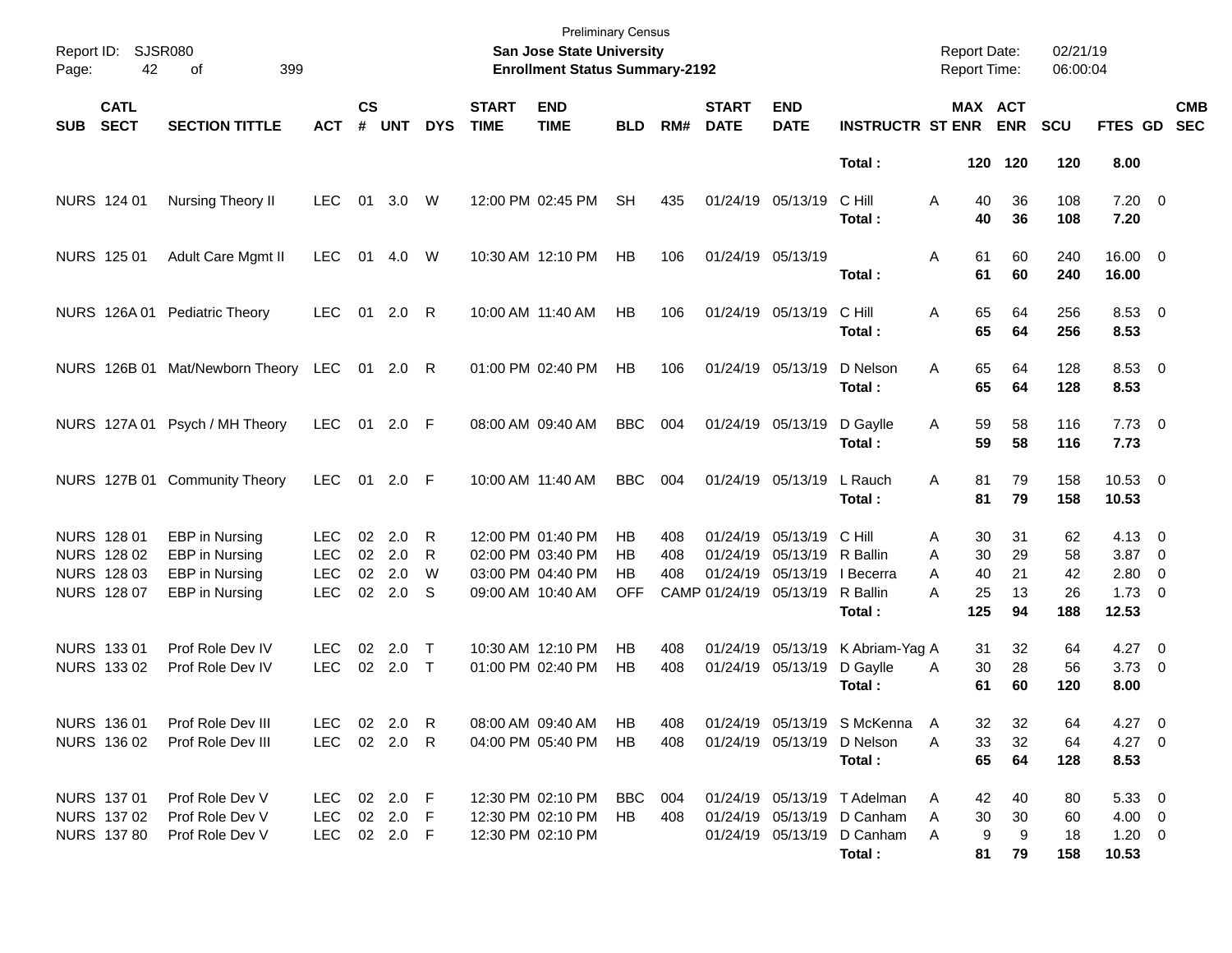| Report ID:<br>Page: | 43                 | SJSR080<br>399<br>οf                               |              |                 |             |             |                   | <b>Preliminary Census</b><br>San Jose State University<br><b>Enrollment Status Summary-2192</b> |                          |     |              |                                                  |                                                            | <b>Report Date:</b><br><b>Report Time:</b> |                       | 02/21/19<br>06:00:04 |              |                                                    |            |
|---------------------|--------------------|----------------------------------------------------|--------------|-----------------|-------------|-------------|-------------------|-------------------------------------------------------------------------------------------------|--------------------------|-----|--------------|--------------------------------------------------|------------------------------------------------------------|--------------------------------------------|-----------------------|----------------------|--------------|----------------------------------------------------|------------|
|                     | <b>CATL</b>        |                                                    |              | $\mathsf{cs}$   |             |             | <b>START</b>      | <b>END</b>                                                                                      |                          |     | <b>START</b> | <b>END</b>                                       |                                                            |                                            | MAX ACT               |                      |              |                                                    | <b>CMB</b> |
| <b>SUB</b>          | <b>SECT</b>        | <b>SECTION TITTLE</b>                              | <b>ACT</b>   | #               | <b>UNT</b>  | <b>DYS</b>  | <b>TIME</b>       | <b>TIME</b>                                                                                     | <b>BLD</b>               | RM# | <b>DATE</b>  | <b>DATE</b>                                      | <b>INSTRUCTR ST ENR</b>                                    |                                            | <b>ENR</b>            | <b>SCU</b>           | FTES GD      | <b>SEC</b>                                         |            |
|                     | NURS 138 01        | Prof Role Dev VI                                   | <b>LEC</b>   | 02              | 3.0         | F           | 09:00 AM 11:45 AM |                                                                                                 | <b>BBC</b>               | 201 |              | 01/24/19 05/13/19                                | K Abriam-Yag A                                             |                                            | 44<br>45              | 132                  | 8.80         | $\overline{\mathbf{0}}$                            |            |
|                     | NURS 138 02        | Prof Role Dev VI                                   | <b>LEC</b>   |                 | 02 3.0      | F           | 09:00 AM 11:45 AM |                                                                                                 | CL.                      | 310 |              | 01/24/19 05/13/19                                | R Ballin                                                   | A<br>45                                    | 45                    | 135                  | 9.00         | - 0                                                |            |
|                     |                    |                                                    |              |                 |             |             |                   |                                                                                                 |                          |     |              |                                                  | Total:                                                     |                                            | 90<br>89              | 267                  | 17.80        |                                                    |            |
|                     | <b>NURS 144 01</b> | Clin Nurs Appl                                     | <b>LEC</b>   | 02              | 2.0         | W           |                   | 09:00 AM 10:40 AM                                                                               | HB                       | 408 |              | 01/24/19 05/13/19                                | D Nelson                                                   | Α                                          | 40<br>36              | 72                   | $4.80\ 0$    |                                                    |            |
|                     |                    |                                                    |              |                 |             |             |                   |                                                                                                 |                          |     |              |                                                  | Total:                                                     | 40                                         | 36                    | 72                   | 4.80         |                                                    |            |
|                     | <b>NURS 145 01</b> | <b>Adult Care Clin II</b>                          | LAB          | 17              | 4.0         |             |                   | 07:00 AM 01:00 PM                                                                               | OFF                      |     |              | CAMP 01/24/19 05/13/19                           | M Diaz                                                     |                                            |                       |                      | 2.67         | - 0                                                |            |
|                     | NURS 145 02        | <b>Adult Care Clin II</b>                          | LAB          | 17              | 4.0         | RF<br>R     |                   | 07:00 AM 07:00 PM                                                                               | OFF                      |     |              | CAMP 01/24/19 05/13/19 C Pham                    |                                                            | A<br>A                                     | 10<br>10<br>10<br>10  | 40<br>40             | 2.67         | - 0                                                |            |
|                     | NURS 145 03        | Adult Care Clin II                                 | LAB          | 17              | 4.0         | <b>RF</b>   |                   | 07:00 AM 01:00 PM                                                                               | OFF                      |     |              | CAMP 01/24/19 05/13/19                           | C Ralston                                                  | A                                          | 10<br>10              | 40                   | 2.67         | - 0                                                |            |
|                     | <b>NURS 145 04</b> | Adult Care Clin II                                 | LAB          | 17              | 4.0         | <b>RF</b>   |                   | 02:00 PM 10:00 PM                                                                               | OFF.                     |     |              |                                                  | CAMP 01/24/19 05/13/19 T Tchantchan A                      |                                            | 10<br>10              | 40                   | 2.67         | - 0                                                |            |
|                     | <b>NURS 145 05</b> | Adult Care Clin II                                 | LAB          |                 | 4.0         |             |                   |                                                                                                 |                          |     |              |                                                  |                                                            | X                                          | 0<br>0                | 0                    | 0.00         | - 0                                                |            |
|                     | <b>NURS 145 06</b> | Adult Care Clin II                                 | LAB          | 17 <sup>2</sup> | 4.0         | WR          |                   | 02:00 PM 10:00 PM                                                                               | OFF                      |     |              | CAMP 01/24/19 05/13/19                           | A Paulson                                                  | A                                          | 10<br>10              | 40                   | 2.67         | - 0                                                |            |
|                     | NURS 145 07        | Adult Care Clin II                                 | LAB          | 17              | 4.0         | WR          |                   | 02:00 PM 10:00 PM                                                                               | OFF                      |     |              | CAMP 01/24/19 05/13/19                           | P Mayer                                                    | A                                          | 10<br>10              | 40                   | 2.67         | 0                                                  |            |
|                     |                    |                                                    |              |                 |             |             |                   |                                                                                                 |                          |     |              |                                                  | Total:                                                     | 60                                         | 60                    | 240                  | 16.00        |                                                    |            |
|                     |                    |                                                    |              |                 |             |             |                   |                                                                                                 |                          |     |              |                                                  |                                                            |                                            |                       |                      |              |                                                    |            |
|                     | <b>NURS 146A01</b> | Peds Clinical                                      | LAB          | 17              | 2.0         | Т           |                   | 07:00 AM 01:00 PM                                                                               | <b>OFF</b>               |     |              | CAMP 01/24/19 05/13/19                           | J Neyman                                                   | A                                          | 9<br>10               | 18                   | 1.20         | $\overline{\mathbf{0}}$                            |            |
|                     |                    | NURS 146A 02 Peds Clinical                         | LAB          | 17              | 2.0         | $\top$      |                   | 03:00 PM 09:00 PM                                                                               | OFF                      |     |              | CAMP 01/24/19 05/13/19                           | C Wena                                                     | A                                          | 10<br>9               | 18                   | 1.20         | - 0                                                |            |
|                     |                    | NURS 146A 04 Peds Clinical                         | LAB          | 17              | 2.0         | W           |                   | 07:00 AM 01:00 PM                                                                               | OFF                      |     |              | CAMP 01/24/19 05/13/19                           | J Barreto                                                  | A                                          | 8<br>10               | 20                   | 1.33         | - 0                                                |            |
|                     |                    | NURS 146A 06 Peds Clinical                         | LAB          | 17              | 2.0         | W           |                   | 07:00 AM 01:00 PM                                                                               | OFF                      |     |              | CAMP 01/24/19 05/13/19                           | E Carroll                                                  | A                                          | 10<br>10              | 20                   | 1.33         | - 0                                                |            |
|                     | NURS 146A 07       | <b>Peds Clinical</b><br>NURS 146A 08 Peds Clinical | LAB<br>LAB   | 17<br>17        | 2.0<br>2.0  | W<br>F      |                   | 03:00 PM 09:00 PM<br>07:00 AM 01:00 PM                                                          | <b>OFF</b><br><b>OFF</b> |     |              | CAMP 01/24/19 05/13/19<br>CAMP 01/24/19 05/13/19 | C Weng<br>M Schmidt                                        | A                                          | 10<br>8<br>10<br>8    | 16<br>16             | 1.07<br>1.07 | $\overline{\mathbf{0}}$                            |            |
|                     | <b>NURS 146A11</b> | <b>Peds Clinical</b>                               | LAB          |                 | 17 2.0      | F           |                   | 03:00 PM 09:00 PM                                                                               | <b>OFF</b>               |     |              | CAMP 01/24/19 05/13/19                           | S McKenna                                                  | A<br>A                                     | 10<br>10              | 20                   | 1.33         | $\overline{\mathbf{0}}$<br>$\overline{\mathbf{0}}$ |            |
|                     |                    |                                                    |              |                 |             |             |                   |                                                                                                 |                          |     |              |                                                  | Total:                                                     | 68                                         | 64                    | 128                  | 8.53         |                                                    |            |
|                     |                    |                                                    |              |                 |             |             |                   |                                                                                                 |                          |     |              |                                                  |                                                            |                                            |                       |                      |              |                                                    |            |
|                     |                    | NURS 146B 01 Mat Hith Clinical                     | LAB          | 17              | 2.0         | $\mathsf T$ |                   | 07:00 AM 01:00 PM                                                                               | <b>OFF</b>               |     |              | CAMP 01/24/19 05/13/19                           | A Puck                                                     | A                                          | 8<br>8                | 16                   | 1.07         | $\overline{\mathbf{0}}$                            |            |
|                     |                    | NURS 146B 02 Mat Hith Clinical                     | LAB          | 17              | 2.0         | $\top$      |                   | 07:00 AM 01:00 PM                                                                               | <b>OFF</b>               |     |              | CAMP 01/24/19 05/13/19                           | D Nelson                                                   | A                                          | 10<br>10              | 20                   | 1.33         | $\overline{0}$                                     |            |
|                     |                    | NURS 146B 04 Mat Hlth Clinical                     | LAB          | 17              | 2.0         | $\top$      |                   | 03:00 PM 09:00 PM                                                                               | <b>OFF</b>               |     |              | CAMP 01/24/19 05/13/19                           | J Barnby                                                   | A                                          | 10<br>10              | 20                   | 1.33         | $\overline{0}$                                     |            |
|                     |                    | NURS 146B 06 Mat Hlth Clinical                     | LAB          |                 | 17 2.0      | W           |                   | 07:00 AM 01:00 PM                                                                               | <b>OFF</b>               |     |              | CAMP 01/24/19 05/13/19                           | M Agroia                                                   | A                                          | 10<br>9               | 18                   | 1.20         | $\overline{0}$                                     |            |
|                     |                    | NURS 146B 07 Mat Hlth Clinical                     | LAB          |                 | 17 2.0      | W           |                   | 03:00 PM 09:00 PM                                                                               | <b>OFF</b>               |     |              |                                                  | CAMP 01/24/19 05/13/19 S Lim-Kyo                           | A                                          | 10<br>9               | 18                   | 1.20         | - 0                                                |            |
|                     |                    | NURS 146B 15 Mat Hith Clinical                     | LAB          |                 | $17^{2}$ .0 | F           |                   | 07:00 AM 01:00 PM                                                                               | OFF.                     |     |              |                                                  | CAMP 01/24/19 05/13/19 M Germain                           | A                                          | 10<br>10              | 20                   | 1.33         | - 0                                                |            |
|                     |                    | NURS 146B 17 Mat Hith Clinical                     | LAB 17 2.0 F |                 |             |             |                   |                                                                                                 |                          |     |              |                                                  | 07:00 AM 01:00 PM OFF CAMP 01/24/19 05/13/19 J Neyman      | A                                          | 8<br>8                | 16                   | $1.07 \t 0$  |                                                    |            |
|                     |                    |                                                    |              |                 |             |             |                   |                                                                                                 |                          |     |              |                                                  | Total:                                                     |                                            | 66<br>64              | 128                  | 8.53         |                                                    |            |
|                     |                    | NURS 147A 01 Mental Health Clin                    | LAB 17 2.0 W |                 |             |             |                   |                                                                                                 |                          |     |              |                                                  | 08:00 AM 02:00 PM OFF CAMP 01/24/19 05/13/19 D Francisco A |                                            | 10<br>9               | 20                   | $1.33 \ 0$   |                                                    |            |
|                     |                    | NURS 147A 02 Mental Health Clin                    | LAB          |                 | 17 2.0 R    |             |                   | 03:00 PM 09:00 PM                                                                               |                          |     |              | OFF CAMP 01/24/19 05/13/19 D Gaylle              |                                                            | A                                          | 9<br>9                | 18                   | $1.20 \t 0$  |                                                    |            |
|                     |                    | NURS 147A 03 Mental Health Clin                    | LAB          |                 | 17 2.0      | R           |                   | 08:00 AM 02:00 PM                                                                               |                          |     |              |                                                  | OFF CAMP 01/24/19 05/13/19 M Hampton A                     |                                            | 10<br>9               | 18                   | $1.20 \t 0$  |                                                    |            |
|                     |                    | NURS 147A 04 Mental Health Clin                    | LAB 17 2.0   |                 |             | - M         |                   | 08:00 AM 02:00 PM                                                                               |                          |     |              | OFF CAMP 01/24/19 05/13/19 P Prasad              |                                                            | A                                          | 10<br>10              | 20                   | $1.33 \ 0$   |                                                    |            |
|                     |                    | NURS 147A 05 Mental Health Clin                    | LAB 17 2.0 M |                 |             |             |                   |                                                                                                 |                          |     |              |                                                  | 03:00 PM 09:00 PM OFF CAMP 01/24/19 05/13/19 N Ugokwe      | A                                          | 10 <sup>°</sup><br>10 | 20                   | $1.33 \t 0$  |                                                    |            |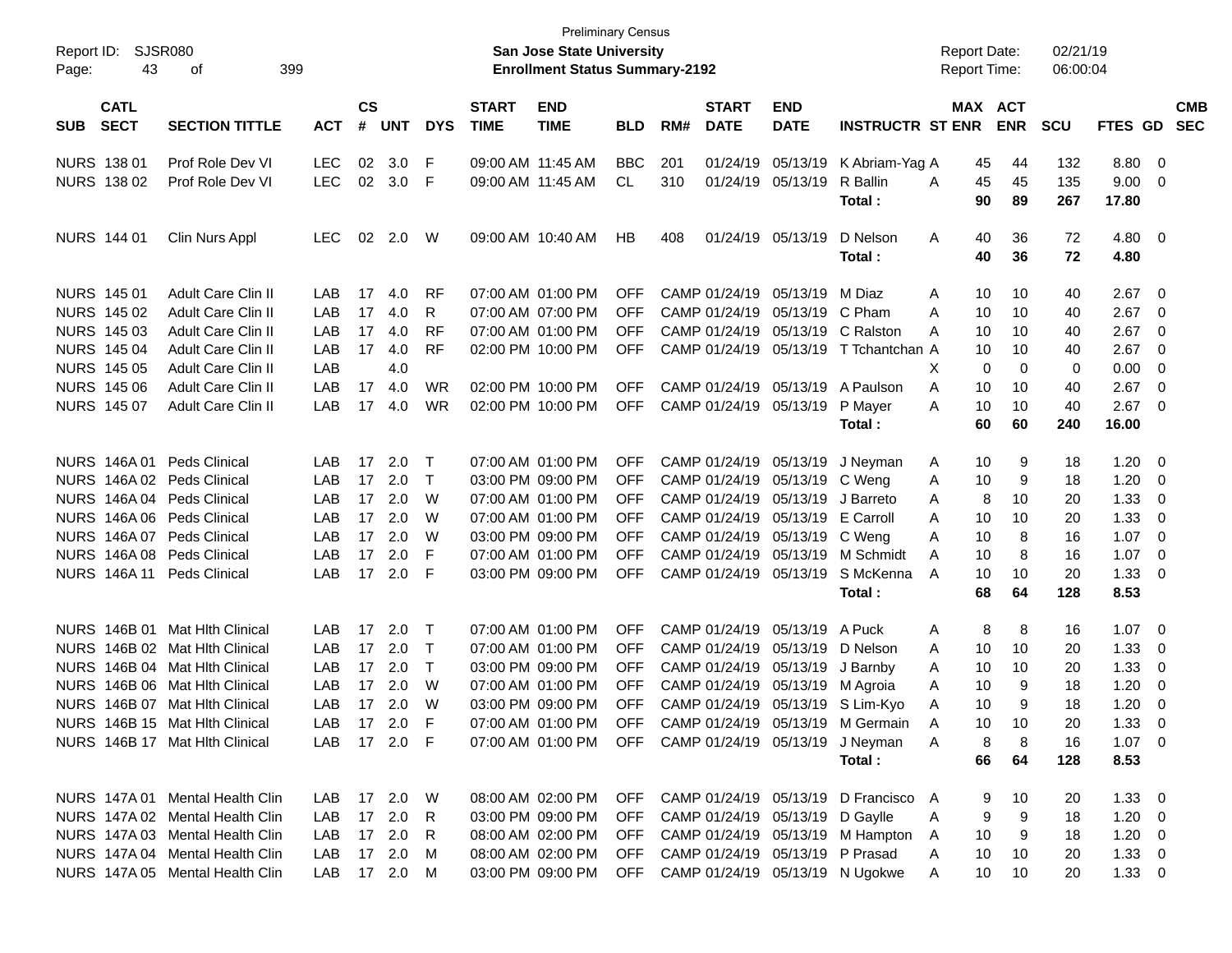| Page:      | Report ID: SJSR080<br>44   | 399<br>оf                                     |                |                    |            |              |                             | <b>Preliminary Census</b><br><b>San Jose State University</b><br><b>Enrollment Status Summary-2192</b> |            |     |                             |                           |                                  |   | <b>Report Date:</b><br>Report Time: |                | 02/21/19<br>06:00:04 |                |                            |            |
|------------|----------------------------|-----------------------------------------------|----------------|--------------------|------------|--------------|-----------------------------|--------------------------------------------------------------------------------------------------------|------------|-----|-----------------------------|---------------------------|----------------------------------|---|-------------------------------------|----------------|----------------------|----------------|----------------------------|------------|
| <b>SUB</b> | <b>CATL</b><br><b>SECT</b> | <b>SECTION TITTLE</b>                         | <b>ACT</b>     | $\mathsf{cs}$<br># | <b>UNT</b> | <b>DYS</b>   | <b>START</b><br><b>TIME</b> | <b>END</b><br><b>TIME</b>                                                                              | <b>BLD</b> | RM# | <b>START</b><br><b>DATE</b> | <b>END</b><br><b>DATE</b> | <b>INSTRUCTR ST ENR</b>          |   | MAX ACT                             | <b>ENR</b>     | <b>SCU</b>           | FTES GD SEC    |                            | <b>CMB</b> |
|            |                            | NURS 147A 06 Mental Health Clin               | LAB            |                    | 2.0        |              |                             |                                                                                                        |            |     |                             |                           |                                  | Х | 0                                   | 0              | 0                    | 0.00           | - 0                        |            |
|            |                            | NURS 147A 07 Mental Health Clin               | LAB            |                    | 2.0        |              |                             |                                                                                                        |            |     |                             |                           |                                  | X | 0                                   | 0              | 0                    | 0.00           | - 0                        |            |
|            |                            | NURS 147A 09 Mental Health Clin               | LAB            |                    | 2.0        |              |                             |                                                                                                        |            |     |                             |                           |                                  | X | 0                                   | 0              | 0                    | 0.00           | $\overline{\mathbf{0}}$    |            |
|            |                            | NURS 147A 11 Mental Health Clin               | LAB            | 17                 | 2.0        | W            |                             | 08:00 AM 02:00 PM                                                                                      | <b>OFF</b> |     |                             | CAMP 01/24/19 05/13/19    | D Gaylle                         | А | 9                                   | 10             | 20                   | 1.33           | $\overline{\mathbf{0}}$    |            |
|            |                            |                                               |                |                    |            |              |                             |                                                                                                        |            |     |                             |                           | Total:                           |   | 57                                  | 58             | 116                  | 7.73           |                            |            |
|            |                            | NURS 147B 01 Com Hith Clin                    | LAB            | 17                 | 3.0        | $\mathsf T$  |                             | 08:00 AM 05:00 PM                                                                                      | <b>OFF</b> |     | CAMP 01/24/19               | 05/13/19                  | D Teaford                        | A | 10                                  | 9              | 27                   | 1.80           | $\overline{\phantom{0}}$   |            |
|            |                            | NURS 147B 02 Com Hith Clin                    | LAB            | 17                 | 3.0        | $\mathsf{T}$ |                             | 08:00 AM 05:00 PM                                                                                      | <b>OFF</b> |     | CAMP 01/24/19               | 05/13/19                  | T Adelman                        | A | 12                                  | 12             | 36                   | 2.40           | $\overline{\mathbf{0}}$    |            |
|            |                            | NURS 147B 05 Com Hith Clin                    | LAB            | 17                 | 3.0        | $\mathsf{T}$ |                             | 08:00 AM 05:00 PM                                                                                      | <b>OFF</b> |     | CAMP 01/24/19               | 05/13/19                  | C Finkbeiner A                   |   | 10                                  | 9              | 27                   | 1.85           | $\overline{\phantom{0}}$ 1 |            |
|            |                            | NURS 147B 06 Com Hith Clin                    | LAB            | 17                 | 3.0        | $\mathsf{T}$ |                             | 08:00 AM 05:00 PM                                                                                      | <b>OFF</b> |     | CAMP 01/24/19               | 05/13/19                  | P Edwards                        | A | 10                                  | 10             | 30                   | 2.00           | $\overline{\phantom{0}}$   |            |
|            |                            | NURS 147B 07 Com Hith Clin                    | LAB            | 17                 | 3.0        | W            |                             | 08:00 AM 05:00 PM                                                                                      | <b>OFF</b> |     | CAMP 01/24/19               | 05/13/19                  | C Williams                       | A | 11                                  | 8              | 24                   | 1.60           | $\overline{\mathbf{0}}$    |            |
|            |                            | NURS 147B 08 Com Hith Clin                    | LAB            | 17                 | 3.0        | W            |                             | 08:00 AM 05:00 PM                                                                                      | <b>OFF</b> |     | CAMP 01/24/19               | 05/13/19                  | D Canham                         | A | 11                                  | 11             | 33                   | 2.20           | - 0                        |            |
|            |                            | NURS 147B 10 Com Hith Clin                    | LAB            | 17                 | 3.0        | W            |                             | 08:00 AM 05:00 PM                                                                                      | <b>OFF</b> |     | CAMP 01/24/19               | 05/13/19                  | C Finkbeiner A                   |   | 11                                  | 10             | 30                   | 2.00           | - 0                        |            |
|            |                            | NURS 147B 12 Com Hlth Clin                    | LAB            | 17                 | 3.0        | R            |                             | 08:00 AM 05:00 PM                                                                                      | <b>OFF</b> |     | CAMP 01/24/19               |                           | 05/13/19 T Adelman               | A | 10                                  | 12             | 36                   | 2.40           | $\overline{0}$             |            |
|            |                            | NURS 147B 13 Com Hith Clin                    | LAB            |                    | 3.0        |              |                             |                                                                                                        |            |     |                             |                           |                                  | X | 0                                   | $\mathbf 0$    | 0                    | 0.00           | $\overline{\phantom{0}}$   |            |
|            |                            |                                               |                |                    |            |              |                             |                                                                                                        |            |     |                             |                           | Total:                           |   | 85                                  | 81             | 243                  | 16.25          |                            |            |
|            |                            | NURS 148A 01 Sen Precept                      | <b>PRA</b>     | 17                 | 4.0        | <b>TBA</b>   |                             |                                                                                                        |            |     | 01/24/19 05/13/19           |                           |                                  | A | 90                                  | 10             | 40                   | 2.67           | - 0                        |            |
|            |                            | NURS 148A 02 Sen Precept                      | <b>PRA</b>     | 17                 | 4.0        | <b>TBA</b>   |                             |                                                                                                        |            |     | 01/24/19                    | 05/13/19                  |                                  | A | 16                                  | 9              | 36                   | 2.40           | - 0                        |            |
|            |                            | NURS 148A 03 Sen Precept                      | <b>PRA</b>     | 17                 | 4.0        | <b>TBA</b>   |                             |                                                                                                        |            |     | 01/24/19                    | 05/13/19                  |                                  | A | 16                                  | 12             | 48                   | 3.20           | $\overline{\mathbf{0}}$    |            |
|            |                            | NURS 148A 04 Sen Precept                      | <b>PRA</b>     | 17                 | 4.0        | <b>TBA</b>   |                             |                                                                                                        |            |     | 01/24/19                    | 05/13/19                  |                                  | A | 16                                  | $\overline{4}$ | 16                   | 1.07           | - 0                        |            |
|            |                            | NURS 148A 05 Sen Precept                      | <b>PRA</b>     | 17                 | 4.0        | <b>TBA</b>   |                             |                                                                                                        |            |     | 01/24/19                    | 05/13/19                  |                                  | A | 16                                  | $\overline{7}$ | 28                   | 1.87           | - 0                        |            |
|            |                            | NURS 148A 06 Sen Precept                      | <b>PRA</b>     | 17                 | 4.0        | <b>TBA</b>   |                             |                                                                                                        |            |     | 01/24/19                    | 05/13/19                  |                                  | A | 16                                  | 12             | 48                   | 3.20           | - 0                        |            |
|            |                            | NURS 148A 07 Sen Precept                      | <b>PRA</b>     | 17                 | 4.0        | F            |                             | 01:00 PM 03:20 PM                                                                                      | HB         | 401 | 01/24/19                    | 05/13/19                  | J Barnby                         | A | 16                                  | 17             | 68                   | 4.53           | $\overline{\mathbf{0}}$    |            |
|            |                            | NURS 148A 08 Sen Precept                      | <b>PRA</b>     | 17                 | 4.0        | F            |                             | 01:00 PM 03:20 PM                                                                                      | HB         | 401 | 01/24/19                    | 05/13/19                  | D Law                            | А | 16                                  | 6              | 24                   | 1.60           | $\overline{\mathbf{0}}$    |            |
|            |                            | NURS 148A 09 Sen Precept                      | <b>PRA</b>     | 17                 | 4.0        | F            |                             | 01:00 PM 03:20 PM                                                                                      | HB         | 418 |                             | 01/24/19 05/13/19         | S Lim-Kyo                        | A | 16                                  | 12             | 48                   | $3.20 \ 0$     |                            |            |
|            |                            |                                               |                |                    |            |              |                             |                                                                                                        |            |     |                             |                           | Total:                           |   | 218                                 | 89             | 356                  | 23.73          |                            |            |
|            | NURS 180 01                | <b>Indivi Stdies</b>                          | <b>SUP</b>     | 36                 | 1.0        | <b>TBA</b>   |                             |                                                                                                        |            |     |                             |                           | 01/24/19 05/13/19 C O'Leary-Ke A |   | 40                                  | 18             | 18                   | 1.20           | - 0                        |            |
|            | NURS 180 02                | <b>Indivi Stdies</b>                          | <b>SUP</b>     |                    | 36 2.0     | <b>TBA</b>   |                             |                                                                                                        |            |     |                             |                           | 01/24/19 05/13/19 C O'Leary-Ke A |   | 40                                  | 9              | 18                   | 1.20           | $\overline{0}$             |            |
|            |                            | NURS 180 03 Indivi Stdies                     | SUP 36 3.0 TBA |                    |            |              |                             |                                                                                                        |            |     |                             |                           | 01/24/19 05/13/19 C O'Leary-Ke A |   | 40                                  | $\overline{1}$ | 3                    | $0.20 \t 0$    |                            |            |
|            | NURS 180 04                | <b>Indivi Stdies</b>                          | SUP 36 4.0 TBA |                    |            |              |                             |                                                                                                        |            |     |                             |                           | 01/24/19 05/13/19 C O'Leary-Ke A |   | 40                                  | 0              | 0                    | $0.00 \quad 0$ |                            |            |
|            |                            |                                               |                |                    |            |              |                             |                                                                                                        |            |     |                             |                           | Total:                           |   | 160                                 | 28             | 39                   | 2.60           |                            |            |
|            | NURS 259 50                | Adv Clin Pharm                                | SEM 06 3.0 W   |                    |            |              |                             | 03:30 PM 06:15 PM MH 235 01/24/19 05/13/19 A Spilker                                                   |            |     |                             |                           |                                  | A | 20                                  | 14             | 42                   | 3.50 14        |                            |            |
|            |                            |                                               |                |                    |            |              |                             |                                                                                                        |            |     |                             |                           | Total:                           |   | 20                                  | 14             | 42                   | 3.50           |                            |            |
|            |                            | NURS 260 51 Adv Phys/Patho for A LEC 02 3.0 W |                |                    |            |              |                             | 06:30 PM 08:10 PM MH 235 01/24/19 05/13/19                                                             |            |     |                             |                           | D Moore                          | A | 20                                  | 14             | 42                   | 3.50 14        |                            |            |
|            |                            |                                               |                |                    |            |              |                             |                                                                                                        |            |     |                             |                           | Total:                           |   | 20                                  | 14             | 42                   | 3.50           |                            |            |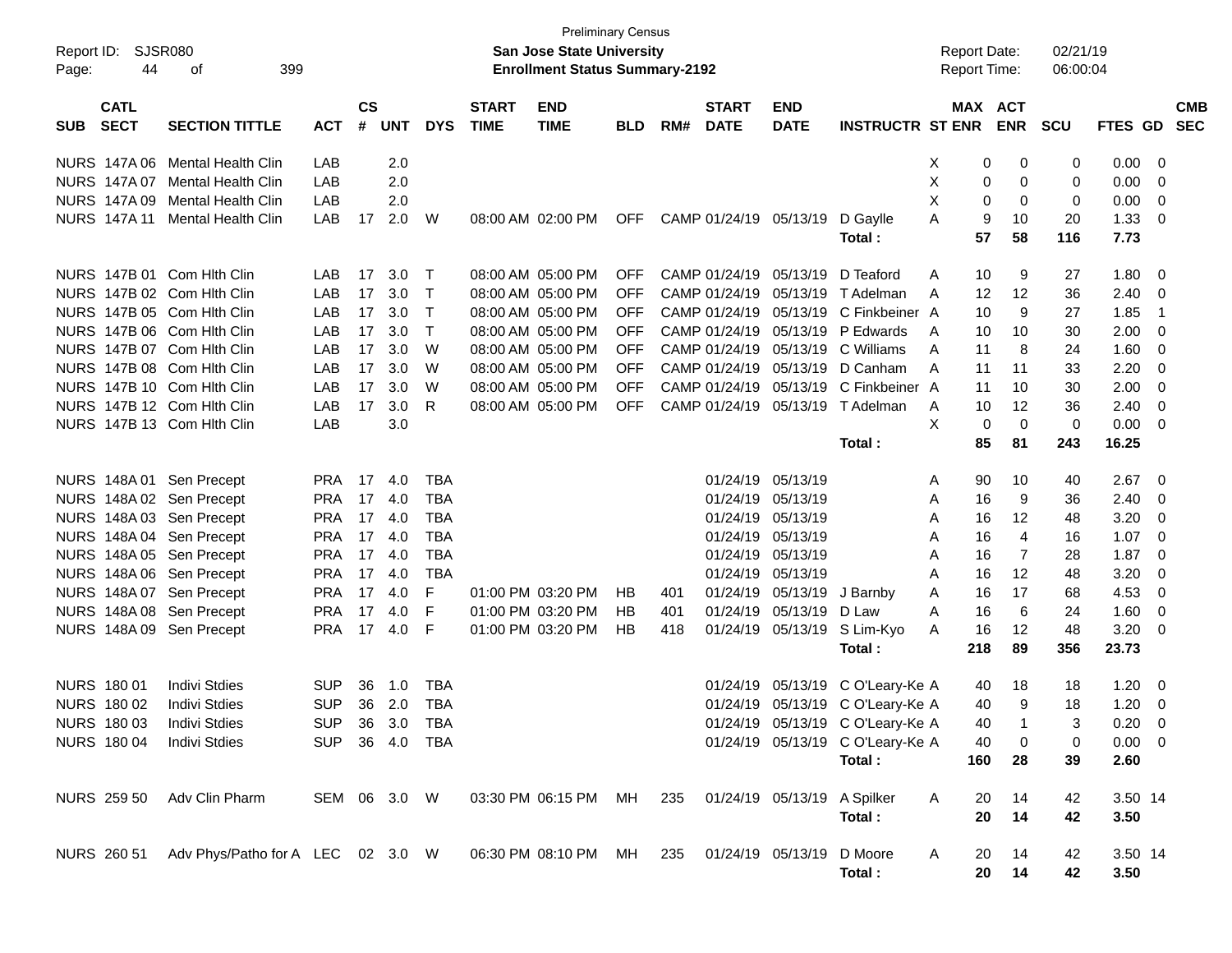| Report ID:<br>Page:                      | SJSR080<br>45 | 399<br>οf             |            |         |            |            |                             | <b>Preliminary Census</b><br><b>San Jose State University</b><br><b>Enrollment Status Summary-2192</b> |            |     |                             |                                                                              |                           | <b>Report Date:</b><br><b>Report Time:</b> |                           | 02/21/19<br>06:00:04        |                                    |                          |
|------------------------------------------|---------------|-----------------------|------------|---------|------------|------------|-----------------------------|--------------------------------------------------------------------------------------------------------|------------|-----|-----------------------------|------------------------------------------------------------------------------|---------------------------|--------------------------------------------|---------------------------|-----------------------------|------------------------------------|--------------------------|
| <b>CATL</b><br><b>SECT</b><br><b>SUB</b> |               | <b>SECTION TITTLE</b> | <b>ACT</b> | CS<br># | <b>UNT</b> | <b>DYS</b> | <b>START</b><br><b>TIME</b> | <b>END</b><br>TIME                                                                                     | <b>BLD</b> | RM# | <b>START</b><br><b>DATE</b> | <b>END</b><br><b>DATE</b>                                                    | <b>INSTRUCTR ST ENR</b>   | MAX ACT                                    | <b>ENR</b>                | <b>SCU</b>                  | FTES GD                            | <b>CMB</b><br><b>SEC</b> |
| NURS 295A 52                             |               | Research Methods      | LEC .      | 02      | 3.0        | W          | 08:30 PM 11:15 PM           |                                                                                                        | MН         | 235 | 01/24/19                    | 05/13/19                                                                     | R Ballin<br>Total:        | 20<br>$\mathsf{A}$<br>20                   | 13<br>13                  | 39<br>39                    | $3.25$ 13<br>3.25                  |                          |
| Department :                             |               | <b>Nursing</b>        |            |         |            |            |                             |                                                                                                        |            |     |                             | <b>Department Total:</b><br><b>Lower Division:</b><br><b>Upper Division:</b> | <b>Graduate Division:</b> | 2217<br>610<br>1547<br>60                  | 1869<br>601<br>1227<br>41 | 4576<br>1264<br>3189<br>123 | 298.63<br>84.27<br>204.12<br>10.25 |                          |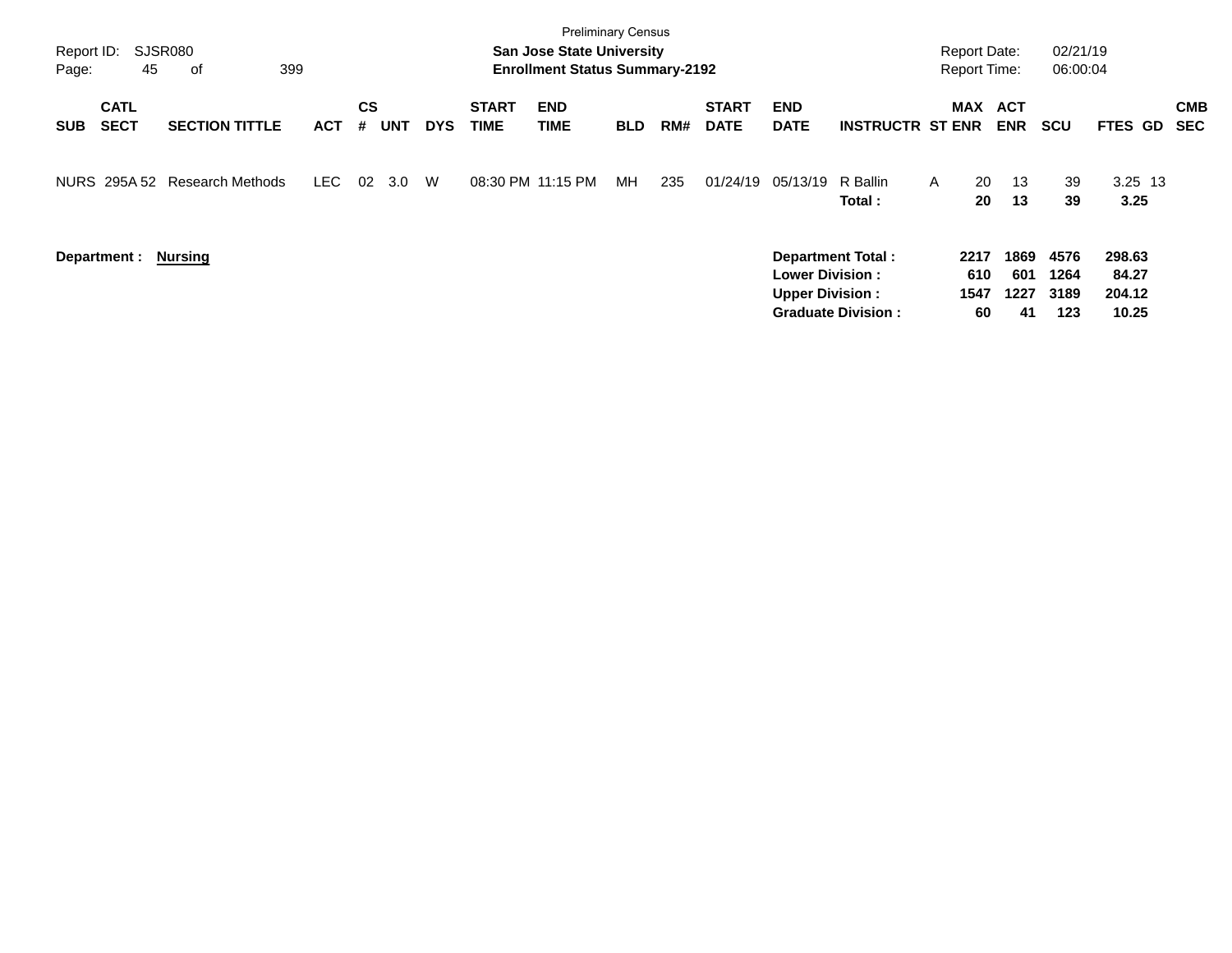| Report ID:<br>Page: | 46                         | <b>SJSR080</b><br>399<br>οf                                                                         |              |                    |        |              |                             | San Jose State University<br><b>Enrollment Status Summary-2192</b> | <b>Preliminary Census</b> |     |                             |                           |                                                       | <b>Report Date:</b><br><b>Report Time:</b> |                           | 02/21/19<br>06:00:04 |             |            |
|---------------------|----------------------------|-----------------------------------------------------------------------------------------------------|--------------|--------------------|--------|--------------|-----------------------------|--------------------------------------------------------------------|---------------------------|-----|-----------------------------|---------------------------|-------------------------------------------------------|--------------------------------------------|---------------------------|----------------------|-------------|------------|
| <b>SUB</b>          | <b>CATL</b><br><b>SECT</b> | <b>SECTION TITTLE</b>                                                                               | <b>ACT</b>   | $\mathsf{cs}$<br># | UNT    | <b>DYS</b>   | <b>START</b><br><b>TIME</b> | <b>END</b><br><b>TIME</b>                                          | <b>BLD</b>                | RM# | <b>START</b><br><b>DATE</b> | <b>END</b><br><b>DATE</b> | <b>INSTRUCTR ST ENR</b>                               |                                            | MAX ACT<br><b>ENR</b>     | <b>SCU</b>           | FTES GD SEC | <b>CMB</b> |
| College             |                            | <b>Applied Sciences &amp; Arts</b>                                                                  |              |                    |        |              |                             |                                                                    |                           |     |                             |                           |                                                       |                                            |                           |                      |             |            |
| Department :        |                            | <b>Occupational Therapy</b><br>OCTH 201A 01 Field Work Exper                                        | <b>SUP</b>   |                    | 25 6.0 | TBA          |                             |                                                                    | <b>OFF</b>                |     |                             | CAMP 01/24/19 05/13/19    | A Kelley                                              | A                                          | 4                         | 6                    | $0.50$ 1    |            |
|                     |                            |                                                                                                     |              |                    |        |              |                             |                                                                    |                           |     |                             |                           | Total:                                                |                                            | 4<br>$\blacktriangleleft$ | 6                    | 0.50        |            |
|                     |                            | OCTH 201B 01 Adv Field Wrk Exp                                                                      | SUP.         |                    | 25 6.0 | TBA          |                             |                                                                    | <b>OFF</b>                |     |                             | CAMP 01/24/19 05/13/19    | A Kelley                                              | A                                          | 2<br>4                    | 12                   | $1.00$ 2    |            |
|                     |                            |                                                                                                     |              |                    |        |              |                             |                                                                    |                           |     |                             |                           | Total:                                                |                                            | $\mathbf{2}$<br>4         | 12                   | 1.00        |            |
|                     | OCTH 210 03                | Sem in Occup Therapy LEC                                                                            |              |                    | 02 2.0 | M            |                             | 05:00 PM 06:45 PM                                                  | <b>CCB</b>                | 115 |                             | 01/24/19 05/13/19         | R McLaughlin A                                        |                                            | 28<br>22                  | 44                   | 3.67 22     |            |
|                     |                            |                                                                                                     |              |                    |        |              |                             |                                                                    |                           |     |                             |                           | Total:                                                |                                            | 28<br>22                  | 44                   | 3.67        |            |
| OCTH 216 01         |                            | Evaluation in OT                                                                                    | SEM          | 05                 | 3.0    | M            | 09:00 AM 11:45 AM           |                                                                    | <b>CCB</b>                | 209 |                             |                           | 01/24/19 05/13/19 H Pendleton A                       |                                            | 21<br>20                  | 60                   | 5.00 20     |            |
|                     | OCTH 216 02                | Evaluation in OT                                                                                    | <b>SEM</b>   | 05                 | 3.0    | M            |                             | 01:30 PM 04:15 PM                                                  | <b>CCB</b>                | 209 |                             | 01/24/19 05/13/19         | C Fang                                                | Α                                          | 21<br>19                  | 57                   | 4.75 19     |            |
| OCTH 216 03         |                            | Evaluation in OT                                                                                    | <b>SEM</b>   | 05                 | 3.0    | $\mathsf{T}$ |                             | 01:30 PM 04:15 PM                                                  | <b>CCB</b>                | 209 |                             |                           | 01/24/19 05/13/19 H Pendleton A                       |                                            | 21<br>20                  | 60                   | 5.00 20     |            |
|                     | OCTH 216 04                | Evaluation in OT                                                                                    | <b>SEM</b>   | 05                 | 3.0    | R            |                             | 01:30 PM 04:15 PM                                                  | <b>CCB</b>                | 209 |                             | 01/24/19 05/13/19         | D Lashgari                                            | Α                                          | 21<br>21                  | 63                   | 5.25 21     |            |
|                     |                            |                                                                                                     |              |                    |        |              |                             |                                                                    |                           |     |                             |                           | Total:                                                |                                            | 84<br>80                  | 240                  | 20.00       |            |
| OCTH 222 01         |                            | <b>Funct Kinesiology</b>                                                                            | <b>SEM</b>   | 06                 | 3.0    | <b>TR</b>    |                             | 09:00 AM 10:15 AM                                                  | <b>CCB</b>                | 209 |                             | 01/24/19 05/13/19         | A George                                              | A                                          | 20<br>21                  | 60                   | 5.00 20     |            |
|                     | OCTH 222 02                | <b>Funct Kinesiology</b>                                                                            | SEM          | 06                 | 3.0    | TR           |                             | 10:30 AM 11:45 AM                                                  | <b>CCB</b>                | 209 |                             | 01/24/19 05/13/19         | A George                                              | A                                          | 21<br>22                  | 66                   | 5.50 22     |            |
|                     |                            |                                                                                                     |              |                    |        |              |                             |                                                                    |                           |     |                             |                           | Total:                                                |                                            | 42<br>42                  | 126                  | 10.50       |            |
| OCTH 224 01         |                            | OT in Community I                                                                                   | <b>LEC</b>   | 02                 | 3.0    | W            |                             | 01:30 PM 04:15 PM                                                  | <b>CCB</b>                | 101 |                             | 01/24/19 05/13/19         | L Andonian                                            | A                                          | 27<br>28                  | 81                   | 6.75 27     |            |
|                     | OCTH 224 02                | OT in Community I                                                                                   | <b>LEC</b>   | 02                 | 3.0    | R            |                             | 09:00 AM 11:45 AM                                                  | CL.                       | 324 |                             |                           | 01/24/19 05/13/19 A Niehues                           | Α                                          | 28<br>30                  | 90                   | 7.50 30     |            |
|                     | OCTH 224 03                | OT in Community I                                                                                   | <b>LEC</b>   | 02                 | 3.0    | R            |                             | 01:30 PM 04:15 PM                                                  | <b>CCB</b>                | 101 |                             | 01/24/19 05/13/19         | C Glogoski                                            | A                                          | 28<br>23                  | 69                   | 5.75 23     |            |
|                     |                            |                                                                                                     |              |                    |        |              |                             |                                                                    |                           |     |                             |                           | Total:                                                |                                            | 84<br>80                  | 240                  | 20.00       |            |
| OCTH 226 01         |                            | OT with Children                                                                                    | <b>SEM</b>   | 05                 | 3.0    | M            | 09:00 AM 11:45 AM           |                                                                    | <b>CCB</b>                | 210 |                             | 01/24/19 05/13/19         | W Schultz-Kr A                                        |                                            | 21<br>19                  | 57                   | 4.75 19     |            |
|                     | OCTH 226 02                | OT with Children                                                                                    | SEM          | 05                 | 3.0    | M            |                             | 01:30 PM 04:15 PM                                                  | <b>CCB</b>                | 210 |                             | 01/24/19 05/13/19         | A Smith                                               | A                                          | 21<br>20                  | 60                   | 5.00 20     |            |
|                     |                            |                                                                                                     |              |                    |        |              |                             |                                                                    |                           |     |                             |                           | Total :                                               |                                            | 42<br>39                  | 117                  | 9.75        |            |
|                     | OCTH 234 01                | OT in Community II                                                                                  | SEM 05 3.0 T |                    |        |              |                             | 01:30 PM 04:15 PM                                                  | CCB 210                   |     |                             |                           | 01/24/19 05/13/19 C Glogoski A                        |                                            | 21<br>20                  | 60                   | 5.00 20     |            |
|                     |                            | OCTH 234 02 OT in Community II SEM 05 3.0 R 09:00 AM 11:45 AM HB 206 01/24/19 05/13/19 L Andonian A |              |                    |        |              |                             |                                                                    |                           |     |                             |                           |                                                       |                                            | 21 20                     | 60                   | 5.00 20     |            |
|                     |                            |                                                                                                     |              |                    |        |              |                             |                                                                    |                           |     |                             |                           | Total :                                               |                                            | 42 40                     | 120                  | 10.00       |            |
|                     |                            | OCTH 236 01 OT with Youth                                                                           |              |                    |        | SEM 05 3.0 W |                             |                                                                    |                           |     |                             |                           | 09:00 AM 11:45 AM CCB 209 01/24/19 05/13/19 A George  | A                                          | 21 21                     | 63                   | 5.25 21     |            |
|                     |                            | OCTH 236 02 OT with Youth                                                                           | SEM 05 3.0 W |                    |        |              |                             |                                                                    |                           |     |                             |                           | 01:30 PM 04:15 PM CCB 209 01/24/19 05/13/19 A Niehues | $\mathsf{A}$                               | 21 21                     | 63                   | 5.25 21     |            |
|                     |                            |                                                                                                     |              |                    |        |              |                             |                                                                    |                           |     |                             |                           | Total:                                                |                                            | 42 42                     | 126                  | 10.50       |            |
|                     |                            | OCTH 245 01 Intro to Research                                                                       |              |                    |        | LEC 02 3.0 T |                             |                                                                    |                           |     |                             |                           | 09:00 AM 11:45 AM HB 206 01/24/19 05/13/19 M Chang A  |                                            | 21 19                     | 57                   | 4.75 19     |            |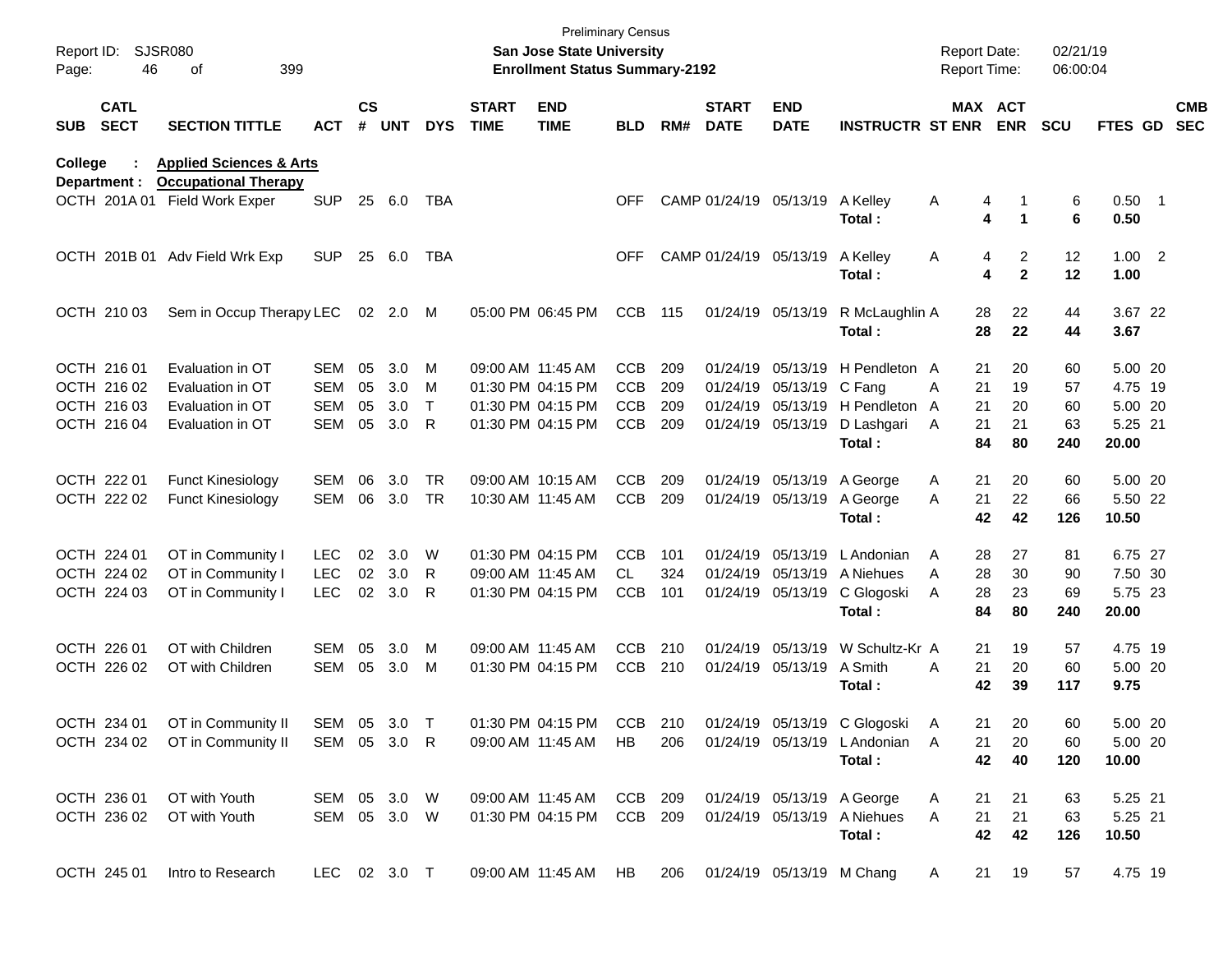| Report ID:<br>47<br>Page:                | <b>SJSR080</b><br>399<br>оf |            |                             |            |            |                             | San Jose State University<br><b>Enrollment Status Summary-2192</b> | <b>Preliminary Census</b> |       |                             |                           |                         | <b>Report Date:</b><br>Report Time: |    |            | 02/21/19<br>06:00:04 |           |                          |                          |
|------------------------------------------|-----------------------------|------------|-----------------------------|------------|------------|-----------------------------|--------------------------------------------------------------------|---------------------------|-------|-----------------------------|---------------------------|-------------------------|-------------------------------------|----|------------|----------------------|-----------|--------------------------|--------------------------|
| <b>CATL</b><br><b>SECT</b><br><b>SUB</b> | <b>SECTION TITTLE</b>       | <b>ACT</b> | $\mathsf{cs}$<br>$\pmb{\#}$ | <b>UNT</b> | <b>DYS</b> | <b>START</b><br><b>TIME</b> | <b>END</b><br><b>TIME</b>                                          | <b>BLD</b>                | RM#   | <b>START</b><br><b>DATE</b> | <b>END</b><br><b>DATE</b> | <b>INSTRUCTR ST ENR</b> | MAX ACT                             |    | <b>ENR</b> | <b>SCU</b>           | FTES GD   |                          | <b>CMB</b><br><b>SEC</b> |
| OCTH 245 02                              | Intro to Research           | <b>LEC</b> | 02                          | 3.0        | Т          |                             | 01:30 PM 04:15 PM                                                  | <b>CCB</b>                | 101   |                             | 01/24/19 05/13/19         | C Fang                  | Α                                   | 21 | 21         | 63                   | 5.25 21   |                          |                          |
| OCTH 245 03                              | Intro to Research           | <b>LEC</b> | 02                          | 3.0        | W          | 09:00 AM 11:45 AM           |                                                                    | НB                        | 206   |                             | 01/24/19 05/13/19         | L Andonian              | A                                   | 21 | 20         | 60                   | 5.00 20   |                          |                          |
| OCTH 245 04                              | Intro to Research           | <b>LEC</b> | 02                          | 3.0        | W          |                             | 01:30 PM 04:15 PM                                                  | НB                        | 206   |                             | 01/24/19 05/13/19         | C Fang                  | A                                   | 21 | 20         | 60                   | 5.00 20   |                          |                          |
|                                          |                             |            |                             |            |            |                             |                                                                    |                           |       |                             |                           | Total:                  |                                     | 84 | 80         | 240                  | 20.00     |                          |                          |
| OCTH 246 01                              | OT w Young Adults           | <b>SEM</b> | 05                          | 3.0        | W          | 09:00 AM 11:45 AM           |                                                                    | <b>CCB</b>                | 210   |                             | 01/24/19 05/13/19         | D Bolding               | A                                   | 21 | 20         | 60                   | 5.00 20   |                          |                          |
| OCTH 246 02                              | OT w Young Adults           | <b>SEM</b> | 05                          | 3.0        | W          |                             | 01:30 PM 04:15 PM                                                  | <b>CCB</b>                | 210   | 01/24/19                    | 05/13/19                  | A George                | Α                                   | 21 | 19         | 57                   | 4.75 19   |                          |                          |
|                                          |                             |            |                             |            |            |                             |                                                                    |                           |       |                             |                           | Total:                  |                                     | 42 | 39         | 117                  | 9.75      |                          |                          |
| OCTH 256 01                              | OT Mid Age Adults           | <b>SEM</b> |                             | 3.0        |            |                             |                                                                    |                           |       |                             |                           |                         | X                                   | 0  | 0          | 0                    | 0.00      | $\overline{\phantom{0}}$ |                          |
| OCTH 256 02                              | OT Mid Age Adults           | <b>SEM</b> |                             | 3.0        |            |                             |                                                                    |                           |       |                             |                           |                         | X                                   | 0  | 0          | 0                    | 0.00      | $\overline{\mathbf{0}}$  |                          |
| OCTH 256 03                              | OT Mid Age Adults           | <b>SEM</b> | 05                          | 3.0        | R          | 09:00 AM 11:45 AM           |                                                                    | <b>CCB</b>                | 210   |                             | 01/24/19 05/13/19         | J Smith                 | A                                   | 21 | 20         | 60                   | 5.00 20   |                          |                          |
| OCTH 256 04                              | OT Mid Age Adults           | <b>SEM</b> | 05                          | 3.0        | R          |                             | 01:30 PM 04:15 PM                                                  | <b>CCB</b>                | 210   |                             | 01/24/19 05/13/19         | L Arabit                | А                                   | 21 | 20         | 60                   | 5.00 20   |                          |                          |
|                                          |                             |            |                             |            |            |                             |                                                                    |                           |       |                             |                           | Total:                  |                                     | 42 | 40         | 120                  | 10.00     |                          |                          |
| OCTH 266 01                              | OT & Older Adults           | <b>SEM</b> | 05                          | 3.0        | M          | 09:00 AM 11:45 AM           |                                                                    | <b>CCB</b>                | 115   |                             | 01/24/19 05/13/19         | D Bolding               | A                                   | 21 | 20         | 60                   | 5.00 20   |                          |                          |
| OCTH 266 02                              | OT & Older Adults           | <b>SEM</b> | 05                          | 3.0        | M          |                             | 01:30 PM 04:15 PM                                                  | <b>CCB</b>                | 115   |                             | 01/24/19 05/13/19         | L Arabit                | Α                                   | 21 | 20         | 60                   | 5.00 20   |                          |                          |
| OCTH 266 03                              | OT & Older Adults           | <b>SEM</b> | 05                          | 3.0        | W          |                             | 09:00 AM 11:45 AM                                                  | <b>CCB</b>                | 115   |                             | 01/24/19 05/13/19         | L Arabit                | A                                   | 21 | 20         | 60                   | 5.00 20   |                          |                          |
| OCTH 266 04                              | OT & Older Adults           | <b>SEM</b> | 05                          | 3.0        | W          |                             | 01:30 PM 04:15 PM                                                  | <b>CCB</b>                | 115   |                             | 01/24/19 05/13/19         | J Smith                 | А                                   | 21 | 22         | 66                   | 5.50 22   |                          |                          |
|                                          |                             |            |                             |            |            |                             |                                                                    |                           |       |                             |                           | Total:                  |                                     | 84 | 82         | 246                  | 20.50     |                          |                          |
| OCTH 276 01                              | Pract & Seminar 1A          | <b>SEM</b> |                             | 0.0        |            |                             |                                                                    |                           |       |                             |                           |                         | X                                   | 0  | 0          | 0                    | 0.00      | $\overline{\mathbf{0}}$  |                          |
| OCTH 276 02                              | Pract & Seminar 1A          | LAB        |                             | 3.0        |            |                             |                                                                    |                           |       |                             |                           |                         | Х                                   | 0  | 0          | 0                    | 0.00      | $\overline{0}$           |                          |
| OCTH 276 03                              | Pract & Seminar 1A          | <b>SEM</b> |                             | 0.0        |            |                             |                                                                    |                           |       |                             |                           |                         | X                                   | 0  | 0          | 0                    | 0.00      | 0                        |                          |
| OCTH 276 04                              | Pract & Seminar 1A          | LAB        |                             | 3.0        |            |                             |                                                                    |                           |       |                             |                           |                         | X                                   | 0  | 0          | 0                    | 0.00      | $\overline{\mathbf{0}}$  |                          |
| OCTH 276 05                              | Pract & Seminar 1A          | <b>SEM</b> | 05                          | 0.0        | R          |                             | 05:00 PM 07:05 PM                                                  | <b>CCB</b>                | 210   |                             | 01/24/19 05/13/19         | G Teaford               | Α                                   | 21 | 20         | 50                   | 0.0020    |                          |                          |
| OCTH 276 06                              | Pract & Seminar 1A          | LAB        | 17                          | 3.0        | <b>TBA</b> |                             |                                                                    |                           |       | 01/24/19                    | 05/13/19                  | G Teaford               | Α                                   | 21 | 20         | 10                   | 5.00 20   |                          |                          |
| OCTH 276 07                              | Pract & Seminar 1A          | <b>SEM</b> | 05                          | 0.0        | т          |                             | 01:30 PM 03:35 PM                                                  | HB                        | 206   | 01/24/19                    | 05/13/19                  | L Andonian              | A                                   | 21 | 19         | 48                   | $0.00$ 19 |                          |                          |
| OCTH 276 08                              | Pract & Seminar 1A          | LAB        | 17                          | 3.0        | <b>TBA</b> |                             |                                                                    | <b>OFF</b>                |       | CAMP 01/24/19 05/13/19      |                           | L Andonian              | A                                   | 21 | 19         | 10                   | 4.75 19   |                          |                          |
|                                          |                             |            |                             |            |            |                             |                                                                    |                           |       |                             |                           | Total:                  |                                     | 84 | 78         | 117                  | 9.75      |                          |                          |
| OCTH 286 01                              | Seminar & Pract IB          | SEM        | 05                          | 4.0        | TR         |                             | 09:00 AM 10:15 AM                                                  | <b>CCB</b>                | - 115 |                             | 01/24/19 05/13/19 S Ivlev |                         | A                                   | 11 | 10         | 30                   | 3.33 10   |                          |                          |
| OCTH 286 02                              | Seminar & Pract IB          | <b>SUP</b> | 23                          | 0.0        | <b>TR</b>  |                             | 10:30 AM 11:45 AM                                                  | <b>CCB</b>                | 115   |                             | 01/24/19 05/13/19         | S Ivlev                 | Α                                   | 11 | 10         | 40                   | $0.00$ 10 |                          |                          |
| OCTH 286 03                              | Seminar & Pract IB          | SEM        | 05                          | 4.0        | TR         |                             | 01:30 PM 02:45 PM                                                  | <b>CCB</b>                | 115   |                             | 01/24/19 05/13/19         | M Tipton-Bur A          |                                     | 11 | 10         | 30                   | 3.33 10   |                          |                          |
| OCTH 286 04                              | Seminar & Pract IB          | <b>SUP</b> | 23                          | 0.0        | <b>TR</b>  |                             | 03:00 PM 04:15 PM                                                  | <b>CCB</b>                | 222   |                             | 01/24/19 05/13/19         | M Tipton-Bur A          |                                     | 11 | 10         | 40                   | $0.00$ 10 |                          |                          |
| OCTH 286 05                              | Seminar & Pract IB          | <b>SEM</b> | 05                          | 4.0        | TR         |                             | 03:00 PM 04:15 PM                                                  | <b>CCB</b>                | 115   |                             | 01/24/19 05/13/19         | A Niehues               | Α                                   | 11 | 10         | 30                   | 3.33 10   |                          |                          |
| OCTH 286 06                              | Seminar & Pract IB          | <b>SUP</b> | 23                          | 0.0        | <b>TR</b>  |                             | 04:30 PM 05:45 PM                                                  | <b>CCB</b>                | 115   |                             | 01/24/19 05/13/19         | A Niehues               | Α                                   | 11 | 10         | 40                   | $0.00$ 10 |                          |                          |
| OCTH 286 07                              | Seminar & Pract IB          | SEM        | 05                          | 4.0        | R          |                             | 12:30 PM 03:15 PM                                                  | HB                        | 206   |                             | 01/24/19 05/13/19         | J Smith                 | Α                                   | 11 | 9          | 27                   | $3.00$ 9  |                          |                          |
| OCTH 286 08                              | Seminar & Pract IB          | <b>SUP</b> |                             | 23 0.0     | F          |                             | 09:00 AM 11:45 AM                                                  | HB                        | 206   |                             | 01/24/19 05/13/19 J Smith |                         | A                                   | 11 | 9          | 36                   | 0.009     |                          |                          |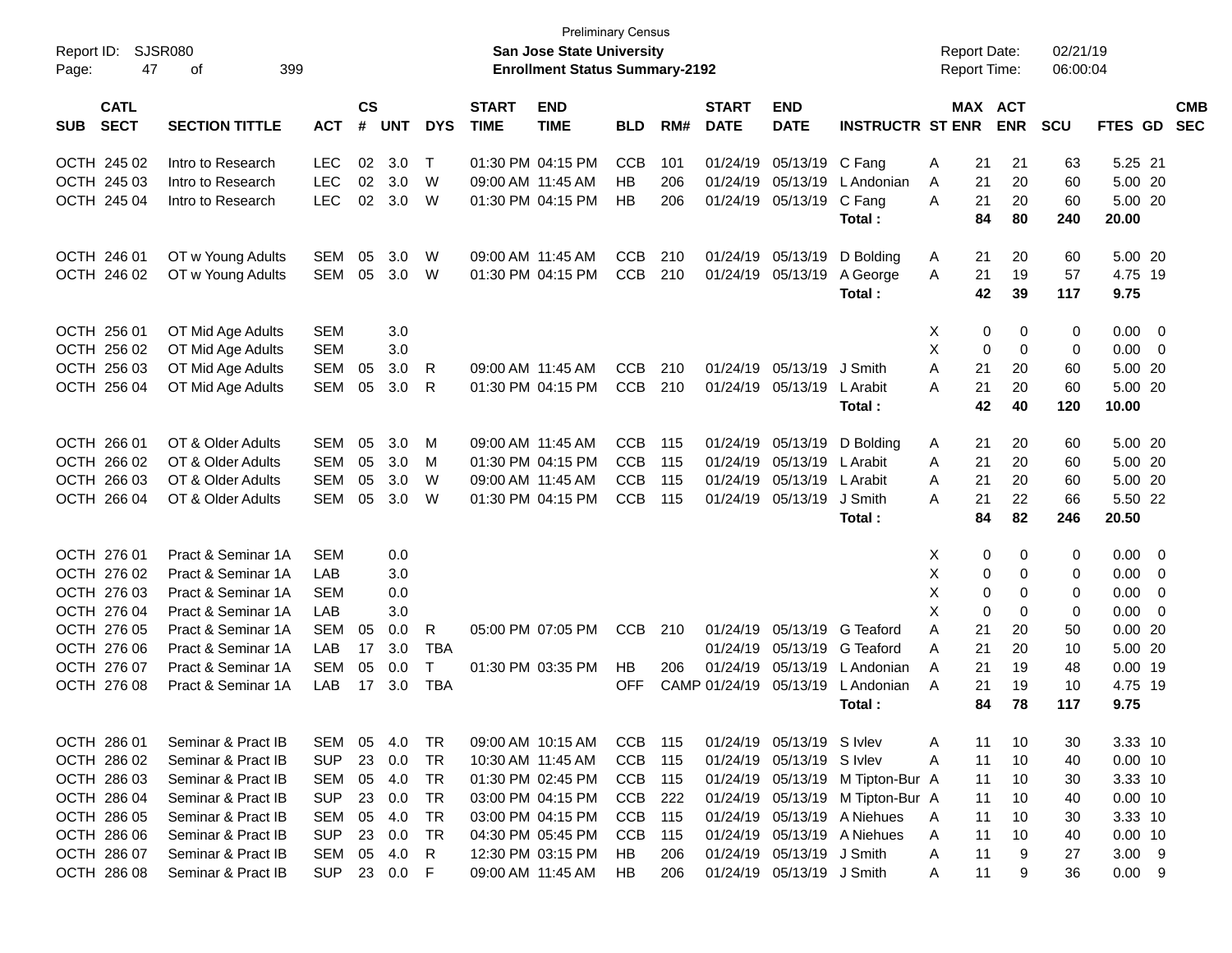| Report ID:<br>Page: | 48                         | SJSR080<br>399<br>οf        |            |                |            |            |                             | <b>Preliminary Census</b><br><b>San Jose State University</b><br><b>Enrollment Status Summary-2192</b> |            |     |                             |                           |                           | <b>Report Date:</b><br><b>Report Time:</b> |                          | 02/21/19<br>06:00:04 |                |                          |
|---------------------|----------------------------|-----------------------------|------------|----------------|------------|------------|-----------------------------|--------------------------------------------------------------------------------------------------------|------------|-----|-----------------------------|---------------------------|---------------------------|--------------------------------------------|--------------------------|----------------------|----------------|--------------------------|
| <b>SUB</b>          | <b>CATL</b><br><b>SECT</b> | <b>SECTION TITTLE</b>       | <b>ACT</b> | <b>CS</b><br># | <b>UNT</b> | <b>DYS</b> | <b>START</b><br><b>TIME</b> | <b>END</b><br><b>TIME</b>                                                                              | <b>BLD</b> | RM# | <b>START</b><br><b>DATE</b> | <b>END</b><br><b>DATE</b> | <b>INSTRUCTR ST ENR</b>   | MAX                                        | <b>ACT</b><br><b>ENR</b> | <b>SCU</b>           | FTES GD        | <b>CMB</b><br><b>SEC</b> |
|                     |                            |                             |            |                |            |            |                             |                                                                                                        |            |     |                             |                           | Total:                    |                                            | 78<br>88                 | 273                  | 13.00          |                          |
|                     | OCTH 295 01                | Adv Research Meth           | LEC.       | 02             | 3.0        | М          |                             | 09:00 AM 11:45 AM                                                                                      | CCB        | 101 | 01/24/19                    | 05/13/19                  | M Chang                   | A                                          | 27<br>28                 | 81                   | 6.75 27        |                          |
|                     | OCTH 295 02                | Adv Research Meth           | LEC.       | 02             | 3.0        | м          |                             | 01:30 PM 04:15 PM                                                                                      | CCB        | 101 | 01/24/19                    | 05/13/19                  | D Bolding                 | A                                          | 28<br>30                 | 90                   | 7.50 30        |                          |
|                     | OCTH 295 03                | Adv Research Meth           | LEC.       | 02             | 3.0        | W          | 09:00 AM 11:45 AM           |                                                                                                        | <b>CCB</b> | 101 | 01/24/19                    | 05/13/19                  | M Chang                   | A                                          | 28<br>24                 | 72                   | 6.00 24        |                          |
|                     |                            |                             |            |                |            |            |                             |                                                                                                        |            |     |                             |                           | Total :                   |                                            | 84<br>81                 | 243                  | 20.25          |                          |
|                     | Department :               | <b>Occupational Therapy</b> |            |                |            |            |                             |                                                                                                        |            |     |                             | <b>Lower Division:</b>    | Department Total:         | 880                                        | 826<br>0                 | 2387<br>0<br>0       | 189.17<br>0.00 |                          |
|                     |                            |                             |            |                |            |            |                             |                                                                                                        |            |     |                             |                           |                           |                                            | 0<br>$\bf{0}$            | 0                    | 0.00           |                          |
|                     |                            |                             |            |                |            |            |                             |                                                                                                        |            |     |                             | <b>Upper Division:</b>    | <b>Graduate Division:</b> | 880                                        |                          |                      |                |                          |
|                     |                            |                             |            |                |            |            |                             |                                                                                                        |            |     |                             |                           |                           |                                            | 826                      | 2387                 | 189.17         |                          |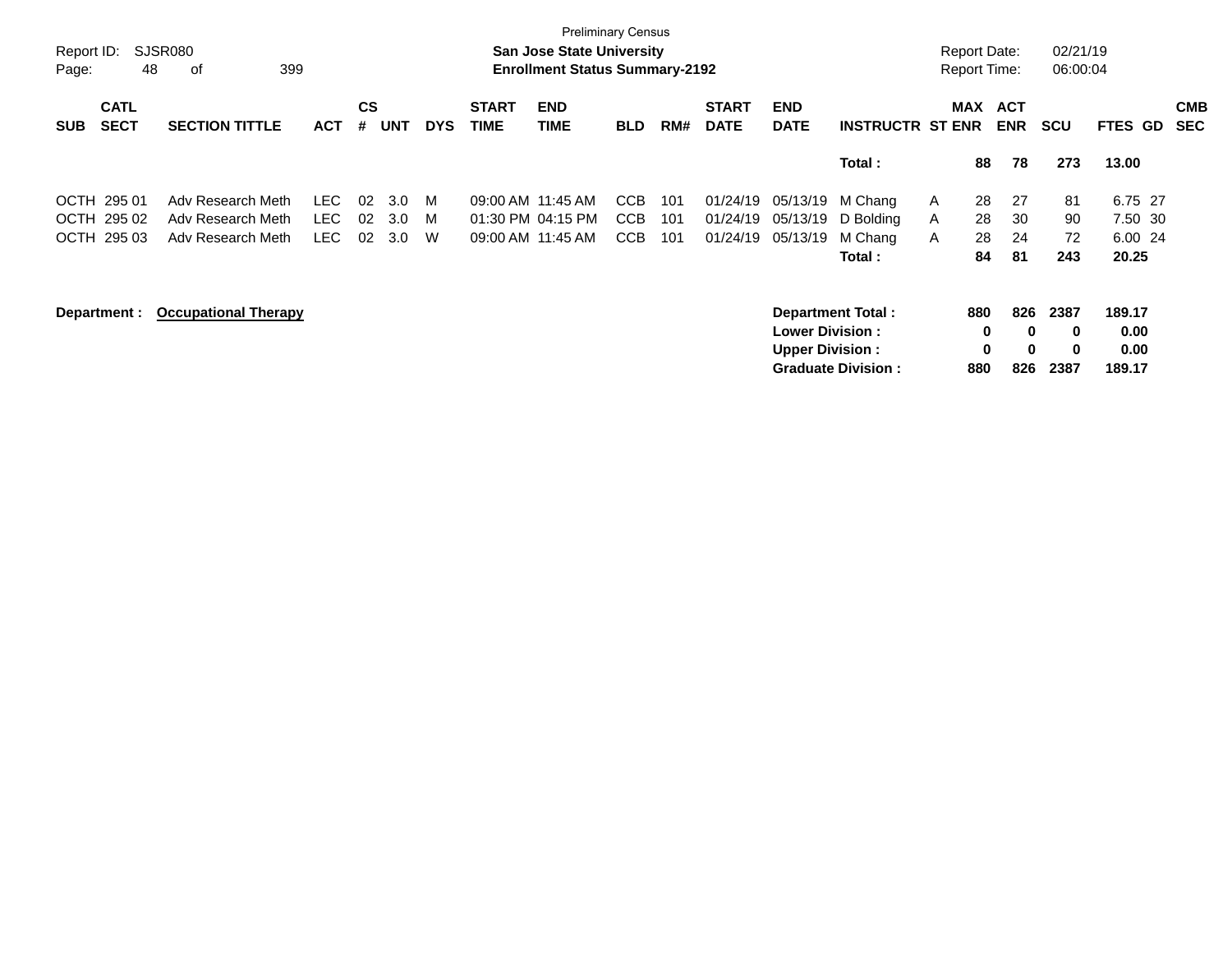| Report ID:<br>Page: | 49                         | SJSR080<br>399<br>οf               |              |                    |            |               |                             | <b>San Jose State University</b><br><b>Enrollment Status Summary-2192</b> | <b>Preliminary Census</b> |     |                             |                            |                         |   | <b>Report Date:</b><br>Report Time: |                | 02/21/19<br>06:00:04    |                |                          |                          |
|---------------------|----------------------------|------------------------------------|--------------|--------------------|------------|---------------|-----------------------------|---------------------------------------------------------------------------|---------------------------|-----|-----------------------------|----------------------------|-------------------------|---|-------------------------------------|----------------|-------------------------|----------------|--------------------------|--------------------------|
| <b>SUB</b>          | <b>CATL</b><br><b>SECT</b> | <b>SECTION TITTLE</b>              | <b>ACT</b>   | $\mathsf{cs}$<br># | <b>UNT</b> | <b>DYS</b>    | <b>START</b><br><b>TIME</b> | <b>END</b><br><b>TIME</b>                                                 | <b>BLD</b>                | RM# | <b>START</b><br><b>DATE</b> | <b>END</b><br><b>DATE</b>  | <b>INSTRUCTR ST ENR</b> |   | MAX ACT                             | <b>ENR</b>     | <b>SCU</b>              | <b>FTES GD</b> |                          | <b>CMB</b><br><b>SEC</b> |
| College             |                            | <b>Applied Sciences &amp; Arts</b> |              |                    |            |               |                             |                                                                           |                           |     |                             |                            |                         |   |                                     |                |                         |                |                          |                          |
|                     | Department :               | <b>Kinesiology</b>                 |              |                    |            |               |                             |                                                                           |                           |     |                             |                            |                         |   |                                     |                |                         |                |                          |                          |
| <b>KIN</b>          | 1 0 1                      | <b>Adapted Phys Activit</b>        | <b>ACT</b>   | 11                 | 1.0        | TR            |                             | 10:30 AM 11:20 AM                                                         | YUH                       | 126 |                             | 01/24/19 05/13/19          | E Siebert               | A | 10                                  | 2              | $\overline{c}$          | $0.13 \quad 0$ |                          |                          |
|                     |                            |                                    |              |                    |            |               |                             |                                                                           |                           |     |                             |                            | Total:                  |   | 10                                  | $\mathbf{2}$   | $\mathbf{2}$            | 0.13           |                          |                          |
| <b>KIN</b>          | 2A 01                      | Begin Swimming                     | ACT          | -11                | 1.0        | MW            |                             | 07:30 AM 08:20 AM                                                         | <b>SPXE 180</b>           |     |                             | 01/24/19 05/13/19          | C May                   | A | 25                                  | 26             | 26                      | 1.75           | - 1                      |                          |
| <b>KIN</b>          | 2A 02                      | <b>Begin Swimming</b>              | <b>ACT</b>   | 11                 | 1.0        | <b>MW</b>     |                             | 08:30 AM 09:20 AM                                                         | <b>SPXE 180</b>           |     |                             | 01/24/19 05/13/19          | C May                   | A | 25                                  | 19             | 19                      | 1.27           | - 0                      |                          |
| <b>KIN</b>          | 2A 03                      | Begin Swimming                     | <b>ACT</b>   | 11                 | 1.0        | <b>MW</b>     |                             | 09:30 AM 10:20 AM                                                         | <b>SPXE 180</b>           |     |                             | 01/24/19 05/13/19          | C May                   | A | 25                                  | 21             | 21                      | 1.40           | $\overline{\phantom{0}}$ |                          |
| <b>KIN</b>          | 2A 04                      | Begin Swimming                     | <b>ACT</b>   | 11                 | 1.0        | <b>MW</b>     |                             | 11:30 AM 12:20 PM                                                         | <b>SPXE 180</b>           |     |                             | 01/24/19 05/13/19          | K Thompson              | A | 25                                  | 25             | 25                      | 1.67           | $\overline{\mathbf{0}}$  |                          |
| <b>KIN</b>          | 2A 05                      | Begin Swimming                     | <b>ACT</b>   | 11                 | 1.0        | <b>TR</b>     |                             | 08:30 AM 09:20 AM                                                         | <b>SPXE 180</b>           |     |                             | 01/24/19 05/13/19          | C May                   | A | 25                                  | 13             | 13                      | 0.87           | $\overline{\mathbf{0}}$  |                          |
| <b>KIN</b>          | 2A 06                      | Begin Swimming                     | <b>ACT</b>   | 11                 | 1.0        | <b>TR</b>     |                             | 09:30 AM 10:20 AM                                                         | <b>SPXE 180</b>           |     |                             | 01/24/19 05/13/19          | K Bruga                 | A | 25                                  | 21             | 21                      | 1.40           | $\overline{\mathbf{0}}$  |                          |
| <b>KIN</b>          | 2A 07                      | Begin Swimming                     | <b>ACT</b>   | -11                | 1.0        | <b>TR</b>     |                             | 10:30 AM 11:20 AM                                                         | <b>SPXE 180</b>           |     |                             | 01/24/19 05/13/19          | K Bruga                 | Α | 25                                  | 23             | 23                      | 1.53           | - 0                      |                          |
|                     |                            |                                    |              |                    |            |               |                             |                                                                           |                           |     |                             |                            | Total:                  |   | 175                                 | 148            | 148                     | 9.88           |                          |                          |
| <b>KIN</b>          | 2B 01                      | Inter Swimming                     | <b>ACT</b>   | -11                | 1.0        | <b>MW</b>     |                             | 10:30 AM 11:20 AM                                                         | <b>SPXE 180</b>           |     |                             | 01/24/19 05/13/19          | C May                   | A | 15                                  | 17             | 17                      | $1.13 \ 0$     |                          |                          |
| <b>KIN</b>          | 2B 02                      | Inter Swimming                     | <b>ACT</b>   | 11                 | 1.0        | <b>TR</b>     |                             | 11:30 AM 12:20 PM                                                         | <b>SPXE 180</b>           |     |                             | 01/24/19 05/13/19          | C May                   | A | 25                                  | 26             | 26                      | 1.73           | - 0                      |                          |
|                     |                            |                                    |              |                    |            |               |                             |                                                                           |                           |     |                             |                            | Total :                 |   | 40                                  | 43             | 43                      | 2.87           |                          |                          |
| <b>KIN</b>          | 2C 01                      | Adv Swim                           | <b>ACT</b>   | -11                | 1.0        | MW            |                             | 10:30 AM 11:20 AM                                                         | <b>SPXE 180</b>           |     |                             | 01/24/19 05/13/19          | C May                   | Α | 10                                  | 11             | 11                      | $0.73 \ 0$     |                          |                          |
|                     |                            |                                    |              |                    |            |               |                             |                                                                           |                           |     |                             |                            | Total:                  |   | 10                                  | 11             | 11                      | 0.73           |                          |                          |
| KIN                 | 301                        | <b>Water Polo</b>                  | <b>ACT</b>   | -11                | 1.0        | F             |                             | 07:30 AM 09:20 AM                                                         | <b>SPXE 180</b>           |     |                             | 01/24/19 05/13/19          | K Thompson A            |   | 25                                  | 14             | 14                      | 0.93 0         |                          |                          |
| <b>KIN</b>          | 302                        | <b>Water Polo</b>                  | <b>ACT</b>   | -11                | 1.0        | F             |                             | 09:30 AM 11:20 AM                                                         | <b>SPXE 180</b>           |     |                             | 01/24/19 05/13/19          | K Thompson A            |   | 25                                  | 16             | 16                      | 1.07           | $\overline{\phantom{0}}$ |                          |
|                     |                            |                                    |              |                    |            |               |                             |                                                                           |                           |     |                             |                            | Total:                  |   | 50                                  | 30             | 30                      | 2.00           |                          |                          |
| <b>KIN</b>          | 801                        | Scuba Diving                       | <b>LEC</b>   | 02                 | 2.0        | W             |                             | 06:00 PM 08:30 PM                                                         | <b>SPXE 163</b>           |     |                             | 01/24/19 05/13/19          | F Barry                 | A | 25                                  | 20             | 20                      | 2.67           | $\overline{\mathbf{0}}$  |                          |
| <b>KIN</b>          | 802                        | Scuba Diving                       | LAB          |                    | 16 0.0     | <b>TBA</b>    |                             |                                                                           | SPXE 180                  |     |                             | 01/24/19 05/13/19          | F Barry                 | A | 25                                  | 20             | 20                      | 0.00           | $\overline{\mathbf{0}}$  |                          |
| <b>KIN</b>          | 803                        | Scuba Diving                       | <b>LEC</b>   | 02                 | 2.0        | R             |                             | 06:00 PM 08:30 PM                                                         | <b>SPXE 163</b>           |     |                             | 01/24/19 05/13/19          | F Barry                 | A | 25                                  | 15             | 15                      | 2.00           | $\overline{\mathbf{0}}$  |                          |
| <b>KIN</b>          | 804                        | Scuba Diving                       | LAB          | 16                 | 0.0        | <b>TBA</b>    |                             |                                                                           | SPXE 180                  |     |                             | 01/24/19 05/13/19          | F Barry                 | Α | 25                                  | 15             | 15                      | 0.00           | $\overline{\phantom{0}}$ |                          |
|                     |                            |                                    |              |                    |            |               |                             |                                                                           |                           |     |                             |                            | Total :                 |   | 100                                 | 70             | 70                      | 4.67           |                          |                          |
| KIN.                |                            | 10A 01 Beg Kayaking                | ACT 11 1.0 F |                    |            |               |                             | 12:30 PM 03:30 PM SPXE 180                                                |                           |     |                             | 01/24/19 05/13/19 S Reekie |                         | A | 15                                  | 17             | 17                      | $1.13 \ 0$     |                          |                          |
|                     |                            |                                    |              |                    |            |               |                             |                                                                           |                           |     |                             |                            | Total:                  |   | 15                                  | 17             | 17                      | 1.13           |                          |                          |
| KIN                 |                            | 11A 01 Begin Rowing                |              |                    |            | ACT 11 1.0 TR |                             | 12:00 PM 01:30 PM SPXE 180 01/24/19 05/13/19 S Reekie                     |                           |     |                             |                            |                         | A | 15                                  | 7              | 7                       | 0.47 0         |                          |                          |
|                     |                            |                                    |              |                    |            |               |                             |                                                                           |                           |     |                             |                            | Total:                  |   | 15                                  | $\overline{7}$ | $\overline{\mathbf{r}}$ | 0.47           |                          |                          |
| KIN                 |                            | 13A 01 Begin Rugby                 | ACT 11 1.0 M |                    |            |               |                             | 09:30 AM 11:20 AM YUH 106 01/24/19 05/13/19 J Fonda                       |                           |     |                             |                            |                         | A | 35                                  | 14             | 14                      | $0.93$ 0       |                          |                          |
|                     |                            |                                    |              |                    |            |               |                             |                                                                           |                           |     |                             |                            | Total:                  |   | 35                                  | 14             | 14                      | 0.93           |                          |                          |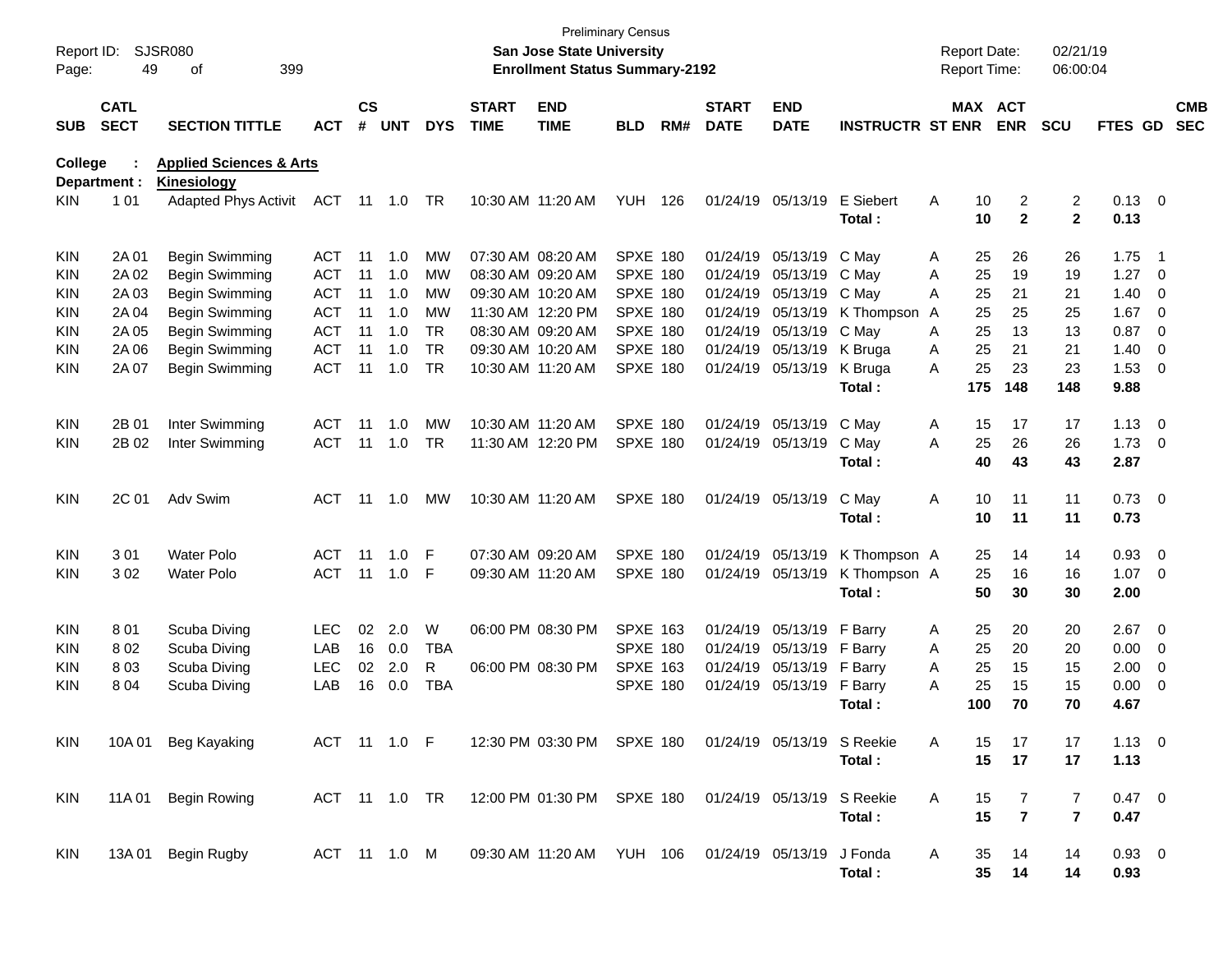|            |                            |                        |               |               |            |            |                             |                                                                   | <b>Preliminary Census</b> |     |                             |                           |                            |   |                     |            |            |                |                         |                          |
|------------|----------------------------|------------------------|---------------|---------------|------------|------------|-----------------------------|-------------------------------------------------------------------|---------------------------|-----|-----------------------------|---------------------------|----------------------------|---|---------------------|------------|------------|----------------|-------------------------|--------------------------|
| Report ID: |                            | <b>SJSR080</b>         |               |               |            |            |                             | <b>San Jose State University</b>                                  |                           |     |                             |                           |                            |   | <b>Report Date:</b> |            | 02/21/19   |                |                         |                          |
| Page:      | 50                         | 399<br>οf              |               |               |            |            |                             | <b>Enrollment Status Summary-2192</b>                             |                           |     |                             |                           |                            |   | <b>Report Time:</b> |            | 06:00:04   |                |                         |                          |
|            |                            |                        |               | $\mathsf{cs}$ |            |            |                             |                                                                   |                           |     | <b>START</b>                |                           |                            |   |                     |            |            |                |                         |                          |
| <b>SUB</b> | <b>CATL</b><br><b>SECT</b> | <b>SECTION TITTLE</b>  | <b>ACT</b>    | #             | <b>UNT</b> | <b>DYS</b> | <b>START</b><br><b>TIME</b> | <b>END</b><br><b>TIME</b>                                         | <b>BLD</b>                | RM# | <b>DATE</b>                 | <b>END</b><br><b>DATE</b> | <b>INSTRUCTR ST ENR</b>    |   | MAX ACT             | <b>ENR</b> | <b>SCU</b> | FTES GD        |                         | <b>CMB</b><br><b>SEC</b> |
|            |                            |                        |               |               |            |            |                             |                                                                   |                           |     |                             |                           |                            |   |                     |            |            |                |                         |                          |
|            |                            |                        |               |               |            |            |                             |                                                                   |                           |     |                             |                           |                            |   |                     |            |            |                |                         |                          |
| <b>KIN</b> | 14A 01                     | Begin Volleyball       | <b>ACT</b>    | 11            | 1.0        | MW         |                             | 11:30 AM 12:20 PM                                                 |                           |     | SPXC 107A 01/24/19          | 05/13/19                  | O Crespo                   | A | 40                  | 43         | 43         | 2.87           | $\overline{0}$          |                          |
| <b>KIN</b> | 14A 02                     | Begin Volleyball       | <b>ACT</b>    | 11            | 1.0        | <b>MW</b>  |                             | 01:30 PM 02:20 PM                                                 |                           |     | SPXC 107A 01/24/19          | 05/13/19                  | O Crespo                   | Α | 40                  | 42         | 42         | 2.80           | 0                       |                          |
| <b>KIN</b> | 14A 03                     | Begin Volleyball       | <b>ACT</b>    | 11            | 1.0        | <b>TR</b>  |                             | 08:30 AM 09:20 AM                                                 |                           |     | SPXC 107A 01/24/19          | 05/13/19                  | O Crespo                   | A | 40                  | 41         | 41         | 2.73           | 0                       |                          |
| <b>KIN</b> | 14A 04                     | Begin Volleyball       | <b>ACT</b>    | 11            | 1.0        | <b>TR</b>  |                             | 09:30 AM 10:20 AM                                                 |                           |     | SPXC 107A 01/24/19 05/13/19 |                           | O Crespo                   | A | 40                  | 40         | 40         | 2.67           | 0                       |                          |
| <b>KIN</b> | 14A 05                     | Begin Volleyball       | <b>ACT</b>    | 11            | 1.0        | F          |                             | 08:30 AM 10:20 AM                                                 |                           |     | SPXC 107A 01/24/19 05/13/19 |                           | M Ruban                    | A | 40                  | 43         | 43         | 2.87           | 0                       |                          |
| <b>KIN</b> | 14A 06                     | Begin Volleyball       | <b>ACT</b>    | 11            | 1.0        | F          |                             | 01:30 PM 03:20 PM                                                 |                           |     | SPXC 107A 01/24/19 05/13/19 |                           | M Ruban                    | A | 40                  | 40         | 40         | 2.67           | 0                       |                          |
|            |                            |                        |               |               |            |            |                             |                                                                   |                           |     |                             |                           | Total:                     |   | 240                 | 249        | 249        | 16.60          |                         |                          |
|            |                            |                        |               |               |            |            |                             |                                                                   |                           |     |                             |                           |                            |   |                     |            |            |                |                         |                          |
| <b>KIN</b> | 14B 01                     | Inter Volleyball       | <b>ACT</b>    | 11            | 1.0        | <b>MW</b>  |                             | 12:30 PM 01:20 PM                                                 |                           |     | SPXC 107A 01/24/19          | 05/13/19                  | O Crespo                   | Α | 40                  | 44         | 44         | 2.93           | 0                       |                          |
| <b>KIN</b> | 14B 02                     | Inter Volleyball       | <b>ACT</b>    | 11            | 1.0        | <b>TR</b>  |                             | 10:30 AM 11:20 AM                                                 |                           |     | SPXC 107A 01/24/19 05/13/19 |                           | C May                      | A | 40                  | 41         | 41         | 2.73           | 0                       |                          |
| <b>KIN</b> | 14B 03                     | Inter Volleyball       | <b>ACT</b>    | 11            | 1.0        | F          |                             | 10:30 AM 12:20 PM                                                 |                           |     | SPXC 107A 01/24/19          | 05/13/19                  | M Ruban                    | A | 40                  | 41         | 41         | 2.73           | 0                       |                          |
|            |                            |                        |               |               |            |            |                             |                                                                   |                           |     |                             |                           | Total:                     |   | 120                 | 126        | 126        | 8.40           |                         |                          |
| <b>KIN</b> | 14C 01                     |                        | <b>ACT</b>    |               | 1.0        | MW         |                             | 02:30 PM 03:20 PM                                                 |                           |     | SPXC 107A 01/24/19 05/13/19 |                           | O Crespo                   | Α | 40                  | 32         |            | 2.13           | $\overline{\mathbf{0}}$ |                          |
|            |                            | Adv Volleyball         |               | 11            |            |            |                             |                                                                   |                           |     |                             |                           | Total:                     |   | 40                  | 32         | 32<br>32   | 2.13           |                         |                          |
|            |                            |                        |               |               |            |            |                             |                                                                   |                           |     |                             |                           |                            |   |                     |            |            |                |                         |                          |
| <b>KIN</b> | 15A 01                     | <b>Beg Basketball</b>  | <b>ACT</b>    | 11            | 1.0        | <b>MW</b>  |                             | 08:30 AM 09:20 AM                                                 | YUH                       | 106 | 01/24/19                    | 05/13/19                  | S Butler                   | Α | 24                  | 23         | 23         | 1.53           | 0                       |                          |
| <b>KIN</b> | 15A 02                     | <b>Beg Basketball</b>  | <b>ACT</b>    | 11            | 1.0        | <b>MW</b>  |                             | 10:30 AM 11:20 AM                                                 | <b>YUH</b>                | 106 | 01/24/19                    | 05/13/19                  | H Stadnikia                | A | 24                  | 28         | 28         | 1.90           | 2                       |                          |
| <b>KIN</b> | 15A 03                     | Beg Basketball         | <b>ACT</b>    | 11            | 1.0        | <b>TR</b>  |                             | 08:30 AM 09:20 AM                                                 | <b>YUH</b>                | 106 | 01/24/19                    | 05/13/19                  | H Stadnikia                | A | 24                  | 24         | 24         | 1.60           | 0                       |                          |
| <b>KIN</b> | 15A 04                     | Beg Basketball         | <b>ACT</b>    | 11            | 1.0        | <b>TR</b>  |                             | 09:30 AM 10:20 AM                                                 | YUH                       | 106 | 01/24/19                    | 05/13/19                  | H Stadnikia                | A | 24                  | 26         | 26         | 1.73           | 0                       |                          |
| <b>KIN</b> | 15A 05                     | <b>Beg Basketball</b>  | <b>ACT</b>    | 11            | 1.0        | <b>TR</b>  |                             | 10:30 AM 11:20 AM                                                 | YUH                       | 106 |                             | 01/24/19 05/13/19         | S Butler                   | A | 24                  | 24         | 24         | 1.60           | 0                       |                          |
|            |                            |                        |               |               |            |            |                             |                                                                   |                           |     |                             |                           | Total:                     |   | 120                 | 125        | 125        | 8.37           |                         |                          |
|            |                            |                        |               |               |            |            |                             |                                                                   |                           |     |                             |                           |                            |   |                     |            |            |                |                         |                          |
| <b>KIN</b> | 15B 01                     | Int Basketball         | <b>ACT</b>    | -11           | 1.0        | MW         |                             | 09:30 AM 10:20 AM                                                 | YUH                       | 106 |                             | 01/24/19 05/13/19         | S Butler                   | A | 24                  | 23         | 23         | 1.53           | $\overline{0}$          |                          |
|            |                            |                        |               |               |            |            |                             |                                                                   |                           |     |                             |                           | Total:                     |   | 24                  | 23         | 23         | 1.53           |                         |                          |
|            |                            |                        |               |               |            |            |                             |                                                                   |                           |     |                             |                           |                            |   |                     |            |            |                |                         |                          |
| <b>KIN</b> | 18A01                      | <b>Beg Handball</b>    | <b>ACT</b>    |               | 1.0        |            |                             |                                                                   |                           |     |                             |                           |                            | X | 0                   | 0          | 0          | 0.00           | $\overline{0}$          |                          |
|            |                            |                        |               |               |            |            |                             |                                                                   |                           |     |                             |                           | Total:                     |   | 0                   | 0          | $\bf{0}$   | 0.00           |                         |                          |
| KIN        |                            | 19A 01 Begin Soccer    | ACT 11 1.0 T  |               |            |            |                             | 08:30 AM 10:20 AM                                                 | <b>YUH 106</b>            |     |                             |                           | 01/24/19 05/13/19 M Behler | A | 30                  | 34         | 34         | 2.28           | $\overline{1}$          |                          |
| KIN.       |                            | 19A 02 Begin Soccer    | ACT 11 1.0 W  |               |            |            |                             | 09:30 AM 11:20 AM YUH 106 01/24/19 05/13/19 M Behler              |                           |     |                             |                           |                            | A | 30                  | 31         | 31         | $2.07 \quad 0$ |                         |                          |
|            |                            |                        |               |               |            |            |                             |                                                                   |                           |     |                             |                           | Total:                     |   | 60                  | 65         | 65         | 4.35           |                         |                          |
|            |                            |                        |               |               |            |            |                             |                                                                   |                           |     |                             |                           |                            |   |                     |            |            |                |                         |                          |
| <b>KIN</b> |                            | 19B 01 Int Soccer      | ACT 11 1.0 T  |               |            |            |                             | 10:30 AM 12:20 PM YUH 106 01/24/19 05/13/19                       |                           |     |                             |                           | M Behler                   | A | 30                  | 30         | 30         | $2.00 \t 0$    |                         |                          |
|            |                            |                        |               |               |            |            |                             |                                                                   |                           |     |                             |                           | Total:                     |   | 30                  | 30         | 30         | 2.00           |                         |                          |
|            |                            |                        |               |               |            |            |                             |                                                                   |                           |     |                             |                           |                            |   |                     |            |            |                |                         |                          |
| KIN        | 20A 01                     | <b>Begin Badminton</b> |               |               |            |            |                             | ACT 11 1.0 MW 08:30 AM 09:20 AM SPXC 107B 01/24/19 05/13/19 L Cai |                           |     |                             |                           |                            | A | 24                  | 27         | 27         | $1.80 \t 0$    |                         |                          |
| KIN        | 20A 02                     | Begin Badminton        | ACT 11 1.0 TR |               |            |            |                             | 08:30 AM 09:20 AM SPXC 107B 01/24/19 05/13/19 L Cai               |                           |     |                             |                           |                            | A | 24                  | 28         | 28         | $1.87 \t 0$    |                         |                          |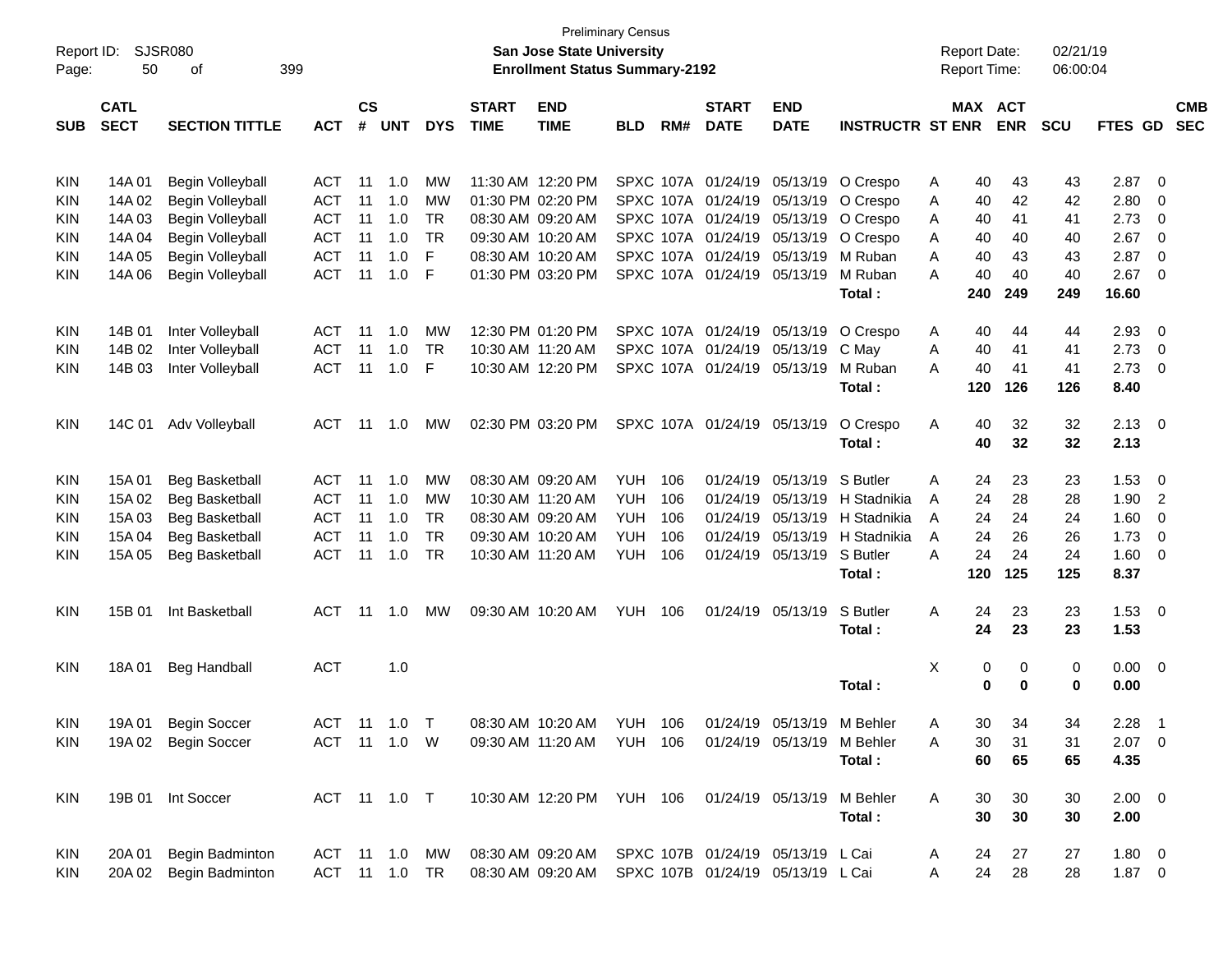| Report ID:<br>Page: | 399                        |                                       |            |                             |            | <b>San Jose State University</b><br><b>Enrollment Status Summary-2192</b> | <b>Preliminary Census</b>   |                                                                   |            |           |                             | <b>Report Date:</b><br><b>Report Time:</b> |                         | 02/21/19<br>06:00:04 |                         |            |                    |                          |                          |
|---------------------|----------------------------|---------------------------------------|------------|-----------------------------|------------|---------------------------------------------------------------------------|-----------------------------|-------------------------------------------------------------------|------------|-----------|-----------------------------|--------------------------------------------|-------------------------|----------------------|-------------------------|------------|--------------------|--------------------------|--------------------------|
| <b>SUB</b>          | <b>CATL</b><br><b>SECT</b> | <b>SECTION TITTLE</b>                 | <b>ACT</b> | $\mathsf{cs}$<br>$\pmb{\#}$ | <b>UNT</b> | <b>DYS</b>                                                                | <b>START</b><br><b>TIME</b> | <b>END</b><br><b>TIME</b>                                         | <b>BLD</b> | RM#       | <b>START</b><br><b>DATE</b> | <b>END</b><br><b>DATE</b>                  | <b>INSTRUCTR ST ENR</b> |                      | MAX ACT<br><b>ENR</b>   | <b>SCU</b> | FTES GD            |                          | <b>CMB</b><br><b>SEC</b> |
|                     |                            |                                       |            |                             |            |                                                                           |                             |                                                                   |            |           |                             |                                            |                         |                      |                         |            |                    |                          |                          |
| <b>KIN</b>          | 20A 03                     | Begin Badminton                       | <b>ACT</b> | 11                          | 1.0        | F                                                                         |                             | 08:30 AM 10:20 AM                                                 |            | SPXC 107B |                             | 01/24/19 05/13/19                          | L Cai                   | Α<br>24              | 28                      | 28         | $1.87 \t 0$        |                          |                          |
|                     |                            |                                       |            |                             |            |                                                                           |                             |                                                                   |            |           |                             |                                            | Total :                 | 72                   | 83                      | 83         | 5.53               |                          |                          |
| <b>KIN</b>          | 20B 01                     | Inter Badminton                       | <b>ACT</b> | 11                          | 1.0        | TR                                                                        |                             | 09:30 AM 10:20 AM                                                 |            |           |                             | SPXC 107B 01/24/19 05/13/19                | L Cai                   | 24<br>A              | 26                      | 26         | 1.73               | $\overline{\mathbf{0}}$  |                          |
| KIN                 | 20B 02                     | Inter Badminton                       | <b>ACT</b> | 11                          | 1.0        | F                                                                         |                             | 10:30 AM 12:20 PM                                                 |            |           |                             | SPXC 107B 01/24/19 05/13/19                | L Cai                   | 12<br>А              | 12                      | 12         | 0.80               | $\overline{\mathbf{0}}$  |                          |
|                     |                            |                                       |            |                             |            |                                                                           |                             |                                                                   |            |           |                             |                                            | Total:                  | 36                   | 38                      | 38         | 2.53               |                          |                          |
| KIN                 | 20C 01                     | Adv Badminton                         | <b>ACT</b> | 11                          | 1.0        | F                                                                         |                             | 10:30 AM 12:20 PM                                                 |            |           |                             | SPXC 107B 01/24/19 05/13/19                | L Cai                   | Α<br>12              | 10                      | 10         | $0.67$ 0           |                          |                          |
|                     |                            |                                       |            |                             |            |                                                                           |                             |                                                                   |            |           |                             |                                            | Total:                  | 12                   | 10                      | 10         | 0.67               |                          |                          |
| KIN                 | 21A 01                     | <b>Begin Tennis</b>                   | <b>ACT</b> | 11                          | 1.0        | MW                                                                        |                             | 05:00 PM 05:50 PM                                                 | <b>YUH</b> | 106       |                             | 01/24/19 05/13/19                          | K Hollander             | A<br>25              | 22                      | 22         | 1.47               | $\overline{\mathbf{0}}$  |                          |
| KIN                 | 21A 02                     | <b>Begin Tennis</b>                   | <b>ACT</b> | 11                          | 1.0        | $\top$                                                                    |                             | 01:30 PM 03:20 PM                                                 | YUH.       | 106       |                             | 01/24/19 05/13/19                          | K Hollander             | A<br>25              | 31                      | 31         | $2.07$ 0           |                          |                          |
|                     |                            |                                       |            |                             |            |                                                                           |                             |                                                                   |            |           |                             |                                            | Total:                  | 50                   | 53                      | 53         | 3.53               |                          |                          |
| KIN                 | 23A 01                     |                                       | <b>ACT</b> | 11                          | 1.0        | $\mathsf{T}$                                                              |                             | 12:30 PM 02:20 PM                                                 | <b>YUH</b> | 106       |                             | 01/24/19 05/13/19                          | K Bruga                 |                      | 22<br>20                | 22         | 1.47               | $\overline{\mathbf{0}}$  |                          |
| KIN                 | 23A 02                     | Begin Archery<br><b>Begin Archery</b> | <b>ACT</b> | 11                          | 1.0        | R                                                                         |                             | 12:30 PM 02:20 PM                                                 | <b>YUH</b> | 106       |                             | 01/24/19 05/13/19                          | K Bruga                 | A<br>25<br>A         | 25                      | 25         | 1.67               | $\overline{\phantom{0}}$ |                          |
|                     |                            |                                       |            |                             |            |                                                                           |                             |                                                                   |            |           |                             |                                            | Total:                  | 45                   | 47                      | 47         | 3.13               |                          |                          |
|                     | 23B 01                     |                                       | <b>ACT</b> |                             | 11  1.0    | $\top$                                                                    |                             | 12:30 PM 02:20 PM                                                 | YUH        | 106       |                             | 01/24/19 05/13/19                          |                         |                      |                         |            |                    |                          |                          |
| KIN                 |                            | Inter Archery                         |            |                             |            |                                                                           |                             |                                                                   |            |           |                             |                                            | K Bruga<br>Total:       | A                    | 5<br>5<br>5<br>5        | 5<br>5     | $0.33 \ 0$<br>0.33 |                          |                          |
|                     |                            |                                       |            |                             |            |                                                                           |                             |                                                                   |            |           |                             |                                            |                         |                      |                         |            |                    |                          |                          |
| KIN                 | 24A 01                     | Begin Bowling                         | <b>ACT</b> | 11                          | 1.0        | MW                                                                        |                             | 08:30 AM 09:20 AM                                                 | SU         |           |                             | ALLE 01/24/19 05/13/19                     | Z Deges                 | 30<br>A              | 34                      | 34         | 2.27               | $\overline{\mathbf{0}}$  |                          |
| KIN                 | 24A 02                     | <b>Begin Bowling</b>                  | ACT        | 11                          | 1.0        | МW                                                                        |                             | 09:30 AM 10:20 AM                                                 | SU.        |           |                             | ALLE 01/24/19 05/13/19                     | Z Deges                 | 30<br>A              | 36                      | 36         | 2.40               | 0                        |                          |
| KIN                 | 24A 03                     | <b>Begin Bowling</b>                  | <b>ACT</b> | 11                          | 1.0        | МW                                                                        |                             | 10:30 AM 11:20 AM                                                 | SU         |           |                             | ALLE 01/24/19 05/13/19                     | Z Deges                 | 30<br>Α              | 40                      | 40         | 2.67               | 0                        |                          |
| KIN                 | 24A 04                     | <b>Begin Bowling</b>                  | <b>ACT</b> | 11                          | 1.0        | <b>TR</b>                                                                 |                             | 08:30 AM 09:20 AM                                                 | SU         |           |                             | ALLE 01/24/19 05/13/19                     | Z Deges                 | 30<br>Α              | 32                      | 32         | 2.15               | -1                       |                          |
| KIN                 | 24A 05                     | <b>Begin Bowling</b>                  | <b>ACT</b> | 11                          | 1.0        | <b>TR</b>                                                                 |                             | 09:30 AM 10:20 AM                                                 | SU         |           |                             | ALLE 01/24/19 05/13/19                     | Z Deges                 | 30<br>Α              | 30                      | 30         | 2.00               | 0                        |                          |
| KIN                 | 24A 06                     | <b>Begin Bowling</b>                  | <b>ACT</b> | 11                          | 1.0        | <b>TR</b>                                                                 |                             | 10:30 AM 11:20 AM                                                 | SU         |           |                             | ALLE 01/24/19 05/13/19                     | Z Deges                 | 30<br>Α              | 31                      | 31         | 2.07               | $\overline{\mathbf{0}}$  |                          |
|                     |                            |                                       |            |                             |            |                                                                           |                             |                                                                   |            |           |                             |                                            | Total:                  | 180                  | 203                     | 203        | 13.55              |                          |                          |
| KIN                 | 25A 01                     | <b>Begin Golf</b>                     | <b>ACT</b> | 11                          | 1.0        | M                                                                         |                             | 09:30 AM 11:20 AM                                                 | <b>YUH</b> | 106       |                             | 01/24/19 05/13/19                          | M Behler                | 25<br>A              | 23                      | 23         | 1.53               | 0                        |                          |
| KIN                 |                            | 25A 02 Begin Golf                     | ACT 11 1.0 |                             |            | TR                                                                        |                             | 09:30 AM 10:20 AM                                                 | YUH        | 106       |                             | 01/24/19 05/13/19 D Allio                  |                         | А                    | 25.<br>23               | 23.        | 1.53               | $\Omega$                 |                          |
| KIN.                |                            | 25A 03 Begin Golf                     |            |                             |            |                                                                           |                             | ACT 11 1.0 TR 11:30 AM 12:20 PM YUH 106 01/24/19 05/13/19 D Allio |            |           |                             |                                            |                         | A<br>25              | 20                      | 20         | $1.33 \ 0$         |                          |                          |
|                     |                            |                                       |            |                             |            |                                                                           |                             |                                                                   |            |           |                             |                                            | Total:                  | 75                   | 66                      | 66         | 4.40               |                          |                          |
| KIN                 |                            | 25B 01 Intermediate Golf              |            |                             |            |                                                                           |                             | ACT 11 1.0 TR 10:30 AM 11:20 AM YUH 106 01/24/19 05/13/19 D Allio |            |           |                             |                                            |                         | A<br>25              | 20                      | 20         | $1.33 \ 0$         |                          |                          |
|                     |                            |                                       |            |                             |            |                                                                           |                             |                                                                   |            |           |                             |                                            | Total:                  | 25                   | 20                      | 20         | 1.33               |                          |                          |
| KIN                 |                            | 25C 01 Advanced Golf                  | <b>ACT</b> |                             | 1.0        |                                                                           |                             |                                                                   |            |           |                             |                                            |                         | X                    | 0<br>0                  | 0          | $0.00 \t 0$        |                          |                          |
|                     |                            |                                       |            |                             |            |                                                                           |                             |                                                                   |            |           |                             |                                            | Total:                  |                      | $\mathbf 0$<br>$\bf{0}$ | 0          | 0.00               |                          |                          |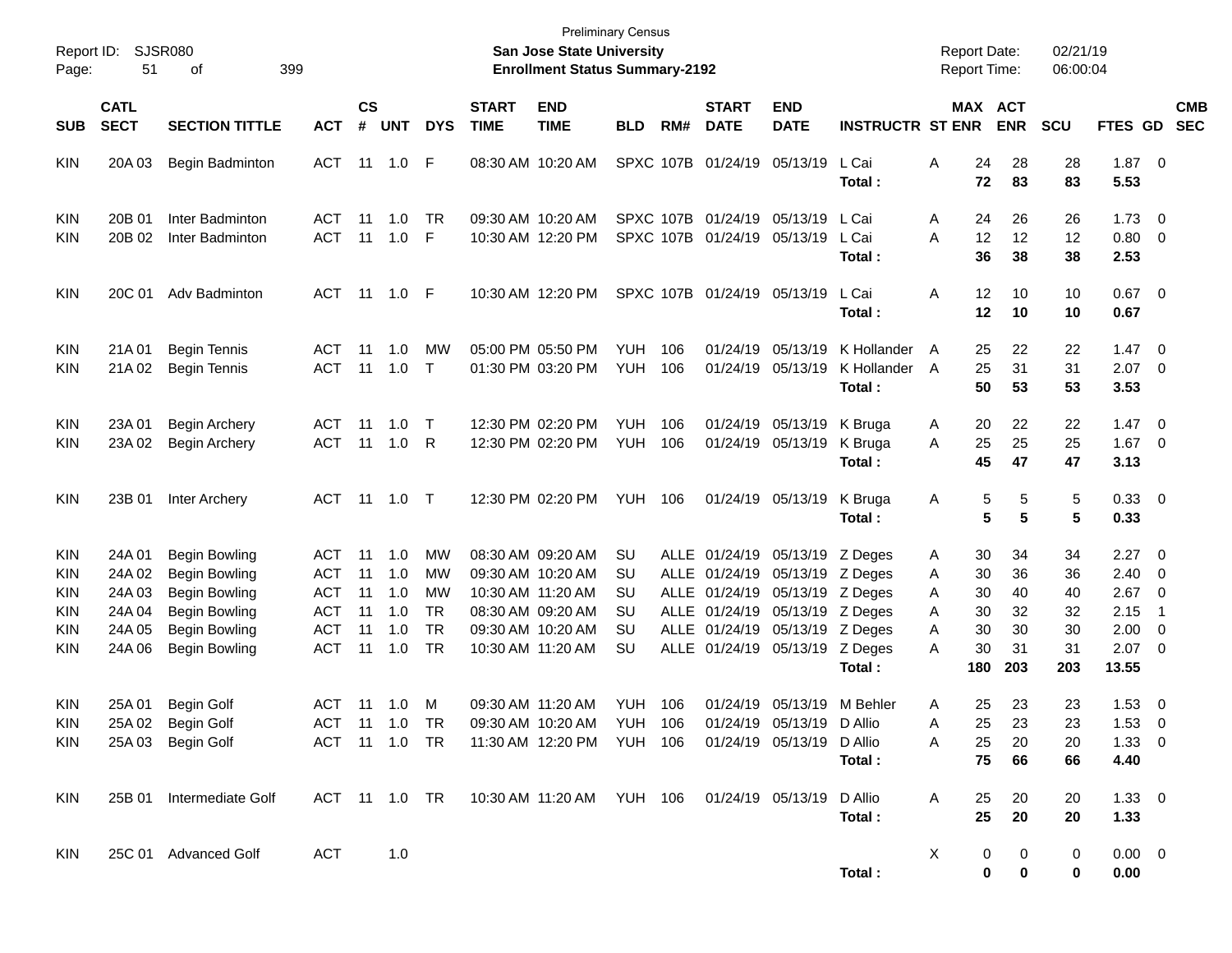| Report ID:<br>Page: | 52                         | <b>SJSR080</b><br>399<br>οf |                |            |            |                             |                           | <b>San Jose State University</b><br><b>Enrollment Status Summary-2192</b> | <b>Preliminary Census</b> |                             |                             |                              |               | <b>Report Date:</b><br>Report Time: |            | 02/21/19<br>06:00:04 |                |                          |  |
|---------------------|----------------------------|-----------------------------|----------------|------------|------------|-----------------------------|---------------------------|---------------------------------------------------------------------------|---------------------------|-----------------------------|-----------------------------|------------------------------|---------------|-------------------------------------|------------|----------------------|----------------|--------------------------|--|
| <b>SUB</b>          | <b>CATL</b><br><b>SECT</b> | <b>ACT</b>                  | <b>CS</b><br># | <b>UNT</b> | <b>DYS</b> | <b>START</b><br><b>TIME</b> | <b>END</b><br><b>TIME</b> | <b>BLD</b>                                                                | RM#                       | <b>START</b><br><b>DATE</b> | <b>END</b><br><b>DATE</b>   | <b>INSTRUCTR ST ENR</b>      |               | MAX ACT<br><b>ENR</b>               | <b>SCU</b> | <b>FTES GD</b>       |                | <b>CMB</b><br><b>SEC</b> |  |
|                     |                            |                             |                |            |            |                             |                           |                                                                           |                           |                             |                             |                              |               |                                     |            |                      |                |                          |  |
| <b>KIN</b>          | 27A 01                     | Begin Table Tennis          | ACT            | 11         | 1.0        | МW                          |                           | 08:30 AM 09:20 AM                                                         |                           | SPXC 107A                   | 01/24/19 05/13/19           |                              | G Chen        | 40<br>Α                             | 41         | 41                   | 2.73           | $\overline{\mathbf{0}}$  |  |
| <b>KIN</b>          | 27A 02                     | <b>Begin Table Tennis</b>   | <b>ACT</b>     | 11         | 1.0        | MW                          |                           | 09:30 AM 10:20 AM                                                         |                           |                             | SPXC 107A 01/24/19 05/13/19 |                              | L Cai         | 40<br>A                             | 41         | 41                   | 2.73           | 0                        |  |
| <b>KIN</b>          | 27A 03                     | <b>Begin Table Tennis</b>   | <b>ACT</b>     | 11         | 1.0        | <b>TR</b>                   |                           | 03:30 PM 04:20 PM                                                         |                           |                             | SPXC 107A 01/24/19 05/13/19 |                              | G Chen        | 40<br>A                             | 47         | 47                   | 3.13           | 0                        |  |
| <b>KIN</b>          | 27A 04                     | <b>Begin Table Tennis</b>   | <b>ACT</b>     | 11         | 1.0        | TR                          |                           | 04:30 PM 05:20 PM                                                         |                           |                             | SPXC 107A 01/24/19 05/13/19 |                              | G Chen        | 40<br>Α                             | 44         | 44                   | 2.93           | $\overline{\mathbf{0}}$  |  |
|                     |                            |                             |                |            |            |                             |                           |                                                                           |                           |                             |                             |                              | Total:        | 160                                 | 173        | 173                  | 11.53          |                          |  |
| <b>KIN</b>          | 28A01                      | <b>Beg Gymnastics</b>       | ACT            | 11         | 1.0        | МW                          |                           | 08:30 AM 09:20 AM                                                         | <b>SPXC 231</b>           |                             |                             | 01/24/19 05/13/19            | C Spomer      | Α<br>30                             | 30         | 30                   | 2.00           | $\overline{\mathbf{0}}$  |  |
| <b>KIN</b>          | 28A02                      | <b>Beg Gymnastics</b>       | ACT            | 11         | 1.0        | MW                          |                           | 09:30 AM 10:20 AM                                                         | <b>SPXC 231</b>           |                             |                             | 01/24/19 05/13/19            | C Spomer      | 30<br>A                             | 31         | 31                   | 2.08           | $\overline{1}$           |  |
|                     |                            |                             |                |            |            |                             |                           |                                                                           |                           |                             |                             |                              | Total:        | 60                                  | 61         | 61                   | 4.08           |                          |  |
| <b>KIN</b>          | 29 01                      | Cardio Kickboxing           | <b>ACT</b>     | 11         | 1.0        | MW                          |                           | 03:30 PM 04:20 PM                                                         | EC                        | AER                         |                             | 01/24/19 05/13/19            | F Ghiasvand A | 30                                  | 33         | 33                   | 2.20           | $\overline{\mathbf{0}}$  |  |
| <b>KIN</b>          | 29 02                      | Cardio Kickboxing           | ACT            | 11         | 1.0        | TR                          |                           | 02:30 PM 03:20 PM                                                         |                           | SPXC 107A                   | 01/24/19 05/13/19           |                              | A Batt        | 30<br>Α                             | 31         | 31                   | 2.07           | $\overline{\phantom{0}}$ |  |
|                     |                            |                             |                |            |            |                             |                           |                                                                           |                           |                             |                             |                              | Total:        | 60                                  | 64         | 64                   | 4.27           |                          |  |
| <b>KIN</b>          | 30 01                      | Pilates                     | ACT            | 11         | 1.0        | MW                          |                           | 08:30 AM 09:20 AM                                                         | EC                        | AER.                        |                             | 01/24/19 05/13/19            | J Linafelter  | A<br>30                             | 30         | 30                   | 2.00           | $\overline{\mathbf{0}}$  |  |
| <b>KIN</b>          | 30 02                      | Pilates                     | <b>ACT</b>     | 11         | -1.0       | MW                          |                           | 09:30 AM 10:20 AM                                                         | EС                        | AER                         |                             | 01/24/19 05/13/19            | J Linafelter  | 30<br>A                             | 30         | 30                   | 2.00           | - 0                      |  |
| <b>KIN</b>          | 30 03                      | Pilates                     | <b>ACT</b>     | 11         | 1.0        | МW                          |                           | 10:30 AM 11:20 AM                                                         | EС                        | <b>AER</b>                  |                             | 01/24/19 05/13/19            | J Linafelter  | 30<br>A                             | 31         | 31                   | 2.07           | $\overline{\mathbf{0}}$  |  |
| <b>KIN</b>          | 30 04                      | Pilates                     | <b>ACT</b>     | 11         | 1.0        | MW                          |                           | 12:30 PM 01:20 PM                                                         | EС                        | <b>AER</b>                  |                             | 01/24/19 05/13/19            | J Linafelter  | 30<br>A                             | 32         | 32                   | 2.13           | 0                        |  |
| <b>KIN</b>          | 30 05                      | Pilates                     | <b>ACT</b>     | 11         | 1.0        | <b>TR</b>                   |                           | 01:30 PM 02:20 PM                                                         | EC                        | AER                         |                             | 01/24/19 05/13/19            | J Linafelter  | 30<br>A                             | 31         | 31                   | 2.07           | $\overline{\mathbf{0}}$  |  |
|                     |                            |                             |                |            |            |                             |                           |                                                                           |                           |                             |                             |                              | Total:        | 150                                 | 154        | 154                  | 10.27          |                          |  |
| <b>KIN</b>          | 31 01                      | <b>Body Sculpting</b>       | ACT            | 11         | 1.0        | TR                          |                           | 07:30 AM 08:20 AM                                                         | EС                        | <b>AER</b>                  |                             | 01/24/19 05/13/19            | A Dietrich    | 50<br>Α                             | 50         | 50                   | 3.33           | $\overline{\mathbf{0}}$  |  |
| <b>KIN</b>          | 31 02                      | <b>Body Sculpting</b>       | <b>ACT</b>     | 11         | 1.0        | <b>TR</b>                   |                           | 09:30 AM 10:20 AM                                                         | EС                        | <b>AER</b>                  |                             | 01/24/19 05/13/19            | A Dietrich    | 50<br>A                             | 48         | 48                   | 3.20           | $\overline{0}$           |  |
| <b>KIN</b>          | 31 03                      | <b>Body Sculpting</b>       | <b>ACT</b>     | 11         | $-1.0$     | TR                          |                           | 12:30 PM 01:20 PM                                                         | EС                        | AER                         |                             | 01/24/19 05/13/19            | L Pate        | 50<br>Α                             | 60         | 60                   | 4.00           | $\overline{\mathbf{0}}$  |  |
|                     |                            |                             |                |            |            |                             |                           |                                                                           |                           |                             |                             |                              | Total:        | 150                                 | 158        | 158                  | 10.53          |                          |  |
| <b>KIN</b>          | 32 01                      | Aerobics                    | <b>ACT</b>     | 11         | 1.0        | <b>MW</b>                   |                           | 04:30 PM 05:20 PM                                                         | EC                        | AER                         |                             | 01/24/19 05/13/19            | F Ghiasvand A | 50                                  | 50         | 50                   | 3.33           | $\overline{\mathbf{0}}$  |  |
| <b>KIN</b>          | 32 02                      | Aerobics                    | <b>ACT</b>     | 11         | 1.0        | TR                          |                           | 08:30 AM 09:20 AM                                                         | EС                        | <b>AER</b>                  |                             | 01/24/19 05/13/19            | A Dietrich    | 50<br>A                             | 38         | 38                   | 2.53           | 0                        |  |
| <b>KIN</b>          | 32 03                      | Aerobics                    | <b>ACT</b>     | 11         | -1.0       | TR                          |                           | 11:30 AM 12:20 PM                                                         | EC                        | AER                         |                             | 01/24/19 05/13/19            | A Dietrich    | 50<br>Α                             | 49         | 49                   | 3.27           | 0                        |  |
| <b>KIN</b>          | 32 04                      | Aerobics                    | ACT 11 1.0     |            |            | <b>TR</b>                   |                           | 12:30 PM 01:20 PM SPXC 107A 01/24/19 05/13/19 A Batt                      |                           |                             |                             |                              |               | 50<br>A                             | 58         | 58                   | 3.88           | $\overline{1}$           |  |
| KIN                 | 32 05                      | Aerobics                    | ACT 11 1.0 TR  |            |            |                             |                           | 01:30 PM 02:20 PM SPXC 107A 01/24/19 05/13/19 A Batt                      |                           |                             |                             |                              |               | 50<br>Α                             | 51         | 51                   | $3.42 \quad 1$ |                          |  |
|                     |                            |                             |                |            |            |                             |                           |                                                                           |                           |                             |                             |                              | Total:        | 250                                 | 246        | 246                  | 16.43          |                          |  |
| KIN                 | 34 01                      | <b>Step Training</b>        | ACT 11 1.0 TR  |            |            |                             |                           | 10:30 AM 11:20 AM                                                         | EC.                       |                             |                             | AER 01/24/19 05/13/19 A Batt |               | 50<br>A                             | 51         | 51                   | $3.40 \ 0$     |                          |  |
| KIN                 | 34 02                      | <b>Step Training</b>        | ACT 11 1.0     |            |            | TR                          |                           | 11:30 AM 12:20 PM                                                         |                           |                             | SPXC 107A 01/24/19 05/13/19 |                              | A Batt        | 50<br>Α                             | 44         | 44                   | $2.93$ 0       |                          |  |
| KIN                 | 34 03                      | <b>Step Training</b>        | ACT 11 1.0 TR  |            |            |                             |                           | 03:30 PM 04:20 PM                                                         | EC.                       |                             | AER 01/24/19 05/13/19       |                              | A Batt        | 50<br>Α                             | 42         | 42                   | $2.80 \t 0$    |                          |  |
|                     |                            |                             |                |            |            |                             |                           |                                                                           |                           |                             |                             |                              | Total:        |                                     | 150 137    | 137                  | 9.13           |                          |  |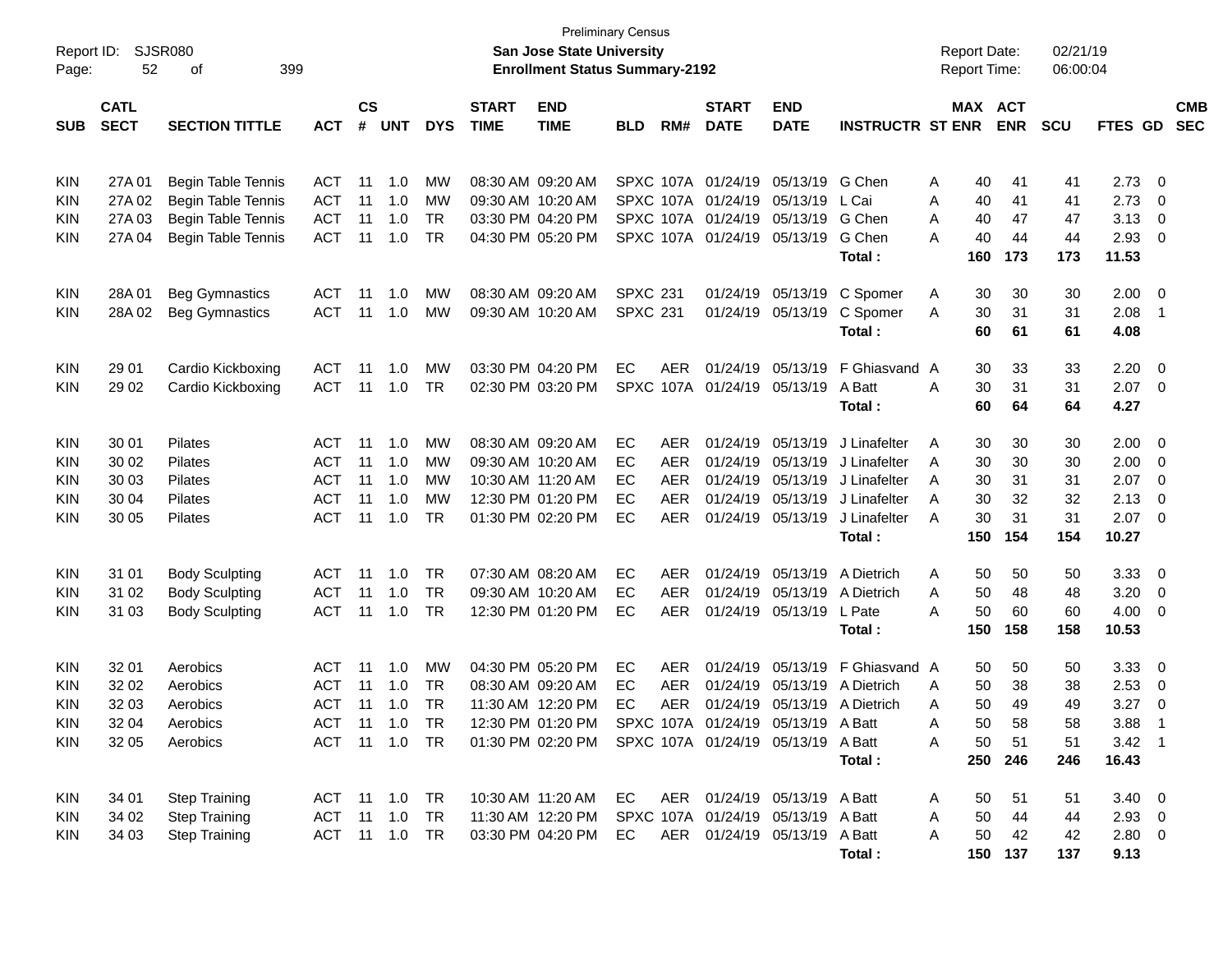| Report ID:  |                                                                                                 | <b>SJSR080</b>          |            |    |                             |            |                             | San Jose State University             | <b>Preliminary Census</b> |     |                             |                           |                         | <b>Report Date:</b> |                              | 02/21/19       |         |                          |
|-------------|-------------------------------------------------------------------------------------------------|-------------------------|------------|----|-----------------------------|------------|-----------------------------|---------------------------------------|---------------------------|-----|-----------------------------|---------------------------|-------------------------|---------------------|------------------------------|----------------|---------|--------------------------|
| Page:       | 53                                                                                              | 399<br>of               |            |    |                             |            |                             | <b>Enrollment Status Summary-2192</b> |                           |     |                             |                           |                         | Report Time:        |                              | 06:00:04       |         |                          |
| <b>SUB</b>  | <b>CATL</b><br><b>SECT</b><br><b>SECTION TITTLE</b><br><b>ACT</b><br>35A01<br>Begin Wt Training |                         |            |    | $\mathsf{cs}$<br><b>UNT</b> | <b>DYS</b> | <b>START</b><br><b>TIME</b> | <b>END</b><br><b>TIME</b>             | <b>BLD</b>                | RM# | <b>START</b><br><b>DATE</b> | <b>END</b><br><b>DATE</b> | <b>INSTRUCTR ST ENR</b> |                     | <b>MAX ACT</b><br><b>ENR</b> | <b>SCU</b>     | FTES GD | <b>CMB</b><br><b>SEC</b> |
| <b>KIN</b>  |                                                                                                 |                         | <b>ACT</b> | 11 | 1.0                         | МW         |                             | 07:30 AM 08:20 AM                     | YUH                       | 126 | 01/24/19                    | 05/13/19                  | R MontgomeryA           | 32                  | 34                           | 34             | 2.27    | $\Omega$                 |
| <b>KIN</b>  | 35A 02                                                                                          | Begin Wt Training       | <b>ACT</b> | 11 | 1.0                         | МW         |                             | 09:30 AM 10:20 AM                     | <b>YUH</b>                | 126 | 01/24/19                    | 05/13/19                  | R MontgomeryA           | 32                  | 30                           | 30             | 2.00    | $\Omega$                 |
| <b>KIN</b>  | 35A03                                                                                           | Begin Wt Training       | <b>ACT</b> | 11 | 1.0                         | МW         |                             | 12:30 PM 01:20 PM                     | <b>YUH</b>                | 126 | 01/24/19                    | 05/13/19                  | A Dietrich              | 32<br>A             | 32                           | 32             | 2.13    | 0                        |
| KIN         | 35A 04                                                                                          | Begin Wt Training       | <b>ACT</b> | 11 | 1.0                         | МW         |                             | 01:30 PM 02:20 PM                     | <b>YUH</b>                | 126 | 01/24/19                    | 05/13/19                  | D Bobb                  | 32<br>A             | 35                           | 35             | 2.33    | $\Omega$                 |
| KIN         | 35A 05                                                                                          | Begin Wt Training       | <b>ACT</b> | 11 | 1.0                         | МW         |                             | 02:30 PM 03:20 PM                     | <b>YUH</b>                | 126 | 01/24/19                    | 05/13/19                  | D Bobb                  | 32<br>A             | 34                           | 34             | 2.27    | $\Omega$                 |
| KIN         | 35A 06                                                                                          | Begin Wt Training       | <b>ACT</b> | 11 | 1.0                         | <b>MW</b>  |                             | 03:30 PM 04:20 PM                     | <b>YUH</b>                | 126 | 01/24/19                    | 05/13/19                  | J Fonda                 | 32<br>A             | 32                           | 32             | 2.13    | $\Omega$                 |
| <b>KIN</b>  | 35A 07                                                                                          | Begin Wt Training       | <b>ACT</b> | 11 | 1.0                         | <b>TR</b>  |                             | 07:30 AM 08:20 AM                     | <b>YUH</b>                | 126 | 01/24/19                    | 05/13/19                  | S Butler                | 32<br>A             | 31                           | 31             | 2.07    | $\Omega$                 |
| KIN         | 35A08                                                                                           | Begin Wt Training       | <b>ACT</b> | 11 | 1.0                         | <b>TR</b>  |                             | 09:30 AM 10:20 AM                     | <b>YUH</b>                | 126 | 01/24/19                    | 05/13/19                  | S Butler                | 32<br>A             | 33                           | 33             | 2.20    | $\Omega$                 |
| KIN         | 35A09                                                                                           | Begin Wt Training       | <b>ACT</b> | 11 | 1.0                         | <b>TR</b>  |                             | 01:30 PM 02:20 PM                     | <b>YUH</b>                | 126 | 01/24/19                    | 05/13/19                  | C Carrillo              | 32<br>A             | 32                           | 32             | 2.13    | $\Omega$                 |
| <b>KIN</b>  | 35A 10                                                                                          | Begin Wt Training       | <b>ACT</b> | 11 | 1.0                         | <b>TR</b>  |                             | 02:30 PM 03:20 PM                     | <b>YUH</b>                | 126 | 01/24/19                    | 05/13/19                  | L Pate                  | 32<br>A             | 34                           | 34             | 2.27    | $\Omega$                 |
| <b>KIN</b>  | 35A 11                                                                                          | Begin Wt Training       | <b>ACT</b> | 11 | 1.0                         | <b>TR</b>  |                             | 03:30 PM 04:20 PM                     | <b>YUH</b>                | 126 | 01/24/19                    | 05/13/19                  | L Pate                  | 32<br>A             | 34                           | 34             | 2.27    | $\Omega$                 |
| <b>KIN</b>  | 35A 12                                                                                          | Begin Wt Training       | <b>ACT</b> | 11 | 1.0                         | <b>TR</b>  |                             | 04:30 PM 05:20 PM                     | <b>YUH</b>                | 126 | 01/24/19                    | 05/13/19                  | L Wilkin                | 32<br>A             | 32                           | 32             | 2.13    | $\Omega$                 |
| KIN         | 35A 13                                                                                          | Begin Wt Training       | <b>ACT</b> | 11 | 1.0                         | <b>MW</b>  |                             | 04:30 PM 05:20 PM                     | <b>YUH</b>                | 126 | 01/24/19                    | 05/13/19                  | L Pate                  | 32<br>A             | 32                           | 32             | 2.13    | $\Omega$                 |
| <b>KIN</b>  | 35A 14                                                                                          | Begin Wt Training       | <b>ACT</b> | 11 | 1.0                         | МW         |                             | 05:30 PM 06:20 PM                     | <b>YUH</b>                | 126 | 01/24/19                    | 05/13/19                  | L Pate                  | 32<br>A             | 32                           | 32             | 2.13    | $\Omega$                 |
|             |                                                                                                 |                         |            |    |                             |            |                             |                                       |                           |     |                             |                           | Total:                  | 448                 | 457                          | 457            | 30.47   |                          |
|             |                                                                                                 |                         |            |    |                             |            |                             |                                       |                           |     |                             |                           |                         |                     |                              |                |         |                          |
| <b>KIN</b>  | 35B 01                                                                                          | Inter Wt Training       | <b>ACT</b> | 11 | 1.0                         | МW         |                             | 08:30 AM 09:20 AM                     | YUH                       | 126 | 01/24/19                    | 05/13/19                  | R MontgomeryA           | 32                  | 32                           | 32             | 2.13    | 0                        |
| <b>KIN</b>  | 35B 02                                                                                          | Inter Wt Training       | <b>ACT</b> | 11 | 1.0                         | <b>MW</b>  | 10:30 AM 11:20 AM           |                                       | <b>YUH</b>                | 126 | 01/24/19                    | 05/13/19                  | R MontgomeryA           | 32                  | 32                           | 32             | 2.13    | 0                        |
| KIN         | 35B 03                                                                                          | Inter Wt Training       | <b>ACT</b> | 11 | 1.0                         | <b>TR</b>  |                             | 08:30 AM 09:20 AM                     | <b>YUH</b>                | 126 | 01/24/19                    | 05/13/19                  | S Butler                | 32<br>A             | 30                           | 30             | 2.00    | 0                        |
| KIN         | 35B 04                                                                                          | Inter Wt Training       | <b>ACT</b> | 11 | 1.0                         | <b>TR</b>  |                             | 12:30 PM 01:20 PM                     | YUH                       | 126 | 01/24/19                    | 05/13/19                  | S Butler                | 32<br>A             | 31                           | 31             | 2.07    | $\Omega$                 |
|             |                                                                                                 |                         |            |    |                             |            |                             |                                       |                           |     |                             |                           | Total:                  | 128                 | 125                          | 125            | 8.33    |                          |
|             |                                                                                                 |                         |            |    |                             | <b>TR</b>  |                             |                                       |                           |     |                             |                           | J Fonda                 |                     |                              |                |         |                          |
| <b>KIN</b>  | 37 01                                                                                           | <b>Fitness Walking</b>  | <b>ACT</b> | 11 | 1.0                         |            |                             | 11:30 AM 12:20 PM                     | <b>YUH 106</b>            |     | 01/24/19                    | 05/13/19                  |                         | 30<br>Α             | 33                           | 33             | 2.20    | - 0                      |
|             |                                                                                                 |                         |            |    |                             |            |                             |                                       |                           |     |                             |                           | Total:                  | 30                  | 33                           | 33             | 2.20    |                          |
| <b>KIN</b>  | 38 01                                                                                           | Begin Jogging           | <b>ACT</b> | 11 | 1.0                         | MW         |                             | 12:30 PM 01:20 PM                     | SPXC 107B                 |     | 01/24/19                    | 05/13/19                  | R Pacitto               | 30<br>A             | 36                           | 36             | 2.40    | 0                        |
| <b>KIN</b>  | 38 02                                                                                           | Begin Jogging           | <b>ACT</b> | 11 | 1.0                         | МW         |                             | 01:30 PM 02:20 PM                     | SPXC 107B                 |     | 01/24/19                    | 05/13/19                  | R Pacitto               | 30<br>A             | 32                           | 32             | 2.13    | 0                        |
| KIN         | 38 03                                                                                           | Begin Jogging           | <b>ACT</b> | 11 | 1.0                         | <b>TR</b>  |                             | 08:30 AM 09:20 AM                     | <b>YUH</b>                | 106 | 01/24/19                    | 05/13/19                  | J Fonda                 | 30<br>A             | 28                           | 28             | 1.87    | 0                        |
| KIN         | 38 04                                                                                           | Begin Jogging           | <b>ACT</b> | 11 | 1.0                         | <b>TR</b>  |                             | 09:30 AM 10:20 AM                     | <b>YUH</b>                | 106 | 01/24/19                    | 05/13/19                  | J Fonda                 | 30<br>A             | 28                           | 28             | 1.87    | $\Omega$                 |
|             |                                                                                                 |                         |            |    |                             |            |                             |                                       |                           |     |                             |                           | Total :                 | 120                 | 124                          | 124            | 8.27    |                          |
|             |                                                                                                 |                         |            |    |                             |            |                             |                                       |                           |     |                             |                           |                         |                     |                              |                |         |                          |
| <b>KIN</b>  | 45A 01                                                                                          | Beg Lindy & Swing       | ACT        | 11 | 1.0                         | МW         |                             | 08:30 AM 09:20 AM                     | SPXE 178                  |     |                             | 01/24/19 05/13/19 A Ayers |                         | 30<br>A             | 16                           | 16             | 1.07    | 0 C                      |
|             | DANC 45A 01                                                                                     | Beg Lindy & Swing       | <b>ACT</b> |    | $11 \quad 1.0$              | MW         |                             | 08:30 AM 09:20 AM                     | <b>SPXE 178</b>           |     |                             | 01/24/19 05/13/19         | A Ayers                 | Α                   | $\overline{2}$<br>0          | $\overline{c}$ | 0.13    | 0 <sup>C</sup>           |
|             |                                                                                                 |                         |            |    |                             |            |                             |                                       |                           |     |                             |                           | Total:                  | 30                  | 18                           | 18             | 1.20    |                          |
| <b>KIN</b>  | 46A 01                                                                                          | <b>Beg Social Dance</b> | ACT        |    | $11 \quad 1.0$              | МW         |                             | 09:30 AM 10:20 AM                     | <b>SPXE 178</b>           |     |                             | 01/24/19 05/13/19 A Ayers |                         | 40<br>A             | 25                           | 25             | 1.67    | $0\,C$                   |
| <b>DANC</b> | 46A01                                                                                           | <b>Beg Social Dance</b> | <b>ACT</b> | 11 | 1.0                         | <b>MW</b>  |                             | 09:30 AM 10:20 AM                     | <b>SPXE 178</b>           |     |                             | 01/24/19 05/13/19 A Ayers |                         | 0<br>Α              | $\boldsymbol{8}$             | 8              | 0.53    | $0\,C$                   |
| <b>KIN</b>  | 46A 02                                                                                          | <b>Beg Social Dance</b> | <b>ACT</b> | 11 | 1.0                         | MW         |                             | 10:30 AM 11:20 AM                     | <b>SPXE 178</b>           |     |                             | 01/24/19 05/13/19 A Ayers |                         | 40<br>A             | 27                           | 27             | 1.80    | $0\,C$                   |
| <b>DANC</b> | 46A 02                                                                                          | <b>Beg Social Dance</b> | <b>ACT</b> |    | 11 1.0                      | <b>MW</b>  |                             | 10:30 AM 11:20 AM                     | <b>SPXE 178</b>           |     |                             | 01/24/19 05/13/19 A Ayers |                         | A                   | $\overline{c}$<br>0          | $\overline{2}$ | 0.13    | 0 C                      |
|             |                                                                                                 |                         |            |    |                             |            |                             |                                       |                           |     |                             |                           |                         |                     |                              |                |         |                          |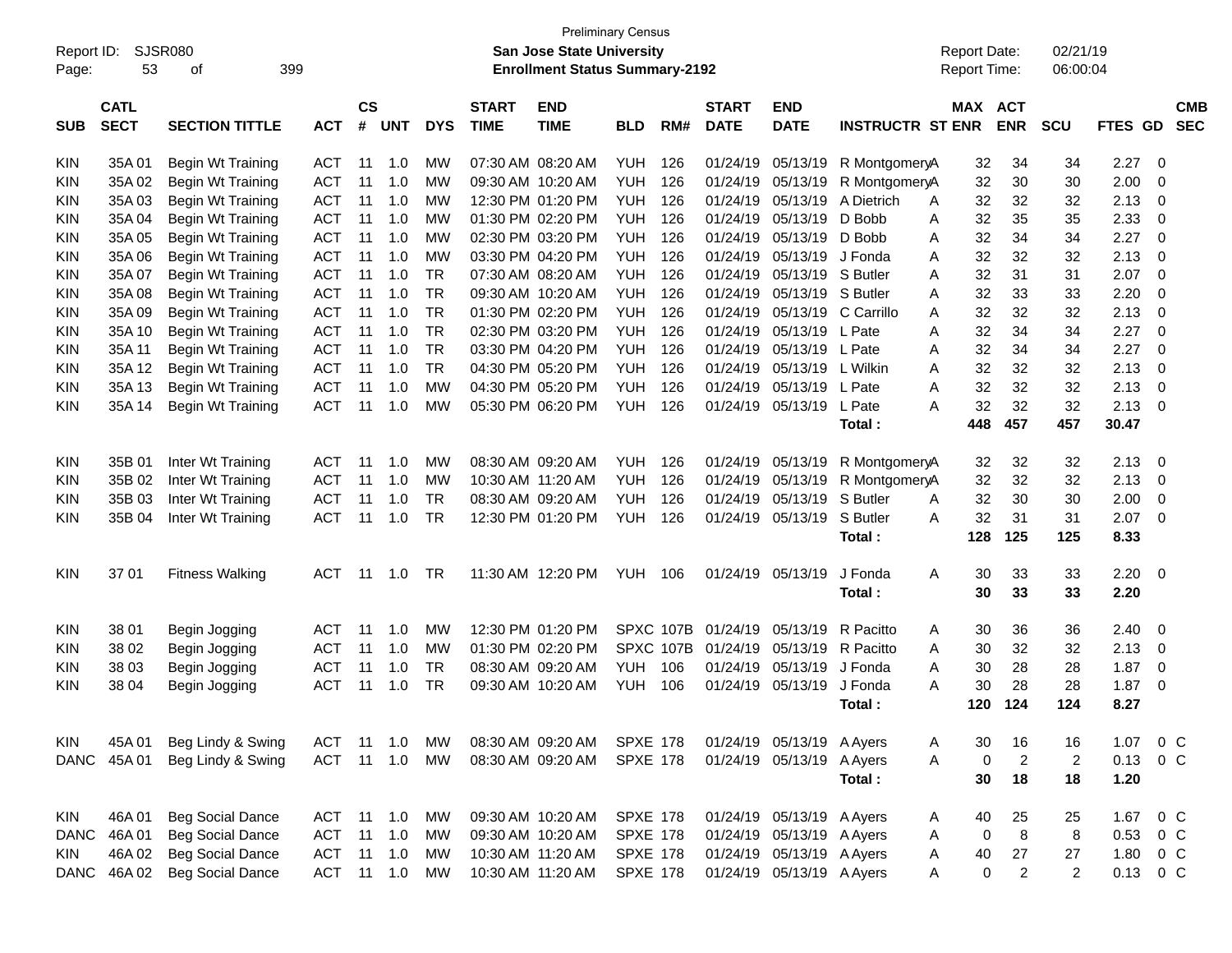| Report ID:<br>Page: | 54                                                                | SJSR080<br>399<br>оf    |                |     |                             |            |                             | <b>San Jose State University</b><br><b>Enrollment Status Summary-2192</b> | <b>Preliminary Census</b> |     |                             |                            |                              |   | <b>Report Date:</b><br>Report Time: |                | 02/21/19<br>06:00:04 |             |                            |            |
|---------------------|-------------------------------------------------------------------|-------------------------|----------------|-----|-----------------------------|------------|-----------------------------|---------------------------------------------------------------------------|---------------------------|-----|-----------------------------|----------------------------|------------------------------|---|-------------------------------------|----------------|----------------------|-------------|----------------------------|------------|
| <b>SUB</b>          | <b>CATL</b><br><b>SECT</b><br><b>SECTION TITTLE</b><br><b>ACT</b> |                         |                |     | $\mathsf{cs}$<br><b>UNT</b> | <b>DYS</b> | <b>START</b><br><b>TIME</b> | <b>END</b><br><b>TIME</b>                                                 | <b>BLD</b>                | RM# | <b>START</b><br><b>DATE</b> | <b>END</b><br><b>DATE</b>  | <b>INSTRUCTR ST ENR</b>      |   | MAX ACT                             | <b>ENR</b>     | <b>SCU</b>           | FTES GD SEC |                            | <b>CMB</b> |
| <b>KIN</b>          | 46A03                                                             | <b>Beg Social Dance</b> | <b>ACT</b>     | 11  | 1.0                         | MW         |                             | 11:30 AM 12:20 PM                                                         | <b>SPXE 178</b>           |     |                             | 01/24/19 05/13/19          | A Ayers                      | Α | 40                                  | 15             | 15                   | 1.00        | $0\,$ C                    |            |
| <b>DANC</b>         | 46A03                                                             | <b>Beg Social Dance</b> | <b>ACT</b>     | 11  | 1.0                         | MW         |                             | 11:30 AM 12:20 PM                                                         | <b>SPXE 178</b>           |     | 01/24/19                    | 05/13/19                   | A Ayers                      | Α | 0                                   | 6              | 6                    | 0.40        | $0\,C$                     |            |
| <b>KIN</b>          | 46A 04                                                            | <b>Beg Social Dance</b> | <b>ACT</b>     | 11  | 1.0                         | MW         |                             | 01:30 PM 02:20 PM                                                         | <b>SPXE 178</b>           |     | 01/24/19                    | 05/13/19                   | A Ayers                      | Α | 40                                  | 25             | 25                   | 1.67        | $0\,C$                     |            |
| <b>DANC</b>         | 46A 04                                                            | <b>Beg Social Dance</b> | <b>ACT</b>     | 11  | 1.0                         | МW         |                             | 01:30 PM 02:20 PM                                                         | <b>SPXE 178</b>           |     |                             | 01/24/19 05/13/19          | A Ayers                      | A | $\mathbf 0$                         | $\overline{7}$ | $\overline{7}$       | 0.47        | 0 <sup>C</sup>             |            |
|                     |                                                                   |                         |                |     |                             |            |                             |                                                                           |                           |     |                             |                            | Total:                       |   | 160                                 | 115            | 115                  | 7.67        |                            |            |
| <b>KIN</b>          | 47A 01                                                            | Beg W Coast Swing       | ACT            | -11 | 1.0                         | TR         |                             | 12:30 PM 01:20 PM                                                         | <b>SPXE 178</b>           |     | 01/24/19                    | 05/13/19                   | H Schmitt                    | A | 30                                  | 18             | 18                   | 1.22        | $\overline{\phantom{0}}$ 1 |            |
|                     |                                                                   |                         |                |     |                             |            |                             |                                                                           |                           |     |                             |                            | Total:                       |   | 30                                  | 18             | 18                   | 1.22        |                            |            |
| <b>KIN</b>          | 48A 01                                                            | Beg Latin Dance         | ACT            | 11  | 1.0                         | MW         |                             | 02:30 PM 03:20 PM                                                         | <b>SPXE 178</b>           |     |                             | 01/24/19 05/13/19          | A Ayers                      | Α | 40                                  | 22             | 22                   | 1.47        | $0\,$ C                    |            |
| <b>DANC</b>         | 48A01                                                             | Beg Latin Dance         | <b>ACT</b>     | 11  | 1.0                         | MW         |                             | 02:30 PM 03:20 PM                                                         | <b>SPXE 178</b>           |     | 01/24/19                    | 05/13/19                   | A Ayers                      | Α | $\mathbf 0$                         | 16             | 16                   | 1.07        | 0 <sup>C</sup>             |            |
| <b>KIN</b>          | 48A 02                                                            | Beg Latin Dance         | <b>ACT</b>     | 11  | 1.0                         | <b>TR</b>  |                             | 08:30 AM 09:20 AM                                                         | <b>SPXE 178</b>           |     | 01/24/19                    | 05/13/19                   | O David                      | A | 40                                  | 21             | 21                   | 1.40        | $0\,C$                     |            |
| <b>DANC</b>         | 48A02                                                             | Beg Latin Dance         | <b>ACT</b>     | 11  | 1.0                         | <b>TR</b>  |                             | 08:30 AM 09:20 AM                                                         | <b>SPXE 178</b>           |     | 01/24/19                    | 05/13/19                   | O David                      | A | $\mathbf 0$                         | 9              | 9                    | 0.60        | $0\,C$                     |            |
| <b>KIN</b>          | 48A03                                                             | Beg Latin Dance         | <b>ACT</b>     | 11  | 1.0                         | <b>TR</b>  |                             | 09:30 AM 10:20 AM                                                         | <b>SPXE 178</b>           |     | 01/24/19                    | 05/13/19                   | O David                      | A | 40                                  | 36             | 36                   | 2.40        | 0 <sup>C</sup>             |            |
| <b>DANC</b>         | 48A03                                                             | Beg Latin Dance         | <b>ACT</b>     | 11  | 1.0                         | <b>TR</b>  |                             | 09:30 AM 10:20 AM                                                         | <b>SPXE 178</b>           |     | 01/24/19                    | 05/13/19                   | O David                      | A | $\mathbf 0$                         | $\overline{4}$ | $\overline{4}$       | 0.27        | $0\,C$                     |            |
| KIN                 | 48A 04                                                            | Beg Latin Dance         | <b>ACT</b>     | 11  | 1.0                         | <b>TR</b>  | 10:30 AM 11:20 AM           |                                                                           | <b>SPXE 178</b>           |     | 01/24/19                    | 05/13/19                   | O David                      | A | 40                                  | 41             | 41                   | 2.73        | 0 <sup>C</sup>             |            |
| <b>DANC</b>         | 48A04                                                             | Beg Latin Dance         | <b>ACT</b>     | 11  | 1.0                         | <b>TR</b>  | 10:30 AM 11:20 AM           |                                                                           | <b>SPXE 178</b>           |     |                             | 01/24/19 05/13/19          | O David                      | А | 0                                   | $\overline{7}$ | $\overline{7}$       | 0.47        | $0\,C$                     |            |
|                     |                                                                   |                         |                |     |                             |            |                             |                                                                           |                           |     |                             |                            | Total:                       |   | 160                                 | 156            | 156                  | 10.40       |                            |            |
| <b>KIN</b>          | 50 01                                                             | Tai Chi                 | ACT            | 11  | 1.0                         | MW         |                             | 09:30 AM 10:20 AM                                                         | SPXC 107B                 |     | 01/24/19                    | 05/13/19                   | G Chen                       | Α | 40                                  | 43             | 43                   | 2.87        | $\overline{0}$             |            |
| <b>KIN</b>          | 50 02                                                             | Tai Chi                 | ACT            | 11  | 1.0                         | MW         |                             | 03:30 PM 04:20 PM                                                         | <b>SPXE 178</b>           |     |                             | 01/24/19 05/13/19          | C Weng                       | A | 40                                  | 34             | 34                   | 2.27        | $\overline{\mathbf{0}}$    |            |
|                     |                                                                   |                         |                |     |                             |            |                             |                                                                           |                           |     |                             |                            | Total:                       |   | 80                                  | 77             | 77                   | 5.13        |                            |            |
| <b>KIN</b>          | 51A01                                                             | Begin Aikido            | ACT            | 11  | 1.0                         | МW         |                             | 08:30 AM 09:20 AM                                                         | <b>YUH</b>                | 208 | 01/24/19                    | 05/13/19                   | J Wada                       | Α | 30                                  | 26             | 26                   | 1.73        | $\overline{0}$             |            |
| <b>KIN</b>          | 51A02                                                             | Begin Aikido            | <b>ACT</b>     | 11  | 1.0                         | MW         |                             | 09:30 AM 10:20 AM                                                         | YUH                       | 208 |                             | 01/24/19 05/13/19          | J Wada                       | A | 20                                  | 19             | 19                   | 1.27        | $\overline{\mathbf{0}}$    |            |
|                     |                                                                   |                         |                |     |                             |            |                             |                                                                           |                           |     |                             |                            | Total:                       |   | 50                                  | 45             | 45                   | 3.00        |                            |            |
| <b>KIN</b>          | 51B 01                                                            | Int Aikido              | <b>ACT</b>     |     | 1.0                         |            |                             |                                                                           |                           |     |                             |                            |                              | Χ | 0                                   | 0              | 0                    | 0.00        | $\overline{\phantom{0}}$   |            |
|                     |                                                                   |                         |                |     |                             |            |                             |                                                                           |                           |     |                             |                            | Total:                       |   | 0                                   | 0              | $\bf{0}$             | 0.00        |                            |            |
| KIN                 |                                                                   | 52A 01 Begin Judo       | ACT 11 1.0 TR  |     |                             |            |                             | 09:30 AM 10:20 AM YUH 208                                                 |                           |     |                             |                            | 01/24/19 05/13/19 D Williams | A | 30 <sub>o</sub>                     | 27             | 27                   | $1.80 \t 0$ |                            |            |
| KIN.                |                                                                   | 52A 02 Begin Judo       | ACT 11 1.0 TR  |     |                             |            |                             | 10:30 AM 11:20 AM YUH 208                                                 |                           |     |                             |                            | 01/24/19 05/13/19 D Williams | A | 30                                  | 33             | 33                   | $2.20 \t 0$ |                            |            |
|                     |                                                                   |                         |                |     |                             |            |                             |                                                                           |                           |     |                             |                            | Total:                       |   | 60                                  | 60             | 60                   | 4.00        |                            |            |
| <b>KIN</b>          |                                                                   | 52B 01 Inter Judo       |                |     |                             |            |                             | ACT 11 1.0 TR 11:30 AM 12:20 PM YUH 208                                   |                           |     | 01/24/19 05/13/19           |                            | D Williams                   | A | 20                                  | 17             | 17                   | $1.13 \ 0$  |                            |            |
|                     |                                                                   |                         |                |     |                             |            |                             |                                                                           |                           |     |                             |                            | Total:                       |   | 20                                  | 17             | 17                   | 1.13        |                            |            |
| KIN                 |                                                                   | 52C 01 Competitive Judo | ACT 11 1.0 TBA |     |                             |            |                             |                                                                           | <b>YUH 208</b>            |     |                             | 01/24/19 05/13/19 Y Uchida |                              | A | 30                                  | 10             | 10                   | $0.68$ 1    |                            |            |
|                     |                                                                   |                         |                |     |                             |            |                             |                                                                           |                           |     |                             |                            | Total:                       |   | 30                                  | 10             | 10                   | 0.68        |                            |            |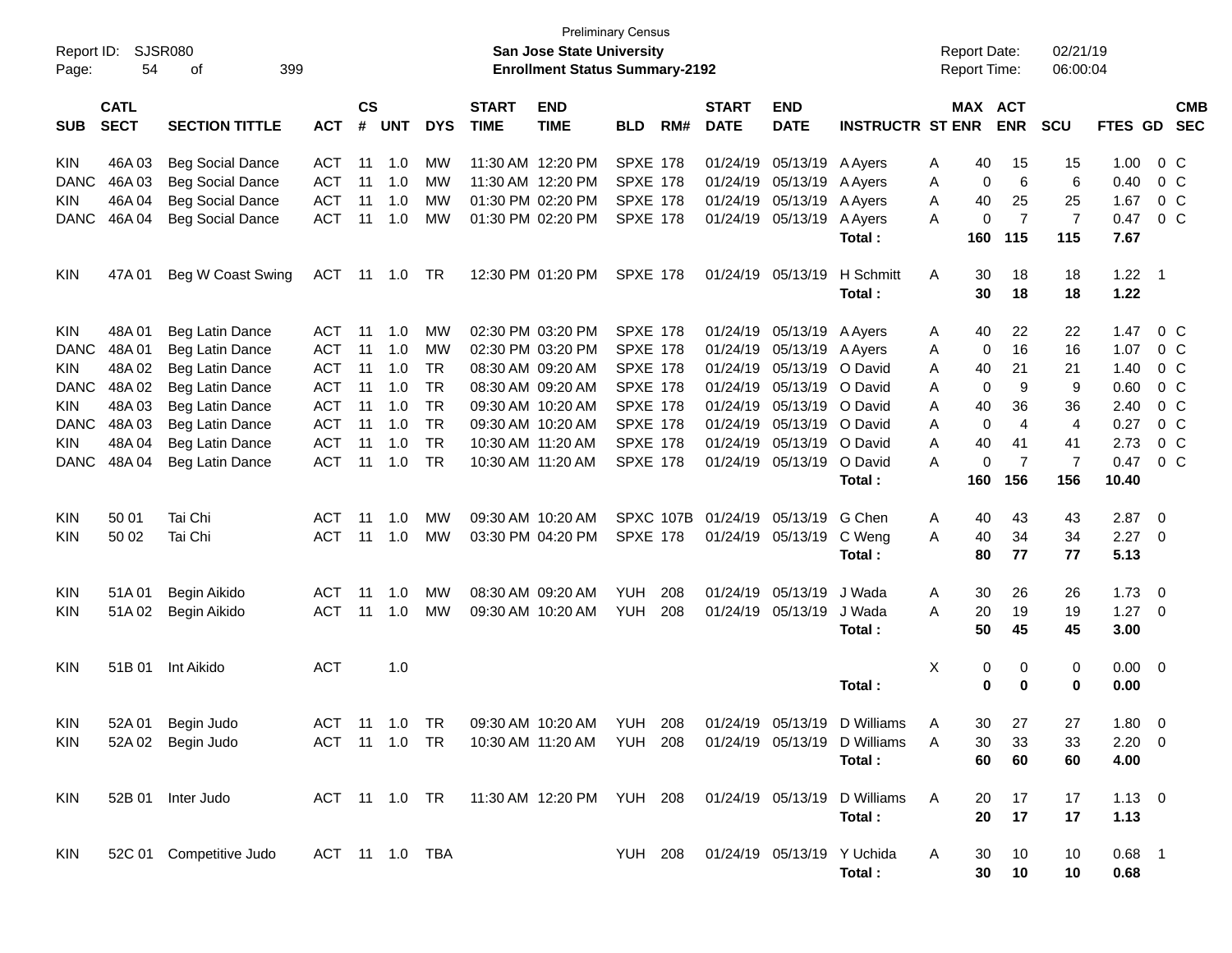| Report ID:<br>Page: | <b>SJSR080</b><br>55                                              | 399                      |              |       |                                      |            | <b>Preliminary Census</b><br><b>San Jose State University</b><br><b>Enrollment Status Summary-2192</b> |                                                                        |                |            |                             |                           | <b>Report Date:</b><br><b>Report Time:</b>                  |         | 02/21/19<br>06:00:04  |            |                |                          |                          |
|---------------------|-------------------------------------------------------------------|--------------------------|--------------|-------|--------------------------------------|------------|--------------------------------------------------------------------------------------------------------|------------------------------------------------------------------------|----------------|------------|-----------------------------|---------------------------|-------------------------------------------------------------|---------|-----------------------|------------|----------------|--------------------------|--------------------------|
| <b>SUB</b>          | <b>CATL</b><br><b>SECT</b><br><b>SECTION TITTLE</b><br><b>ACT</b> |                          |              |       | $\mathbf{c}\mathbf{s}$<br><b>UNT</b> | <b>DYS</b> | <b>START</b><br><b>TIME</b>                                                                            | <b>END</b><br><b>TIME</b>                                              | <b>BLD</b>     | RM#        | <b>START</b><br><b>DATE</b> | <b>END</b><br><b>DATE</b> | <b>INSTRUCTR ST ENR</b>                                     |         | MAX ACT<br><b>ENR</b> | <b>SCU</b> | FTES GD        |                          | <b>CMB</b><br><b>SEC</b> |
|                     |                                                                   |                          |              |       |                                      |            |                                                                                                        |                                                                        |                |            |                             |                           |                                                             |         |                       |            |                |                          |                          |
| <b>KIN</b>          | 53A01                                                             | <b>Begin Karate</b>      | <b>ACT</b>   | 11    | 1.0                                  | F          |                                                                                                        | 08:30 AM 10:20 AM                                                      | <b>YUH</b>     | 106        | 01/24/19                    | 05/13/19                  | J Keeling                                                   | 20<br>Α | 19                    | 19         | 1.27           | $\overline{\phantom{0}}$ |                          |
| <b>KIN</b>          | 53A02                                                             | <b>Begin Karate</b>      | <b>ACT</b>   | 11    | 1.0                                  | F          |                                                                                                        | 10:30 AM 12:20 PM                                                      | <b>YUH</b>     | 106        | 01/24/19                    | 05/13/19                  | J Keeling                                                   | 20<br>Α | 21                    | 21         | 1.40           | 0                        |                          |
|                     |                                                                   |                          |              |       |                                      |            |                                                                                                        |                                                                        |                |            |                             |                           | Total:                                                      | 40      | 40                    | 40         | 2.67           |                          |                          |
| <b>KIN</b>          | 53B 01                                                            | <b>Inter Karate</b>      | <b>ACT</b>   | 11    | 1.0                                  | F          |                                                                                                        | 08:30 AM 10:20 AM                                                      | <b>YUH</b>     | 106        | 01/24/19                    | 05/13/19                  | J Keeling                                                   | 10<br>Α | 3                     | 3          | 0.20           | $\overline{\mathbf{0}}$  |                          |
| <b>KIN</b>          | 53B 02                                                            | <b>Inter Karate</b>      | <b>ACT</b>   | 11    | 1.0                                  | F          |                                                                                                        | 10:30 AM 12:20 PM                                                      | <b>YUH</b>     | 106        | 01/24/19                    | 05/13/19                  | J Keeling                                                   | A<br>10 | 4                     | 4          | 0.27           | $\overline{\phantom{0}}$ |                          |
|                     |                                                                   |                          |              |       |                                      |            |                                                                                                        |                                                                        |                |            |                             |                           | Total:                                                      | 20      | $\overline{7}$        | 7          | 0.47           |                          |                          |
| <b>KIN</b>          | 54A01                                                             | Begin Tae Kwon Do        | <b>ACT</b>   | 11    | 1.0                                  | TR         |                                                                                                        | 07:30 AM 08:20 AM                                                      | <b>YUH</b>     | 208        | 01/24/19                    | 05/13/19                  | J Schachner A                                               | 30      | 31                    | 31         | 2.07           | $\overline{\mathbf{0}}$  |                          |
| <b>KIN</b>          | 54A 02                                                            | Begin Tae Kwon Do        | <b>ACT</b>   | 11    | 1.0                                  | TR         |                                                                                                        | 08:30 AM 09:20 AM                                                      | <b>YUH</b>     | 208        | 01/24/19                    | 05/13/19                  | J Schachner A                                               | 20      | 19                    | 19         | 1.27           | $\overline{\mathbf{0}}$  |                          |
|                     |                                                                   |                          |              |       |                                      |            |                                                                                                        |                                                                        |                |            |                             |                           | Total:                                                      | 50      | 50                    | 50         | 3.33           |                          |                          |
| <b>KIN</b>          | 54B 01                                                            | Int Tae Kwon Do          | ACT          | 11    | 1.0                                  | TR         |                                                                                                        | 08:30 AM 09:20 AM                                                      | <b>YUH</b>     | 208        |                             | 01/24/19 05/13/19         | J Schachner A                                               | 10      | 13                    | 13         | $0.87$ 0       |                          |                          |
|                     |                                                                   |                          |              |       |                                      |            |                                                                                                        |                                                                        |                |            |                             |                           | Total:                                                      | 10      | 13                    | 13         | 0.87           |                          |                          |
| <b>KIN</b>          | 55A01                                                             | Begin Self-Defense       | <b>ACT</b>   | 11    | 1.0                                  | МW         |                                                                                                        | 11:30 AM 12:20 PM                                                      | <b>YUH</b>     | 208        | 01/24/19                    | 05/13/19                  | G Chen                                                      | 30<br>Α | 37                    | 37         | 2.47           | $\overline{\mathbf{0}}$  |                          |
| <b>KIN</b>          | 55A02                                                             | Begin Self-Defense       | ACT          | 11    | 1.0                                  | MW         |                                                                                                        | 12:30 PM 01:20 PM                                                      | <b>YUH</b>     | 208        | 01/24/19                    | 05/13/19                  | G Chen                                                      | 30<br>A | 37                    | 37         | 2.47           | $\overline{\mathbf{0}}$  |                          |
| <b>KIN</b>          | 55A03                                                             | Begin Self-Defense       | <b>ACT</b>   | 11    | 1.0                                  | MW         |                                                                                                        | 01:30 PM 02:20 PM                                                      | <b>YUH</b>     | 208        |                             | 01/24/19 05/13/19         | G Chen                                                      | 30<br>Α | 35                    | 35         | 2.33           | 0                        |                          |
|                     |                                                                   |                          |              |       |                                      |            |                                                                                                        |                                                                        |                |            |                             |                           | Total:                                                      | 90      | 109                   | 109        | 7.27           |                          |                          |
| <b>KIN</b>          | 61A01                                                             | Begin Hatha Yoga         | <b>ACT</b>   | 11    | 1.0                                  | F          |                                                                                                        | 07:30 AM 09:20 AM                                                      | EC             | <b>AER</b> | 01/24/19                    | 05/13/19                  | J Linafelter                                                | 50<br>A | 34                    | 34         | 2.27           | $\overline{\mathbf{0}}$  |                          |
| <b>KIN</b>          | 61A02                                                             | Begin Hatha Yoga         | <b>ACT</b>   | 11    | 1.0                                  | F          |                                                                                                        | 07:30 AM 09:20 AM                                                      | <b>YUH</b>     | 208        | 01/24/19                    | 05/13/19                  | S Caughlan                                                  | 50<br>A | 47                    | 47         | 3.13           | 0                        |                          |
| <b>KIN</b>          | 61A03                                                             | Begin Hatha Yoga         | <b>ACT</b>   | 11    | 1.0                                  | F          |                                                                                                        | 09:30 AM 11:20 AM                                                      | EC             | <b>AER</b> | 01/24/19                    | 05/13/19                  | J Linafelter                                                | 50<br>A | 45                    | 45         | 3.00           | 0                        |                          |
| <b>KIN</b>          | 61A04                                                             | Begin Hatha Yoga         | ACT          | 11    | 1.0                                  | F          |                                                                                                        | 11:30 AM 01:20 PM                                                      | <b>YUH</b>     | 208        |                             | 01/24/19 05/13/19         | S Caughlan                                                  | 50<br>A | 52                    | 52         | 3.47           | $\overline{\mathbf{0}}$  |                          |
|                     |                                                                   |                          |              |       |                                      |            |                                                                                                        |                                                                        |                |            |                             |                           | Total:                                                      | 200     | 178                   | 178        | 11.87          |                          |                          |
| <b>KIN</b>          | 61B 01                                                            | Int Hatha Yoga           | ACT          | $-11$ | 1.0                                  | - F        |                                                                                                        | 09:30 AM 11:20 AM                                                      | <b>YUH</b>     | 208        |                             | 01/24/19 05/13/19         | S Caughlan                                                  | 50<br>A | 26                    | 26         | $1.73 \t 0$    |                          |                          |
|                     |                                                                   |                          |              |       |                                      |            |                                                                                                        |                                                                        |                |            |                             |                           | Total:                                                      | 50      | 26                    | 26         | 1.73           |                          |                          |
| KIN                 |                                                                   | 62A 01 Begin Ice Skating | ACT 11 1.0 T |       |                                      |            | 09:30 AM 11:10 AM                                                                                      |                                                                        | <b>YUH 106</b> |            |                             | 01/24/19 05/13/19 G Chen  |                                                             | 50<br>Α | 50                    | 50         | $3.33 \ 0$     |                          |                          |
| KIN.                |                                                                   | 62A 02 Begin Ice Skating | ACT 11 1.0 F |       |                                      |            |                                                                                                        | 08:20 AM 10:00 AM YUH 106 01/24/19 05/13/19 G Chen                     |                |            |                             |                           |                                                             | 50<br>A | 50                    | 50         | $3.33 \ 0$     |                          |                          |
|                     |                                                                   |                          |              |       |                                      |            |                                                                                                        |                                                                        |                |            |                             |                           | Total:                                                      | 100     | 100                   | 100        | 6.67           |                          |                          |
| KIN                 |                                                                   | 63A 01 Beg Hiking        | ACT 11 1.0 F |       |                                      |            |                                                                                                        |                                                                        |                |            |                             |                           | 01:00 PM 03:50 PM SPXE 163 01/24/19 05/13/19 K Kirkendall A | 20      | 21                    | 21         | $1.40 \quad 0$ |                          |                          |
|                     |                                                                   |                          |              |       |                                      |            |                                                                                                        |                                                                        |                |            |                             |                           | Total:                                                      | 20      | 21                    | 21         | 1.40           |                          |                          |
| KIN                 |                                                                   | 65A 01 Begin Ice Hockey  |              |       |                                      |            |                                                                                                        | ACT 11 1.0 F  09:50 AM 11:30 AM  YUH  106  01/24/19  05/13/19  G  Chen |                |            |                             |                           |                                                             | A<br>50 | 13                    | 13         | $0.87$ 0       |                          |                          |
|                     |                                                                   |                          |              |       |                                      |            |                                                                                                        |                                                                        |                |            |                             |                           | Total:                                                      | 50      | 13                    | 13         | 0.87           |                          |                          |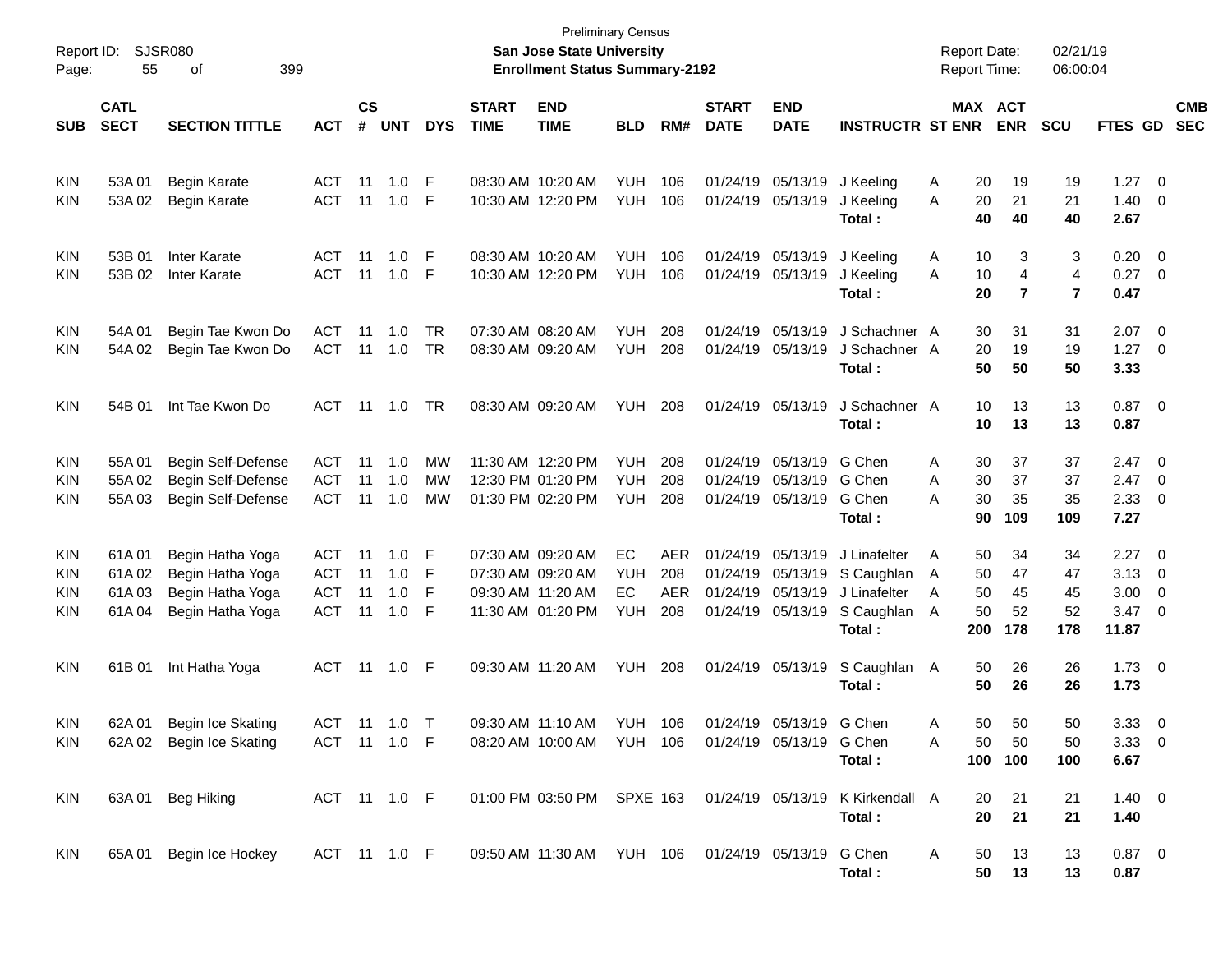| Report ID:<br>Page:                                                       | SJSR080<br>56                                                        | 399                                                                                                                                                                                                                          |                                                                                                              |                                                  |                                                      |                                                                                  | San Jose State University<br><b>Enrollment Status Summary-2192</b> | <b>Preliminary Census</b>                                                                                                                                            |                                                                                                              |                                                      |              |                                                                                                                                                                      | <b>Report Date:</b><br>Report Time:                                                                                                  |                                                                                  | 02/21/19<br>06:00:04                                                                            |                                                     |                                                                                       |                                                    |            |
|---------------------------------------------------------------------------|----------------------------------------------------------------------|------------------------------------------------------------------------------------------------------------------------------------------------------------------------------------------------------------------------------|--------------------------------------------------------------------------------------------------------------|--------------------------------------------------|------------------------------------------------------|----------------------------------------------------------------------------------|--------------------------------------------------------------------|----------------------------------------------------------------------------------------------------------------------------------------------------------------------|--------------------------------------------------------------------------------------------------------------|------------------------------------------------------|--------------|----------------------------------------------------------------------------------------------------------------------------------------------------------------------|--------------------------------------------------------------------------------------------------------------------------------------|----------------------------------------------------------------------------------|-------------------------------------------------------------------------------------------------|-----------------------------------------------------|---------------------------------------------------------------------------------------|----------------------------------------------------|------------|
|                                                                           | <b>CATL</b>                                                          |                                                                                                                                                                                                                              |                                                                                                              | $\mathsf{cs}$                                    |                                                      |                                                                                  | <b>START</b>                                                       | <b>END</b>                                                                                                                                                           |                                                                                                              |                                                      | <b>START</b> | <b>END</b>                                                                                                                                                           |                                                                                                                                      |                                                                                  | MAX ACT                                                                                         |                                                     |                                                                                       |                                                    | <b>CMB</b> |
| <b>SUB</b>                                                                | <b>SECT</b>                                                          | <b>SECTION TITTLE</b>                                                                                                                                                                                                        | <b>ACT</b>                                                                                                   | #                                                | <b>UNT</b>                                           | <b>DYS</b>                                                                       | <b>TIME</b>                                                        | <b>TIME</b>                                                                                                                                                          | <b>BLD</b>                                                                                                   | RM#                                                  | <b>DATE</b>  | <b>DATE</b>                                                                                                                                                          | <b>INSTRUCTR ST ENR</b>                                                                                                              |                                                                                  | <b>ENR</b>                                                                                      | <b>SCU</b>                                          | FTES GD                                                                               |                                                    | <b>SEC</b> |
| KIN                                                                       | 68 01                                                                | Visl Rep Sprt Cult                                                                                                                                                                                                           | <b>LEC</b>                                                                                                   | 02                                               | 3.0                                                  | <b>MW</b>                                                                        |                                                                    | 01:30 PM 02:45 PM                                                                                                                                                    | <b>SPXC 151</b>                                                                                              |                                                      |              | 01/24/19 05/13/19                                                                                                                                                    | D Murphy<br>Total:                                                                                                                   | Α                                                                                | 40<br>40<br>40<br>40                                                                            | 120<br>120                                          | 8.00<br>8.00                                                                          | $\overline{\mathbf{0}}$                            |            |
| KIN<br>KIN<br>KIN<br>KIN<br>KIN<br>KIN<br>KIN<br>KIN                      | 69 01<br>69 02<br>69 03<br>69 04<br>69 05<br>69 06<br>69 07<br>69 08 | <b>Stress Management</b><br><b>Stress Management</b><br><b>Stress Management</b><br><b>Stress Management</b><br><b>Stress Management</b><br><b>Stress Management</b><br><b>Stress Management</b><br><b>Stress Management</b> | <b>LEC</b><br><b>LEC</b><br><b>LEC</b><br><b>LEC</b><br><b>LEC</b><br><b>LEC</b><br><b>LEC</b><br><b>LEC</b> | 02<br>02<br>02<br>02<br>02<br>$02\,$<br>02<br>02 | 3.0<br>3.0<br>3.0<br>3.0<br>3.0<br>3.0<br>3.0<br>3.0 | MW<br>MW<br><b>TR</b><br><b>TR</b><br><b>TR</b><br><b>TR</b><br><b>MW</b><br>MW  |                                                                    | 07:30 AM 08:45 AM<br>09:00 AM 10:15 AM<br>10:30 AM 11:45 AM<br>03:00 PM 04:15 PM<br>05:30 PM 06:45 PM<br>07:00 PM 08:15 PM<br>03:00 PM 04:15 PM<br>04:30 PM 05:45 PM | <b>YUH</b><br><b>YUH</b><br><b>YUH</b><br><b>YUH</b><br><b>YUH</b><br><b>YUH</b><br><b>YUH</b><br><b>YUH</b> | 236<br>236<br>236<br>236<br>236<br>236<br>236<br>236 |              | 01/24/19 05/13/19<br>01/24/19 05/13/19<br>01/24/19 05/13/19<br>01/24/19 05/13/19<br>01/24/19 05/13/19<br>01/24/19 05/13/19<br>01/24/19 05/13/19<br>01/24/19 05/13/19 | <b>B</b> Grosvenor A<br>K Jeffery<br>K Russell<br>C Carrillo<br>T Beggs<br>T Beggs<br>M Ruban<br>C Carrillo<br>Total :               | 30<br>Α<br>30<br>Α<br>30<br>Α<br>30<br>Α<br>30<br>Α<br>30<br>Α<br>30<br>Α<br>240 | 31<br>30<br>32<br>29<br>30<br>31<br>33<br>31<br>33<br>250                                       | 93<br>96<br>87<br>90<br>93<br>99<br>93<br>99<br>750 | 6.20<br>6.40<br>5.80<br>6.00<br>6.20<br>6.60<br>6.25<br>6.60<br>50.05                 | $\overline{0}$<br>0<br>0<br>0<br>0<br>0<br>-1<br>0 |            |
| <b>KIN</b><br>KIN<br>KIN<br>KIN<br>KIN<br>KIN                             | 70 01<br>70 02<br>70 03<br>70 04<br>70 05<br>70 06                   | Intro to Kinesiology<br>Intro to Kinesiology<br>Intro to Kinesiology<br>Intro to Kinesiology<br>Intro to Kinesiology<br>Intro to Kinesiology                                                                                 | <b>LEC</b><br><b>ACT</b><br><b>ACT</b><br><b>ACT</b><br><b>ACT</b><br><b>ACT</b>                             | 02<br>11<br>11<br>11<br>11<br>11                 | 3.0<br>0.0<br>0.0<br>0.0<br>0.0<br>0.0               | MW<br>м<br>W<br>м<br>W<br>W                                                      |                                                                    | 08:30 AM 09:20 AM<br>09:30 AM 11:20 AM<br>09:30 AM 11:20 AM<br>09:30 AM 11:20 AM<br>09:30 AM 11:20 AM<br>01:30 PM 03:20 PM                                           | <b>YUH</b><br><b>DBH</b><br><b>DBH</b><br><b>SPXC 153</b><br><b>SPXC 153</b><br><b>SPXC 153</b>              | 124<br>202<br>202                                    |              | 01/24/19 05/13/19<br>01/24/19 05/13/19<br>01/24/19 05/13/19<br>01/24/19 05/13/19<br>01/24/19 05/13/19<br>01/24/19 05/13/19                                           | F Ghiasvand A<br>M Ruban<br>M Ruban<br>A Tomimbang A<br>J Chin<br>A Dietrich<br>Total :                                              | 100<br>Α<br>20<br>Α<br>20<br>Α<br>Α<br>200                                       | 115<br>20<br>22<br>23<br>22<br>20<br>22<br>20<br>26<br>230                                      | 230<br>22<br>23<br>22<br>22<br>26<br>345            | 23.00<br>0.00<br>0.00<br>0.00<br>0.00<br>0.00<br>23.00                                | $\mathbf 0$<br>0<br>0<br>0<br>0<br>0               |            |
| <b>KIN</b><br>KIN<br>KIN<br>KIN<br>KIN<br>KIN                             | 80 01<br>80 02<br>80 03<br>80 04<br>80 05<br>80 06                   | <b>Indivdl Movement</b><br><b>Indivdl Movement</b><br><b>Indivdl Movement</b><br><b>Indivdl Movement</b><br><b>Indivdl Movement</b><br><b>Indivdl Movement</b>                                                               | <b>ACT</b><br><b>ACT</b><br><b>ACT</b><br><b>ACT</b><br><b>ACT</b><br><b>ACT</b>                             | 11<br>11<br>11<br>11<br>11<br>11                 | 1.0<br>1.0<br>1.0<br>1.0<br>1.0<br>1.0               | <b>TBA</b><br><b>TBA</b><br><b>TBA</b><br><b>TBA</b><br><b>TBA</b><br><b>TBA</b> |                                                                    |                                                                                                                                                                      |                                                                                                              |                                                      |              | 01/24/19 05/13/19<br>01/24/19 05/13/19<br>01/24/19 05/13/19<br>01/24/19 05/13/19<br>01/24/19 05/13/19<br>01/24/19 05/13/19                                           | G Chen<br>D Williams<br>A Batt<br>R Pacitto<br>M Ruban<br>Total :                                                                    | Α<br>Α<br>Α<br>Α<br>Α<br>A                                                       | 2<br>0<br>2<br>10<br>2<br>4<br>$\overline{2}$<br>0<br>$\overline{2}$<br>1<br>2<br>0<br>12<br>15 | 0<br>10<br>4<br>0<br>$\mathbf 1$<br>0<br>15         | 0.00<br>0.67<br>0.27<br>0.00<br>0.07<br>0.00<br>1.00                                  | $\overline{\mathbf{0}}$<br>0<br>0<br>0<br>0<br>0   |            |
| <b>KIN</b><br>KIN<br><b>KIN</b><br><b>KIN</b><br><b>KIN</b><br><b>KIN</b> |                                                                      | 100W 01 Writing Workshop<br>100W 02 Writing Workshop<br>100W 04 Writing Workshop<br>100W 05 Writing Workshop<br>100W 06 Writing Workshop<br>100W 07 Writing Workshop                                                         | SEM<br>SEM 04 3.0<br>SEM<br>SEM<br>SEM<br>SEM 04 3.0 TR                                                      | 04<br>04<br>04                                   | 3.0<br>3.0<br>04 3.0<br>3.0                          | MW<br>МW<br>TR<br>TR<br>TR                                                       |                                                                    | 07:30 AM 08:45 AM<br>09:00 AM 10:15 AM<br>07:30 AM 08:45 AM<br>09:00 AM 10:15 AM<br>10:30 AM 11:45 AM<br>01:30 PM 02:45 PM                                           | <b>SH</b><br>SH<br>SH<br>SH<br>SH<br><b>SH</b>                                                               | 242<br>242<br>242<br>242<br>242<br>242               |              | 01/24/19 05/13/19 A Medina<br>01/24/19 05/13/19 A Medina                                                                                                             | 01/24/19 05/13/19 D Bohigian<br>01/24/19 05/13/19 D Bohigian<br>01/24/19 05/13/19 A Medina<br>01/24/19 05/13/19 M Crockett<br>Total: | A<br>A<br>25<br>25<br>Α<br>25<br>Α<br>25<br>Α<br>25<br>Α<br>150                  | 25<br>27<br>27<br>8<br>18<br>25<br>24<br>129                                                    | 81<br>81<br>24<br>54<br>75<br>72<br>387             | 5.40<br>$5.40 \quad 0$<br>$1.60 \t 0$<br>$3.60 \ 0$<br>$5.00 \t 0$<br>4.80 0<br>25.80 | $\Omega$                                           |            |
| KIN                                                                       | 101 01                                                               | Sport in America                                                                                                                                                                                                             | LEC.                                                                                                         |                                                  |                                                      | 02 3.0 MW                                                                        |                                                                    | 09:00 AM 10:15 AM SPXC 151                                                                                                                                           |                                                                                                              |                                                      |              |                                                                                                                                                                      | 01/24/19 05/13/19 M Crockett A                                                                                                       |                                                                                  | 40<br>40                                                                                        | 120                                                 | 8.00 0                                                                                |                                                    |            |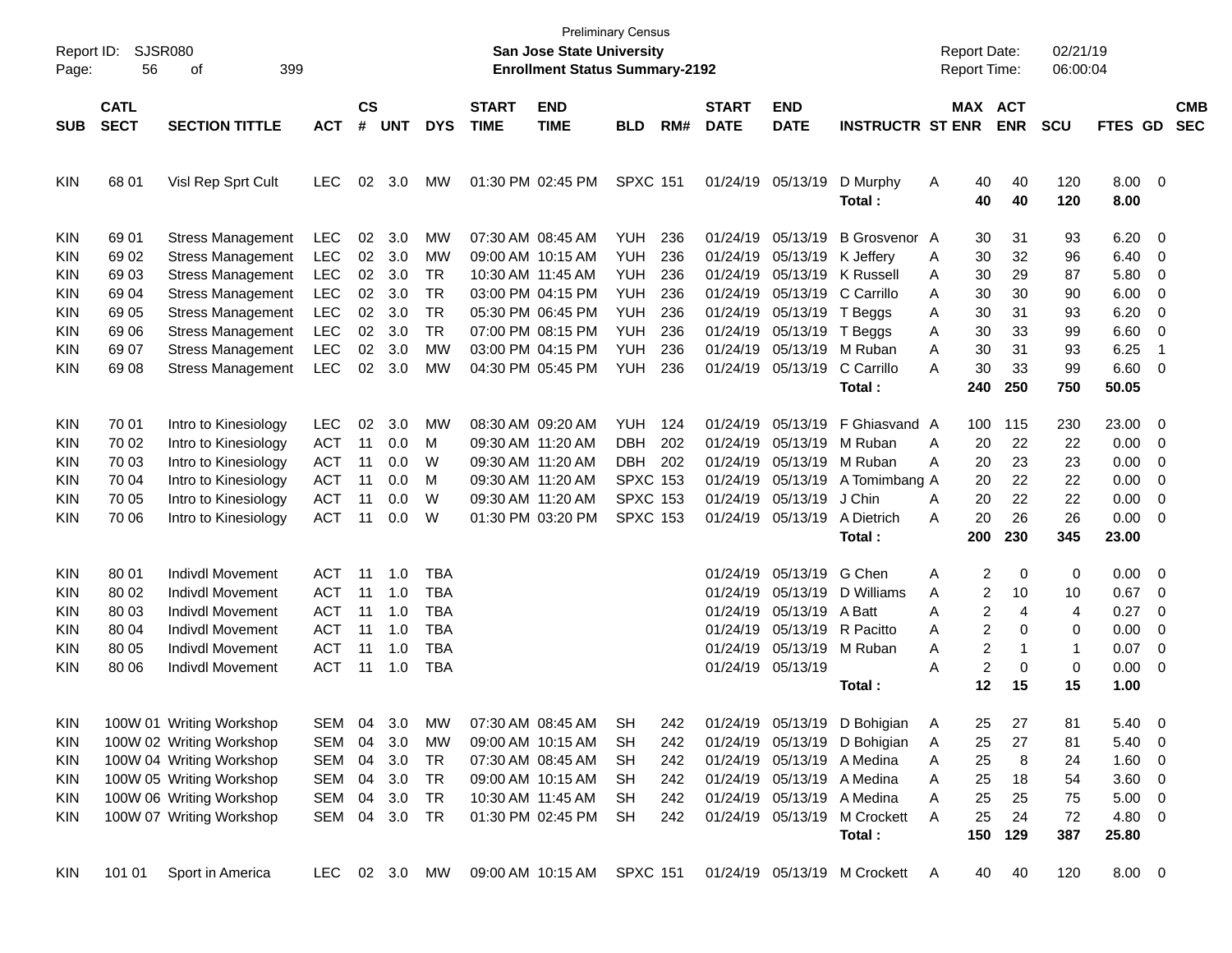| Report ID:<br>Page:                           | 57                                                                | <b>SJSR080</b><br>399<br>of                                                                                  |                          |                      |                          |                                   |                             | <b>Preliminary Census</b><br><b>San Jose State University</b><br><b>Enrollment Status Summary-2192</b> |                                                                          |     |                                        |                                                                         |                                                                         | <b>Report Date:</b><br><b>Report Time:</b> |                             | 02/21/19<br>06:00:04        |                                                        |                                                      |  |
|-----------------------------------------------|-------------------------------------------------------------------|--------------------------------------------------------------------------------------------------------------|--------------------------|----------------------|--------------------------|-----------------------------------|-----------------------------|--------------------------------------------------------------------------------------------------------|--------------------------------------------------------------------------|-----|----------------------------------------|-------------------------------------------------------------------------|-------------------------------------------------------------------------|--------------------------------------------|-----------------------------|-----------------------------|--------------------------------------------------------|------------------------------------------------------|--|
| <b>SUB</b>                                    | <b>CATL</b><br><b>SECT</b><br><b>SECTION TITTLE</b><br><b>ACT</b> |                                                                                                              |                          |                      | <b>UNT</b>               | <b>DYS</b>                        | <b>START</b><br><b>TIME</b> | <b>END</b><br><b>TIME</b>                                                                              | <b>BLD</b>                                                               | RM# | <b>START</b><br><b>DATE</b>            | <b>END</b><br><b>DATE</b>                                               | <b>INSTRUCTR ST ENR</b>                                                 | MAX ACT                                    | <b>ENR</b>                  | SCU                         | FTES GD                                                | <b>CMB</b><br><b>SEC</b>                             |  |
| <b>KIN</b>                                    | 101 02                                                            | Sport in America                                                                                             | <b>LEC</b>               | 02                   | 3.0                      | TR                                |                             | 12:00 PM 01:15 PM                                                                                      | <b>SH</b>                                                                | 242 | 01/24/19 05/13/19                      |                                                                         | <b>M Crockett</b><br>Total:                                             | A<br>40<br>80                              | 38<br>78                    | 114<br>234                  | 7.60 0<br>15.60                                        |                                                      |  |
| <b>KIN</b><br>KIN                             | 105 01<br>105 02                                                  | <b>Water Saf Inst</b><br><b>Water Saf Inst</b>                                                               | LEC.<br><b>ACT</b>       | 02<br>11             | 2.0<br>0.0               | F<br><b>TBA</b>                   | 09:00 AM 11:50 AM           |                                                                                                        | <b>SPXE 163</b><br><b>SPXE 180</b>                                       |     |                                        | 01/24/19 05/13/19<br>01/24/19 05/13/19                                  | L Boswell<br>L Boswell<br>Total :                                       | 20<br>A<br>20<br>A<br>40                   | 23<br>23<br>46              | 23<br>23<br>46              | $3.07$ 0<br>$0.00 \t 0$<br>3.07                        |                                                      |  |
| <b>KIN</b><br>KIN                             | 106 01<br>106 02                                                  | Adv Scuba & Aquc Tec LEC<br>Adv Scuba & Aquc Tec ACT                                                         |                          | 02<br>11             | 3.0<br>0.0               | $\top$<br><b>TBA</b>              |                             | 06:00 PM 08:30 PM                                                                                      | <b>SPXE 163</b><br><b>SPXE 180</b>                                       |     |                                        | 01/24/19 05/13/19<br>01/24/19 05/13/19                                  | F Barry<br>F Barry<br>Total :                                           | 25<br>A<br>25<br>A<br>50                   | 13<br>13<br>26              | 13<br>26<br>39              | 2.65<br>0.00<br>2.65                                   | $\overline{\phantom{0}}$<br>$\overline{\phantom{0}}$ |  |
| KIN                                           | 107 01                                                            | <b>Adapted Aquatics</b>                                                                                      | <b>ACT</b>               |                      |                          | -F                                |                             | 12:00 PM 01:50 PM                                                                                      | <b>SPXC 151</b>                                                          |     | 01/24/19 05/13/19                      |                                                                         | J Lee<br>Total :                                                        | Α<br>25<br>25                              | 38<br>38                    | 38<br>38                    | $2.53$ 0<br>2.53                                       |                                                      |  |
| <b>KIN</b><br>KIN                             | 111 01<br>111 02                                                  | <b>Global Sport</b><br><b>Global Sport</b>                                                                   | <b>LEC</b><br><b>LEC</b> | 02                   | 3.0<br>02 3.0            | <b>MW</b><br><b>TR</b>            |                             | 10:30 AM 11:45 AM<br>12:00 PM 01:15 PM                                                                 | <b>SPXC 151</b><br><b>SPXC 151</b>                                       |     | 01/24/19 05/13/19<br>01/24/19 05/13/19 |                                                                         | D Murphy<br>D Murphy<br>Total:                                          | A<br>40<br>40<br>A<br>80                   | 42<br>43<br>85              | 126<br>129<br>255           | 8.40 0<br>8.60 0<br>17.00                              |                                                      |  |
| <b>KIN</b><br><b>KIN</b>                      | 145A 01                                                           | Phys Act Old Adult<br>145A 02 Phys Act Old Adult                                                             | <b>SEM</b><br>LAB        | 05<br>17             | 3.0<br>0.0               | W<br><b>TBA</b>                   |                             | 11:30 AM 01:20 PM                                                                                      | <b>SPXC 153</b>                                                          |     |                                        | 01/24/19 05/13/19<br>01/24/19 05/13/19                                  | S Morales-Ko A<br>S Morales-Ko A<br>Total :                             | 20<br>20<br>40                             | 9<br>9<br>18                | 18<br>9<br>27               | $1.80 \ 0$<br>$0.00 \t 0$<br>1.80                      |                                                      |  |
| <b>KIN</b><br><b>KIN</b><br><b>KIN</b><br>KIN | 14701<br>14702<br>14703<br>147 04                                 | Biomechanical Asmt o LEC<br>Biomechanical Asmt o LAB<br>Biomechanical Asmt o LAB<br>Biomechanical Asmt o LAB |                          | 02<br>15<br>15<br>15 | 3.0<br>0.0<br>0.0<br>0.0 | М<br><b>MW</b><br>МW<br><b>MW</b> | 09:30 AM 11:20 AM           | 08:30 AM 09:20 AM<br>12:00 PM 01:50 PM<br>02:00 PM 03:50 PM                                            | <b>SPXE 160</b><br><b>SPXC 234</b><br><b>SPXC 234</b><br><b>SPXC 234</b> |     | 01/24/19                               | 01/24/19 05/13/19<br>01/24/19 05/13/19<br>05/13/19<br>01/24/19 05/13/19 | T Brand-Pere A<br>T Brand-Pere A<br>M Ruban<br>T Brand-Pere A<br>Total: | 60<br>20<br>20<br>A<br>20<br>120           | 68<br>23<br>23<br>22<br>136 | 68<br>46<br>46<br>44<br>204 | 13.60 0<br>$0.00 \t 0$<br>0.00<br>$0.00 \t 0$<br>13.60 | $\overline{\phantom{0}}$                             |  |
| <b>KIN</b>                                    | 152 01                                                            | Theory Spt/Fit Mgt                                                                                           | <b>LEC</b>               | 02                   | 3.0                      | TR                                |                             | 10:30 AM 11:45 AM                                                                                      | <b>SPXC 151</b>                                                          |     |                                        | 01/24/19 05/13/19                                                       | T Hayduk<br>Total:                                                      | 40<br>A<br>40                              | 39<br>39                    | 117<br>117                  | 7.80 0<br>7.80                                         |                                                      |  |
| <b>KIN</b><br>KIN                             | 15301<br>153 02                                                   | Spt Fac Evnt Mgt<br>Spt Fac Evnt Mgt                                                                         | LEC.<br><b>LEC</b>       |                      | 02 3.0<br>02 3.0         | TR<br><b>MW</b>                   |                             | 12:00 PM 01:15 PM<br>01:30 PM 02:45 PM                                                                 | SPXE 163<br><b>SPXC 151</b>                                              |     |                                        | 01/24/19 05/13/19                                                       | 01/24/19 05/13/19 T Hayduk<br>C Armstrong A<br>Total:                   | 40<br>A<br>40<br>80                        | 46<br>32<br>78              | 138<br>96<br>234            | $9.25$ 1<br>$6.45$ 1<br>15.70                          |                                                      |  |
| <b>KIN</b><br><b>KIN</b>                      |                                                                   | 154B 01 ECG Interp & Test<br>154B 02 ECG Interp & Test                                                       | LEC 02 3.0<br>ACT 13 0.0 |                      |                          | MW<br>MW                          |                             | 10:30 AM 11:20 AM<br>11:30 AM 12:20 PM                                                                 | <b>YUH 233</b><br><b>YUH 233</b>                                         |     |                                        | 01/24/19 05/13/19 P Plato<br>01/24/19 05/13/19                          | P Plato<br>Total:                                                       | 20<br>A<br>20<br>Α<br>40                   | 25<br>25<br>50              | 50<br>25<br>75              | $5.00 \t 0$<br>$0.00 \t 0$<br>5.00                     |                                                      |  |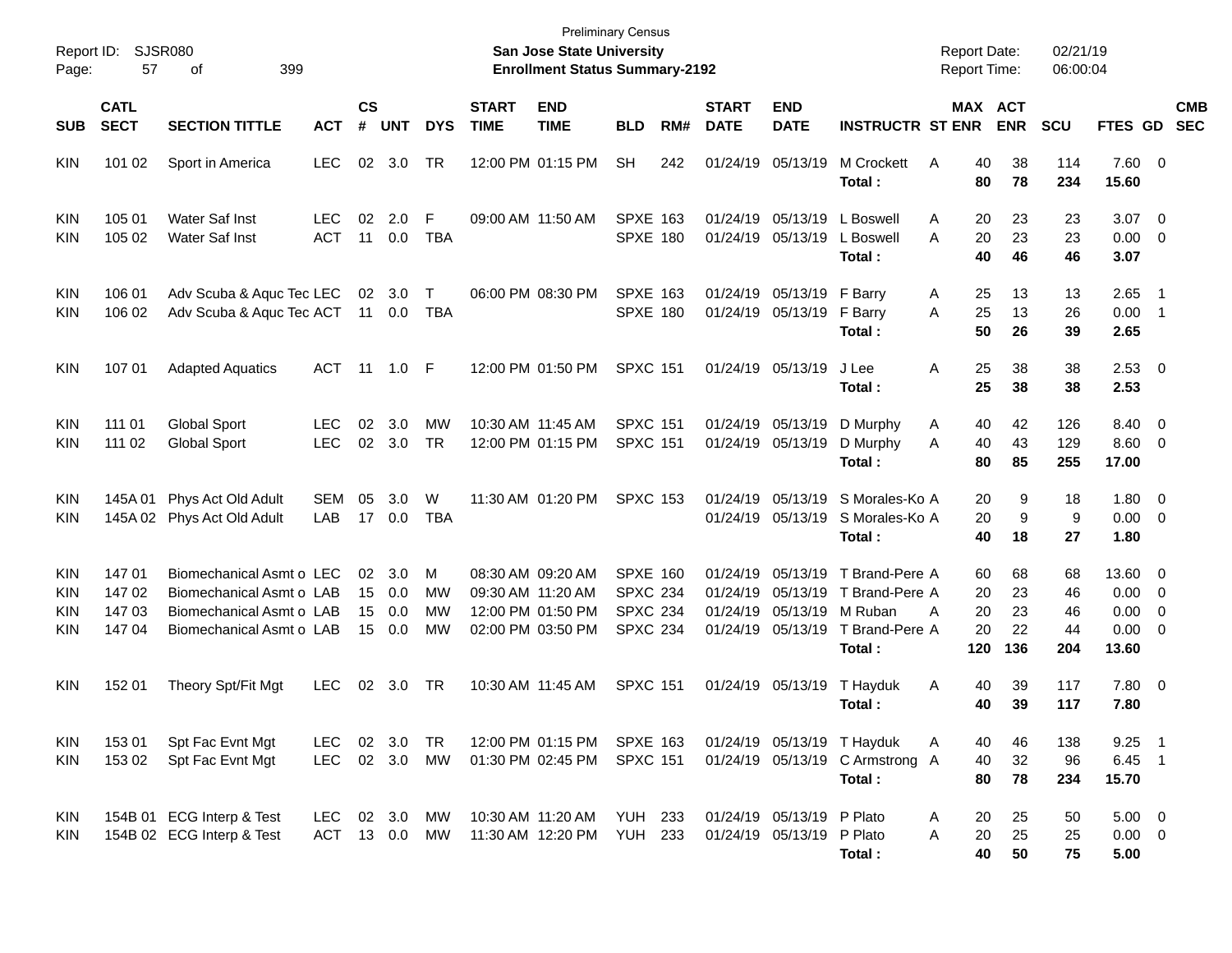| Report ID:<br>Page: | 58                         | <b>SJSR080</b><br>399<br>οf |               |                    |            |              |                             | <b>San Jose State University</b><br><b>Enrollment Status Summary-2192</b> | <b>Preliminary Census</b> |     |                             |                            |                                |              | <b>Report Date:</b><br>Report Time: |            | 02/21/19<br>06:00:04 |              |                          |                          |
|---------------------|----------------------------|-----------------------------|---------------|--------------------|------------|--------------|-----------------------------|---------------------------------------------------------------------------|---------------------------|-----|-----------------------------|----------------------------|--------------------------------|--------------|-------------------------------------|------------|----------------------|--------------|--------------------------|--------------------------|
| <b>SUB</b>          | <b>CATL</b><br><b>SECT</b> | <b>SECTION TITTLE</b>       | <b>ACT</b>    | $\mathsf{cs}$<br># | <b>UNT</b> | <b>DYS</b>   | <b>START</b><br><b>TIME</b> | <b>END</b><br><b>TIME</b>                                                 | <b>BLD</b>                | RM# | <b>START</b><br><b>DATE</b> | <b>END</b><br><b>DATE</b>  | <b>INSTRUCTR ST ENR</b>        |              | <b>MAX ACT</b>                      | <b>ENR</b> | <b>SCU</b>           | FTES GD      |                          | <b>CMB</b><br><b>SEC</b> |
| <b>KIN</b>          | 155 01                     | <b>Exercise Physiology</b>  | <b>LEC</b>    | 02                 | 3.0        | МW           |                             | 09:30 AM 10:20 AM                                                         | <b>YUH</b>                | 124 | 01/24/19                    | 05/13/19                   | C Cisar                        | Α            | 90                                  | 108        | 216                  | 21.65        | - 1                      |                          |
| <b>KIN</b>          | 155 02                     | <b>Exercise Physiology</b>  | <b>ACT</b>    | 07                 | 0.0        | M            |                             | 07:30 AM 09:20 AM                                                         | <b>YUH</b>                | 233 | 01/24/19                    | 05/13/19                   | C Cisar                        | A            | 20                                  | 28         | 28                   | 0.00         | $\overline{1}$           |                          |
| KIN                 | 155 03                     | <b>Exercise Physiology</b>  | <b>ACT</b>    | 07                 | 0.0        | W            |                             | 07:30 AM 09:20 AM                                                         | <b>YUH</b>                | 233 | 01/24/19                    | 05/13/19                   | C Cisar                        | A            | 20                                  | 29         | 29                   | 0.00         | $\overline{\mathbf{0}}$  |                          |
| KIN                 | 155 04                     | <b>Exercise Physiology</b>  | <b>ACT</b>    | 07                 | 0.0        | $\mathsf{T}$ |                             | 07:30 AM 09:20 AM                                                         | <b>YUH</b>                | 233 | 01/24/19                    | 05/13/19                   | C Cisar                        | A            | 20                                  | 24         | 24                   | 0.00         | $\overline{0}$           |                          |
| <b>KIN</b>          | 155 05                     | <b>Exercise Physiology</b>  | <b>ACT</b>    | 07                 | 0.0        | R            |                             | 07:30 AM 09:20 AM                                                         | <b>YUH</b>                | 233 | 01/24/19                    | 05/13/19                   | C Cisar                        | А            | 20                                  | 27         | 27                   | 0.00         | 0                        |                          |
|                     |                            |                             |               |                    |            |              |                             |                                                                           |                           |     |                             |                            | Total:                         |              | 170                                 | 216        | 324                  | 21.65        |                          |                          |
| <b>KIN</b>          | 156 01                     | Intro Adapted Act           | <b>LEC</b>    | 02                 | 3.0        | R            |                             | 04:00 PM 06:45 PM                                                         | <b>SPXC 151</b>           |     | 01/24/19                    | 05/13/19                   | J Lee<br>Total:                | A            | 30<br>30                            | 31<br>31   | 93<br>93             | 6.20<br>6.20 | $\overline{\mathbf{0}}$  |                          |
| <b>KIN</b>          | 157 01                     | <b>Physiological Assess</b> | <b>LEC</b>    |                    | 3.0        |              |                             |                                                                           |                           |     |                             |                            |                                | X            | 0                                   | 0          | 0                    | 0.00         | - 0                      |                          |
| <b>KIN</b>          | 157 02                     | <b>Physiological Assess</b> | LAB           | 15                 | 0.0        | <b>TR</b>    |                             | 09:30 AM 11:20 AM                                                         | <b>YUH</b>                | 233 | 01/24/19                    | 05/13/19                   | A Jensen                       | A            | 20                                  | 20         | 40                   | 0.00         | $\overline{\mathbf{0}}$  |                          |
| <b>KIN</b>          | 157 03                     | <b>Physiological Assess</b> | LAB           | 15                 | 0.0        | <b>TR</b>    |                             | 11:30 AM 01:20 PM                                                         | <b>YUH</b>                | 233 | 01/24/19                    | 05/13/19                   | S Rosales                      | A            | 20                                  | 24         | 48                   | 0.00         | $\overline{1}$           |                          |
| <b>KIN</b>          | 157 04                     | <b>Physiological Assess</b> | LAB           | 15                 | 0.0        | <b>MW</b>    |                             | 01:30 PM 03:20 PM                                                         | <b>YUH</b>                | 233 | 01/24/19                    | 05/13/19                   | C Carrillo                     | A            | 20                                  | 20         | 40                   | 0.00         | - 0                      |                          |
| <b>KIN</b>          | 157 05                     | <b>Physiological Assess</b> | <b>LEC</b>    | 02                 | 3.0        | $\top$       |                             | 08:00 AM 08:50 AM                                                         | <b>SPXE 160</b>           |     | 01/24/19                    | 05/13/19                   | A Jensen                       | A            | 60                                  | 64         | 64                   | 12.85        | $\overline{1}$           |                          |
|                     |                            |                             |               |                    |            |              |                             |                                                                           |                           |     |                             |                            | Total:                         |              | 120                                 | 128        | 192                  | 12.85        |                          |                          |
| <b>KIN</b>          | 158 01                     | <b>Biomechanics</b>         | <b>LEC</b>    | 02                 | 3.0        | <b>TR</b>    |                             | 08:00 AM 08:50 AM                                                         | <b>YUH 124</b>            |     | 01/24/19                    | 05/13/19                   | T Brand-Pere A                 |              | 100                                 | 113        | 226                  | 22.65        | $\overline{\phantom{0}}$ |                          |
| <b>KIN</b>          | 158 02                     | <b>Biomechanics</b>         | <b>ACT</b>    | 07                 | 0.0        | $\top$       |                             | 10:00 AM 11:50 AM                                                         | <b>SPXC 234</b>           |     | 01/24/19                    | 05/13/19                   | T Brand-Pere A                 |              | 20                                  | 20         | 20                   | 0.00         | $\overline{\mathbf{0}}$  |                          |
| <b>KIN</b>          | 158 03                     | <b>Biomechanics</b>         | <b>ACT</b>    | 07                 | 0.0        | R            |                             | 10:00 AM 11:50 AM                                                         | <b>SPXC 234</b>           |     | 01/24/19                    | 05/13/19                   | T Brand-Pere A                 |              | 20                                  | 20         | 20                   | 0.00         | $\overline{0}$           |                          |
| KIN                 | 158 04                     | <b>Biomechanics</b>         | <b>ACT</b>    | 07                 | 0.0        | $\top$       |                             | 12:00 PM 01:50 PM                                                         | <b>SPXC 234</b>           |     | 01/24/19                    | 05/13/19                   | A Tomimbang A                  |              | 20                                  | 19         | 19                   | 0.00         | $\overline{1}$           |                          |
| <b>KIN</b>          | 158 05                     | <b>Biomechanics</b>         | <b>ACT</b>    | 07                 | 0.0        | R            |                             | 12:00 PM 01:50 PM                                                         | <b>SPXC 234</b>           |     | 01/24/19                    | 05/13/19                   | T Brand-Pere A                 |              | 20                                  | 20         | 20                   | 0.00         | $\overline{0}$           |                          |
| KIN                 | 158 06                     | <b>Biomechanics</b>         | <b>ACT</b>    | 07                 | 0.0        | $\top$       |                             | 02:00 PM 03:50 PM                                                         | <b>SPXC 234</b>           |     | 01/24/19                    | 05/13/19                   | A Tomimbang A                  |              | 20                                  | 20         | 20                   | 0.00         | $\overline{0}$           |                          |
| <b>KIN</b>          | 158 07                     | <b>Biomechanics</b>         | <b>ACT</b>    | 07                 | 0.0        | R            |                             | 02:00 PM 03:50 PM                                                         | <b>SPXC 234</b>           |     |                             | 01/24/19 05/13/19          | A Tomimbang A                  |              | 20                                  | 15         | 15                   | 0.00         | 0                        |                          |
|                     |                            |                             |               |                    |            |              |                             |                                                                           |                           |     |                             |                            | Total:                         |              | 220                                 | 227        | 340                  | 22.65        |                          |                          |
| <b>KIN</b>          | 159 01                     | Sport Adapt Activ           | <b>LEC</b>    | 02                 | 3.0        | W            |                             | 04:00 PM 05:50 PM                                                         | <b>SPXE 163</b>           |     | 01/24/19                    | 05/13/19                   | E Siebert                      | A            | 30                                  | 35         | 70                   | 7.00         | $\overline{\mathbf{0}}$  |                          |
| <b>KIN</b>          | 159 02                     | Sport Adapt Activ           | <b>ACT</b>    | 11                 | 0.0        | W            |                             | 06:00 PM 07:50 PM                                                         | <b>SPXE 163</b>           |     |                             | 01/24/19 05/13/19          | E Siebert                      | A            | 30                                  | 35         | 35                   | 0.00         | - 0                      |                          |
|                     |                            |                             |               |                    |            |              |                             |                                                                           |                           |     |                             |                            | Total:                         |              | 60                                  | 70         | 105                  | 7.00         |                          |                          |
| KIN                 | 160 01                     | Hist of Sport & PE          | <b>LEC</b>    |                    |            |              |                             | 02 3.0 TR  09:00 AM  10:15 AM  SPXE  163                                  |                           |     |                             | 01/24/19 05/13/19 S Reekie |                                | A            | 40                                  | 41         | 123                  | 8.20 0       |                          |                          |
| KIN.                | 160 02                     | Hist of Sport & PE          |               |                    |            |              |                             | LEC 02 3.0 TR  01:30 PM 02:45 PM  SPXC 151                                |                           |     |                             | 01/24/19 05/13/19 C Jones  |                                | A            | 40                                  | 38         | 114                  | $7.60$ 0     |                          |                          |
|                     |                            |                             |               |                    |            |              |                             |                                                                           |                           |     |                             |                            | Total:                         |              | 80                                  | 79         | 237                  | 15.80        |                          |                          |
| KIN                 | 161 01                     | Philos of Sport             | LEC 02 3.0 MW |                    |            |              |                             | 10:30 AM 11:45 AM SH                                                      |                           | 242 |                             |                            | 01/24/19 05/13/19 D Bohigian   | <b>A</b>     | 40                                  | 39         | 117                  | 7.85 1       |                          |                          |
| KIN                 | 161 02                     | Philos of Sport             | LEC           |                    |            | 02 3.0 MW    |                             | 12:00 PM 01:15 PM SH                                                      |                           | 242 |                             |                            | 01/24/19 05/13/19 D Bohigian A |              | 40                                  | 38         | 114                  | 7.65 1       |                          |                          |
|                     |                            |                             |               |                    |            |              |                             |                                                                           |                           |     |                             |                            | Total:                         |              | 80                                  | 77         | 231                  | 15.50        |                          |                          |
| KIN.                | 164 01                     | Soc-cult Perspectv          |               |                    |            |              |                             | LEC 02 3.0 TR 12:00 PM 01:15 PM CCB 102 01/24/19 05/13/19 C Jones         |                           |     |                             |                            |                                | $\mathsf{A}$ | 40                                  | 42         | 126                  | 8.40 0       |                          |                          |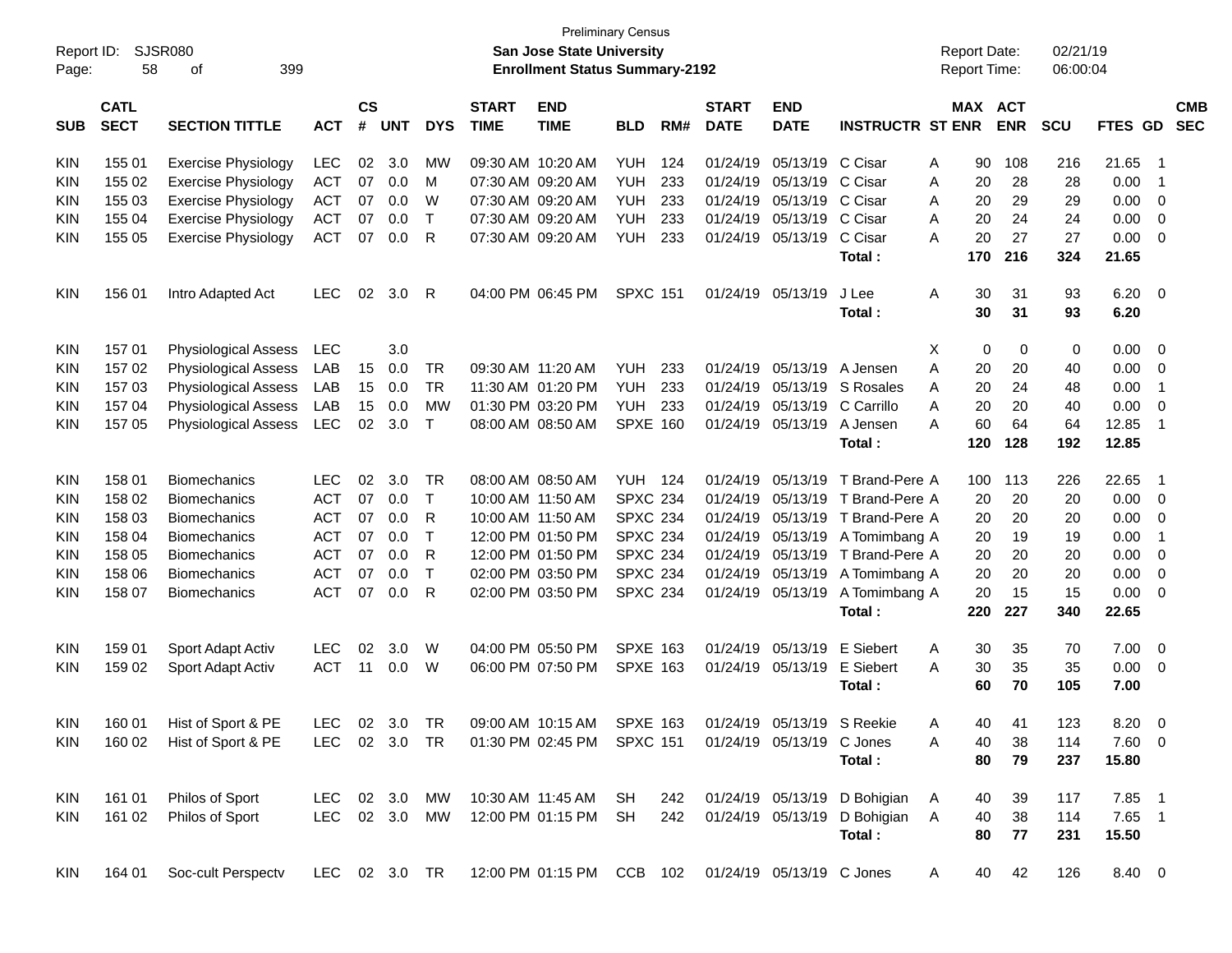| Page:       | <b>SJSR080</b><br>Report ID:<br>399<br>59<br>of     |                          |            |                    |                |              |                             | <b>San Jose State University</b><br><b>Enrollment Status Summary-2192</b> | <b>Preliminary Census</b> |      |                             |                           |                              | <b>Report Date:</b><br><b>Report Time:</b> |                       |             | 02/21/19<br>06:00:04 |                |                         |                          |
|-------------|-----------------------------------------------------|--------------------------|------------|--------------------|----------------|--------------|-----------------------------|---------------------------------------------------------------------------|---------------------------|------|-----------------------------|---------------------------|------------------------------|--------------------------------------------|-----------------------|-------------|----------------------|----------------|-------------------------|--------------------------|
| <b>SUB</b>  | <b>CATL</b><br><b>SECT</b><br><b>SECTION TITTLE</b> |                          | <b>ACT</b> | $\mathsf{cs}$<br># | <b>UNT</b>     | <b>DYS</b>   | <b>START</b><br><b>TIME</b> | <b>END</b><br><b>TIME</b>                                                 | <b>BLD</b>                | RM#  | <b>START</b><br><b>DATE</b> | <b>END</b><br><b>DATE</b> | <b>INSTRUCTR ST ENR</b>      |                                            | MAX ACT<br><b>ENR</b> |             | <b>SCU</b>           | FTES GD        |                         | <b>CMB</b><br><b>SEC</b> |
|             |                                                     |                          |            |                    |                |              |                             |                                                                           |                           |      |                             |                           | Total:                       |                                            | 40                    | 42          | 126                  | 8.40           |                         |                          |
| <b>KIN</b>  | 165 01                                              | Motor Development        | <b>LEC</b> | 02                 | 3.0            | МW           |                             | 10:30 AM 11:45 AM                                                         | <b>SPXE 163</b>           |      | 01/24/19                    |                           | 05/13/19 F Ghiasvand A       |                                            | 40                    | 42          | 126                  | 8.40           | 0                       |                          |
| KIN         | 165 02                                              | <b>Motor Development</b> | <b>LEC</b> | 02 <sub>o</sub>    | 3.0            | <b>MW</b>    |                             | 12:00 PM 01:15 PM                                                         | <b>SPXE 163</b>           |      | 01/24/19                    | 05/13/19 S Chang          |                              | Α                                          | 40                    | 44          | 132                  | 8.80           | 0                       |                          |
| <b>KIN</b>  | 165 03                                              | Motor Development        | <b>LEC</b> | 02                 | 3.0            | TR           |                             | 07:30 AM 08:45 AM                                                         | <b>SPXC 151</b>           |      | 01/24/19                    | 05/13/19                  | F Ghiasvand A                |                                            | 40                    | 42          | 126                  | 8.45           | $\overline{\mathbf{1}}$ |                          |
|             |                                                     |                          |            |                    |                |              |                             |                                                                           |                           |      |                             |                           | Total:                       | 120                                        |                       | 128         | 384                  | 25.65          |                         |                          |
| <b>KIN</b>  | 166 01                                              | Motor Learning           | <b>LEC</b> | 02                 | 3.0            | TR           |                             | 09:00 AM 09:50 AM                                                         | <b>SH</b>                 | 100  | 01/24/19                    | 05/13/19                  | E Wughalter A                |                                            | 90                    | 99          | 198                  | 19.80          | 0                       |                          |
| KIN         | 166 02                                              | Motor Learning           | <b>ACT</b> | 07                 | 0.0            | $\mathsf{T}$ |                             | 10:00 AM 11:50 AM                                                         | <b>SPXE 172</b>           |      | 01/24/19                    | 05/13/19                  | E Wughalter A                |                                            | 20                    | 26          | 26                   | 0.00           | - 0                     |                          |
| KIN         | 166 03                                              | Motor Learning           | <b>ACT</b> | 07                 | 0.0            | R            |                             | 10:00 AM 11:50 AM                                                         | <b>SPXE 172</b>           |      | 01/24/19                    | 05/13/19                  | E Wughalter A                |                                            | 20                    | 25          | 25                   | 0.00           | 0                       |                          |
| KIN         | 166 04                                              | Motor Learning           | <b>ACT</b> |                    | 0.0            |              |                             |                                                                           |                           |      |                             |                           |                              | X                                          | 0                     | $\mathbf 0$ | 0                    | 0.00           | 0                       |                          |
| KIN         | 166 05                                              | Motor Learning           | <b>ACT</b> |                    | 0.0            |              |                             |                                                                           |                           |      |                             |                           |                              | X                                          | 0                     | 0           | 0                    | 0.00           | $\mathbf 0$             |                          |
| KIN         | 166 06                                              | Motor Learning           | <b>ACT</b> | 07                 | 0.0            | W            |                             | 04:00 PM 05:50 PM                                                         | <b>SPXE 172</b>           |      |                             | 01/24/19 05/13/19         | K Thompson A                 |                                            | 20                    | 24          | 24                   | 0.00           | $\mathbf 0$             |                          |
| <b>KIN</b>  | 166 07                                              | Motor Learning           | <b>ACT</b> | 07                 | 0.0            | W            |                             | 06:00 PM 07:50 PM                                                         | <b>SPXE 172</b>           |      | 01/24/19                    | 05/13/19                  | K Thompson A                 |                                            | 20                    | 24          | 24                   | 0.00           | $\mathbf 0$             |                          |
|             |                                                     |                          |            |                    |                |              |                             |                                                                           |                           |      |                             |                           | Total:                       | 170                                        |                       | 198         | 297                  | 19.80          |                         |                          |
| <b>KIN</b>  | 16701                                               | Sports Psychology        | <b>LEC</b> | 02                 | 3.0            | МW           |                             | 09:00 AM 10:15 AM                                                         | <b>SPXE 163</b>           |      | 01/24/19                    | 05/13/19                  | M Gerson                     | Α                                          | 40                    | 42          | 126                  | 8.45           |                         | $1\,C$                   |
| <b>PSYC</b> | 16701                                               | Sports Psychology        | <b>LEC</b> | 02                 | 3.0            | <b>MW</b>    |                             | 09:00 AM 10:15 AM                                                         | <b>SPXE 163</b>           |      | 01/24/19                    | 05/13/19                  | M Gerson                     | A                                          | 0                     | 5           | 15                   | 1.00           | 0 <sup>C</sup>          |                          |
|             |                                                     |                          |            |                    |                |              |                             |                                                                           |                           |      |                             |                           | Total:                       |                                            | 40                    | 47          | 141                  | 9.45           |                         |                          |
| <b>KIN</b>  | 168 01                                              | Psych of Coaching        | <b>LEC</b> | 02                 | 3.0            | <b>MW</b>    |                             | 12:00 PM 01:15 PM                                                         | <b>SPXC 151</b>           |      |                             | 01/24/19 05/13/19         | D Murphy                     | Α                                          | 40                    | 44          | 132                  | 9.004          |                         |                          |
|             |                                                     |                          |            |                    |                |              |                             |                                                                           |                           |      |                             |                           | Total:                       |                                            | 40                    | 44          | 132                  | 9.00           |                         |                          |
| <b>KIN</b>  | 169 01                                              | Divrsty/Stress/Hlth      | <b>SEM</b> | 05                 | 3.0            | <b>MW</b>    |                             | 10:30 AM 11:45 AM                                                         | <b>YUH</b>                | 236  | 01/24/19                    | 05/13/19                  | K Jeffery                    | A                                          | 30                    | 35          | 105                  | 7.00           | 0 <sup>C</sup>          |                          |
| HS          | 169 01                                              | Divrsty/Stress/Hlth      | <b>SEM</b> | 05                 | 3.0            | <b>MW</b>    |                             | 10:30 AM 11:45 AM                                                         | <b>YUH</b>                | 236  | 01/24/19                    | 05/13/19                  | K Jeffery                    | A                                          | 0                     | 9           | 27                   | 1.80           | $0\,C$                  |                          |
| KIN         | 169 02                                              | Divrsty/Stress/Hlth      | <b>SEM</b> | 05                 | 3.0            | MW           |                             | 12:00 PM 01:15 PM                                                         | YUH.                      | 236  | 01/24/19                    | 05/13/19                  | M Crockett                   | A                                          | 30                    | 22          | 66                   | 4.40           | 0 <sup>C</sup>          |                          |
| HS          | 169 02                                              | Divrsty/Stress/Hlth      | <b>SEM</b> | 05                 | 3.0            | MW           |                             | 12:00 PM 01:15 PM                                                         | YUH.                      | 236  | 01/24/19                    | 05/13/19                  | M Crockett                   | A                                          | 0                     | 9           | 27                   | 1.80           | 0 <sup>C</sup>          |                          |
| KIN         | 169 03                                              | Divrsty/Stress/Hlth      | <b>SEM</b> | 05                 | 3.0            | <b>MW</b>    |                             | 01:30 PM 02:45 PM                                                         | YUH.                      | 236  | 01/24/19                    | 05/13/19                  | S Morales-Ko A               |                                            | 30                    | 26          | 78                   | 5.20           | $0\,C$                  |                          |
| HS          | 169 03                                              | Divrsty/Stress/Hlth      | <b>SEM</b> | 05                 | 3.0            | <b>MW</b>    |                             | 01:30 PM 02:45 PM                                                         | <b>YUH</b>                | 236  | 01/24/19                    | 05/13/19                  | S Morales-Ko A               |                                            | 0                     | 6           | 18                   | 1.20           | 0 <sup>C</sup>          |                          |
| <b>KIN</b>  | 169 04                                              | Divrsty/Stress/Hlth      | <b>SEM</b> | 05                 | 3.0            | <b>TR</b>    |                             | 09:00 AM 10:15 AM                                                         | <b>YUH</b>                | 236  | 01/24/19                    | 05/13/19                  | M Crockett                   | A                                          | 30                    | 28          | 84                   | 5.60           | 0 <sup>C</sup>          |                          |
| HS          | 169 04                                              | Divrsty/Stress/Hlth      | SEM        |                    | $05 \quad 3.0$ | <b>TR</b>    |                             | 09:00 AM_10:15 AM_                                                        | YUH                       | 236  |                             |                           | 01/24/19 05/13/19 M Crockett | A                                          | $\Omega$              | 4           | 12                   | 0.80           |                         | $0\,C$                   |
| KIN         | 169 05                                              | Divrsty/Stress/Hlth      | SEM 05 3.0 |                    |                | TR           |                             | 12:00 PM 01:15 PM                                                         | YUH                       | -236 |                             |                           | 01/24/19 05/13/19 K Russell  | A                                          | 30                    | 27          | 81                   | 5.40           | 0 <sup>o</sup>          |                          |
| HS          | 169 05                                              | Divrsty/Stress/Hlth      | SEM        | 05                 | 3.0            | TR           |                             | 12:00 PM 01:15 PM                                                         | YUH                       | 236  |                             |                           | 01/24/19 05/13/19 K Russell  | A                                          | 0                     | 4           | 12                   | 0.80           | $0\,$ C                 |                          |
| <b>KIN</b>  | 169 06                                              | Divrsty/Stress/Hlth      | SEM        | 05                 | 3.0            | TR           |                             | 01:30 PM 02:45 PM                                                         | YUH 236                   |      |                             |                           | 01/24/19 05/13/19 D Murphy   | A                                          | 30                    | 19          | 57                   | 3.80           | $0\,C$                  |                          |
| HS.         | 169 06                                              | Divrsty/Stress/Hlth      | SEM 05 3.0 |                    |                | TR           |                             | 01:30 PM 02:45 PM YUH 236                                                 |                           |      |                             |                           | 01/24/19 05/13/19 D Murphy   | A                                          | 0                     | 11          | 33                   | 2.20           | $0\,C$                  |                          |
|             |                                                     |                          |            |                    |                |              |                             |                                                                           |                           |      |                             |                           | Total:                       | 180                                        |                       | 200         | 600                  | 40.00          |                         |                          |
| KIN         |                                                     | 170B 01 Fld Exp Teach    | <b>SUP</b> |                    | 36 1.0         | TBA          |                             |                                                                           |                           |      |                             | 01/24/19 05/13/19 O David |                              | A                                          | 15                    | 0           | 0                    | $0.00 \quad 0$ |                         |                          |
| <b>KIN</b>  |                                                     | 170B 02 Fld Exp Teach    | <b>SUP</b> |                    | 36 1.0         | TBA          |                             |                                                                           |                           |      |                             | 01/24/19 05/13/19 O David |                              | A                                          | 15                    | 0           | 0                    | $0.00 \t 0$    |                         |                          |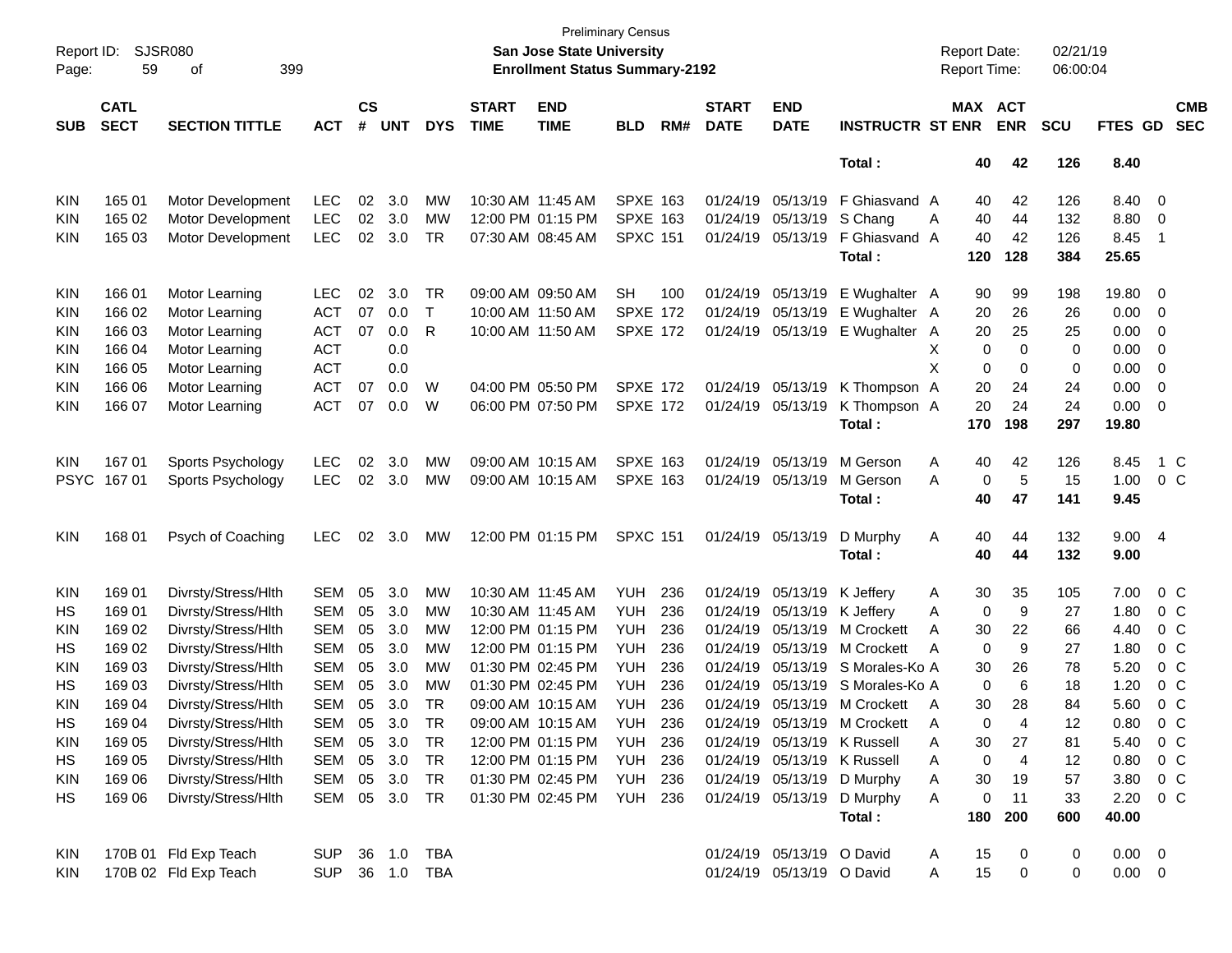| Report ID:<br>Page: | <b>SJSR080</b><br>60       | 399<br>оf                 |            |                    |            |            |                             | <b>Preliminary Census</b><br><b>San Jose State University</b><br><b>Enrollment Status Summary-2192</b> |                 |     |                             |                           |                                  | <b>Report Date:</b><br>Report Time: |                         |                         | 02/21/19<br>06:00:04 |                |                          |                          |
|---------------------|----------------------------|---------------------------|------------|--------------------|------------|------------|-----------------------------|--------------------------------------------------------------------------------------------------------|-----------------|-----|-----------------------------|---------------------------|----------------------------------|-------------------------------------|-------------------------|-------------------------|----------------------|----------------|--------------------------|--------------------------|
| <b>SUB</b>          | <b>CATL</b><br><b>SECT</b> | <b>SECTION TITTLE</b>     | <b>ACT</b> | $\mathsf{cs}$<br># | <b>UNT</b> | <b>DYS</b> | <b>START</b><br><b>TIME</b> | <b>END</b><br><b>TIME</b>                                                                              | <b>BLD</b>      | RM# | <b>START</b><br><b>DATE</b> | <b>END</b><br><b>DATE</b> | <b>INSTRUCTR ST ENR</b>          |                                     |                         | MAX ACT<br><b>ENR</b>   | <b>SCU</b>           | <b>FTES GD</b> |                          | <b>CMB</b><br><b>SEC</b> |
|                     |                            |                           |            |                    |            |            |                             |                                                                                                        |                 |     |                             |                           | Total:                           |                                     | 30                      | 0                       | 0                    | 0.00           |                          |                          |
| <b>KIN</b>          |                            | 170C 01 Fieldwork-Adapted | <b>SUP</b> | 36                 | 1.0        | <b>TBA</b> |                             |                                                                                                        |                 |     | 01/24/19                    | 05/13/19                  | J Lee                            | A                                   | 2                       | 0                       | 0                    | 0.00           | $\overline{\phantom{0}}$ |                          |
| <b>KIN</b>          |                            | 170C 02 Fieldwork-Adapted | <b>SUP</b> | 36                 | 2.0        | <b>TBA</b> |                             |                                                                                                        |                 |     | 01/24/19                    | 05/13/19                  | J Lee                            | A                                   | 2                       | 0                       | 0                    | 0.00           | - 0                      |                          |
| <b>KIN</b>          |                            | 170C 03 Fieldwork-Adapted | <b>SUP</b> | 36                 | 3.0        | <b>TBA</b> |                             |                                                                                                        |                 |     |                             | 01/24/19 05/13/19         | J Lee                            | А                                   | 2                       | 9                       | 27                   | 1.80           | - 0                      |                          |
|                     |                            |                           |            |                    |            |            |                             |                                                                                                        |                 |     |                             |                           | Total:                           |                                     | 6                       | 9                       | 27                   | 1.80           |                          |                          |
| <b>KIN</b>          | 172 01                     | Elem Sch Programs         | <b>LEC</b> | 02                 | 3.0        | <b>TR</b>  |                             | 03:00 PM 03:50 PM                                                                                      | <b>SPXE 163</b> |     | 01/24/19                    | 05/13/19                  | D Daum                           | A                                   | 22                      | 22                      | 44                   | 4.40           | $\overline{\phantom{0}}$ |                          |
| <b>KIN</b>          | 172 02                     | Elem Sch Programs         | <b>ACT</b> | 11                 | 0.0        | <b>TR</b>  |                             | 04:00 PM 04:50 PM                                                                                      | <b>SPXE 163</b> |     | 01/24/19                    | 05/13/19                  | D Daum                           | A                                   | 22                      | 22                      | 22                   | 0.00           | $\overline{\phantom{0}}$ |                          |
|                     |                            |                           |            |                    |            |            |                             |                                                                                                        |                 |     |                             |                           | Total:                           |                                     | 44                      | 44                      | 66                   | 4.40           |                          |                          |
| <b>KIN</b>          | 174 01                     | Assess Psychomotor LEC    |            |                    | 02 3.0 T   |            |                             | 04:00 PM 06:45 PM                                                                                      | <b>SPXC 151</b> |     |                             | 01/24/19 05/13/19         | J Lee                            | Α                                   | 30                      | 35                      | 105                  | $7.00 \t 0$    |                          |                          |
|                     |                            |                           |            |                    |            |            |                             |                                                                                                        |                 |     |                             |                           | Total:                           |                                     | 30                      | 35                      | 105                  | 7.00           |                          |                          |
| <b>KIN</b>          | 175 01                     | Meas & Eval in Kines LEC  |            | 02                 | 3.0        | т          |                             | 04:00 PM 05:50 PM                                                                                      | <b>DBH</b>      | 133 | 01/24/19                    | 05/13/19                  | <b>B</b> Shifflett               | A                                   | 60                      | 59                      | 118                  | 11.80          | - 0                      |                          |
| KIN                 | 175 02                     | Meas & Eval in Kines      | ACT        | 13                 | 0.0        | F          | 10:00 AM 11:50 AM           |                                                                                                        | <b>CL</b>       | 111 | 01/24/19                    | 05/13/19                  | <b>B</b> Shifflett               | A                                   | 20                      | 18                      | 18                   | 0.00           | - 0                      |                          |
| KIN                 | 175 03                     | Meas & Eval in Kines      | ACT        | 13                 | 0.0        | F          |                             | 12:00 PM 01:50 PM                                                                                      | CL.             | 111 | 01/24/19                    | 05/13/19                  | <b>B</b> Shifflett               | A                                   | 20                      | 20                      | 20                   | 0.00           | 0                        |                          |
| <b>KIN</b>          | 175 04                     | Meas & Eval in Kines ACT  |            |                    | 13 0.0     | F          |                             | 02:00 PM 03:50 PM                                                                                      | CL.             | 111 |                             | 01/24/19 05/13/19         | <b>B</b> Shifflett               | A                                   | 20                      | 21                      | 21                   | 0.00           | - 0                      |                          |
|                     |                            |                           |            |                    |            |            |                             |                                                                                                        |                 |     |                             |                           | Total:                           |                                     | 120                     | 118                     | 177                  | 11.80          |                          |                          |
| <b>KIN</b>          | 179 01                     | Dsgn/Asmt Movement LEC    |            |                    | 02 3.0     | TR         |                             | 01:30 PM 02:45 PM                                                                                      | <b>SPXE 163</b> |     |                             | 01/24/19 05/13/19         | E Siebert                        | Α                                   | 22                      | 23                      | 69                   | $4.60$ 0       |                          |                          |
|                     |                            |                           |            |                    |            |            |                             |                                                                                                        |                 |     |                             |                           | Total:                           |                                     | 22                      | 23                      | 69                   | 4.60           |                          |                          |
| <b>KIN</b>          | 180 01                     | Independent Study         | <b>SUP</b> | 36                 | 1.0        | <b>TBA</b> |                             |                                                                                                        |                 |     | 01/24/19                    | 05/13/19                  |                                  | A                                   | 2                       | 0                       | 0                    | 0.00           | $\overline{\phantom{0}}$ |                          |
| <b>KIN</b>          | 180 02                     | Independent Study         | <b>SUP</b> | 36                 | 2.0        | <b>TBA</b> |                             |                                                                                                        |                 |     | 01/24/19                    | 05/13/19                  |                                  | A                                   | 2                       | 0                       | 0                    | 0.00           | 0                        |                          |
| KIN                 | 180 03                     | Independent Study         | <b>SUP</b> | 36                 | 3.0        | <b>TBA</b> |                             |                                                                                                        |                 |     | 01/24/19                    | 05/13/19                  |                                  | A                                   | 2                       | 0                       | 0                    | 0.00           | 0                        |                          |
| <b>KIN</b>          | 180 04                     | Independent Study         | <b>SUP</b> | 36                 | 4.0        | <b>TBA</b> |                             |                                                                                                        |                 |     | 01/24/19                    | 05/13/19                  |                                  | А                                   | 2                       | $\Omega$                | 0                    | 0.00           | 0                        |                          |
| <b>KIN</b>          | 180 05                     | Independent Study         | <b>SUP</b> | 36                 | 1.0        | <b>TBA</b> |                             |                                                                                                        |                 |     | 01/24/19                    | 05/13/19                  | T Brand-Pere A                   |                                     | 2                       | 8                       | 8                    | 0.53           | 0                        |                          |
| KIN                 | 180 06                     | Independent Study         | <b>SUP</b> | 36                 | 1.0        | <b>TBA</b> |                             |                                                                                                        |                 |     | 01/24/19                    | 05/13/19                  | E Siebert                        | A                                   | 2                       | 1                       | $\mathbf{1}$         | 0.08           | -1                       |                          |
| <b>KIN</b>          | 180 07                     | Independent Study         | <b>SUP</b> | 36                 | 1.0        | <b>TBA</b> |                             |                                                                                                        |                 |     |                             |                           | 01/24/19 05/13/19 T Brand-Pere A |                                     | $\overline{2}$          | $\overline{2}$          | 2                    | 0.13           | - 0                      |                          |
| KIN                 | 180 08                     | Independent Study         | <b>SUP</b> | 36                 | 1.0        | <b>TBA</b> |                             |                                                                                                        |                 |     |                             |                           | 01/24/19 05/13/19 E Wughalter    | $\mathsf{A}$                        | 2                       |                         | 1                    | 0.07           | 0                        |                          |
| KIN                 | 180 09                     | Independent Study         | <b>SUP</b> | 36                 | 1.0        | <b>TBA</b> |                             |                                                                                                        |                 |     | 01/24/19                    | 05/13/19                  |                                  | Α                                   | 2                       | 0                       | 0                    | 0.00           | - 0                      |                          |
| KIN                 | 180 10                     | Independent Study         | <b>SUP</b> | 36                 | 2.0        | <b>TBA</b> |                             |                                                                                                        |                 |     | 01/24/19                    | 05/13/19 T Butryn         |                                  | A                                   | $\overline{\mathbf{c}}$ | 1                       | $\overline{c}$       | 0.13           | - 0                      |                          |
| KIN                 | 180 11                     | Independent Study         | <b>SUP</b> | 36                 | 2.0        | <b>TBA</b> |                             |                                                                                                        |                 |     | 01/24/19                    | 05/13/19                  | J Lee                            | Α                                   | $\overline{\mathbf{c}}$ |                         | $\boldsymbol{2}$     | 0.13           | $\overline{\phantom{0}}$ |                          |
| KIN                 | 180 12                     | Independent Study         | <b>SUP</b> | 36                 | 2.0        | <b>TBA</b> |                             |                                                                                                        |                 |     | 01/24/19                    | 05/13/19                  | A Jensen                         | A                                   | $\overline{c}$          | 1                       | $\overline{c}$       | 0.13           | $\overline{\mathbf{0}}$  |                          |
| KIN                 | 180 13                     | Independent Study         | <b>SUP</b> | 36                 | 2.0        | <b>TBA</b> |                             |                                                                                                        |                 |     | 01/24/19                    | 05/13/19                  |                                  | A                                   | $\overline{\mathbf{c}}$ | 0                       | $\pmb{0}$            | 0.00           | $\overline{\mathbf{0}}$  |                          |
| KIN                 | 180 14                     | Independent Study         | <b>SUP</b> | 36                 | 3.0        | <b>TBA</b> |                             |                                                                                                        |                 |     | 01/24/19                    | 05/13/19 K Han            |                                  | Α                                   | $\overline{\mathbf{c}}$ | 4                       | 12                   | 0.80           | $\overline{\mathbf{0}}$  |                          |
| KIN                 | 180 15                     | Independent Study         | <b>SUP</b> | 36                 | 3.0        | <b>TBA</b> |                             |                                                                                                        |                 |     | 01/24/19                    |                           | 05/13/19 A Jensen                | Α                                   | 2                       | $\overline{\mathbf{c}}$ | $\,6$                | 0.40           | $\overline{\mathbf{0}}$  |                          |
| KIN                 | 180 16                     | Independent Study         | <b>SUP</b> |                    | 36 3.0     | <b>TBA</b> |                             |                                                                                                        |                 |     |                             | 01/24/19 05/13/19         |                                  | Α                                   | $\overline{2}$          | 0                       | 0                    | $0.00 \t 0$    |                          |                          |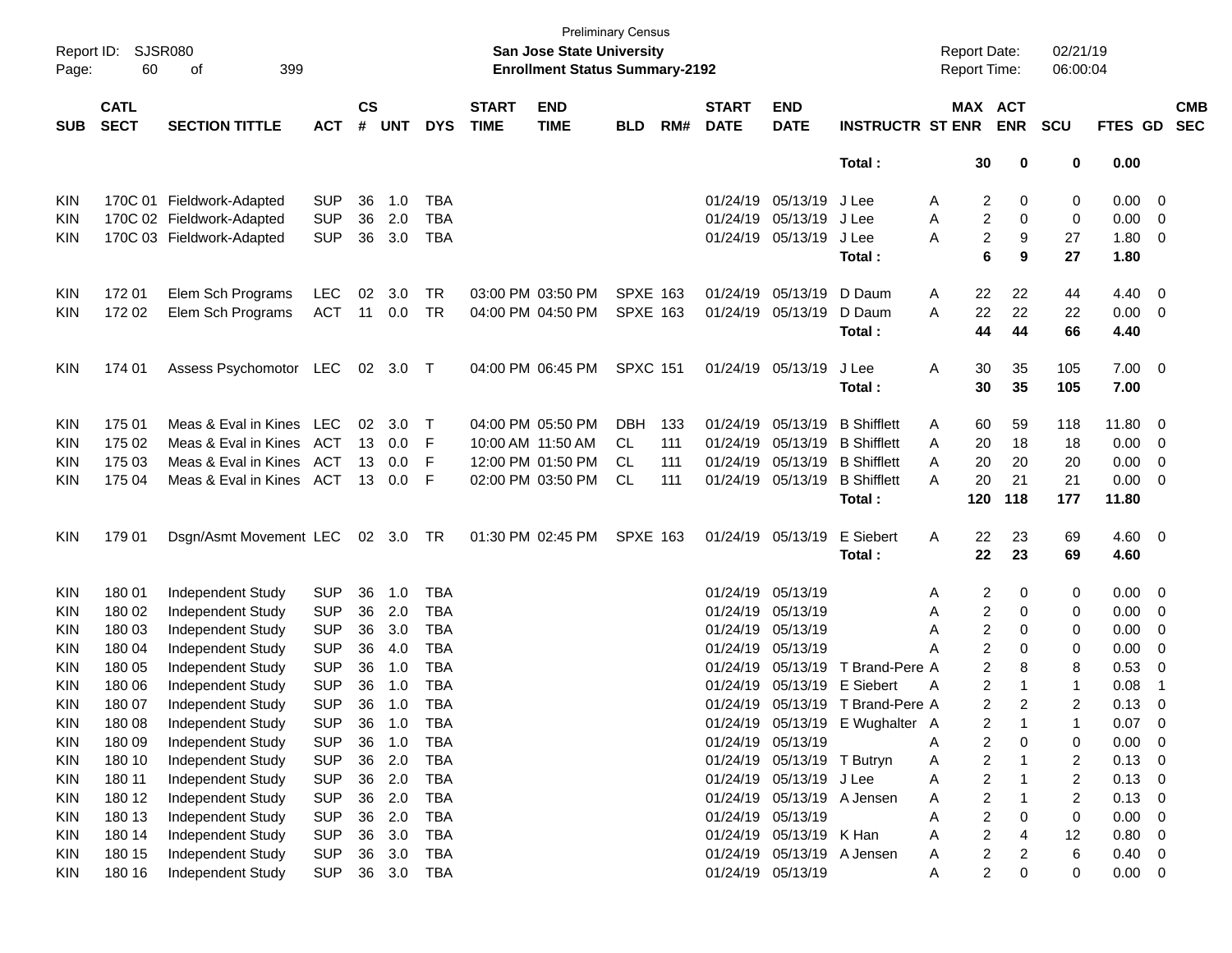| <b>Preliminary Census</b><br><b>SJSR080</b><br>Report ID:<br>San Jose State University<br>399<br>61<br><b>Enrollment Status Summary-2192</b><br>оf<br>Page: |                            |                                                                                             |                |                    |            |              |                             |                           | <b>Report Date:</b><br><b>Report Time:</b> |     | 02/21/19<br>06:00:04        |                             |                               |                             |                       |                |                |                         |                          |
|-------------------------------------------------------------------------------------------------------------------------------------------------------------|----------------------------|---------------------------------------------------------------------------------------------|----------------|--------------------|------------|--------------|-----------------------------|---------------------------|--------------------------------------------|-----|-----------------------------|-----------------------------|-------------------------------|-----------------------------|-----------------------|----------------|----------------|-------------------------|--------------------------|
| <b>SUB</b>                                                                                                                                                  | <b>CATL</b><br><b>SECT</b> | <b>SECTION TITTLE</b>                                                                       | <b>ACT</b>     | $\mathsf{cs}$<br># | <b>UNT</b> | <b>DYS</b>   | <b>START</b><br><b>TIME</b> | <b>END</b><br><b>TIME</b> | <b>BLD</b>                                 | RM# | <b>START</b><br><b>DATE</b> | <b>END</b><br><b>DATE</b>   | <b>INSTRUCTR ST ENR</b>       |                             | MAX ACT<br><b>ENR</b> | <b>SCU</b>     | <b>FTES GD</b> |                         | <b>CMB</b><br><b>SEC</b> |
| <b>KIN</b>                                                                                                                                                  | 180 17                     | Independent Study                                                                           | <b>SUP</b>     | 36                 | 3.0        | TBA          |                             |                           |                                            |     |                             | 01/24/19 05/13/19           |                               | 2<br>Α                      | 0                     | 0              | 0.00           | - 0                     |                          |
| KIN                                                                                                                                                         | 180 18                     | Independent Study                                                                           | <b>SUP</b>     | 36                 | 3.0        | <b>TBA</b>   |                             |                           |                                            |     |                             | 01/24/19 05/13/19           | Total:                        | $\boldsymbol{2}$<br>A<br>36 | 0<br>21               | 0<br>36        | 0.00<br>2.42   | $\overline{0}$          |                          |
| <b>KIN</b>                                                                                                                                                  | 185 01                     | Senior Seminar                                                                              | <b>SEM</b>     | 05                 | 1.0        | M            |                             | 12:30 PM 01:20 PM         | <b>SPXC 153</b>                            |     |                             | 01/24/19 05/13/19 K Jeffery |                               | A<br>20                     | 31                    | 31             | 2.07           | $\overline{0}$          |                          |
| <b>KIN</b>                                                                                                                                                  | 185 02                     | Senior Seminar                                                                              | <b>SEM</b>     | 05                 | 1.0        | M            |                             | 01:30 PM 02:20 PM         | <b>SPXC 153</b>                            |     |                             | 01/24/19 05/13/19           | K Jeffery                     | 20<br>Α                     | 26                    | 26             | 1.73           | 0                       |                          |
| <b>KIN</b>                                                                                                                                                  | 185 03                     | Senior Seminar                                                                              | <b>SEM</b>     | 05                 | 1.0        | $\mathsf{T}$ |                             | 09:00 AM 09:50 AM         | <b>SPXC 153</b>                            |     |                             | 01/24/19 05/13/19           | T Hayduk                      | 20<br>Α                     | 23                    | 23             | 1.53           | 0                       |                          |
| <b>KIN</b>                                                                                                                                                  | 185 04                     | Senior Seminar                                                                              | <b>SEM</b>     | 05                 | 1.0        | $\mathsf{T}$ |                             | 12:00 PM 12:50 PM         | <b>SPXC 153</b>                            |     |                             | 01/24/19 05/13/19           | L Wilkin                      | 20<br>Α                     | 25                    | 25             | 1.67           | $\overline{0}$          |                          |
| <b>KIN</b>                                                                                                                                                  | 185 05                     | Senior Seminar                                                                              | <b>SEM</b>     | 05                 | 1.0        | R            |                             | 09:00 AM 09:50 AM         | <b>SPXC 153</b>                            |     |                             | 01/24/19 05/13/19           | M Ruban                       | 20<br>Α                     | 22                    | 22             | 1.47           | $\overline{0}$          |                          |
|                                                                                                                                                             |                            |                                                                                             |                |                    |            |              |                             |                           |                                            |     |                             |                             | Total:                        | 100                         | 127                   | 127            | 8.47           |                         |                          |
| <b>KIN</b>                                                                                                                                                  | 18701                      | Clin Ex Physiol                                                                             | <b>LEC</b>     | 02                 | 3.0        | TR           |                             | 10:30 AM 11:45 AM         | <b>SPXE 163</b>                            |     |                             | 01/24/19 05/13/19           | L Wilkin                      | Α<br>40                     | 45                    | 135            | 9.00           | $\overline{0}$          |                          |
| <b>KIN</b>                                                                                                                                                  | 18702                      | Clin Ex Physiol                                                                             | <b>LEC</b>     | 02                 | 3.0        | <b>TR</b>    |                             | 01:30 PM 02:45 PM         | YUH                                        | 233 |                             | 01/24/19 05/13/19           | A Jensen                      | 40<br>Α                     | 43                    | 129            | 8.60           | 0                       |                          |
|                                                                                                                                                             |                            |                                                                                             |                |                    |            |              |                             |                           |                                            |     |                             |                             | Total:                        | 80                          | 88                    | 264            | 17.60          |                         |                          |
| <b>KIN</b>                                                                                                                                                  | 18801                      | Prev Care Ath Inj                                                                           | <b>LEC</b>     | 02                 | 2.0        | TR           |                             | 09:30 AM 10:20 AM         | <b>YUH 128</b>                             |     |                             | 01/24/19 05/13/19           | K Han                         | A<br>40                     | 27                    | 54             | 3.60           | $\overline{\mathbf{0}}$ |                          |
|                                                                                                                                                             |                            |                                                                                             |                |                    |            |              |                             |                           |                                            |     |                             |                             | Total :                       | 40                          | 27                    | 54             | 3.60           |                         |                          |
| <b>KIN</b>                                                                                                                                                  | 18901                      | Care & Prev Lab                                                                             | LAB            | 15                 | 1.0        | $\mathsf{T}$ |                             | 01:30 PM 03:20 PM         | YUH                                        | 128 |                             | 01/24/19 05/13/19           | K Han                         | Α<br>20                     | 10                    | 10             | 0.67           | $\overline{0}$          |                          |
| KIN                                                                                                                                                         | 18902                      | Care & Prev Lab                                                                             | LAB            | 15                 | 1.0        | R            |                             | 11:30 AM 01:20 PM         | <b>YUH 128</b>                             |     |                             | 01/24/19 05/13/19           | K Han                         | A<br>20                     | 13                    | 13             | 0.87           | $\overline{0}$          |                          |
|                                                                                                                                                             |                            |                                                                                             |                |                    |            |              |                             |                           |                                            |     |                             |                             | Total:                        | 40                          | 23                    | 23             | 1.53           |                         |                          |
| <b>KIN</b>                                                                                                                                                  |                            | 191B 01 Adv Assess Upr Ext                                                                  | <b>LEC</b>     | 02                 | 3.0        | MW           |                             | 09:30 AM 10:20 AM         | YUH                                        | 128 |                             | 01/24/19 05/13/19           | H Pai                         | 40<br>A                     | $12 \,$               | 24             | 2.40           | $\overline{0}$          |                          |
| <b>KIN</b>                                                                                                                                                  |                            | 191B 02 Adv Assess Upr Ext                                                                  | LAB            | 15                 | 0.0        | M            |                             | 10:30 AM 12:20 PM         | <b>YUH</b>                                 | 128 | 01/24/19                    | 05/13/19                    | H Pai                         | Α<br>20                     | 12                    | 12             | 0.00           | 0                       |                          |
| <b>KIN</b>                                                                                                                                                  |                            | 191B 03 Adv Assess Upr Ext                                                                  | LAB            | 15                 | 0.0        | W            |                             | 10:30 AM 12:20 PM         | <b>YUH 128</b>                             |     |                             | 01/24/19 05/13/19           | H Pai                         | 20<br>Α                     | $\mathbf 0$           | 0              | 0.00           | 0                       |                          |
|                                                                                                                                                             |                            |                                                                                             |                |                    |            |              |                             |                           |                                            |     |                             |                             | Total:                        | 80                          | 24                    | 36             | 2.40           |                         |                          |
| <b>KIN</b>                                                                                                                                                  | 195 01                     | Therapeutic Modaliti                                                                        | <b>LEC</b>     | 01                 | 3.0        | TR           |                             | 10:30 AM 11:20 AM         | YUH                                        | 128 |                             | 01/24/19 05/13/19           | K Han                         | A<br>40                     | 12                    | 24             | 2.40           | 0                       |                          |
| <b>KIN</b>                                                                                                                                                  | 195 02                     | Therapeutic Modaliti                                                                        | <b>ACT</b>     | 11                 | 0.0        | $\mathsf{T}$ |                             | 11:30 AM 01:20 PM         | <b>YUH</b>                                 | 128 | 01/24/19                    | 05/13/19                    | K Han                         | Α<br>20                     | 12                    | 12             | 0.00           | 0                       |                          |
| <b>KIN</b>                                                                                                                                                  | 195 03                     | <b>Therapeutic Modaliti</b>                                                                 | <b>ACT</b>     | 11                 | 0.0        | R            |                             | 01:30 PM 03:20 PM         | <b>YUH 128</b>                             |     |                             | 01/24/19 05/13/19           | K Han                         | 20<br>Α                     | $\Omega$              | 0              | 0.00           | 0                       |                          |
|                                                                                                                                                             |                            |                                                                                             |                |                    |            |              |                             |                           |                                            |     |                             |                             | Total:                        | 80                          | 24                    | 36             | 2.40           |                         |                          |
| KIN.                                                                                                                                                        |                            | 197B 01 Practicum Ath Trn II SUP 36 1.0 W 07:30 AM 08:20 AM YUH 128 01/24/19 05/13/19 H Pai |                |                    |            |              |                             |                           |                                            |     |                             |                             |                               | A<br>12                     | - 13                  | 13             | $0.87 \quad 0$ |                         |                          |
|                                                                                                                                                             |                            |                                                                                             |                |                    |            |              |                             |                           |                                            |     |                             |                             | Total:                        | 12                          | $-13$                 | 13             | 0.87           |                         |                          |
| KIN.                                                                                                                                                        |                            | 197D 01 Practicum Ath Trn IV SUP 36 1.0 R 07:30 AM 08:20 AM YUH 128                         |                |                    |            |              |                             |                           |                                            |     |                             | 01/24/19 05/13/19 K Han     |                               | A<br>12                     | 7                     | 7              | $0.47 \quad 0$ |                         |                          |
|                                                                                                                                                             |                            |                                                                                             |                |                    |            |              |                             |                           |                                            |     |                             |                             | Total:                        | 12                          | $\overline{7}$        | $\overline{7}$ | 0.47           |                         |                          |
| KIN.                                                                                                                                                        |                            | 198 01 Internship                                                                           | SUP 36 1.0 TBA |                    |            |              |                             |                           |                                            |     |                             |                             | 01/24/19 05/13/19 B Shifflett | A                           | 10 15                 | 15             | $1.00 \t 0$    |                         |                          |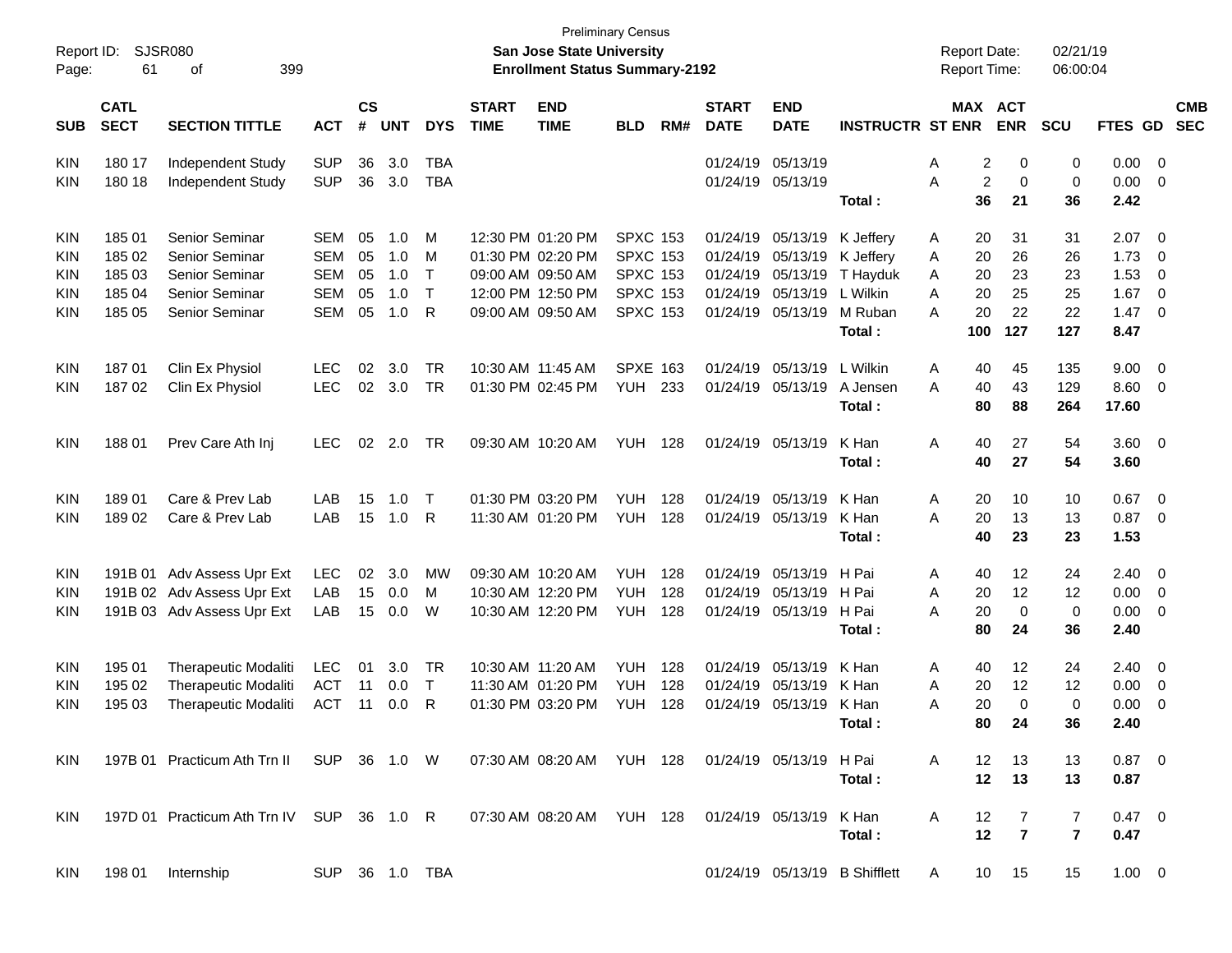| Report ID:<br>Page:              | 62                         | SJSR080<br>399<br>οf                                                                 |                                        |                |                   |                                        |                             | <b>Preliminary Census</b><br>San Jose State University<br><b>Enrollment Status Summary-2192</b> |                 |     |                             |                                                             |                                                                                                           | <b>Report Date:</b><br><b>Report Time:</b> |                                                           | 02/21/19<br>06:00:04      |                                                      |            |
|----------------------------------|----------------------------|--------------------------------------------------------------------------------------|----------------------------------------|----------------|-------------------|----------------------------------------|-----------------------------|-------------------------------------------------------------------------------------------------|-----------------|-----|-----------------------------|-------------------------------------------------------------|-----------------------------------------------------------------------------------------------------------|--------------------------------------------|-----------------------------------------------------------|---------------------------|------------------------------------------------------|------------|
| <b>SUB</b>                       | <b>CATL</b><br><b>SECT</b> | <b>SECTION TITTLE</b>                                                                | <b>ACT</b>                             | <b>CS</b><br># | <b>UNT</b>        | <b>DYS</b>                             | <b>START</b><br><b>TIME</b> | <b>END</b><br><b>TIME</b>                                                                       | <b>BLD</b>      | RM# | <b>START</b><br><b>DATE</b> | <b>END</b><br><b>DATE</b>                                   | <b>INSTRUCTR ST ENR</b>                                                                                   |                                            | MAX ACT<br><b>ENR</b>                                     | <b>SCU</b>                | FTES GD SEC                                          | <b>CMB</b> |
| KIN<br>KIN<br>KIN                | 198 02<br>198 03<br>198 04 | Internship<br>Internship<br>Internship                                               | <b>SUP</b><br><b>SUP</b><br><b>SUP</b> | 36<br>36<br>36 | 2.0<br>3.0<br>4.0 | <b>TBA</b><br><b>TBA</b><br><b>TBA</b> |                             |                                                                                                 |                 |     |                             | 01/24/19 05/13/19<br>01/24/19 05/13/19<br>01/24/19 05/13/19 | <b>B</b> Shifflett<br><b>B</b> Shifflett<br><b>B</b> Shifflett<br>Total:                                  | A<br>A<br>A                                | 10<br>65<br>10<br>27<br>10<br>$\overline{4}$<br>40<br>111 | 130<br>81<br>16<br>242    | 8.67 0<br>$5.40 \ 0$<br>$1.07 \t 0$<br>16.13         |            |
| KIN                              | 250 01                     | <b>Fund Quant Resrch</b>                                                             | SEM 05                                 |                | 3.0               | M                                      |                             | 07:00 PM 09:45 PM                                                                               | <b>SPXC 151</b> |     |                             | 01/24/19 05/13/19                                           | S Chang<br>Total:                                                                                         | A                                          | 9<br>22<br>22<br>9                                        | 27<br>27                  | $2.25$ 9<br>2.25                                     |            |
| KIN                              | 251 01                     | <b>Fund Qual Resrch</b>                                                              | SEM 05                                 |                | 3.0               | W                                      |                             | 04:00 PM 06:45 PM                                                                               | <b>SPXC 151</b> |     |                             | 01/24/19 05/13/19                                           | T Butryn<br>Total:                                                                                        | A                                          | 22<br>20<br>22<br>20                                      | 60<br>60                  | 5.00 20<br>5.00                                      |            |
| KIN                              | 256 01                     | Environmental Ex Phy SEM 05 3.0 T                                                    |                                        |                |                   |                                        |                             | 04:00 PM 06:45 PM                                                                               | <b>YUH 233</b>  |     | 01/24/19 05/13/19           |                                                             | C Cisar<br>Total:                                                                                         | Α                                          | 15<br>16<br>15<br>16                                      | 48<br>48                  | 4.00 16<br>4.00                                      |            |
| KIN                              | 259 01                     | Adv APA Internship                                                                   | <b>SUP</b>                             |                | 25 3.0            | TBA                                    |                             |                                                                                                 |                 |     |                             | 01/24/19 05/13/19                                           | J Lee<br>Total:                                                                                           | Α                                          | 2<br>0<br>$\overline{\mathbf{2}}$<br>0                    | 0<br>0                    | $0.00 \t 0$<br>0.00                                  |            |
| KIN                              | 266 01                     | Prin & Conc Mot Lrng SEM 05 3.0 M                                                    |                                        |                |                   |                                        |                             | 04:00 PM 06:45 PM                                                                               | <b>SPXE 163</b> |     |                             | 01/24/19 05/13/19                                           | E Wughalter A<br>Total:                                                                                   |                                            | 47<br>30<br>30<br>47                                      | 141<br>141                | 11.75 47<br>11.75                                    |            |
| KIN                              | 267 01                     | Adv Sport Psych                                                                      | SEM 05 3.0                             |                |                   | R                                      |                             | 04:00 PM 06:45 PM                                                                               | <b>SPXC 153</b> |     | 01/24/19 05/13/19           |                                                             | K Jeffery<br>Total:                                                                                       | A                                          | 15<br>11<br>15<br>11                                      | 33<br>33                  | 2.75 11<br>2.75                                      |            |
| KIN                              | 269 01                     | Res/Prac/Mgmt/Inj -                                                                  | SEM 05 2.0 W                           |                |                   |                                        |                             | 07:00 PM 08:50 PM                                                                               | <b>YUH 128</b>  |     | 01/24/19 05/13/19           |                                                             | M Tsuruike<br>Total:                                                                                      | A                                          | 15<br>11<br>15<br>11                                      | 22<br>22                  | 1.83 11<br>1.83                                      |            |
| <b>KIN</b>                       | 273 01                     | Res/Prac Ther Modali SEM 05 2.0 T                                                    |                                        |                |                   |                                        |                             | 07:00 PM 08:50 PM                                                                               | <b>YUH 128</b>  |     | 01/24/19 05/13/19           |                                                             | M Tsuruike<br>Total:                                                                                      | A                                          | 15<br>11<br>15<br>11                                      | 22<br>22                  | 1.83 11<br>1.83                                      |            |
| <b>KIN</b><br><b>KIN</b><br>KIN. | 280 01<br>280 02           | Adv Fldwk Sprt Mgt<br>Adv Fldwk Sprt Mgt<br>280 03 Adv Fldwk Sprt Mgt SUP 25 3.0 TBA | <b>SUP</b><br>SUP 25 2.0 TBA           |                | 25 1.0            | <b>TBA</b>                             |                             |                                                                                                 |                 |     |                             |                                                             | 01/24/19 05/13/19 B Shifflett<br>01/24/19 05/13/19 B Shifflett<br>01/24/19 05/13/19 B Shifflett<br>Total: | Α<br>A<br>A                                | 2<br>0<br>2<br>$\Omega$<br>2<br>4<br>6<br>4               | 0<br>$\Omega$<br>12<br>12 | $0.00 \t 0$<br>$0.00 \t 0$<br>$1.00 \quad 4$<br>1.00 |            |
| KIN                              |                            | 281 01 Legal Aspects Sprt SEM 05 3.0 M                                               |                                        |                |                   |                                        |                             |                                                                                                 |                 |     |                             |                                                             | 04:00 PM 06:45 PM SPXC 153 01/24/19 05/13/19 C Armstrong A<br>Total:                                      |                                            | 15<br>10<br>15<br>10                                      | 30<br>30                  | 2.50 10<br>2.50                                      |            |
| KIN                              | 284 01                     | <b>Finance Aspt Sport</b>                                                            | SEM 05 3.0 W                           |                |                   |                                        |                             | 07:00 PM 09:45 PM SPXC 151 01/24/19 05/13/19 T Hayduk                                           |                 |     |                             |                                                             | Total:                                                                                                    | A                                          | 15<br>10<br>15<br>10                                      | 30<br>30                  | 2.50 10<br>2.50                                      |            |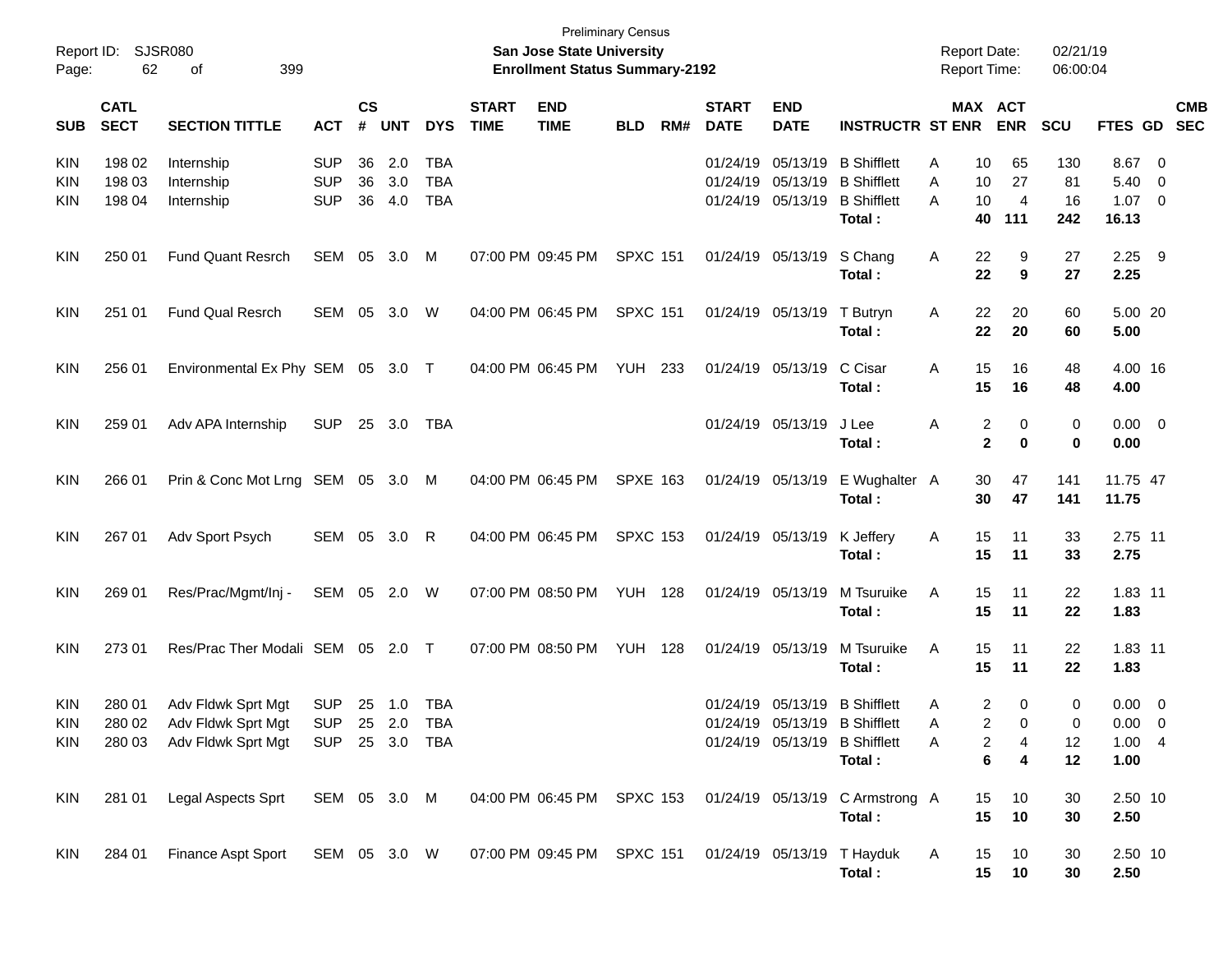| Report ID:<br>Page: | <b>SJSR080</b><br>63 |                                        |                          |               |            |                          | <b>San Jose State University</b><br><b>Enrollment Status Summary-2192</b> | <b>Preliminary Census</b> |                |     |                      |                            | <b>Report Date:</b><br><b>Report Time:</b> |         | 02/21/19<br>06:00:04           |                |                |                         |            |
|---------------------|----------------------|----------------------------------------|--------------------------|---------------|------------|--------------------------|---------------------------------------------------------------------------|---------------------------|----------------|-----|----------------------|----------------------------|--------------------------------------------|---------|--------------------------------|----------------|----------------|-------------------------|------------|
|                     | <b>CATL</b>          |                                        |                          | $\mathsf{cs}$ |            |                          | <b>START</b>                                                              | <b>END</b>                |                |     | <b>START</b>         | <b>END</b>                 |                                            |         | MAX ACT                        |                |                |                         | <b>CMB</b> |
| <b>SUB</b>          | <b>SECT</b>          | <b>SECTION TITTLE</b>                  | <b>ACT</b>               | #             | <b>UNT</b> | <b>DYS</b>               | <b>TIME</b>                                                               | <b>TIME</b>               | <b>BLD</b>     | RM# | <b>DATE</b>          | <b>DATE</b>                | <b>INSTRUCTR ST ENR</b>                    |         | <b>ENR</b>                     | <b>SCU</b>     | <b>FTES GD</b> |                         | <b>SEC</b> |
| KIN                 | 285 01               | Internship Kinesiolo                   | <b>SUP</b>               | 25            | 1.0        | TBA                      |                                                                           |                           |                |     | 01/24/19             | 05/13/19                   | <b>B</b> Shifflett                         | A       | 2<br>0                         | 0              | 0.00           | $\overline{\mathbf{0}}$ |            |
| KIN                 | 285 02               | Internship Kinesiolo                   | <b>SUP</b>               | 25            | 2.0        | <b>TBA</b>               |                                                                           |                           |                |     | 01/24/19             | 05/13/19                   | <b>B</b> Shifflett                         | A       | $\overline{c}$<br>-1           | $\overline{c}$ | 0.17           | -1                      |            |
| KIN                 | 285 03               | Internship Kinesiolo                   | <b>SUP</b>               | 25            | 3.0        | TBA                      |                                                                           |                           |                |     |                      | 01/24/19 05/13/19          | <b>B</b> Shifflett                         | A       | 2<br>2                         | 6              | 0.50           | $\overline{2}$          |            |
|                     |                      |                                        |                          |               |            |                          |                                                                           |                           |                |     |                      |                            | Total:                                     |         | 6<br>3                         | 8              | 0.67           |                         |            |
| <b>KIN</b>          | 286 01               | Independent Study                      | <b>SUP</b>               | 25            | 1.0        | TBA                      |                                                                           |                           |                |     |                      | 01/24/19 05/13/19          |                                            | Α       | $\overline{\mathbf{c}}$<br>0   | 0              | 0.00           | $\overline{\mathbf{0}}$ |            |
| KIN                 | 286 02               | Independent Study                      | <b>SUP</b>               | 25            | 2.0        | <b>TBA</b>               |                                                                           |                           |                |     | 01/24/19             | 05/13/19                   |                                            | A       | $\overline{c}$<br>0            | 0              | 0.00           | - 0                     |            |
| ΚIΝ                 | 286 03               | Independent Study                      | <b>SUP</b>               | 25            | 3.0        | <b>TBA</b>               |                                                                           |                           |                |     | 01/24/19             | 05/13/19                   |                                            | Α       | $\overline{c}$<br>0            | 0              | 0.00           | 0                       |            |
| ΚIΝ                 | 286 04               | Independent Study                      | <b>SUP</b>               | 25            | 1.0        | <b>TBA</b>               |                                                                           |                           |                |     |                      | 01/24/19 05/13/19          | E Wughalter                                | A       | 2<br>-1                        | $\mathbf{1}$   | 0.08           | -1                      |            |
| ΚIΝ                 | 286 05               | Independent Study                      | <b>SUP</b>               | 25            | 1.0        | <b>TBA</b>               |                                                                           |                           |                |     | 01/24/19             | 05/13/19                   |                                            | A       | 2<br>0                         | 0              | 0.00           | 0                       |            |
| ΚIΝ                 | 286 06               | Independent Study                      | <b>SUP</b>               | 25            | 2.0        | <b>TBA</b>               |                                                                           |                           |                |     | 01/24/19             | 05/13/19                   |                                            | A       | $\overline{c}$<br>0            | 0              | 0.00           | $\overline{\mathbf{0}}$ |            |
| ΚIΝ                 | 286 07               | Independent Study                      | <b>SUP</b>               | 25            | 3.0        | <b>TBA</b>               |                                                                           |                           |                |     | 01/24/19<br>01/24/19 | 05/13/19                   | P Plato                                    | A       | $\overline{c}$<br>-1           | 3              | 0.25           | -1                      |            |
| KIN<br>KIN          | 286 08<br>286 09     | Independent Study<br>Independent Study | <b>SUP</b><br><b>SUP</b> | 25<br>25      | 3.0<br>3.0 | <b>TBA</b><br><b>TBA</b> |                                                                           |                           |                |     | 01/24/19             | 05/13/19<br>05/13/19       | A Jensen<br>J Lee                          | A<br>A  | 2<br>-1<br>$\overline{c}$<br>2 | 3<br>$\,6$     | 0.25<br>0.50   | -1<br>$\overline{2}$    |            |
| KIN                 | 286 10               | Independent Study                      | <b>SUP</b>               | 25            | 3.0        | <b>TBA</b>               |                                                                           |                           |                |     | 01/24/19             | 05/13/19                   |                                            | A       | $\overline{c}$<br>0            | 0              | 0.00           | 0                       |            |
| KIN                 | 286 11               | Independent Study                      | <b>SUP</b>               | 25            | 3.0        | <b>TBA</b>               |                                                                           |                           |                |     |                      | 01/24/19 05/13/19          |                                            | A       | $\overline{\mathbf{c}}$<br>0   | 0              | 0.00           | - 0                     |            |
|                     |                      |                                        |                          |               |            |                          |                                                                           |                           |                |     |                      |                            | Total:                                     | 22      | 5                              | 13             | 1.08           |                         |            |
| KIN                 | 289 01               | MA Kinesiology Semin SEM               |                          |               | 3.0        |                          |                                                                           |                           |                |     |                      |                            |                                            | Χ       | 0<br>0                         | 0              | $0.00 \t 0$    |                         |            |
|                     |                      |                                        |                          |               |            |                          |                                                                           |                           |                |     |                      |                            | Total:                                     |         | 0<br>$\mathbf 0$               | 0              | 0.00           |                         |            |
| <b>KIN</b>          | 292B 01              | Sem Sport Medicine I SEM               |                          | 05            | 2.0        | W                        |                                                                           | 05:00 PM 06:50 PM         | <b>YUH 128</b> |     | 01/24/19             | 05/13/19                   | M Tsuruike                                 | 15<br>A | 10                             | 10             | 1.67 10        |                         |            |
| KIN                 |                      | 292B 02 Sem Sport Medicine I SUP       |                          |               | 25 0.0     | TBA                      |                                                                           |                           |                |     |                      | 01/24/19 05/13/19          | M Tsuruike                                 | A<br>15 | 10                             | 20             | $0.00$ 10      |                         |            |
|                     |                      |                                        |                          |               |            |                          |                                                                           |                           |                |     |                      |                            | Total:                                     | 30      | 20                             | 30             | 1.67           |                         |            |
| <b>KIN</b>          | 293B 01              | Fieldwork AT II                        | <b>SEM</b>               | 05            | 2.0        | <b>TBA</b>               |                                                                           |                           |                |     | 01/24/19             | 05/13/19                   | M Tsuruike                                 | 15<br>A | 9                              | 9              | 1.50           | - 9                     |            |
| KIN                 |                      | 293B 02 Fieldwork AT II                | <b>SUP</b>               | 25            | 0.0        | TBA                      |                                                                           |                           |                |     |                      | 01/24/19 05/13/19          | M Tsuruike                                 | 15<br>A | 9                              | 18             | 0.00           | 9                       |            |
|                     |                      |                                        |                          |               |            |                          |                                                                           |                           |                |     |                      |                            | Total :                                    | 30      | 18                             | 27             | 1.50           |                         |            |
| KIN                 |                      | 293D 01 Fieldwork AT IV                | SEM 05 2.0 TBA           |               |            |                          |                                                                           |                           |                |     |                      |                            | 01/24/19 05/13/19 M Tsuruike               | A       | 15<br>17                       | 17             | 2.83 17        |                         |            |
| KIN                 |                      | 293D 02 Fieldwork AT IV                | SUP 25 0.0 TBA           |               |            |                          |                                                                           |                           |                |     |                      |                            | 01/24/19 05/13/19 M Tsuruike               | A       | 17<br>15                       | 34             | $0.00$ 17      |                         |            |
|                     |                      |                                        |                          |               |            |                          |                                                                           |                           |                |     |                      |                            | Total:                                     |         | 30<br>34                       | 51             | 2.83           |                         |            |
| KIN                 | 298 01               | Spec Studies P E                       | <b>SUP</b>               |               | 25 3.0     | TBA                      |                                                                           |                           |                |     |                      | 01/24/19 05/13/19 T Butryn |                                            | A       | 3                              | 9              | $0.75$ 3       |                         |            |
| <b>KIN</b>          | 298 02               | Spec Studies P E                       | <b>SUP</b>               |               | 25 3.0     | TBA                      |                                                                           |                           |                |     |                      | 01/24/19 05/13/19 S Chang  |                                            | A       | $\mathbf{1}$<br>$\overline{1}$ | 3              | $0.25$ 1       |                         |            |
| <b>KIN</b>          | 298 03               | Spec Studies P E                       | <b>SUP</b>               |               | 25 3.0     | TBA                      |                                                                           |                           |                |     |                      |                            | 01/24/19 05/13/19 E Wughalter A            |         | $\mathbf{1}$<br>5              | 15             | $1.25$ 5       |                         |            |
| <b>KIN</b>          | 298 04               | Spec Studies P E                       | SUP                      |               | 25 3.0     | TBA                      |                                                                           |                           |                |     |                      |                            | 01/24/19 05/13/19 C Armstrong A            |         | 4<br>1                         | 12             | 1.004          |                         |            |
| KIN.                | 298 05               | Spec Studies P E                       | <b>SUP</b>               |               | 25 3.0 TBA |                          |                                                                           |                           |                |     |                      |                            | 01/24/19 05/13/19 M Tsuruike               | A       | 8<br>1                         | 24             | 2.00 8         |                         |            |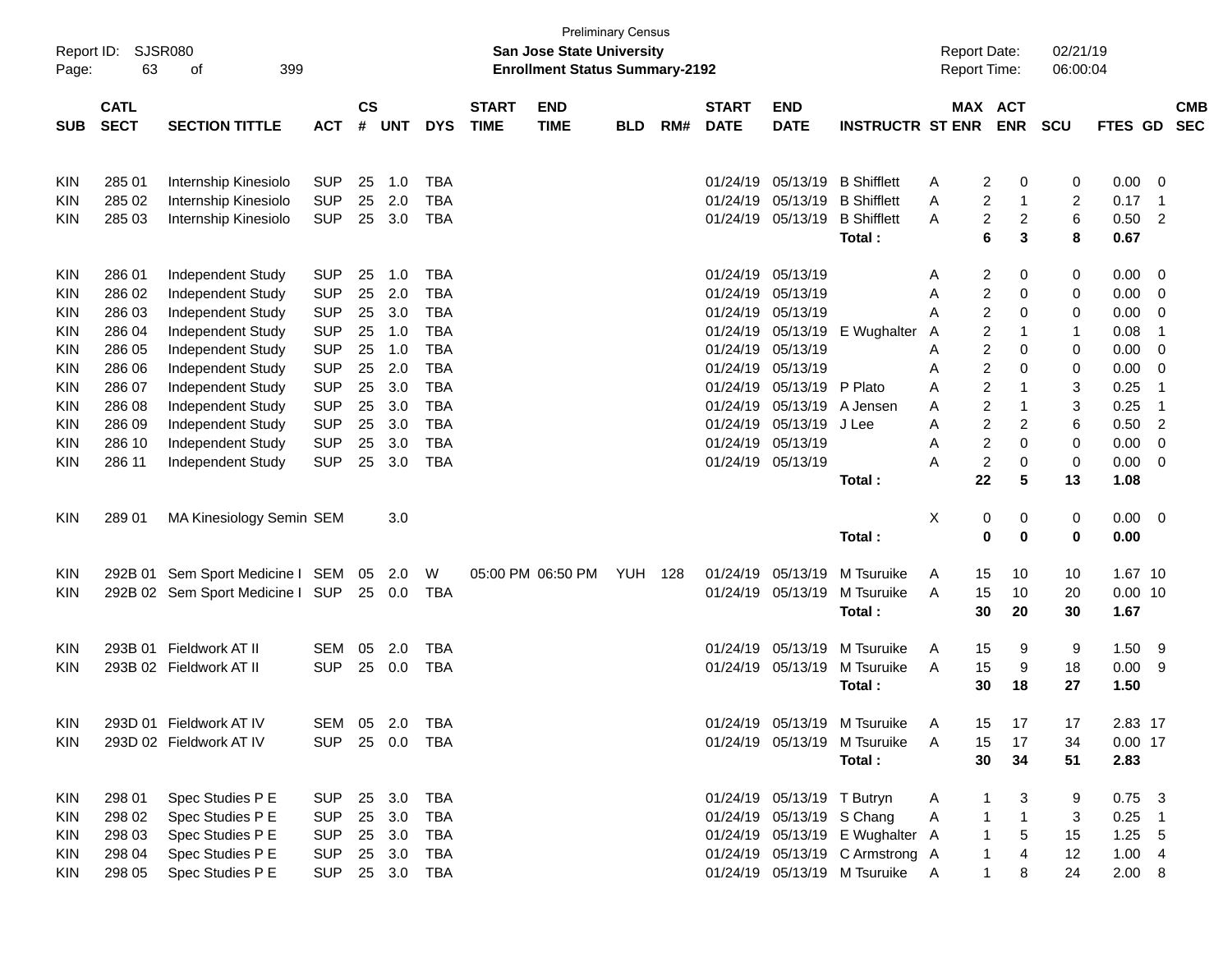| <b>Preliminary Census</b><br>SJSR080<br><b>San Jose State University</b><br><b>Report Date:</b><br>Report ID:<br>Report Time:<br>64<br>399<br><b>Enrollment Status Summary-2192</b><br>οf<br>Page: |                            |                       |            |                    |            |            |                             |                           |            |     |                             |                           | 02/21/19<br>06:00:04    |   |                               |             |         |                          |
|----------------------------------------------------------------------------------------------------------------------------------------------------------------------------------------------------|----------------------------|-----------------------|------------|--------------------|------------|------------|-----------------------------|---------------------------|------------|-----|-----------------------------|---------------------------|-------------------------|---|-------------------------------|-------------|---------|--------------------------|
| <b>SUB</b>                                                                                                                                                                                         | <b>CATL</b><br><b>SECT</b> | <b>SECTION TITTLE</b> | <b>ACT</b> | $\mathsf{cs}$<br># | <b>UNT</b> | <b>DYS</b> | <b>START</b><br><b>TIME</b> | <b>END</b><br><b>TIME</b> | <b>BLD</b> | RM# | <b>START</b><br><b>DATE</b> | <b>END</b><br><b>DATE</b> | <b>INSTRUCTR ST ENR</b> |   | MAX ACT<br><b>ENR</b>         | SCU         | FTES GD | <b>CMB</b><br><b>SEC</b> |
| <b>KIN</b>                                                                                                                                                                                         | 298 06                     | Spec Studies P E      | <b>SUP</b> | 25                 | 3.0        | <b>TBA</b> |                             |                           |            |     | 01/24/19                    | 05/13/19 P Plato          |                         | A | 2                             | 6           | 0.50    | $\overline{2}$           |
| KIN                                                                                                                                                                                                | 298 07                     | Spec Studies P E      | <b>SUP</b> | 25                 | 3.0        | <b>TBA</b> |                             |                           |            |     | 01/24/19                    | 05/13/19                  | T Semerjian             | Α | 4<br>1                        | 12          | 1.00    | 4                        |
| KIN                                                                                                                                                                                                | 298 08                     | Spec Studies P E      | <b>SUP</b> | 25                 | 3.0        | <b>TBA</b> |                             |                           |            |     | 01/24/19                    | 05/13/19                  | A Medina                | A | 1<br>0                        | $\mathbf 0$ | 0.00    | 0                        |
| KIN                                                                                                                                                                                                | 298 09                     | Spec Studies P E      | <b>SUP</b> | 25                 | 3.0        | <b>TBA</b> |                             |                           |            |     | 01/24/19                    | 05/13/19                  | A Jensen                | A | 1<br>1                        | 3           | 0.25    |                          |
| KIN                                                                                                                                                                                                | 298 10                     | Spec Studies P E      | <b>SUP</b> | 25                 | 3.0        | <b>TBA</b> |                             |                           |            |     | 01/24/19                    | 05/13/19                  | T Hayduk                | Α | $\mathbf{1}$<br>$\mathbf{1}$  | 3           | 0.25    |                          |
| KIN                                                                                                                                                                                                | 298 11                     | Spec Studies P E      | <b>SUP</b> | 25                 | 3.0        | <b>TBA</b> |                             |                           |            |     | 01/24/19                    | 05/13/19                  | E Siebert               | A | $\overline{1}$<br>$\mathbf 1$ | 3           | 0.25    | -1                       |
| <b>KIN</b>                                                                                                                                                                                         | 298 12                     | Spec Studies P E      | <b>SUP</b> | 25                 | 3.0        | <b>TBA</b> |                             |                           |            |     | 01/24/19                    | 05/13/19                  |                         | A | $\overline{1}$<br>$\mathbf 0$ | $\mathbf 0$ | 0.00    | $\Omega$                 |
|                                                                                                                                                                                                    |                            |                       |            |                    |            |            |                             |                           |            |     |                             |                           | Total:                  |   | 30<br>12                      | 90          | 7.50    |                          |
| <b>KIN</b>                                                                                                                                                                                         | 299 01                     | <b>Masters Thesis</b> | <b>SUP</b> | 25                 | 1.0        | <b>TBA</b> |                             |                           |            |     | 01/24/19 05/13/19           |                           |                         | A | 0<br>-1                       | 0           | 0.00    | - 0                      |
| KIN                                                                                                                                                                                                | 299 02                     | <b>Masters Thesis</b> | <b>SUP</b> | 25                 | 2.0        | <b>TBA</b> |                             |                           |            |     | 01/24/19                    | 05/13/19                  |                         | A | 0<br>1                        | 0           | 0.00    | 0                        |
| KIN                                                                                                                                                                                                | 299 03                     | <b>Masters Thesis</b> | <b>SUP</b> | 25                 | 3.0        | <b>TBA</b> |                             |                           |            |     | 01/24/19                    | 05/13/19                  |                         | A | 0                             | 0           | 0.00    | 0                        |
| KIN                                                                                                                                                                                                | 299 04                     | <b>Masters Thesis</b> | <b>SUP</b> | 25                 | 6.0        | <b>TBA</b> |                             |                           |            |     | 01/24/19                    | 05/13/19                  |                         | Α | 0<br>1                        | 0           | 0.00    | 0                        |
| <b>KIN</b>                                                                                                                                                                                         | 299 05                     | <b>Masters Thesis</b> | <b>SUP</b> | 25                 | 2.0        | <b>TBA</b> |                             |                           |            |     | 01/24/19                    | 05/13/19                  |                         | A | $\overline{1}$<br>$\Omega$    | 0           | 0.00    | $\Omega$                 |
| KIN                                                                                                                                                                                                | 299 06                     | <b>Masters Thesis</b> | <b>SUP</b> | 25                 | 3.0        | <b>TBA</b> |                             |                           |            |     | 01/24/19                    | 05/13/19                  | A Jensen                | A | 1<br>-1                       | 3           | 0.25    | 1                        |
| KIN                                                                                                                                                                                                | 299 07                     | <b>Masters Thesis</b> | <b>SUP</b> | 25                 | 3.0        | <b>TBA</b> |                             |                           |            |     | 01/24/19                    | 05/13/19                  |                         | Α | 0<br>1                        | 0           | 0.00    | 0                        |
| KIN                                                                                                                                                                                                | 299 08                     | <b>Masters Thesis</b> | <b>SUP</b> | 25                 | 6.0        | <b>TBA</b> |                             |                           |            |     | 01/24/19 05/13/19           |                           |                         | A | 0<br>$\mathbf{1}$             | $\pmb{0}$   | 0.00    | $\Omega$                 |
|                                                                                                                                                                                                    |                            |                       |            |                    |            |            |                             |                           |            |     |                             |                           | Total:                  |   | 8<br>1                        | 3           | 0.25    |                          |
| KNED                                                                                                                                                                                               |                            | 184Y 01 Stdt Tchg II  | <b>SUP</b> | 25                 | 4.0        | <b>TBA</b> |                             |                           |            |     |                             | 01/24/19 05/13/19         | D Daum                  | A | 10<br>8                       | 32          | 2.13    | 0                        |
|                                                                                                                                                                                                    |                            |                       |            |                    |            |            |                             |                           |            |     |                             |                           | Total:                  |   | 10<br>8                       | 32          | 2.13    |                          |
| KNED                                                                                                                                                                                               | 184Z 01                    | Stdt Tchg III         | <b>SUP</b> | 25                 | 4.0        | <b>TBA</b> |                             |                           |            |     | 01/24/19                    | 05/13/19                  | D Daum                  | A | 10<br>6                       | 24          | 1.60    | 0                        |
| <b>KNED</b>                                                                                                                                                                                        |                            | 184Z 02 Stdt Tchg III | <b>SUP</b> | 25                 | 5.0        | <b>TBA</b> |                             |                           |            |     | 01/24/19                    | 05/13/19                  | D Daum                  | A | $\overline{c}$<br>10          | 10          | 0.67    | - 0                      |
|                                                                                                                                                                                                    |                            |                       |            |                    |            |            |                             |                           |            |     |                             |                           | Total:                  |   | 20<br>8                       | 34          | 2.27    |                          |
|                                                                                                                                                                                                    |                            |                       |            |                    |            |            |                             |                           |            |     |                             |                           |                         |   |                               |             |         |                          |

**Department : Kinesiology 635.65 Department Total : 8239 8037 12405 835.65 Lower Division : 5032 4857 5552 370.35 Upper Division : 2897 2920 6206 414.38 Graduate Division : 310 260 647 50.92**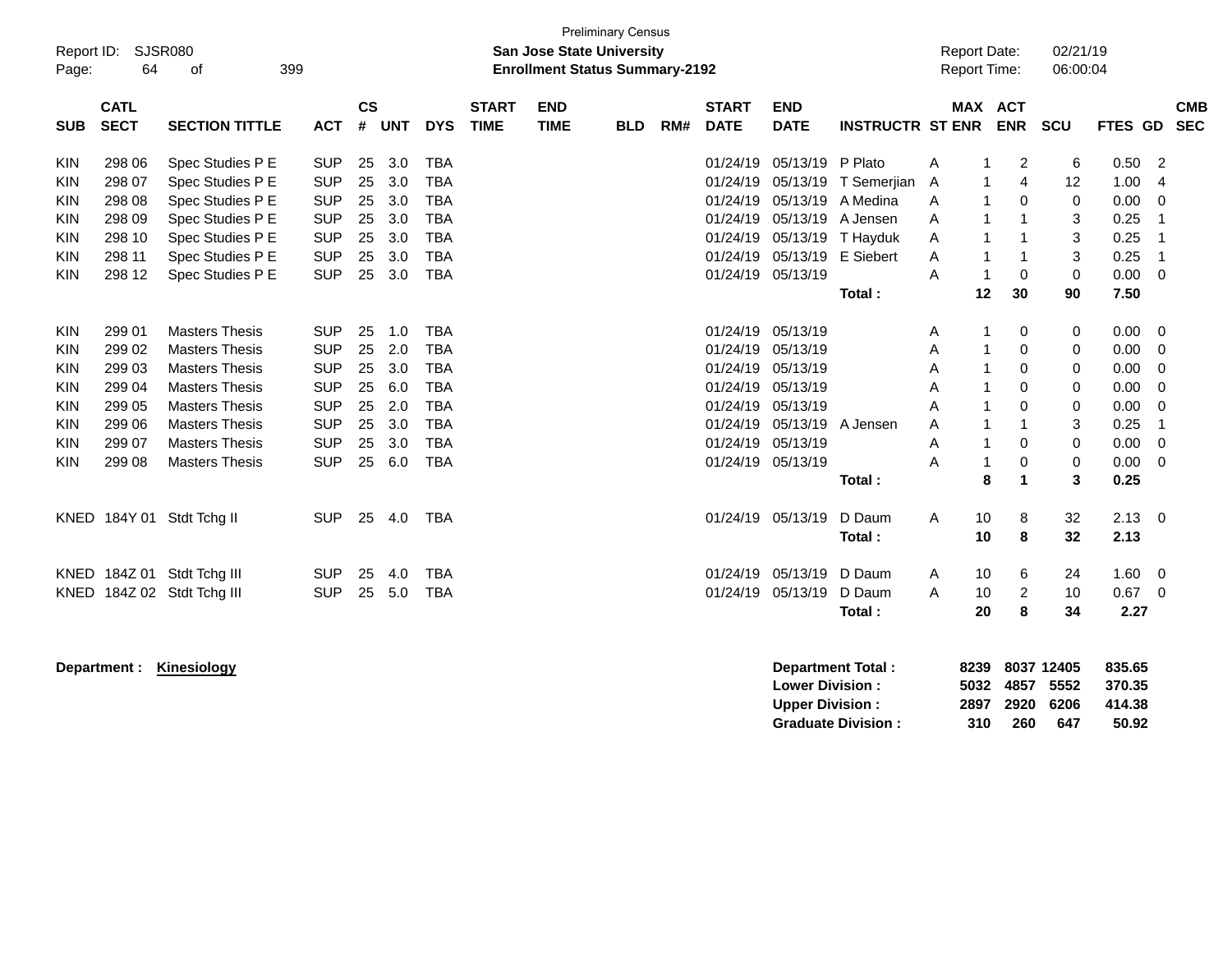| Report ID:<br>Page: | 65                         | SJSR080<br>399<br>0f                         |                |                    |            |            |                             | <b>San Jose State University</b><br><b>Enrollment Status Summary-2192</b> | <b>Preliminary Census</b> |     |                             |                               |                         |   | <b>Report Date:</b><br>Report Time: |             | 02/21/19<br>06:00:04 |                |                          |                          |
|---------------------|----------------------------|----------------------------------------------|----------------|--------------------|------------|------------|-----------------------------|---------------------------------------------------------------------------|---------------------------|-----|-----------------------------|-------------------------------|-------------------------|---|-------------------------------------|-------------|----------------------|----------------|--------------------------|--------------------------|
|                     |                            |                                              |                |                    |            |            |                             |                                                                           |                           |     |                             |                               |                         |   |                                     |             |                      |                |                          |                          |
| <b>SUB</b>          | <b>CATL</b><br><b>SECT</b> | <b>SECTION TITTLE</b>                        | <b>ACT</b>     | $\mathsf{cs}$<br># | <b>UNT</b> | <b>DYS</b> | <b>START</b><br><b>TIME</b> | <b>END</b><br><b>TIME</b>                                                 | <b>BLD</b>                | RM# | <b>START</b><br><b>DATE</b> | <b>END</b><br><b>DATE</b>     | <b>INSTRUCTR ST ENR</b> |   | <b>MAX ACT</b>                      | <b>ENR</b>  | <b>SCU</b>           | <b>FTES GD</b> |                          | <b>CMB</b><br><b>SEC</b> |
| College             |                            | <b>Applied Sciences &amp; Arts</b>           |                |                    |            |            |                             |                                                                           |                           |     |                             |                               |                         |   |                                     |             |                      |                |                          |                          |
|                     | Department :               | <b>Recreation &amp; Leisure Studies</b>      |                |                    |            |            |                             |                                                                           |                           |     |                             |                               |                         |   |                                     |             |                      |                |                          |                          |
| <b>RECL</b>         | 10 01                      | Creat Meaning Life                           | <b>LEC</b>     | 02                 | 3.0        | MW         |                             | 10:30 AM 11:45 AM                                                         | CL                        | 324 | 01/24/19                    | 05/13/19                      | P Toney                 | Α | 35                                  | 31          | 93                   | 6.20           | - 0                      |                          |
| <b>RECL</b>         | 10 02                      | <b>Creat Meaning Life</b>                    | <b>LEC</b>     | 02                 | 3.0        | <b>TR</b>  |                             | 10:30 AM 11:45 AM                                                         | YUH                       | 243 | 01/24/19                    | 05/13/19                      | P Toney                 | Α | 35                                  | 32          | 96                   | 6.40           | 0                        |                          |
| <b>RECL</b>         | 10 03                      | Creat Meaning Life                           | <b>LEC</b>     | 02                 | 3.0        | <b>TR</b>  |                             | 01:30 PM 02:45 PM                                                         | HB                        | 407 | 01/24/19                    | 05/13/19                      | M Duphily               | Α | 35                                  | 16          | 48                   | 3.20           | 0                        |                          |
| <b>RECL</b>         | 1081                       | <b>Creat Meaning Life</b>                    | LEC            | 02                 | 3.0        | <b>TBA</b> |                             |                                                                           |                           |     | 01/24/19                    | 05/13/19                      | W Spain                 | A | 35                                  | 37          | 111                  | 7.40           | 0                        |                          |
| <b>RECL</b>         | 1082                       | <b>Creat Meaning Life</b>                    | <b>LEC</b>     | 02                 | 3.0        | <b>TBA</b> |                             |                                                                           |                           |     | 01/24/19                    | 05/13/19                      | M Duphily               | A | 35                                  | 32          | 96                   | 6.45           | -1                       |                          |
|                     |                            |                                              |                |                    |            |            |                             |                                                                           |                           |     |                             |                               | Total:                  |   | 175                                 | 148         | 444                  | 29.65          |                          |                          |
| <b>RECL</b>         | 90 90                      | <b>Rec Parks Tourism</b>                     | <b>LEC</b>     | 02                 | 3.0        | TR         |                             | 09:00 AM 10:15 AM                                                         | YUH                       | 243 | 01/24/19                    | 05/13/19                      | P Toney                 | A | 30                                  | 29          | 87                   | 5.80           | $\overline{\mathbf{0}}$  |                          |
|                     |                            |                                              |                |                    |            |            |                             |                                                                           |                           |     |                             |                               | Total:                  |   | 30                                  | 29          | 87                   | 5.80           |                          |                          |
| <b>RECL</b>         | 94 01                      | <b>Outdoor Rec</b>                           | <b>LEC</b>     |                    | 3.0        |            |                             |                                                                           |                           |     |                             |                               |                         | X | 0                                   | 0           | 0                    | 0.00           | $\overline{\phantom{0}}$ |                          |
|                     |                            |                                              |                |                    |            |            |                             |                                                                           |                           |     |                             |                               | Total:                  |   | $\mathbf 0$                         | $\mathbf 0$ | 0                    | 0.00           |                          |                          |
| <b>RECL</b>         |                            | 100W 01 Writing Workshop                     | SEM            | 04                 | 3.0        | R          |                             | 03:00 PM 05:45 PM                                                         | HB                        | 407 |                             | 01/24/19 05/13/19             | W Spain                 | Α | 25                                  | 20          | 60                   | 4.00           | $\overline{\phantom{0}}$ |                          |
|                     |                            |                                              |                |                    |            |            |                             |                                                                           |                           |     |                             |                               | Total:                  |   | 25                                  | 20          | 60                   | 4.00           |                          |                          |
|                     | RECL 110 01                | Leisure, Life                                | <b>LEC</b>     | 02                 | 3.0        | MW         |                             | 09:00 AM 10:15 AM                                                         | YUH                       | 243 |                             | 01/24/19 05/13/19             | <b>B</b> Grosvenor A    |   | 35                                  | 22          | 66                   | 4.40           | $\overline{\mathbf{0}}$  |                          |
|                     |                            |                                              |                |                    |            |            |                             |                                                                           |                           |     |                             |                               | Total:                  |   | 35                                  | 22          | 66                   | 4.40           |                          |                          |
|                     | RECL 111 01                | Leis Cult & Ident                            | <b>LEC</b>     | 02                 | 3.0        | MW         |                             | 09:00 AM 10:15 AM                                                         | <b>SH</b>                 | 346 |                             | 01/24/19 05/13/19             | P Toney                 | A | 35                                  | 24          | 72                   | 4.80           | $\overline{\phantom{0}}$ |                          |
|                     |                            |                                              |                |                    |            |            |                             |                                                                           |                           |     |                             |                               | Total:                  |   | 35                                  | 24          | 72                   | 4.80           |                          |                          |
|                     | RECL 112 01                | Intro to RT                                  | <b>LEC</b>     |                    | 3.0        |            |                             |                                                                           |                           |     |                             |                               |                         | X | 0                                   | 0           | 0                    | 0.00           | $\overline{\mathbf{0}}$  |                          |
|                     | RECL 112 02                | Intro to RT                                  | <b>LEC</b>     | 02                 | 3.0        | <b>TR</b>  |                             | 07:30 AM 08:45 AM                                                         | <b>SH</b>                 | 120 | 01/24/19                    | 05/13/19                      | <b>B</b> Grosvenor A    |   | 20                                  | 23          | 69                   | 4.60           | $\overline{0}$           |                          |
|                     | RECL 112 03                | Intro to RT                                  | <b>LEC</b>     | 02                 | 3.0        | <b>TR</b>  |                             | 01:30 PM 02:45 PM                                                         | DH                        | 415 |                             | 01/24/19 05/13/19             | <b>B</b> Grosvenor A    |   | 20                                  | 25          | 75                   | 5.00           | $\overline{\mathbf{0}}$  |                          |
|                     |                            |                                              |                |                    |            |            |                             |                                                                           |                           |     |                             |                               | Total:                  |   | 40                                  | 48          | 144                  | 9.60           |                          |                          |
|                     | RECL 132 01                | Rec Program Plan                             | <b>LEC</b>     | 01                 | 3.0        | M          |                             | 12:00 PM 02:45 PM                                                         | YUH                       | 243 | 01/24/19                    | 05/13/19                      | A Bielecki              | A | 35                                  | 31          | 93                   | 6.20           | $\overline{\mathbf{0}}$  |                          |
|                     |                            |                                              |                |                    |            |            |                             |                                                                           |                           |     |                             |                               | Total:                  |   | 35                                  | 31          | 93                   | 6.20           |                          |                          |
|                     |                            | RECL 135 01 Rec Areas & Facilit LEC 01 3.0 F |                |                    |            |            |                             | 09:00 AM_11:45 AM  MH                                                     |                           |     |                             | 322 01/24/19 05/13/19 W Spain |                         | A | 30                                  | 27          | 81                   | $5.40 \ 0$     |                          |                          |
|                     |                            |                                              |                |                    |            |            |                             |                                                                           |                           |     |                             |                               | Total:                  |   | 30                                  | 27          | 81                   | 5.40           |                          |                          |
|                     |                            | RECL 136 01 Rec & Park Admin                 |                |                    |            |            |                             | LEC 01 3.0 TR 09:00 AM 10:15 AM SH                                        |                           | 346 |                             | 01/24/19 05/13/19             | <b>B</b> Grosvenor A    |   | 30                                  | 22          | 66                   | 4.40 0         |                          |                          |
|                     |                            |                                              |                |                    |            |            |                             |                                                                           |                           |     |                             |                               | Total:                  |   | 30                                  | 22          | 66                   | 4.40           |                          |                          |
|                     |                            | RECL 140A 01 Aquatic Therapy                 | LAB 15 1.0 TBA |                    |            |            |                             |                                                                           |                           |     |                             | 02/25/19 03/25/19             |                         | A | 20                                  | 22          | 22                   | $1.47 \t 0$    |                          |                          |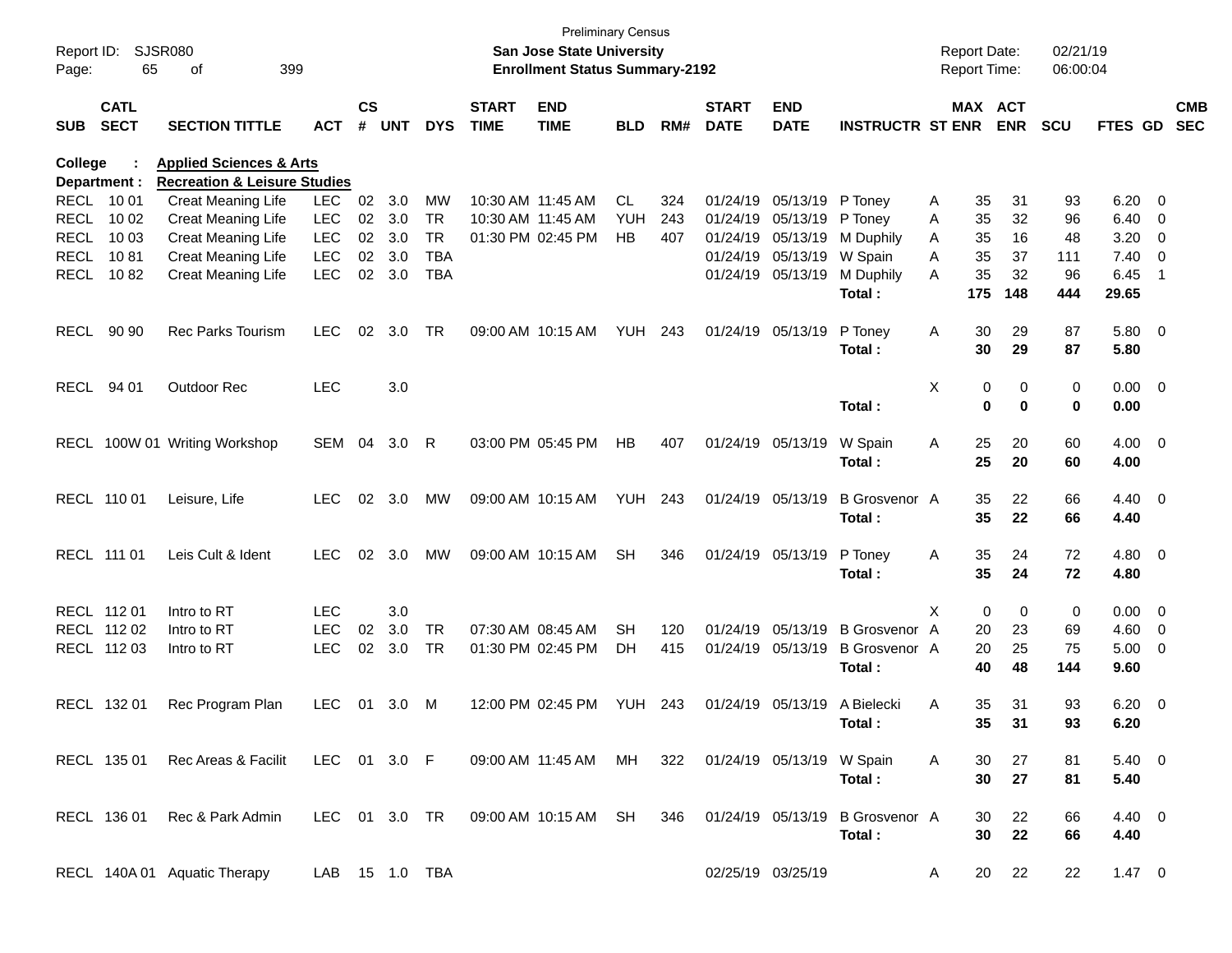| Page:      | Report ID: SJSR080<br>66   | of<br>399                                        |                          |                |            |            |                             | <b>Preliminary Census</b><br>San Jose State University<br><b>Enrollment Status Summary-2192</b> |                 |     |                             |                           |                         | <b>Report Date:</b><br>Report Time: |                                             | 02/21/19<br>06:00:04 |                                    |            |
|------------|----------------------------|--------------------------------------------------|--------------------------|----------------|------------|------------|-----------------------------|-------------------------------------------------------------------------------------------------|-----------------|-----|-----------------------------|---------------------------|-------------------------|-------------------------------------|---------------------------------------------|----------------------|------------------------------------|------------|
| <b>SUB</b> | <b>CATL</b><br><b>SECT</b> | <b>SECTION TITTLE</b>                            | <b>ACT</b>               | <b>CS</b><br># | <b>UNT</b> | <b>DYS</b> | <b>START</b><br><b>TIME</b> | <b>END</b><br><b>TIME</b>                                                                       | <b>BLD</b>      | RM# | <b>START</b><br><b>DATE</b> | <b>END</b><br><b>DATE</b> | <b>INSTRUCTR ST ENR</b> |                                     | MAX ACT<br><b>ENR</b>                       | SCU                  | FTES GD SEC                        | <b>CMB</b> |
|            |                            |                                                  |                          |                |            |            |                             |                                                                                                 |                 |     |                             |                           | Total:                  |                                     | 20<br>22                                    | 22                   | 1.47                               |            |
|            |                            | RECL 140B 01 Beh Interventions                   | LAB                      |                | 15 1.0 TBA |            |                             |                                                                                                 |                 |     |                             | 01/28/19 02/22/19         | Total:                  | A                                   | 22<br>20<br>20<br>22                        | 22<br>22             | $1.47 \quad 0$<br>1.47             |            |
|            |                            | RECL 140C 01 Adventure Therapy                   | LAB                      |                |            |            |                             |                                                                                                 |                 |     |                             | 04/08/19 05/06/19         | Total:                  | A                                   | 20<br>22<br>20<br>22                        | 22<br>22             | $1.47 \quad 0$<br>1.47             |            |
|            | RECL 143 01                | <b>Festivals &amp; Events</b>                    | <b>LEC</b>               | 01             | 3.0 W      |            |                             | 12:00 PM 02:45 PM                                                                               | <b>SPXC 152</b> |     | 01/24/19 05/13/19           |                           | P Toney<br>Total:       | Α                                   | 25<br>14<br>25<br>14                        | 42<br>42             | $2.80 \t 0$<br>2.80                |            |
|            | RECL 144 01                | Natural&CulturalInte                             | <b>LEC</b>               |                | 3.0        |            |                             |                                                                                                 |                 |     |                             |                           | Total:                  | Χ                                   | 0<br>0<br>$\mathbf 0$<br>$\bf{0}$           | 0<br>0               | $0.00 \t 0$<br>0.00                |            |
|            | RECL 148 02                | BiofdbckPrinciples&P LEC 03 3.0 T                |                          |                |            |            |                             | 03:00 PM 05:45 PM                                                                               | <b>YUH 243</b>  |     | 01/24/19 05/13/19           |                           | K Pham<br>Total:        | A                                   | 35<br>32<br>35<br>32                        | 96<br>96             | $6.40 \quad 0$<br>6.40             |            |
|            | RECL 150 01<br>RECL 150 02 | <b>Rec Enterprises</b><br><b>Rec Enterprises</b> | <b>LEC</b><br><b>LEC</b> |                | 3.0<br>3.0 |            |                             |                                                                                                 |                 |     |                             |                           | Total:                  | Χ<br>X                              | 0<br>0<br>0<br>0<br>$\mathbf 0$<br>$\bf{0}$ | 0<br>0<br>0          | $0.00 \t 0$<br>$0.00 \t 0$<br>0.00 |            |
|            | RECL 152 01                | Non-Profit Leaders                               | <b>LEC</b>               |                | 02 3.0 TR  |            |                             | 10:30 AM 11:45 AM                                                                               | <b>SPXC 152</b> |     | 01/24/19 05/13/19           |                           | M Duphily<br>Total:     | Α                                   | 25<br>21<br>25<br>21                        | 63<br>63             | $4.20 \ 0$<br>4.20                 |            |
|            | RECL 160 01                | Eval & Res in Rec                                | <b>LEC</b>               |                | 03 3.0     | MW         |                             | 10:30 AM 11:45 AM                                                                               | MH              | 322 |                             | 01/24/19 05/13/19         | J Baur<br>Total:        | Α                                   | 35<br>14<br>35<br>14                        | 42<br>42             | $2.80 \t 0$<br>2.80                |            |
|            | RECL 169 01                | Practicum in RT                                  | <b>SUP</b>               |                | 36 1.0     | TBA        |                             |                                                                                                 |                 |     |                             | 01/24/19 05/13/19         | S Ross<br>Total:        | Α                                   | 30<br>15<br>30<br>15                        | 15<br>15             | $1.00 \t 0$<br>1.00                |            |
|            |                            | RECL 170A 80 Pre-Intern Workshp                  | SUP 36 1.0 TBA           |                |            |            |                             |                                                                                                 |                 |     |                             | 01/24/19 05/13/19 J Baur  | Total:                  | Α                                   | $30\,$<br>$16$<br>16<br>30                  | 16<br>16             | $1.07 \t 0$<br>1.07                |            |
|            |                            | RECL 170B 01 Intern in Rec                       | SUP 48 10.0 TBA          |                |            |            |                             |                                                                                                 |                 |     |                             | 01/24/19 05/13/19 J Baur  | Total:                  | A                                   | 25<br>8<br>25<br>$\bf8$                     | 80<br>80             | 5.3300<br>5.33                     |            |
|            |                            | RECL 170C 02 Intern in TR                        | SUP 36 10.0 TBA          |                |            |            |                             |                                                                                                 |                 |     |                             | 01/24/19 05/13/19 S Ross  | Total:                  | A                                   | 30<br>10<br>10<br>30                        | 100<br>100           | 6.67 0<br>6.67                     |            |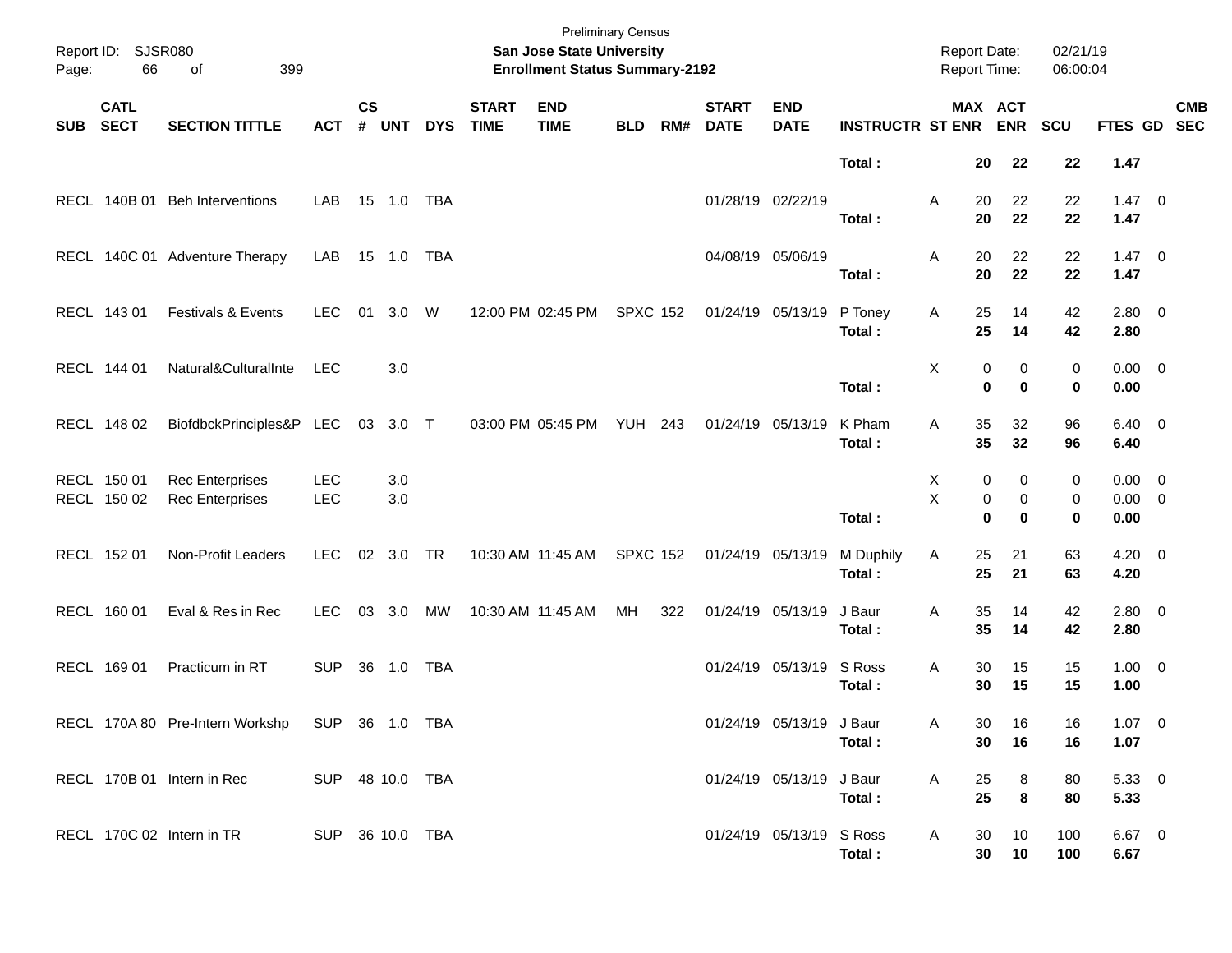| Report ID:<br>Page: | <b>Preliminary Census</b><br>SJSR080<br>San Jose State University<br>67<br>399<br><b>Enrollment Status Summary-2192</b><br>of |                                         |            |                    |            |            |                             |                           |            | <b>Report Date:</b><br>Report Time: |                             |                                                  | 02/21/19<br>06:00:04                                  |   |                        |                        |                                 |                                  |                |                          |
|---------------------|-------------------------------------------------------------------------------------------------------------------------------|-----------------------------------------|------------|--------------------|------------|------------|-----------------------------|---------------------------|------------|-------------------------------------|-----------------------------|--------------------------------------------------|-------------------------------------------------------|---|------------------------|------------------------|---------------------------------|----------------------------------|----------------|--------------------------|
| <b>SUB</b>          | <b>CATL</b><br><b>SECT</b>                                                                                                    | <b>SECTION TITTLE</b>                   | <b>ACT</b> | $\mathsf{cs}$<br># | <b>UNT</b> | <b>DYS</b> | <b>START</b><br><b>TIME</b> | <b>END</b><br><b>TIME</b> | <b>BLD</b> | RM#                                 | <b>START</b><br><b>DATE</b> | <b>END</b><br><b>DATE</b>                        | <b>INSTRUCTR ST ENR</b>                               |   |                        | MAX ACT<br><b>ENR</b>  | SCU                             | FTES GD                          |                | <b>CMB</b><br><b>SEC</b> |
|                     | RECL 180 01                                                                                                                   | <b>Indiv Study</b>                      | <b>SUP</b> | 36                 | 3.0        | <b>TBA</b> |                             |                           |            |                                     | 01/24/19                    | 05/13/19 J Baur                                  |                                                       | Α | 20                     | 2                      | 6                               | 0.40                             | $\overline{0}$ |                          |
| <b>RECL</b>         | 180 02                                                                                                                        | <b>Indiv Study</b>                      | <b>SUP</b> |                    | 4.0        |            |                             |                           |            |                                     |                             |                                                  |                                                       | X | $\mathbf 0$            | $\mathbf 0$            | 0                               | 0.00                             | 0              |                          |
| RECL                | 180 03                                                                                                                        | <b>Indiv Study</b>                      | <b>SUP</b> |                    | 4.0        |            |                             |                           |            |                                     |                             |                                                  |                                                       | X | $\mathbf 0$            | 0                      | 0                               | 0.00                             | $\mathbf 0$    |                          |
|                     |                                                                                                                               |                                         |            |                    |            |            |                             |                           |            |                                     |                             |                                                  | Total:                                                |   | 20                     | $\mathbf{2}$           | 6                               | 0.40                             |                |                          |
|                     | RECL 184 01                                                                                                                   | Directed Reading                        | <b>SUP</b> |                    | 3.0        |            |                             |                           |            |                                     |                             |                                                  |                                                       | X | 0                      | 0                      | 0                               | 0.00                             | - 0            |                          |
| <b>RECL</b>         | 184 02                                                                                                                        | Directed Reading                        | <b>SUP</b> |                    | 4.0        |            |                             |                           |            |                                     |                             |                                                  |                                                       | Χ | 0                      | $\mathbf 0$            | 0                               | 0.00                             | $\mathbf 0$    |                          |
|                     | RECL 184 03                                                                                                                   | Directed Reading                        | <b>SUP</b> |                    | 4.0        |            |                             |                           |            |                                     |                             |                                                  |                                                       | X | $\pmb{0}$              | $\mathbf 0$            | 0                               | 0.00                             | $\overline{0}$ |                          |
|                     |                                                                                                                               |                                         |            |                    |            |            |                             |                           |            |                                     |                             |                                                  | Total:                                                |   | $\mathbf 0$            | $\mathbf 0$            | $\mathbf 0$                     | 0.00                             |                |                          |
| RECL                | 19701                                                                                                                         | RT in psychiatry                        | <b>LEC</b> |                    | 3.0        |            |                             |                           |            |                                     |                             |                                                  |                                                       | X | 0                      | 0                      | 0                               | 0.00                             | - 0            |                          |
|                     | RECL 197 02                                                                                                                   | RT in psychiatry                        | <b>ACT</b> |                    | 0.0        |            |                             |                           |            |                                     |                             |                                                  |                                                       | X | 0                      | $\mathbf 0$            | 0                               | 0.00                             | $\Omega$       |                          |
|                     | RECL 197 03                                                                                                                   | RT in psychiatry                        | LEC        |                    | 3.0        |            |                             |                           |            |                                     |                             |                                                  |                                                       | X | $\mathbf 0$            | $\mathbf 0$            | 0                               | 0.00                             | $\Omega$       |                          |
|                     | RECL 197 04                                                                                                                   | RT in psychiatry                        | <b>ACT</b> |                    | 0.0        |            |                             |                           |            |                                     |                             |                                                  |                                                       | X | $\mathbf 0$            | $\mathbf 0$            | $\mathbf 0$                     | 0.00                             | $\Omega$       |                          |
|                     | RECL 197 05                                                                                                                   | RT in psychiatry                        | <b>LEC</b> | 02                 | 3.0        | <b>TBA</b> |                             |                           |            |                                     | 01/24/19                    | 05/13/19                                         |                                                       | A | 20                     | 15                     | 30                              | 3.05                             | -1             |                          |
|                     | RECL 197 06                                                                                                                   | RT in psychiatry                        | <b>ACT</b> | 11                 | 0.0        | <b>TBA</b> |                             |                           |            |                                     | 01/24/19                    | 05/13/19                                         |                                                       | A | 20                     | 15                     | 15                              | 0.00                             | $\overline{1}$ |                          |
|                     | RECL 197 07                                                                                                                   | RT in psychiatry                        | <b>LEC</b> | 02                 | 3.0        | <b>TBA</b> |                             |                           |            |                                     | 01/24/19                    | 05/13/19                                         |                                                       | A | 20                     | 17                     | 34                              | 3.40                             | 0              |                          |
|                     | RECL 197 08                                                                                                                   | RT in psychiatry                        | <b>ACT</b> | 11                 | 0.0        | <b>TBA</b> |                             |                           |            |                                     | 01/24/19                    | 05/13/19                                         |                                                       | A | 20                     | 17                     | 17                              | 0.00                             | $\overline{0}$ |                          |
|                     |                                                                                                                               |                                         |            |                    |            |            |                             |                           |            |                                     |                             |                                                  | Total:                                                |   | 80                     | 64                     | 96                              | 6.45                             |                |                          |
| <b>RECL</b>         | 199 01                                                                                                                        | Adv Prac in RT                          | <b>LEC</b> |                    | 3.0        |            |                             |                           |            |                                     |                             |                                                  |                                                       | X | $\mathbf 0$            | 0                      | 0                               | 0.00                             | $\overline{0}$ |                          |
| <b>RECL</b>         | 199 02                                                                                                                        | Adv Prac in RT                          | <b>LEC</b> | 02                 | 3.0        | R          |                             | 03:00 PM 05:45 PM         | YUH        | 243                                 | 01/24/19                    | 05/13/19                                         | R Tymn                                                | A | 30                     | 30                     | 90                              | 6.00                             | - 0            |                          |
|                     |                                                                                                                               |                                         |            |                    |            |            |                             |                           |            |                                     |                             |                                                  | Total:                                                |   | 30                     | 30                     | 90                              | 6.00                             |                |                          |
|                     | Department :                                                                                                                  | <b>Recreation &amp; Leisure Studies</b> |            |                    |            |            |                             |                           |            |                                     |                             | <b>Lower Division:</b><br><b>Upper Division:</b> | <b>Department Total:</b><br><b>Graduate Division:</b> |   | 860<br>205<br>655<br>0 | 663<br>177<br>486<br>0 | 1825<br>531<br>1294<br>$\bf{0}$ | 121.77<br>35.45<br>86.32<br>0.00 |                |                          |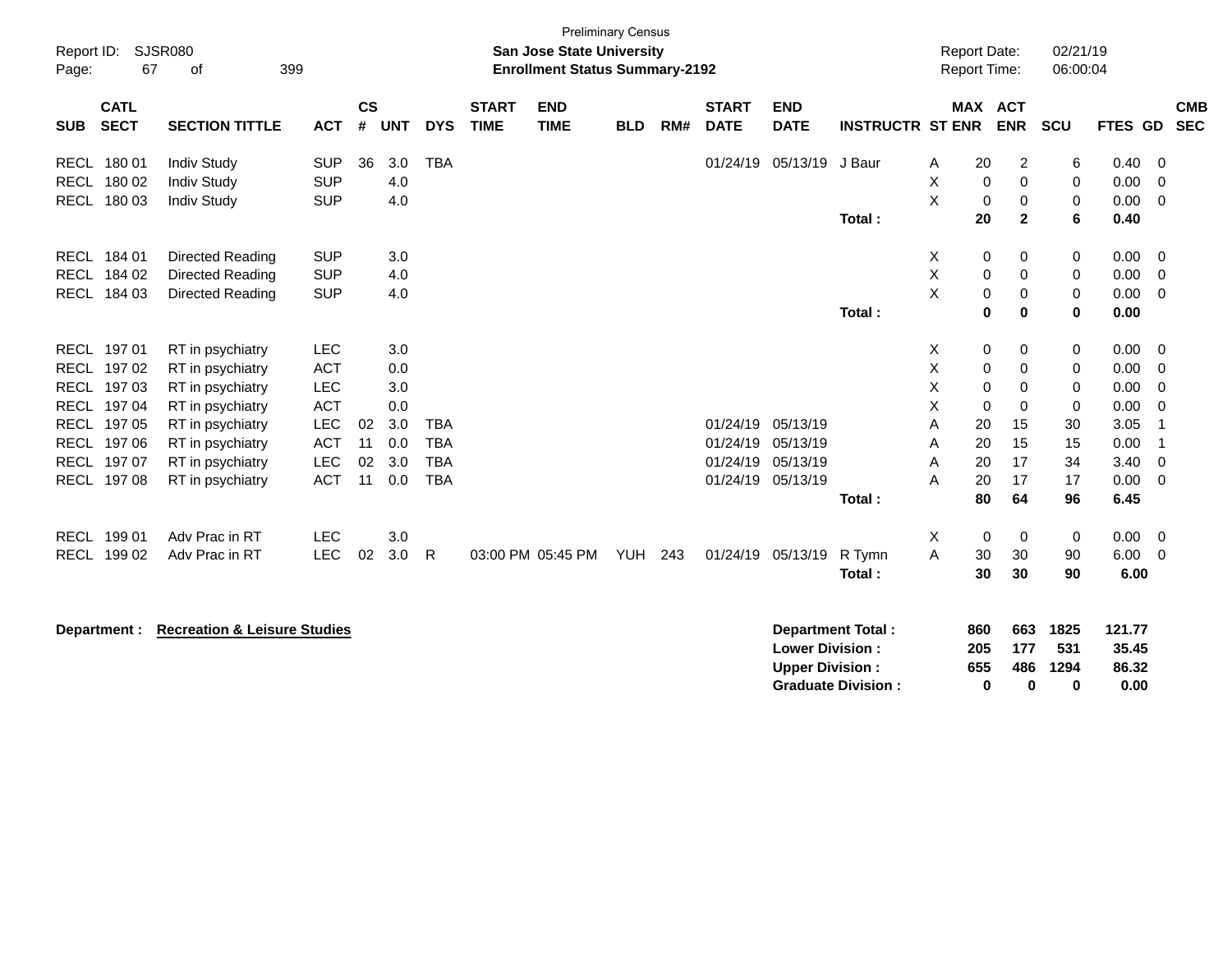| Report ID:<br>Page: | 68                         | SJSR080<br>399<br>οf               |            |                    |            |              |                             | <b>Preliminary Census</b><br>San Jose State University<br><b>Enrollment Status Summary-2192</b> |            |     |                             |                           |                                 | <b>Report Date:</b><br><b>Report Time:</b> |                            | 02/21/19<br>06:00:04 |               |                          |                          |
|---------------------|----------------------------|------------------------------------|------------|--------------------|------------|--------------|-----------------------------|-------------------------------------------------------------------------------------------------|------------|-----|-----------------------------|---------------------------|---------------------------------|--------------------------------------------|----------------------------|----------------------|---------------|--------------------------|--------------------------|
| <b>SUB</b>          | <b>CATL</b><br><b>SECT</b> | <b>SECTION TITTLE</b>              | <b>ACT</b> | $\mathsf{cs}$<br># | <b>UNT</b> | <b>DYS</b>   | <b>START</b><br><b>TIME</b> | <b>END</b><br><b>TIME</b>                                                                       | <b>BLD</b> | RM# | <b>START</b><br><b>DATE</b> | <b>END</b><br><b>DATE</b> | <b>INSTRUCTR ST ENR</b>         |                                            | MAX ACT<br><b>ENR</b>      | <b>SCU</b>           | FTES GD       |                          | <b>CMB</b><br><b>SEC</b> |
| College             |                            | <b>Applied Sciences &amp; Arts</b> |            |                    |            |              |                             |                                                                                                 |            |     |                             |                           |                                 |                                            |                            |                      |               |                          |                          |
|                     | Department :               | <b>Social Work</b>                 |            |                    |            |              |                             |                                                                                                 |            |     |                             |                           |                                 |                                            |                            |                      |               |                          |                          |
|                     | GERO 107 01                | Aging and Society                  | <b>LEC</b> | 02                 | 3.0        | M            |                             | 06:00 PM 08:45 PM                                                                               | HВ         | 408 |                             | 01/24/19 05/13/19 V Silva |                                 | A<br>30                                    | 10                         | 30                   | 2.00          |                          | 0 C                      |
|                     | SCWK 107 01                | Aging and Society                  | <b>LEC</b> | 02                 | 3.0        | M            |                             | 06:00 PM 08:45 PM                                                                               | HВ         | 408 |                             | 01/24/19 05/13/19 V Silva |                                 | Α                                          | $\overline{c}$<br>0        | 6                    | 0.40          |                          | 0 <sup>o</sup>           |
| HS.                 | 107 01                     | Aging and Society                  | <b>LEC</b> | 02                 | 3.0        | M            |                             | 06:00 PM 08:45 PM                                                                               | HВ         | 408 |                             | 01/24/19 05/13/19 V Silva |                                 | A                                          | 6<br>0                     | 18                   | 1.20          |                          | 0 <sup>o</sup>           |
|                     | GERO 107 02                | Aging and Society                  | <b>LEC</b> | 02                 | 3.0        | $\mathsf{T}$ |                             | 06:00 PM 08:45 PM                                                                               | SН         | 312 |                             | 01/24/19 05/13/19 V Silva |                                 | 30<br>A                                    | 8                          | 24                   | 1.60          |                          | 0 <sup>o</sup>           |
|                     | SCWK 107 02                | Aging and Society                  | <b>LEC</b> | 02                 | 3.0        | $\mathsf{T}$ |                             | 06:00 PM 08:45 PM                                                                               | SН         | 312 |                             | 01/24/19 05/13/19 V Silva |                                 | A                                          | $\mathbf 0$<br>-1          | 3                    | 0.20          |                          | 0 <sup>o</sup>           |
| НS                  | 107 02                     | Aging and Society                  | <b>LEC</b> | 02                 | 3.0        | $\mathsf{T}$ |                             | 06:00 PM 08:45 PM                                                                               | SН         | 312 |                             | 01/24/19 05/13/19 V Silva |                                 | Α                                          | 0<br>10                    | 30                   | 2.00          |                          | 0 <sup>o</sup>           |
|                     |                            |                                    |            |                    |            |              |                             |                                                                                                 |            |     |                             |                           | Total:                          | 60                                         | 37                         | 111                  | 7.40          |                          |                          |
|                     | GERO 117 01                | Soc Pol Serv Aging                 | <b>LEC</b> | 02                 | 3.0        | $\top$       |                             | 03:00 PM 05:45 PM                                                                               | <b>SH</b>  | 346 |                             | 01/24/19 05/13/19         | C Cherney                       | 40<br>A                                    | 0                          | 0                    | 0.00          |                          | 0 <sup>o</sup>           |
| НS                  | 117 01                     | Soc Pol Serv Aging                 | <b>LEC</b> | 02                 | 3.0        | $\top$       |                             | 03:00 PM 05:45 PM                                                                               | SН         | 346 |                             | 01/24/19 05/13/19         | C Cherney                       | A                                          | 0<br>15                    | 45                   | 3.00          |                          | 0 <sup>o</sup>           |
|                     |                            |                                    |            |                    |            |              |                             |                                                                                                 |            |     |                             |                           | Total:                          | 40                                         | 15                         | 45                   | 3.00          |                          |                          |
|                     | GERO 133 01                | Gero Field Work                    | <b>SUP</b> | 36                 | 3.0        | <b>TBA</b>   |                             |                                                                                                 |            |     |                             | 01/24/19 05/13/19         |                                 | 36<br>Α                                    | 0                          | 0                    | $0.00 \t 0$   |                          |                          |
|                     |                            |                                    |            |                    |            |              |                             |                                                                                                 |            |     |                             |                           | Total:                          | 36                                         | $\mathbf 0$                | 0                    | 0.00          |                          |                          |
|                     |                            | SCWK 100W 01 Writing Workshop      | <b>SEM</b> | 04                 | 3.0        | Τ            |                             | 06:00 PM 08:45 PM                                                                               | IS.        | 215 |                             | 01/24/19 05/13/19         | J Hubbs                         | 25<br>A                                    | 25                         | 75                   | $5.00 \t 0$   |                          |                          |
|                     |                            | SCWK 100W 02 Writing Workshop      | <b>SEM</b> |                    | 3.0        |              |                             |                                                                                                 |            |     |                             |                           |                                 | X                                          | $\mathbf 0$<br>$\mathbf 0$ | 0                    | $0.00 \t 0$   |                          |                          |
|                     |                            | SCWK 100W 03 Writing Workshop      | <b>SEM</b> | 04                 | 3.0        | W            |                             | 06:00 PM 08:45 PM                                                                               | <b>BBC</b> | 126 |                             | 01/24/19 05/13/19         | J Hubbs                         | 25<br>A                                    | 25                         | 75                   | 5.00          | $\overline{\phantom{0}}$ |                          |
|                     |                            | SCWK 100W 04 Writing Workshop      | <b>SEM</b> | 04                 | 3.0        | W            |                             | 06:00 PM 08:45 PM                                                                               | <b>SH</b>  | 240 |                             | 01/24/19 05/13/19         | A Stahlnecke A                  | 25                                         | 24                         | 72                   | $4.80$ 0      |                          |                          |
|                     |                            |                                    |            |                    |            |              |                             |                                                                                                 |            |     |                             |                           | Total:                          | 75                                         | 74                         | 222                  | 14.80         |                          |                          |
|                     | <b>SCWK 11201</b>          | <b>Gen Practice II</b>             | <b>LEC</b> | 02                 | 3.0        | W            |                             | 12:00 PM 02:45 PM                                                                               | <b>SH</b>  | 345 |                             | 01/24/19 05/13/19         | L Moore-Guer A                  | 25                                         | 28                         | 84                   | 5.60 0        |                          |                          |
|                     | <b>SCWK 11202</b>          | <b>Gen Practice II</b>             | <b>LEC</b> |                    | 02 3.0     | W            |                             | 03:00 PM 05:45 PM                                                                               | <b>SH</b>  | 345 |                             | 01/24/19 05/13/19         | M Reyes                         | 25<br>A                                    | 29                         | 87                   | 5.80 0        |                          |                          |
|                     |                            |                                    |            |                    |            |              |                             |                                                                                                 |            |     |                             |                           | Total:                          | 50                                         | 57                         | 171                  | 11.40         |                          |                          |
|                     | <b>SCWK 121 01</b>         | Soc Wel Ins II                     | <b>LEC</b> | 02                 | 3.0        | м            |                             | 03:00 PM 05:45 PM                                                                               | <b>SH</b>  | 345 |                             | 01/24/19 05/13/19         | L Arieta Hay A                  | 25                                         | 33                         | 99                   | $6.60$ 0      |                          |                          |
|                     | <b>SCWK 121 02</b>         | Soc Wel Ins II                     | <b>LEC</b> | 02                 | 3.0        | Τ            |                             | 06:00 PM 08:45 PM                                                                               | SН         | 345 |                             | 01/24/19 05/13/19         | K Archdeacon A                  | 25                                         | 31                         | 93                   | 6.20          | $\overline{\phantom{0}}$ |                          |
|                     | SCWK 121 03                | Soc Wel Ins II                     | <b>LEC</b> | 02                 | 3.0        | R            |                             | 03:00 PM 05:45 PM                                                                               | SН         | 345 |                             | 01/24/19 05/13/19         | S House                         | 25<br>A                                    | 29                         | 87                   | 5.80          | $\overline{\phantom{0}}$ |                          |
|                     |                            |                                    |            |                    |            |              |                             |                                                                                                 |            |     |                             |                           | Total:                          |                                            | 75<br>93                   | 279                  | 18.60         |                          |                          |
|                     | SCWK 131 01                | Hm Bhvr Soc Env II                 | LEC        |                    | 02 3.0     | M            |                             | 06:00 PM 08:45 PM                                                                               | SH         | 345 |                             | 01/24/19 05/13/19 S House |                                 | A                                          | 25<br>34                   | 102                  | $6.80\quad 0$ |                          |                          |
|                     | SCWK 131 02                | Hm Bhvr Soc Env II                 | <b>LEC</b> |                    | 02 3.0     | $\top$       |                             | 03:00 PM 05:45 PM                                                                               | SH         | 345 |                             |                           | 01/24/19 05/13/19 Y Maxwell     | 25<br>A                                    | 34                         | 102                  | $6.80$ 0      |                          |                          |
|                     | SCWK 131 03                | Hm Bhvr Soc Env II                 | LEC        |                    | 02 3.0 F   |              |                             | 12:30 PM 03:15 PM                                                                               | SH.        | 345 |                             |                           | 01/24/19 05/13/19 F Prochaska A | 25                                         | 26                         | 78                   | $5.20 \ 0$    |                          |                          |
|                     |                            |                                    |            |                    |            |              |                             |                                                                                                 |            |     |                             |                           | Total:                          | 75                                         | 94                         | 282                  | 18.80         |                          |                          |
|                     | SCWK 142 01                | <b>Field Practicum II</b>          | <b>SUP</b> |                    | 36 4.0     |              |                             |                                                                                                 |            |     |                             | 01/24/19 05/13/19         |                                 | X.                                         | 0<br>0                     | 0                    | $0.00 \t 0$   |                          |                          |
|                     | <b>SCWK 142 02</b>         | Field Practicum II                 | <b>SUP</b> |                    | 36 4.0     |              |                             |                                                                                                 |            |     |                             | 01/24/19 05/13/19         |                                 | X                                          | 0<br>0                     | 0                    | $0.00 \t 0$   |                          |                          |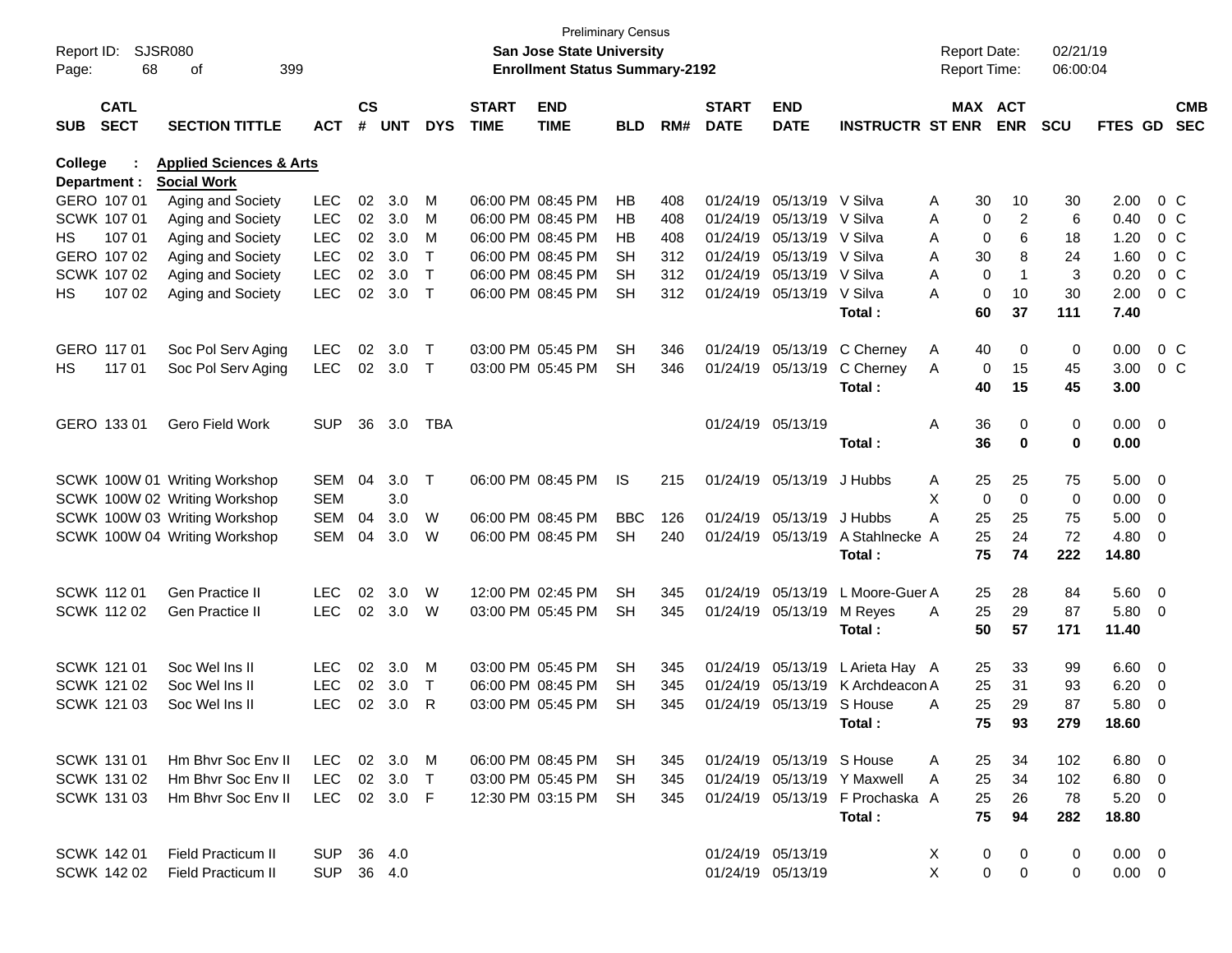| <b>CS</b><br><b>MAX ACT</b><br><b>CATL</b><br><b>START</b><br><b>END</b><br><b>START</b><br><b>END</b><br><b>CMB</b><br><b>SECT</b><br>#<br><b>DYS</b><br><b>TIME</b><br><b>DATE</b><br><b>ENR</b><br><b>SECTION TITTLE</b><br><b>ACT</b><br><b>UNT</b><br><b>TIME</b><br>RM#<br><b>DATE</b><br><b>INSTRUCTR ST ENR</b><br><b>SCU</b><br>FTES GD<br><b>SEC</b><br><b>SUB</b><br><b>BLD</b><br>SCWK 142 03<br><b>SUP</b><br>36<br>05/13/19<br>0.00<br><b>Field Practicum II</b><br>4.0<br>01/24/19<br>Х<br>0<br>0<br>0<br>$\Omega$<br><b>SUP</b><br>36<br>X<br><b>SCWK 14204</b><br><b>Field Practicum II</b><br>4.0<br>05/13/19<br>01/24/19<br>0<br>0<br>0<br>0.00<br>$\Omega$<br><b>SUP</b><br>36<br>05/13/19<br>X<br>SCWK 142 05<br>Field Practicum II<br>4.0<br>01/24/19<br>0<br>0<br>0<br>0.00<br>0<br><b>SUP</b><br>36<br>4.0<br>SCWK 142 06<br>Field Practicum II<br><b>TBA</b><br>01/24/19<br>05/13/19 M Blandino<br>A<br>25<br>13<br>52<br>3.47<br>$\Omega$<br><b>SUP</b><br>36<br>4.0<br><b>TBA</b><br>05/13/19<br>L Chin<br>25<br>11<br>44<br>2.93<br>SCWK 142 07<br>Field Practicum II<br>01/24/19<br>A<br>0<br><b>SUP</b><br>25<br>8<br>36<br><b>TBA</b><br>2.13<br>SCWK 142 08<br>Field Practicum II<br>4.0<br>01/24/19<br>05/13/19<br>M Curry<br>A<br>32<br>0<br><b>SUP</b><br>3.73<br>36<br><b>TBA</b><br>25<br>56<br>SCWK 142 09<br>Field Practicum II<br>4.0<br>01/24/19<br>05/13/19<br>R Bhader<br>A<br>14<br>$\Omega$<br><b>SUP</b><br>36<br><b>TBA</b><br>05/13/19<br>R Bhader<br>25<br>11<br>44<br>2.93<br>SCWK 142 10<br>Field Practicum II<br>4.0<br>01/24/19<br>A<br>$\Omega$<br>57<br>125<br>15.20<br>Total:<br>228<br><b>SCWK 17001</b><br><b>SEM</b><br><b>SH</b><br>5.20<br>Intro Res Methods<br>04<br>3.0<br>м<br>09:00 AM 11:45 AM<br>345<br>01/24/19<br>05/13/19<br>S Tajii<br>25<br>26<br>78<br>- 0<br>A<br>04<br>3.0<br>$\mathsf{T}$<br>SH<br>S Lee<br>25<br>33<br>6.60<br>SCWK 170 02<br>Intro Res Methods<br><b>SEM</b><br>09:00 AM 11:45 AM<br>345<br>01/24/19<br>05/13/19<br>A<br>99<br>- 0<br>25<br><b>SEM</b><br>04<br>3.0<br>F<br><b>SH</b><br>G Fogle<br>30<br>90<br>6.00<br><b>SCWK 17003</b><br>Intro Res Methods<br>09:30 AM 12:15 PM<br>345<br>01/24/19<br>05/13/19<br>A<br>- 0<br>75<br>89<br>267<br>17.80<br>Total:<br>Senior Seminar<br><b>SCWK 17501</b><br>02<br>12:00 PM 02:45 PM<br>R Jacobsen<br>LEC<br>3.0<br>W<br>CL.<br>310<br>01/24/19<br>05/13/19<br>25<br>29<br>87<br>5.80<br>- 0<br>A<br>02<br>25<br>Senior Seminar<br><b>LEC</b><br>3.0<br>W<br>03:00 PM 05:45 PM<br><b>SH</b><br>312<br>01/24/19<br>R Jacobsen<br>29<br>87<br>5.80<br><b>SCWK 17502</b><br>05/13/19<br>A<br>- 0<br>50<br>Total:<br>58<br>174<br>11.60<br>SCWK 204 01<br>Soc Pol Analsis<br>05<br>12:30 PM 03:15 PM<br><b>SH</b><br>6.50 26<br><b>SEM</b><br>3.0<br>F<br>312<br>01/24/19<br>05/13/19<br>D Knutson<br>30<br>26<br>78<br>A<br>05<br>3.0<br>F<br>12:30 PM 03:15 PM<br>IS<br>215<br>05/13/19<br>G Thomas<br>30<br>23<br>5.75 23<br>SCWK 204 02<br>Soc Pol Analsis<br><b>SEM</b><br>01/24/19<br>A<br>69<br>F<br>05<br>3.0<br><b>CCB</b><br>G Thomas<br>30<br>21<br>5.25 21<br>SCWK 204 03<br>Soc Pol Analsis<br><b>SEM</b><br>09:30 AM 12:15 PM<br>101<br>01/24/19<br>05/13/19<br>A<br>63<br><b>SEM</b><br>05<br>3.0<br>W<br>06:00 PM 08:45 PM<br><b>SH</b><br>G Thomas<br>30<br>28<br>7.00 28<br><b>SCWK 204 04</b><br>Soc Pol Analsis<br>345<br>01/24/19<br>05/13/19<br>A<br>84<br>120<br>98<br>294<br>24.50<br>Total:<br><b>SCWK 214 01</b><br>Human Behavior II<br><b>SEM</b><br>F Krebs<br>05<br>3.0<br>м<br>09:00 AM 11:45 AM<br><b>DBH</b><br>225<br>01/24/19<br>05/13/19<br>30<br>26<br>78<br>6.50 26<br>A<br>Human Behavior II<br>05<br>3.0<br>12:00 PM 02:45 PM<br>F Krebs<br>5.75 23<br>SCWK 214 02<br><b>SEM</b><br>W<br>MН<br>321<br>01/24/19<br>05/13/19<br>A<br>30<br>23<br>69<br>3.0<br>S Sen<br>5.50 22<br>SCWK 214 03<br>Human Behavior II<br><b>SEM</b><br>05<br>W<br>09:00 AM 11:45 AM<br>SН<br>345<br>01/24/19<br>05/13/19<br>A<br>30<br>22<br>66 |
|----------------------------------------------------------------------------------------------------------------------------------------------------------------------------------------------------------------------------------------------------------------------------------------------------------------------------------------------------------------------------------------------------------------------------------------------------------------------------------------------------------------------------------------------------------------------------------------------------------------------------------------------------------------------------------------------------------------------------------------------------------------------------------------------------------------------------------------------------------------------------------------------------------------------------------------------------------------------------------------------------------------------------------------------------------------------------------------------------------------------------------------------------------------------------------------------------------------------------------------------------------------------------------------------------------------------------------------------------------------------------------------------------------------------------------------------------------------------------------------------------------------------------------------------------------------------------------------------------------------------------------------------------------------------------------------------------------------------------------------------------------------------------------------------------------------------------------------------------------------------------------------------------------------------------------------------------------------------------------------------------------------------------------------------------------------------------------------------------------------------------------------------------------------------------------------------------------------------------------------------------------------------------------------------------------------------------------------------------------------------------------------------------------------------------------------------------------------------------------------------------------------------------------------------------------------------------------------------------------------------------------------------------------------------------------------------------------------------------------------------------------------------------------------------------------------------------------------------------------------------------------------------------------------------------------------------------------------------------------------------------------------------------------------------------------------------------------------------------------------------------------------------------------------------------------------------------------------------------------------------------------------------------------------------------------------------------------------------------------------------------------------------------------------------------------------------------------------------------------------------------------------------------------------------------------------------------------------------------------------------------------------------------------------------------------------------------------------------------------------------------------------------------------------------------------------------------------------------------------------------------------------------------------------------------------------------------------------------------------------------------------------|
|                                                                                                                                                                                                                                                                                                                                                                                                                                                                                                                                                                                                                                                                                                                                                                                                                                                                                                                                                                                                                                                                                                                                                                                                                                                                                                                                                                                                                                                                                                                                                                                                                                                                                                                                                                                                                                                                                                                                                                                                                                                                                                                                                                                                                                                                                                                                                                                                                                                                                                                                                                                                                                                                                                                                                                                                                                                                                                                                                                                                                                                                                                                                                                                                                                                                                                                                                                                                                                                                                                                                                                                                                                                                                                                                                                                                                                                                                                                                                                                                                |
|                                                                                                                                                                                                                                                                                                                                                                                                                                                                                                                                                                                                                                                                                                                                                                                                                                                                                                                                                                                                                                                                                                                                                                                                                                                                                                                                                                                                                                                                                                                                                                                                                                                                                                                                                                                                                                                                                                                                                                                                                                                                                                                                                                                                                                                                                                                                                                                                                                                                                                                                                                                                                                                                                                                                                                                                                                                                                                                                                                                                                                                                                                                                                                                                                                                                                                                                                                                                                                                                                                                                                                                                                                                                                                                                                                                                                                                                                                                                                                                                                |
|                                                                                                                                                                                                                                                                                                                                                                                                                                                                                                                                                                                                                                                                                                                                                                                                                                                                                                                                                                                                                                                                                                                                                                                                                                                                                                                                                                                                                                                                                                                                                                                                                                                                                                                                                                                                                                                                                                                                                                                                                                                                                                                                                                                                                                                                                                                                                                                                                                                                                                                                                                                                                                                                                                                                                                                                                                                                                                                                                                                                                                                                                                                                                                                                                                                                                                                                                                                                                                                                                                                                                                                                                                                                                                                                                                                                                                                                                                                                                                                                                |
|                                                                                                                                                                                                                                                                                                                                                                                                                                                                                                                                                                                                                                                                                                                                                                                                                                                                                                                                                                                                                                                                                                                                                                                                                                                                                                                                                                                                                                                                                                                                                                                                                                                                                                                                                                                                                                                                                                                                                                                                                                                                                                                                                                                                                                                                                                                                                                                                                                                                                                                                                                                                                                                                                                                                                                                                                                                                                                                                                                                                                                                                                                                                                                                                                                                                                                                                                                                                                                                                                                                                                                                                                                                                                                                                                                                                                                                                                                                                                                                                                |
|                                                                                                                                                                                                                                                                                                                                                                                                                                                                                                                                                                                                                                                                                                                                                                                                                                                                                                                                                                                                                                                                                                                                                                                                                                                                                                                                                                                                                                                                                                                                                                                                                                                                                                                                                                                                                                                                                                                                                                                                                                                                                                                                                                                                                                                                                                                                                                                                                                                                                                                                                                                                                                                                                                                                                                                                                                                                                                                                                                                                                                                                                                                                                                                                                                                                                                                                                                                                                                                                                                                                                                                                                                                                                                                                                                                                                                                                                                                                                                                                                |
|                                                                                                                                                                                                                                                                                                                                                                                                                                                                                                                                                                                                                                                                                                                                                                                                                                                                                                                                                                                                                                                                                                                                                                                                                                                                                                                                                                                                                                                                                                                                                                                                                                                                                                                                                                                                                                                                                                                                                                                                                                                                                                                                                                                                                                                                                                                                                                                                                                                                                                                                                                                                                                                                                                                                                                                                                                                                                                                                                                                                                                                                                                                                                                                                                                                                                                                                                                                                                                                                                                                                                                                                                                                                                                                                                                                                                                                                                                                                                                                                                |
|                                                                                                                                                                                                                                                                                                                                                                                                                                                                                                                                                                                                                                                                                                                                                                                                                                                                                                                                                                                                                                                                                                                                                                                                                                                                                                                                                                                                                                                                                                                                                                                                                                                                                                                                                                                                                                                                                                                                                                                                                                                                                                                                                                                                                                                                                                                                                                                                                                                                                                                                                                                                                                                                                                                                                                                                                                                                                                                                                                                                                                                                                                                                                                                                                                                                                                                                                                                                                                                                                                                                                                                                                                                                                                                                                                                                                                                                                                                                                                                                                |
|                                                                                                                                                                                                                                                                                                                                                                                                                                                                                                                                                                                                                                                                                                                                                                                                                                                                                                                                                                                                                                                                                                                                                                                                                                                                                                                                                                                                                                                                                                                                                                                                                                                                                                                                                                                                                                                                                                                                                                                                                                                                                                                                                                                                                                                                                                                                                                                                                                                                                                                                                                                                                                                                                                                                                                                                                                                                                                                                                                                                                                                                                                                                                                                                                                                                                                                                                                                                                                                                                                                                                                                                                                                                                                                                                                                                                                                                                                                                                                                                                |
|                                                                                                                                                                                                                                                                                                                                                                                                                                                                                                                                                                                                                                                                                                                                                                                                                                                                                                                                                                                                                                                                                                                                                                                                                                                                                                                                                                                                                                                                                                                                                                                                                                                                                                                                                                                                                                                                                                                                                                                                                                                                                                                                                                                                                                                                                                                                                                                                                                                                                                                                                                                                                                                                                                                                                                                                                                                                                                                                                                                                                                                                                                                                                                                                                                                                                                                                                                                                                                                                                                                                                                                                                                                                                                                                                                                                                                                                                                                                                                                                                |
|                                                                                                                                                                                                                                                                                                                                                                                                                                                                                                                                                                                                                                                                                                                                                                                                                                                                                                                                                                                                                                                                                                                                                                                                                                                                                                                                                                                                                                                                                                                                                                                                                                                                                                                                                                                                                                                                                                                                                                                                                                                                                                                                                                                                                                                                                                                                                                                                                                                                                                                                                                                                                                                                                                                                                                                                                                                                                                                                                                                                                                                                                                                                                                                                                                                                                                                                                                                                                                                                                                                                                                                                                                                                                                                                                                                                                                                                                                                                                                                                                |
|                                                                                                                                                                                                                                                                                                                                                                                                                                                                                                                                                                                                                                                                                                                                                                                                                                                                                                                                                                                                                                                                                                                                                                                                                                                                                                                                                                                                                                                                                                                                                                                                                                                                                                                                                                                                                                                                                                                                                                                                                                                                                                                                                                                                                                                                                                                                                                                                                                                                                                                                                                                                                                                                                                                                                                                                                                                                                                                                                                                                                                                                                                                                                                                                                                                                                                                                                                                                                                                                                                                                                                                                                                                                                                                                                                                                                                                                                                                                                                                                                |
|                                                                                                                                                                                                                                                                                                                                                                                                                                                                                                                                                                                                                                                                                                                                                                                                                                                                                                                                                                                                                                                                                                                                                                                                                                                                                                                                                                                                                                                                                                                                                                                                                                                                                                                                                                                                                                                                                                                                                                                                                                                                                                                                                                                                                                                                                                                                                                                                                                                                                                                                                                                                                                                                                                                                                                                                                                                                                                                                                                                                                                                                                                                                                                                                                                                                                                                                                                                                                                                                                                                                                                                                                                                                                                                                                                                                                                                                                                                                                                                                                |
|                                                                                                                                                                                                                                                                                                                                                                                                                                                                                                                                                                                                                                                                                                                                                                                                                                                                                                                                                                                                                                                                                                                                                                                                                                                                                                                                                                                                                                                                                                                                                                                                                                                                                                                                                                                                                                                                                                                                                                                                                                                                                                                                                                                                                                                                                                                                                                                                                                                                                                                                                                                                                                                                                                                                                                                                                                                                                                                                                                                                                                                                                                                                                                                                                                                                                                                                                                                                                                                                                                                                                                                                                                                                                                                                                                                                                                                                                                                                                                                                                |
|                                                                                                                                                                                                                                                                                                                                                                                                                                                                                                                                                                                                                                                                                                                                                                                                                                                                                                                                                                                                                                                                                                                                                                                                                                                                                                                                                                                                                                                                                                                                                                                                                                                                                                                                                                                                                                                                                                                                                                                                                                                                                                                                                                                                                                                                                                                                                                                                                                                                                                                                                                                                                                                                                                                                                                                                                                                                                                                                                                                                                                                                                                                                                                                                                                                                                                                                                                                                                                                                                                                                                                                                                                                                                                                                                                                                                                                                                                                                                                                                                |
|                                                                                                                                                                                                                                                                                                                                                                                                                                                                                                                                                                                                                                                                                                                                                                                                                                                                                                                                                                                                                                                                                                                                                                                                                                                                                                                                                                                                                                                                                                                                                                                                                                                                                                                                                                                                                                                                                                                                                                                                                                                                                                                                                                                                                                                                                                                                                                                                                                                                                                                                                                                                                                                                                                                                                                                                                                                                                                                                                                                                                                                                                                                                                                                                                                                                                                                                                                                                                                                                                                                                                                                                                                                                                                                                                                                                                                                                                                                                                                                                                |
|                                                                                                                                                                                                                                                                                                                                                                                                                                                                                                                                                                                                                                                                                                                                                                                                                                                                                                                                                                                                                                                                                                                                                                                                                                                                                                                                                                                                                                                                                                                                                                                                                                                                                                                                                                                                                                                                                                                                                                                                                                                                                                                                                                                                                                                                                                                                                                                                                                                                                                                                                                                                                                                                                                                                                                                                                                                                                                                                                                                                                                                                                                                                                                                                                                                                                                                                                                                                                                                                                                                                                                                                                                                                                                                                                                                                                                                                                                                                                                                                                |
|                                                                                                                                                                                                                                                                                                                                                                                                                                                                                                                                                                                                                                                                                                                                                                                                                                                                                                                                                                                                                                                                                                                                                                                                                                                                                                                                                                                                                                                                                                                                                                                                                                                                                                                                                                                                                                                                                                                                                                                                                                                                                                                                                                                                                                                                                                                                                                                                                                                                                                                                                                                                                                                                                                                                                                                                                                                                                                                                                                                                                                                                                                                                                                                                                                                                                                                                                                                                                                                                                                                                                                                                                                                                                                                                                                                                                                                                                                                                                                                                                |
|                                                                                                                                                                                                                                                                                                                                                                                                                                                                                                                                                                                                                                                                                                                                                                                                                                                                                                                                                                                                                                                                                                                                                                                                                                                                                                                                                                                                                                                                                                                                                                                                                                                                                                                                                                                                                                                                                                                                                                                                                                                                                                                                                                                                                                                                                                                                                                                                                                                                                                                                                                                                                                                                                                                                                                                                                                                                                                                                                                                                                                                                                                                                                                                                                                                                                                                                                                                                                                                                                                                                                                                                                                                                                                                                                                                                                                                                                                                                                                                                                |
|                                                                                                                                                                                                                                                                                                                                                                                                                                                                                                                                                                                                                                                                                                                                                                                                                                                                                                                                                                                                                                                                                                                                                                                                                                                                                                                                                                                                                                                                                                                                                                                                                                                                                                                                                                                                                                                                                                                                                                                                                                                                                                                                                                                                                                                                                                                                                                                                                                                                                                                                                                                                                                                                                                                                                                                                                                                                                                                                                                                                                                                                                                                                                                                                                                                                                                                                                                                                                                                                                                                                                                                                                                                                                                                                                                                                                                                                                                                                                                                                                |
|                                                                                                                                                                                                                                                                                                                                                                                                                                                                                                                                                                                                                                                                                                                                                                                                                                                                                                                                                                                                                                                                                                                                                                                                                                                                                                                                                                                                                                                                                                                                                                                                                                                                                                                                                                                                                                                                                                                                                                                                                                                                                                                                                                                                                                                                                                                                                                                                                                                                                                                                                                                                                                                                                                                                                                                                                                                                                                                                                                                                                                                                                                                                                                                                                                                                                                                                                                                                                                                                                                                                                                                                                                                                                                                                                                                                                                                                                                                                                                                                                |
|                                                                                                                                                                                                                                                                                                                                                                                                                                                                                                                                                                                                                                                                                                                                                                                                                                                                                                                                                                                                                                                                                                                                                                                                                                                                                                                                                                                                                                                                                                                                                                                                                                                                                                                                                                                                                                                                                                                                                                                                                                                                                                                                                                                                                                                                                                                                                                                                                                                                                                                                                                                                                                                                                                                                                                                                                                                                                                                                                                                                                                                                                                                                                                                                                                                                                                                                                                                                                                                                                                                                                                                                                                                                                                                                                                                                                                                                                                                                                                                                                |
|                                                                                                                                                                                                                                                                                                                                                                                                                                                                                                                                                                                                                                                                                                                                                                                                                                                                                                                                                                                                                                                                                                                                                                                                                                                                                                                                                                                                                                                                                                                                                                                                                                                                                                                                                                                                                                                                                                                                                                                                                                                                                                                                                                                                                                                                                                                                                                                                                                                                                                                                                                                                                                                                                                                                                                                                                                                                                                                                                                                                                                                                                                                                                                                                                                                                                                                                                                                                                                                                                                                                                                                                                                                                                                                                                                                                                                                                                                                                                                                                                |
|                                                                                                                                                                                                                                                                                                                                                                                                                                                                                                                                                                                                                                                                                                                                                                                                                                                                                                                                                                                                                                                                                                                                                                                                                                                                                                                                                                                                                                                                                                                                                                                                                                                                                                                                                                                                                                                                                                                                                                                                                                                                                                                                                                                                                                                                                                                                                                                                                                                                                                                                                                                                                                                                                                                                                                                                                                                                                                                                                                                                                                                                                                                                                                                                                                                                                                                                                                                                                                                                                                                                                                                                                                                                                                                                                                                                                                                                                                                                                                                                                |
|                                                                                                                                                                                                                                                                                                                                                                                                                                                                                                                                                                                                                                                                                                                                                                                                                                                                                                                                                                                                                                                                                                                                                                                                                                                                                                                                                                                                                                                                                                                                                                                                                                                                                                                                                                                                                                                                                                                                                                                                                                                                                                                                                                                                                                                                                                                                                                                                                                                                                                                                                                                                                                                                                                                                                                                                                                                                                                                                                                                                                                                                                                                                                                                                                                                                                                                                                                                                                                                                                                                                                                                                                                                                                                                                                                                                                                                                                                                                                                                                                |
|                                                                                                                                                                                                                                                                                                                                                                                                                                                                                                                                                                                                                                                                                                                                                                                                                                                                                                                                                                                                                                                                                                                                                                                                                                                                                                                                                                                                                                                                                                                                                                                                                                                                                                                                                                                                                                                                                                                                                                                                                                                                                                                                                                                                                                                                                                                                                                                                                                                                                                                                                                                                                                                                                                                                                                                                                                                                                                                                                                                                                                                                                                                                                                                                                                                                                                                                                                                                                                                                                                                                                                                                                                                                                                                                                                                                                                                                                                                                                                                                                |
| 27<br>05<br>3.0<br><b>BBC</b><br>126<br>01/24/19<br>30<br>6.75 27<br>SCWK 214 04<br>Human Behavior II<br><b>SEM</b><br>м<br>06:00 PM 08:45 PM<br>05/13/19<br>Y Maxwell<br>A<br>81                                                                                                                                                                                                                                                                                                                                                                                                                                                                                                                                                                                                                                                                                                                                                                                                                                                                                                                                                                                                                                                                                                                                                                                                                                                                                                                                                                                                                                                                                                                                                                                                                                                                                                                                                                                                                                                                                                                                                                                                                                                                                                                                                                                                                                                                                                                                                                                                                                                                                                                                                                                                                                                                                                                                                                                                                                                                                                                                                                                                                                                                                                                                                                                                                                                                                                                                                                                                                                                                                                                                                                                                                                                                                                                                                                                                                              |
| 98<br>294<br>24.50<br>Total:<br>120                                                                                                                                                                                                                                                                                                                                                                                                                                                                                                                                                                                                                                                                                                                                                                                                                                                                                                                                                                                                                                                                                                                                                                                                                                                                                                                                                                                                                                                                                                                                                                                                                                                                                                                                                                                                                                                                                                                                                                                                                                                                                                                                                                                                                                                                                                                                                                                                                                                                                                                                                                                                                                                                                                                                                                                                                                                                                                                                                                                                                                                                                                                                                                                                                                                                                                                                                                                                                                                                                                                                                                                                                                                                                                                                                                                                                                                                                                                                                                            |
| 6.75 27<br>SCWK 221 01<br>Trans Gen Prac II<br>SEM<br>05<br>3.0<br>M<br>12:00 PM 02:45 PM<br>01/24/19 05/13/19 M Reyes<br>HB<br>408<br>30<br>27<br>81<br>A                                                                                                                                                                                                                                                                                                                                                                                                                                                                                                                                                                                                                                                                                                                                                                                                                                                                                                                                                                                                                                                                                                                                                                                                                                                                                                                                                                                                                                                                                                                                                                                                                                                                                                                                                                                                                                                                                                                                                                                                                                                                                                                                                                                                                                                                                                                                                                                                                                                                                                                                                                                                                                                                                                                                                                                                                                                                                                                                                                                                                                                                                                                                                                                                                                                                                                                                                                                                                                                                                                                                                                                                                                                                                                                                                                                                                                                     |
| 05<br>Trans Gen Prac II<br>3.0<br>30<br>23<br>5.75 23<br>SCWK 221 02<br>SEM<br>W<br>09:00 AM 11:45 AM<br><b>SH</b><br>312<br>01/24/19 05/13/19 J Wall<br>Α<br>69                                                                                                                                                                                                                                                                                                                                                                                                                                                                                                                                                                                                                                                                                                                                                                                                                                                                                                                                                                                                                                                                                                                                                                                                                                                                                                                                                                                                                                                                                                                                                                                                                                                                                                                                                                                                                                                                                                                                                                                                                                                                                                                                                                                                                                                                                                                                                                                                                                                                                                                                                                                                                                                                                                                                                                                                                                                                                                                                                                                                                                                                                                                                                                                                                                                                                                                                                                                                                                                                                                                                                                                                                                                                                                                                                                                                                                               |
| SCWK 221 03<br>Trans Gen Prac II<br>05<br>3.0<br>12:00 PM 02:45 PM<br>01/24/19 05/13/19 M Reyes<br>5.50 22<br>SEM<br>W<br>SH<br>312<br>30<br>22<br>66<br>A                                                                                                                                                                                                                                                                                                                                                                                                                                                                                                                                                                                                                                                                                                                                                                                                                                                                                                                                                                                                                                                                                                                                                                                                                                                                                                                                                                                                                                                                                                                                                                                                                                                                                                                                                                                                                                                                                                                                                                                                                                                                                                                                                                                                                                                                                                                                                                                                                                                                                                                                                                                                                                                                                                                                                                                                                                                                                                                                                                                                                                                                                                                                                                                                                                                                                                                                                                                                                                                                                                                                                                                                                                                                                                                                                                                                                                                     |
| <b>SCWK 221 04</b><br>Trans Gen Prac II<br>SEM<br>05 3.0<br>06:00 PM 08:45 PM<br><b>SH</b><br>01/24/19 05/13/19 M Reyes<br>30<br>32<br>8.00 32<br>M<br>312<br>A<br>96                                                                                                                                                                                                                                                                                                                                                                                                                                                                                                                                                                                                                                                                                                                                                                                                                                                                                                                                                                                                                                                                                                                                                                                                                                                                                                                                                                                                                                                                                                                                                                                                                                                                                                                                                                                                                                                                                                                                                                                                                                                                                                                                                                                                                                                                                                                                                                                                                                                                                                                                                                                                                                                                                                                                                                                                                                                                                                                                                                                                                                                                                                                                                                                                                                                                                                                                                                                                                                                                                                                                                                                                                                                                                                                                                                                                                                          |
| 120<br>104<br>312<br>26.00<br>Total:                                                                                                                                                                                                                                                                                                                                                                                                                                                                                                                                                                                                                                                                                                                                                                                                                                                                                                                                                                                                                                                                                                                                                                                                                                                                                                                                                                                                                                                                                                                                                                                                                                                                                                                                                                                                                                                                                                                                                                                                                                                                                                                                                                                                                                                                                                                                                                                                                                                                                                                                                                                                                                                                                                                                                                                                                                                                                                                                                                                                                                                                                                                                                                                                                                                                                                                                                                                                                                                                                                                                                                                                                                                                                                                                                                                                                                                                                                                                                                           |
| SCWK 231 01<br>Soc W Pract II<br><b>TBA</b><br>01/24/19 05/13/19<br>$0.00 \t 0$<br><b>SUP</b><br>23 4.0<br>30<br>0<br>0<br>A                                                                                                                                                                                                                                                                                                                                                                                                                                                                                                                                                                                                                                                                                                                                                                                                                                                                                                                                                                                                                                                                                                                                                                                                                                                                                                                                                                                                                                                                                                                                                                                                                                                                                                                                                                                                                                                                                                                                                                                                                                                                                                                                                                                                                                                                                                                                                                                                                                                                                                                                                                                                                                                                                                                                                                                                                                                                                                                                                                                                                                                                                                                                                                                                                                                                                                                                                                                                                                                                                                                                                                                                                                                                                                                                                                                                                                                                                   |
| SCWK 231 02<br>Soc W Pract II<br><b>SUP</b><br>23 4.0 TBA<br>01/24/19 05/13/19 B Tavera<br>30<br>Α<br>15<br>60<br>5.00 15                                                                                                                                                                                                                                                                                                                                                                                                                                                                                                                                                                                                                                                                                                                                                                                                                                                                                                                                                                                                                                                                                                                                                                                                                                                                                                                                                                                                                                                                                                                                                                                                                                                                                                                                                                                                                                                                                                                                                                                                                                                                                                                                                                                                                                                                                                                                                                                                                                                                                                                                                                                                                                                                                                                                                                                                                                                                                                                                                                                                                                                                                                                                                                                                                                                                                                                                                                                                                                                                                                                                                                                                                                                                                                                                                                                                                                                                                      |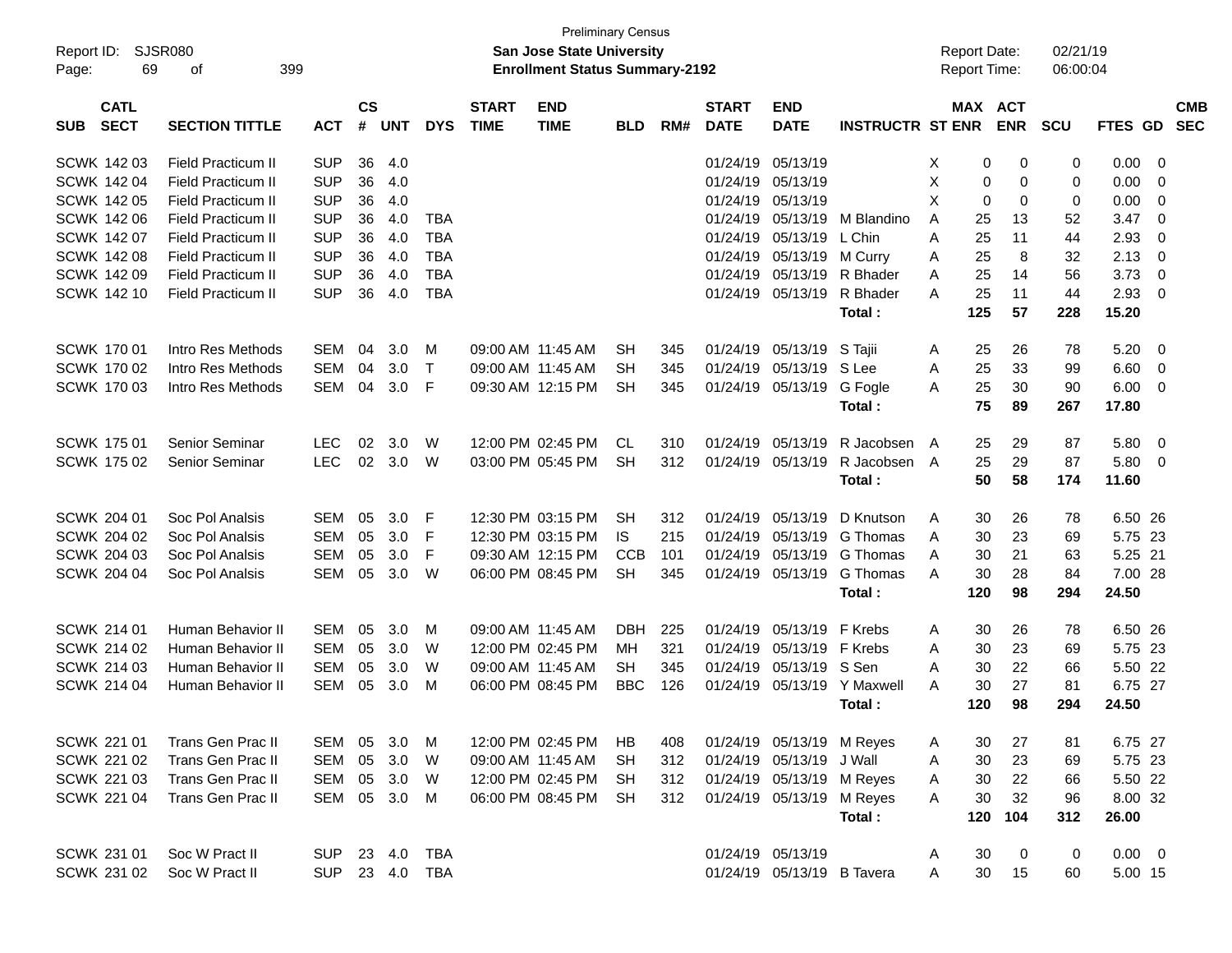|                    | <b>Preliminary Census</b><br><b>SJSR080</b><br>02/21/19<br>Report ID:<br><b>San Jose State University</b><br><b>Report Date:</b><br>70<br><b>Enrollment Status Summary-2192</b><br><b>Report Time:</b><br>06:00:04<br>of<br>399 |                                                                                                |              |                    |            |            |                             |                           |                 |     |                             |                               |                                 |              |         |                |            |                |                |                          |
|--------------------|---------------------------------------------------------------------------------------------------------------------------------------------------------------------------------------------------------------------------------|------------------------------------------------------------------------------------------------|--------------|--------------------|------------|------------|-----------------------------|---------------------------|-----------------|-----|-----------------------------|-------------------------------|---------------------------------|--------------|---------|----------------|------------|----------------|----------------|--------------------------|
| Page:              |                                                                                                                                                                                                                                 |                                                                                                |              |                    |            |            |                             |                           |                 |     |                             |                               |                                 |              |         |                |            |                |                |                          |
| <b>SUB</b>         | <b>CATL</b><br><b>SECT</b>                                                                                                                                                                                                      | <b>SECTION TITTLE</b>                                                                          | <b>ACT</b>   | $\mathsf{cs}$<br># | <b>UNT</b> | <b>DYS</b> | <b>START</b><br><b>TIME</b> | <b>END</b><br><b>TIME</b> | <b>BLD</b>      | RM# | <b>START</b><br><b>DATE</b> | <b>END</b><br><b>DATE</b>     | <b>INSTRUCTR ST ENR</b>         |              | MAX ACT | <b>ENR</b>     | <b>SCU</b> | <b>FTES GD</b> |                | <b>CMB</b><br><b>SEC</b> |
| SCWK 231 03        |                                                                                                                                                                                                                                 | Soc W Pract II                                                                                 | <b>SUP</b>   | 23                 | 4.0        | <b>TBA</b> |                             |                           |                 |     | 01/24/19                    | 05/13/19                      | <b>B</b> Tavera                 | A            | 30      | 15             | 60         | 5.00 15        |                |                          |
| SCWK 231 04        |                                                                                                                                                                                                                                 | Soc W Pract II                                                                                 | <b>SUP</b>   | 23                 | 4.0        | <b>TBA</b> |                             |                           |                 |     | 01/24/19                    | 05/13/19                      | J Jackson                       | Α            | 30      | 16             | 64         | 5.33 16        |                |                          |
| SCWK 231 05        |                                                                                                                                                                                                                                 | Soc W Pract II                                                                                 | <b>SUP</b>   | 23                 | 4.0        | <b>TBA</b> |                             |                           |                 |     | 01/24/19                    | 05/13/19                      | J Rose                          | A            | 30      | 9              | 36         | $3.00$ 9       |                |                          |
| <b>SCWK 231 06</b> |                                                                                                                                                                                                                                 | Soc W Pract II                                                                                 | <b>SUP</b>   | 23                 | 4.0        | <b>TBA</b> |                             |                           |                 |     | 01/24/19                    | 05/13/19                      | M Curry                         | Α            | 30      | 17             | 68         | 5.67 17        |                |                          |
| SCWK 231 07        |                                                                                                                                                                                                                                 | Soc W Pract II                                                                                 | <b>SUP</b>   | 23                 | 4.0        | <b>TBA</b> |                             |                           |                 |     | 01/24/19                    | 05/13/19                      | V Smith                         | A            | 30      | 16             | 64         | 5.33 16        |                |                          |
| <b>SCWK 231 08</b> |                                                                                                                                                                                                                                 | Soc W Pract II                                                                                 | <b>SUP</b>   | 23                 | 4.0        | <b>TBA</b> |                             |                           |                 |     | 01/24/19                    | 05/13/19                      | A Fimbres-Wi A                  |              | 30      | 16             | 64         | 5.33 16        |                |                          |
|                    |                                                                                                                                                                                                                                 |                                                                                                |              |                    |            |            |                             |                           |                 |     |                             |                               | Total:                          |              | 240     | 104            | 416        | 34.67          |                |                          |
| SCWK 233 01        |                                                                                                                                                                                                                                 | Soc Wk Pract IV                                                                                | <b>SUP</b>   | 23                 | 5.0        | <b>TBA</b> |                             |                           |                 |     | 01/24/19                    | 05/13/19                      | A Fimbres-Wi A                  |              | 30      | 10             | 50         | 4.17 10        |                |                          |
| SCWK 233 02        |                                                                                                                                                                                                                                 | Soc Wk Pract IV                                                                                | <b>SUP</b>   | 23                 | 5.0        | <b>TBA</b> |                             |                           |                 |     | 01/24/19                    | 05/13/19                      | A Fimbres-Wi A                  |              | 30      | 10             | 50         | 4.17 10        |                |                          |
| SCWK 233 03        |                                                                                                                                                                                                                                 | Soc Wk Pract IV                                                                                | <b>SUP</b>   | 23                 | 5.0        | <b>TBA</b> |                             |                           |                 |     | 01/24/19                    | 05/13/19                      | <b>B</b> Tavera                 | A            | 30      | 10             | 50         | 4.17 10        |                |                          |
| SCWK 233 04        |                                                                                                                                                                                                                                 | Soc Wk Pract IV                                                                                | <b>SUP</b>   | 23                 | 5.0        | <b>TBA</b> |                             |                           |                 |     | 01/24/19                    | 05/13/19                      | J Jackson                       | Α            | 30      | $\overline{7}$ | 35         | $2.92$ 7       |                |                          |
| SCWK 233 05        |                                                                                                                                                                                                                                 | Soc Wk Pract IV                                                                                | <b>SUP</b>   | 23                 | 5.0        | <b>TBA</b> |                             |                           |                 |     | 01/24/19                    | 05/13/19                      | J Rose                          | A            | 30      | 17             | 85         | 7.08 17        |                |                          |
| <b>SCWK 233 06</b> |                                                                                                                                                                                                                                 | Soc Wk Pract IV                                                                                | <b>SUP</b>   | 23                 | 5.0        | <b>TBA</b> |                             |                           |                 |     | 01/24/19                    | 05/13/19                      | M Blandino                      | Α            | 30      | 10             | 50         | 4.17 10        |                |                          |
| SCWK 233 07        |                                                                                                                                                                                                                                 | Soc Wk Pract IV                                                                                | <b>SUP</b>   | 23                 | 5.0        | <b>TBA</b> |                             |                           |                 |     | 01/24/19                    | 05/13/19                      | L Chin                          | A            | 30      | 14             | 70         | 5.83 14        |                |                          |
| <b>SCWK 233 08</b> |                                                                                                                                                                                                                                 | Soc Wk Pract IV                                                                                | <b>SUP</b>   | 23                 | 5.0        | <b>TBA</b> |                             |                           |                 |     | 01/24/19                    | 05/13/19                      | R Ghezzi                        | Α            | 30      | 18             | 90         | 7.50 18        |                |                          |
| SCWK 233 09        |                                                                                                                                                                                                                                 | Soc Wk Pract IV                                                                                | <b>SUP</b>   | 23                 | 5.0        | <b>TBA</b> |                             |                           |                 |     | 01/24/19                    | 05/13/19                      | V Smith                         | A            | 30      | 8              | 40         | 3.33           | 8              |                          |
| SCWK 233 10        |                                                                                                                                                                                                                                 | Soc Wk Pract IV                                                                                | <b>SUP</b>   | 23                 | 5.0        | <b>TBA</b> |                             |                           |                 |     | 01/24/19                    | 05/13/19                      | C Shaffar                       | A            | 30      | $\overline{2}$ | 10         | 0.83           | $\overline{2}$ |                          |
| SCWK 233 11        |                                                                                                                                                                                                                                 | Soc Wk Pract IV                                                                                | <b>SUP</b>   | 23                 | 3.0        | <b>TBA</b> |                             |                           |                 |     | 01/24/19                    | 05/13/19                      | C Shaffar                       | A            | 30      | $\overline{c}$ | 6          | 0.50           | $\overline{2}$ |                          |
|                    |                                                                                                                                                                                                                                 |                                                                                                |              |                    |            |            |                             |                           |                 |     |                             |                               | Total:                          |              | 330     | 108            | 536        | 44.67          |                |                          |
| SCWK 242 01        |                                                                                                                                                                                                                                 | <b>Res Meth Data Eval</b>                                                                      | SEM          | 05                 | 3.0        | F          |                             | 09:30 AM 12:15 PM         | <b>BBC</b>      | 225 | 01/24/19                    | 05/13/19                      | E Cohen                         | A            | 30      | 27             | 81         | 6.75 27        |                |                          |
| SCWK 242 02        |                                                                                                                                                                                                                                 | <b>Res Meth Data Eval</b>                                                                      | <b>SEM</b>   | 05                 | 3.0        | F          |                             | 09:30 AM 12:15 PM         | <b>SH</b>       | 312 | 01/24/19                    | 05/13/19                      | K Lemon OsteA                   |              | 30      | 24             | 72         | 6.00 24        |                |                          |
| SCWK 242 03        |                                                                                                                                                                                                                                 | Res Meth Data Eval                                                                             | <b>SEM</b>   | 05                 | 3.0        | F          |                             | 12:30 PM 03:15 PM         | <b>DBH</b>      | 225 | 01/24/19                    | 05/13/19                      | E Cohen                         | A            | 30      | 22             | 66         | 5.50 22        |                |                          |
| SCWK 242 04        |                                                                                                                                                                                                                                 | Res Meth Data Eval                                                                             | SEM          | 05                 | 3.0        | W          |                             | 06:00 PM 08:45 PM         | <b>SH</b>       | 312 | 01/24/19                    | 05/13/19                      | K Lemon OsteA                   |              | 30      | 30             | 90         | 7.50 30        |                |                          |
|                    |                                                                                                                                                                                                                                 |                                                                                                |              |                    |            |            |                             |                           |                 |     |                             |                               | Total:                          |              | 120     | 103            | 309        | 25.75          |                |                          |
| SCWK 250 01        |                                                                                                                                                                                                                                 | Policy Prac Aging                                                                              | SEM          |                    | 05 3.0     | M          |                             | 06:00 PM 08:45 PM         | <b>SPXC 152</b> |     |                             | 01/24/19 05/13/19             |                                 | A            | 30      | 0              | 0          | $0.00 \t 0$    |                |                          |
|                    |                                                                                                                                                                                                                                 |                                                                                                |              |                    |            |            |                             |                           |                 |     |                             |                               | Total:                          |              | 30      | 0              | 0          | 0.00           |                |                          |
|                    |                                                                                                                                                                                                                                 | SCWK 260 01 Pol Prac Child Fam SEM 05 3.0 M 12:00 PM 02:45 PM SH 312 01/24/19 05/13/19 E Bruce |              |                    |            |            |                             |                           |                 |     |                             |                               |                                 | $\mathsf{A}$ |         | 30 20          | 60         | 5.00 20        |                |                          |
| SCWK 260 02        |                                                                                                                                                                                                                                 | Pol Prac Child Fam                                                                             | SEM 05 3.0 T |                    |            |            |                             | 12:00 PM 02:45 PM         | -SH             | 312 |                             | 01/24/19 05/13/19 E Bruce     |                                 | A            | 30      | 33             | 99         | 8.25 33        |                |                          |
|                    |                                                                                                                                                                                                                                 |                                                                                                |              |                    |            |            |                             |                           |                 |     |                             |                               | Total:                          |              | 60      | 53             | 159        | 13.25          |                |                          |
| SCWK 263 01        |                                                                                                                                                                                                                                 | SW and Law                                                                                     | SEM 05 3.0 M |                    |            |            |                             | 06:00 PM 08:45 PM         | BBC             | 225 |                             |                               | 01/24/19 05/13/19 L Salmon      | A            | 30      | 20             | 60         | 5.00 20        |                |                          |
| SCWK 263 02        |                                                                                                                                                                                                                                 | SW and Law                                                                                     | SEM 05 3.0 T |                    |            |            |                             | 06:00 PM 08:45 PM SH      |                 | 239 |                             |                               | 01/24/19 05/13/19 F Prochaska A |              | 30      | 30             | 90         | 7.50 30        |                |                          |
|                    |                                                                                                                                                                                                                                 |                                                                                                |              |                    |            |            |                             |                           |                 |     |                             |                               | Total:                          |              | 60      | 50             | 150        | 12.50          |                |                          |
| SCWK 267 01        |                                                                                                                                                                                                                                 | CW Prac Simulation                                                                             | SEM 05 1.0 T |                    |            |            |                             | 09:00 AM 11:45 AM         | SH              |     |                             | 312 01/24/19 02/26/19 C Kohtz |                                 | A            | 30      | 20             | 20         | 1.67 20        |                |                          |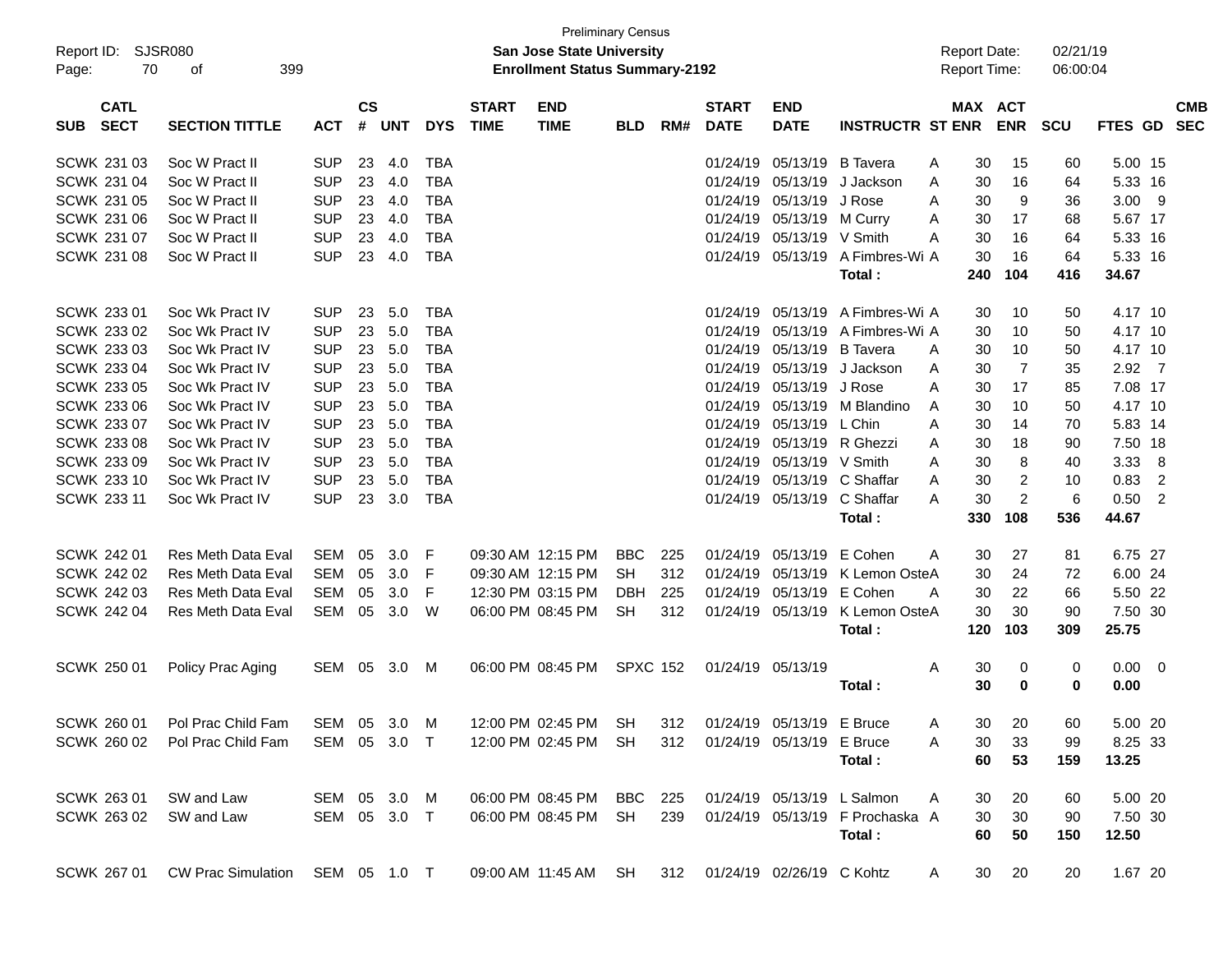| <b>SJSR080</b><br>Report ID:<br>71<br>Page:                  |                           |                          |                    | <b>Preliminary Census</b><br><b>San Jose State University</b><br><b>Enrollment Status Summary-2192</b> |                   |                             |                                        |                         |            | <b>Report Date:</b><br><b>Report Time:</b> |                           |                          | 02/21/19<br>06:00:04 |          |                          |             |                    |                          |
|--------------------------------------------------------------|---------------------------|--------------------------|--------------------|--------------------------------------------------------------------------------------------------------|-------------------|-----------------------------|----------------------------------------|-------------------------|------------|--------------------------------------------|---------------------------|--------------------------|----------------------|----------|--------------------------|-------------|--------------------|--------------------------|
| <b>CATL</b><br><b>SECT</b><br><b>SUB</b>                     | <b>SECTION TITTLE</b>     | <b>ACT</b>               | $\mathsf{cs}$<br># | <b>UNT</b>                                                                                             | <b>DYS</b>        | <b>START</b><br><b>TIME</b> | <b>END</b><br><b>TIME</b>              | <b>BLD</b>              | RM#        | <b>START</b><br><b>DATE</b>                | <b>END</b><br><b>DATE</b> | <b>INSTRUCTR ST ENR</b>  | <b>MAX</b>           |          | <b>ACT</b><br><b>ENR</b> | <b>SCU</b>  | FTES GD            | <b>CMB</b><br><b>SEC</b> |
|                                                              |                           |                          |                    |                                                                                                        |                   |                             |                                        |                         |            |                                            |                           | Total:                   |                      | 30       | 20                       | 20          | 1.67               |                          |
| <b>SCWK 280 01</b>                                           | Pol Prac Hith/MH          | <b>SEM</b><br><b>SEM</b> | 05<br>05           | 3.0<br>3.0                                                                                             | м<br>$\mathsf{T}$ |                             | 12:00 PM 02:45 PM<br>12:00 PM 02:45 PM | <b>SH</b><br><b>SH</b>  | 345        | 01/24/19<br>01/24/19                       | 05/13/19<br>05/13/19      | M Conroy<br>M Conrov     | A                    | 30       | 33<br>27                 | 99<br>81    | 8.25 33<br>6.75 27 |                          |
| SCWK 280 02                                                  | Pol Prac Hith/MH          |                          |                    |                                                                                                        |                   |                             |                                        |                         | 345        |                                            |                           | Total:                   | A                    | 30<br>60 | 60                       | 180         | 15.00              |                          |
| <b>SCWK 28301</b>                                            | <b>Pharmco for Scwkrs</b> | <b>SEM</b>               | - 05               | 3.0                                                                                                    | $\mathsf{T}$      |                             | 06:00 PM 08:45 PM                      | <b>SH</b>               | 242        | 01/24/19                                   | 05/13/19                  | M McNay-Beil A<br>Total: |                      | 30<br>30 | 31<br>31                 | 93          | 7.75 31<br>7.75    |                          |
|                                                              |                           |                          |                    |                                                                                                        |                   |                             |                                        |                         |            |                                            |                           |                          |                      |          |                          | 93          |                    |                          |
| <b>SCWK 287 01</b>                                           | Gen Prac Sub Abuse        | SEM 05                   |                    | 3.0                                                                                                    | М                 |                             | 09:00 AM 11:45 AM                      | <b>SH</b>               | 312        | 01/24/19                                   | 05/13/19                  | L Arieta Hay A<br>Total: |                      | 30<br>30 | 22<br>22                 | 66<br>66    | 5.50 22<br>5.50    |                          |
| SCWK 298B 01 Special Study B                                 |                           | <b>SUP</b>               | 23                 | 3.0                                                                                                    | M                 |                             | 03:00 PM 05:45 PM                      | <b>SH</b>               | 312        | 01/24/19                                   | 05/13/19                  | N Dubus                  | A                    | 30       | 15                       | 45          | 3.75 15            |                          |
| SCWK 298B 02 Special Study B                                 |                           | <b>SUP</b>               |                    | 3.0                                                                                                    |                   |                             |                                        |                         |            |                                            |                           |                          | X                    | $\Omega$ | $\Omega$                 | $\mathbf 0$ | 0.00               | $\overline{\phantom{0}}$ |
| SCWK 298B 03 Special Study B                                 |                           | <b>SUP</b>               | 23                 | 3.0                                                                                                    | м                 |                             | 03:00 PM 05:45 PM                      | <b>SH</b>               | 241        | 01/24/19                                   | 05/13/19                  | E Cohen                  | A                    | 30       | 14                       | 42          | 3.50 14            |                          |
| SCWK 298B 04 Special Study B                                 |                           | <b>SUP</b>               | 23                 | 3.0                                                                                                    | м                 |                             | 03:00 PM 05:45 PM                      | <b>SH</b>               | 347        | 01/24/19                                   | 05/13/19                  | E Cohen                  | A                    | 30       | 13                       | 39          | 3.25 13            |                          |
| SCWK 298B 05 Special Study B                                 |                           | <b>SUP</b><br><b>SUP</b> | 23<br>23           | 3.0                                                                                                    | Т                 |                             | 03:00 PM 05:45 PM<br>03:00 PM 05:45 PM | <b>BBC</b><br><b>SH</b> | 221        | 01/24/19<br>01/24/19                       | 05/13/19                  | E Bruce<br>S Lee         | A                    | 30       | 14                       | 42<br>45    | 3.50 14<br>3.75 15 |                          |
| SCWK 298B 06 Special Study B<br>SCWK 298B 07 Special Study B |                           | <b>SUP</b>               | 23                 | 3.0<br>3.0                                                                                             | Т<br>$\mathsf T$  |                             | 03:00 PM 05:45 PM                      | <b>SH</b>               | 315<br>239 | 01/24/19                                   | 05/13/19<br>05/13/19      | A D'Andrade              | A<br>A               | 30<br>30 | 15<br>13                 | 39          | 3.25 13            |                          |
| SCWK 298B 08 Special Study B                                 |                           | <b>SUP</b>               | 23                 | 3.0                                                                                                    | $\mathsf T$       |                             | 03:00 PM 05:45 PM                      |                         |            | 01/24/19                                   | 05/13/19 S Sen            |                          | A                    | 30       | 13                       | 39          | 3.25 13            |                          |
| SCWK 298B 09 Special Study B                                 |                           | <b>SUP</b>               |                    | 4.0                                                                                                    |                   |                             |                                        |                         |            |                                            |                           |                          | X                    | 0        | $\Omega$                 | $\mathbf 0$ | $0.00 \t 0$        |                          |
| SCWK 298B 10 Special Study B                                 |                           | <b>SUP</b>               | 23                 | 3.0                                                                                                    | M                 |                             | 03:00 PM 05:45 PM                      | <b>DMH</b>              | 164        | 01/24/19                                   | 05/13/19                  | E Bruce                  | A                    | 30       | 14                       | 42          | 3.50 14            |                          |
|                                                              |                           |                          |                    |                                                                                                        |                   |                             |                                        |                         |            |                                            |                           | Total:                   | 240                  |          | 111                      | 333         | 27.75              |                          |

**Department : Social Work** 

| Department Total:         |      | 2251 1536 4941 |          | 382.10 |
|---------------------------|------|----------------|----------|--------|
| <b>Lower Division:</b>    | 0    | n              | 0        | 0.00   |
| <b>Upper Division:</b>    | 661  |                | 574 1779 | 118.60 |
| <b>Graduate Division:</b> | 1590 |                | 962 3162 | 263.50 |